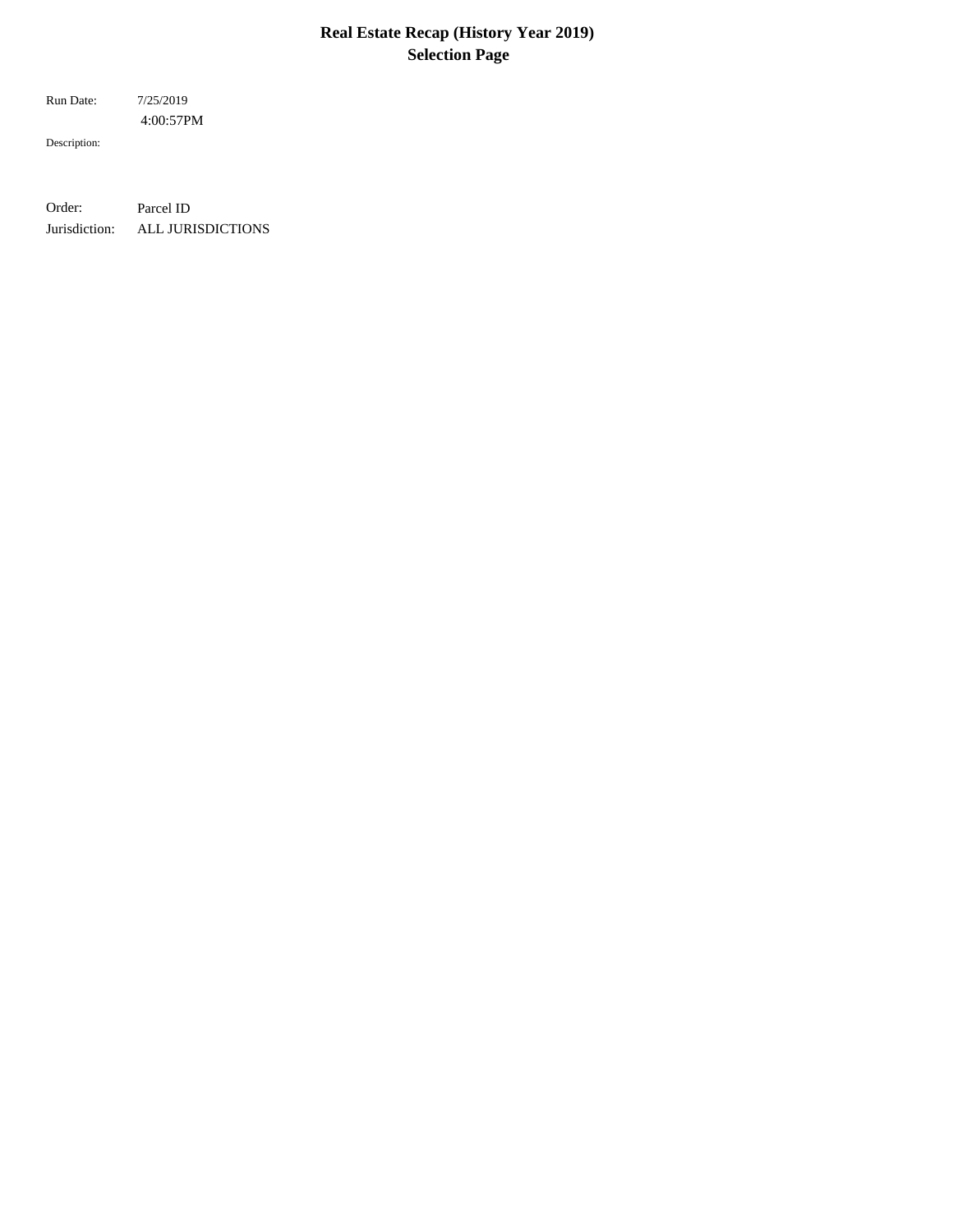| Category                          | <b>Value</b>     | <b>Items</b>     | <b>Exempt Value</b> |                              |               |
|-----------------------------------|------------------|------------------|---------------------|------------------------------|---------------|
| HS Real:                          | 4,707,570        | 2,515            | 68,150              |                              |               |
| Non-HS Real:                      | 15,154,260       | 2,337            | 6,680,300           |                              |               |
| <b>Production Market:</b>         | 512,005,670      | 3,919            | $\overline{0}$      | Total Land Mkt Value:        | 531,867,500   |
| HS Improvements:                  | 114,443,780      | 2,572            | 1,009,150           |                              |               |
| New HS Improvements:              | 454,200          | 6                | $\boldsymbol{0}$    |                              |               |
| Non-HS Improvements:              | 74,166,150       | 1,665            | 24,440,000          |                              |               |
| New Non-HS Improvements:          | 811,250          | 4                | $\mathbf{0}$        | Total Imps Mkt Value:        | 189,875,380   |
| HS Personal:                      | 525,640          | 20               | $\boldsymbol{0}$    |                              |               |
| New Personal:                     |                  |                  |                     |                              |               |
|                                   | $\mathbf{0}$     | $\boldsymbol{0}$ | $\boldsymbol{0}$    |                              |               |
| Non-HS Personal:                  | 19,637,740       | 380              | 308,880             |                              |               |
| New Non-HS Personal:              | 131,210          | $\overline{4}$   | $\overline{0}$      | Total Pers Mkt Value:        | 20,294,590    |
| <b>Total Real Market:</b>         | 742,037,470      | 13,422           |                     |                              |               |
| MN Value:                         | 41,536,220       | 2,949            |                     |                              |               |
| MN Inv. Value - Real:             | 769,009,810      | 582              |                     |                              |               |
| MN Inv. Value - Personal:         | $\boldsymbol{0}$ | $\boldsymbol{0}$ |                     |                              |               |
| <b>Total Mineral Mkt:</b>         | 810,546,030      | 3,531            |                     | <b>Total Mineral Mkt:</b>    | 810,546,030   |
| Land Timber Gain:                 | $\boldsymbol{0}$ | $\mathbf{0}$     |                     | <b>Total Market Value:</b>   | 1,552,583,500 |
| Production Market:                |                  |                  |                     |                              |               |
|                                   | 512,005,670      | 3,919            |                     |                              |               |
| Land Ag 1D Value:                 | 12,660           | 4                |                     |                              |               |
| Land Ag 1D1 Value:                | 43,015,090       | 3,917            |                     |                              |               |
| Land Ag Tim Value:                | $\mathbf{0}$     | $\boldsymbol{0}$ |                     |                              |               |
| <b>Productivity Loss:</b>         | 468,977,920      | 3,921            |                     | <b>Total Market Taxable:</b> | 1,083,605,580 |
| Less Real Exempt Property:        | 32,506,480       | 564              |                     |                              |               |
| Less \$500 Inc. Real Personal:    | 4,790            | 18               |                     |                              |               |
| Other Freeport:                   | 0                | $\boldsymbol{0}$ |                     |                              |               |
| Other Allocation:                 | $\boldsymbol{0}$ | $\boldsymbol{0}$ |                     |                              |               |
| Other Goods In Tranit:            | $\mathbf{0}$     | $\overline{0}$   |                     |                              |               |
| Other MultiUse:                   |                  |                  |                     |                              |               |
|                                   | $\boldsymbol{0}$ | $\boldsymbol{0}$ |                     |                              |               |
| Less Real/Pers Abatements:        | $\mathbf{0}$     | 3                |                     |                              |               |
| Less 10% Cap Loss:                | 7,371,160        | 685              |                     |                              |               |
| Less Min Exempt Property:         | 398,020          | $\overline{4}$   |                     |                              |               |
| Less \$500 Inc. Mineral Owner:    | 114,630          | 895              |                     |                              |               |
| Less TNRCC:                       | 1,220,405        | 12               |                     |                              |               |
| Less Min Abatements/VLA:          | 511,973,810      | 13               |                     |                              |               |
| Less Min Freeports/Int State Com: | $\boldsymbol{0}$ | $\boldsymbol{0}$ |                     |                              |               |
| Less Min Unknowns:                | $\boldsymbol{0}$ | $\boldsymbol{0}$ |                     |                              |               |
| Less Protest Value:               | $\boldsymbol{0}$ | $\overline{0}$   |                     |                              |               |
| <b>Total Losses:</b>              | 1,022,567,215    |                  |                     |                              |               |
| <b>Total Appraised:</b>           | 530,016,285      |                  |                     | Total Appraised:             | 530,016,285   |
| <b>Reimbursable Exemptions</b>    |                  |                  |                     |                              |               |
| Homestead H,S:                    | $\boldsymbol{0}$ | $\boldsymbol{0}$ |                     |                              |               |
| Senior S:                         | $\overline{0}$   | $\boldsymbol{0}$ |                     |                              |               |
| Disable B:                        | $\mathbf{0}$     | $\boldsymbol{0}$ |                     |                              |               |
| DV 100%:                          | $\mathbf{0}$     | 12               |                     |                              |               |
| <b>Total Reimbursable:</b>        | $\bf{0}$         | 12               |                     |                              |               |
| Local Discount:                   | $\mathbf{0}$     | $\boldsymbol{0}$ |                     |                              |               |
| Disable Veteran:                  | $\Omega$         | $\mathbf{0}$     |                     |                              |               |
| Optional 65:                      | $\mathbf{0}$     | $\mathbf{0}$     |                     |                              |               |
| Local Disable:                    | 0                | 0                |                     |                              |               |
| <b>State Homestead:</b>           | $\mathbf{0}$     | $\boldsymbol{0}$ |                     |                              |               |
| <b>Total Exemptions:</b>          | $\boldsymbol{0}$ |                  |                     |                              |               |
| <b>Net Taxable Value:</b>         | 530,016,285      |                  |                     | Net Taxable Value            | 530,016,285   |
|                                   |                  |                  |                     |                              |               |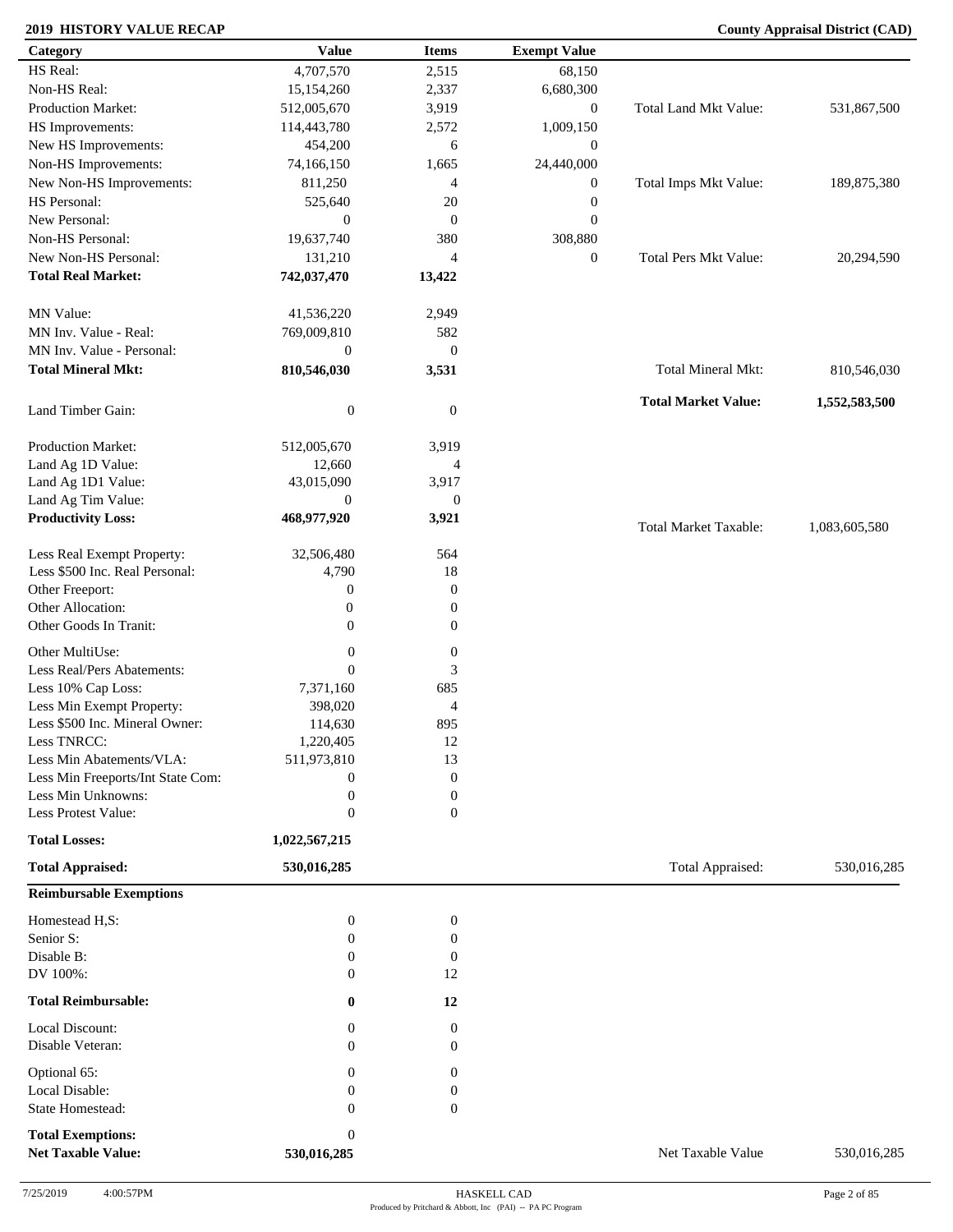Value Loss Due to New AGT/Timber: New Imps/New Pers Market Value:

| <b>Count of Homesteads for</b>   |        |                |                                                |                  |   |              |    |              | H - Homestead                 | W - Widow                                      |
|----------------------------------|--------|----------------|------------------------------------------------|------------------|---|--------------|----|--------------|-------------------------------|------------------------------------------------|
| $\mathbf H$                      | S<br>F |                | B                                              | D                | W | $\mathbf{o}$ | DV | <b>DV100</b> | $S - Over 65$<br>B - Disabled | DV - Disabled Veteran<br>$O - Over 65 (No HS)$ |
| 587                              | 749    | $\overline{0}$ | 39                                             | $\boldsymbol{0}$ | 2 | 2            | 64 | 12           |                               |                                                |
| <b>Total Parcels:</b>            |        |                | 12,753                                         |                  |   |              |    |              |                               |                                                |
| <b>Total Owners:</b>             |        |                | 6,399                                          |                  |   |              |    |              |                               |                                                |
| <b>Special Certified Totals:</b> |        |                |                                                |                  |   |              |    |              |                               |                                                |
|                                  |        |                | Exempt Value of First Time Absolute Exemption: |                  |   |              |    | \$157,420    |                               |                                                |
|                                  |        |                | Exempt Value of First Time Partial Exemption:  |                  |   |              |    | \$0          |                               |                                                |

\$24,260 \$1,396,660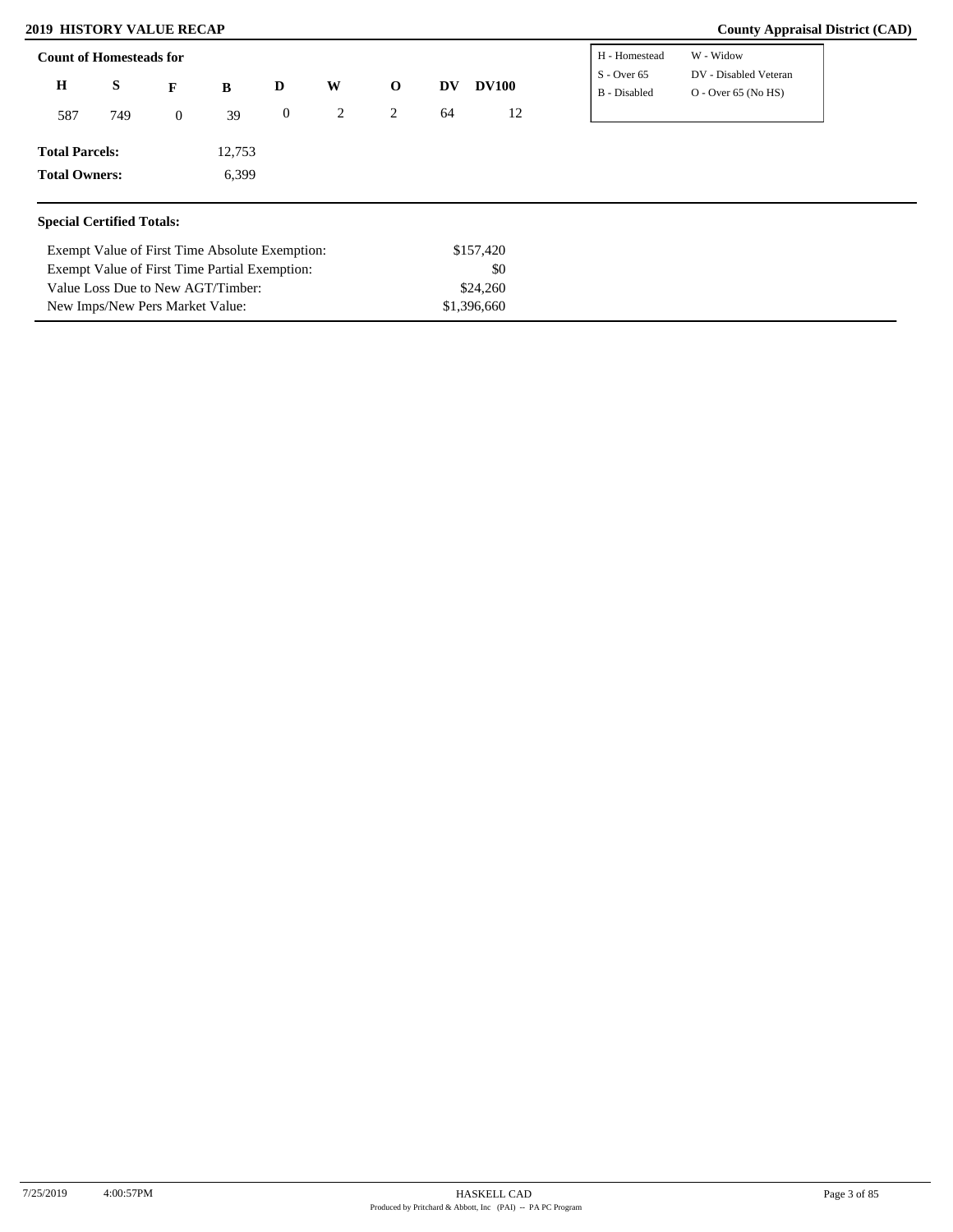|                                    | <b>Combined Recap</b> |                        |                       |                        |                          |                         |                                     |                              |                                    |                                    |
|------------------------------------|-----------------------|------------------------|-----------------------|------------------------|--------------------------|-------------------------|-------------------------------------|------------------------------|------------------------------------|------------------------------------|
| Cat<br>Code                        | <b>Items</b>          | Acres                  | <b>Total Real</b>     | Ag/Timber              | Production<br><b>Mkt</b> | <b>Taxable</b><br>Land  | <b>Total</b><br><b>Improvements</b> | <b>Total</b><br>Personal     | <b>Total</b><br><b>Mkt Taxable</b> | <b>Total</b><br><b>Net Taxable</b> |
| A                                  | $\overline{2}$        | 0.433                  | 800                   | $\bf{0}$               | $\bf{0}$                 | 800                     | 1,880                               | $\bf{0}$                     | 2,680                              | 2,680                              |
| A1                                 | 1,976                 | 890.646                | 3,465,600             | $\bf{0}$               | $\bf{0}$                 | 3,465,600               | 88,647,730                          | $\bf{0}$                     | 92,113,330                         | 85,381,470                         |
| A <sub>2</sub>                     | 94                    | 52.753                 | 137,250               | $\mathbf{0}$           | $\bf{0}$                 | 137,250                 | 1,220,700                           | $\boldsymbol{0}$             | 1,357,950                          | 1,265,040                          |
| A3                                 | 125                   | 277.206                | 404,520               | $\bf{0}$               | $\bf{0}$                 | 404,520                 | 6,268,690                           | $\boldsymbol{0}$             | 6,673,210                          | 6,616,550                          |
| A4                                 | 313                   | 69.677                 | 772,460               | 0                      | $\bf{0}$                 | 772,460                 | 3,565,060                           | $\boldsymbol{0}$             | 4,337,520                          | 4,199,690                          |
| A5                                 | 65                    | 20.731                 | 89,150                | $\bf{0}$               | $\bf{0}$                 | 89,150                  | 985,380                             | $\bf{0}$                     | 1,074,530                          | 942,630                            |
| A6                                 | $\mathbf{3}$          | 0.000                  | $\pmb{0}$             | $\bf{0}$               | $\bf{0}$                 | $\bf{0}$                | 86,020                              | $\boldsymbol{0}$             | 86,020                             | 86,020                             |
| $A^*$                              | 2,578                 | 1,311.446              | 4,869,780             | $\bf{0}$               | $\bf{0}$                 | 4,869,780               | 100,775,460                         | $\boldsymbol{0}$             | 105,645,240                        | 98,494,080                         |
| B1                                 | 7                     | 2.897                  | 27,910                | $\bf{0}$               | $\bf{0}$                 | 27,910                  | 550,940                             | $\boldsymbol{0}$             | 578,850                            | 565,050                            |
| B <sub>2</sub>                     | 6                     | 1.065                  | 5,330                 | $\bf{0}$               | $\bf{0}$                 | 5,330                   | 133,030                             | $\boldsymbol{0}$             | 138,360                            | 138,360                            |
| $B*$                               | 13                    | 3.962                  | 33,240                | $\mathbf{0}$           | $\bf{0}$                 | 33,240                  | 683,970                             | $\boldsymbol{0}$             | 717,210                            | 703,410                            |
| $\mathbf C$                        | 10                    | 66.234                 | 164,160               | $\bf{0}$<br>$\bf{0}$   | $\bf{0}$                 | 164,160                 | $\bf{0}$                            | $\boldsymbol{0}$             | 164,160                            | 164,160                            |
| C1                                 | 1,162                 | 2,450.105              | 2,353,060             |                        | $\bf{0}$                 | 2,353,060               | 2,280                               | $\bf{0}$                     | 2,355,340                          | 2,320,640                          |
| C <sub>2</sub>                     | $\mathbf{3}$          | 1.157                  | 6,070                 | 0                      | $\bf{0}$                 | 6,070                   | 65,490                              | $\bf{0}$                     | 71,560                             | 71,560                             |
| $\mathrm{C}^*$                     | 1,175                 | 2,517.496              | 2,523,290<br>$\bf{0}$ | $\bf{0}$<br>43,017,860 | $\bf{0}$<br>511,886,920  | 2,523,290<br>43,017,860 | 67,770<br>$\bf{0}$                  | $\boldsymbol{0}$<br>$\bf{0}$ | 2,591,060                          | 2,556,360                          |
| D1                                 | 3,918                 | 560,822.896<br>125.000 | $\bf{0}$              | 9,890                  | 118,750                  | 9,890                   | $\bf{0}$                            | $\bf{0}$                     | 43,017,860<br>9,890                | 43,017,860<br>9,890                |
| D1E                                | 1<br>487              | 0.000                  | $\bf{0}$              | $\bf{0}$               | $\bf{0}$                 | $\bf{0}$                | 8,627,570                           | $\bf{0}$                     | 8,627,570                          | 8,627,570                          |
| D <sub>2</sub><br>D <sub>2</sub> E | $\mathbf{1}$          | 0.000                  | $\bf{0}$              | $\bf{0}$               | $\bf{0}$                 | $\bf{0}$                | 96,090                              | $\bf{0}$                     | 96,090                             | 96,090                             |
| $D^*$                              | 4,407                 | 560,947.896            | $\bf{0}$              | 43,027,750             | 512,005,670              | 43,027,750              | 8,723,660                           | $\bf{0}$                     | 51,751,410                         | 51,751,410                         |
| $\mathbf E$                        | 384                   | 1.000                  | 1,356,190             | 0                      | $\bf{0}$                 | 1,356,190               | 15,683,480                          | $\bf{0}$                     | 17,039,670                         | 16,751,920                         |
| E1                                 | 72                    | 338.652                | 318,560               | $\bf{0}$               | $\bf{0}$                 | 318,560                 | 3,880,450                           | $\boldsymbol{0}$             | 4,199,010                          | 4,189,670                          |
| E2                                 | 6                     | 3.410                  | 63,440                | $\bf{0}$               | $\bf{0}$                 | 63,440                  | 67,410                              | $\bf{0}$                     | 130,850                            | 130,850                            |
| $\mathbf{E}^*$                     | 462                   | 343.062                | 1,738,190             | $\bf{0}$               | $\bf{0}$                 | 1,738,190               | 19,631,340                          | $\bf{0}$                     | 21,369,530                         | 21,072,440                         |
| F1                                 | 271                   | 330.317                | 1,874,850             | $\bf{0}$               | $\bf{0}$                 | 1,874,850               | 30,225,620                          | $\bf{0}$                     | 32,100,470                         | 31,306,600                         |
| F <sub>2</sub>                     | 54                    | 1,859.917              | 1,908,790             | 0                      | $\bf{0}$                 | 1,908,790               | 517,714,230                         | $\bf{0}$                     | 519,623,020                        | 8,563,680                          |
| $F^*$                              | 325                   | 2,190.234              | 3,783,640             | $\bf{0}$               | $\bf{0}$                 | 3,783,640               | 547,939,850                         | $\bf{0}$                     | 551,723,490                        | 39,870,280                         |
| G1                                 | 2,059                 | 0.000                  | $\pmb{0}$             | $\mathbf{0}$           | $\bf{0}$                 | $\bf{0}$                | 41,024,690                          | $\bf{0}$                     | 41,024,690                         | 41,024,690                         |
| $G^*$                              | 2,059                 | 0.000                  | $\bf{0}$              | $\bf{0}$               | $\bf{0}$                 | $\bf{0}$                | 41,024,690                          | $\bf{0}$                     | 41,024,690                         | 41,024,690                         |
| J1                                 | 1                     | 1.000                  | 1,000                 | $\mathbf{0}$           | $\bf{0}$                 | 1,000                   | 10,210                              | $\bf{0}$                     | 11,210                             | 11,210                             |
| J2                                 | 16                    | 0.172                  | 1,250                 | $\bf{0}$               | $\bf{0}$                 | 1,250                   | 3,671,330                           | $\bf{0}$                     | 3,672,580                          | 3,672,580                          |
| J3                                 | 85                    | 130.008                | 134,760               | $\bf{0}$               | $\bf{0}$                 | 134,760                 | 156,422,860                         | $\bf{0}$                     | 156,557,620                        | 156,557,620                        |
| J4                                 | 71                    | 3.398                  | 18,750                | $\bf{0}$               | $\bf{0}$                 | 18,750                  | 5,148,580                           | $\boldsymbol{0}$             | 5,167,330                          | 5,167,330                          |
| J6                                 | 93                    | 83.008                 | 94,580                | $\bf{0}$               | $\bf{0}$                 | 94,580                  | 60,589,390                          | $\bf{0}$                     | 60,683,970                         | 59,601,630                         |
| J6A                                | $\mathbf{1}$          | 0.000                  | $\bf{0}$              | 0                      | $\bf{0}$                 | $\bf{0}$                | 1,000                               | $\boldsymbol{0}$             | 1,000                              | 1,000                              |
| J7                                 | 32                    | 0.000                  | $\bf{0}$              | $\mathbf{0}$           | $\bf{0}$                 | $\bf{0}$                | 123,530                             | $\bf{0}$                     | 123,530                            | 123,530                            |
| J8                                 | 15                    | 0.000                  | $\bf{0}$              | $\mathbf{0}$           | $\bf{0}$                 | $\boldsymbol{0}$        | 1,379,660                           | $\bf{0}$                     | 1,379,660                          | 1,379,660                          |
| $\mathbf{J}^*$                     | 314                   | 217.586                | 250,340               | $\bf{0}$               | $\bf{0}$                 | 250,340                 | 227,346,560                         | $\bf{0}$                     | 227,596,900                        | 226,514,560                        |
| L1                                 | 336                   | 0.000                  | $\bf{0}$              | $\bf{0}$               | $\bf{0}$                 | $\bf{0}$                | $\bf{0}$                            | 16,387,090                   | 16,387,090                         | 16, 162, 155                       |
| LIT                                | 3                     | 0.000                  | $\theta$              |                        | $\theta$                 | $\Omega$                | 400,690                             | $\bf{0}$                     | 400,690                            | 400,690                            |
| L2                                 | $\boldsymbol{2}$      | 0.000                  | $\mathbf 0$           | 0                      | $\mathbf{0}$             | $\mathbf 0$             | $\bf{0}$                            | 189,350                      | 189,350                            | 189,350                            |
| L <sub>2</sub> A                   | 31                    | 0.000                  | $\bf{0}$              | $\bf{0}$               | $\bf{0}$                 | $\bf{0}$                | 639,820                             | $\bf{0}$                     | 639,820                            | 639,820                            |
| L2C                                | 13                    | 0.000                  | $\bf{0}$              |                        | $\boldsymbol{0}$         | $\boldsymbol{0}$        | 762,890                             | $\bf{0}$                     | 762,890                            | 762,890                            |
| L2D                                | 37                    | 0.000                  | $\bf{0}$              | 0                      | $\mathbf{0}$             | $\bf{0}$                | 558,280                             | $\bf{0}$                     | 558,280                            | 558,280                            |
| $_{\rm L2E}$                       | $\boldsymbol{2}$      | 0.000                  | $\bf{0}$              | 0                      | $\bf{0}$                 | $\bf{0}$                | 37,200                              | $\bf{0}$                     | 37,200                             | 37,200                             |
| L2G                                | 54                    | 0.000                  | $\bf{0}$              | 0                      | $\bf{0}$                 | $\bf{0}$                | 6,168,970                           | $\bf{0}$                     | 6,168,970                          | 5,488,390                          |
| L <sub>2</sub> H                   | 34                    | 0.000                  | $\bf{0}$              | 0                      | $\bf{0}$                 | $\boldsymbol{0}$        | 15,035,120                          | $\bf{0}$                     | 15,035,120                         | 15,035,120                         |
| L2J                                | 23                    | 0.000                  | $\bf{0}$              | $\bf{0}$               | $\bf{0}$                 | $\boldsymbol{0}$        | 223,740                             | $\bf{0}$                     | 223,740                            | 193,040                            |
| L <sub>2</sub> K                   | 31                    | 0.000                  | $\bf{0}$              | 0                      | $\bf{0}$                 | $\boldsymbol{0}$        | 917,370                             | $\bf{0}$                     | 917,370                            | 917,370                            |
| $\mbox{L2L}$                       | 9                     | 0.000                  | $\bf{0}$              | 0                      | $\boldsymbol{0}$         | $\bf{0}$                | 1,213,970                           | $\bf{0}$                     | 1,213,970                          | 1,213,970                          |
| L2M                                | 17                    | 0.000                  | $\bf{0}$              |                        | $\bf{0}$                 | $\boldsymbol{0}$        | 395,960                             | $\bf{0}$                     | 395,960                            | 395,960                            |
| L2N                                | $\mathbf{1}$          | 0.000                  | $\bf{0}$              | $\bf{0}$               | $\mathbf{0}$             | $\boldsymbol{0}$        | 9,210                               | $\bf{0}$                     | 9,210                              | 9,210                              |
| L2O                                | $\overline{7}$        | 0.000                  | $\bf{0}$              | 0                      | $\bf{0}$                 | $\bf{0}$                | 11,460                              | $\bf{0}$                     | 11,460                             | 11,460                             |
| L2P                                | 8                     | 0.000                  | $\bf{0}$              |                        | $\bf{0}$                 | $\bf{0}$                | 590,370                             | $\bf{0}$                     | 590,370                            | 387,180                            |
| L2Q                                | 6                     | 0.000                  | $\bf{0}$              | 0                      | $\mathbf{0}$             | $\bf{0}$                | 1,570                               | $\bf{0}$                     | 1,570                              | 1,570                              |
| $L^*$                              | 614                   | 0.000                  | $\bf{0}$              | 0                      | $\mathbf{0}$             | $\bf{0}$                | 26,966,620                          | 16,576,440                   | 43,543,060                         | 42,403,655                         |
| M1                                 | 216                   | 0.000                  | $\bf{0}$              | 0                      | $\boldsymbol{0}$         | $\boldsymbol{0}$        | 2,233,630                           | 806,610                      | 3,040,240                          | 2,940,660                          |
| $M^*$                              | 216                   | 0.000                  | $\bf{0}$              |                        | $\boldsymbol{0}$         | $\boldsymbol{0}$        | 2,233,630                           | 806,610                      | 3,040,240                          | 2,940,660                          |
| S                                  | 5                     | 0.000                  | $\bf{0}$              |                        | $\mathbf{0}$             | $\boldsymbol{0}$        | $\bf{0}$                            | 2,684,740                    | 2,684,740                          | 2,684,740                          |
| $S^*$                              | 5                     | 0.000                  | $\bf{0}$              | 0                      | $\boldsymbol{0}$         | $\bf{0}$                | $\bf{0}$                            | 2,684,740                    | 2,684,740                          | 2,684,740                          |
| XB                                 | 18                    | 0.000                  | $\bf{0}$              |                        | $\boldsymbol{0}$         | $\boldsymbol{0}$        | $\pmb{0}$                           | 4,790                        | 4,790                              | $\bf{0}$                           |
| XC                                 | 895                   | 0.000                  | $\pmb{0}$             |                        | $\bf{0}$                 | $\boldsymbol{0}$        | 114,630                             | $\bf{0}$                     | 114,630                            |                                    |
| XI                                 | 1                     | 2.351                  | 3,350                 | $\bf{0}$               | $\bf{0}$                 | 3,350                   | 12,150                              | $\boldsymbol{0}$             | 15,500                             |                                    |
| XL                                 | 3                     | 7.890                  | 1,190                 | 0                      | $\bf{0}$                 | 1,190                   | $\boldsymbol{0}$                    | $\bf{0}$                     | 1,190                              |                                    |
| XL1                                | 9                     | 0.000                  | $\bf{0}$              |                        | $\bf{0}$                 | $\pmb{0}$               | $\bf{0}$                            | 222,010                      | 222,010                            | $\boldsymbol{0}$                   |
| $\mathbf{X}\mathbf{U}$             | 4                     | 1.574                  | 17,650                |                        | $\bf{0}$                 | 17,650                  | 243,570                             | $\pmb{0}$                    | 261,220                            |                                    |
| XV                                 | 498                   | 10,009.639             | 6,641,160             |                        | $\bf{0}$                 | 6,641,160               | 24,259,490                          | $\boldsymbol{0}$             | 30,900,650                         | $\bf{0}$                           |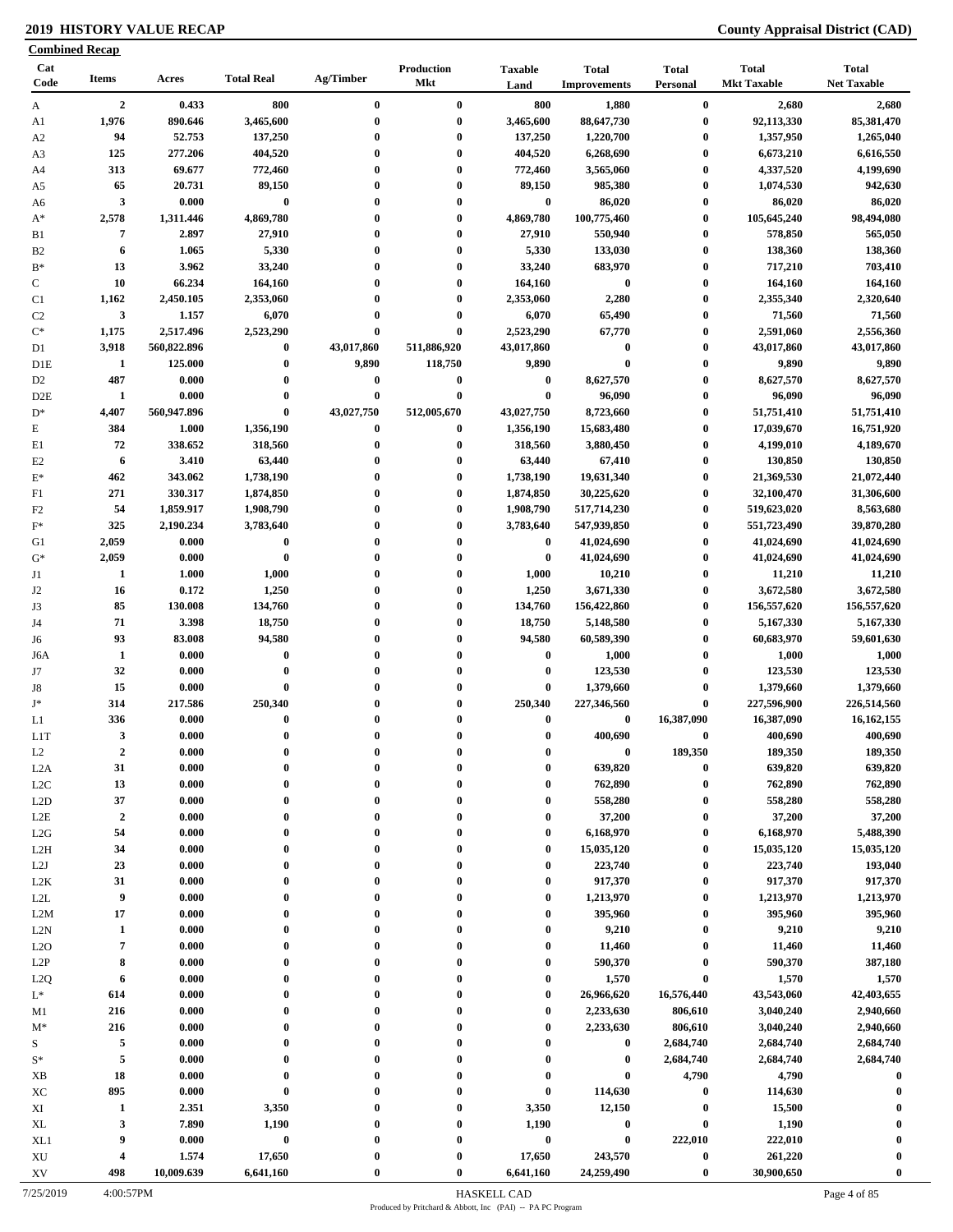| <b>XXV</b><br>$X^*$ | 1,432  | 0.000<br>10.021.454 | 6,663,350  |            |             | 6.663.350  | 398,020<br>25,027,860 | 0<br>226,800 | 398,020<br>31,918,010 |             |
|---------------------|--------|---------------------|------------|------------|-------------|------------|-----------------------|--------------|-----------------------|-------------|
| Totals:             | 13,600 | 577,553.136         | 19,861,830 | 43,027,750 | 512,005,670 | 62,889,580 | 1,000,421,410         | 20,294.590   | 1,083,605,580         | 530,016,285 |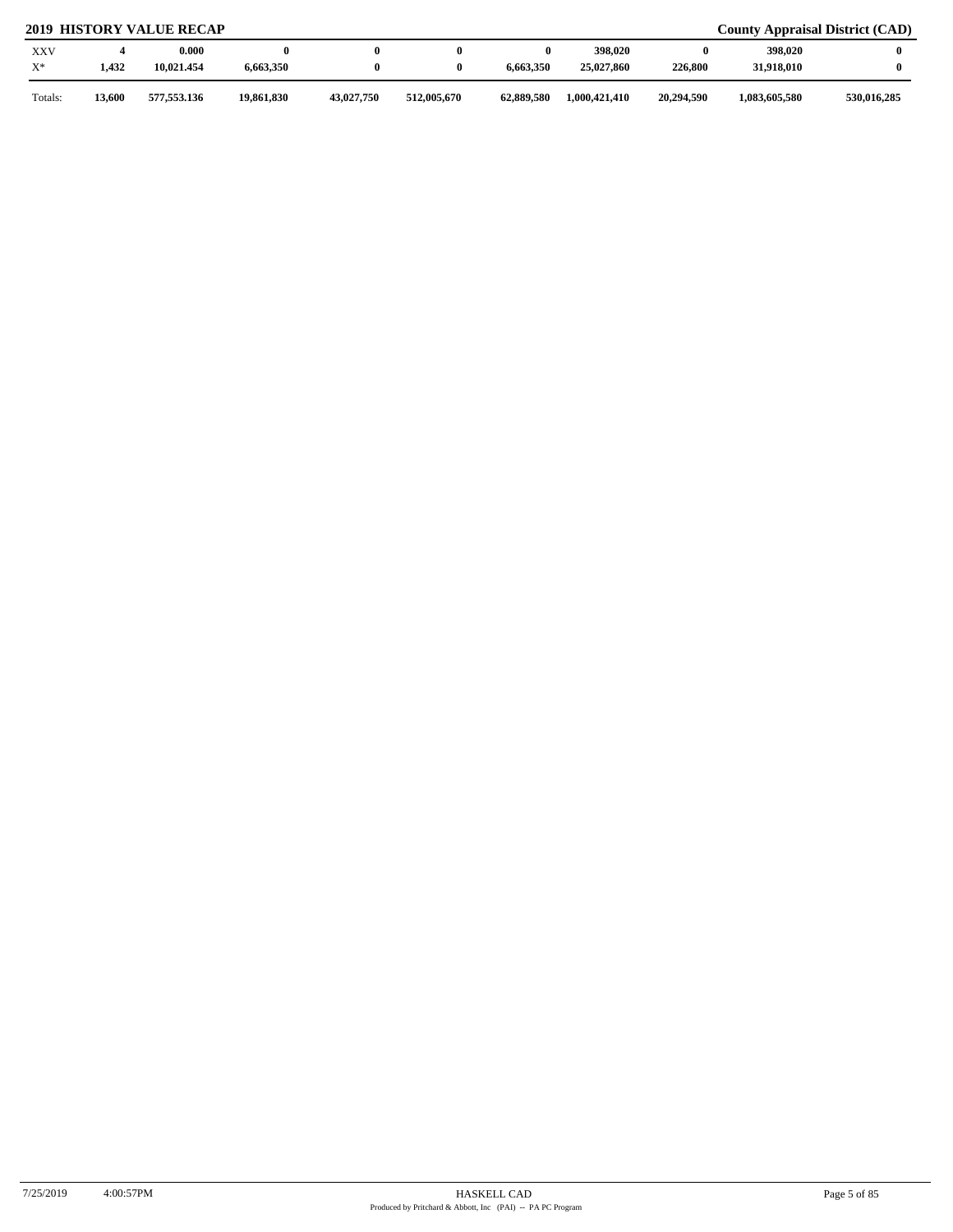### **2019 HISTORY VALUE RECAP CITY OF HASKELL (CHA)**

| Category                                              | <b>Value</b>     | <b>Items</b>     | <b>Exempt Value</b> |                              |               |
|-------------------------------------------------------|------------------|------------------|---------------------|------------------------------|---------------|
| HS Real:                                              | 2,485,690        | 1,258            | 42,420              |                              |               |
| Non-HS Real:                                          | 3,027,310        | 829              | 1,001,230           |                              |               |
| Production Market:                                    | 1,328,820        | 101              | $\boldsymbol{0}$    | <b>Total Land Mkt Value:</b> | 6,841,820     |
| HS Improvements:                                      | 66,667,850       | 1,197            | 771,010             |                              |               |
| New HS Improvements:                                  | 222,110          | $\overline{4}$   | $\boldsymbol{0}$    |                              |               |
| Non-HS Improvements:                                  | 38,627,930       | 416              | 15,864,610          |                              |               |
| New Non-HS Improvements:                              | 799,100          | 2                | $\boldsymbol{0}$    | Total Imps Mkt Value:        | 106,316,990   |
| HS Personal:                                          | 2,990            | 1                | $\boldsymbol{0}$    |                              |               |
| New Personal:                                         | $\boldsymbol{0}$ | $\boldsymbol{0}$ | $\mathbf{0}$        |                              |               |
| Non-HS Personal:                                      | 7,786,630        | 199              |                     |                              |               |
| New Non-HS Personal:                                  |                  |                  | 56,670              |                              |               |
|                                                       | 103,780          | $\overline{c}$   | $\boldsymbol{0}$    | <b>Total Pers Mkt Value:</b> | 7,893,400     |
| <b>Total Real Market:</b>                             | 121,052,210      | 4,009            |                     |                              |               |
| MN Value:                                             | $\boldsymbol{0}$ | $\boldsymbol{0}$ |                     |                              |               |
| MN Inv. Value - Real:                                 | 7,406,260        | 59               |                     |                              |               |
| MN Inv. Value - Personal:                             | $\boldsymbol{0}$ | $\boldsymbol{0}$ |                     |                              |               |
| <b>Total Mineral Mkt:</b>                             | 7,406,260        | 59               |                     | Total Mineral Mkt:           | 7,406,260     |
|                                                       |                  |                  |                     | <b>Total Market Value:</b>   | 128,458,470   |
| Land Timber Gain:                                     | $\boldsymbol{0}$ | $\mathbf{0}$     |                     |                              |               |
| Production Market:                                    | 1,328,820        | 101              |                     |                              |               |
| Land Ag 1D Value:                                     | $\boldsymbol{0}$ | $\boldsymbol{0}$ |                     |                              |               |
| Land Ag 1D1 Value:                                    | 62,090           | 101              |                     |                              |               |
| Land Ag Tim Value:                                    | $\overline{0}$   | $\boldsymbol{0}$ |                     |                              |               |
| <b>Productivity Loss:</b>                             | 1,266,730        | 101              |                     |                              |               |
|                                                       |                  |                  |                     | <b>Total Market Taxable:</b> | 127, 191, 740 |
| Less Real Exempt Property:                            | 17,735,940       | 266              |                     |                              |               |
| Less \$500 Inc. Real Personal:                        | 3,460            | 14               |                     |                              |               |
| Other Freeport:                                       | $\boldsymbol{0}$ | $\boldsymbol{0}$ |                     |                              |               |
| Other Allocation:                                     | $\boldsymbol{0}$ | $\boldsymbol{0}$ |                     |                              |               |
| Other Goods In Tranit:                                | $\boldsymbol{0}$ | $\boldsymbol{0}$ |                     |                              |               |
| Other MultiUse:                                       | $\boldsymbol{0}$ | $\boldsymbol{0}$ |                     |                              |               |
| Less Real/Pers Abatements:                            | $\overline{0}$   | 2                |                     |                              |               |
| Less 10% Cap Loss:                                    | 5,872,480        | 448              |                     |                              |               |
| Less Min Exempt Property:                             | $\boldsymbol{0}$ | $\boldsymbol{0}$ |                     |                              |               |
| Less \$500 Inc. Mineral Owner:                        | 810              | 5                |                     |                              |               |
| Less TNRCC:                                           | 61,825           | 1                |                     |                              |               |
| Less Min Abatements/VLA:                              | $\boldsymbol{0}$ | $\boldsymbol{0}$ |                     |                              |               |
| Less Min Freeports/Int State Com:                     | 0                | $\overline{0}$   |                     |                              |               |
| Less Min Unknowns:                                    | 0                | $\boldsymbol{0}$ |                     |                              |               |
| Less Protest Value:                                   | 0                | $\overline{0}$   |                     |                              |               |
| <b>Total Losses:</b>                                  | 24,941,245       |                  |                     |                              |               |
| <b>Total Appraised:</b>                               |                  |                  |                     | Total Appraised:             | 103,517,225   |
|                                                       | 103,517,225      |                  |                     |                              |               |
| <b>Reimbursable Exemptions</b>                        |                  |                  |                     |                              |               |
| Homestead H,S:                                        | $\boldsymbol{0}$ | $\boldsymbol{0}$ |                     |                              |               |
| Senior S:                                             | $\overline{0}$   | 0                |                     |                              |               |
| Disable B:                                            | $\Omega$         | $\boldsymbol{0}$ |                     |                              |               |
| DV 100%:                                              | 529,650          | 7                |                     |                              |               |
| <b>Total Reimbursable:</b>                            | 529,650          | 7                |                     |                              |               |
| Local Discount:                                       | $\boldsymbol{0}$ | $\boldsymbol{0}$ |                     |                              |               |
| Disable Veteran:                                      | 225,150          | 20               |                     |                              |               |
| Optional 65:                                          | $\boldsymbol{0}$ | $\boldsymbol{0}$ |                     |                              |               |
| Local Disable:                                        | 0                | $\boldsymbol{0}$ |                     |                              |               |
| <b>State Homestead:</b>                               | $\overline{0}$   | $\mathbf{0}$     |                     |                              |               |
|                                                       |                  |                  |                     |                              |               |
| <b>Total Exemptions:</b><br><b>Net Taxable Value:</b> | 754,800          |                  |                     | Net Taxable Value            |               |
|                                                       | 102,762,425      |                  |                     |                              | 102,762,425   |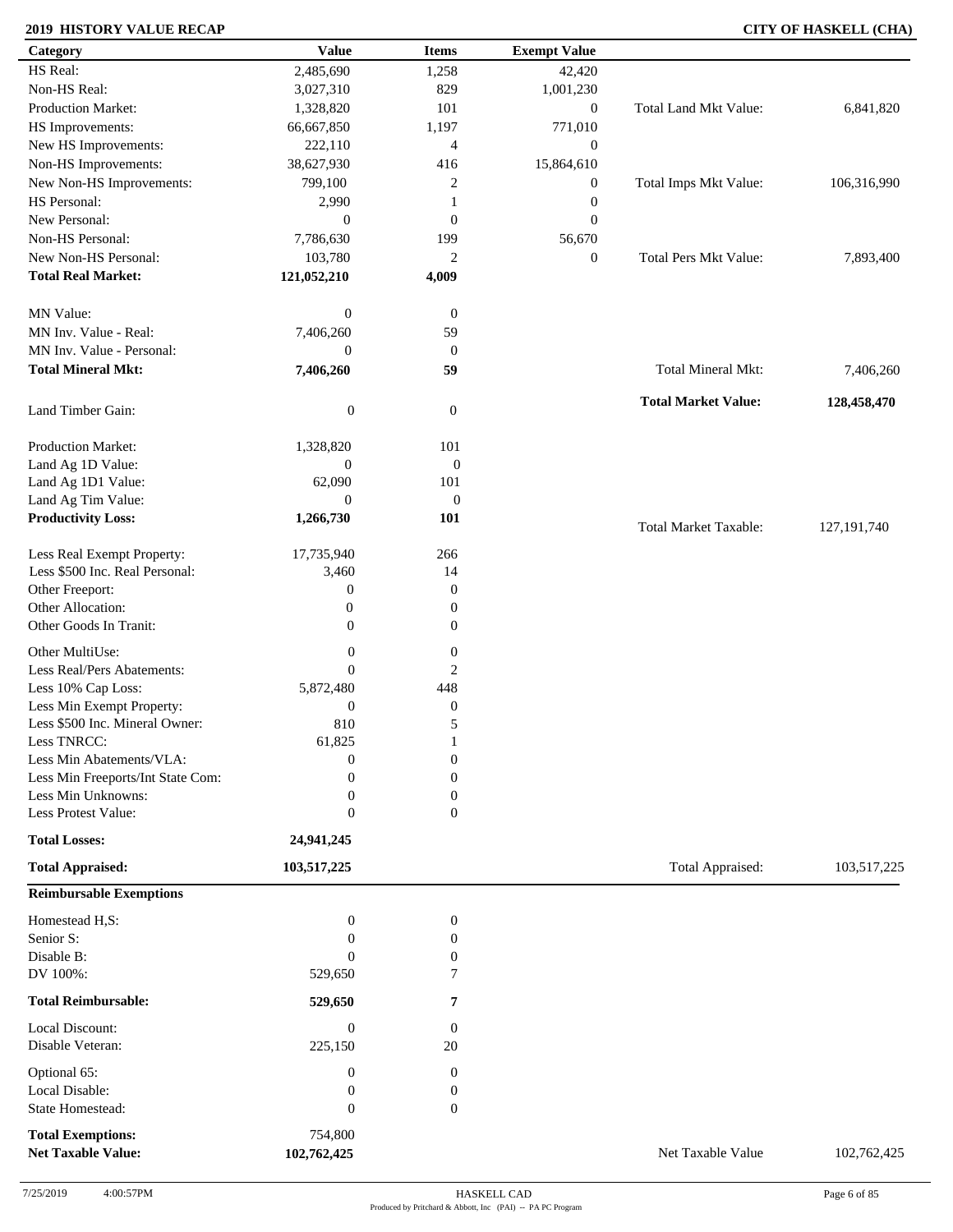### **2019 HISTORY VALUE RECAP**

Exempt Value of First Time Partial Exemption:

Value Loss Due to New AGT/Timber: New Imps/New Pers Market Value:

|  |  | <b>CITY OF HASKELL (CHA)</b> |  |
|--|--|------------------------------|--|
|--|--|------------------------------|--|

|                                  | <b>Count of Homesteads for</b>                 |              |       |                  |   |                |    |              | H - Homestead                 | W - Widow                                      |
|----------------------------------|------------------------------------------------|--------------|-------|------------------|---|----------------|----|--------------|-------------------------------|------------------------------------------------|
| H<br>S                           |                                                | F            | B     | D                | W | $\mathbf 0$    | DV | <b>DV100</b> | $S - Over 65$<br>B - Disabled | DV - Disabled Veteran<br>$O - Over 65 (No HS)$ |
| 299                              | 357                                            | $\mathbf{0}$ | 22    | $\boldsymbol{0}$ |   | $\overline{0}$ | 21 | 7            |                               |                                                |
| <b>Total Parcels:</b>            |                                                |              | 2,442 |                  |   |                |    |              |                               |                                                |
| <b>Total Owners:</b>             |                                                |              | 1,534 |                  |   |                |    |              |                               |                                                |
| <b>Special Certified Totals:</b> |                                                |              |       |                  |   |                |    |              |                               |                                                |
|                                  | Exempt Value of First Time Absolute Exemption: |              |       |                  |   |                |    | \$113,260    |                               |                                                |
|                                  | Exempt Value of First Time Partial Exemption:  |              |       |                  |   |                |    |              |                               |                                                |

\$0

\$1,124,990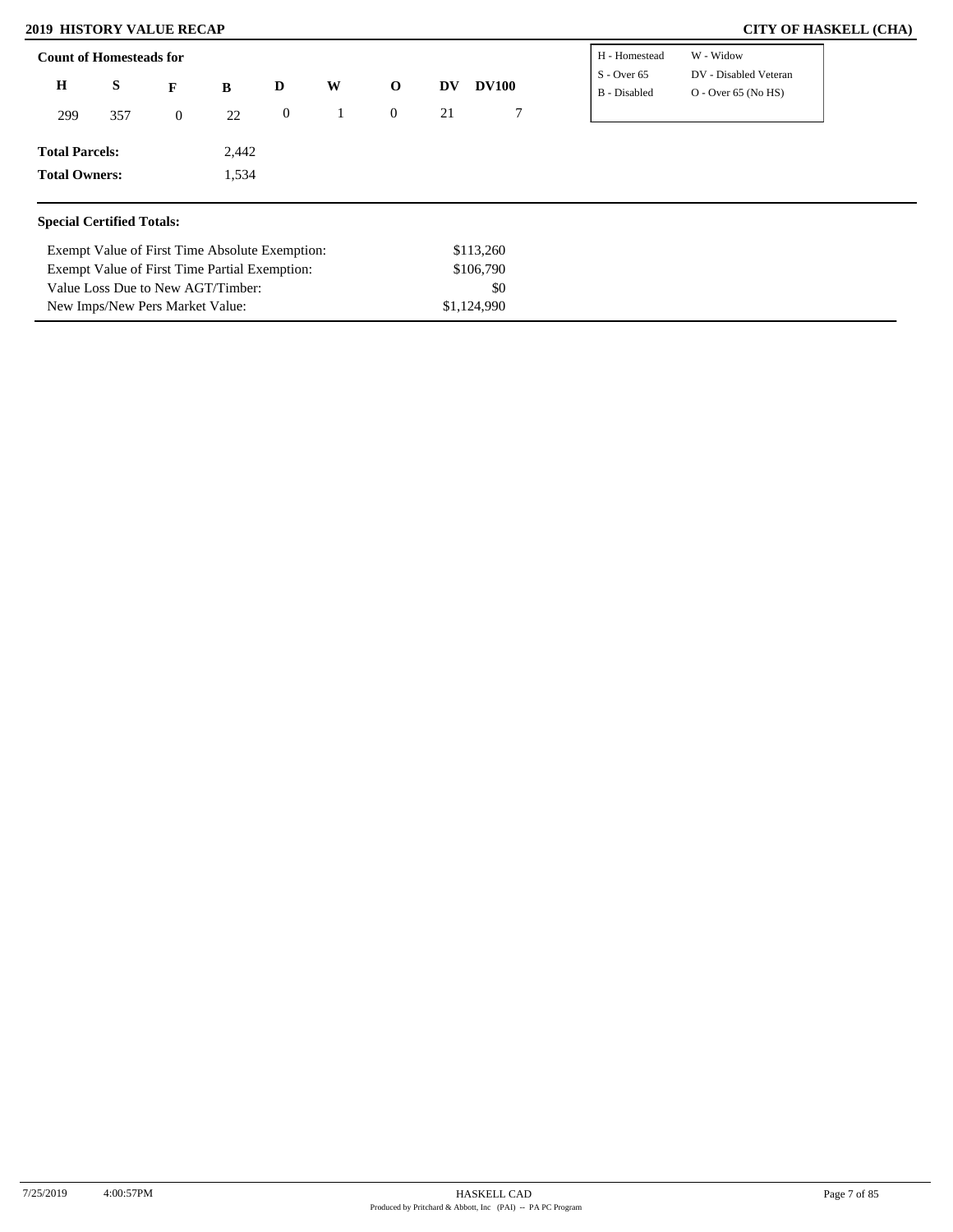### **2019 HISTORY VALUE RECAP CITY OF HASKELL (CHA)**

| Cat<br><b>Production</b><br><b>Total</b><br><b>Taxable</b><br><b>Total</b><br><b>Total</b><br><b>Total Real</b><br>Ag/Timber<br><b>Items</b><br>Acres<br>Code<br><b>Mkt</b><br><b>Mkt Taxable</b><br>Land<br><b>Improvements</b><br>Personal<br>1,880<br>$\overline{2}$<br>0.433<br>800<br>$\bf{0}$<br>$\bf{0}$<br>800<br>$\bf{0}$<br>A<br>1,200<br>438.654<br>$\bf{0}$<br>$\bf{0}$<br>2,470,630<br>65,867,320<br>$\bf{0}$<br>2,470,630<br>A1<br>23.512<br>87,670<br>87,670<br>687,070<br>51<br>$\bf{0}$<br>$\bf{0}$<br>$\boldsymbol{0}$<br>A <sub>2</sub><br>31<br>$\bf{0}$<br>$\bf{0}$<br>14.512<br>60,910<br>0<br>60,910<br>240,640<br>A4<br>7.002<br>$\overline{7}$<br>13,660<br>0<br>$\bf{0}$<br>13,660<br>312,110<br>$\boldsymbol{0}$<br>A5<br>$\bf{0}$<br>$\bf{0}$<br>1,291<br>484.113<br>2,633,670<br>$\bf{0}$<br>2,633,670<br>67,109,020<br>$A^*$<br>$\overline{7}$<br>2.897<br>27,910<br>$\bf{0}$<br>$\bf{0}$<br>27,910<br>550,940<br>$\boldsymbol{0}$<br>B1<br>$\mathbf{3}$<br>B <sub>2</sub><br>0.486<br>4,020<br>$\bf{0}$<br>$\bf{0}$<br>4,020<br>94,430<br>$\boldsymbol{0}$<br>$B*$<br>10<br>3.383<br>31,930<br>$\bf{0}$<br>$\bf{0}$<br>31,930<br>645,370<br>$\boldsymbol{0}$<br>371<br>175.993<br>570,670<br>$\bf{0}$<br>$\bf{0}$<br>570,670<br>$\bf{0}$<br>$\boldsymbol{0}$<br>C1<br>0.275<br>4,800<br>1<br>4,800<br>$\bf{0}$<br>$\bf{0}$<br>4,800<br>$\boldsymbol{0}$<br>C <sub>2</sub><br>4,800<br>$\mathrm{C}^*$<br>372<br>176.268<br>575,470<br>$\bf{0}$<br>$\bf{0}$<br>575,470<br>$\boldsymbol{0}$<br>$\bf{0}$<br>$\bf{0}$<br>101<br>742.918<br>$\bf{0}$<br>62,090<br>1,328,820<br>62,090<br>D1<br>22<br>0.000<br>$\bf{0}$<br>0<br>$\bf{0}$<br>$\bf{0}$<br>310,070<br>$\boldsymbol{0}$<br>D <sub>2</sub><br>1,328,820<br>62,090<br>123<br>742.918<br>$\bf{0}$<br>62,090<br>310,070<br>$\boldsymbol{0}$<br>$D^*$<br>14,920<br>12<br>0.000<br>$\bf{0}$<br>14,920<br>1,525,900<br>$\bf{0}$<br>E<br>$\bf{0}$<br>$\mathbf{3}$<br>8,000<br>8,000<br>365,780<br>$\boldsymbol{0}$<br>2.000<br>0<br>$\bf{0}$<br>E1<br>15<br>22,920<br>$\boldsymbol{0}$<br>2.000<br>0<br>$\bf{0}$<br>22,920<br>1,891,680<br>$E^*$<br>145<br>$\boldsymbol{0}$<br>111.943<br>1,175,920<br>$\bf{0}$<br>$\bf{0}$<br>1,175,920<br>19,376,230<br>F1<br>9<br>793,320<br>37.200<br>64,790<br>0<br>$\bf{0}$<br>64,790<br>$\boldsymbol{0}$<br>F <sub>2</sub><br>$\bf{0}$<br>$F^*$<br>154<br>149.143<br>1,240,710<br>$\bf{0}$<br>$\bf{0}$<br>1,240,710<br>20,169,550<br>$\overline{2}$<br>0.172<br>1,250<br>$\bf{0}$<br>$\bf{0}$<br>1,250<br>1,310,420<br>$\boldsymbol{0}$<br>J2<br>8<br>2,930<br>2,930<br>J3<br>0.671<br>$\bf{0}$<br>$\bf{0}$<br>2,135,150<br>$\boldsymbol{0}$<br>11<br>0.129<br>1,600<br>$\bf{0}$<br>$\bf{0}$<br>1,600<br>1,752,830<br>$\boldsymbol{0}$<br>J4<br>$\overline{5}$<br>$\bf{0}$<br>$\bf{0}$<br>0.000<br>$\bf{0}$<br>$\bf{0}$<br>47,800<br>$\boldsymbol{0}$<br>J7<br>26<br>0.972<br>5,780<br>$\bf{0}$<br>5,780<br>5,246,200<br>$\bf{0}$<br>$J^*$<br>$\bf{0}$<br>182<br>$\bf{0}$<br>$\bf{0}$<br>0<br>$\bf{0}$<br>$\bf{0}$<br>7,391,340<br>0.000<br>L1<br>$\bf{0}$<br>$\bf{0}$<br>$\bf{0}$<br>187,100<br>1<br>$\bf{0}$<br>$\bf{0}$<br>L2<br>0.000<br>1<br>$\bf{0}$<br>$\mathbf{0}$<br>$\bf{0}$<br>$\bf{0}$<br>23,830<br>$\boldsymbol{0}$<br>L2A<br>0.000<br>3<br>$\bf{0}$<br>$\bf{0}$<br>$\bf{0}$<br>56,000<br>$\boldsymbol{0}$<br>L <sub>2</sub> C<br>0.000<br>$\mathbf{0}$<br>8<br>$\bf{0}$<br>0.000<br>$\bf{0}$<br>$\bf{0}$<br>1,712,970<br>$\boldsymbol{0}$<br>L2G<br>$\bf{0}$<br>$\overline{7}$<br>$\bf{0}$<br>$\bf{0}$<br>$\bf{0}$<br>41,350<br>$\boldsymbol{0}$<br>0.000<br>L2H<br>$\bf{0}$<br>8<br>$\bf{0}$<br>138,930<br>$\boldsymbol{0}$<br>0.000<br>$\bf{0}$<br>$\bf{0}$<br>L2J<br>$\bf{0}$<br>$\bf{0}$<br>$\bf{0}$<br>3,000<br>$\bf{0}$<br>$\mathbf{1}$<br>0.000<br>$\bf{0}$<br>L2O<br>$\bf{0}$<br>$\boldsymbol{2}$<br>$\bf{0}$<br>0.000<br>$\bf{0}$<br>$\bf{0}$<br>$\bf{0}$<br>148,510<br>$\bf{0}$<br>L <sub>2</sub> P | <b>Total</b><br><b>Net Taxable</b><br>2,680<br>2,680<br>68,337,950<br>61,945,140<br>774,740<br>729,120<br>301,550<br>301,550<br>325,770<br>194,350<br>69,742,690<br>63,172,840<br>565,050<br>578,850<br>98,450<br>98,450<br>677,300<br>663,500<br>570,670<br>558,880<br>9,600<br>9,600<br>580,270<br>568,480<br>62,090<br>62,090<br>310,070<br>310,070<br>372,160<br>372,160<br>1,540,820<br>1,500,280<br>373,780<br>373,780<br>1,914,600<br>1,874,060<br>20,552,150<br>19,859,800<br>858,110<br>858,110 |
|------------------------------------------------------------------------------------------------------------------------------------------------------------------------------------------------------------------------------------------------------------------------------------------------------------------------------------------------------------------------------------------------------------------------------------------------------------------------------------------------------------------------------------------------------------------------------------------------------------------------------------------------------------------------------------------------------------------------------------------------------------------------------------------------------------------------------------------------------------------------------------------------------------------------------------------------------------------------------------------------------------------------------------------------------------------------------------------------------------------------------------------------------------------------------------------------------------------------------------------------------------------------------------------------------------------------------------------------------------------------------------------------------------------------------------------------------------------------------------------------------------------------------------------------------------------------------------------------------------------------------------------------------------------------------------------------------------------------------------------------------------------------------------------------------------------------------------------------------------------------------------------------------------------------------------------------------------------------------------------------------------------------------------------------------------------------------------------------------------------------------------------------------------------------------------------------------------------------------------------------------------------------------------------------------------------------------------------------------------------------------------------------------------------------------------------------------------------------------------------------------------------------------------------------------------------------------------------------------------------------------------------------------------------------------------------------------------------------------------------------------------------------------------------------------------------------------------------------------------------------------------------------------------------------------------------------------------------------------------------------------------------------------------------------------------------------------------------------------------------------------------------------------------------------------------------------------------------------------------------------------------------------------------------------------------------------------------------------------------------------------------------------------------------------------------------------------------------------------------------------------------------------------------------------------------------------------------------------------------------------------------------------------------------------------------------------------------------------------------------------------------------------------------------------------------------------------------------------------------------------------------------------------------------------------------------------|----------------------------------------------------------------------------------------------------------------------------------------------------------------------------------------------------------------------------------------------------------------------------------------------------------------------------------------------------------------------------------------------------------------------------------------------------------------------------------------------------------|
|                                                                                                                                                                                                                                                                                                                                                                                                                                                                                                                                                                                                                                                                                                                                                                                                                                                                                                                                                                                                                                                                                                                                                                                                                                                                                                                                                                                                                                                                                                                                                                                                                                                                                                                                                                                                                                                                                                                                                                                                                                                                                                                                                                                                                                                                                                                                                                                                                                                                                                                                                                                                                                                                                                                                                                                                                                                                                                                                                                                                                                                                                                                                                                                                                                                                                                                                                                                                                                                                                                                                                                                                                                                                                                                                                                                                                                                                                                                                                |                                                                                                                                                                                                                                                                                                                                                                                                                                                                                                          |
|                                                                                                                                                                                                                                                                                                                                                                                                                                                                                                                                                                                                                                                                                                                                                                                                                                                                                                                                                                                                                                                                                                                                                                                                                                                                                                                                                                                                                                                                                                                                                                                                                                                                                                                                                                                                                                                                                                                                                                                                                                                                                                                                                                                                                                                                                                                                                                                                                                                                                                                                                                                                                                                                                                                                                                                                                                                                                                                                                                                                                                                                                                                                                                                                                                                                                                                                                                                                                                                                                                                                                                                                                                                                                                                                                                                                                                                                                                                                                |                                                                                                                                                                                                                                                                                                                                                                                                                                                                                                          |
|                                                                                                                                                                                                                                                                                                                                                                                                                                                                                                                                                                                                                                                                                                                                                                                                                                                                                                                                                                                                                                                                                                                                                                                                                                                                                                                                                                                                                                                                                                                                                                                                                                                                                                                                                                                                                                                                                                                                                                                                                                                                                                                                                                                                                                                                                                                                                                                                                                                                                                                                                                                                                                                                                                                                                                                                                                                                                                                                                                                                                                                                                                                                                                                                                                                                                                                                                                                                                                                                                                                                                                                                                                                                                                                                                                                                                                                                                                                                                |                                                                                                                                                                                                                                                                                                                                                                                                                                                                                                          |
|                                                                                                                                                                                                                                                                                                                                                                                                                                                                                                                                                                                                                                                                                                                                                                                                                                                                                                                                                                                                                                                                                                                                                                                                                                                                                                                                                                                                                                                                                                                                                                                                                                                                                                                                                                                                                                                                                                                                                                                                                                                                                                                                                                                                                                                                                                                                                                                                                                                                                                                                                                                                                                                                                                                                                                                                                                                                                                                                                                                                                                                                                                                                                                                                                                                                                                                                                                                                                                                                                                                                                                                                                                                                                                                                                                                                                                                                                                                                                |                                                                                                                                                                                                                                                                                                                                                                                                                                                                                                          |
|                                                                                                                                                                                                                                                                                                                                                                                                                                                                                                                                                                                                                                                                                                                                                                                                                                                                                                                                                                                                                                                                                                                                                                                                                                                                                                                                                                                                                                                                                                                                                                                                                                                                                                                                                                                                                                                                                                                                                                                                                                                                                                                                                                                                                                                                                                                                                                                                                                                                                                                                                                                                                                                                                                                                                                                                                                                                                                                                                                                                                                                                                                                                                                                                                                                                                                                                                                                                                                                                                                                                                                                                                                                                                                                                                                                                                                                                                                                                                |                                                                                                                                                                                                                                                                                                                                                                                                                                                                                                          |
|                                                                                                                                                                                                                                                                                                                                                                                                                                                                                                                                                                                                                                                                                                                                                                                                                                                                                                                                                                                                                                                                                                                                                                                                                                                                                                                                                                                                                                                                                                                                                                                                                                                                                                                                                                                                                                                                                                                                                                                                                                                                                                                                                                                                                                                                                                                                                                                                                                                                                                                                                                                                                                                                                                                                                                                                                                                                                                                                                                                                                                                                                                                                                                                                                                                                                                                                                                                                                                                                                                                                                                                                                                                                                                                                                                                                                                                                                                                                                |                                                                                                                                                                                                                                                                                                                                                                                                                                                                                                          |
|                                                                                                                                                                                                                                                                                                                                                                                                                                                                                                                                                                                                                                                                                                                                                                                                                                                                                                                                                                                                                                                                                                                                                                                                                                                                                                                                                                                                                                                                                                                                                                                                                                                                                                                                                                                                                                                                                                                                                                                                                                                                                                                                                                                                                                                                                                                                                                                                                                                                                                                                                                                                                                                                                                                                                                                                                                                                                                                                                                                                                                                                                                                                                                                                                                                                                                                                                                                                                                                                                                                                                                                                                                                                                                                                                                                                                                                                                                                                                |                                                                                                                                                                                                                                                                                                                                                                                                                                                                                                          |
|                                                                                                                                                                                                                                                                                                                                                                                                                                                                                                                                                                                                                                                                                                                                                                                                                                                                                                                                                                                                                                                                                                                                                                                                                                                                                                                                                                                                                                                                                                                                                                                                                                                                                                                                                                                                                                                                                                                                                                                                                                                                                                                                                                                                                                                                                                                                                                                                                                                                                                                                                                                                                                                                                                                                                                                                                                                                                                                                                                                                                                                                                                                                                                                                                                                                                                                                                                                                                                                                                                                                                                                                                                                                                                                                                                                                                                                                                                                                                |                                                                                                                                                                                                                                                                                                                                                                                                                                                                                                          |
|                                                                                                                                                                                                                                                                                                                                                                                                                                                                                                                                                                                                                                                                                                                                                                                                                                                                                                                                                                                                                                                                                                                                                                                                                                                                                                                                                                                                                                                                                                                                                                                                                                                                                                                                                                                                                                                                                                                                                                                                                                                                                                                                                                                                                                                                                                                                                                                                                                                                                                                                                                                                                                                                                                                                                                                                                                                                                                                                                                                                                                                                                                                                                                                                                                                                                                                                                                                                                                                                                                                                                                                                                                                                                                                                                                                                                                                                                                                                                |                                                                                                                                                                                                                                                                                                                                                                                                                                                                                                          |
|                                                                                                                                                                                                                                                                                                                                                                                                                                                                                                                                                                                                                                                                                                                                                                                                                                                                                                                                                                                                                                                                                                                                                                                                                                                                                                                                                                                                                                                                                                                                                                                                                                                                                                                                                                                                                                                                                                                                                                                                                                                                                                                                                                                                                                                                                                                                                                                                                                                                                                                                                                                                                                                                                                                                                                                                                                                                                                                                                                                                                                                                                                                                                                                                                                                                                                                                                                                                                                                                                                                                                                                                                                                                                                                                                                                                                                                                                                                                                |                                                                                                                                                                                                                                                                                                                                                                                                                                                                                                          |
|                                                                                                                                                                                                                                                                                                                                                                                                                                                                                                                                                                                                                                                                                                                                                                                                                                                                                                                                                                                                                                                                                                                                                                                                                                                                                                                                                                                                                                                                                                                                                                                                                                                                                                                                                                                                                                                                                                                                                                                                                                                                                                                                                                                                                                                                                                                                                                                                                                                                                                                                                                                                                                                                                                                                                                                                                                                                                                                                                                                                                                                                                                                                                                                                                                                                                                                                                                                                                                                                                                                                                                                                                                                                                                                                                                                                                                                                                                                                                |                                                                                                                                                                                                                                                                                                                                                                                                                                                                                                          |
|                                                                                                                                                                                                                                                                                                                                                                                                                                                                                                                                                                                                                                                                                                                                                                                                                                                                                                                                                                                                                                                                                                                                                                                                                                                                                                                                                                                                                                                                                                                                                                                                                                                                                                                                                                                                                                                                                                                                                                                                                                                                                                                                                                                                                                                                                                                                                                                                                                                                                                                                                                                                                                                                                                                                                                                                                                                                                                                                                                                                                                                                                                                                                                                                                                                                                                                                                                                                                                                                                                                                                                                                                                                                                                                                                                                                                                                                                                                                                |                                                                                                                                                                                                                                                                                                                                                                                                                                                                                                          |
|                                                                                                                                                                                                                                                                                                                                                                                                                                                                                                                                                                                                                                                                                                                                                                                                                                                                                                                                                                                                                                                                                                                                                                                                                                                                                                                                                                                                                                                                                                                                                                                                                                                                                                                                                                                                                                                                                                                                                                                                                                                                                                                                                                                                                                                                                                                                                                                                                                                                                                                                                                                                                                                                                                                                                                                                                                                                                                                                                                                                                                                                                                                                                                                                                                                                                                                                                                                                                                                                                                                                                                                                                                                                                                                                                                                                                                                                                                                                                |                                                                                                                                                                                                                                                                                                                                                                                                                                                                                                          |
|                                                                                                                                                                                                                                                                                                                                                                                                                                                                                                                                                                                                                                                                                                                                                                                                                                                                                                                                                                                                                                                                                                                                                                                                                                                                                                                                                                                                                                                                                                                                                                                                                                                                                                                                                                                                                                                                                                                                                                                                                                                                                                                                                                                                                                                                                                                                                                                                                                                                                                                                                                                                                                                                                                                                                                                                                                                                                                                                                                                                                                                                                                                                                                                                                                                                                                                                                                                                                                                                                                                                                                                                                                                                                                                                                                                                                                                                                                                                                |                                                                                                                                                                                                                                                                                                                                                                                                                                                                                                          |
|                                                                                                                                                                                                                                                                                                                                                                                                                                                                                                                                                                                                                                                                                                                                                                                                                                                                                                                                                                                                                                                                                                                                                                                                                                                                                                                                                                                                                                                                                                                                                                                                                                                                                                                                                                                                                                                                                                                                                                                                                                                                                                                                                                                                                                                                                                                                                                                                                                                                                                                                                                                                                                                                                                                                                                                                                                                                                                                                                                                                                                                                                                                                                                                                                                                                                                                                                                                                                                                                                                                                                                                                                                                                                                                                                                                                                                                                                                                                                |                                                                                                                                                                                                                                                                                                                                                                                                                                                                                                          |
|                                                                                                                                                                                                                                                                                                                                                                                                                                                                                                                                                                                                                                                                                                                                                                                                                                                                                                                                                                                                                                                                                                                                                                                                                                                                                                                                                                                                                                                                                                                                                                                                                                                                                                                                                                                                                                                                                                                                                                                                                                                                                                                                                                                                                                                                                                                                                                                                                                                                                                                                                                                                                                                                                                                                                                                                                                                                                                                                                                                                                                                                                                                                                                                                                                                                                                                                                                                                                                                                                                                                                                                                                                                                                                                                                                                                                                                                                                                                                |                                                                                                                                                                                                                                                                                                                                                                                                                                                                                                          |
|                                                                                                                                                                                                                                                                                                                                                                                                                                                                                                                                                                                                                                                                                                                                                                                                                                                                                                                                                                                                                                                                                                                                                                                                                                                                                                                                                                                                                                                                                                                                                                                                                                                                                                                                                                                                                                                                                                                                                                                                                                                                                                                                                                                                                                                                                                                                                                                                                                                                                                                                                                                                                                                                                                                                                                                                                                                                                                                                                                                                                                                                                                                                                                                                                                                                                                                                                                                                                                                                                                                                                                                                                                                                                                                                                                                                                                                                                                                                                |                                                                                                                                                                                                                                                                                                                                                                                                                                                                                                          |
|                                                                                                                                                                                                                                                                                                                                                                                                                                                                                                                                                                                                                                                                                                                                                                                                                                                                                                                                                                                                                                                                                                                                                                                                                                                                                                                                                                                                                                                                                                                                                                                                                                                                                                                                                                                                                                                                                                                                                                                                                                                                                                                                                                                                                                                                                                                                                                                                                                                                                                                                                                                                                                                                                                                                                                                                                                                                                                                                                                                                                                                                                                                                                                                                                                                                                                                                                                                                                                                                                                                                                                                                                                                                                                                                                                                                                                                                                                                                                |                                                                                                                                                                                                                                                                                                                                                                                                                                                                                                          |
|                                                                                                                                                                                                                                                                                                                                                                                                                                                                                                                                                                                                                                                                                                                                                                                                                                                                                                                                                                                                                                                                                                                                                                                                                                                                                                                                                                                                                                                                                                                                                                                                                                                                                                                                                                                                                                                                                                                                                                                                                                                                                                                                                                                                                                                                                                                                                                                                                                                                                                                                                                                                                                                                                                                                                                                                                                                                                                                                                                                                                                                                                                                                                                                                                                                                                                                                                                                                                                                                                                                                                                                                                                                                                                                                                                                                                                                                                                                                                |                                                                                                                                                                                                                                                                                                                                                                                                                                                                                                          |
|                                                                                                                                                                                                                                                                                                                                                                                                                                                                                                                                                                                                                                                                                                                                                                                                                                                                                                                                                                                                                                                                                                                                                                                                                                                                                                                                                                                                                                                                                                                                                                                                                                                                                                                                                                                                                                                                                                                                                                                                                                                                                                                                                                                                                                                                                                                                                                                                                                                                                                                                                                                                                                                                                                                                                                                                                                                                                                                                                                                                                                                                                                                                                                                                                                                                                                                                                                                                                                                                                                                                                                                                                                                                                                                                                                                                                                                                                                                                                |                                                                                                                                                                                                                                                                                                                                                                                                                                                                                                          |
|                                                                                                                                                                                                                                                                                                                                                                                                                                                                                                                                                                                                                                                                                                                                                                                                                                                                                                                                                                                                                                                                                                                                                                                                                                                                                                                                                                                                                                                                                                                                                                                                                                                                                                                                                                                                                                                                                                                                                                                                                                                                                                                                                                                                                                                                                                                                                                                                                                                                                                                                                                                                                                                                                                                                                                                                                                                                                                                                                                                                                                                                                                                                                                                                                                                                                                                                                                                                                                                                                                                                                                                                                                                                                                                                                                                                                                                                                                                                                |                                                                                                                                                                                                                                                                                                                                                                                                                                                                                                          |
|                                                                                                                                                                                                                                                                                                                                                                                                                                                                                                                                                                                                                                                                                                                                                                                                                                                                                                                                                                                                                                                                                                                                                                                                                                                                                                                                                                                                                                                                                                                                                                                                                                                                                                                                                                                                                                                                                                                                                                                                                                                                                                                                                                                                                                                                                                                                                                                                                                                                                                                                                                                                                                                                                                                                                                                                                                                                                                                                                                                                                                                                                                                                                                                                                                                                                                                                                                                                                                                                                                                                                                                                                                                                                                                                                                                                                                                                                                                                                |                                                                                                                                                                                                                                                                                                                                                                                                                                                                                                          |
|                                                                                                                                                                                                                                                                                                                                                                                                                                                                                                                                                                                                                                                                                                                                                                                                                                                                                                                                                                                                                                                                                                                                                                                                                                                                                                                                                                                                                                                                                                                                                                                                                                                                                                                                                                                                                                                                                                                                                                                                                                                                                                                                                                                                                                                                                                                                                                                                                                                                                                                                                                                                                                                                                                                                                                                                                                                                                                                                                                                                                                                                                                                                                                                                                                                                                                                                                                                                                                                                                                                                                                                                                                                                                                                                                                                                                                                                                                                                                | 21,410,260<br>20,717,910                                                                                                                                                                                                                                                                                                                                                                                                                                                                                 |
|                                                                                                                                                                                                                                                                                                                                                                                                                                                                                                                                                                                                                                                                                                                                                                                                                                                                                                                                                                                                                                                                                                                                                                                                                                                                                                                                                                                                                                                                                                                                                                                                                                                                                                                                                                                                                                                                                                                                                                                                                                                                                                                                                                                                                                                                                                                                                                                                                                                                                                                                                                                                                                                                                                                                                                                                                                                                                                                                                                                                                                                                                                                                                                                                                                                                                                                                                                                                                                                                                                                                                                                                                                                                                                                                                                                                                                                                                                                                                | 1,311,670<br>1,311,670                                                                                                                                                                                                                                                                                                                                                                                                                                                                                   |
|                                                                                                                                                                                                                                                                                                                                                                                                                                                                                                                                                                                                                                                                                                                                                                                                                                                                                                                                                                                                                                                                                                                                                                                                                                                                                                                                                                                                                                                                                                                                                                                                                                                                                                                                                                                                                                                                                                                                                                                                                                                                                                                                                                                                                                                                                                                                                                                                                                                                                                                                                                                                                                                                                                                                                                                                                                                                                                                                                                                                                                                                                                                                                                                                                                                                                                                                                                                                                                                                                                                                                                                                                                                                                                                                                                                                                                                                                                                                                | 2,138,080<br>2,138,080                                                                                                                                                                                                                                                                                                                                                                                                                                                                                   |
|                                                                                                                                                                                                                                                                                                                                                                                                                                                                                                                                                                                                                                                                                                                                                                                                                                                                                                                                                                                                                                                                                                                                                                                                                                                                                                                                                                                                                                                                                                                                                                                                                                                                                                                                                                                                                                                                                                                                                                                                                                                                                                                                                                                                                                                                                                                                                                                                                                                                                                                                                                                                                                                                                                                                                                                                                                                                                                                                                                                                                                                                                                                                                                                                                                                                                                                                                                                                                                                                                                                                                                                                                                                                                                                                                                                                                                                                                                                                                | 1,754,430<br>1,754,430                                                                                                                                                                                                                                                                                                                                                                                                                                                                                   |
|                                                                                                                                                                                                                                                                                                                                                                                                                                                                                                                                                                                                                                                                                                                                                                                                                                                                                                                                                                                                                                                                                                                                                                                                                                                                                                                                                                                                                                                                                                                                                                                                                                                                                                                                                                                                                                                                                                                                                                                                                                                                                                                                                                                                                                                                                                                                                                                                                                                                                                                                                                                                                                                                                                                                                                                                                                                                                                                                                                                                                                                                                                                                                                                                                                                                                                                                                                                                                                                                                                                                                                                                                                                                                                                                                                                                                                                                                                                                                | 47,800<br>47,800                                                                                                                                                                                                                                                                                                                                                                                                                                                                                         |
|                                                                                                                                                                                                                                                                                                                                                                                                                                                                                                                                                                                                                                                                                                                                                                                                                                                                                                                                                                                                                                                                                                                                                                                                                                                                                                                                                                                                                                                                                                                                                                                                                                                                                                                                                                                                                                                                                                                                                                                                                                                                                                                                                                                                                                                                                                                                                                                                                                                                                                                                                                                                                                                                                                                                                                                                                                                                                                                                                                                                                                                                                                                                                                                                                                                                                                                                                                                                                                                                                                                                                                                                                                                                                                                                                                                                                                                                                                                                                | 5,251,980<br>5,251,980                                                                                                                                                                                                                                                                                                                                                                                                                                                                                   |
|                                                                                                                                                                                                                                                                                                                                                                                                                                                                                                                                                                                                                                                                                                                                                                                                                                                                                                                                                                                                                                                                                                                                                                                                                                                                                                                                                                                                                                                                                                                                                                                                                                                                                                                                                                                                                                                                                                                                                                                                                                                                                                                                                                                                                                                                                                                                                                                                                                                                                                                                                                                                                                                                                                                                                                                                                                                                                                                                                                                                                                                                                                                                                                                                                                                                                                                                                                                                                                                                                                                                                                                                                                                                                                                                                                                                                                                                                                                                                | 7,391,340<br>7,310,735                                                                                                                                                                                                                                                                                                                                                                                                                                                                                   |
|                                                                                                                                                                                                                                                                                                                                                                                                                                                                                                                                                                                                                                                                                                                                                                                                                                                                                                                                                                                                                                                                                                                                                                                                                                                                                                                                                                                                                                                                                                                                                                                                                                                                                                                                                                                                                                                                                                                                                                                                                                                                                                                                                                                                                                                                                                                                                                                                                                                                                                                                                                                                                                                                                                                                                                                                                                                                                                                                                                                                                                                                                                                                                                                                                                                                                                                                                                                                                                                                                                                                                                                                                                                                                                                                                                                                                                                                                                                                                | 187,100<br>187,100                                                                                                                                                                                                                                                                                                                                                                                                                                                                                       |
|                                                                                                                                                                                                                                                                                                                                                                                                                                                                                                                                                                                                                                                                                                                                                                                                                                                                                                                                                                                                                                                                                                                                                                                                                                                                                                                                                                                                                                                                                                                                                                                                                                                                                                                                                                                                                                                                                                                                                                                                                                                                                                                                                                                                                                                                                                                                                                                                                                                                                                                                                                                                                                                                                                                                                                                                                                                                                                                                                                                                                                                                                                                                                                                                                                                                                                                                                                                                                                                                                                                                                                                                                                                                                                                                                                                                                                                                                                                                                | 23,830<br>23,830                                                                                                                                                                                                                                                                                                                                                                                                                                                                                         |
|                                                                                                                                                                                                                                                                                                                                                                                                                                                                                                                                                                                                                                                                                                                                                                                                                                                                                                                                                                                                                                                                                                                                                                                                                                                                                                                                                                                                                                                                                                                                                                                                                                                                                                                                                                                                                                                                                                                                                                                                                                                                                                                                                                                                                                                                                                                                                                                                                                                                                                                                                                                                                                                                                                                                                                                                                                                                                                                                                                                                                                                                                                                                                                                                                                                                                                                                                                                                                                                                                                                                                                                                                                                                                                                                                                                                                                                                                                                                                | 56,000<br>56,000                                                                                                                                                                                                                                                                                                                                                                                                                                                                                         |
|                                                                                                                                                                                                                                                                                                                                                                                                                                                                                                                                                                                                                                                                                                                                                                                                                                                                                                                                                                                                                                                                                                                                                                                                                                                                                                                                                                                                                                                                                                                                                                                                                                                                                                                                                                                                                                                                                                                                                                                                                                                                                                                                                                                                                                                                                                                                                                                                                                                                                                                                                                                                                                                                                                                                                                                                                                                                                                                                                                                                                                                                                                                                                                                                                                                                                                                                                                                                                                                                                                                                                                                                                                                                                                                                                                                                                                                                                                                                                | 1,712,970<br>1,712,970                                                                                                                                                                                                                                                                                                                                                                                                                                                                                   |
|                                                                                                                                                                                                                                                                                                                                                                                                                                                                                                                                                                                                                                                                                                                                                                                                                                                                                                                                                                                                                                                                                                                                                                                                                                                                                                                                                                                                                                                                                                                                                                                                                                                                                                                                                                                                                                                                                                                                                                                                                                                                                                                                                                                                                                                                                                                                                                                                                                                                                                                                                                                                                                                                                                                                                                                                                                                                                                                                                                                                                                                                                                                                                                                                                                                                                                                                                                                                                                                                                                                                                                                                                                                                                                                                                                                                                                                                                                                                                | 41,350<br>41,350                                                                                                                                                                                                                                                                                                                                                                                                                                                                                         |
|                                                                                                                                                                                                                                                                                                                                                                                                                                                                                                                                                                                                                                                                                                                                                                                                                                                                                                                                                                                                                                                                                                                                                                                                                                                                                                                                                                                                                                                                                                                                                                                                                                                                                                                                                                                                                                                                                                                                                                                                                                                                                                                                                                                                                                                                                                                                                                                                                                                                                                                                                                                                                                                                                                                                                                                                                                                                                                                                                                                                                                                                                                                                                                                                                                                                                                                                                                                                                                                                                                                                                                                                                                                                                                                                                                                                                                                                                                                                                | 138,930<br>138,930                                                                                                                                                                                                                                                                                                                                                                                                                                                                                       |
|                                                                                                                                                                                                                                                                                                                                                                                                                                                                                                                                                                                                                                                                                                                                                                                                                                                                                                                                                                                                                                                                                                                                                                                                                                                                                                                                                                                                                                                                                                                                                                                                                                                                                                                                                                                                                                                                                                                                                                                                                                                                                                                                                                                                                                                                                                                                                                                                                                                                                                                                                                                                                                                                                                                                                                                                                                                                                                                                                                                                                                                                                                                                                                                                                                                                                                                                                                                                                                                                                                                                                                                                                                                                                                                                                                                                                                                                                                                                                | 3,000<br>3,000                                                                                                                                                                                                                                                                                                                                                                                                                                                                                           |
|                                                                                                                                                                                                                                                                                                                                                                                                                                                                                                                                                                                                                                                                                                                                                                                                                                                                                                                                                                                                                                                                                                                                                                                                                                                                                                                                                                                                                                                                                                                                                                                                                                                                                                                                                                                                                                                                                                                                                                                                                                                                                                                                                                                                                                                                                                                                                                                                                                                                                                                                                                                                                                                                                                                                                                                                                                                                                                                                                                                                                                                                                                                                                                                                                                                                                                                                                                                                                                                                                                                                                                                                                                                                                                                                                                                                                                                                                                                                                | 148,510<br>148,510                                                                                                                                                                                                                                                                                                                                                                                                                                                                                       |
| 213<br>$\bf{0}$<br>$\bf{0}$<br>$\mathrm{L}^*$<br>0.000<br>$\mathbf{0}$<br>$\bf{0}$<br>2,124,590<br>7,578,440                                                                                                                                                                                                                                                                                                                                                                                                                                                                                                                                                                                                                                                                                                                                                                                                                                                                                                                                                                                                                                                                                                                                                                                                                                                                                                                                                                                                                                                                                                                                                                                                                                                                                                                                                                                                                                                                                                                                                                                                                                                                                                                                                                                                                                                                                                                                                                                                                                                                                                                                                                                                                                                                                                                                                                                                                                                                                                                                                                                                                                                                                                                                                                                                                                                                                                                                                                                                                                                                                                                                                                                                                                                                                                                                                                                                                                   | 9,703,030<br>9,622,425                                                                                                                                                                                                                                                                                                                                                                                                                                                                                   |
| 13<br>0.000<br>$\bf{0}$<br>$\bf{0}$<br>$\bf{0}$<br>274,730<br>$\bf{0}$<br>0<br>M1                                                                                                                                                                                                                                                                                                                                                                                                                                                                                                                                                                                                                                                                                                                                                                                                                                                                                                                                                                                                                                                                                                                                                                                                                                                                                                                                                                                                                                                                                                                                                                                                                                                                                                                                                                                                                                                                                                                                                                                                                                                                                                                                                                                                                                                                                                                                                                                                                                                                                                                                                                                                                                                                                                                                                                                                                                                                                                                                                                                                                                                                                                                                                                                                                                                                                                                                                                                                                                                                                                                                                                                                                                                                                                                                                                                                                                                              | 274,730<br>245,460                                                                                                                                                                                                                                                                                                                                                                                                                                                                                       |
| 13<br>274,730<br>$M^*$<br>0.000<br>$\bf{0}$<br>$\bf{0}$<br>$\bf{0}$<br>$\boldsymbol{0}$<br>$\bf{0}$                                                                                                                                                                                                                                                                                                                                                                                                                                                                                                                                                                                                                                                                                                                                                                                                                                                                                                                                                                                                                                                                                                                                                                                                                                                                                                                                                                                                                                                                                                                                                                                                                                                                                                                                                                                                                                                                                                                                                                                                                                                                                                                                                                                                                                                                                                                                                                                                                                                                                                                                                                                                                                                                                                                                                                                                                                                                                                                                                                                                                                                                                                                                                                                                                                                                                                                                                                                                                                                                                                                                                                                                                                                                                                                                                                                                                                            | 274,730<br>245,460                                                                                                                                                                                                                                                                                                                                                                                                                                                                                       |
| $\mathbf{3}$<br>$\bf{0}$<br>0.000<br>$\bf{0}$<br>$\bf{0}$<br>$\bf{0}$<br>273,610<br>S<br>$\bf{0}$                                                                                                                                                                                                                                                                                                                                                                                                                                                                                                                                                                                                                                                                                                                                                                                                                                                                                                                                                                                                                                                                                                                                                                                                                                                                                                                                                                                                                                                                                                                                                                                                                                                                                                                                                                                                                                                                                                                                                                                                                                                                                                                                                                                                                                                                                                                                                                                                                                                                                                                                                                                                                                                                                                                                                                                                                                                                                                                                                                                                                                                                                                                                                                                                                                                                                                                                                                                                                                                                                                                                                                                                                                                                                                                                                                                                                                              | 273,610<br>273,610                                                                                                                                                                                                                                                                                                                                                                                                                                                                                       |
| 273,610<br>$\mathbf{S}^*$<br>3<br>0.000<br>$\bf{0}$<br>$\mathbf{0}$<br>$\mathbf{0}$<br>$\bf{0}$                                                                                                                                                                                                                                                                                                                                                                                                                                                                                                                                                                                                                                                                                                                                                                                                                                                                                                                                                                                                                                                                                                                                                                                                                                                                                                                                                                                                                                                                                                                                                                                                                                                                                                                                                                                                                                                                                                                                                                                                                                                                                                                                                                                                                                                                                                                                                                                                                                                                                                                                                                                                                                                                                                                                                                                                                                                                                                                                                                                                                                                                                                                                                                                                                                                                                                                                                                                                                                                                                                                                                                                                                                                                                                                                                                                                                                                | 273,610<br>273,610                                                                                                                                                                                                                                                                                                                                                                                                                                                                                       |
| 14<br>0.000<br>$\bf{0}$<br>3,460<br>XВ<br>$\boldsymbol{0}$<br>$\bf{0}$<br>$\bf{0}$<br>0                                                                                                                                                                                                                                                                                                                                                                                                                                                                                                                                                                                                                                                                                                                                                                                                                                                                                                                                                                                                                                                                                                                                                                                                                                                                                                                                                                                                                                                                                                                                                                                                                                                                                                                                                                                                                                                                                                                                                                                                                                                                                                                                                                                                                                                                                                                                                                                                                                                                                                                                                                                                                                                                                                                                                                                                                                                                                                                                                                                                                                                                                                                                                                                                                                                                                                                                                                                                                                                                                                                                                                                                                                                                                                                                                                                                                                                        | 3,460<br>$\bf{0}$                                                                                                                                                                                                                                                                                                                                                                                                                                                                                        |
| 810<br>XC<br>5<br>0.000<br>$\bf{0}$<br>$\bf{0}$<br>$\bf{0}$<br>$\bf{0}$<br>0                                                                                                                                                                                                                                                                                                                                                                                                                                                                                                                                                                                                                                                                                                                                                                                                                                                                                                                                                                                                                                                                                                                                                                                                                                                                                                                                                                                                                                                                                                                                                                                                                                                                                                                                                                                                                                                                                                                                                                                                                                                                                                                                                                                                                                                                                                                                                                                                                                                                                                                                                                                                                                                                                                                                                                                                                                                                                                                                                                                                                                                                                                                                                                                                                                                                                                                                                                                                                                                                                                                                                                                                                                                                                                                                                                                                                                                                   | 810<br>$\bf{0}$                                                                                                                                                                                                                                                                                                                                                                                                                                                                                          |
| XI<br>1<br>2.351<br>3,350<br>3,350<br>12,150<br>$\bf{0}$<br>0                                                                                                                                                                                                                                                                                                                                                                                                                                                                                                                                                                                                                                                                                                                                                                                                                                                                                                                                                                                                                                                                                                                                                                                                                                                                                                                                                                                                                                                                                                                                                                                                                                                                                                                                                                                                                                                                                                                                                                                                                                                                                                                                                                                                                                                                                                                                                                                                                                                                                                                                                                                                                                                                                                                                                                                                                                                                                                                                                                                                                                                                                                                                                                                                                                                                                                                                                                                                                                                                                                                                                                                                                                                                                                                                                                                                                                                                                  | 15,500                                                                                                                                                                                                                                                                                                                                                                                                                                                                                                   |
| $\mathbf{2}$<br>$\bf{0}$<br>$\bf{0}$<br>0.000<br>$\bf{0}$<br>37,890<br>XL1<br>$\bf{0}$                                                                                                                                                                                                                                                                                                                                                                                                                                                                                                                                                                                                                                                                                                                                                                                                                                                                                                                                                                                                                                                                                                                                                                                                                                                                                                                                                                                                                                                                                                                                                                                                                                                                                                                                                                                                                                                                                                                                                                                                                                                                                                                                                                                                                                                                                                                                                                                                                                                                                                                                                                                                                                                                                                                                                                                                                                                                                                                                                                                                                                                                                                                                                                                                                                                                                                                                                                                                                                                                                                                                                                                                                                                                                                                                                                                                                                                         | 37,890                                                                                                                                                                                                                                                                                                                                                                                                                                                                                                   |
| 15,000<br>128,510<br>XU<br>1<br>1.033<br>15,000<br>$\bf{0}$<br>$\bf{0}$                                                                                                                                                                                                                                                                                                                                                                                                                                                                                                                                                                                                                                                                                                                                                                                                                                                                                                                                                                                                                                                                                                                                                                                                                                                                                                                                                                                                                                                                                                                                                                                                                                                                                                                                                                                                                                                                                                                                                                                                                                                                                                                                                                                                                                                                                                                                                                                                                                                                                                                                                                                                                                                                                                                                                                                                                                                                                                                                                                                                                                                                                                                                                                                                                                                                                                                                                                                                                                                                                                                                                                                                                                                                                                                                                                                                                                                                        | 143,510                                                                                                                                                                                                                                                                                                                                                                                                                                                                                                  |
| 235<br>228.970<br>15,805,770<br>XV<br>984,170<br>984,170<br>$\bf{0}$<br>$\bf{0}$                                                                                                                                                                                                                                                                                                                                                                                                                                                                                                                                                                                                                                                                                                                                                                                                                                                                                                                                                                                                                                                                                                                                                                                                                                                                                                                                                                                                                                                                                                                                                                                                                                                                                                                                                                                                                                                                                                                                                                                                                                                                                                                                                                                                                                                                                                                                                                                                                                                                                                                                                                                                                                                                                                                                                                                                                                                                                                                                                                                                                                                                                                                                                                                                                                                                                                                                                                                                                                                                                                                                                                                                                                                                                                                                                                                                                                                               | 16,789,940                                                                                                                                                                                                                                                                                                                                                                                                                                                                                               |
| 258<br>232.354<br>1,002,520<br>1,002,520<br>15,947,240<br>$X^*$<br>$\bf{0}$<br>41,350<br>0                                                                                                                                                                                                                                                                                                                                                                                                                                                                                                                                                                                                                                                                                                                                                                                                                                                                                                                                                                                                                                                                                                                                                                                                                                                                                                                                                                                                                                                                                                                                                                                                                                                                                                                                                                                                                                                                                                                                                                                                                                                                                                                                                                                                                                                                                                                                                                                                                                                                                                                                                                                                                                                                                                                                                                                                                                                                                                                                                                                                                                                                                                                                                                                                                                                                                                                                                                                                                                                                                                                                                                                                                                                                                                                                                                                                                                                     | 16,991,110<br>$\bf{0}$                                                                                                                                                                                                                                                                                                                                                                                                                                                                                   |
| 2,478<br>1,791.151<br>62,090<br>1,328,820<br>113,723,250<br>Totals:<br>5,513,000<br>5,575,090<br>7,893,400<br>127, 191, 740                                                                                                                                                                                                                                                                                                                                                                                                                                                                                                                                                                                                                                                                                                                                                                                                                                                                                                                                                                                                                                                                                                                                                                                                                                                                                                                                                                                                                                                                                                                                                                                                                                                                                                                                                                                                                                                                                                                                                                                                                                                                                                                                                                                                                                                                                                                                                                                                                                                                                                                                                                                                                                                                                                                                                                                                                                                                                                                                                                                                                                                                                                                                                                                                                                                                                                                                                                                                                                                                                                                                                                                                                                                                                                                                                                                                                    |                                                                                                                                                                                                                                                                                                                                                                                                                                                                                                          |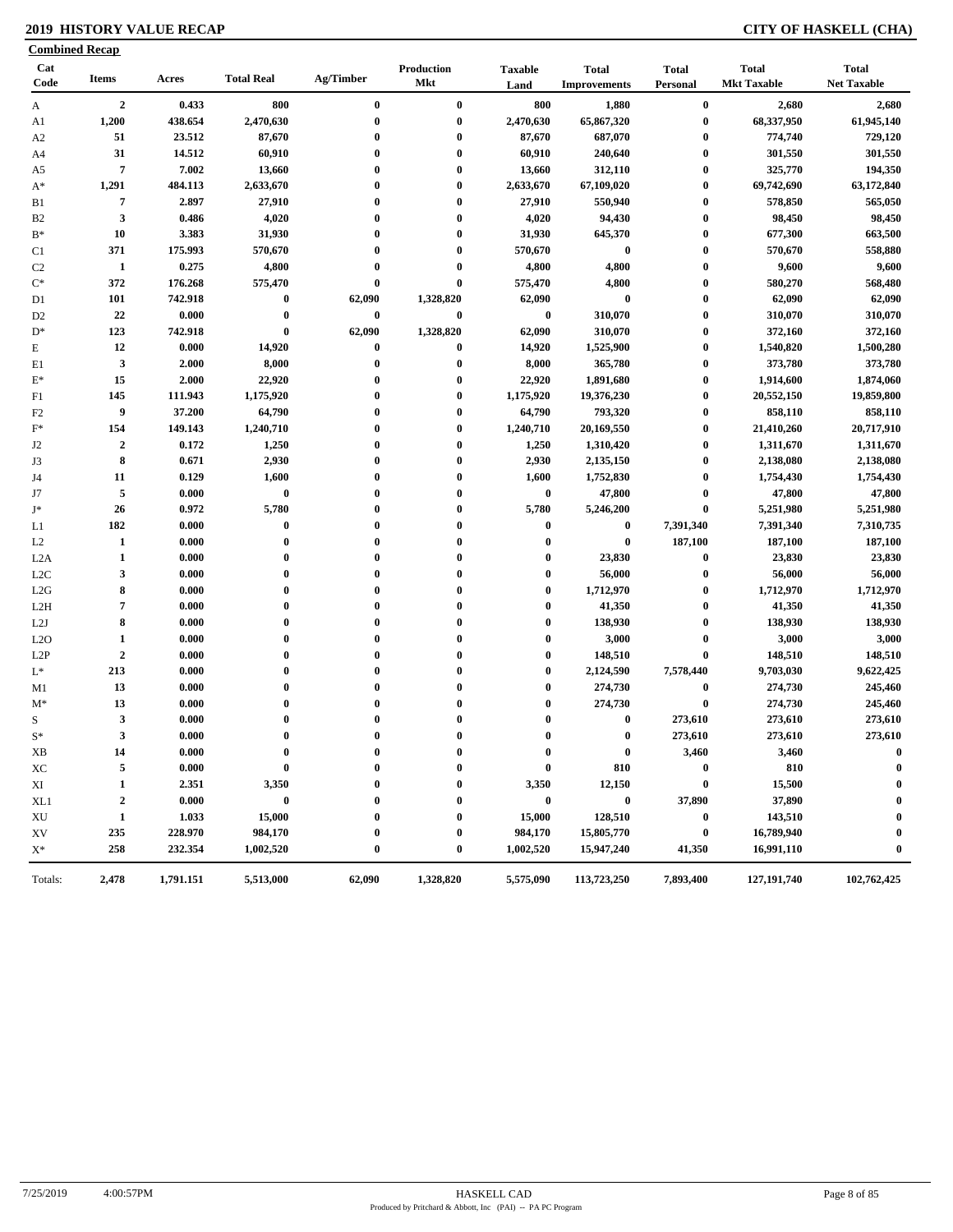### **2019 HISTORY VALUE RECAP CITY OF OBRIEN (COB)**

| Category                          | <b>Value</b>     | <b>Items</b>     | <b>Exempt Value</b> |                              |           |
|-----------------------------------|------------------|------------------|---------------------|------------------------------|-----------|
| HS Real:                          | 35,110           | 57               | 1,000               |                              |           |
| Non-HS Real:                      | 103,810          | 108              | 18,640              |                              |           |
| Production Market:                | 59,910           | 9                | $\boldsymbol{0}$    | Total Land Mkt Value:        | 198,830   |
| HS Improvements:                  | 988,170          | 57               | 39,370              |                              |           |
| New HS Improvements:              | $\mathbf{0}$     | $\boldsymbol{0}$ | $\mathbf{0}$        |                              |           |
|                                   |                  |                  |                     |                              |           |
| Non-HS Improvements:              | 1,113,430        | 25               | 801,880             |                              |           |
| New Non-HS Improvements:          | $\boldsymbol{0}$ | $\mathbf{0}$     | $\boldsymbol{0}$    | Total Imps Mkt Value:        | 2,101,600 |
| HS Personal:                      | $\boldsymbol{0}$ | $\boldsymbol{0}$ | $\boldsymbol{0}$    |                              |           |
| New Personal:                     | $\mathbf{0}$     | $\boldsymbol{0}$ | $\boldsymbol{0}$    |                              |           |
| Non-HS Personal:                  | 1,330            | 3                | $\boldsymbol{0}$    |                              |           |
| New Non-HS Personal:              | $\mathbf{0}$     | $\boldsymbol{0}$ | $\boldsymbol{0}$    | <b>Total Pers Mkt Value:</b> | 1,330     |
| <b>Total Real Market:</b>         | 2,301,760        | 259              |                     |                              |           |
|                                   |                  |                  |                     |                              |           |
| MN Value:                         | $\boldsymbol{0}$ | $\boldsymbol{0}$ |                     |                              |           |
|                                   |                  |                  |                     |                              |           |
| MN Inv. Value - Real:             | 1,089,100        | 14               |                     |                              |           |
| MN Inv. Value - Personal:         | $\boldsymbol{0}$ | $\boldsymbol{0}$ |                     |                              |           |
| <b>Total Mineral Mkt:</b>         | 1,089,100        | 14               |                     | Total Mineral Mkt:           | 1,089,100 |
|                                   |                  |                  |                     |                              |           |
| Land Timber Gain:                 | $\boldsymbol{0}$ | $\mathbf{0}$     |                     | <b>Total Market Value:</b>   | 3,390,860 |
|                                   |                  |                  |                     |                              |           |
| Production Market:                | 59,910           | 9                |                     |                              |           |
| Land Ag 1D Value:                 | $\boldsymbol{0}$ | $\boldsymbol{0}$ |                     |                              |           |
| Land Ag 1D1 Value:                | 4,300            | 9                |                     |                              |           |
| Land Ag Tim Value:                | $\mathbf{0}$     | $\boldsymbol{0}$ |                     |                              |           |
| <b>Productivity Loss:</b>         | 55,610           | 9                |                     |                              |           |
|                                   |                  |                  |                     | <b>Total Market Taxable:</b> | 3,335,250 |
| Less Real Exempt Property:        | 860,890          | 13               |                     |                              |           |
| Less \$500 Inc. Real Personal:    | 820              | $\boldsymbol{2}$ |                     |                              |           |
|                                   |                  |                  |                     |                              |           |
| Other Freeport:                   | $\boldsymbol{0}$ | $\boldsymbol{0}$ |                     |                              |           |
| Other Allocation:                 | $\boldsymbol{0}$ | $\boldsymbol{0}$ |                     |                              |           |
| Other Goods In Tranit:            | $\mathbf{0}$     | $\overline{0}$   |                     |                              |           |
| Other MultiUse:                   | $\boldsymbol{0}$ | $\boldsymbol{0}$ |                     |                              |           |
| Less Real/Pers Abatements:        | $\mathbf{0}$     | $\boldsymbol{0}$ |                     |                              |           |
| Less 10% Cap Loss:                | 14,960           | 6                |                     |                              |           |
| Less Min Exempt Property:         | $\mathbf{0}$     | $\boldsymbol{0}$ |                     |                              |           |
| Less \$500 Inc. Mineral Owner:    | $\mathbf{0}$     |                  |                     |                              |           |
|                                   |                  | $\boldsymbol{0}$ |                     |                              |           |
| Less TNRCC:                       | $\mathbf{0}$     | $\boldsymbol{0}$ |                     |                              |           |
| Less Min Abatements/VLA:          | $\mathbf{0}$     | $\boldsymbol{0}$ |                     |                              |           |
| Less Min Freeports/Int State Com: | 0                | $\theta$         |                     |                              |           |
| Less Min Unknowns:                | $\Omega$         | $\boldsymbol{0}$ |                     |                              |           |
| Less Protest Value:               | $\mathbf{0}$     | $\overline{0}$   |                     |                              |           |
| <b>Total Losses:</b>              | 932,280          |                  |                     |                              |           |
|                                   |                  |                  |                     |                              |           |
| <b>Total Appraised:</b>           | 2,458,580        |                  |                     | Total Appraised:             | 2,458,580 |
| <b>Reimbursable Exemptions</b>    |                  |                  |                     |                              |           |
|                                   |                  |                  |                     |                              |           |
| Homestead H,S:                    | $\mathbf{0}$     | $\boldsymbol{0}$ |                     |                              |           |
| Senior S:                         | 0                | $\boldsymbol{0}$ |                     |                              |           |
| Disable B:                        | $\Omega$         | $\boldsymbol{0}$ |                     |                              |           |
| DV 100%:                          | $\Omega$         | $\overline{0}$   |                     |                              |           |
| <b>Total Reimbursable:</b>        | $\bf{0}$         | $\bf{0}$         |                     |                              |           |
| Local Discount:                   | $\boldsymbol{0}$ | $\boldsymbol{0}$ |                     |                              |           |
| Disable Veteran:                  |                  | 2                |                     |                              |           |
|                                   | 23,250           |                  |                     |                              |           |
| Optional 65:                      | 50,950           | 17               |                     |                              |           |
| Local Disable:                    | $\boldsymbol{0}$ | $\boldsymbol{0}$ |                     |                              |           |
| State Homestead:                  | $\boldsymbol{0}$ | $\mathbf{0}$     |                     |                              |           |
|                                   |                  |                  |                     |                              |           |
| <b>Total Exemptions:</b>          | 74,200           |                  |                     |                              |           |
| <b>Net Taxable Value:</b>         | 2,384,380        |                  |                     | Net Taxable Value            | 2,384,380 |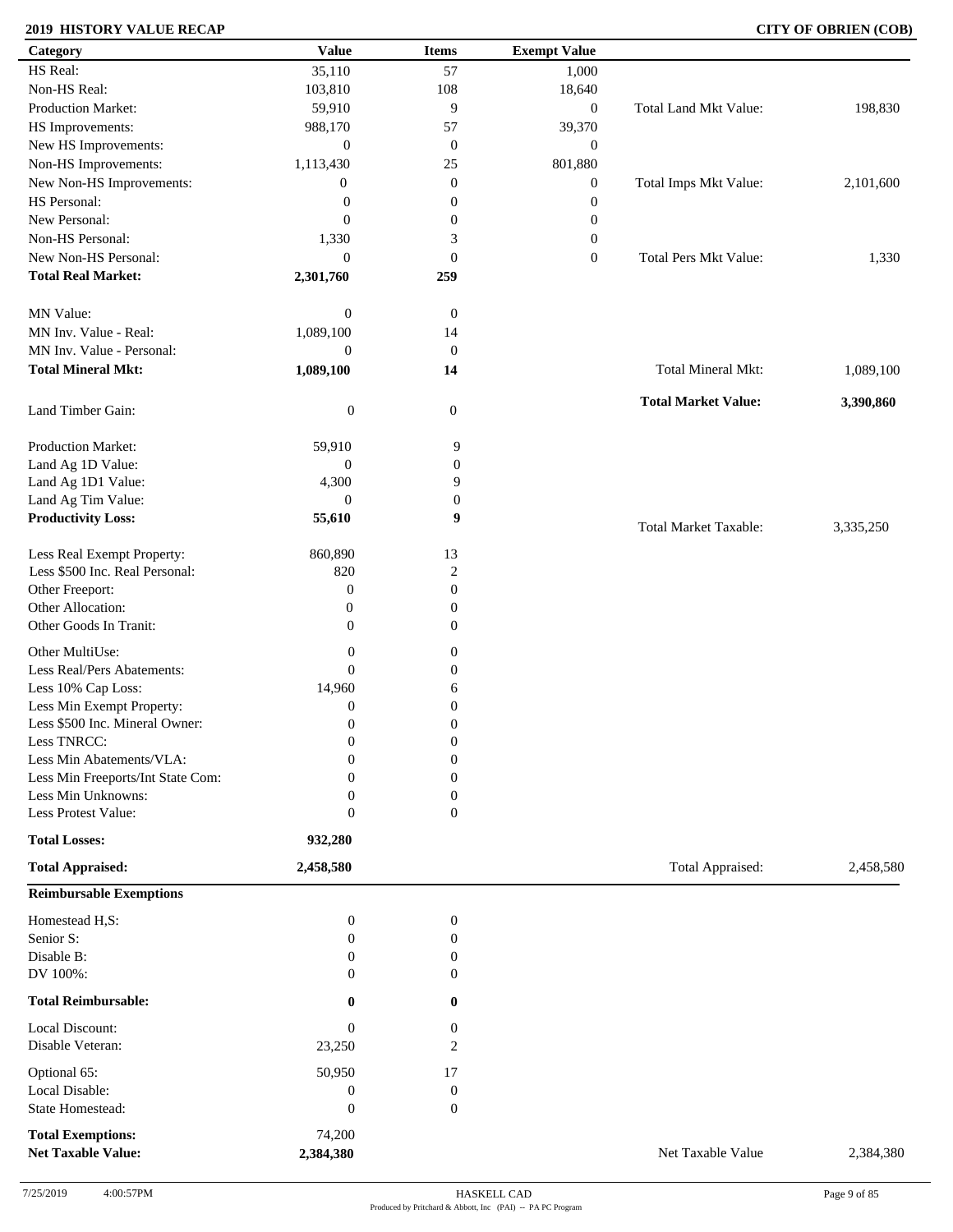### **2019 HISTORY VALUE RECAP CITY OF OBRIEN (COB)**

| <b>Count of Homesteads for</b> |    |                |                |                |                |              |    |                  | H - Homestead                 | W - Widow                                      |
|--------------------------------|----|----------------|----------------|----------------|----------------|--------------|----|------------------|-------------------------------|------------------------------------------------|
| $\bf H$                        | S  | $\mathbf{F}$   | B              | D              | W              | $\mathbf 0$  | DV | <b>DV100</b>     | $S -$ Over 65<br>B - Disabled | DV - Disabled Veteran<br>$O - Over 65 (No HS)$ |
| 9                              | 17 | $\overline{0}$ | $\overline{0}$ | $\overline{0}$ | $\overline{0}$ | $\mathbf{0}$ | 2  | $\boldsymbol{0}$ |                               |                                                |
| <b>Total Parcels:</b>          |    |                | 188            |                |                |              |    |                  |                               |                                                |
| <b>Total Owners:</b>           |    |                | 114            |                |                |              |    |                  |                               |                                                |

| Exempt Value of First Time Absolute Exemption: | \$0     |  |
|------------------------------------------------|---------|--|
| Exempt Value of First Time Partial Exemption:  | \$9,000 |  |
| Value Loss Due to New AGT/Timber:              | SO.     |  |
| New Imps/New Pers Market Value:                | SO.     |  |

### **Combined Recap**

| Cat<br>Code    | <b>Items</b>   | Acres   | <b>Total Real</b> | Ag/Timber | Production<br><b>Mkt</b> | <b>Taxable</b><br>Land | <b>Total</b><br><b>Improvements</b> | <b>Total</b><br>Personal | <b>Total</b><br><b>Mkt Taxable</b> | <b>Total</b><br><b>Net Taxable</b> |
|----------------|----------------|---------|-------------------|-----------|--------------------------|------------------------|-------------------------------------|--------------------------|------------------------------------|------------------------------------|
| A1             | 55             | 24.836  | 36,920            | $\bf{0}$  | $\bf{0}$                 | 36,920                 | 942,680                             | $\bf{0}$                 | 979,600                            | 896,440                            |
| A2             | 6              | 2.622   | 3,610             |           | $\mathbf{0}$             | 3,610                  | 66,730                              | $\mathbf{0}$             | 70,340                             | 64,340                             |
| A <sub>4</sub> | 1              | 0.322   | 500               |           | $\mathbf{0}$             | 500                    | 4,150                               | $\bf{0}$                 | 4,650                              | 4,650                              |
| $A^*$          | 62             | 27.780  | 41,030            |           | 0                        | 41,030                 | 1,013,560                           | $\bf{0}$                 | 1,054,590                          | 965,430                            |
| C1             | 77             | 55.490  | 64,660            |           | 0                        | 64,660                 | $\bf{0}$                            | $\bf{0}$                 | 64,660                             | 64,660                             |
| $C^*$          | 77             | 55.490  | 64,660            |           | $\mathbf{0}$             | 64,660                 |                                     | $\bf{0}$                 | 64,660                             | 64,660                             |
| D <sub>1</sub> | 9              | 66.681  | $\bf{0}$          | 4,300     | 59,910                   | 4,300                  |                                     | $\bf{0}$                 | 4,300                              | 4,300                              |
| $D^*$          | 9              | 66.681  | $\bf{0}$          | 4,300     | 59,910                   | 4,300                  |                                     | $\mathbf{0}$             | 4,300                              | 4,300                              |
| E              | 1              | 0.000   | 2,000             | $\bf{0}$  | $\bf{0}$                 | 2,000                  |                                     | 0                        | 2,000                              | 2,000                              |
| $E^*$          | 1              | 0.000   | 2,000             |           | $\mathbf 0$              | 2,000                  | $\mathbf{0}$                        | $\bf{0}$                 | 2,000                              | 2,000                              |
| F1             | 7              | 3.895   | 4,840             |           |                          | 4,840                  | 67,430                              | 0                        | 72,270                             | 72,270                             |
| F2             | 3              | 3.883   | 6,750             |           | $\mathbf{0}$             | 6,750                  | 179,360                             | $\bf{0}$                 | 186,110                            | 186,110                            |
| $F^*$          | 10             | 7.778   | 11,590            |           | 0                        | 11,590                 | 246,790                             | $\bf{0}$                 | 258,380                            | 258,380                            |
| J2             | 1              | 0.000   | $\bf{0}$          |           |                          | 0                      | 79,740                              | 0                        | 79,740                             | 79,740                             |
| J3             | 3              | 0.000   | $\mathbf{0}$      |           | 0                        | $_{0}$                 | 182,920                             | $\mathbf{0}$             | 182,920                            | 182,920                            |
| J4             | $\overline{2}$ | 0.000   |                   |           |                          |                        | 27,100                              | $\bf{0}$                 | 27,100                             | 27,100                             |
| J7             | 4              | 0.000   |                   |           |                          | 0                      | 3,130                               | $\bf{0}$                 | 3,130                              | 3,130                              |
| J*             | 10             | 0.000   |                   |           | 0                        | 0                      | 292,890                             | $\mathbf{0}$             | 292,890                            | 292,890                            |
| L1             | 1              | 0.000   |                   |           |                          |                        | $\bf{0}$                            | 510                      | 510                                | 510                                |
| L2C            |                | 0.000   |                   |           | 0                        | 0                      | 4,000                               | $\bf{0}$                 | 4,000                              | 4,000                              |
| L2D            |                | 0.000   |                   |           |                          |                        | 40,510                              | $\bf{0}$                 | 40,510                             | 40,510                             |
| L2G            |                | 0.000   |                   |           |                          |                        | 750,500                             | $\bf{0}$                 | 750,500                            | 750,500                            |
| L2J            |                | 0.000   |                   |           |                          | 0                      | 1,200                               | $\bf{0}$                 | 1,200                              | 1,200                              |
| $\mathbf{L}^*$ | 5              | 0.000   |                   |           |                          | 0                      | 796,210                             | 510                      | 796,720                            | 796,720                            |
| <b>XB</b>      | $\overline{2}$ | 0.000   | $\mathbf 0$       |           |                          | $\bf{0}$               | $\bf{0}$                            | 820                      | 820                                | 0                                  |
| XV             | 13             | 18.568  | 19,640            |           | 0                        | 19,640                 | 841,250                             | $\bf{0}$                 | 860,890                            |                                    |
| $\mathbf{X}^*$ | 15             | 18.568  | 19,640            | $\bf{0}$  | $\bf{0}$                 | 19,640                 | 841,250                             | 820                      | 861,710                            |                                    |
| Totals:        | 189            | 176.297 | 138,920           | 4,300     | 59,910                   | 143,220                | 3,190,700                           | 1,330                    | 3,335,250                          | 2,384,380                          |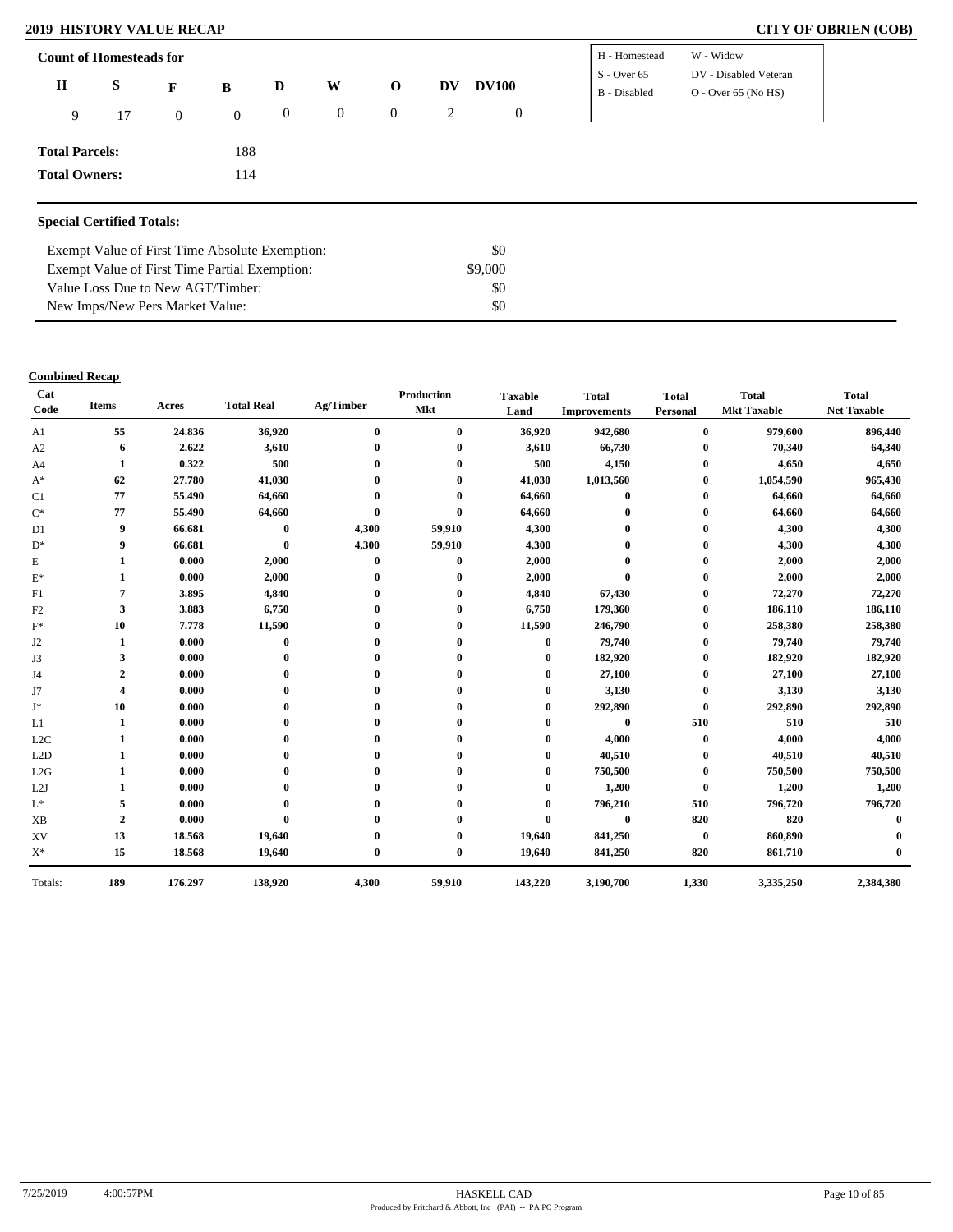### **2019 HISTORY VALUE RECAP CITY OF ROCHESTER (CRO)**

| Category                                              | <b>Value</b>                 | <b>Items</b>                       | <b>Exempt Value</b> |                              |           |
|-------------------------------------------------------|------------------------------|------------------------------------|---------------------|------------------------------|-----------|
| HS Real:                                              | 153,470                      | 156                                | 1,000               |                              |           |
| Non-HS Real:                                          | 197,160                      | 168                                | 49,200              |                              |           |
| Production Market:                                    | 10,900                       | $\overline{4}$                     | $\boldsymbol{0}$    | Total Land Mkt Value:        | 361,530   |
| HS Improvements:                                      | 2,677,180                    | 148                                | 19,820              |                              |           |
| New HS Improvements:                                  | $\mathbf{0}$                 | $\boldsymbol{0}$                   | $\mathbf{0}$        |                              |           |
| Non-HS Improvements:                                  | 1,729,510                    | 92                                 | 958,060             |                              |           |
| New Non-HS Improvements:                              | $\boldsymbol{0}$             | $\mathbf{0}$                       | $\boldsymbol{0}$    | Total Imps Mkt Value:        | 4,406,690 |
| HS Personal:                                          | $\boldsymbol{0}$             | $\boldsymbol{0}$                   | $\boldsymbol{0}$    |                              |           |
| New Personal:                                         | $\mathbf{0}$                 | $\boldsymbol{0}$                   | $\boldsymbol{0}$    |                              |           |
| Non-HS Personal:                                      |                              |                                    |                     |                              |           |
|                                                       | 277,830                      | 19                                 | 59,700              |                              |           |
| New Non-HS Personal:                                  | $\boldsymbol{0}$             | $\boldsymbol{0}$                   | $\boldsymbol{0}$    | <b>Total Pers Mkt Value:</b> | 277,830   |
| <b>Total Real Market:</b>                             | 5,046,050                    | 587                                |                     |                              |           |
| MN Value:                                             | $\boldsymbol{0}$             | $\boldsymbol{0}$                   |                     |                              |           |
| MN Inv. Value - Real:                                 | 757,770                      | 17                                 |                     |                              |           |
| MN Inv. Value - Personal:                             | $\boldsymbol{0}$             | $\boldsymbol{0}$                   |                     |                              |           |
| <b>Total Mineral Mkt:</b>                             | 757,770                      | 17                                 |                     | Total Mineral Mkt:           | 757,770   |
| Land Timber Gain:                                     | $\boldsymbol{0}$             | $\mathbf{0}$                       |                     | <b>Total Market Value:</b>   | 5,803,820 |
|                                                       |                              |                                    |                     |                              |           |
| Production Market:                                    | 10,900                       | 4                                  |                     |                              |           |
| Land Ag 1D Value:                                     | $\boldsymbol{0}$             | $\boldsymbol{0}$                   |                     |                              |           |
| Land Ag 1D1 Value:                                    | 1,180                        | 4                                  |                     |                              |           |
| Land Ag Tim Value:                                    | $\boldsymbol{0}$             | 0                                  |                     |                              |           |
| <b>Productivity Loss:</b>                             | 9,720                        | 4                                  |                     | <b>Total Market Taxable:</b> | 5,794,100 |
| Less Real Exempt Property:                            | 1,087,780                    | 31                                 |                     |                              |           |
| Less \$500 Inc. Real Personal:                        | 2,000                        | 7                                  |                     |                              |           |
| Other Freeport:                                       | $\boldsymbol{0}$             | $\boldsymbol{0}$                   |                     |                              |           |
| Other Allocation:                                     | $\mathbf{0}$                 | $\boldsymbol{0}$                   |                     |                              |           |
| Other Goods In Tranit:                                | $\boldsymbol{0}$             | $\boldsymbol{0}$                   |                     |                              |           |
| Other MultiUse:                                       | $\boldsymbol{0}$             | $\boldsymbol{0}$                   |                     |                              |           |
| Less Real/Pers Abatements:                            | $\mathbf{0}$                 | $\mathbf{0}$                       |                     |                              |           |
| Less 10% Cap Loss:                                    |                              |                                    |                     |                              |           |
| Less Min Exempt Property:                             | 62,110                       | 15<br>$\mathbf{0}$                 |                     |                              |           |
|                                                       | $\mathbf{0}$                 |                                    |                     |                              |           |
| Less \$500 Inc. Mineral Owner:                        | $\mathbf{0}$                 | $\boldsymbol{0}$                   |                     |                              |           |
| Less TNRCC:                                           | $\mathbf{0}$                 | $\boldsymbol{0}$                   |                     |                              |           |
| Less Min Abatements/VLA:                              | $\mathbf{0}$                 | $\boldsymbol{0}$                   |                     |                              |           |
| Less Min Freeports/Int State Com:                     | 0                            | $\overline{0}$                     |                     |                              |           |
| Less Min Unknowns:<br>Less Protest Value:             | $\mathbf{0}$<br>$\mathbf{0}$ | $\boldsymbol{0}$<br>$\overline{0}$ |                     |                              |           |
|                                                       |                              |                                    |                     |                              |           |
| <b>Total Losses:</b>                                  | 1,161,610                    |                                    |                     |                              |           |
| <b>Total Appraised:</b>                               | 4,642,210                    |                                    |                     | Total Appraised:             | 4,642,210 |
| <b>Reimbursable Exemptions</b>                        |                              |                                    |                     |                              |           |
| Homestead H,S:                                        | $\mathbf{0}$                 | $\boldsymbol{0}$                   |                     |                              |           |
| Senior S:                                             | 0                            | $\boldsymbol{0}$                   |                     |                              |           |
| Disable B:                                            | $\Omega$                     | $\boldsymbol{0}$                   |                     |                              |           |
| DV 100%:                                              | $\Omega$                     | $\overline{0}$                     |                     |                              |           |
| <b>Total Reimbursable:</b>                            | 0                            | $\bf{0}$                           |                     |                              |           |
| Local Discount:                                       | $\boldsymbol{0}$             | $\mathbf{0}$                       |                     |                              |           |
| Disable Veteran:                                      | 24,000                       | 2                                  |                     |                              |           |
| Optional 65:                                          | $\boldsymbol{0}$             | $\boldsymbol{0}$                   |                     |                              |           |
| Local Disable:                                        | $\boldsymbol{0}$             | $\boldsymbol{0}$                   |                     |                              |           |
| State Homestead:                                      | $\mathbf{0}$                 | $\boldsymbol{0}$                   |                     |                              |           |
|                                                       |                              |                                    |                     |                              |           |
| <b>Total Exemptions:</b><br><b>Net Taxable Value:</b> | 24,000<br>4,618,210          |                                    |                     | Net Taxable Value            | 4,618,210 |
|                                                       |                              |                                    |                     |                              |           |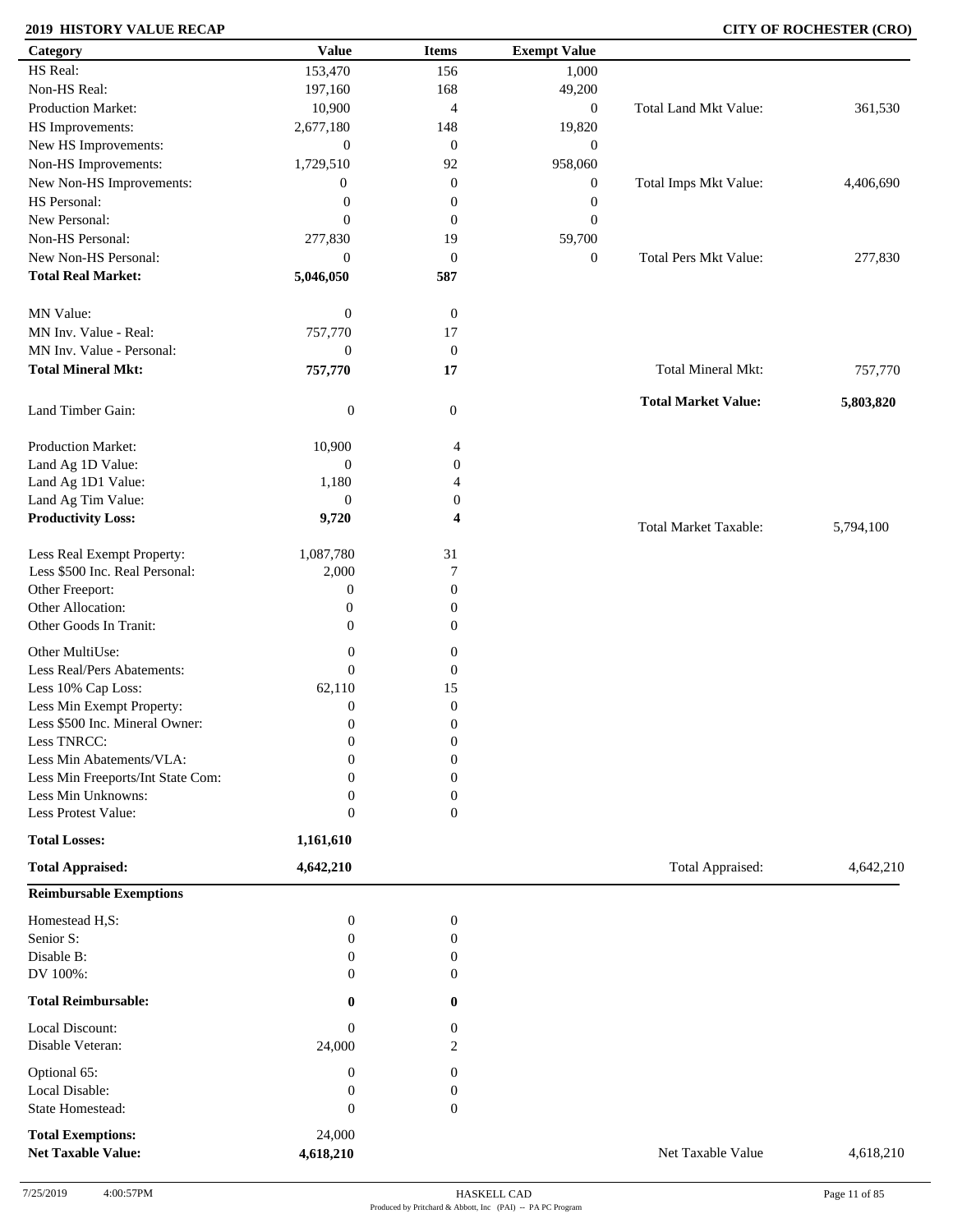### **2019 HISTORY VALUE RECAP CITY OF ROCHESTER (CRO)**

| <b>Count of Homesteads for</b> |    |                                                        |               |                       |              |                |   |              | H - Homestead | W - Widow             |
|--------------------------------|----|--------------------------------------------------------|---------------|-----------------------|--------------|----------------|---|--------------|---------------|-----------------------|
| $\bf H$                        | S  | W<br><b>DV100</b><br>D<br>DV<br>$\mathbf{O}$<br>F<br>B | $S -$ Over 65 | DV - Disabled Veteran |              |                |   |              |               |                       |
|                                |    |                                                        |               |                       |              |                |   |              | B - Disabled  | $O -$ Over 65 (No HS) |
| 30                             | 42 | $\theta$                                               | 3             | $\mathbf{0}$          | $\mathbf{0}$ | $\overline{0}$ | 2 | $\mathbf{0}$ |               |                       |
|                                |    |                                                        |               |                       |              |                |   |              |               |                       |
| <b>Total Parcels:</b>          |    |                                                        | 368           |                       |              |                |   |              |               |                       |
| <b>Total Owners:</b>           |    |                                                        | 261           |                       |              |                |   |              |               |                       |
|                                |    |                                                        |               |                       |              |                |   |              |               |                       |
|                                |    |                                                        |               |                       |              |                |   |              |               |                       |

### **Special Certified Totals:**

| Exempt Value of First Time Absolute Exemption: | \$7.550 |  |
|------------------------------------------------|---------|--|
| Exempt Value of First Time Partial Exemption:  | -80     |  |
| Value Loss Due to New AGT/Timber:              | -80     |  |
| New Imps/New Pers Market Value:                | -80     |  |

### **Combined Recap**

| Cat<br>Code     | <b>Items</b>            | Acres   | <b>Total Real</b> | Ag/Timber        | <b>Production</b><br><b>Mkt</b> | <b>Taxable</b><br>Land | <b>Total</b><br><b>Improvements</b> | <b>Total</b><br>Personal | <b>Total</b><br><b>Mkt Taxable</b> | <b>Total</b><br><b>Net Taxable</b> |
|-----------------|-------------------------|---------|-------------------|------------------|---------------------------------|------------------------|-------------------------------------|--------------------------|------------------------------------|------------------------------------|
| A1              | 162                     | 52.073  | 161,220           | $\bf{0}$         | $\bf{0}$                        | 161,220                | 2,785,140                           | $\bf{0}$                 | 2,946,360                          | 2,853,710                          |
| A2              | 3                       | 1.101   | 3,400             | $\boldsymbol{0}$ | $\bf{0}$                        | 3,400                  | 47,510                              | $\bf{0}$                 | 50,910                             | 50,910                             |
| A4              | 22                      | 10.138  | 22,060            |                  | $\mathbf{0}$                    | 22,060                 | 38,910                              | $\bf{0}$                 | 60,970                             | 60,970                             |
| A <sub>5</sub>  | $\overline{\mathbf{4}}$ | 0.952   | 2,850             |                  | $\mathbf{0}$                    | 2,850                  | 25,530                              | $\bf{0}$                 | 28,380                             | 28,380                             |
| $A^*$           | 191                     | 64.264  | 189,530           |                  | $\mathbf{0}$                    | 189,530                | 2,897,090                           | $\bf{0}$                 | 3,086,620                          | 2,993,970                          |
| C1              | 83                      | 43.846  | 76,340            |                  | 0                               | 76,340                 | 1,080                               | $\bf{0}$                 | 77,420                             | 75,420                             |
| $C^*$           | 83                      | 43.846  | 76,340            | $\mathbf 0$      | $\mathbf 0$                     | 76,340                 | 1,080                               | $\bf{0}$                 | 77,420                             | 75,420                             |
| D <sub>1</sub>  | 4                       | 5.238   | $\bf{0}$          | 1,180            | 10,900                          | 1,180                  | $\bf{0}$                            | $\bf{0}$                 | 1,180                              | 1,180                              |
| D <sub>2</sub>  | 1                       | 0.000   | $\bf{0}$          | $\bf{0}$         | $\bf{0}$                        | $\bf{0}$               | 2,650                               | $\bf{0}$                 | 2,650                              | 2,650                              |
| $D^*$           | 5                       | 5.238   | $\bf{0}$          | 1,180            | 10,900                          | 1,180                  | 2,650                               | $\bf{0}$                 | 3,830                              | 3,830                              |
| E1              | 1                       | 2.170   | 1,600             | $\mathbf 0$      | $\bf{0}$                        | 1,600                  | 9,500                               | $\mathbf{0}$             | 11,100                             | 11,100                             |
| $E^*$           | 1                       | 2.170   | 1,600             | 0                | $\bf{0}$                        | 1,600                  | 9,500                               | $\bf{0}$                 | 11,100                             | 11,100                             |
| F1              | 17                      | 3.713   | 22,000            | 0                | 0                               | 22,000                 | 326,480                             | $\bf{0}$                 | 348,480                            | 348,480                            |
| F2              | $\overline{\mathbf{4}}$ | 3.688   | 12,400            | 0                | 0                               | 12,400                 | 177,180                             | $\bf{0}$                 | 189,580                            | 189,580                            |
| $F^*$           | 21                      | 7.401   | 34,400            |                  | $\mathbf{0}$                    | 34,400                 | 503,660                             | $\bf{0}$                 | 538,060                            | 538,060                            |
| J <sub>2</sub>  | 1                       | 0.000   | $\bf{0}$          |                  |                                 | $\bf{0}$               | 153,860                             | $\bf{0}$                 | 153,860                            | 153,860                            |
| J3              | $\boldsymbol{4}$        | 0.000   | $\bf{0}$          |                  | 0                               | $\bf{0}$               | 324,240                             | $\bf{0}$                 | 324,240                            | 324,240                            |
| J4              | 5                       | 0.217   | 680               |                  |                                 | 680                    | 255,920                             | $\bf{0}$                 | 256,600                            | 256,600                            |
| J7              | 5                       | 0.000   | $\bf{0}$          |                  |                                 | $\bf{0}$               | 6,140                               | $\bf{0}$                 | 6,140                              | 6,140                              |
| J*              | 15                      | 0.217   | 680               |                  |                                 | 680                    | 740,160                             | $\theta$                 | 740,840                            | 740,840                            |
| L1              | 11                      | 0.000   | $\bf{0}$          |                  |                                 | $\bf{0}$               | $\bf{0}$                            | 216,510                  | 216,510                            | 216,510                            |
| L2G             | 1                       | 0.000   | $\bf{0}$          |                  |                                 | $\bf{0}$               | 22,310                              | $\bf{0}$                 | 22,310                             | 22,310                             |
| L2J             | $\boldsymbol{2}$        | 0.000   | 0                 |                  |                                 | $\bf{0}$               | 740                                 | 0                        | 740                                | 740                                |
| $\mathcal{L}^*$ | 14                      | 0.000   | 0                 |                  |                                 | $\bf{0}$               | 23,050                              | 216,510                  | 239,560                            | 239,560                            |
| M1              | 4                       | 0.000   | 0                 |                  |                                 | $\bf{0}$               | 15,430                              | $\bf{0}$                 | 15,430                             | 15,430                             |
| $M^*$           | 4                       | 0.000   |                   |                  |                                 | $\mathbf{0}$           | 15,430                              | $\mathbf{0}$             | 15,430                             | 15,430                             |
| XB              | 6                       | 0.000   | $\bf{0}$          |                  |                                 | $\bf{0}$               | $\bf{0}$                            | 1,620                    | 1,620                              | $\mathbf{0}$                       |
| XC              | 1                       | 0.241   | 380               |                  | 0                               | 380                    | $\bf{0}$                            | $\bf{0}$                 | 380                                |                                    |
| XL1             | $\overline{2}$          | 0.000   | $\bf{0}$          |                  |                                 | $\bf{0}$               | $\mathbf{0}$                        | 59,700                   | 59,700                             |                                    |
| XU              | $\boldsymbol{2}$        | 0.316   | 1,250             |                  | $\mathbf{0}$                    | 1,250                  | 47,520                              | $\bf{0}$                 | 48,770                             |                                    |
| XV              | 24                      | 13.239  | 46,450            |                  | 0                               | 46,450                 | 924,320                             | $\bf{0}$                 | 970,770                            |                                    |
| $\mathbf{X}^*$  | 35                      | 13.796  | 48,080            | $\bf{0}$         | $\bf{0}$                        | 48,080                 | 971,840                             | 61,320                   | 1,081,240                          |                                    |
| Totals:         | 369                     | 136.932 | 350,630           | 1,180            | 10,900                          | 351,810                | 5,164,460                           | 277,830                  | 5,794,100                          | 4,618,210                          |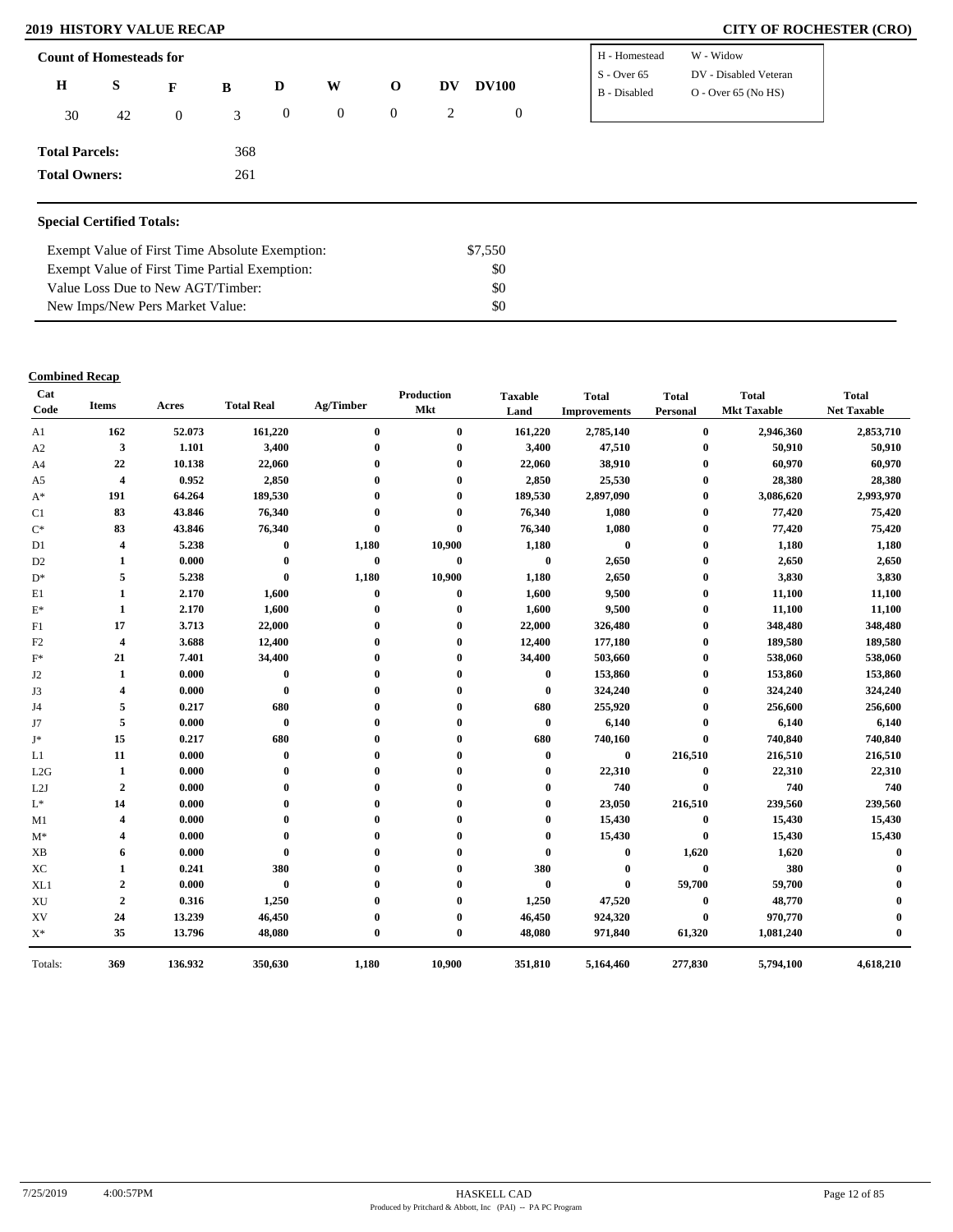### **2019 HISTORY VALUE RECAP CITY OF RULE (CRU)**

| Category                          | <b>Value</b>     | <b>Items</b>     | <b>Exempt Value</b> |                              |            |
|-----------------------------------|------------------|------------------|---------------------|------------------------------|------------|
| HS Real:                          | 388,940          | 338              | 21,870              |                              |            |
| Non-HS Real:                      | 383,030          | 266              | 86,010              |                              |            |
| <b>Production Market:</b>         | 35,760           | 12               | $\boldsymbol{0}$    | Total Land Mkt Value:        | 807,730    |
| HS Improvements:                  | 8,777,220        | 313              | 121,580             |                              |            |
| New HS Improvements:              | $\boldsymbol{0}$ | $\mathbf{0}$     | $\boldsymbol{0}$    |                              |            |
| Non-HS Improvements:              | 5,578,820        | 156              | 2,853,110           |                              |            |
| New Non-HS Improvements:          | $\overline{0}$   | $\boldsymbol{0}$ | $\boldsymbol{0}$    | Total Imps Mkt Value:        | 14,356,040 |
| HS Personal:                      |                  |                  |                     |                              |            |
| New Personal:                     | 24,880           |                  | $\boldsymbol{0}$    |                              |            |
|                                   | $\mathbf{0}$     | $\overline{0}$   | $\mathbf{0}$        |                              |            |
| Non-HS Personal:                  | 615,520          | 39               | 61,130              |                              |            |
| New Non-HS Personal:              | $\mathbf{0}$     | $\mathbf{0}$     | $\mathbf{0}$        | <b>Total Pers Mkt Value:</b> | 640,400    |
| <b>Total Real Market:</b>         | 15,804,170       | 1,125            |                     |                              |            |
| MN Value:                         | $\boldsymbol{0}$ | $\mathbf{0}$     |                     |                              |            |
| MN Inv. Value - Real:             | 6,779,260        |                  |                     |                              |            |
|                                   |                  | 102              |                     |                              |            |
| MN Inv. Value - Personal:         | $\mathbf{0}$     | $\mathbf{0}$     |                     |                              |            |
| <b>Total Mineral Mkt:</b>         | 6,779,260        | 102              |                     | Total Mineral Mkt:           | 6,779,260  |
| Land Timber Gain:                 | $\boldsymbol{0}$ | $\mathbf{0}$     |                     | <b>Total Market Value:</b>   | 22,583,430 |
|                                   |                  |                  |                     |                              |            |
| Production Market:                | 35,760           | 12               |                     |                              |            |
| Land Ag 1D Value:                 | $\boldsymbol{0}$ | $\boldsymbol{0}$ |                     |                              |            |
| Land Ag 1D1 Value:                | 3,250            | 12               |                     |                              |            |
| Land Ag Tim Value:                | $\theta$         | $\mathbf{0}$     |                     |                              |            |
| <b>Productivity Loss:</b>         | 32,510           | 12               |                     | <b>Total Market Taxable:</b> | 22,550,920 |
| Less Real Exempt Property:        | 3,143,700        | 43               |                     |                              |            |
| Less \$500 Inc. Real Personal:    | 1,740            | $\,8\,$          |                     |                              |            |
| Other Freeport:                   | $\boldsymbol{0}$ | $\boldsymbol{0}$ |                     |                              |            |
| Other Allocation:                 | $\boldsymbol{0}$ | $\overline{0}$   |                     |                              |            |
| Other Goods In Tranit:            | $\overline{0}$   | $\mathbf{0}$     |                     |                              |            |
|                                   |                  |                  |                     |                              |            |
| Other MultiUse:                   | $\boldsymbol{0}$ | $\boldsymbol{0}$ |                     |                              |            |
| Less Real/Pers Abatements:        | $\overline{0}$   |                  |                     |                              |            |
| Less 10% Cap Loss:                | 742,990          | 147              |                     |                              |            |
| Less Min Exempt Property:         | $\boldsymbol{0}$ | $\boldsymbol{0}$ |                     |                              |            |
| Less \$500 Inc. Mineral Owner:    | 40               | -1               |                     |                              |            |
| Less TNRCC:                       | 76,240           | $\mathbf{1}$     |                     |                              |            |
| Less Min Abatements/VLA:          | $\boldsymbol{0}$ | $\boldsymbol{0}$ |                     |                              |            |
| Less Min Freeports/Int State Com: | $\Omega$         | $\overline{0}$   |                     |                              |            |
| Less Min Unknowns:                | $\theta$         | $\mathbf{0}$     |                     |                              |            |
| Less Protest Value:               | $\overline{0}$   | $\overline{0}$   |                     |                              |            |
| <b>Total Losses:</b>              | 3,997,220        |                  |                     |                              |            |
| <b>Total Appraised:</b>           | 18,586,210       |                  |                     | Total Appraised:             | 18,586,210 |
| <b>Reimbursable Exemptions</b>    |                  |                  |                     |                              |            |
| Homestead H,S:                    | $\boldsymbol{0}$ | $\boldsymbol{0}$ |                     |                              |            |
| Senior S:                         | $\overline{0}$   | $\boldsymbol{0}$ |                     |                              |            |
| Disable B:                        | $\overline{0}$   | 0                |                     |                              |            |
| DV 100%:                          | 36,420           |                  |                     |                              |            |
|                                   |                  |                  |                     |                              |            |
| <b>Total Reimbursable:</b>        | 36,420           | 1                |                     |                              |            |
| Local Discount:                   | $\boldsymbol{0}$ | $\overline{0}$   |                     |                              |            |
| Disable Veteran:                  | 77,340           | 8                |                     |                              |            |
| Optional 65:                      | $\boldsymbol{0}$ | $\mathbf{0}$     |                     |                              |            |
| Local Disable:                    | $\boldsymbol{0}$ | $\boldsymbol{0}$ |                     |                              |            |
| <b>State Homestead:</b>           | $\boldsymbol{0}$ | $\theta$         |                     |                              |            |
| <b>Total Exemptions:</b>          | 113,760          |                  |                     |                              |            |
| <b>Net Taxable Value:</b>         | 18,472,450       |                  |                     | Net Taxable Value            | 18,472,450 |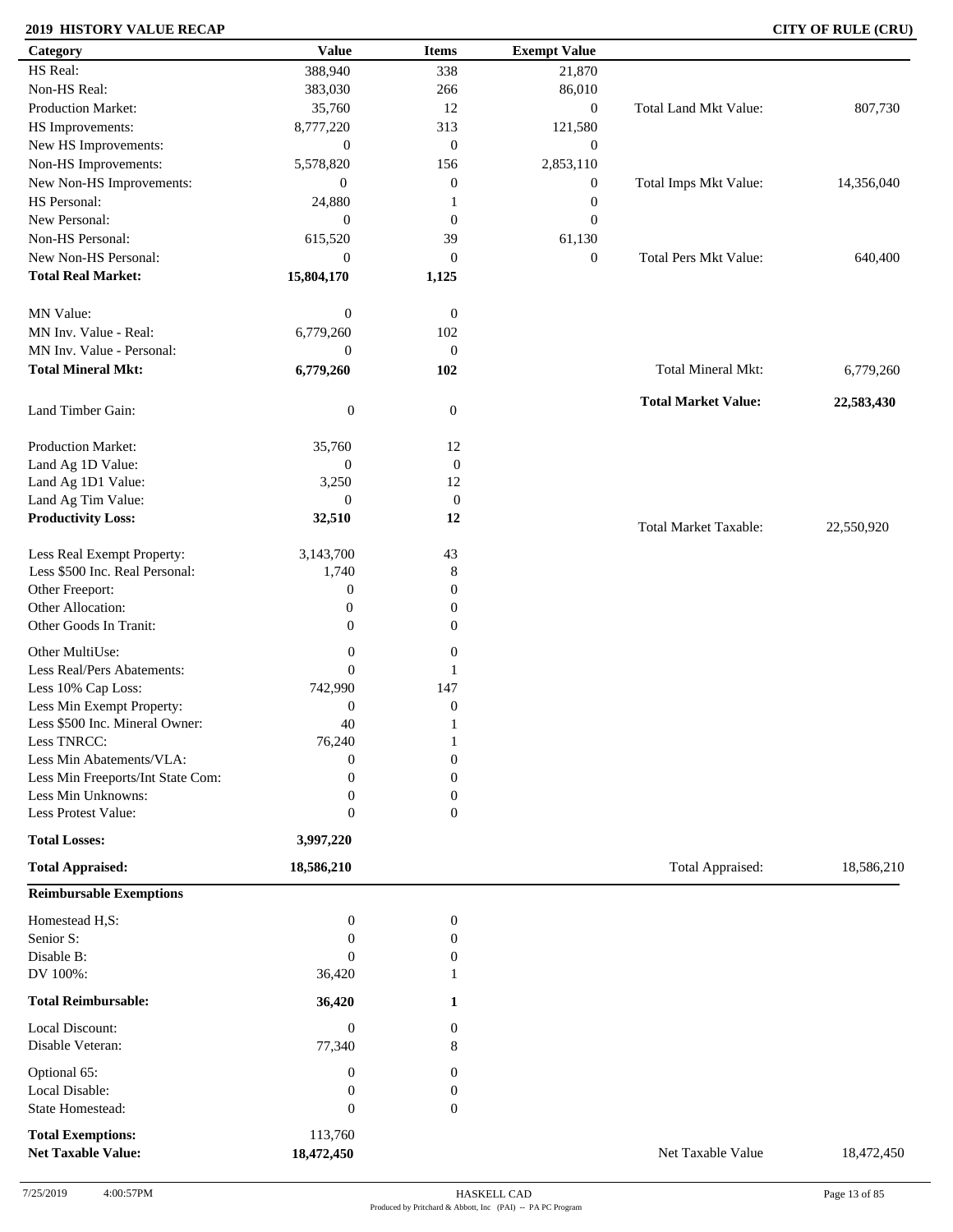### **2019 HISTORY VALUE RECAP**

| <b>CITY OF RULE (CRU)</b> |  |  |  |  |
|---------------------------|--|--|--|--|
|---------------------------|--|--|--|--|

| <b>Count of Homesteads for</b> |    |                |     |              |   |             |    |              | H - Homestead                 | W - Widow                                      |
|--------------------------------|----|----------------|-----|--------------|---|-------------|----|--------------|-------------------------------|------------------------------------------------|
| $\bf H$                        | S  | F              | B   | D            | W | $\mathbf 0$ | DV | <b>DV100</b> | $S -$ Over 65<br>B - Disabled | DV - Disabled Veteran<br>$O -$ Over 65 (No HS) |
| 61                             | 90 | $\overline{0}$ | 7   | $\mathbf{0}$ |   | 2           | 8  |              |                               |                                                |
| <b>Total Parcels:</b>          |    |                | 759 |              |   |             |    |              |                               |                                                |
| <b>Total Owners:</b>           |    |                | 449 |              |   |             |    |              |                               |                                                |
|                                |    |                |     |              |   |             |    |              |                               |                                                |

### **Special Certified Totals:**

| Exempt Value of First Time Absolute Exemption: | \$39.600 |  |
|------------------------------------------------|----------|--|
| Exempt Value of First Time Partial Exemption:  | \$24,030 |  |
| Value Loss Due to New AGT/Timber:              | \$0      |  |
| New Imps/New Pers Market Value:                | \$0      |  |

### **Combined Recap**

| A1               | 342                     |         |                  |                  | Mkt              | Land             |                                  |                      | <b>Mkt Taxable</b> | <b>Net Taxable</b> |
|------------------|-------------------------|---------|------------------|------------------|------------------|------------------|----------------------------------|----------------------|--------------------|--------------------|
|                  |                         | 136.217 | 384,460          | $\bf{0}$         | $\bf{0}$         | 384,460          | <b>Improvements</b><br>9,208,560 | Personal<br>$\bf{0}$ | 9,593,020          | 8,696,260          |
| A2               | 10                      | 4.218   | 7,500            | $\bf{0}$         | $\mathbf 0$      | 7,500            | 89,430                           | $\bf{0}$             | 96,930             | 92,550             |
| A4               | 16                      | 7.914   | 20,340           | $\mathbf 0$      | $\mathbf 0$      | 20,340           | 17,210                           | $\bf{0}$             | 37,550             | 36,680             |
| A5               | 3                       | 2.443   | 6,710            | $\mathbf 0$      | $\mathbf 0$      | 6,710            | 24,430                           | $\bf{0}$             | 31,140             | 31,140             |
| $A^*$            | 371                     | 150.792 | 419,010          | $\mathbf 0$      | $\mathbf 0$      | 419,010          | 9,339,630                        | $\bf{0}$             | 9,758,640          | 8,856,630          |
| B <sub>2</sub>   | 3                       | 0.579   | 1,310            | $\boldsymbol{0}$ | $\mathbf 0$      | 1,310            | 38,600                           | $\bf{0}$             | 39,910             | 39,910             |
| $B^*$            | $\overline{\mathbf{3}}$ | 0.579   | 1,310            | $\mathbf 0$      | $\mathbf 0$      | 1,310            | 38,600                           | $\bf{0}$             | 39,910             | 39,910             |
| C1               | 141                     | 69.351  | 134,230          | $\mathbf 0$      | $\bf{0}$         | 134,230          | $\bf{0}$                         | $\bf{0}$             | 134,230            | 129,640            |
| $C^*$            | 141                     | 69.351  | 134,230          | $\mathbf 0$      | $\bf{0}$         | 134,230          | $\bf{0}$                         | $\bf{0}$             | 134,230            | 129,640            |
| D <sub>1</sub>   | 12                      | 24.360  | $\bf{0}$         | 3,250            | 35,760           | 3,250            | $\bf{0}$                         | $\bf{0}$             | 3,250              | 3,250              |
| D <sub>2</sub>   | $\mathbf{3}$            | 0.000   | $\bf{0}$         | $\bf{0}$         | $\bf{0}$         | $\boldsymbol{0}$ | 18,820                           | $\bf{0}$             | 18,820             | 18,820             |
| $D^*$            | 15                      | 24.360  | $\bf{0}$         | 3,250            | 35,760           | 3,250            | 18,820                           | $\bf{0}$             | 22,070             | 22,070             |
| F1               | 49                      | 12.351  | 56,620           | $\bf{0}$         | $\bf{0}$         | 56,620           | 716,130                          | $\bf{0}$             | 772,750            | 760,750            |
| F <sub>2</sub>   | 11                      | 56.181  | 67,400           | $\boldsymbol{0}$ | $\bf{0}$         | 67,400           | 4,984,600                        | $\bf{0}$             | 5,052,000          | 5,052,000          |
| $\mathbf{F}^*$   | 60                      | 68.532  | 124,020          | $\boldsymbol{0}$ | $\boldsymbol{0}$ | 124,020          | 5,700,730                        | $\bf{0}$             | 5,824,750          | 5,812,750          |
| J <sub>2</sub>   | 1                       | 0.000   | $\bf{0}$         | $\mathbf 0$      | $\mathbf 0$      | $\bf{0}$         | 248,010                          | $\bf{0}$             | 248,010            | 248,010            |
| J3               | 6                       | 0.321   | 500              | $\mathbf 0$      | $\mathbf 0$      | 500              | 703,450                          | $\bf{0}$             | 703,950            | 703,950            |
| J4               | $\overline{7}$          | 0.289   | 900              | $\mathbf 0$      | 0                | 900              | 364,740                          | $\bf{0}$             | 365,640            | 365,640            |
| J7               | 5                       | 0.000   | $\pmb{0}$        | $\boldsymbol{0}$ | $\mathbf 0$      | $\bf{0}$         | 9,650                            | $\bf{0}$             | 9,650              | 9,650              |
| J*               | 19                      | 0.610   | 1,400            | $\mathbf 0$      | $\mathbf 0$      | 1,400            | 1,325,850                        | $\bf{0}$             | 1,327,250          | 1,327,250          |
| L1               | 29                      | 0.000   | $\boldsymbol{0}$ | $\mathbf 0$      | $\mathbf{0}$     | $\bf{0}$         | $\bf{0}$                         | 588,610              | 588,610            | 476,410            |
| L <sub>2</sub> A | 15                      | 0.000   | $\bf{0}$         | $\boldsymbol{0}$ | 0                | $\bf{0}$         | 328,100                          | $\bf{0}$             | 328,100            | 328,100            |
| L <sub>2</sub> C | $\mathbf{3}$            | 0.000   | $\bf{0}$         | $\bf{0}$         | $\mathbf 0$      | $\bf{0}$         | 27,420                           | $\bf{0}$             | 27,420             | 27,420             |
| L2D              | 30                      | 0.000   | $\theta$         | $\mathbf{0}$     | $\mathbf{0}$     | $\bf{0}$         | 440,210                          | $\bf{0}$             | 440,210            | 440,210            |
| L2E              | $\overline{2}$          | 0.000   | $\bf{0}$         | $\mathbf 0$      | 0                | $\bf{0}$         | 37,200                           | $\bf{0}$             | 37,200             | 37,200             |
| L2G              | 14                      | 0.000   | $\mathbf{0}$     | $\mathbf 0$      | 0                | $\bf{0}$         | 674,100                          | $\bf{0}$             | 674,100            | 674,100            |
| L2H              | 3                       | 0.000   | $\bf{0}$         | $\mathbf 0$      | $\mathbf 0$      | $\bf{0}$         | 1,470                            | $\bf{0}$             | 1,470              | 1,470              |
| L2J              | 4                       | 0.000   | $\boldsymbol{0}$ | $\mathbf{0}$     | $\mathbf{0}$     | $\bf{0}$         | 8,460                            | $\bf{0}$             | 8,460              | 8,460              |
| L2L              | 1                       | 0.000   | $\mathbf{0}$     | $\mathbf 0$      | $\mathbf{0}$     | $\bf{0}$         | 113,000                          | $\bf{0}$             | 113,000            | 113,000            |
| L2M              | 9                       | 0.000   | $\bf{0}$         | $\mathbf 0$      | $\mathbf 0$      | $\bf{0}$         | 143,130                          | $\bf{0}$             | 143,130            | 143,130            |
| L2O              | $\overline{2}$          | 0.000   | $\bf{0}$         | $\mathbf 0$      | $\mathbf 0$      | $\bf{0}$         | 5,920                            | $\bf{0}$             | 5,920              | 5,920              |
| $\mathrm{L}^*$   | 112                     | 0.000   | $\mathbf{0}$     | $\mathbf 0$      | $\mathbf{0}$     | $\bf{0}$         | 1,779,010                        | 588,610              | 2,367,620          | 2,255,420          |
| M1               | $\overline{2}$          | 0.000   | $\mathbf{0}$     | $\mathbf 0$      | $\mathbf{0}$     | $\bf{0}$         | 3,900                            | 24,880               | 28,780             | 28,780             |
| $M^*$            | $\boldsymbol{2}$        | 0.000   | $\theta$         | $\mathbf 0$      | $\mathbf{0}$     | $\bf{0}$         | 3,900                            | 24,880               | 28,780             | 28,780             |
| <b>XB</b>        | 8                       | 0.000   | $\mathbf 0$      | $\mathbf 0$      | Ô                | $\bf{0}$         | $\bf{0}$                         | 1,740                | 1,740              | $\mathbf{0}$       |
| XC               | 1                       | 0.000   | $\mathbf 0$      | $\mathbf 0$      | 0                | $\bf{0}$         | 40                               | $\bf{0}$             | 40                 | $\mathbf{0}$       |
| XL1              | $\boldsymbol{2}$        | 0.000   | $\bf{0}$         | $\mathbf{0}$     | $\mathbf{0}$     | $\bf{0}$         | $\mathbf{0}$                     | 25,170               | 25,170             |                    |
| XU               | 1                       | 0.225   | 1,400            | $\mathbf 0$      | $\mathbf 0$      | 1,400            | 67,540                           | $\bf{0}$             | 68,940             |                    |
| XV               | 27                      | 74.141  | 90,600           | $\boldsymbol{0}$ | $\boldsymbol{0}$ | 90,600           | 2,861,180                        | $\bf{0}$             | 2,951,780          | $\bf{0}$           |
| $\mathbf{X}^*$   | 39                      | 74.366  | 92,000           | $\mathbf 0$      | $\mathbf{0}$     | 92,000           | 2,928,760                        | 26,910               | 3,047,670          | $\theta$           |
| Totals:          | 762                     | 388.590 | 771,970          | 3,250            | 35,760           | 775,220          | 21,135,300                       | 640,400              | 22,550,920         | 18,472,450         |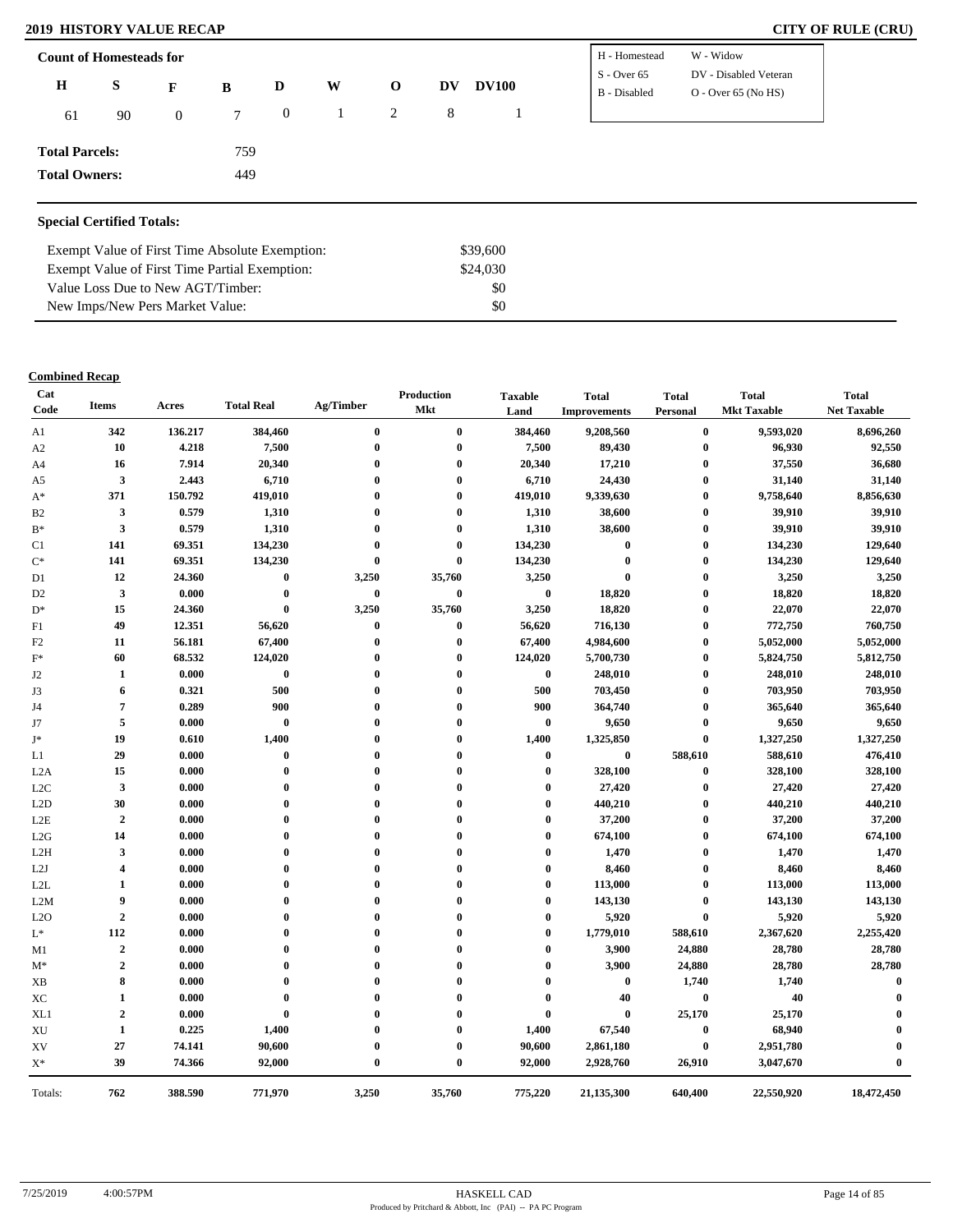### **2019 HISTORY VALUE RECAP CITY OF STAMFORD (CST)**

| Category                          | <b>Value</b>     | <b>Items</b>     | <b>Exempt Value</b> |                              |            |
|-----------------------------------|------------------|------------------|---------------------|------------------------------|------------|
| HS Real:                          | 16,440           | 5                | $\overline{0}$      |                              |            |
| Non-HS Real:                      | 523,040          | 55               | 48,850              |                              |            |
| Production Market:                | 129,130          | 6                | $\boldsymbol{0}$    | Total Land Mkt Value:        | 668,610    |
| HS Improvements:                  | 110,120          | 4                | $\boldsymbol{0}$    |                              |            |
| New HS Improvements:              | $\mathbf{0}$     | $\mathbf{0}$     | $\boldsymbol{0}$    |                              |            |
| Non-HS Improvements:              | 7,299,030        | 32               | 270,040             |                              |            |
| New Non-HS Improvements:          | $\boldsymbol{0}$ | $\boldsymbol{0}$ | $\boldsymbol{0}$    | Total Imps Mkt Value:        | 7,409,150  |
| HS Personal:                      | $\boldsymbol{0}$ | $\boldsymbol{0}$ | $\boldsymbol{0}$    |                              |            |
| New Personal:                     | $\mathbf{0}$     | $\boldsymbol{0}$ | $\boldsymbol{0}$    |                              |            |
| Non-HS Personal:                  | 4,343,150        | 31               | 26,000              |                              |            |
| New Non-HS Personal:              |                  |                  |                     | <b>Total Pers Mkt Value:</b> |            |
|                                   | 380              | -1               | $\boldsymbol{0}$    |                              | 4,343,530  |
| <b>Total Real Market:</b>         | 12,421,290       | 134              |                     |                              |            |
| MN Value:                         | $\mathbf{0}$     | $\mathbf{0}$     |                     |                              |            |
| MN Inv. Value - Real:             | 176,970          | 14               |                     |                              |            |
| MN Inv. Value - Personal:         | $\mathbf{0}$     | $\mathbf{0}$     |                     |                              |            |
| <b>Total Mineral Mkt:</b>         |                  | 14               |                     | <b>Total Mineral Mkt:</b>    |            |
|                                   | 176,970          |                  |                     |                              | 176,970    |
| Land Timber Gain:                 | $\boldsymbol{0}$ | $\mathbf{0}$     |                     | <b>Total Market Value:</b>   | 12,598,260 |
|                                   |                  |                  |                     |                              |            |
| Production Market:                | 129,130          | 6                |                     |                              |            |
| Land Ag 1D Value:                 | $\boldsymbol{0}$ | $\boldsymbol{0}$ |                     |                              |            |
| Land Ag 1D1 Value:                | 2,030            | 6                |                     |                              |            |
| Land Ag Tim Value:                | $\overline{0}$   | $\boldsymbol{0}$ |                     |                              |            |
| <b>Productivity Loss:</b>         | 127,100          | 6                |                     | <b>Total Market Taxable:</b> | 12,471,160 |
| Less Real Exempt Property:        | 344,890          | 6                |                     |                              |            |
| Less \$500 Inc. Real Personal:    | 1,520            | 5                |                     |                              |            |
| Other Freeport:                   | $\boldsymbol{0}$ | 0                |                     |                              |            |
| Other Allocation:                 | $\boldsymbol{0}$ | 0                |                     |                              |            |
| Other Goods In Tranit:            | $\boldsymbol{0}$ | 0                |                     |                              |            |
|                                   |                  |                  |                     |                              |            |
| Other MultiUse:                   | $\boldsymbol{0}$ | 0                |                     |                              |            |
| Less Real/Pers Abatements:        | $\mathbf{0}$     | $\boldsymbol{0}$ |                     |                              |            |
| Less 10% Cap Loss:                | $\mathbf{0}$     | 0                |                     |                              |            |
| Less Min Exempt Property:         | $\mathbf{0}$     | $\boldsymbol{0}$ |                     |                              |            |
| Less \$500 Inc. Mineral Owner:    | 350              | $\overline{c}$   |                     |                              |            |
| Less TNRCC:                       | 170              | -1               |                     |                              |            |
| Less Min Abatements/VLA:          | $\mathbf{0}$     | $\boldsymbol{0}$ |                     |                              |            |
| Less Min Freeports/Int State Com: | $\Omega$         | $\boldsymbol{0}$ |                     |                              |            |
| Less Min Unknowns:                | $\mathbf{0}$     | 0                |                     |                              |            |
| Less Protest Value:               | $\theta$         | $\overline{0}$   |                     |                              |            |
| <b>Total Losses:</b>              | 474,030          |                  |                     |                              |            |
| <b>Total Appraised:</b>           | 12,124,230       |                  |                     | Total Appraised:             | 12,124,230 |
| <b>Reimbursable Exemptions</b>    |                  |                  |                     |                              |            |
| Homestead H,S:                    | $\boldsymbol{0}$ | $\boldsymbol{0}$ |                     |                              |            |
| Senior S:                         | $\mathbf{0}$     | $\overline{0}$   |                     |                              |            |
| Disable B:                        | $\mathbf{0}$     | 0                |                     |                              |            |
| DV 100%:                          | $\Omega$         | 0                |                     |                              |            |
| <b>Total Reimbursable:</b>        | $\bf{0}$         | $\bf{0}$         |                     |                              |            |
| Local Discount:                   | $\mathbf{0}$     | 0                |                     |                              |            |
| Disable Veteran:                  | $\Omega$         | 0                |                     |                              |            |
| Optional 65:                      | $\mathbf{0}$     | $\boldsymbol{0}$ |                     |                              |            |
| Local Disable:                    | $\overline{0}$   | 0                |                     |                              |            |
| State Homestead:                  | $\Omega$         | $\boldsymbol{0}$ |                     |                              |            |
| <b>Total Exemptions:</b>          | $\theta$         |                  |                     |                              |            |
| <b>Net Taxable Value:</b>         | 12,124,230       |                  |                     | Net Taxable Value            | 12,124,230 |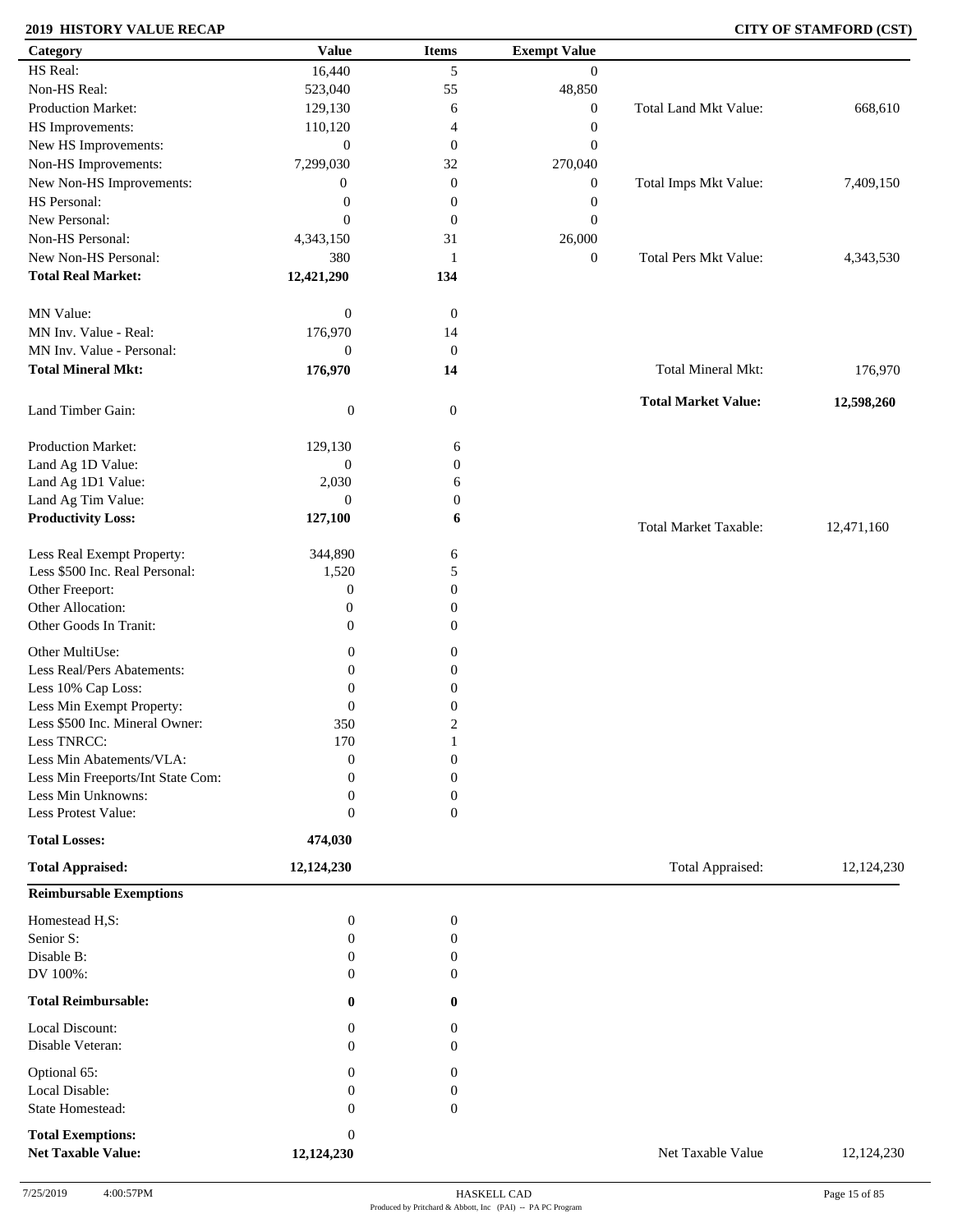### **2019 HISTORY VALUE RECAP CITY OF STAMFORD (CST)**

| DV - Disabled Veteran<br>$S -$ Over 65<br>$\mathbf H$<br>S<br>W<br><b>DV100</b><br>$\mathbf{o}$<br>DV<br>D<br>B<br>F<br>$O -$ Over 65 (No HS)<br>B - Disabled<br>$\overline{0}$<br>$\boldsymbol{0}$<br>$\boldsymbol{0}$<br>$\overline{0}$<br>$\mathbf{0}$<br>$\overline{0}$<br>$\overline{0}$<br><b>Total Parcels:</b><br>109<br>76<br><b>Total Owners:</b> | <b>Count of Homesteads for</b>   |  |  |  |  | H - Homestead | W - Widow |
|-------------------------------------------------------------------------------------------------------------------------------------------------------------------------------------------------------------------------------------------------------------------------------------------------------------------------------------------------------------|----------------------------------|--|--|--|--|---------------|-----------|
|                                                                                                                                                                                                                                                                                                                                                             |                                  |  |  |  |  |               |           |
|                                                                                                                                                                                                                                                                                                                                                             |                                  |  |  |  |  |               |           |
|                                                                                                                                                                                                                                                                                                                                                             |                                  |  |  |  |  |               |           |
|                                                                                                                                                                                                                                                                                                                                                             |                                  |  |  |  |  |               |           |
|                                                                                                                                                                                                                                                                                                                                                             | <b>Special Certified Totals:</b> |  |  |  |  |               |           |

| Exempt Value of First Time Absolute Exemption: | SO.   |  |
|------------------------------------------------|-------|--|
| Exempt Value of First Time Partial Exemption:  | \$0   |  |
| Value Loss Due to New AGT/Timber:              | -80   |  |
| New Imps/New Pers Market Value:                | \$380 |  |

### **Combined Recap**

| Cat<br>Code    | <b>Items</b>   | Acres   | <b>Total Real</b> | Ag/Timber | <b>Production</b><br><b>Mkt</b> | <b>Taxable</b><br>Land | <b>Total</b><br><b>Improvements</b> | <b>Total</b><br>Personal | <b>Total</b><br><b>Mkt Taxable</b> | <b>Total</b><br><b>Net Taxable</b> |
|----------------|----------------|---------|-------------------|-----------|---------------------------------|------------------------|-------------------------------------|--------------------------|------------------------------------|------------------------------------|
| A1             | 5              | 7.728   | 31,310            | $\bf{0}$  | $\bf{0}$                        | 31,310                 | 208,330                             | $\bf{0}$                 | 239,640                            | 239,640                            |
| A <sub>4</sub> | $\mathbf{2}$   | 2.167   | 6,180             | 0         | $\mathbf{0}$                    | 6,180                  | 26,320                              | $\bf{0}$                 | 32,500                             | 32,500                             |
| $A^*$          | 7              | 9.895   | 37,490            |           | 0                               | 37,490                 | 234,650                             | $\bf{0}$                 | 272,140                            | 272,140                            |
| C              |                | 1.500   | 20                |           |                                 | 20                     | 0                                   | $\bf{0}$                 | 20                                 | 20                                 |
| C1             | 21             | 74.037  | 123,360           | 0         | 0                               | 123,360                | 0                                   | $\bf{0}$                 | 123,360                            | 123,360                            |
| $C^*$          | 22             | 75.537  | 123,380           | $\bf{0}$  | $\mathbf{0}$                    | 123,380                | 0                                   | $\bf{0}$                 | 123,380                            | 123,380                            |
| D1             | 6              | 86.880  | $\bf{0}$          | 2,030     | 129,130                         | 2,030                  | 0                                   | $\mathbf{0}$             | 2,030                              | 2,030                              |
| $D^*$          | 6              | 86.880  | $\mathbf{0}$      | 2,030     | 129,130                         | 2,030                  | 0                                   | $\bf{0}$                 | 2,030                              | 2,030                              |
| E              |                | 0.000   | 20,000            | $\bf{0}$  | $\bf{0}$                        | 20,000                 | 0                                   | $\bf{0}$                 | 20,000                             | 20,000                             |
| E1             |                | 2.000   | 20                | $\bf{0}$  |                                 | 20                     | 41,780                              | $\bf{0}$                 | 41,800                             | 41,800                             |
| $E^*$          | $\overline{2}$ | 2.000   | 20,020            |           |                                 | 20,020                 | 41,780                              | $\bf{0}$                 | 61,800                             | 61,800                             |
| F1             | 22             | 56.602  | 308,150           |           | 0                               | 308,150                | 6,952,340                           | $\bf{0}$                 | 7,260,490                          | 7,158,970                          |
| F2             | 1              | 2.000   | 10,000            |           |                                 | 10,000                 | 3,450                               | $\bf{0}$                 | 13,450                             | 13,450                             |
| $F^*$          | 23             | 58.602  | 318,150           |           | 0                               | 318,150                | 6,955,790                           | $\bf{0}$                 | 7,273,940                          | 7,172,420                          |
| J3             | 6              | 0.000   | $\bf{0}$          |           |                                 | $\mathbf 0$            | 130,090                             | $\bf{0}$                 | 130,090                            | 130,090                            |
| J4             |                | 0.000   |                   |           |                                 |                        | 9,040                               | $\mathbf{0}$             | 9,040                              | 9,040                              |
| J6             |                | 0.000   |                   |           |                                 |                        | 2,470                               | $\bf{0}$                 | 2,470                              | 2,300                              |
| J7             | 4              | 0.000   |                   |           |                                 | 0                      | 35,020                              | $\mathbf{0}$             | 35,020                             | 35,020                             |
| J*             | 12             | 0.000   |                   |           |                                 | $\mathbf 0$            | 176,620                             | $\bf{0}$                 | 176,620                            | 176,450                            |
| L1             | 27             | 0.000   |                   |           |                                 |                        | $\bf{0}$                            | 4,342,010                | 4,342,010                          | 4,316,010                          |
| $\mathbf{L}^*$ | 27             | 0.000   |                   |           |                                 |                        | $\bf{0}$                            | 4,342,010                | 4,342,010                          | 4,316,010                          |
| <b>XB</b>      | 5              | 0.000   |                   |           |                                 |                        | $\bf{0}$                            | 1,520                    | 1,520                              |                                    |
| XC             | 2              | 0.000   |                   | 0         |                                 | $\mathbf{0}$           | 350                                 | $\bf{0}$                 | 350                                |                                    |
| XV             | 4              | 25.607  | 40,440            | $\bf{0}$  |                                 | 40,440                 | 176,930                             | $\bf{0}$                 | 217,370                            |                                    |
| $\mathbf{X}^*$ | 11             | 25.607  | 40,440            | $\bf{0}$  | $\mathbf{0}$                    | 40,440                 | 177,280                             | 1,520                    | 219,240                            |                                    |
| Totals:        | 110            | 258.521 | 539,480           | 2,030     | 129,130                         | 541,510                | 7,586,120                           | 4,343,530                | 12,471,160                         | 12,124,230                         |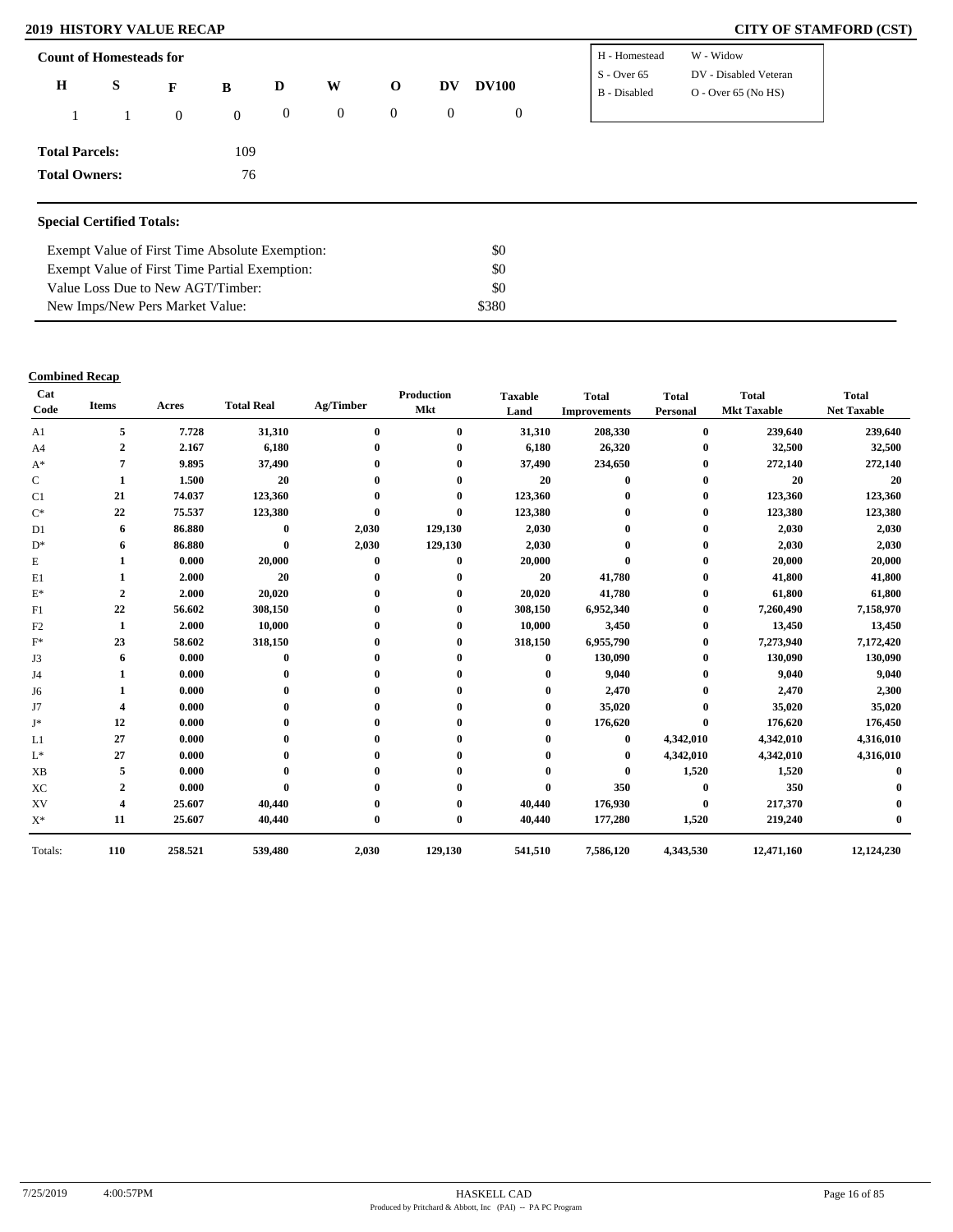### **2019 HISTORY VALUE RECAP CITY OF WEINERT (CWE)**

| Category                          | <b>Value</b>     | <b>Items</b>     | <b>Exempt Value</b> |                              |           |
|-----------------------------------|------------------|------------------|---------------------|------------------------------|-----------|
| HS Real:                          | 95,520           | 78               | 1,850               |                              |           |
| Non-HS Real:                      | 152,830          | 109              | 22,780              |                              |           |
| Production Market:                | 61,750           | 15               | $\boldsymbol{0}$    | Total Land Mkt Value:        | 310,100   |
| HS Improvements:                  | 2,301,650        | 79               | 14,710              |                              |           |
| New HS Improvements:              | $\boldsymbol{0}$ | $\boldsymbol{0}$ | $\mathbf{0}$        |                              |           |
| Non-HS Improvements:              | 1,710,310        | 53               | 1,171,960           |                              |           |
| New Non-HS Improvements:          | 10,460           | 1                | $\boldsymbol{0}$    | Total Imps Mkt Value:        | 4,022,420 |
| HS Personal:                      |                  | $\mathbf{0}$     |                     |                              |           |
| New Personal:                     | $\boldsymbol{0}$ |                  | $\boldsymbol{0}$    |                              |           |
|                                   | $\mathbf{0}$     | $\mathbf{0}$     | $\boldsymbol{0}$    |                              |           |
| Non-HS Personal:                  | 83,560           | 10               | $\boldsymbol{0}$    |                              |           |
| New Non-HS Personal:              | $\overline{0}$   | $\boldsymbol{0}$ | $\boldsymbol{0}$    | <b>Total Pers Mkt Value:</b> | 83,560    |
| <b>Total Real Market:</b>         | 4,416,080        | 345              |                     |                              |           |
| MN Value:                         | $\boldsymbol{0}$ | $\boldsymbol{0}$ |                     |                              |           |
| MN Inv. Value - Real:             | 974,670          | 18               |                     |                              |           |
| MN Inv. Value - Personal:         | $\boldsymbol{0}$ | $\boldsymbol{0}$ |                     |                              |           |
| <b>Total Mineral Mkt:</b>         | 974,670          | 18               |                     | <b>Total Mineral Mkt:</b>    | 974,670   |
| Land Timber Gain:                 | $\boldsymbol{0}$ | $\boldsymbol{0}$ |                     | <b>Total Market Value:</b>   | 5,390,750 |
|                                   |                  |                  |                     |                              |           |
| Production Market:                | 61,750           | 15               |                     |                              |           |
| Land Ag 1D Value:                 | $\boldsymbol{0}$ | $\boldsymbol{0}$ |                     |                              |           |
| Land Ag 1D1 Value:                | 4,650            | 15               |                     |                              |           |
| Land Ag Tim Value:                | $\boldsymbol{0}$ | $\boldsymbol{0}$ |                     |                              |           |
| <b>Productivity Loss:</b>         | 57,100           | 15               |                     | <b>Total Market Taxable:</b> | 5,333,650 |
| Less Real Exempt Property:        | 1,211,300        | $20\,$           |                     |                              |           |
| Less \$500 Inc. Real Personal:    | 520              | $\overline{c}$   |                     |                              |           |
| Other Freeport:                   | $\mathbf{0}$     | $\mathbf{0}$     |                     |                              |           |
| Other Allocation:                 | $\boldsymbol{0}$ | $\boldsymbol{0}$ |                     |                              |           |
| Other Goods In Tranit:            | $\mathbf{0}$     | $\boldsymbol{0}$ |                     |                              |           |
|                                   |                  |                  |                     |                              |           |
| Other MultiUse:                   | $\boldsymbol{0}$ | $\boldsymbol{0}$ |                     |                              |           |
| Less Real/Pers Abatements:        | $\boldsymbol{0}$ | $\boldsymbol{0}$ |                     |                              |           |
| Less 10% Cap Loss:                | 10,050           | $\overline{4}$   |                     |                              |           |
| Less Min Exempt Property:         | $\mathbf{0}$     | $\boldsymbol{0}$ |                     |                              |           |
| Less \$500 Inc. Mineral Owner:    | 40               | 1                |                     |                              |           |
| Less TNRCC:                       | $\overline{0}$   | $\boldsymbol{0}$ |                     |                              |           |
| Less Min Abatements/VLA:          | $\boldsymbol{0}$ | $\boldsymbol{0}$ |                     |                              |           |
| Less Min Freeports/Int State Com: | $\Omega$         | $\Omega$         |                     |                              |           |
| Less Min Unknowns:                | $\mathbf{0}$     | $\mathbf{0}$     |                     |                              |           |
| Less Protest Value:               | $\boldsymbol{0}$ | $\overline{0}$   |                     |                              |           |
| <b>Total Losses:</b>              | 1,279,010        |                  |                     |                              |           |
| <b>Total Appraised:</b>           | 4,111,740        |                  |                     | Total Appraised:             | 4,111,740 |
| <b>Reimbursable Exemptions</b>    |                  |                  |                     |                              |           |
| Homestead H,S:                    | $\boldsymbol{0}$ | $\boldsymbol{0}$ |                     |                              |           |
| Senior S:                         | $\boldsymbol{0}$ | $\boldsymbol{0}$ |                     |                              |           |
| Disable B:                        | $\mathbf{0}$     | 0                |                     |                              |           |
| DV 100%:                          | 49,160           |                  |                     |                              |           |
| <b>Total Reimbursable:</b>        | 49,160           | 1                |                     |                              |           |
| Local Discount:                   | $\boldsymbol{0}$ | $\overline{0}$   |                     |                              |           |
| Disable Veteran:                  | 8,410            | 1                |                     |                              |           |
| Optional 65:                      | $\boldsymbol{0}$ | 0                |                     |                              |           |
| Local Disable:                    | $\boldsymbol{0}$ | $\boldsymbol{0}$ |                     |                              |           |
| State Homestead:                  | $\boldsymbol{0}$ | $\boldsymbol{0}$ |                     |                              |           |
|                                   |                  |                  |                     |                              |           |
| <b>Total Exemptions:</b>          | 57,570           |                  |                     |                              |           |
| <b>Net Taxable Value:</b>         | 4,054,170        |                  |                     | Net Taxable Value            | 4,054,170 |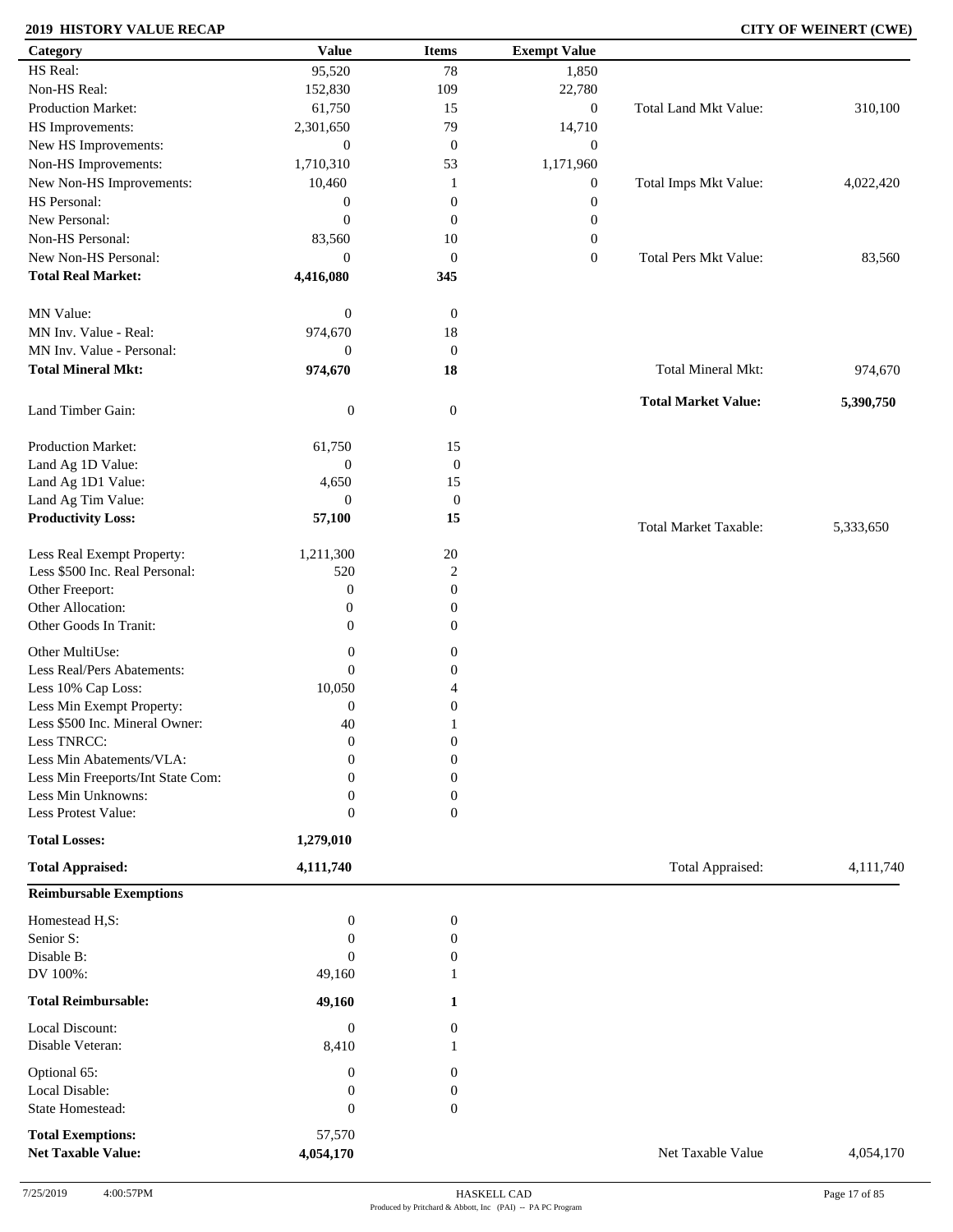### **2019 HISTORY VALUE RECAP CITY OF WEINERT (CWE)**

| <b>Count of Homesteads for</b> |    |                | H - Homestead  | W - Widow      |                |             |    |              |               |                       |
|--------------------------------|----|----------------|----------------|----------------|----------------|-------------|----|--------------|---------------|-----------------------|
| $\bf H$                        | S  |                |                | D              | W              | $\mathbf 0$ | DV | <b>DV100</b> | $S -$ Over 65 | DV - Disabled Veteran |
|                                |    | F              | B              |                |                |             |    |              | B - Disabled  | $O - Over 65 (No HS)$ |
| 16                             | 27 | $\overline{0}$ | $\overline{0}$ | $\overline{0}$ | $\overline{0}$ | $\mathbf 0$ | 2  |              |               |                       |
|                                |    |                |                |                |                |             |    |              |               |                       |
| <b>Total Parcels:</b>          |    |                | 230            |                |                |             |    |              |               |                       |
| <b>Total Owners:</b>           |    |                | 145            |                |                |             |    |              |               |                       |
|                                |    |                |                |                |                |             |    |              |               |                       |

### **Special Certified Totals:**

| Exempt Value of First Time Absolute Exemption: | \$15,790 |  |
|------------------------------------------------|----------|--|
| Exempt Value of First Time Partial Exemption:  | SO.      |  |
| Value Loss Due to New AGT/Timber:              | SO.      |  |
| New Imps/New Pers Market Value:                | \$10,460 |  |

### **Combined Recap**

| Cat<br>Code      | <b>Items</b>            | Acres   | <b>Total Real</b> | Ag/Timber    | <b>Production</b><br><b>Mkt</b> | <b>Taxable</b><br>Land | <b>Total</b><br><b>Improvements</b> | <b>Total</b><br>Personal | <b>Total</b><br><b>Mkt Taxable</b> | <b>Total</b><br><b>Net Taxable</b> |
|------------------|-------------------------|---------|-------------------|--------------|---------------------------------|------------------------|-------------------------------------|--------------------------|------------------------------------|------------------------------------|
| A1               | 92                      | 44.907  | 110,430           | $\bf{0}$     | $\bf{0}$                        | 110,430                | 2,524,010                           | $\bf{0}$                 | 2,634,440                          | 2,551,260                          |
| A2               | $\overline{\mathbf{2}}$ | 0.570   | 1,830             |              | $\boldsymbol{0}$                | 1,830                  | 22,630                              | $\bf{0}$                 | 24,460                             | 24,460                             |
| A <sub>4</sub>   | 9                       | 6.755   | 13,800            |              | $\mathbf 0$                     | 13,800                 | 39,130                              | $\bf{0}$                 | 52,930                             | 52,930                             |
| A <sub>5</sub>   | $\overline{2}$          | 0.758   | 2,000             |              |                                 | 2,000                  | 17,690                              | $\bf{0}$                 | 19,690                             | 19,690                             |
| $A^*$            | 105                     | 52.990  | 128,060           |              | $\mathbf 0$                     | 128,060                | 2,603,460                           | $\mathbf{0}$             | 2,731,520                          | 2,648,340                          |
| C1               | 52                      | 29.590  | 66,160            |              |                                 | 66,160                 | $\bf{0}$                            | $\bf{0}$                 | 66,160                             | 66,160                             |
| $C^*$            | 52                      | 29.590  | 66,160            | $\mathbf{0}$ | $\mathbf{0}$                    | 66,160                 | $\mathbf{0}$                        | $\bf{0}$                 | 66,160                             | 66,160                             |
| D <sub>1</sub>   | 15                      | 61.058  | $\bf{0}$          | 4,650        | 61,750                          | 4,650                  | $\bf{0}$                            | $\bf{0}$                 | 4,650                              | 4,650                              |
| D <sub>2</sub>   | 3                       | 0.000   | $\mathbf{0}$      | $\bf{0}$     | $\bf{0}$                        | $\bf{0}$               | 22,210                              | 0                        | 22,210                             | 22,210                             |
| $D^*$            | 18                      | 61.058  | $\mathbf{0}$      | 4,650        | 61,750                          | 4,650                  | 22,210                              | $\mathbf{0}$             | 26,860                             | 26,860                             |
| F1               | 5                       | 3.793   | 9,200             | $\mathbf{0}$ | $\bf{0}$                        | 9,200                  | 63,700                              | 0                        | 72,900                             | 72,900                             |
| F2               |                         | 11.840  | 16,550            |              | 0                               | 16,550                 | 159,310                             | $\bf{0}$                 | 175,860                            | 175,860                            |
| $F^*$            | 9                       | 15.633  | 25,750            |              | $\mathbf 0$                     | 25,750                 | 223,010                             | $\bf{0}$                 | 248,760                            | 248,760                            |
| J <sub>2</sub>   | 1                       | 0.000   | $\bf{0}$          |              | 0                               | $\bf{0}$               | 95,690                              | 0                        | 95,690                             | 95,690                             |
| J3               | 5                       | 1.326   | 3,500             |              | $\mathbf 0$                     | 3,500                  | 212,890                             | $\bf{0}$                 | 216,390                            | 216,390                            |
| J4               | 5                       | 0.417   | 1,100             |              | 0                               | 1,100                  | 92,890                              | $\mathbf{0}$             | 93,990                             | 93,990                             |
| J7               | 4                       | 0.000   | $\bf{0}$          |              | 0                               | $\bf{0}$               | 2,600                               | 0                        | 2,600                              | 2,600                              |
| J*               | 15                      | 1.743   | 4,600             |              | $\Omega$                        | 4,600                  | 404,070                             | $\mathbf{0}$             | 408,670                            | 408,670                            |
| L1               | 8                       | 0.000   | $\bf{0}$          |              |                                 | 0                      | $\bf{0}$                            | 83,040                   | 83,040                             | 83,040                             |
| L <sub>2</sub> C | 1                       | 0.000   |                   |              | 0                               | 0                      | 1,500                               | $\bf{0}$                 | 1,500                              | 1,500                              |
| L2G              | $\overline{2}$          | 0.000   |                   |              |                                 | 0                      | 565,700                             | $\bf{0}$                 | 565,700                            | 565,700                            |
| L2J              | 1                       | 0.000   |                   |              |                                 |                        | 5,140                               | $\bf{0}$                 | 5,140                              | 5,140                              |
| $\mathcal{L}^*$  | 12                      | 0.000   |                   |              | 0                               | 0                      | 572,340                             | 83,040                   | 655,380                            | 655,380                            |
| <b>XB</b>        | $\overline{2}$          | 0.000   |                   |              |                                 | 0                      | $\mathbf{0}$                        | 520                      | 520                                |                                    |
| XC               | 1                       | 0.000   | $\mathbf{0}$      |              | 0                               | $\bf{0}$               | 40                                  | $\bf{0}$                 | 40                                 |                                    |
| XV               | 19                      | 13.857  | 23,780            |              | 0                               | 23,780                 | 1,171,960                           | $\bf{0}$                 | 1,195,740                          |                                    |
| $X^*$            | 22                      | 13.857  | 23,780            | $\bf{0}$     | $\bf{0}$                        | 23,780                 | 1,172,000                           | 520                      | 1,196,300                          |                                    |
| Totals:          | 233                     | 174.871 | 248,350           | 4,650        | 61,750                          | 253,000                | 4,997,090                           | 83,560                   | 5,333,650                          | 4,054,170                          |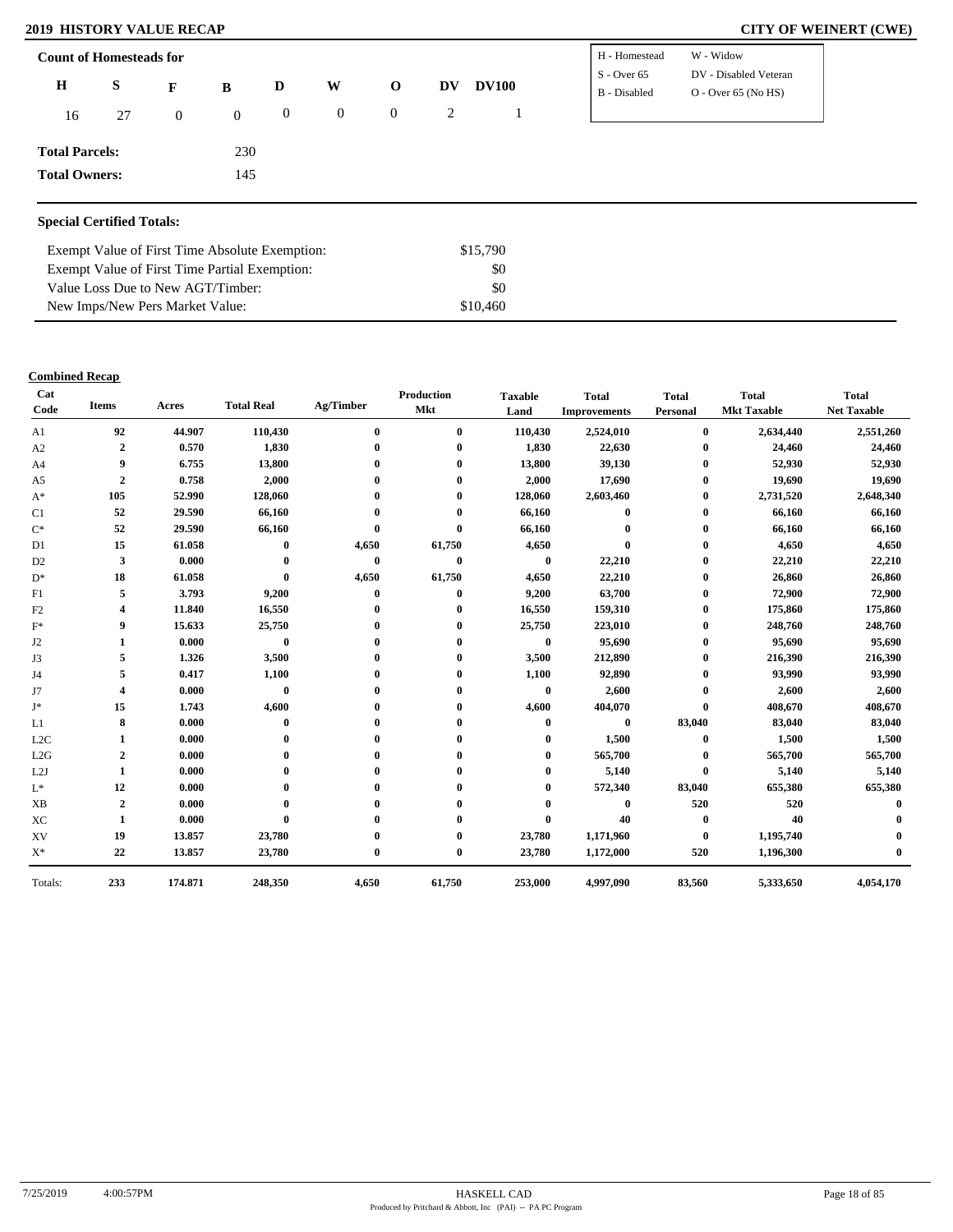### **2019 HISTORY VALUE RECAP HASKELL COUNTY M&O (GHA)**

| HS Real:<br>4,707,570<br>2,515<br>68,150<br>Non-HS Real:<br>2,337<br>15,154,260<br>6,680,300<br>Production Market:<br>Total Land Mkt Value:<br>3,919<br>$\boldsymbol{0}$<br>512,005,670<br>HS Improvements:<br>1,009,150<br>114,443,780<br>2,572<br>New HS Improvements:<br>454,200<br>6<br>$\boldsymbol{0}$<br>Non-HS Improvements:<br>74,166,150<br>1,665<br>24,440,000<br>New Non-HS Improvements:<br>811,250<br>Total Imps Mkt Value:<br>4<br>$\boldsymbol{0}$<br>HS Personal:<br>$\boldsymbol{0}$<br>525,640<br>20<br>New Personal:<br>$\boldsymbol{0}$<br>$\boldsymbol{0}$<br>$\boldsymbol{0}$<br>Non-HS Personal:<br>19,637,740<br>380<br>308,880<br>New Non-HS Personal:<br>131,210<br>$\boldsymbol{0}$<br><b>Total Pers Mkt Value:</b><br>$\overline{4}$<br><b>Total Real Market:</b><br>742,037,470<br>13,422<br>MN Value:<br>41,536,220<br>2,949<br>MN Inv. Value - Real:<br>769,009,810<br>582<br>MN Inv. Value - Personal:<br>$\boldsymbol{0}$<br>$\boldsymbol{0}$<br><b>Total Mineral Mkt:</b><br>Total Mineral Mkt:<br>810,546,030<br>3,531<br><b>Total Market Value:</b><br>$\boldsymbol{0}$<br>Land Timber Gain:<br>$\mathbf{0}$<br>Production Market:<br>512,005,670<br>3,919<br>Land Ag 1D Value:<br>12,660<br>$\overline{4}$<br>Land Ag 1D1 Value:<br>43,015,090<br>3,917<br>Land Ag Tim Value:<br>$\boldsymbol{0}$<br>$\boldsymbol{0}$<br><b>Productivity Loss:</b><br>468,977,920<br>3,921<br><b>Total Market Taxable:</b><br>1,083,605,580<br>Less Real Exempt Property:<br>32,506,480<br>564<br>Less \$500 Inc. Real Personal:<br>4,790<br>18<br>Other Freeport:<br>0<br>$\boldsymbol{0}$<br>Other Allocation:<br>$\boldsymbol{0}$<br>$\boldsymbol{0}$<br>Other Goods In Tranit:<br>0<br>$\boldsymbol{0}$<br>Other MultiUse:<br>$\boldsymbol{0}$<br>$\boldsymbol{0}$<br>$\mathbf{0}$<br>$\ensuremath{\mathfrak{Z}}$<br>Less Real/Pers Abatements:<br>Less 10% Cap Loss:<br>685<br>7,371,160<br>Less Min Exempt Property:<br>398,020<br>4<br>Less \$500 Inc. Mineral Owner:<br>114,630<br>895<br>Less TNRCC:<br>1,220,405<br>12<br>Less Min Abatements/VLA:<br>511,973,810<br>13<br>Less Min Freeports/Int State Com:<br>$\boldsymbol{0}$<br>$\mathbf{0}$<br>Less Min Unknowns:<br>$\boldsymbol{0}$<br>$\boldsymbol{0}$<br>Less Protest Value:<br>$\mathbf{0}$<br>$\boldsymbol{0}$<br><b>Total Losses:</b><br>1,022,567,215<br><b>Total Appraised:</b><br><b>Total Appraised:</b><br>530,016,285<br><b>Reimbursable Exemptions</b><br>Homestead H,S:<br>$\boldsymbol{0}$<br>$\boldsymbol{0}$<br>Senior S:<br>$\mathbf{0}$<br>$\boldsymbol{0}$<br>Disable B:<br>$\Omega$<br>$\mathbf{0}$<br>DV 100%:<br>978,490<br>12<br><b>Total Reimbursable:</b><br>978,490<br>12<br>Local Discount:<br>$\boldsymbol{0}$<br>$\boldsymbol{0}$<br>Disable Veteran:<br>59<br>575,950<br>Optional 65:<br>8,766,130<br>753<br>Local Disable:<br>$\boldsymbol{0}$<br>$\boldsymbol{0}$<br>$\boldsymbol{0}$<br>State Homestead:<br>$\mathbf{0}$<br><b>Total Exemptions:</b><br>10,320,570 | Category                  | <b>Value</b> | <b>Items</b> | <b>Exempt Value</b> |                   |               |
|--------------------------------------------------------------------------------------------------------------------------------------------------------------------------------------------------------------------------------------------------------------------------------------------------------------------------------------------------------------------------------------------------------------------------------------------------------------------------------------------------------------------------------------------------------------------------------------------------------------------------------------------------------------------------------------------------------------------------------------------------------------------------------------------------------------------------------------------------------------------------------------------------------------------------------------------------------------------------------------------------------------------------------------------------------------------------------------------------------------------------------------------------------------------------------------------------------------------------------------------------------------------------------------------------------------------------------------------------------------------------------------------------------------------------------------------------------------------------------------------------------------------------------------------------------------------------------------------------------------------------------------------------------------------------------------------------------------------------------------------------------------------------------------------------------------------------------------------------------------------------------------------------------------------------------------------------------------------------------------------------------------------------------------------------------------------------------------------------------------------------------------------------------------------------------------------------------------------------------------------------------------------------------------------------------------------------------------------------------------------------------------------------------------------------------------------------------------------------------------------------------------------------------------------------------------------------------------------------------------------------------------------------------------------------------------------------------------------------------------------------------------------------------------------------------------------------------------------------------------------------------------------------------------------------------------------------------------------------------------------|---------------------------|--------------|--------------|---------------------|-------------------|---------------|
|                                                                                                                                                                                                                                                                                                                                                                                                                                                                                                                                                                                                                                                                                                                                                                                                                                                                                                                                                                                                                                                                                                                                                                                                                                                                                                                                                                                                                                                                                                                                                                                                                                                                                                                                                                                                                                                                                                                                                                                                                                                                                                                                                                                                                                                                                                                                                                                                                                                                                                                                                                                                                                                                                                                                                                                                                                                                                                                                                                                            |                           |              |              |                     |                   |               |
|                                                                                                                                                                                                                                                                                                                                                                                                                                                                                                                                                                                                                                                                                                                                                                                                                                                                                                                                                                                                                                                                                                                                                                                                                                                                                                                                                                                                                                                                                                                                                                                                                                                                                                                                                                                                                                                                                                                                                                                                                                                                                                                                                                                                                                                                                                                                                                                                                                                                                                                                                                                                                                                                                                                                                                                                                                                                                                                                                                                            |                           |              |              |                     |                   |               |
|                                                                                                                                                                                                                                                                                                                                                                                                                                                                                                                                                                                                                                                                                                                                                                                                                                                                                                                                                                                                                                                                                                                                                                                                                                                                                                                                                                                                                                                                                                                                                                                                                                                                                                                                                                                                                                                                                                                                                                                                                                                                                                                                                                                                                                                                                                                                                                                                                                                                                                                                                                                                                                                                                                                                                                                                                                                                                                                                                                                            |                           |              |              |                     |                   | 531,867,500   |
|                                                                                                                                                                                                                                                                                                                                                                                                                                                                                                                                                                                                                                                                                                                                                                                                                                                                                                                                                                                                                                                                                                                                                                                                                                                                                                                                                                                                                                                                                                                                                                                                                                                                                                                                                                                                                                                                                                                                                                                                                                                                                                                                                                                                                                                                                                                                                                                                                                                                                                                                                                                                                                                                                                                                                                                                                                                                                                                                                                                            |                           |              |              |                     |                   |               |
|                                                                                                                                                                                                                                                                                                                                                                                                                                                                                                                                                                                                                                                                                                                                                                                                                                                                                                                                                                                                                                                                                                                                                                                                                                                                                                                                                                                                                                                                                                                                                                                                                                                                                                                                                                                                                                                                                                                                                                                                                                                                                                                                                                                                                                                                                                                                                                                                                                                                                                                                                                                                                                                                                                                                                                                                                                                                                                                                                                                            |                           |              |              |                     |                   |               |
|                                                                                                                                                                                                                                                                                                                                                                                                                                                                                                                                                                                                                                                                                                                                                                                                                                                                                                                                                                                                                                                                                                                                                                                                                                                                                                                                                                                                                                                                                                                                                                                                                                                                                                                                                                                                                                                                                                                                                                                                                                                                                                                                                                                                                                                                                                                                                                                                                                                                                                                                                                                                                                                                                                                                                                                                                                                                                                                                                                                            |                           |              |              |                     |                   |               |
|                                                                                                                                                                                                                                                                                                                                                                                                                                                                                                                                                                                                                                                                                                                                                                                                                                                                                                                                                                                                                                                                                                                                                                                                                                                                                                                                                                                                                                                                                                                                                                                                                                                                                                                                                                                                                                                                                                                                                                                                                                                                                                                                                                                                                                                                                                                                                                                                                                                                                                                                                                                                                                                                                                                                                                                                                                                                                                                                                                                            |                           |              |              |                     |                   | 189,875,380   |
|                                                                                                                                                                                                                                                                                                                                                                                                                                                                                                                                                                                                                                                                                                                                                                                                                                                                                                                                                                                                                                                                                                                                                                                                                                                                                                                                                                                                                                                                                                                                                                                                                                                                                                                                                                                                                                                                                                                                                                                                                                                                                                                                                                                                                                                                                                                                                                                                                                                                                                                                                                                                                                                                                                                                                                                                                                                                                                                                                                                            |                           |              |              |                     |                   |               |
|                                                                                                                                                                                                                                                                                                                                                                                                                                                                                                                                                                                                                                                                                                                                                                                                                                                                                                                                                                                                                                                                                                                                                                                                                                                                                                                                                                                                                                                                                                                                                                                                                                                                                                                                                                                                                                                                                                                                                                                                                                                                                                                                                                                                                                                                                                                                                                                                                                                                                                                                                                                                                                                                                                                                                                                                                                                                                                                                                                                            |                           |              |              |                     |                   |               |
|                                                                                                                                                                                                                                                                                                                                                                                                                                                                                                                                                                                                                                                                                                                                                                                                                                                                                                                                                                                                                                                                                                                                                                                                                                                                                                                                                                                                                                                                                                                                                                                                                                                                                                                                                                                                                                                                                                                                                                                                                                                                                                                                                                                                                                                                                                                                                                                                                                                                                                                                                                                                                                                                                                                                                                                                                                                                                                                                                                                            |                           |              |              |                     |                   |               |
|                                                                                                                                                                                                                                                                                                                                                                                                                                                                                                                                                                                                                                                                                                                                                                                                                                                                                                                                                                                                                                                                                                                                                                                                                                                                                                                                                                                                                                                                                                                                                                                                                                                                                                                                                                                                                                                                                                                                                                                                                                                                                                                                                                                                                                                                                                                                                                                                                                                                                                                                                                                                                                                                                                                                                                                                                                                                                                                                                                                            |                           |              |              |                     |                   | 20,294,590    |
|                                                                                                                                                                                                                                                                                                                                                                                                                                                                                                                                                                                                                                                                                                                                                                                                                                                                                                                                                                                                                                                                                                                                                                                                                                                                                                                                                                                                                                                                                                                                                                                                                                                                                                                                                                                                                                                                                                                                                                                                                                                                                                                                                                                                                                                                                                                                                                                                                                                                                                                                                                                                                                                                                                                                                                                                                                                                                                                                                                                            |                           |              |              |                     |                   |               |
|                                                                                                                                                                                                                                                                                                                                                                                                                                                                                                                                                                                                                                                                                                                                                                                                                                                                                                                                                                                                                                                                                                                                                                                                                                                                                                                                                                                                                                                                                                                                                                                                                                                                                                                                                                                                                                                                                                                                                                                                                                                                                                                                                                                                                                                                                                                                                                                                                                                                                                                                                                                                                                                                                                                                                                                                                                                                                                                                                                                            |                           |              |              |                     |                   |               |
|                                                                                                                                                                                                                                                                                                                                                                                                                                                                                                                                                                                                                                                                                                                                                                                                                                                                                                                                                                                                                                                                                                                                                                                                                                                                                                                                                                                                                                                                                                                                                                                                                                                                                                                                                                                                                                                                                                                                                                                                                                                                                                                                                                                                                                                                                                                                                                                                                                                                                                                                                                                                                                                                                                                                                                                                                                                                                                                                                                                            |                           |              |              |                     |                   |               |
|                                                                                                                                                                                                                                                                                                                                                                                                                                                                                                                                                                                                                                                                                                                                                                                                                                                                                                                                                                                                                                                                                                                                                                                                                                                                                                                                                                                                                                                                                                                                                                                                                                                                                                                                                                                                                                                                                                                                                                                                                                                                                                                                                                                                                                                                                                                                                                                                                                                                                                                                                                                                                                                                                                                                                                                                                                                                                                                                                                                            |                           |              |              |                     |                   |               |
|                                                                                                                                                                                                                                                                                                                                                                                                                                                                                                                                                                                                                                                                                                                                                                                                                                                                                                                                                                                                                                                                                                                                                                                                                                                                                                                                                                                                                                                                                                                                                                                                                                                                                                                                                                                                                                                                                                                                                                                                                                                                                                                                                                                                                                                                                                                                                                                                                                                                                                                                                                                                                                                                                                                                                                                                                                                                                                                                                                                            |                           |              |              |                     |                   |               |
|                                                                                                                                                                                                                                                                                                                                                                                                                                                                                                                                                                                                                                                                                                                                                                                                                                                                                                                                                                                                                                                                                                                                                                                                                                                                                                                                                                                                                                                                                                                                                                                                                                                                                                                                                                                                                                                                                                                                                                                                                                                                                                                                                                                                                                                                                                                                                                                                                                                                                                                                                                                                                                                                                                                                                                                                                                                                                                                                                                                            |                           |              |              |                     |                   | 810,546,030   |
|                                                                                                                                                                                                                                                                                                                                                                                                                                                                                                                                                                                                                                                                                                                                                                                                                                                                                                                                                                                                                                                                                                                                                                                                                                                                                                                                                                                                                                                                                                                                                                                                                                                                                                                                                                                                                                                                                                                                                                                                                                                                                                                                                                                                                                                                                                                                                                                                                                                                                                                                                                                                                                                                                                                                                                                                                                                                                                                                                                                            |                           |              |              |                     |                   | 1,552,583,500 |
|                                                                                                                                                                                                                                                                                                                                                                                                                                                                                                                                                                                                                                                                                                                                                                                                                                                                                                                                                                                                                                                                                                                                                                                                                                                                                                                                                                                                                                                                                                                                                                                                                                                                                                                                                                                                                                                                                                                                                                                                                                                                                                                                                                                                                                                                                                                                                                                                                                                                                                                                                                                                                                                                                                                                                                                                                                                                                                                                                                                            |                           |              |              |                     |                   |               |
|                                                                                                                                                                                                                                                                                                                                                                                                                                                                                                                                                                                                                                                                                                                                                                                                                                                                                                                                                                                                                                                                                                                                                                                                                                                                                                                                                                                                                                                                                                                                                                                                                                                                                                                                                                                                                                                                                                                                                                                                                                                                                                                                                                                                                                                                                                                                                                                                                                                                                                                                                                                                                                                                                                                                                                                                                                                                                                                                                                                            |                           |              |              |                     |                   |               |
|                                                                                                                                                                                                                                                                                                                                                                                                                                                                                                                                                                                                                                                                                                                                                                                                                                                                                                                                                                                                                                                                                                                                                                                                                                                                                                                                                                                                                                                                                                                                                                                                                                                                                                                                                                                                                                                                                                                                                                                                                                                                                                                                                                                                                                                                                                                                                                                                                                                                                                                                                                                                                                                                                                                                                                                                                                                                                                                                                                                            |                           |              |              |                     |                   |               |
|                                                                                                                                                                                                                                                                                                                                                                                                                                                                                                                                                                                                                                                                                                                                                                                                                                                                                                                                                                                                                                                                                                                                                                                                                                                                                                                                                                                                                                                                                                                                                                                                                                                                                                                                                                                                                                                                                                                                                                                                                                                                                                                                                                                                                                                                                                                                                                                                                                                                                                                                                                                                                                                                                                                                                                                                                                                                                                                                                                                            |                           |              |              |                     |                   |               |
|                                                                                                                                                                                                                                                                                                                                                                                                                                                                                                                                                                                                                                                                                                                                                                                                                                                                                                                                                                                                                                                                                                                                                                                                                                                                                                                                                                                                                                                                                                                                                                                                                                                                                                                                                                                                                                                                                                                                                                                                                                                                                                                                                                                                                                                                                                                                                                                                                                                                                                                                                                                                                                                                                                                                                                                                                                                                                                                                                                                            |                           |              |              |                     |                   |               |
|                                                                                                                                                                                                                                                                                                                                                                                                                                                                                                                                                                                                                                                                                                                                                                                                                                                                                                                                                                                                                                                                                                                                                                                                                                                                                                                                                                                                                                                                                                                                                                                                                                                                                                                                                                                                                                                                                                                                                                                                                                                                                                                                                                                                                                                                                                                                                                                                                                                                                                                                                                                                                                                                                                                                                                                                                                                                                                                                                                                            |                           |              |              |                     |                   |               |
|                                                                                                                                                                                                                                                                                                                                                                                                                                                                                                                                                                                                                                                                                                                                                                                                                                                                                                                                                                                                                                                                                                                                                                                                                                                                                                                                                                                                                                                                                                                                                                                                                                                                                                                                                                                                                                                                                                                                                                                                                                                                                                                                                                                                                                                                                                                                                                                                                                                                                                                                                                                                                                                                                                                                                                                                                                                                                                                                                                                            |                           |              |              |                     |                   |               |
|                                                                                                                                                                                                                                                                                                                                                                                                                                                                                                                                                                                                                                                                                                                                                                                                                                                                                                                                                                                                                                                                                                                                                                                                                                                                                                                                                                                                                                                                                                                                                                                                                                                                                                                                                                                                                                                                                                                                                                                                                                                                                                                                                                                                                                                                                                                                                                                                                                                                                                                                                                                                                                                                                                                                                                                                                                                                                                                                                                                            |                           |              |              |                     |                   |               |
|                                                                                                                                                                                                                                                                                                                                                                                                                                                                                                                                                                                                                                                                                                                                                                                                                                                                                                                                                                                                                                                                                                                                                                                                                                                                                                                                                                                                                                                                                                                                                                                                                                                                                                                                                                                                                                                                                                                                                                                                                                                                                                                                                                                                                                                                                                                                                                                                                                                                                                                                                                                                                                                                                                                                                                                                                                                                                                                                                                                            |                           |              |              |                     |                   |               |
|                                                                                                                                                                                                                                                                                                                                                                                                                                                                                                                                                                                                                                                                                                                                                                                                                                                                                                                                                                                                                                                                                                                                                                                                                                                                                                                                                                                                                                                                                                                                                                                                                                                                                                                                                                                                                                                                                                                                                                                                                                                                                                                                                                                                                                                                                                                                                                                                                                                                                                                                                                                                                                                                                                                                                                                                                                                                                                                                                                                            |                           |              |              |                     |                   |               |
|                                                                                                                                                                                                                                                                                                                                                                                                                                                                                                                                                                                                                                                                                                                                                                                                                                                                                                                                                                                                                                                                                                                                                                                                                                                                                                                                                                                                                                                                                                                                                                                                                                                                                                                                                                                                                                                                                                                                                                                                                                                                                                                                                                                                                                                                                                                                                                                                                                                                                                                                                                                                                                                                                                                                                                                                                                                                                                                                                                                            |                           |              |              |                     |                   |               |
|                                                                                                                                                                                                                                                                                                                                                                                                                                                                                                                                                                                                                                                                                                                                                                                                                                                                                                                                                                                                                                                                                                                                                                                                                                                                                                                                                                                                                                                                                                                                                                                                                                                                                                                                                                                                                                                                                                                                                                                                                                                                                                                                                                                                                                                                                                                                                                                                                                                                                                                                                                                                                                                                                                                                                                                                                                                                                                                                                                                            |                           |              |              |                     |                   |               |
|                                                                                                                                                                                                                                                                                                                                                                                                                                                                                                                                                                                                                                                                                                                                                                                                                                                                                                                                                                                                                                                                                                                                                                                                                                                                                                                                                                                                                                                                                                                                                                                                                                                                                                                                                                                                                                                                                                                                                                                                                                                                                                                                                                                                                                                                                                                                                                                                                                                                                                                                                                                                                                                                                                                                                                                                                                                                                                                                                                                            |                           |              |              |                     |                   |               |
|                                                                                                                                                                                                                                                                                                                                                                                                                                                                                                                                                                                                                                                                                                                                                                                                                                                                                                                                                                                                                                                                                                                                                                                                                                                                                                                                                                                                                                                                                                                                                                                                                                                                                                                                                                                                                                                                                                                                                                                                                                                                                                                                                                                                                                                                                                                                                                                                                                                                                                                                                                                                                                                                                                                                                                                                                                                                                                                                                                                            |                           |              |              |                     |                   |               |
|                                                                                                                                                                                                                                                                                                                                                                                                                                                                                                                                                                                                                                                                                                                                                                                                                                                                                                                                                                                                                                                                                                                                                                                                                                                                                                                                                                                                                                                                                                                                                                                                                                                                                                                                                                                                                                                                                                                                                                                                                                                                                                                                                                                                                                                                                                                                                                                                                                                                                                                                                                                                                                                                                                                                                                                                                                                                                                                                                                                            |                           |              |              |                     |                   |               |
|                                                                                                                                                                                                                                                                                                                                                                                                                                                                                                                                                                                                                                                                                                                                                                                                                                                                                                                                                                                                                                                                                                                                                                                                                                                                                                                                                                                                                                                                                                                                                                                                                                                                                                                                                                                                                                                                                                                                                                                                                                                                                                                                                                                                                                                                                                                                                                                                                                                                                                                                                                                                                                                                                                                                                                                                                                                                                                                                                                                            |                           |              |              |                     |                   |               |
|                                                                                                                                                                                                                                                                                                                                                                                                                                                                                                                                                                                                                                                                                                                                                                                                                                                                                                                                                                                                                                                                                                                                                                                                                                                                                                                                                                                                                                                                                                                                                                                                                                                                                                                                                                                                                                                                                                                                                                                                                                                                                                                                                                                                                                                                                                                                                                                                                                                                                                                                                                                                                                                                                                                                                                                                                                                                                                                                                                                            |                           |              |              |                     |                   |               |
|                                                                                                                                                                                                                                                                                                                                                                                                                                                                                                                                                                                                                                                                                                                                                                                                                                                                                                                                                                                                                                                                                                                                                                                                                                                                                                                                                                                                                                                                                                                                                                                                                                                                                                                                                                                                                                                                                                                                                                                                                                                                                                                                                                                                                                                                                                                                                                                                                                                                                                                                                                                                                                                                                                                                                                                                                                                                                                                                                                                            |                           |              |              |                     |                   |               |
|                                                                                                                                                                                                                                                                                                                                                                                                                                                                                                                                                                                                                                                                                                                                                                                                                                                                                                                                                                                                                                                                                                                                                                                                                                                                                                                                                                                                                                                                                                                                                                                                                                                                                                                                                                                                                                                                                                                                                                                                                                                                                                                                                                                                                                                                                                                                                                                                                                                                                                                                                                                                                                                                                                                                                                                                                                                                                                                                                                                            |                           |              |              |                     |                   |               |
|                                                                                                                                                                                                                                                                                                                                                                                                                                                                                                                                                                                                                                                                                                                                                                                                                                                                                                                                                                                                                                                                                                                                                                                                                                                                                                                                                                                                                                                                                                                                                                                                                                                                                                                                                                                                                                                                                                                                                                                                                                                                                                                                                                                                                                                                                                                                                                                                                                                                                                                                                                                                                                                                                                                                                                                                                                                                                                                                                                                            |                           |              |              |                     |                   |               |
|                                                                                                                                                                                                                                                                                                                                                                                                                                                                                                                                                                                                                                                                                                                                                                                                                                                                                                                                                                                                                                                                                                                                                                                                                                                                                                                                                                                                                                                                                                                                                                                                                                                                                                                                                                                                                                                                                                                                                                                                                                                                                                                                                                                                                                                                                                                                                                                                                                                                                                                                                                                                                                                                                                                                                                                                                                                                                                                                                                                            |                           |              |              |                     |                   |               |
|                                                                                                                                                                                                                                                                                                                                                                                                                                                                                                                                                                                                                                                                                                                                                                                                                                                                                                                                                                                                                                                                                                                                                                                                                                                                                                                                                                                                                                                                                                                                                                                                                                                                                                                                                                                                                                                                                                                                                                                                                                                                                                                                                                                                                                                                                                                                                                                                                                                                                                                                                                                                                                                                                                                                                                                                                                                                                                                                                                                            |                           |              |              |                     |                   |               |
|                                                                                                                                                                                                                                                                                                                                                                                                                                                                                                                                                                                                                                                                                                                                                                                                                                                                                                                                                                                                                                                                                                                                                                                                                                                                                                                                                                                                                                                                                                                                                                                                                                                                                                                                                                                                                                                                                                                                                                                                                                                                                                                                                                                                                                                                                                                                                                                                                                                                                                                                                                                                                                                                                                                                                                                                                                                                                                                                                                                            |                           |              |              |                     |                   | 530,016,285   |
|                                                                                                                                                                                                                                                                                                                                                                                                                                                                                                                                                                                                                                                                                                                                                                                                                                                                                                                                                                                                                                                                                                                                                                                                                                                                                                                                                                                                                                                                                                                                                                                                                                                                                                                                                                                                                                                                                                                                                                                                                                                                                                                                                                                                                                                                                                                                                                                                                                                                                                                                                                                                                                                                                                                                                                                                                                                                                                                                                                                            |                           |              |              |                     |                   |               |
|                                                                                                                                                                                                                                                                                                                                                                                                                                                                                                                                                                                                                                                                                                                                                                                                                                                                                                                                                                                                                                                                                                                                                                                                                                                                                                                                                                                                                                                                                                                                                                                                                                                                                                                                                                                                                                                                                                                                                                                                                                                                                                                                                                                                                                                                                                                                                                                                                                                                                                                                                                                                                                                                                                                                                                                                                                                                                                                                                                                            |                           |              |              |                     |                   |               |
|                                                                                                                                                                                                                                                                                                                                                                                                                                                                                                                                                                                                                                                                                                                                                                                                                                                                                                                                                                                                                                                                                                                                                                                                                                                                                                                                                                                                                                                                                                                                                                                                                                                                                                                                                                                                                                                                                                                                                                                                                                                                                                                                                                                                                                                                                                                                                                                                                                                                                                                                                                                                                                                                                                                                                                                                                                                                                                                                                                                            |                           |              |              |                     |                   |               |
|                                                                                                                                                                                                                                                                                                                                                                                                                                                                                                                                                                                                                                                                                                                                                                                                                                                                                                                                                                                                                                                                                                                                                                                                                                                                                                                                                                                                                                                                                                                                                                                                                                                                                                                                                                                                                                                                                                                                                                                                                                                                                                                                                                                                                                                                                                                                                                                                                                                                                                                                                                                                                                                                                                                                                                                                                                                                                                                                                                                            |                           |              |              |                     |                   |               |
|                                                                                                                                                                                                                                                                                                                                                                                                                                                                                                                                                                                                                                                                                                                                                                                                                                                                                                                                                                                                                                                                                                                                                                                                                                                                                                                                                                                                                                                                                                                                                                                                                                                                                                                                                                                                                                                                                                                                                                                                                                                                                                                                                                                                                                                                                                                                                                                                                                                                                                                                                                                                                                                                                                                                                                                                                                                                                                                                                                                            |                           |              |              |                     |                   |               |
|                                                                                                                                                                                                                                                                                                                                                                                                                                                                                                                                                                                                                                                                                                                                                                                                                                                                                                                                                                                                                                                                                                                                                                                                                                                                                                                                                                                                                                                                                                                                                                                                                                                                                                                                                                                                                                                                                                                                                                                                                                                                                                                                                                                                                                                                                                                                                                                                                                                                                                                                                                                                                                                                                                                                                                                                                                                                                                                                                                                            |                           |              |              |                     |                   |               |
|                                                                                                                                                                                                                                                                                                                                                                                                                                                                                                                                                                                                                                                                                                                                                                                                                                                                                                                                                                                                                                                                                                                                                                                                                                                                                                                                                                                                                                                                                                                                                                                                                                                                                                                                                                                                                                                                                                                                                                                                                                                                                                                                                                                                                                                                                                                                                                                                                                                                                                                                                                                                                                                                                                                                                                                                                                                                                                                                                                                            |                           |              |              |                     |                   |               |
|                                                                                                                                                                                                                                                                                                                                                                                                                                                                                                                                                                                                                                                                                                                                                                                                                                                                                                                                                                                                                                                                                                                                                                                                                                                                                                                                                                                                                                                                                                                                                                                                                                                                                                                                                                                                                                                                                                                                                                                                                                                                                                                                                                                                                                                                                                                                                                                                                                                                                                                                                                                                                                                                                                                                                                                                                                                                                                                                                                                            |                           |              |              |                     |                   |               |
|                                                                                                                                                                                                                                                                                                                                                                                                                                                                                                                                                                                                                                                                                                                                                                                                                                                                                                                                                                                                                                                                                                                                                                                                                                                                                                                                                                                                                                                                                                                                                                                                                                                                                                                                                                                                                                                                                                                                                                                                                                                                                                                                                                                                                                                                                                                                                                                                                                                                                                                                                                                                                                                                                                                                                                                                                                                                                                                                                                                            |                           |              |              |                     |                   |               |
|                                                                                                                                                                                                                                                                                                                                                                                                                                                                                                                                                                                                                                                                                                                                                                                                                                                                                                                                                                                                                                                                                                                                                                                                                                                                                                                                                                                                                                                                                                                                                                                                                                                                                                                                                                                                                                                                                                                                                                                                                                                                                                                                                                                                                                                                                                                                                                                                                                                                                                                                                                                                                                                                                                                                                                                                                                                                                                                                                                                            |                           |              |              |                     |                   |               |
|                                                                                                                                                                                                                                                                                                                                                                                                                                                                                                                                                                                                                                                                                                                                                                                                                                                                                                                                                                                                                                                                                                                                                                                                                                                                                                                                                                                                                                                                                                                                                                                                                                                                                                                                                                                                                                                                                                                                                                                                                                                                                                                                                                                                                                                                                                                                                                                                                                                                                                                                                                                                                                                                                                                                                                                                                                                                                                                                                                                            |                           |              |              |                     |                   |               |
|                                                                                                                                                                                                                                                                                                                                                                                                                                                                                                                                                                                                                                                                                                                                                                                                                                                                                                                                                                                                                                                                                                                                                                                                                                                                                                                                                                                                                                                                                                                                                                                                                                                                                                                                                                                                                                                                                                                                                                                                                                                                                                                                                                                                                                                                                                                                                                                                                                                                                                                                                                                                                                                                                                                                                                                                                                                                                                                                                                                            |                           |              |              |                     |                   |               |
|                                                                                                                                                                                                                                                                                                                                                                                                                                                                                                                                                                                                                                                                                                                                                                                                                                                                                                                                                                                                                                                                                                                                                                                                                                                                                                                                                                                                                                                                                                                                                                                                                                                                                                                                                                                                                                                                                                                                                                                                                                                                                                                                                                                                                                                                                                                                                                                                                                                                                                                                                                                                                                                                                                                                                                                                                                                                                                                                                                                            | <b>Net Taxable Value:</b> | 519,695,715  |              |                     | Net Taxable Value | 519,695,715   |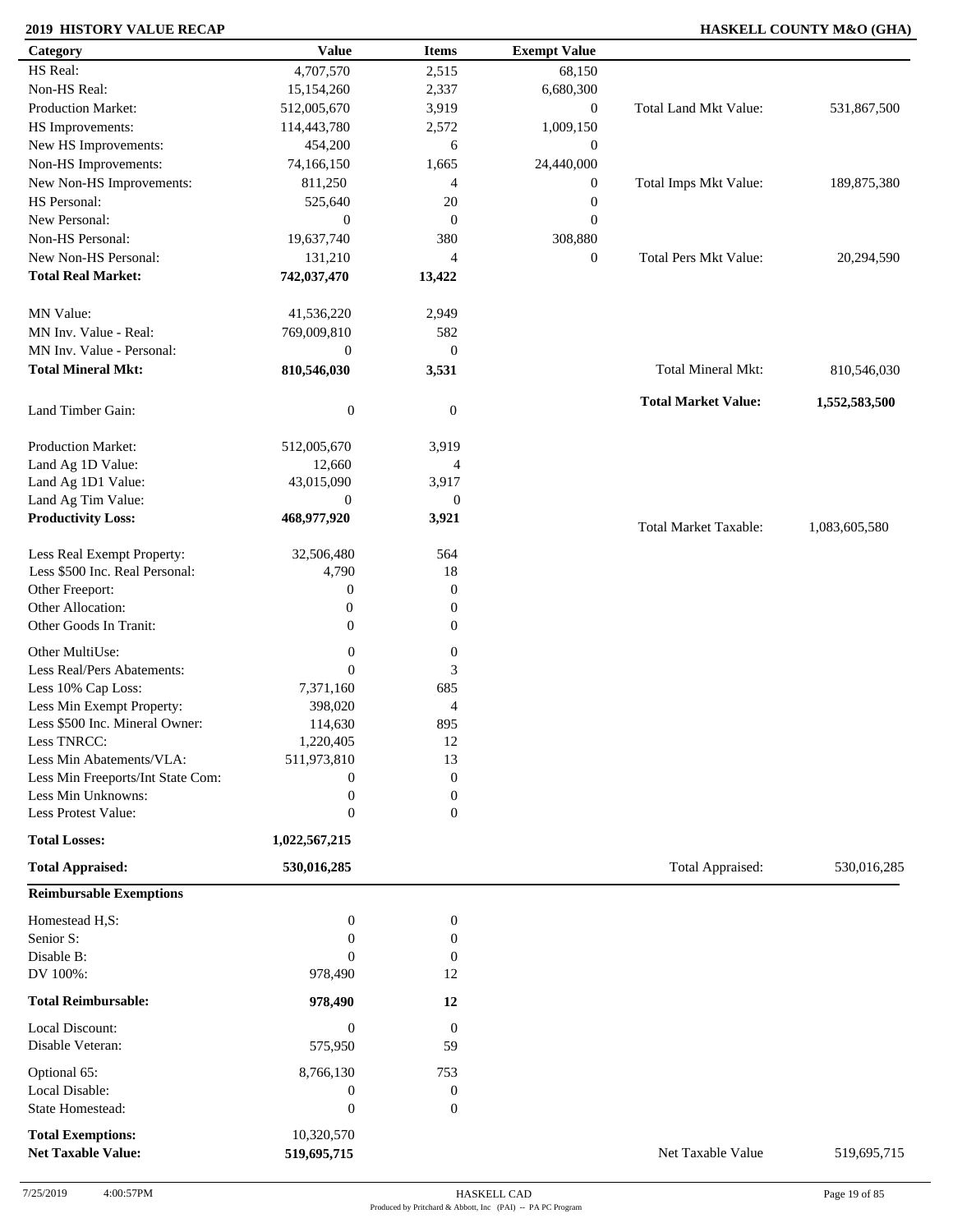Value Loss Due to New AGT/Timber: New Imps/New Pers Market Value:

### **2019 HISTORY VALUE RECAP HASKELL COUNTY M&O (GHA)**

| <b>Count of Homesteads for</b>   |     |                |                                                |                  |   |              |    |              | H - Homestead                 | W - Widow                                      |
|----------------------------------|-----|----------------|------------------------------------------------|------------------|---|--------------|----|--------------|-------------------------------|------------------------------------------------|
| Η                                | S   | F              | B                                              | D                | W | $\mathbf{o}$ | DV | <b>DV100</b> | $S - Over 65$<br>B - Disabled | DV - Disabled Veteran<br>$O -$ Over 65 (No HS) |
| 587                              | 749 | $\overline{0}$ | 39                                             | $\boldsymbol{0}$ | 2 | 2            | 64 | 12           |                               |                                                |
| <b>Total Parcels:</b>            |     |                | 12,705                                         |                  |   |              |    |              |                               |                                                |
| <b>Total Owners:</b>             |     |                | 6,365                                          |                  |   |              |    |              |                               |                                                |
| <b>Special Certified Totals:</b> |     |                |                                                |                  |   |              |    |              |                               |                                                |
|                                  |     |                | Exempt Value of First Time Absolute Exemption: |                  |   |              |    | \$157,420    |                               |                                                |
|                                  |     |                | Exempt Value of First Time Partial Exemption:  |                  |   |              |    | \$1,380,750  |                               |                                                |

\$24,260 \$1,396,660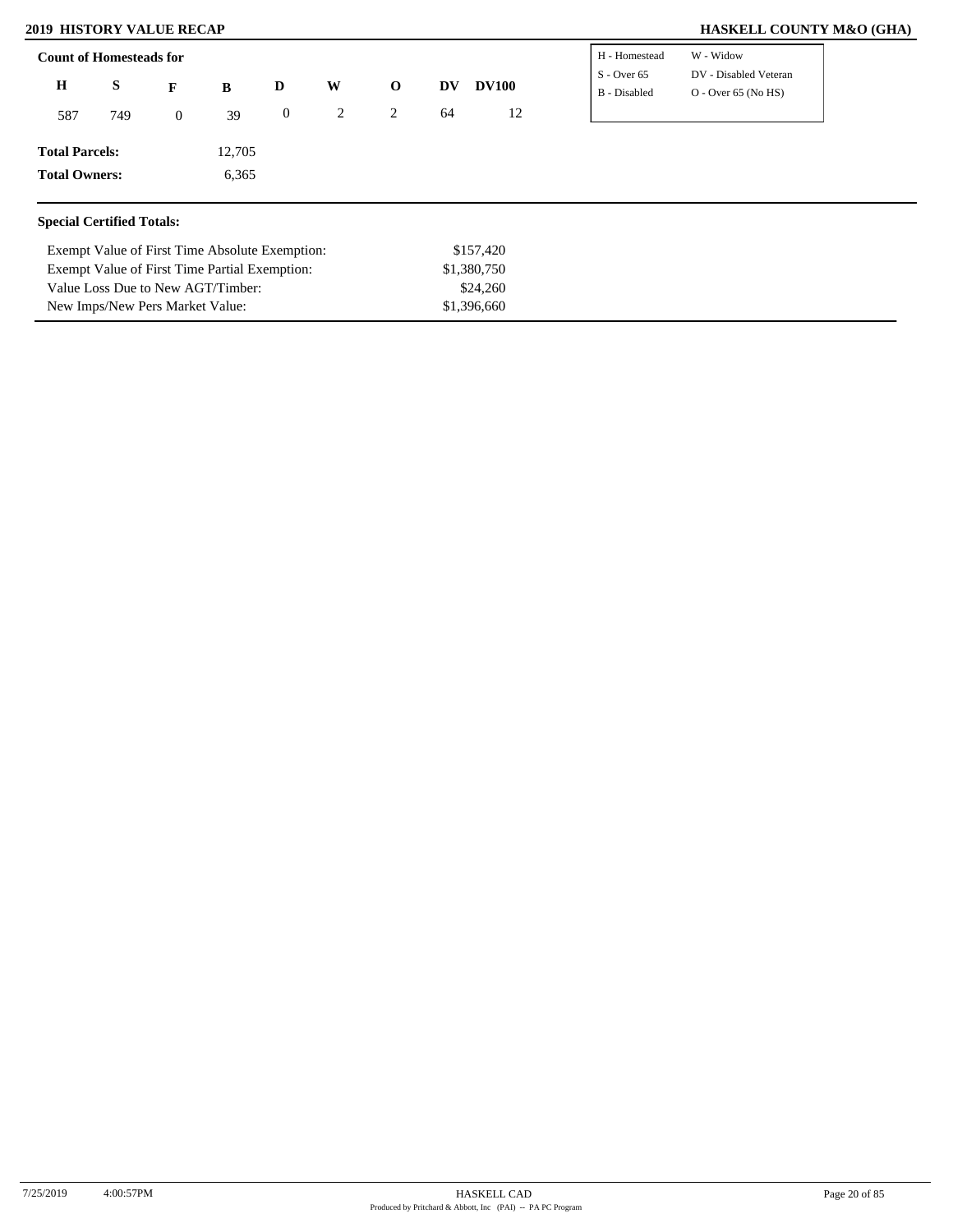### **2019 HISTORY VALUE RECAP HASKELL COUNTY M&O (GHA)**

| <b>Combined Recap</b>       |                         |             |                   |              |                   |                        |                                     |                          |                                    |                                    |
|-----------------------------|-------------------------|-------------|-------------------|--------------|-------------------|------------------------|-------------------------------------|--------------------------|------------------------------------|------------------------------------|
| Cat<br>Code                 | <b>Items</b>            | Acres       | <b>Total Real</b> | Ag/Timber    | Production<br>Mkt | <b>Taxable</b><br>Land | <b>Total</b><br><b>Improvements</b> | <b>Total</b><br>Personal | <b>Total</b><br><b>Mkt Taxable</b> | <b>Total</b><br><b>Net Taxable</b> |
| A                           | $\overline{2}$          | 0.433       | 800               | $\bf{0}$     | $\bf{0}$          | 800                    | 1,880                               | $\bf{0}$                 | 2,680                              | 2,680                              |
| A1                          | 1,976                   | 890.646     | 3,465,600         | $\bf{0}$     | $\bf{0}$          | 3,465,600              | 88,647,730                          | $\bf{0}$                 | 92,113,330                         | 77,910,100                         |
| A <sub>2</sub>              | 94                      | 52.753      | 137,250           | $\bf{0}$     | $\bf{0}$          | 137,250                | 1,220,700                           | $\bf{0}$                 | 1,357,950                          | 1,139,410                          |
| A3                          | 125                     | 277.206     | 404,520           | $\bf{0}$     | $\bf{0}$          | 404,520                | 6,268,690                           | $\bf{0}$                 | 6,673,210                          | 6,188,370                          |
| A4                          | 313                     | 69.677      | 772,460           | 0            | $\bf{0}$          | 772,460                | 3,565,060                           | $\bf{0}$                 | 4,337,520                          | 4,021,960                          |
| A5                          | 65                      | 20.731      | 89,150            | $\bf{0}$     | $\bf{0}$          | 89,150                 | 985,380                             | $\bf{0}$                 | 1,074,530                          | 868,550                            |
| A6                          | $\overline{\mathbf{3}}$ | 0.000       | $\bf{0}$          | $\bf{0}$     | $\bf{0}$          | $\bf{0}$               | 86,020                              | $\boldsymbol{0}$         | 86,020                             | 86,020                             |
| $A^*$                       | 2,578                   | 1,311.446   | 4,869,780         | $\bf{0}$     | $\bf{0}$          | 4,869,780              | 100,775,460                         | $\bf{0}$                 | 105,645,240                        | 90,217,090                         |
| B1                          | 7                       | 2.897       | 27,910            | $\bf{0}$     | $\bf{0}$          | 27,910                 | 550,940                             | $\boldsymbol{0}$         | 578,850                            | 553,050                            |
| B <sub>2</sub>              | 6                       | 1.065       | 5,330             | $\bf{0}$     | $\bf{0}$          | 5,330                  | 133,030                             | $\bf{0}$                 | 138,360                            | 138,360                            |
| $B^*$                       | 13                      | 3.962       | 33,240            | $\bf{0}$     | $\bf{0}$          | 33,240                 | 683,970                             | $\bf{0}$                 | 717,210                            | 691,410                            |
| ${\bf C}$                   | 9                       | 66.234      | 164,160           | $\bf{0}$     | $\bf{0}$          | 164,160                | $\bf{0}$                            | $\bf{0}$                 | 164,160                            | 164,160                            |
| C1                          | 1,116                   | 2,450.105   | 2,353,060         | $\bf{0}$     | $\bf{0}$          | 2,353,060              | 2,280                               | $\boldsymbol{0}$         | 2,355,340                          | 2,320,640                          |
| C <sub>2</sub>              | $\mathbf{3}$            | 1.157       | 6,070             | $\bf{0}$     | $\bf{0}$          | 6,070                  | 65,490                              | $\boldsymbol{0}$         | 71,560                             | 71,560                             |
| $\mathrm{C}^*$              | 1,128                   | 2,517.496   | 2,523,290         | $\bf{0}$     | $\bf{0}$          | 2,523,290              | 67,770                              | $\boldsymbol{0}$         | 2,591,060                          | 2,556,360                          |
| D1                          | 3,918                   | 560,822.896 | $\bf{0}$          | 43,017,860   | 511,886,920       | 43,017,860             | $\bf{0}$                            | $\boldsymbol{0}$         | 43,017,860                         | 42,943,700                         |
| D1E                         | -1                      | 125.000     | $\bf{0}$          | 9,890        | 118,750           | 9,890                  | $\bf{0}$                            | $\boldsymbol{0}$         | 9,890                              | 9,890                              |
| D <sub>2</sub>              | 487                     | 0.000       | $\bf{0}$          | $\bf{0}$     | $\bf{0}$          | $\bf{0}$               | 8,627,570                           | $\bf{0}$                 | 8,627,570                          | 8,608,550                          |
| D2E                         | 1                       | 0.000       | $\bf{0}$          | $\bf{0}$     | $\bf{0}$          | $\bf{0}$               | 96,090                              | $\boldsymbol{0}$         | 96,090                             | 96,090                             |
| $\mathrm{D}^*$              | 4,407                   | 560,947.896 | $\bf{0}$          | 43,027,750   | 512,005,670       | 43,027,750             | 8,723,660                           | $\boldsymbol{0}$         | 51,751,410                         | 51,658,230                         |
|                             | 384                     | 1.000       |                   | $\bf{0}$     | $\bf{0}$          |                        |                                     | $\boldsymbol{0}$         | 17,039,670                         |                                    |
| E                           |                         |             | 1,356,190         |              |                   | 1,356,190              | 15,683,480                          |                          |                                    | 15,634,190                         |
| E1                          | 72                      | 338.652     | 318,560           | $\bf{0}$     | $\bf{0}$          | 318,560                | 3,880,450                           | $\boldsymbol{0}$         | 4,199,010                          | 3,603,880                          |
| E2                          | 6                       | 3.410       | 63,440            | $\bf{0}$     | $\bf{0}$          | 63,440                 | 67,410                              | $\boldsymbol{0}$         | 130,850                            | 130,850                            |
| $\mathbf{E}^*$              | 462                     | 343.062     | 1,738,190         | $\bf{0}$     | $\bf{0}$          | 1,738,190              | 19,631,340                          | $\bf{0}$                 | 21,369,530                         | 19,368,920                         |
| F1                          | 271                     | 330.317     | 1,874,850         | $\bf{0}$     | $\bf{0}$          | 1,874,850              | 30,225,620                          | $\boldsymbol{0}$         | 32,100,470                         | 31,285,560                         |
| F2                          | 54                      | 1,859.917   | 1,908,790         | $\bf{0}$     | $\bf{0}$          | 1,908,790              | 517,714,230                         | $\boldsymbol{0}$         | 519,623,020                        | 8,563,680                          |
| $\mathbf{F}^*$              | 325                     | 2,190.234   | 3,783,640         | 0            | $\bf{0}$          | 3,783,640              | 547,939,850                         | $\boldsymbol{0}$         | 551,723,490                        | 39,849,240                         |
| G1                          | 2,059                   | 0.000       | $\bf{0}$          | $\bf{0}$     | $\bf{0}$          | $\bf{0}$               | 41,024,690                          | $\boldsymbol{0}$         | 41,024,690                         | 41,024,690                         |
| $G^*$                       | 2,059                   | 0.000       | $\bf{0}$          | $\bf{0}$     | $\bf{0}$          | $\bf{0}$               | 41,024,690                          | $\bf{0}$                 | 41,024,690                         | 41,024,690                         |
| J1                          | -1                      | 1.000       | 1,000             | $\bf{0}$     | $\bf{0}$          | 1,000                  | 10,210                              | $\boldsymbol{0}$         | 11,210                             | 11,210                             |
| J <sub>2</sub>              | 16                      | 0.172       | 1,250             | $\mathbf{0}$ | $\bf{0}$          | 1,250                  | 3,671,330                           | $\boldsymbol{0}$         | 3,672,580                          | 3,672,580                          |
| J3                          | 85                      | 130.008     | 134,760           | $\bf{0}$     | $\bf{0}$          | 134,760                | 156,422,860                         | $\boldsymbol{0}$         | 156,557,620                        | 156,557,620                        |
| J4                          | 71                      | 3.398       | 18,750            | $\bf{0}$     | $\bf{0}$          | 18,750                 | 5,148,580                           | $\boldsymbol{0}$         | 5,167,330                          | 5,167,330                          |
| J6                          | 93                      | 83.008      | 94,580            | $\bf{0}$     | $\boldsymbol{0}$  | 94,580                 | 60,589,390                          | $\boldsymbol{0}$         | 60,683,970                         | 59,601,630                         |
| J6A                         | 1                       | 0.000       | $\bf{0}$          | $\bf{0}$     | $\bf{0}$          | $\bf{0}$               | 1,000                               | $\bf{0}$                 | 1,000                              | 1,000                              |
| J7                          | 32                      | 0.000       | $\bf{0}$          | $\bf{0}$     | $\bf{0}$          | $\bf{0}$               | 123,530                             | $\bf{0}$                 | 123,530                            | 123,530                            |
| J8                          | 15                      | 0.000       | $\bf{0}$          | 0            | $\bf{0}$          | $\bf{0}$               | 1,379,660                           | $\bf{0}$                 | 1,379,660                          | 1,379,660                          |
| $\mathbf{J}^*$              | 314                     | 217.586     | 250,340           |              | $\bf{0}$          | 250,340                | 227,346,560                         | $\bf{0}$                 | 227,596,900                        | 226,514,560                        |
| L1                          | 336                     | 0.000       | $\bf{0}$          | $\bf{0}$     | $\bf{0}$          | $\bf{0}$               | $\bf{0}$                            | 16,387,090               | 16,387,090                         | 16, 162, 155                       |
| L1T                         | 3                       | 0.000       | $\bf{0}$          | 0            | 0                 | 0                      | 400,690                             | $\bf{0}$                 | 400.690                            | 400,690                            |
| L2                          | $\boldsymbol{2}$        | 0.000       | 0                 | 0            | $\bf{0}$          | 0                      | $\bf{0}$                            | 189,350                  | 189,350                            | 189,350                            |
| L2A                         | 31                      | 0.000       | $\bf{0}$          | 0            | $\bf{0}$          | 0                      | 639,820                             | $\bf{0}$                 | 639,820                            | 639,820                            |
| L2C                         | 13                      | 0.000       | $\bf{0}$          | $\bf{0}$     | $\bf{0}$          | $\bf{0}$               | 762,890                             | $\boldsymbol{0}$         | 762,890                            | 762,890                            |
| L2D                         | 37                      | 0.000       | $\bf{0}$          | $\bf{0}$     | $\bf{0}$          | 0                      | 558,280                             | $\boldsymbol{0}$         | 558,280                            | 558,280                            |
| L2E                         | $\overline{2}$          | 0.000       | 0                 | $\bf{0}$     | $\bf{0}$          | $\bf{0}$               | 37,200                              | $\boldsymbol{0}$         | 37,200                             | 37,200                             |
| L2G                         | 54                      | 0.000       | $\bf{0}$          | $\bf{0}$     | $\bf{0}$          | 0                      | 6,168,970                           | $\boldsymbol{0}$         | 6,168,970                          | 5,488,390                          |
| L2H                         | 34                      | 0.000       | $\bf{0}$          | $\bf{0}$     | $\bf{0}$          | $\bf{0}$               | 15,035,120                          | $\boldsymbol{0}$         | 15,035,120                         | 15,035,120                         |
| L2J                         | 23                      | 0.000       | $\mathbf{0}$      | $\bf{0}$     | $\bf{0}$          | $\mathbf{0}$           | 223,740                             | $\boldsymbol{0}$         | 223,740                            | 193,040                            |
|                             | 31                      | 0.000       | $\bf{0}$          | $\bf{0}$     | $\bf{0}$          | $\bf{0}$               | 917,370                             | $\bf{0}$                 | 917,370                            | 917,370                            |
| L2K<br>$\operatorname{L2L}$ | 9                       | 0.000       | $\mathbf{0}$      | $\bf{0}$     | $\bf{0}$          | $\bf{0}$               | 1,213,970                           | $\bf{0}$                 | 1,213,970                          | 1,213,970                          |
|                             |                         |             | $\bf{0}$          |              | $\bf{0}$          | $\bf{0}$               |                                     |                          | 395,960                            | 395,960                            |
| L2M                         | 17                      | 0.000       | $\mathbf{0}$      | $\bf{0}$     |                   |                        | 395,960                             | $\bf{0}$                 |                                    |                                    |
| L2N                         | 1                       | 0.000       |                   | $\bf{0}$     | $\bf{0}$          | $\bf{0}$               | 9,210                               | $\bf{0}$                 | 9,210                              | 9,210                              |
| L2O                         | 7                       | 0.000       | $\bf{0}$          | $\bf{0}$     | $\bf{0}$          | $\bf{0}$               | 11,460                              | $\bf{0}$                 | 11,460                             | 11,460                             |
| L2P                         | 8                       | 0.000       | $\bf{0}$          | $\bf{0}$     | $\bf{0}$          | $\mathbf{0}$           | 590,370                             | $\bf{0}$                 | 590,370                            | 387,180                            |
| L <sub>2</sub> Q            | 6                       | 0.000       | $\bf{0}$          | $\bf{0}$     | $\bf{0}$          | $\mathbf{0}$           | 1,570                               | $\bf{0}$                 | 1,570                              | 1,570                              |
| $L^*$                       | 614                     | 0.000       | $\bf{0}$          | $\bf{0}$     | $\bf{0}$          | $\bf{0}$               | 26,966,620                          | 16,576,440               | 43,543,060                         | 42,403,655                         |
| M1                          | 215                     | 0.000       | $\mathbf{0}$      | $\bf{0}$     | $\bf{0}$          | $\mathbf{0}$           | 2,233,630                           | 806,610                  | 3,040,240                          | 2,726,820                          |
| $M^*$                       | 215                     | 0.000       | $\mathbf{0}$      | $\bf{0}$     | $\bf{0}$          | $\mathbf{0}$           | 2,233,630                           | 806,610                  | 3,040,240                          | 2,726,820                          |
| S                           | 5                       | 0.000       | $\mathbf{0}$      | $\bf{0}$     | $\bf{0}$          | $\mathbf{0}$           | $\bf{0}$                            | 2,684,740                | 2,684,740                          | 2,684,740                          |
| $S^*$                       | 5                       | 0.000       | $\bf{0}$          | $\bf{0}$     | $\bf{0}$          | $\bf{0}$               | $\bf{0}$                            | 2,684,740                | 2,684,740                          | 2,684,740                          |
| XB                          | 18                      | 0.000       | $\bf{0}$          | 0            | $\bf{0}$          | $\bf{0}$               | $\pmb{0}$                           | 4,790                    | 4,790                              | $\bf{0}$                           |
| XC                          | 895                     | 0.000       | $\bf{0}$          | 0            | $\bf{0}$          | $\bf{0}$               | 114,630                             | $\bf{0}$                 | 114,630                            | $\bf{0}$                           |
| XI                          | $\mathbf{1}$            | 2.351       | 3,350             | $\bf{0}$     | $\bf{0}$          | 3,350                  | 12,150                              | $\boldsymbol{0}$         | 15,500                             | $\mathbf 0$                        |
| XL                          | 3                       | 7.890       | 1,190             | $\bf{0}$     | $\bf{0}$          | 1,190                  | $\boldsymbol{0}$                    | $\bf{0}$                 | 1,190                              | $\boldsymbol{0}$                   |
| XL1                         | 9                       | 0.000       | $\pmb{0}$         | 0            | $\bf{0}$          | $\pmb{0}$              | $\pmb{0}$                           | 222,010                  | 222,010                            | $\boldsymbol{0}$                   |
| XU                          | $\overline{\mathbf{4}}$ | 1.574       | 17,650            | $\bf{0}$     | $\bf{0}$          | 17,650                 | 243,570                             | $\boldsymbol{0}$         | 261,220                            | $\bf{0}$                           |
| ${\bf X}{\bf V}$            | 498                     | 10,009.639  | 6,641,160         | $\bf{0}$     | $\bf{0}$          | 6,641,160              | 24,259,490                          | $\bf{0}$                 | 30,900,650                         | $\bf{0}$                           |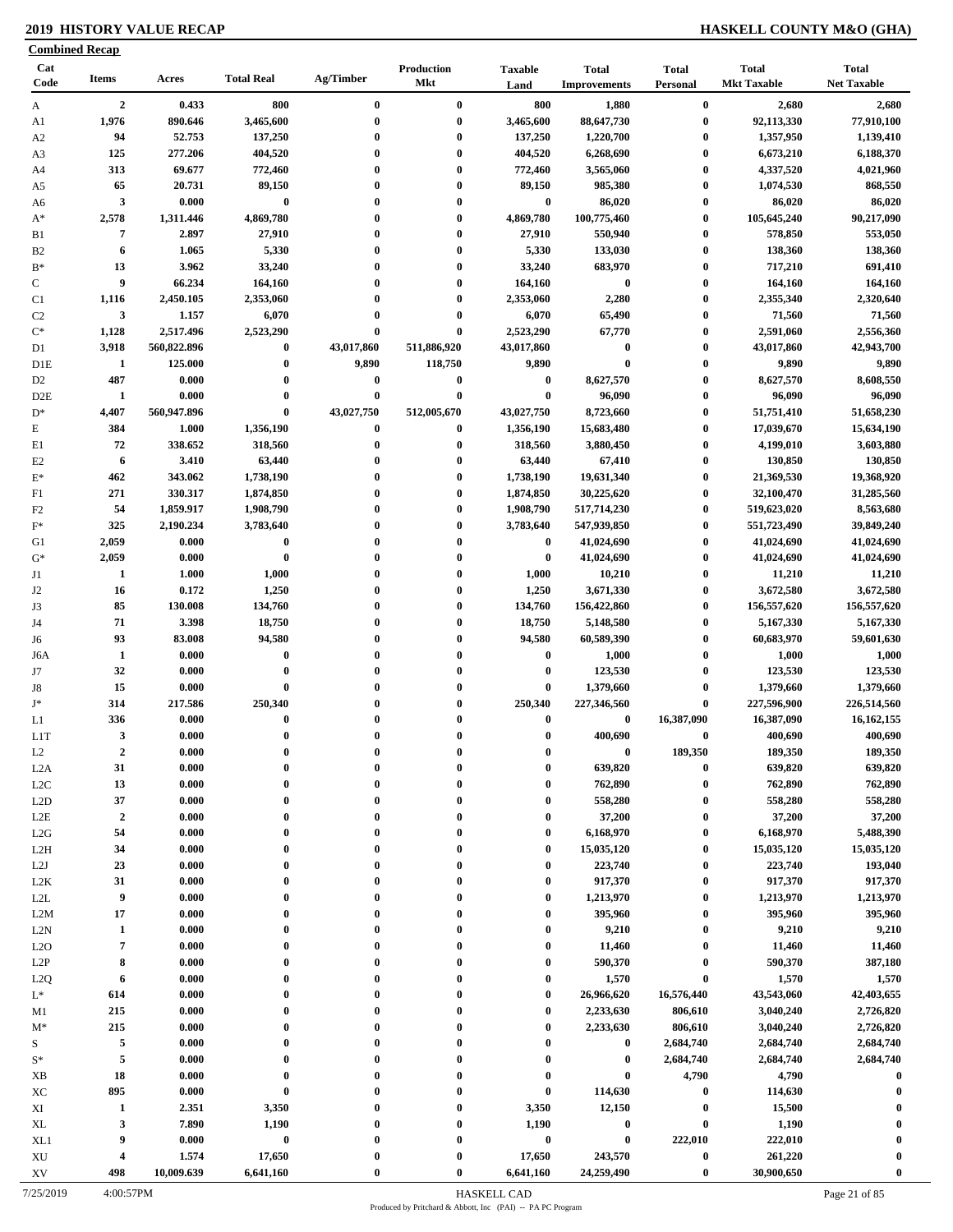### **2019 HISTORY VALUE RECAP HASKELL COUNTY M&O (GHA)**

| <b>XXV</b><br>$X^*$ | 1,432 | 0.000<br>10,021.454 | 6,663,350  |            |             | 6,663,350  | 398,020<br>25,027,860 | 0<br>226,800 | 398,020<br>31,918,010 |             |
|---------------------|-------|---------------------|------------|------------|-------------|------------|-----------------------|--------------|-----------------------|-------------|
| Totals:             | 3,552 | 577,553.136         | 19,861,830 | 43,027,750 | 512,005,670 | 62,889,580 | 1,000,421,410         | 20,294.590   | 1,083,605,580         | 519,695,715 |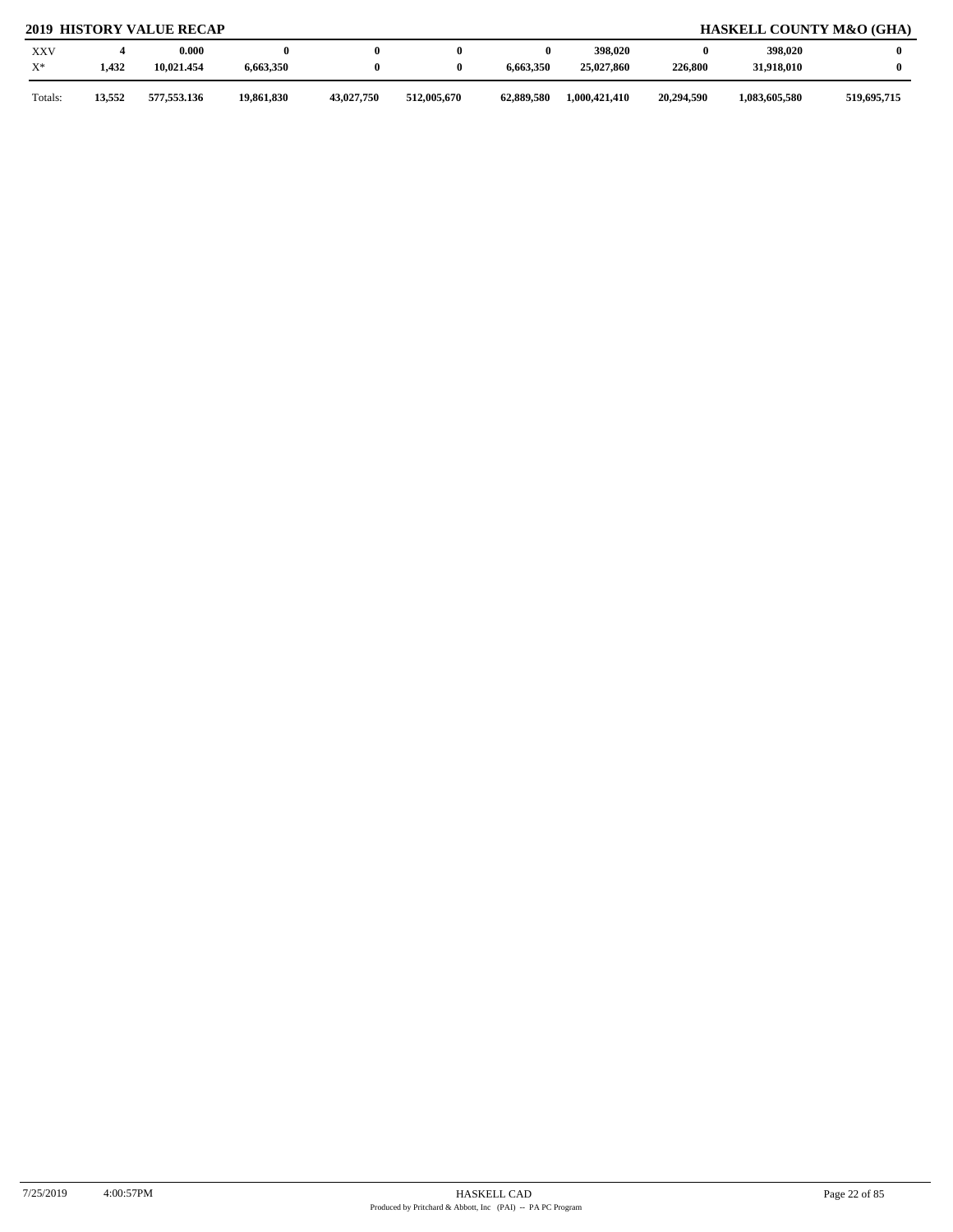### **2019 HISTORY VALUE RECAP FARM - MARKET RD M&O (FML)**

| Category                          | <b>Value</b>     | <b>Items</b>                | <b>Exempt Value</b> |                              |               |
|-----------------------------------|------------------|-----------------------------|---------------------|------------------------------|---------------|
| HS Real:                          | 4,707,570        | 2,515                       | 68,150              |                              |               |
| Non-HS Real:                      | 15,154,260       | 2,337                       | 6,680,300           |                              |               |
| <b>Production Market:</b>         | 512,005,670      | 3,919                       | $\boldsymbol{0}$    | Total Land Mkt Value:        | 531,867,500   |
| HS Improvements:                  | 114,443,780      | 2,572                       | 1,009,150           |                              |               |
| New HS Improvements:              | 454,200          | 6                           | $\boldsymbol{0}$    |                              |               |
| Non-HS Improvements:              | 74,166,150       | 1,665                       | 24,440,000          |                              |               |
| New Non-HS Improvements:          | 811,250          | 4                           | $\boldsymbol{0}$    | Total Imps Mkt Value:        | 189,875,380   |
| HS Personal:                      | 525,640          | 20                          | $\boldsymbol{0}$    |                              |               |
| New Personal:                     | $\boldsymbol{0}$ | $\mathbf{0}$                | $\boldsymbol{0}$    |                              |               |
| Non-HS Personal:                  | 19,637,740       | 380                         |                     |                              |               |
| New Non-HS Personal:              |                  |                             | 308,880             |                              |               |
|                                   | 131,210          | $\overline{4}$              | $\boldsymbol{0}$    | <b>Total Pers Mkt Value:</b> | 20,294,590    |
| <b>Total Real Market:</b>         | 742,037,470      | 13,422                      |                     |                              |               |
| MN Value:                         | 41,536,220       | 2,949                       |                     |                              |               |
| MN Inv. Value - Real:             | 769,009,810      | 582                         |                     |                              |               |
| MN Inv. Value - Personal:         | $\mathbf{0}$     | $\mathbf{0}$                |                     |                              |               |
| <b>Total Mineral Mkt:</b>         | 810,546,030      | 3,531                       |                     | Total Mineral Mkt:           | 810,546,030   |
|                                   |                  |                             |                     |                              |               |
| Land Timber Gain:                 | $\boldsymbol{0}$ | $\boldsymbol{0}$            |                     | <b>Total Market Value:</b>   | 1,552,583,500 |
| Production Market:                | 512,005,670      | 3,919                       |                     |                              |               |
| Land Ag 1D Value:                 | 12,660           | 4                           |                     |                              |               |
| Land Ag 1D1 Value:                | 43,015,090       | 3,917                       |                     |                              |               |
| Land Ag Tim Value:                | $\mathbf{0}$     | $\mathbf{0}$                |                     |                              |               |
| <b>Productivity Loss:</b>         | 468,977,920      | 3,921                       |                     |                              |               |
|                                   |                  |                             |                     | <b>Total Market Taxable:</b> | 1,083,605,580 |
| Less Real Exempt Property:        | 32,506,480       | 564                         |                     |                              |               |
| Less \$500 Inc. Real Personal:    | 4,790            | 18                          |                     |                              |               |
| Other Freeport:                   | $\boldsymbol{0}$ | $\mathbf{0}$                |                     |                              |               |
| Other Allocation:                 | $\boldsymbol{0}$ | $\mathbf{0}$                |                     |                              |               |
| Other Goods In Tranit:            | $\mathbf{0}$     | $\boldsymbol{0}$            |                     |                              |               |
| Other MultiUse:                   | $\boldsymbol{0}$ | $\boldsymbol{0}$            |                     |                              |               |
| Less Real/Pers Abatements:        | $\overline{0}$   | $\ensuremath{\mathfrak{Z}}$ |                     |                              |               |
| Less 10% Cap Loss:                | 7,371,160        | 685                         |                     |                              |               |
| Less Min Exempt Property:         | 398,020          | $\overline{4}$              |                     |                              |               |
| Less \$500 Inc. Mineral Owner:    | 114,630          | 895                         |                     |                              |               |
| Less TNRCC:                       | 1,220,405        | 12                          |                     |                              |               |
| Less Min Abatements/VLA:          | 511,973,810      | 13                          |                     |                              |               |
| Less Min Freeports/Int State Com: | $\boldsymbol{0}$ | $\mathbf{0}$                |                     |                              |               |
| Less Min Unknowns:                | $\boldsymbol{0}$ | $\boldsymbol{0}$            |                     |                              |               |
| Less Protest Value:               | $\mathbf{0}$     | $\overline{0}$              |                     |                              |               |
|                                   |                  |                             |                     |                              |               |
| <b>Total Losses:</b>              | 1,022,567,215    |                             |                     |                              |               |
| <b>Total Appraised:</b>           | 530,016,285      |                             |                     | Total Appraised:             | 530,016,285   |
| <b>Reimbursable Exemptions</b>    |                  |                             |                     |                              |               |
| Homestead H,S:                    | $\boldsymbol{0}$ | $\boldsymbol{0}$            |                     |                              |               |
| Senior S:                         | $\overline{0}$   | $\boldsymbol{0}$            |                     |                              |               |
| Disable B:                        | $\Omega$         | $\mathbf{0}$                |                     |                              |               |
| DV 100%:                          | 972,490          | 12                          |                     |                              |               |
| <b>Total Reimbursable:</b>        | 972,490          | 12                          |                     |                              |               |
|                                   |                  |                             |                     |                              |               |
| Local Discount:                   | $\boldsymbol{0}$ | $\boldsymbol{0}$            |                     |                              |               |
| Disable Veteran:                  | 573,760          | 59                          |                     |                              |               |
| Optional 65:                      | 8,742,130        | 751                         |                     |                              |               |
| Local Disable:                    | $\boldsymbol{0}$ | $\boldsymbol{0}$            |                     |                              |               |
| State Homestead:                  | 1,880,500        | 630                         |                     |                              |               |
| <b>Total Exemptions:</b>          | 12,168,880       |                             |                     |                              |               |
| <b>Net Taxable Value:</b>         | 517,847,405      |                             |                     | Net Taxable Value            | 517,847,405   |
|                                   |                  |                             |                     |                              |               |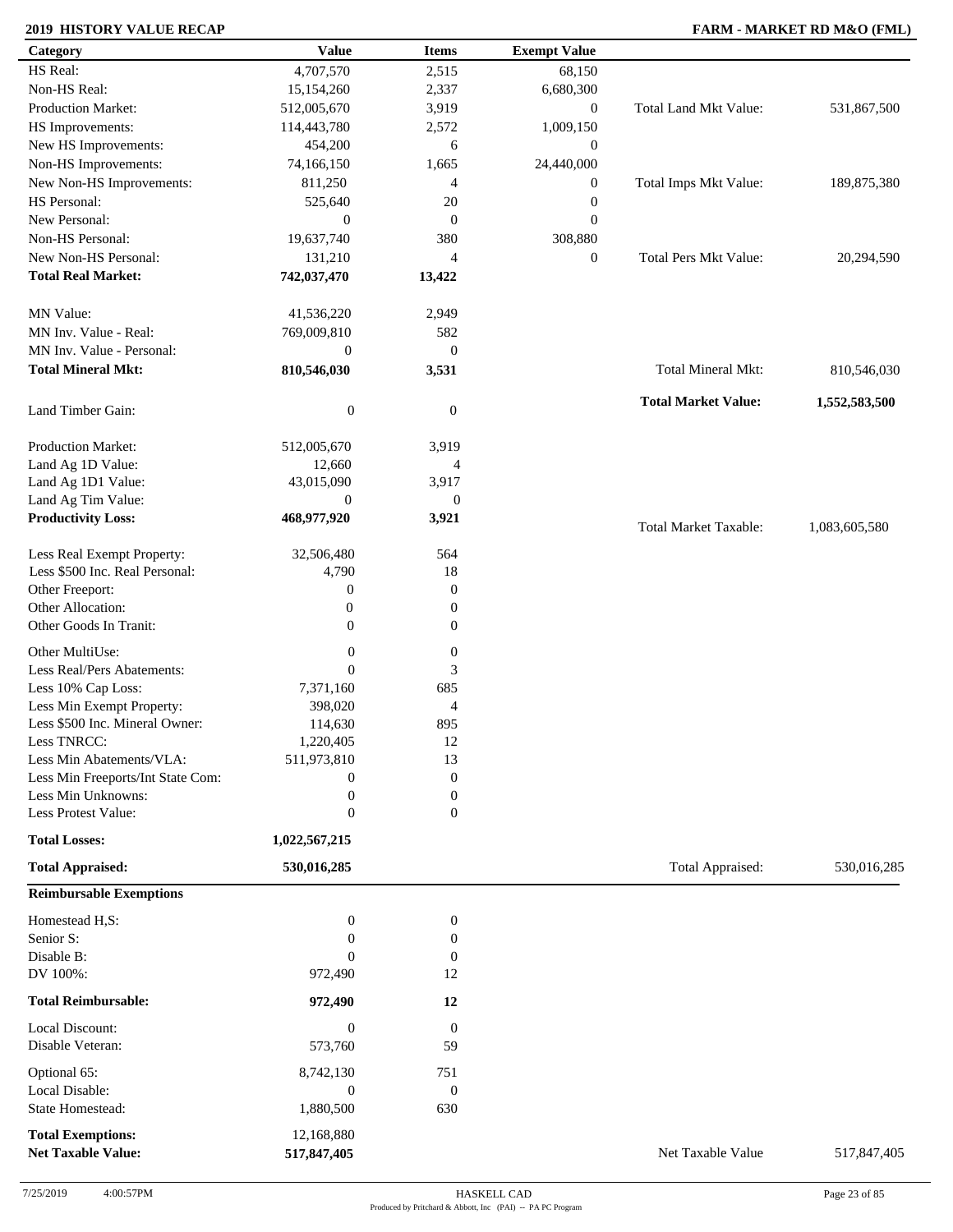New Imps/New Pers Market Value:

### **2019 HISTORY VALUE RECAP FARM - MARKET RD M&O (FML)**

| <b>Count of Homesteads for</b>   |     |                  |                                                |                  | H - Homestead | W - Widow    |           |              |                               |                                                |
|----------------------------------|-----|------------------|------------------------------------------------|------------------|---------------|--------------|-----------|--------------|-------------------------------|------------------------------------------------|
| $\mathbf H$                      | S   | $\mathbf{F}$     | B                                              | D                | W             | $\mathbf{o}$ | <b>DV</b> | <b>DV100</b> | $S -$ Over 65<br>B - Disabled | DV - Disabled Veteran<br>$O -$ Over 65 (No HS) |
| 587                              | 749 | $\boldsymbol{0}$ | 39                                             | $\boldsymbol{0}$ | 2             | 2            | 64        | 12           |                               |                                                |
| <b>Total Parcels:</b>            |     |                  | 12,705                                         |                  |               |              |           |              |                               |                                                |
| <b>Total Owners:</b>             |     |                  | 6,365                                          |                  |               |              |           |              |                               |                                                |
| <b>Special Certified Totals:</b> |     |                  |                                                |                  |               |              |           |              |                               |                                                |
|                                  |     |                  | Exempt Value of First Time Absolute Exemption: |                  |               |              |           | \$157,420    |                               |                                                |
|                                  |     |                  | Exempt Value of First Time Partial Exemption:  |                  |               |              |           | \$1,311,250  |                               |                                                |
|                                  |     |                  | Value Loss Due to New AGT/Timber:              |                  |               |              |           | \$24,260     |                               |                                                |

\$1,396,660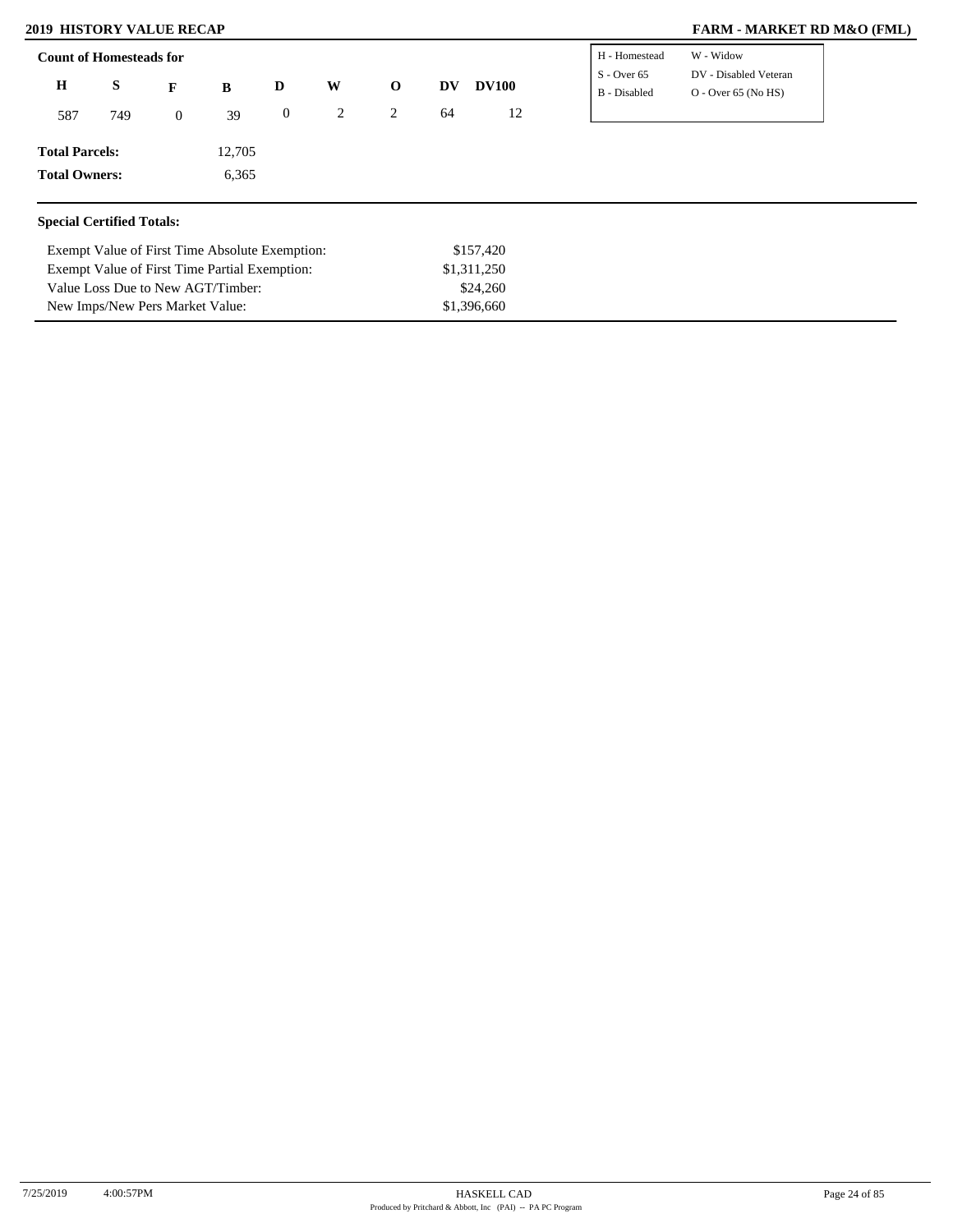### **2019 HISTORY VALUE RECAP FARM - MARKET RD M&O (FML)**

|                  | <b>Combined Recap</b>   |             |                   |            |                   |                        |                                     |                          |                                    |                                    |
|------------------|-------------------------|-------------|-------------------|------------|-------------------|------------------------|-------------------------------------|--------------------------|------------------------------------|------------------------------------|
| Cat<br>Code      | <b>Items</b>            | Acres       | <b>Total Real</b> | Ag/Timber  | Production<br>Mkt | <b>Taxable</b><br>Land | <b>Total</b><br><b>Improvements</b> | <b>Total</b><br>Personal | <b>Total</b><br><b>Mkt Taxable</b> | <b>Total</b><br><b>Net Taxable</b> |
| A                | $\overline{2}$          | 0.433       | 800               | $\bf{0}$   | $\bf{0}$          | 800                    | 1,880                               | $\bf{0}$                 | 2,680                              | 2,680                              |
| A1               | 1,976                   | 890.646     | 3,465,600         | $\bf{0}$   | $\bf{0}$          | 3,465,600              | 88,647,730                          | $\bf{0}$                 | 92,113,330                         | 76,544,790                         |
| A2               | 94                      | 52.753      | 137,250           | $\bf{0}$   | $\bf{0}$          | 137,250                | 1,220,700                           | $\boldsymbol{0}$         | 1,357,950                          | 1,088,410                          |
| A3               | 125                     | 277.206     | 404,520           | 0          | $\bf{0}$          | 404,520                | 6,268,690                           | $\bf{0}$                 | 6,673,210                          | 6,068,370                          |
| A4               | 313                     | 69.677      | 772,460           | $\bf{0}$   | $\bf{0}$          | 772,460                | 3,565,060                           | $\boldsymbol{0}$         | 4,337,520                          | 3,991,960                          |
| A5               | 65                      | 20.731      | 89,150            | $\bf{0}$   | $\bf{0}$          | 89,150                 | 985,380                             | $\bf{0}$                 | 1,074,530                          | 865,550                            |
| A6               | $\mathbf{3}$            | 0.000       | $\bf{0}$          | $\bf{0}$   | $\bf{0}$          | $\bf{0}$               | 86,020                              | $\boldsymbol{0}$         | 86,020                             | 83,020                             |
| $A^*$            | 2,578                   | 1,311.446   | 4,869,780         | $\bf{0}$   | $\bf{0}$          | 4,869,780              | 100,775,460                         | $\bf{0}$                 | 105,645,240                        | 88,644,780                         |
|                  | $\overline{7}$          | 2.897       | 27,910            | $\bf{0}$   | $\bf{0}$          | 27,910                 | 550,940                             | $\boldsymbol{0}$         | 578,850                            | 553,050                            |
| B1               |                         |             |                   |            |                   |                        |                                     |                          |                                    |                                    |
| B <sub>2</sub>   | 6                       | 1.065       | 5,330             | $\bf{0}$   | $\bf{0}$          | 5,330                  | 133,030                             | $\bf{0}$                 | 138,360                            | 138,360                            |
| $B^*$            | 13                      | 3.962       | 33,240            | $\bf{0}$   | $\bf{0}$          | 33,240                 | 683,970                             | $\bf{0}$                 | 717,210                            | 691,410                            |
| $\mathbf C$      | 9                       | 66.234      | 164,160           | $\bf{0}$   | $\bf{0}$          | 164,160                | $\bf{0}$                            | $\bf{0}$                 | 164,160                            | 164,160                            |
| C1               | 1,116                   | 2,450.105   | 2,353,060         | $\bf{0}$   | $\bf{0}$          | 2,353,060              | 2,280                               | $\boldsymbol{0}$         | 2,355,340                          | 2,320,640                          |
| C <sub>2</sub>   | 3                       | 1.157       | 6,070             | $\bf{0}$   | $\bf{0}$          | 6,070                  | 65,490                              | $\boldsymbol{0}$         | 71,560                             | 71,560                             |
| $\mathrm{C}^*$   | 1,128                   | 2,517.496   | 2,523,290         | $\bf{0}$   | $\bf{0}$          | 2,523,290              | 67,770                              | $\boldsymbol{0}$         | 2,591,060                          | 2,556,360                          |
| D1               | 3,918                   | 560,822.896 | $\bf{0}$          | 43,017,860 | 511,886,920       | 43,017,860             | $\boldsymbol{0}$                    | $\bf{0}$                 | 43,017,860                         | 42,943,700                         |
| D1E              | 1                       | 125.000     | $\bf{0}$          | 9,890      | 118,750           | 9,890                  | $\bf{0}$                            | $\boldsymbol{0}$         | 9,890                              | 9,890                              |
| D <sub>2</sub>   | 487                     | 0.000       | $\bf{0}$          | $\bf{0}$   | $\bf{0}$          | $\boldsymbol{0}$       | 8,627,570                           | $\bf{0}$                 | 8,627,570                          | 8,608,550                          |
| D2E              | 1                       | 0.000       | $\bf{0}$          | $\bf{0}$   | $\bf{0}$          | $\bf{0}$               | 96,090                              | $\bf{0}$                 | 96,090                             | 96,090                             |
| $D^*$            | 4,407                   | 560,947.896 | $\bf{0}$          | 43,027,750 | 512,005,670       | 43,027,750             | 8,723,660                           | $\boldsymbol{0}$         | 51,751,410                         | 51,658,230                         |
| Е                | 384                     | 1.000       | 1,356,190         | $\bf{0}$   | $\bf{0}$          | 1,356,190              | 15,683,480                          | $\boldsymbol{0}$         | 17,039,670                         | 15,454,190                         |
| E1               | 72                      | 338.652     | 318,560           | $\bf{0}$   | $\bf{0}$          | 318,560                | 3,880,450                           | $\boldsymbol{0}$         | 4,199,010                          | 3,564,880                          |
|                  |                         |             |                   |            |                   |                        |                                     |                          |                                    |                                    |
| E2               | 6                       | 3.410       | 63,440            | $\bf{0}$   | $\bf{0}$          | 63,440                 | 67,410                              | $\bf{0}$                 | 130,850                            | 130,850                            |
| $\mathbf{E}^*$   | 462                     | 343.062     | 1,738,190         | $\bf{0}$   | $\bf{0}$          | 1,738,190              | 19,631,340                          | $\bf{0}$                 | 21,369,530                         | 19,149,920                         |
| F1               | 271                     | 330.317     | 1,874,850         | $\bf{0}$   | $\bf{0}$          | 1,874,850              | 30,225,620                          | $\bf{0}$                 | 32,100,470                         | 31,285,560                         |
| F <sub>2</sub>   | 54                      | 1,859.917   | 1,908,790         | $\bf{0}$   | $\bf{0}$          | 1,908,790              | 517,714,230                         | $\boldsymbol{0}$         | 519,623,020                        | 8,563,680                          |
| $\mathbf{F}^*$   | 325                     | 2,190.234   | 3,783,640         | $\bf{0}$   | $\bf{0}$          | 3,783,640              | 547,939,850                         | $\boldsymbol{0}$         | 551,723,490                        | 39,849,240                         |
| G1               | 2,059                   | 0.000       | $\bf{0}$          | $\bf{0}$   | $\bf{0}$          | $\bf{0}$               | 41,024,690                          | $\boldsymbol{0}$         | 41,024,690                         | 41,024,690                         |
| $G^*$            | 2,059                   | 0.000       | $\bf{0}$          | $\bf{0}$   | $\bf{0}$          | $\bf{0}$               | 41,024,690                          | $\boldsymbol{0}$         | 41,024,690                         | 41,024,690                         |
| J1               | 1                       | 1.000       | 1,000             | $\bf{0}$   | $\boldsymbol{0}$  | 1,000                  | 10,210                              | $\boldsymbol{0}$         | 11,210                             | 11,210                             |
| J <sub>2</sub>   | 16                      | 0.172       | 1,250             | $\bf{0}$   | $\bf{0}$          | 1,250                  | 3,671,330                           | $\bf{0}$                 | 3,672,580                          | 3,672,580                          |
| J3               | 85                      | 130.008     | 134,760           | $\bf{0}$   | $\bf{0}$          | 134,760                | 156,422,860                         | $\bf{0}$                 | 156,557,620                        | 156,557,620                        |
| J4               | 71                      | 3.398       | 18,750            | $\bf{0}$   | $\bf{0}$          | 18,750                 | 5,148,580                           | $\boldsymbol{0}$         | 5,167,330                          | 5,167,330                          |
| J6               | 93                      | 83.008      | 94,580            | $\bf{0}$   | $\bf{0}$          | 94,580                 | 60,589,390                          | $\bf{0}$                 | 60,683,970                         | 59,601,630                         |
|                  | 1                       | 0.000       | $\bf{0}$          | $\bf{0}$   | $\bf{0}$          | $\bf{0}$               | 1,000                               | $\boldsymbol{0}$         | 1,000                              | 1,000                              |
| J6A              |                         |             |                   |            | $\bf{0}$          |                        |                                     |                          |                                    |                                    |
| J7               | 32                      | 0.000       | $\bf{0}$          | $\bf{0}$   |                   | $\bf{0}$               | 123,530                             | $\bf{0}$                 | 123,530                            | 123,530                            |
| J8               | 15                      | 0.000       | $\bf{0}$          | $\bf{0}$   | $\bf{0}$          | 0                      | 1,379,660                           | $\bf{0}$                 | 1,379,660                          | 1,379,660                          |
| $\mathbf{J}^*$   | 314                     | 217.586     | 250,340           |            | $\bf{0}$          | 250,340                | 227,346,560                         | $\bf{0}$                 | 227,596,900                        | 226,514,560                        |
| L1               | 336                     | 0.000       | $\bf{0}$          | $\bf{0}$   | $\bf{0}$          | $\bf{0}$               | $\bf{0}$                            | 16,387,090               | 16,387,090                         | 16, 162, 155                       |
| L <sub>1</sub> T | $\overline{\mathbf{3}}$ | 0.000       | $\bf{0}$          | 0          | $\theta$          | $\mathbf{0}$           | 400,690                             | $\bf{0}$                 | 400,690                            | 400,690                            |
| L <sub>2</sub>   | $\boldsymbol{2}$        | 0.000       | $\bf{0}$          | 0          | $\bf{0}$          | 0                      | $\pmb{0}$                           | 189,350                  | 189,350                            | 189,350                            |
| L <sub>2</sub> A | 31                      | 0.000       | $\bf{0}$          | 0          | $\bf{0}$          | 0                      | 639,820                             | $\bf{0}$                 | 639,820                            | 639,820                            |
| L2C              | 13                      | 0.000       | $\bf{0}$          | $\bf{0}$   | $\bf{0}$          | $\bf{0}$               | 762,890                             | $\bf{0}$                 | 762,890                            | 762,890                            |
| L2D              | 37                      | 0.000       | $\bf{0}$          | $\bf{0}$   | $\bf{0}$          | 0                      | 558,280                             | $\bf{0}$                 | 558,280                            | 558,280                            |
| $_{\rm L2E}$     | $\overline{2}$          | 0.000       | $\bf{0}$          | $\bf{0}$   | $\bf{0}$          | $\mathbf{0}$           | 37,200                              | $\bf{0}$                 | 37,200                             | 37,200                             |
| L2G              | 54                      | 0.000       | $\bf{0}$          | $\bf{0}$   | $\bf{0}$          | $\bf{0}$               | 6,168,970                           | $\bf{0}$                 | 6,168,970                          | 5,488,390                          |
| L <sub>2</sub> H | 34                      | 0.000       | $\bf{0}$          | $\bf{0}$   | $\bf{0}$          | $\bf{0}$               | 15,035,120                          | $\bf{0}$                 | 15,035,120                         | 15,035,120                         |
| L2J              | 23                      | 0.000       | 0                 | $\bf{0}$   | $\bf{0}$          | $\bf{0}$               | 223,740                             | $\boldsymbol{0}$         | 223,740                            | 193,040                            |
|                  | 31                      | 0.000       | $\bf{0}$          | $\bf{0}$   | $\bf{0}$          | $\mathbf{0}$           | 917,370                             | $\bf{0}$                 | 917,370                            | 917,370                            |
| L2K              | 9                       |             | $\mathbf{0}$      |            | $\bf{0}$          | $\bf{0}$               |                                     |                          | 1,213,970                          |                                    |
| L2L              |                         | 0.000       |                   | $\bf{0}$   |                   |                        | 1,213,970                           | $\bf{0}$                 |                                    | 1,213,970                          |
| L2M              | 17                      | 0.000       | $\bf{0}$          | $\bf{0}$   | $\bf{0}$          | $\mathbf{0}$           | 395,960                             | $\bf{0}$                 | 395,960                            | 395,960                            |
| L2N              | $\mathbf{1}$            | 0.000       | $\bf{0}$          | $\bf{0}$   | $\bf{0}$          | $\bf{0}$               | 9,210                               | $\boldsymbol{0}$         | 9,210                              | 9,210                              |
| L2O              | $\pmb{7}$               | 0.000       | $\bf{0}$          | $\bf{0}$   | $\bf{0}$          | $\mathbf{0}$           | 11,460                              | $\bf{0}$                 | 11,460                             | 11,460                             |
| L <sub>2</sub> P | 8                       | 0.000       | $\bf{0}$          | $\bf{0}$   | $\bf{0}$          | $\bf{0}$               | 590,370                             | $\bf{0}$                 | 590,370                            | 387,180                            |
| L2Q              | 6                       | 0.000       | $\bf{0}$          | $\bf{0}$   | $\bf{0}$          | $\mathbf{0}$           | 1,570                               | $\bf{0}$                 | 1,570                              | 1,570                              |
| $L^*$            | 614                     | 0.000       | $\bf{0}$          | $\bf{0}$   | $\bf{0}$          | $\bf{0}$               | 26,966,620                          | 16,576,440               | 43,543,060                         | 42,403,655                         |
| M1               | 215                     | 0.000       | $\mathbf{0}$      | $\bf{0}$   | $\bf{0}$          | $\mathbf{0}$           | 2,233,630                           | 806,610                  | 3,040,240                          | 2,669,820                          |
| $M^*$            | 215                     | 0.000       | $\bf{0}$          | $\bf{0}$   | $\bf{0}$          | $\bf{0}$               | 2,233,630                           | 806,610                  | 3,040,240                          | 2,669,820                          |
| S                | 5                       | 0.000       | $\bf{0}$          | $\bf{0}$   | $\bf{0}$          | $\bf{0}$               | $\bf{0}$                            | 2,684,740                | 2,684,740                          | 2,684,740                          |
| $\mathbf{S}^*$   | 5                       | 0.000       | $\bf{0}$          | $\bf{0}$   | $\bf{0}$          | $\mathbf{0}$           | $\bf{0}$                            | 2,684,740                | 2,684,740                          | 2,684,740                          |
| XB               | 18                      | 0.000       | $\bf{0}$          | 0          | $\bf{0}$          | $\mathbf{0}$           | $\bf{0}$                            | 4,790                    | 4,790                              | $\bf{0}$                           |
|                  |                         |             | $\bf{0}$          |            | $\bf{0}$          | $\bf{0}$               |                                     |                          |                                    |                                    |
| XC               | 895                     | 0.000       |                   | $\bf{0}$   |                   |                        | 114,630                             | $\bf{0}$                 | 114,630                            | $\bf{0}$                           |
| XI               | $\mathbf{1}$            | 2.351       | 3,350             | 0          | $\bf{0}$          | 3,350                  | 12,150                              | $\bf{0}$                 | 15,500                             | 0                                  |
| XL               | 3                       | 7.890       | 1,190             | 0          | $\bf{0}$          | 1,190                  | $\bf{0}$                            | $\bf{0}$                 | 1,190                              | $\boldsymbol{0}$                   |
| XL1              | 9                       | 0.000       | $\bf{0}$          | $\bf{0}$   | $\bf{0}$          | $\pmb{0}$              | $\bf{0}$                            | 222,010                  | 222,010                            | $\mathbf 0$                        |
| XU               | 4                       | 1.574       | 17,650            | $\bf{0}$   | $\bf{0}$          | 17,650                 | 243,570                             | $\bf{0}$                 | 261,220                            | -0                                 |
| XV               | 498                     | 10,009.639  | 6,641,160         | $\bf{0}$   | $\bf{0}$          | 6,641,160              | 24,259,490                          | $\pmb{0}$                | 30,900,650                         | $\mathbf{0}$                       |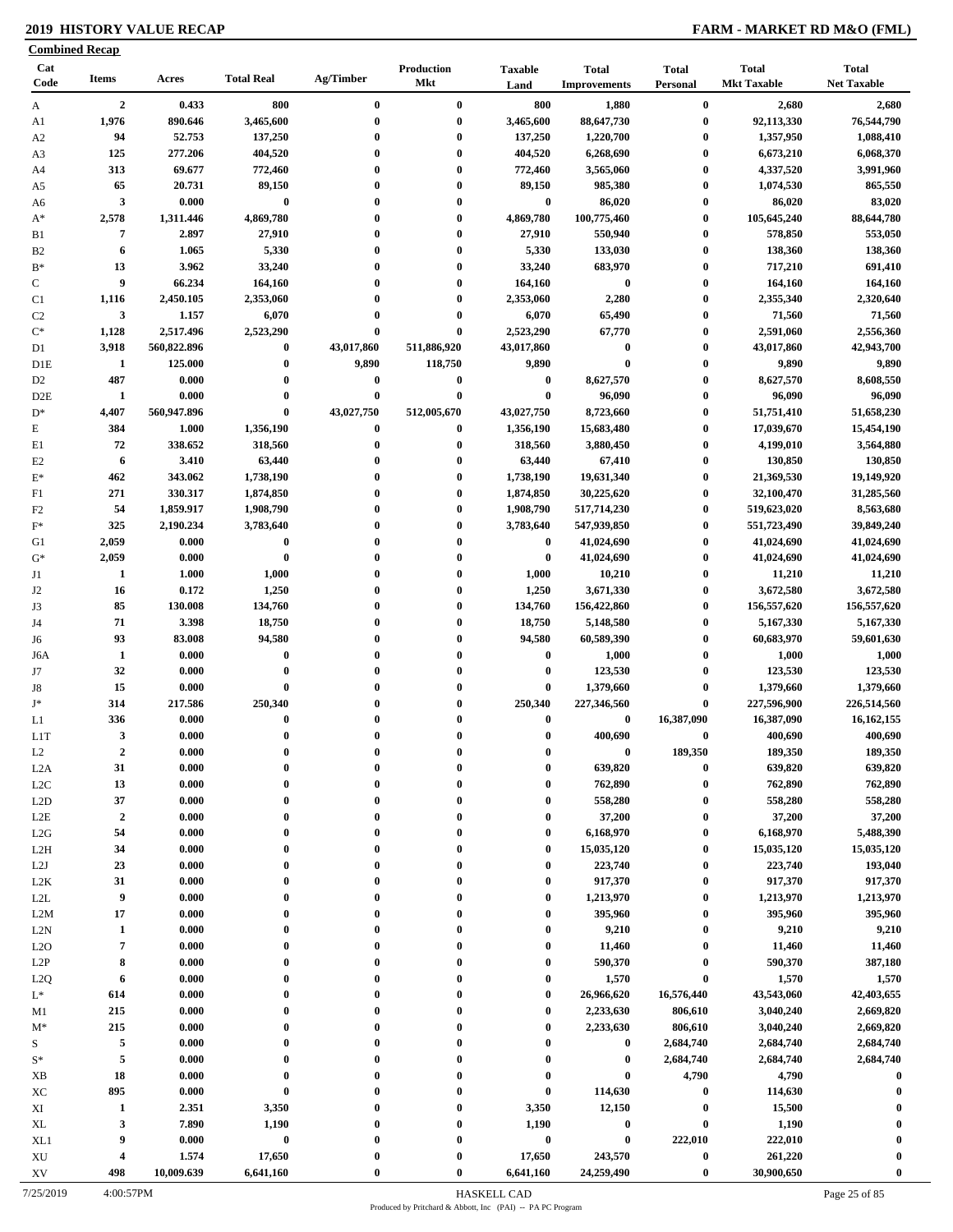## **2019 HISTORY VALUE RECAP FARM - MARKET RD M&O (FML)**

| <b>XXV</b><br>$X^*$ | 1,432  | 0.000<br>10.021.454 | 6,663,350  |            |             | 6,663,350  | 398,020<br>25,027,860 | 226,800    | 398,020<br>31,918,010 |             |
|---------------------|--------|---------------------|------------|------------|-------------|------------|-----------------------|------------|-----------------------|-------------|
| Totals.             | 13,552 | 577,553.136         | 19,861,830 | 43,027,750 | 512,005,670 | 62,889,580 | 1,000,421,410         | 20,294,590 | 1,083,605,580         | 517,847,405 |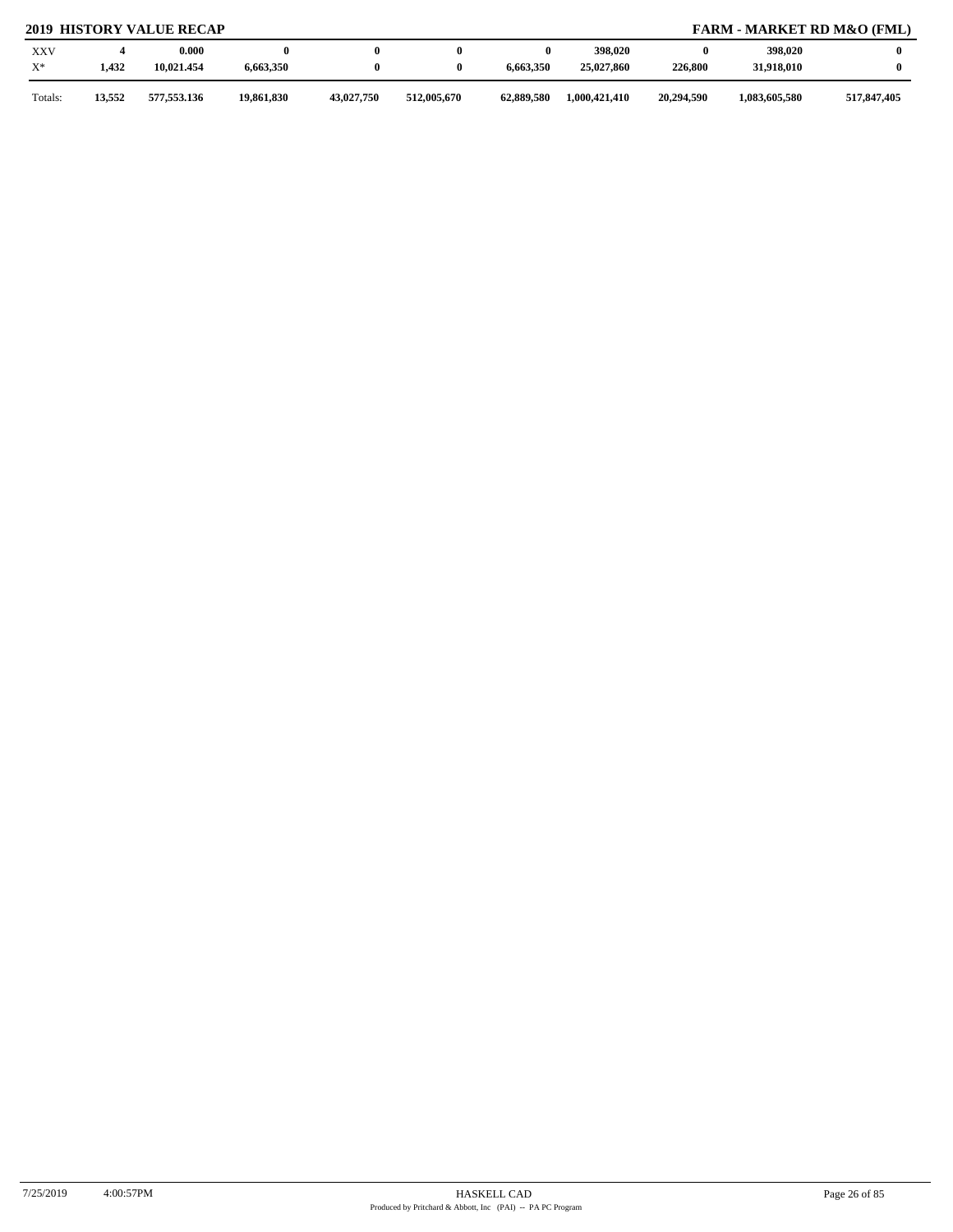### **2019 HISTORY VALUE RECAP HASKELL HOSP DIST M&O (HHA)**

| Category                                              | <b>Value</b>             | <b>Items</b>           | <b>Exempt Value</b> |                              |               |
|-------------------------------------------------------|--------------------------|------------------------|---------------------|------------------------------|---------------|
| HS Real:                                              | 4,632,970                | 2,493                  | 68,150              |                              |               |
| Non-HS Real:                                          | 14,668,760               | 2,259                  | 6,582,880           |                              |               |
| Production Market:                                    | 491,751,050              | 3,798                  | $\mathbf{0}$        | Total Land Mkt Value:        | 511,052,780   |
| HS Improvements:                                      | 113,887,960              | 2,548                  | 1,009,150           |                              |               |
| New HS Improvements:                                  | 454,200                  | 6                      | $\boldsymbol{0}$    |                              |               |
| Non-HS Improvements:                                  | 71,097,640               | 1,617                  | 24,192,900          |                              |               |
| New Non-HS Improvements:                              | 811,250                  | 4                      | $\boldsymbol{0}$    | Total Imps Mkt Value:        | 186,251,050   |
| HS Personal:                                          | 525,640                  | 20                     | $\boldsymbol{0}$    |                              |               |
| New Personal:                                         | $\boldsymbol{0}$         | $\mathbf{0}$           | $\mathbf{0}$        |                              |               |
| Non-HS Personal:                                      |                          |                        |                     |                              |               |
|                                                       | 18,616,520               | 354                    | 276,750             |                              |               |
| New Non-HS Personal:                                  | 130,830                  | 3                      | $\mathbf{0}$        | Total Pers Mkt Value:        | 19,272,990    |
| <b>Total Real Market:</b>                             | 716,576,820              | 13,102                 |                     |                              |               |
| MN Value:                                             | 41,416,290               | 2,918                  |                     |                              |               |
| MN Inv. Value - Real:                                 | 768,575,160              | 564                    |                     |                              |               |
| MN Inv. Value - Personal:                             | $\boldsymbol{0}$         | $\mathbf{0}$           |                     |                              |               |
| <b>Total Mineral Mkt:</b>                             | 809,991,450              | 3,482                  |                     | Total Mineral Mkt:           | 809,991,450   |
|                                                       |                          |                        |                     | <b>Total Market Value:</b>   | 1,526,568,270 |
| Land Timber Gain:                                     | $\boldsymbol{0}$         | $\overline{0}$         |                     |                              |               |
| Production Market:                                    | 491,751,050              | 3,798                  |                     |                              |               |
| Land Ag 1D Value:                                     | 12,660                   | 4                      |                     |                              |               |
| Land Ag 1D1 Value:                                    | 41,755,920               | 3,796                  |                     |                              |               |
| Land Ag Tim Value:                                    | $\theta$                 | $\mathbf{0}$           |                     |                              |               |
| <b>Productivity Loss:</b>                             | 449,982,470              | 3,800                  |                     | <b>Total Market Taxable:</b> | 1,076,585,800 |
| Less Real Exempt Property:                            | 32,129,830               | 550                    |                     |                              |               |
| Less \$500 Inc. Real Personal:                        | 4,380                    | 17                     |                     |                              |               |
| Other Freeport:                                       | $\boldsymbol{0}$         | $\mathbf{0}$           |                     |                              |               |
| Other Allocation:                                     | $\boldsymbol{0}$         | $\boldsymbol{0}$       |                     |                              |               |
| Other Goods In Tranit:                                | $\mathbf{0}$             | $\overline{0}$         |                     |                              |               |
| Other MultiUse:                                       | $\boldsymbol{0}$         | $\boldsymbol{0}$       |                     |                              |               |
| Less Real/Pers Abatements:                            | $\overline{0}$           | 3                      |                     |                              |               |
| Less 10% Cap Loss:                                    | 7,366,900                | 684                    |                     |                              |               |
| Less Min Exempt Property:                             | 398,020                  | 4                      |                     |                              |               |
| Less \$500 Inc. Mineral Owner:                        | 114,110                  | 893                    |                     |                              |               |
| Less TNRCC:                                           | 1,220,405                | 12                     |                     |                              |               |
| Less Min Abatements/VLA:                              | 511,973,810              | 13                     |                     |                              |               |
| Less Min Freeports/Int State Com:                     | $\boldsymbol{0}$         | $\boldsymbol{0}$       |                     |                              |               |
| Less Min Unknowns:                                    | $\boldsymbol{0}$         | $\boldsymbol{0}$       |                     |                              |               |
| Less Protest Value:                                   | $\overline{0}$           | $\mathbf{0}$           |                     |                              |               |
| <b>Total Losses:</b>                                  | 1,003,189,925            |                        |                     |                              |               |
| <b>Total Appraised:</b>                               | 523,378,345              |                        |                     | Total Appraised:             | 523,378,345   |
| <b>Reimbursable Exemptions</b>                        |                          |                        |                     |                              |               |
|                                                       |                          |                        |                     |                              |               |
| Homestead H,S:                                        | $\boldsymbol{0}$         | $\boldsymbol{0}$       |                     |                              |               |
| Senior S:<br>Disable B:                               | $\overline{0}$           | $\boldsymbol{0}$       |                     |                              |               |
| DV 100%:                                              | $\Omega$                 | $\boldsymbol{0}$<br>12 |                     |                              |               |
|                                                       | 978,490                  |                        |                     |                              |               |
| <b>Total Reimbursable:</b>                            | 978,490                  | 12                     |                     |                              |               |
| Local Discount:                                       | $\boldsymbol{0}$         | $\boldsymbol{0}$       |                     |                              |               |
| Disable Veteran:                                      | 657,490                  | 62                     |                     |                              |               |
| Optional 65:                                          | $\boldsymbol{0}$         | $\boldsymbol{0}$       |                     |                              |               |
| Local Disable:                                        | $\boldsymbol{0}$         | $\boldsymbol{0}$       |                     |                              |               |
| State Homestead:                                      | $\boldsymbol{0}$         | $\overline{0}$         |                     |                              |               |
|                                                       |                          |                        |                     |                              |               |
| <b>Total Exemptions:</b><br><b>Net Taxable Value:</b> | 1,635,980<br>521,742,365 |                        |                     | Net Taxable Value            | 521,742,365   |
|                                                       |                          |                        |                     |                              |               |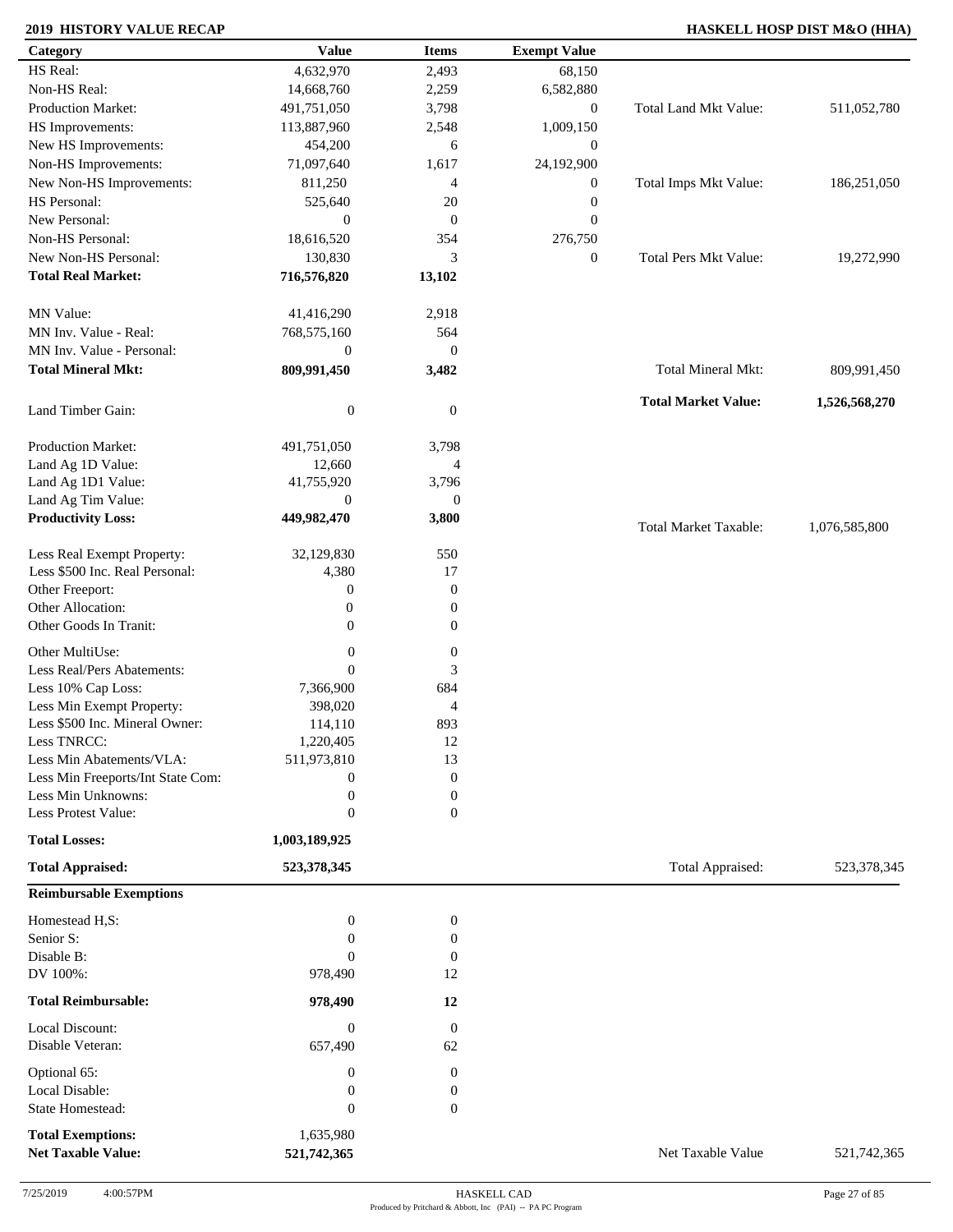New Imps/New Pers Market Value:

### **2019 HISTORY VALUE RECAP HASKELL HOSP DIST M&O (HHA)**

| <b>Count of Homesteads for</b>                |                                                |                |        |                  |   |             | H - Homestead | W - Widow    |                               |                                                |  |
|-----------------------------------------------|------------------------------------------------|----------------|--------|------------------|---|-------------|---------------|--------------|-------------------------------|------------------------------------------------|--|
| $\bf H$                                       | S                                              | F              | B      | D                | W | $\mathbf 0$ | DV            | <b>DV100</b> | $S -$ Over 65<br>B - Disabled | DV - Disabled Veteran<br>$O - Over 65 (No HS)$ |  |
| 582                                           | 743                                            | $\overline{0}$ | 39     | $\boldsymbol{0}$ | 2 | 2           | 64            | 12           |                               |                                                |  |
| <b>Total Parcels:</b>                         |                                                |                | 12,422 |                  |   |             |               |              |                               |                                                |  |
|                                               | <b>Total Owners:</b><br>6,249                  |                |        |                  |   |             |               |              |                               |                                                |  |
| <b>Special Certified Totals:</b>              |                                                |                |        |                  |   |             |               |              |                               |                                                |  |
|                                               | Exempt Value of First Time Absolute Exemption: |                |        |                  |   |             |               | \$157,420    |                               |                                                |  |
| Exempt Value of First Time Partial Exemption: |                                                |                |        |                  |   |             |               | \$142,820    |                               |                                                |  |
|                                               | Value Loss Due to New AGT/Timber:              |                |        |                  |   |             |               | \$24,260     |                               |                                                |  |

\$1,396,280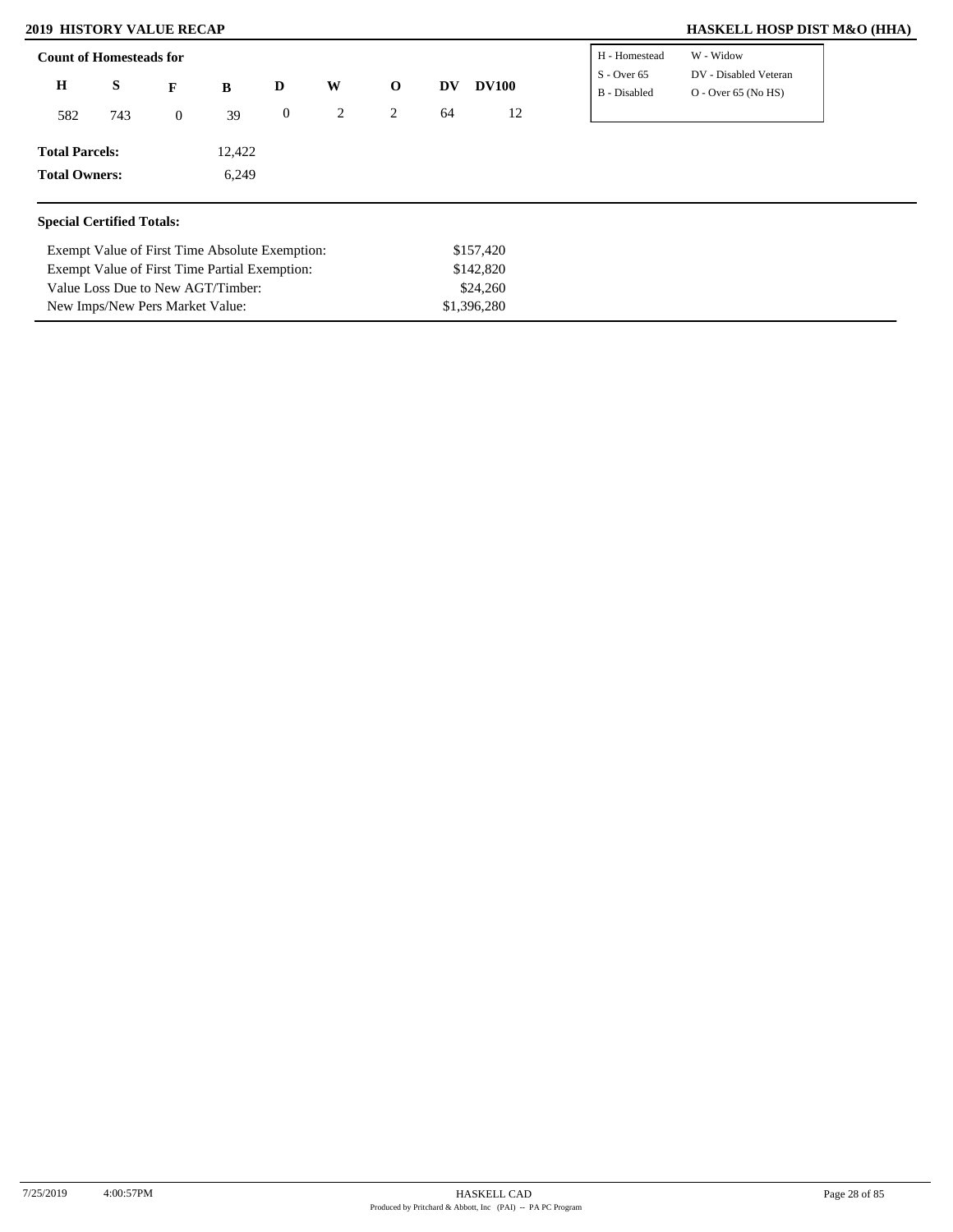### **2019 HISTORY VALUE RECAP HASKELL HOSP DIST M&O (HHA)**

|                        | <b>Combined Recap</b> |                    |                     |                      |                          |                        |                                     |                                      |                                    |                                    |
|------------------------|-----------------------|--------------------|---------------------|----------------------|--------------------------|------------------------|-------------------------------------|--------------------------------------|------------------------------------|------------------------------------|
| Cat<br>Code            | <b>Items</b>          | Acres              | <b>Total Real</b>   | Ag/Timber            | Production<br><b>Mkt</b> | <b>Taxable</b><br>Land | <b>Total</b><br><b>Improvements</b> | <b>Total</b><br><b>Personal</b>      | <b>Total</b><br><b>Mkt Taxable</b> | <b>Total</b><br><b>Net Taxable</b> |
| A                      | $\overline{2}$        | 0.433              | 800                 | $\bf{0}$             | $\bf{0}$                 | 800                    | 1,880                               | $\bf{0}$                             | 2,680                              | 2,680                              |
| A1                     | 1,971                 | 882.918            | 3,434,290           | $\bf{0}$             | $\bf{0}$                 | 3,434,290              | 88,439,400                          | $\bf{0}$                             | 91,873,690                         | 84,085,710                         |
| A <sub>2</sub>         | 94                    | 52.753             | 137,250             | $\mathbf{0}$         | $\bf{0}$                 | 137,250                | 1,220,700                           | $\boldsymbol{0}$                     | 1,357,950                          | 1,265,040                          |
| A3                     | 117                   | 265.272            | 388,990             | $\bf{0}$             | $\bf{0}$                 | 388,990                | 6,102,930                           | $\bf{0}$                             | 6,491,920                          | 6,375,260                          |
| A4                     | 312                   | 69.507             | 771,270             | 0                    | $\bf{0}$                 | 771,270                | 3,544,960                           | $\boldsymbol{0}$                     | 4,316,230                          | 4,144,670                          |
| A5                     | 65                    | 20.731             | 89,150              | $\bf{0}$             | $\bf{0}$                 | 89,150                 | 985,380                             | $\bf{0}$                             | 1,074,530                          | 934,380                            |
| A6                     | $\mathbf{3}$          | 0.000              | $\pmb{0}$           | $\bf{0}$<br>$\bf{0}$ | $\bf{0}$                 | $\bf{0}$               | 86,020                              | $\boldsymbol{0}$                     | 86,020                             | 86,020                             |
| $A^*$                  | 2,564<br>7            | 1,291.614<br>2.897 | 4,821,750<br>27,910 | $\bf{0}$             | $\bf{0}$<br>$\bf{0}$     | 4,821,750<br>27,910    | 100,381,270<br>550,940              | $\boldsymbol{0}$<br>$\boldsymbol{0}$ | 105,203,020<br>578,850             | 96,893,760<br>565,050              |
| B1<br>B <sub>2</sub>   | 6                     | 1.065              | 5,330               | $\bf{0}$             | $\bf{0}$                 | 5,330                  | 133,030                             | $\boldsymbol{0}$                     | 138,360                            | 138,360                            |
| $B*$                   | 13                    | 3.962              | 33,240              | $\mathbf{0}$         | $\bf{0}$                 | 33,240                 | 683,970                             | $\boldsymbol{0}$                     | 717,210                            | 703,410                            |
| $\mathbf C$            | 8                     | 64.734             | 164,140             | $\bf{0}$             | $\bf{0}$                 | 164,140                | $\bf{0}$                            | $\boldsymbol{0}$                     | 164,140                            | 164,140                            |
| C1                     | 1,078                 | 2,273.774          | 2,174,130           | 0                    | $\bf{0}$                 | 2,174,130              | 2,280                               | $\bf{0}$                             | 2,176,410                          | 2,141,710                          |
| C <sub>2</sub>         | 3                     | 1.157              | 6,070               | 0                    | $\bf{0}$                 | 6,070                  | 65,490                              | $\bf{0}$                             | 71,560                             | 71,560                             |
| $\mathrm{C}^*$         | 1,089                 | 2,339.665          | 2,344,340           | $\bf{0}$             | $\bf{0}$                 | 2,344,340              | 67,770                              | $\boldsymbol{0}$                     | 2,412,110                          | 2,377,410                          |
| D1                     | 3,797                 | 537,864.085        | $\bf{0}$            | 41,758,690           | 491,632,300              | 41,758,690             | $\bf{0}$                            | $\bf{0}$                             | 41,758,690                         | 41,684,530                         |
| D <sub>1</sub> E       | $\mathbf{1}$          | 125.000            | $\bf{0}$            | 9,890                | 118,750                  | 9,890                  | $\bf{0}$                            | $\bf{0}$                             | 9,890                              | 9,890                              |
| D <sub>2</sub>         | 467                   | 0.000              | $\bf{0}$            | $\bf{0}$             | $\boldsymbol{0}$         | $\bf{0}$               | 8,223,500                           | $\boldsymbol{0}$                     | 8,223,500                          | 8,204,480                          |
| D <sub>2</sub> E       | 1                     | 0.000              | $\bf{0}$            | $\bf{0}$             | $\bf{0}$                 | $\bf{0}$               | 96,090                              | $\bf{0}$                             | 96,090                             | 96,090                             |
| $D^*$                  | 4,266                 | 537,989.085        | $\bf{0}$            | 41,768,580           | 491,751,050              | 41,768,580             | 8,319,590                           | $\bf{0}$                             | 50,088,170                         | 49,994,990                         |
| $\mathbf E$            | 368                   | 1.000              | 1,334,840           | $\bf{0}$             | $\bf{0}$                 | 1,334,840              | 15,510,810                          | $\bf{0}$                             | 16,845,650                         | 16,546,650                         |
| E1                     | 68                    | 304.247            | 285,000             | $\bf{0}$             | $\bf{0}$                 | 285,000                | 3,744,490                           | $\boldsymbol{0}$                     | 4,029,490                          | 3,698,360                          |
| E2                     | 6                     | 3.410              | 63,440              | $\bf{0}$             | $\bf{0}$                 | 63,440                 | 67,410                              | $\bf{0}$                             | 130,850                            | 130,850                            |
| $\mathbf{E}^*$         | 442                   | 308.657            | 1,683,280           | $\bf{0}$             | $\bf{0}$                 | 1,683,280              | 19,322,710                          | $\bf{0}$                             | 21,005,990                         | 20,375,860                         |
| F1                     | 254                   | 293.488            | 1,685,650           | $\mathbf{0}$         | $\bf{0}$                 | 1,685,650              | 27,896,420                          | $\bf{0}$                             | 29,582,070                         | 28,877,720                         |
| F <sub>2</sub>         | 54                    | 1,859.917          | 1,908,790           | 0                    | $\bf{0}$                 | 1,908,790              | 517,714,230                         | $\bf{0}$                             | 519,623,020                        | 8,563,680                          |
| $F^*$                  | 308                   | 2,153.405          | 3,594,440           | $\bf{0}$             | $\bf{0}$                 | 3,594,440              | 545,610,650                         | $\bf{0}$                             | 549,205,090                        | 37,441,400                         |
| G1                     | 2,029                 | 0.000              | $\pmb{0}$           | $\mathbf{0}$         | $\bf{0}$                 | $\bf{0}$               | 40,905,230                          | $\bf{0}$                             | 40,905,230                         | 40,905,230                         |
| $G^*$                  | 2,029                 | 0.000              | $\bf{0}$            | $\bf{0}$             | $\bf{0}$                 | $\bf{0}$               | 40,905,230                          | $\bf{0}$                             | 40,905,230                         | 40,905,230                         |
| J1                     | 1                     | 1.000              | 1,000               | $\mathbf{0}$         | $\bf{0}$                 | 1,000                  | 10,210                              | $\bf{0}$                             | 11,210                             | 11,210                             |
| J2                     | 15                    | 0.172              | 1,250               | $\bf{0}$             | $\bf{0}$                 | 1,250                  | 3,650,060                           | $\bf{0}$                             | 3,651,310                          | 3,651,310                          |
| J3                     | 78                    | 130.008            | 134,760             | $\bf{0}$             | $\bf{0}$                 | 134,760                | 156,228,600                         | $\bf{0}$                             | 156,363,360                        | 156,363,360                        |
| J4                     | 68                    | 3.398              | 18,750              | $\bf{0}$             | $\bf{0}$                 | 18,750                 | 5,077,130                           | $\boldsymbol{0}$                     | 5,095,880                          | 5,095,880                          |
| J6                     | 92                    | 83.008             | 94,580              | $\bf{0}$             | $\bf{0}$                 | 94,580                 | 60,477,090                          | $\bf{0}$                             | 60,571,670                         | 59,489,330                         |
| J6A                    | $\mathbf{1}$          | 0.000              | $\bf{0}$            | 0                    | $\bf{0}$                 | $\bf{0}$               | 1,000                               | $\boldsymbol{0}$                     | 1,000                              | 1,000                              |
| J7                     | 27                    | 0.000              | $\bf{0}$            | $\mathbf{0}$         | $\bf{0}$                 | $\bf{0}$               | 88,210                              | $\bf{0}$                             | 88,210                             | 88,210                             |
| J8<br>$J^*$            | 15                    | 0.000              | $\bf{0}$            | $\mathbf{0}$         | $\bf{0}$                 | $\boldsymbol{0}$       | 1,379,660                           | $\bf{0}$                             | 1,379,660                          | 1,379,660                          |
|                        | 297<br>310            | 217.586<br>0.000   | 250,340<br>$\bf{0}$ | $\bf{0}$<br>$\bf{0}$ | $\bf{0}$<br>$\bf{0}$     | 250,340<br>$\bf{0}$    | 226,911,960<br>$\bf{0}$             | $\bf{0}$<br>15,365,900               | 227,162,300                        | 226,079,960                        |
| L1                     | $\mathbf{3}$          | 0.000              | $\theta$            |                      | $\theta$                 | $\Omega$               | 400,690                             | $\bf{0}$                             | 15,365,900<br>400,690              | 15,173,095<br>400,690              |
| LIT<br>L2              | $\boldsymbol{2}$      | 0.000              | $\mathbf 0$         | 0                    | $\mathbf{0}$             | $\mathbf 0$            | $\bf{0}$                            | 189,350                              | 189,350                            | 189,350                            |
| L <sub>2</sub> A       | 31                    | 0.000              | $\bf{0}$            | $\bf{0}$             | $\bf{0}$                 | $\bf{0}$               | 639,820                             | $\bf{0}$                             | 639,820                            | 639,820                            |
| L2C                    | 13                    | 0.000              | $\bf{0}$            | 0                    | $\boldsymbol{0}$         | $\boldsymbol{0}$       | 762,890                             | $\bf{0}$                             | 762,890                            | 762,890                            |
| L2D                    | 37                    | 0.000              | $\bf{0}$            | 0                    | $\mathbf{0}$             | $\bf{0}$               | 558,280                             | $\bf{0}$                             | 558,280                            | 558,280                            |
| $_{\rm L2E}$           | $\boldsymbol{2}$      | 0.000              | $\bf{0}$            | 0                    | $\bf{0}$                 | $\bf{0}$               | 37,200                              | $\bf{0}$                             | 37,200                             | 37,200                             |
| L2G                    | 54                    | 0.000              | $\bf{0}$            | 0                    | $\bf{0}$                 | $\bf{0}$               | 6,168,970                           | $\bf{0}$                             | 6,168,970                          | 5,488,390                          |
| L <sub>2</sub> H       | 34                    | 0.000              | $\bf{0}$            | $\bf{0}$             | $\bf{0}$                 | $\boldsymbol{0}$       | 15,035,120                          | $\bf{0}$                             | 15,035,120                         | 15,035,120                         |
| L2J                    | 23                    | 0.000              | $\bf{0}$            | $\bf{0}$             | $\bf{0}$                 | $\boldsymbol{0}$       | 223,740                             | $\bf{0}$                             | 223,740                            | 193,040                            |
| L <sub>2</sub> K       | 31                    | 0.000              | $\bf{0}$            | 0                    | $\bf{0}$                 | $\boldsymbol{0}$       | 917,370                             | $\bf{0}$                             | 917,370                            | 917,370                            |
| $\mbox{L2L}$           | 9                     | 0.000              | $\bf{0}$            | $\bf{0}$             | $\boldsymbol{0}$         | $\bf{0}$               | 1,213,970                           | $\bf{0}$                             | 1,213,970                          | 1,213,970                          |
| L2M                    | 17                    | 0.000              | $\bf{0}$            | 0                    | $\bf{0}$                 | $\boldsymbol{0}$       | 395,960                             | $\bf{0}$                             | 395,960                            | 395,960                            |
| L2N                    | $\mathbf{1}$          | 0.000              | $\bf{0}$            | $\bf{0}$             | $\mathbf{0}$             | $\boldsymbol{0}$       | 9,210                               | $\bf{0}$                             | 9,210                              | 9,210                              |
| L2O                    | $\overline{7}$        | 0.000              | $\bf{0}$            | 0                    | $\bf{0}$                 | $\bf{0}$               | 11,460                              | $\bf{0}$                             | 11,460                             | 11,460                             |
| L2P                    | 8                     | 0.000              | $\bf{0}$            | $\bf{0}$             | $\bf{0}$                 | $\bf{0}$               | 590,370                             | $\bf{0}$                             | 590,370                            | 387,180                            |
| L2Q                    | 6                     | 0.000              | $\bf{0}$            | $\bf{0}$             | $\mathbf{0}$             | $\bf{0}$               | 1,570                               | $\bf{0}$                             | 1,570                              | 1,570                              |
| $L^*$                  | 588                   | 0.000              | $\bf{0}$            | $\bf{0}$             | $\mathbf{0}$             | $\bf{0}$               | 26,966,620                          | 15,555,250                           | 42,521,870                         | 41,414,595                         |
| M1                     | 214                   | 0.000              | $\bf{0}$            | 0                    | $\boldsymbol{0}$         | $\boldsymbol{0}$       | 2,199,380                           | 806,610                              | 3,005,990                          | 2,871,010                          |
| $M^*$                  | 214                   | 0.000              | $\bf{0}$            |                      | $\boldsymbol{0}$         | $\boldsymbol{0}$       | 2,199,380                           | 806,610                              | 3,005,990                          | 2,871,010                          |
| S                      | 5                     | 0.000              | $\bf{0}$            | 0                    | $\mathbf{0}$             | $\boldsymbol{0}$       | $\bf{0}$                            | 2,684,740                            | 2,684,740                          | 2,684,740                          |
| $S^*$                  | 5                     | 0.000              | $\bf{0}$            | 0                    | $\boldsymbol{0}$         | $\bf{0}$               | $\bf{0}$                            | 2,684,740                            | 2,684,740                          | 2,684,740                          |
| XB                     | 17                    | 0.000              | $\bf{0}$            |                      | $\boldsymbol{0}$         | $\boldsymbol{0}$       | $\pmb{0}$                           | 4,380                                | 4,380                              | $\bf{0}$                           |
| XC                     | 893                   | 0.000              | $\pmb{0}$           |                      | $\bf{0}$                 | $\boldsymbol{0}$       | 114,110                             | $\bf{0}$                             | 114,110                            |                                    |
| XI                     | 1                     | 2.351              | 3,350               | $\bf{0}$             | $\bf{0}$                 | 3,350                  | 12,150                              | $\boldsymbol{0}$                     | 15,500                             |                                    |
| XL                     | 3                     | 7.890              | 1,190               | 0                    | $\bf{0}$                 | 1,190                  | $\boldsymbol{0}$                    | $\bf{0}$                             | 1,190                              |                                    |
| XL1                    | 9                     | 0.000              | $\bf{0}$            | 0                    | $\bf{0}$                 | $\pmb{0}$              | $\bf{0}$                            | 222,010                              | 222,010                            | $\boldsymbol{0}$                   |
| $\mathbf{X}\mathbf{U}$ | 4                     | 1.574              | 17,650              |                      | $\bf{0}$                 | 17,650                 | 243,570                             | $\pmb{0}$                            | 261,220                            |                                    |
| XV                     | 487                   | 9,954.073          | 6,552,150           |                      | $\bf{0}$                 | 6,552,150              | 24,105,500                          | $\boldsymbol{0}$                     | 30,657,650                         | $\bf{0}$                           |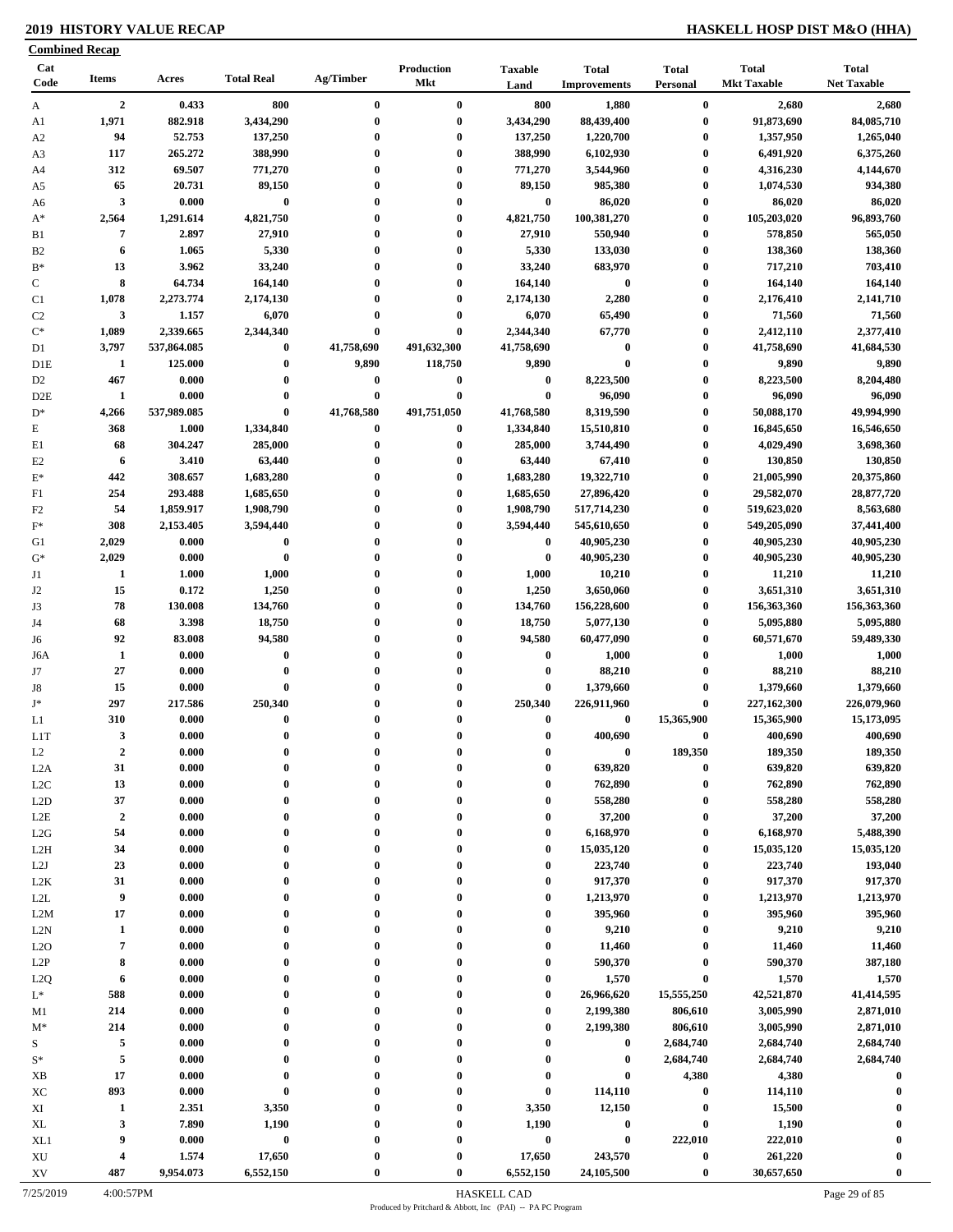### **2019 HISTORY VALUE RECAP HASKELL HOSP DIST M&O (HHA)**

| <b>XXV</b><br>$X^*$ | 1,418  | 0.000<br>9,965.888 | 6,574,340  |            |             | 6.574.340  | 398,020<br>24,873,350 | 226,390    | 398,020<br>31,674,080 |             |
|---------------------|--------|--------------------|------------|------------|-------------|------------|-----------------------|------------|-----------------------|-------------|
| Totals:             | 13,233 | 554,269.862        | 19,301,730 | 41,768,580 | 491,751,050 | 61,070,310 | 996,242,500           | 19,272,990 | 1,076,585,800         | 521,742,365 |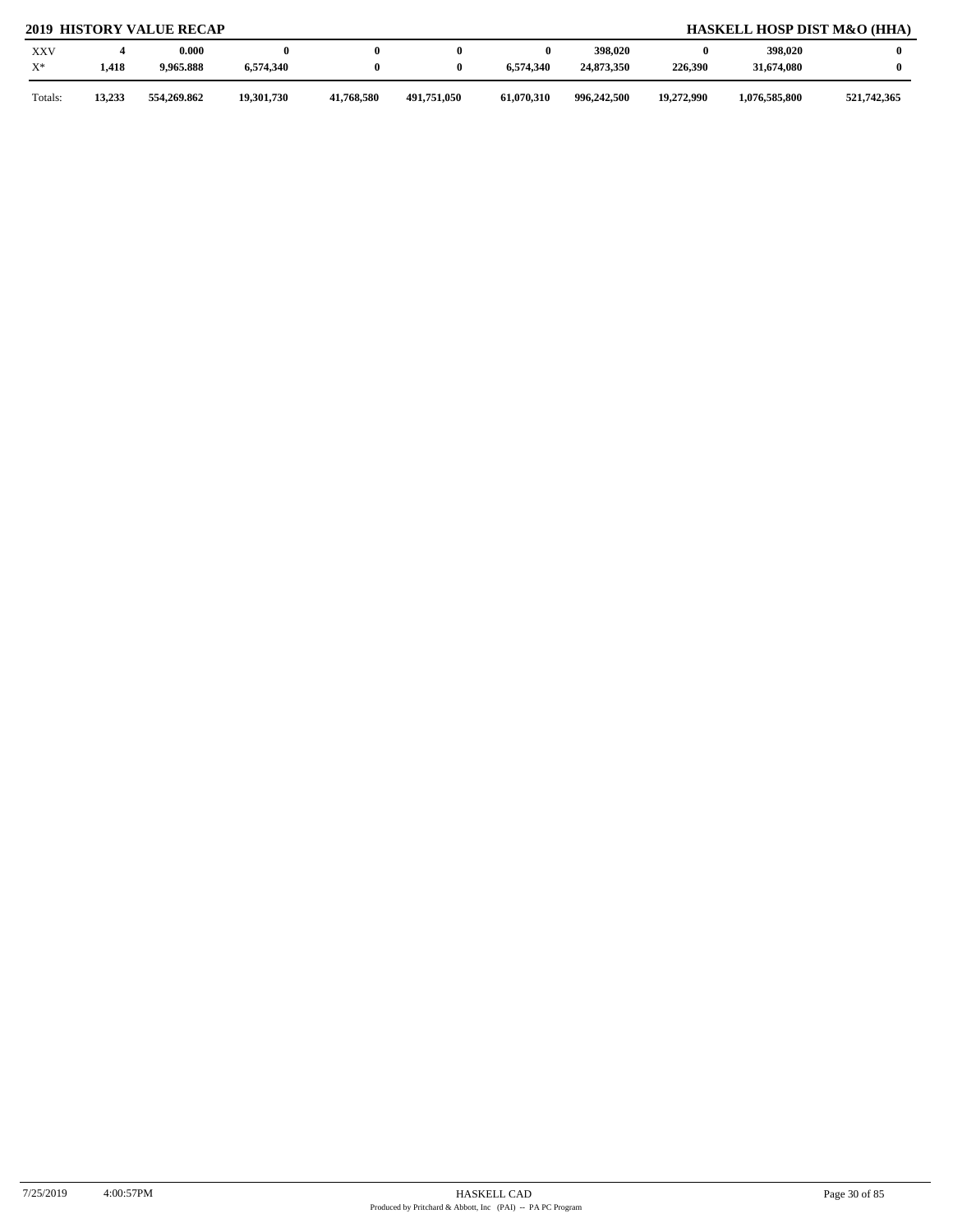| Category                                              | <b>Value</b>               | <b>Items</b>     | <b>Exempt Value</b> |                              |               |
|-------------------------------------------------------|----------------------------|------------------|---------------------|------------------------------|---------------|
| HS Real:                                              | 4,707,570                  | 2,515            | 68,150              |                              |               |
| Non-HS Real:                                          | 15,154,260                 | 2,337            | 6,680,300           |                              |               |
| Production Market:                                    | 512,005,670                | 3,919            | $\boldsymbol{0}$    | <b>Total Land Mkt Value:</b> | 531,867,500   |
| HS Improvements:                                      | 114,443,780                | 2,572            | 1,009,150           |                              |               |
| New HS Improvements:                                  | 454,200                    | 6                | $\mathbf{0}$        |                              |               |
| Non-HS Improvements:                                  | 74,166,150                 | 1,665            | 24,440,000          |                              |               |
| New Non-HS Improvements:                              | 811,250                    | $\overline{4}$   | $\boldsymbol{0}$    | Total Imps Mkt Value:        | 189,875,380   |
| HS Personal:                                          | 525,640                    | 20               | $\boldsymbol{0}$    |                              |               |
| New Personal:                                         | $\boldsymbol{0}$           | $\boldsymbol{0}$ | $\mathbf{0}$        |                              |               |
| Non-HS Personal:                                      | 19,637,740                 | 380              | 308,880             |                              |               |
| New Non-HS Personal:                                  | 131,210                    | $\overline{4}$   | $\boldsymbol{0}$    | <b>Total Pers Mkt Value:</b> | 20,294,590    |
| <b>Total Real Market:</b>                             | 742,037,470                | 13,422           |                     |                              |               |
| MN Value:                                             | 41,536,220                 | 2,949            |                     |                              |               |
| MN Inv. Value - Real:                                 | 769,009,810                | 582              |                     |                              |               |
| MN Inv. Value - Personal:                             | $\mathbf{0}$               | $\boldsymbol{0}$ |                     |                              |               |
| <b>Total Mineral Mkt:</b>                             | 810,546,030                | 3,531            |                     | Total Mineral Mkt:           | 810,546,030   |
| Land Timber Gain:                                     | $\boldsymbol{0}$           | $\mathbf{0}$     |                     | <b>Total Market Value:</b>   | 1,552,583,500 |
| Production Market:                                    | 512,005,670                | 3,919            |                     |                              |               |
| Land Ag 1D Value:                                     | 12,660                     | 4                |                     |                              |               |
| Land Ag 1D1 Value:                                    | 43,015,090                 | 3,917            |                     |                              |               |
| Land Ag Tim Value:                                    | $\mathbf{0}$               | $\mathbf{0}$     |                     |                              |               |
| <b>Productivity Loss:</b>                             | 468,977,920                | 3,921            |                     | <b>Total Market Taxable:</b> | 1,083,605,580 |
| Less Real Exempt Property:                            | 32,506,480                 | 564              |                     |                              |               |
| Less \$500 Inc. Real Personal:                        | 4,790                      | 18               |                     |                              |               |
| Other Freeport:                                       | $\boldsymbol{0}$           | $\boldsymbol{0}$ |                     |                              |               |
| Other Allocation:                                     | $\boldsymbol{0}$           | $\boldsymbol{0}$ |                     |                              |               |
| Other Goods In Tranit:                                | $\boldsymbol{0}$           | $\boldsymbol{0}$ |                     |                              |               |
| Other MultiUse:                                       | $\boldsymbol{0}$           | $\boldsymbol{0}$ |                     |                              |               |
| Less Real/Pers Abatements:                            | $\overline{0}$             | 3                |                     |                              |               |
| Less 10% Cap Loss:                                    | 7,371,160                  | 685              |                     |                              |               |
| Less Min Exempt Property:                             | 398,020                    | 4                |                     |                              |               |
| Less \$500 Inc. Mineral Owner:                        | 114,630                    | 895              |                     |                              |               |
| Less TNRCC:                                           | 1,220,405                  | 12               |                     |                              |               |
| Less Min Abatements/VLA:                              | $\boldsymbol{0}$           | $\boldsymbol{0}$ |                     |                              |               |
| Less Min Freeports/Int State Com:                     | 0                          | $\overline{0}$   |                     |                              |               |
| Less Min Unknowns:                                    | 0                          | $\boldsymbol{0}$ |                     |                              |               |
| Less Protest Value:                                   | $\boldsymbol{0}$           | $\overline{0}$   |                     |                              |               |
| <b>Total Losses:</b>                                  | 510,593,405                |                  |                     |                              |               |
| <b>Total Appraised:</b>                               | 1,041,990,095              |                  |                     | Total Appraised:             | 1,041,990,095 |
| <b>Reimbursable Exemptions</b>                        |                            |                  |                     |                              |               |
| Homestead H,S:                                        | $\boldsymbol{0}$           | $\boldsymbol{0}$ |                     |                              |               |
| Senior S:                                             | $\Omega$                   | 0                |                     |                              |               |
| Disable B:                                            | $\Omega$                   | $\boldsymbol{0}$ |                     |                              |               |
| DV 100%:                                              | 978,490                    | 12               |                     |                              |               |
| <b>Total Reimbursable:</b>                            | 978,490                    | 12               |                     |                              |               |
| Local Discount:                                       | $\boldsymbol{0}$           | $\boldsymbol{0}$ |                     |                              |               |
| Disable Veteran:                                      | 657,490                    | 62               |                     |                              |               |
| Optional 65:                                          | $\boldsymbol{0}$           | $\boldsymbol{0}$ |                     |                              |               |
| Local Disable:                                        | 0                          | $\boldsymbol{0}$ |                     |                              |               |
| State Homestead:                                      | $\overline{0}$             | $\mathbf{0}$     |                     |                              |               |
|                                                       |                            |                  |                     |                              |               |
| <b>Total Exemptions:</b><br><b>Net Taxable Value:</b> | 1,635,980<br>1,040,354,115 |                  |                     | Net Taxable Value            | 1,040,354,115 |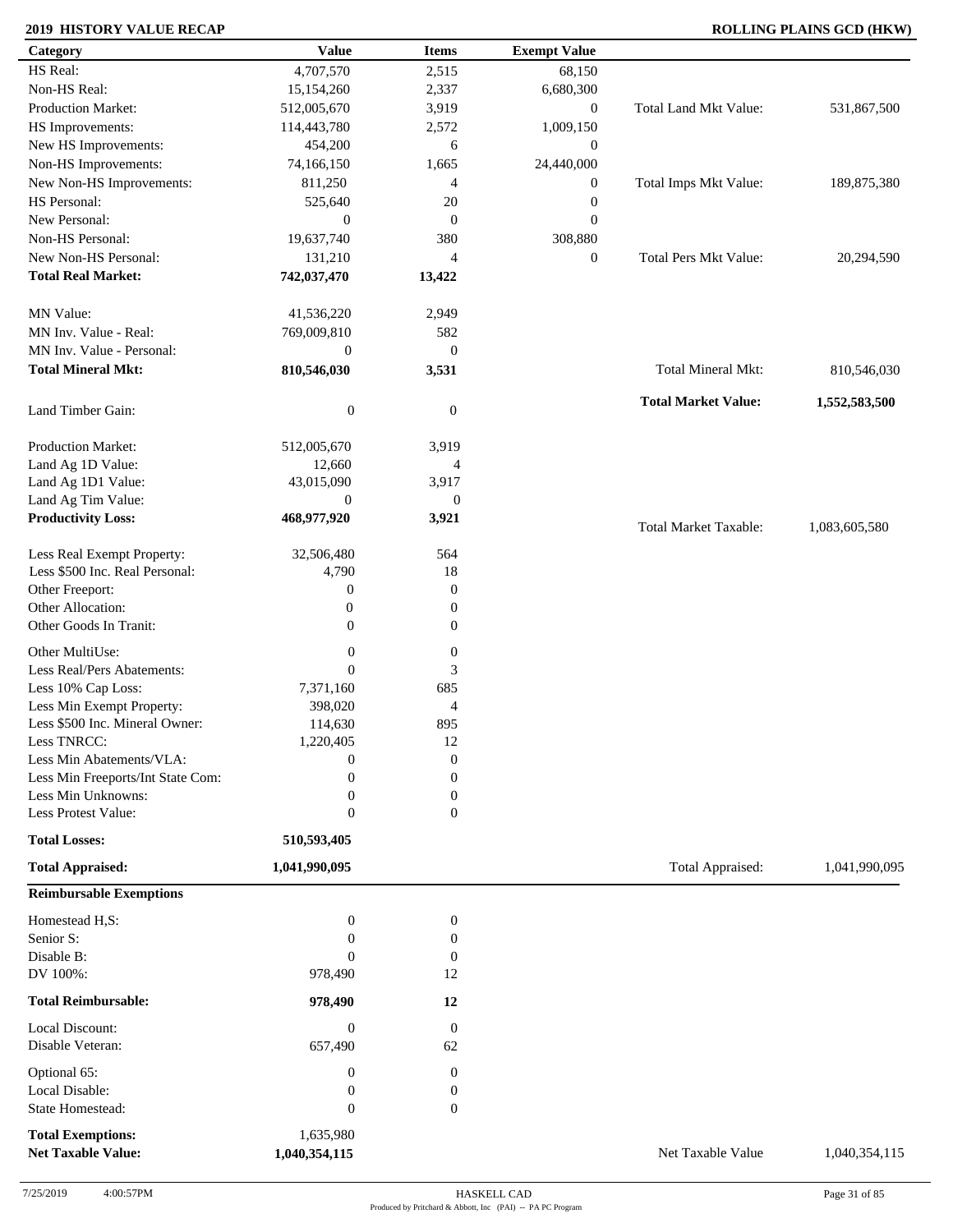Value Loss Due to New AGT/Timber: New Imps/New Pers Market Value:

| <b>Count of Homesteads for</b>   |                                               |                |                                                |                  | H - Homestead  | W - Widow    |    |              |                               |                                                |
|----------------------------------|-----------------------------------------------|----------------|------------------------------------------------|------------------|----------------|--------------|----|--------------|-------------------------------|------------------------------------------------|
| Η                                | S                                             | F              | B                                              | D                | W              | $\mathbf{o}$ | DV | <b>DV100</b> | $S - Over 65$<br>B - Disabled | DV - Disabled Veteran<br>$O -$ Over 65 (No HS) |
| 587                              | 749                                           | $\overline{0}$ | 39                                             | $\boldsymbol{0}$ | $\overline{2}$ | 2            | 64 | 12           |                               |                                                |
| <b>Total Parcels:</b>            |                                               |                | 12,705                                         |                  |                |              |    |              |                               |                                                |
|                                  | <b>Total Owners:</b><br>6,365                 |                |                                                |                  |                |              |    |              |                               |                                                |
| <b>Special Certified Totals:</b> |                                               |                |                                                |                  |                |              |    |              |                               |                                                |
|                                  |                                               |                | Exempt Value of First Time Absolute Exemption: |                  |                |              |    | \$157,420    |                               |                                                |
|                                  | Exempt Value of First Time Partial Exemption: |                |                                                |                  |                |              |    | \$142,820    |                               |                                                |

\$24,260 \$1,396,660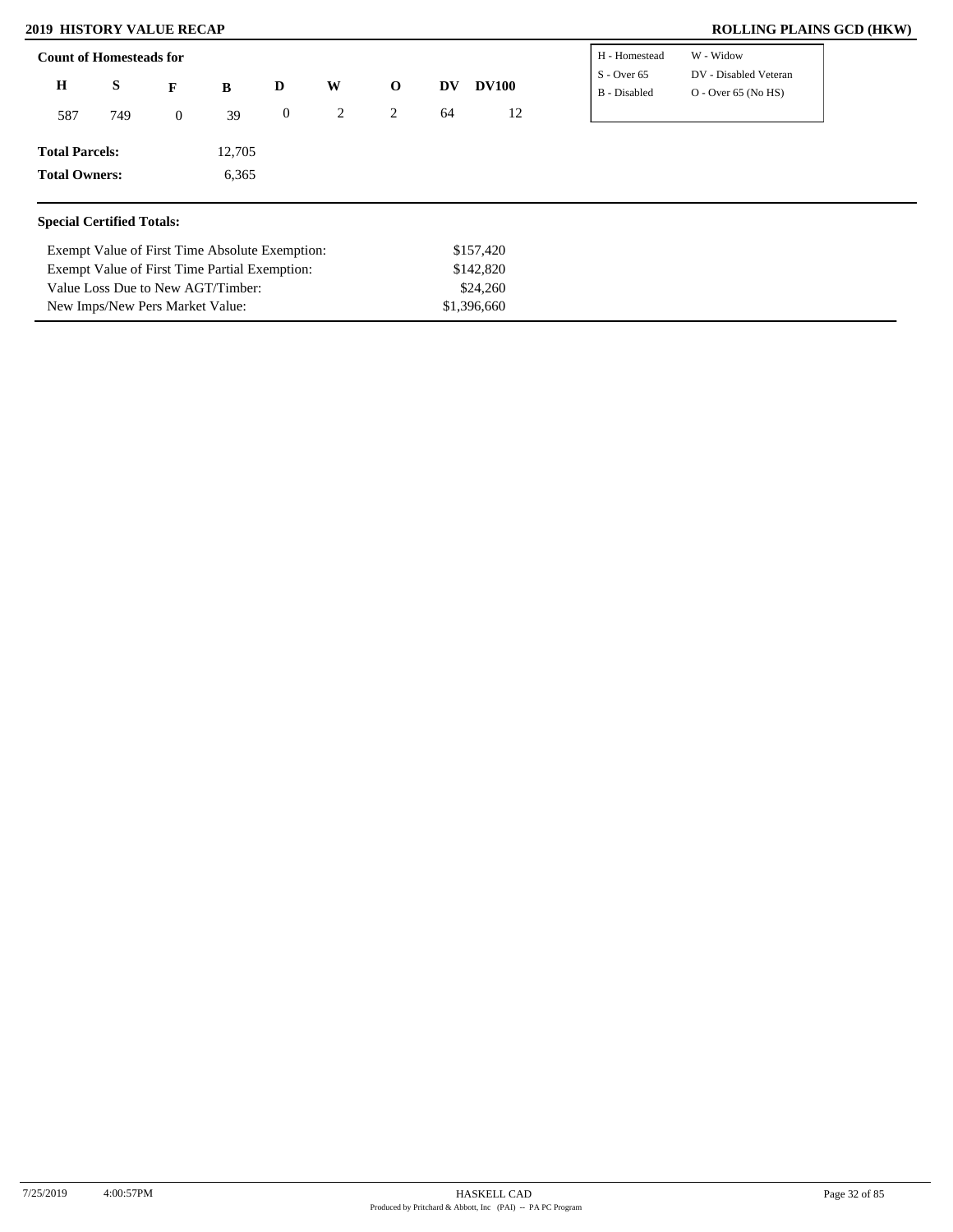|                        | <b>Combined Recap</b>  |                |                      |                      |                          |                        |                                     |                                      |                                    |                                    |
|------------------------|------------------------|----------------|----------------------|----------------------|--------------------------|------------------------|-------------------------------------|--------------------------------------|------------------------------------|------------------------------------|
| Cat<br>Code            | <b>Items</b>           | Acres          | <b>Total Real</b>    | Ag/Timber            | Production<br><b>Mkt</b> | <b>Taxable</b><br>Land | <b>Total</b><br><b>Improvements</b> | <b>Total</b><br>Personal             | <b>Total</b><br><b>Mkt Taxable</b> | <b>Total</b><br><b>Net Taxable</b> |
| A                      | $\overline{2}$         | 0.433          | 800                  | $\bf{0}$             | $\bf{0}$                 | 800                    | 1,880                               | $\bf{0}$                             | 2,680                              | 2,680                              |
| A1                     | 1,976                  | 890.646        | 3,465,600            | $\bf{0}$             | $\bf{0}$                 | 3,465,600              | 88,647,730                          | $\bf{0}$                             | 92,113,330                         | 84,325,350                         |
| A <sub>2</sub>         | 94                     | 52.753         | 137,250              | $\bf{0}$             | $\bf{0}$                 | 137,250                | 1,220,700                           | $\boldsymbol{0}$                     | 1,357,950                          | 1,265,040                          |
| A3                     | 125                    | 277.206        | 404,520              | $\bf{0}$             | $\bf{0}$                 | 404,520                | 6,268,690                           | $\bf{0}$                             | 6,673,210                          | 6,556,550                          |
| A4                     | 313                    | 69.677         | 772,460              | $\bf{0}$             | $\bf{0}$                 | 772,460                | 3,565,060                           | $\boldsymbol{0}$                     | 4,337,520                          | 4,165,960                          |
| A5                     | 65                     | 20.731         | 89,150               | $\bf{0}$             | $\bf{0}$                 | 89,150                 | 985,380                             | $\bf{0}$                             | 1,074,530                          | 934,380                            |
| A6                     | $\mathbf{3}$           | 0.000          | $\pmb{0}$            | $\bf{0}$             | $\bf{0}$                 | $\bf{0}$               | 86,020                              | $\boldsymbol{0}$                     | 86,020                             | 86,020                             |
| $A^*$                  | 2,578                  | 1,311.446      | 4,869,780            | $\bf{0}$             | $\bf{0}$                 | 4,869,780              | 100,775,460                         | $\boldsymbol{0}$                     | 105,645,240                        | 97,335,980                         |
| B1                     | 7                      | 2.897          | 27,910               | $\bf{0}$<br>$\bf{0}$ | $\bf{0}$<br>$\bf{0}$     | 27,910                 | 550,940                             | $\bf{0}$                             | 578,850                            | 565,050                            |
| B <sub>2</sub><br>$B*$ | 6<br>13                | 1.065<br>3.962 | 5,330<br>33,240      | $\mathbf{0}$         | $\bf{0}$                 | 5,330<br>33,240        | 133,030<br>683,970                  | $\boldsymbol{0}$<br>$\boldsymbol{0}$ | 138,360<br>717,210                 | 138,360<br>703,410                 |
| $\mathbf C$            | 9                      | 66.234         | 164,160              | $\bf{0}$             | $\bf{0}$                 | 164,160                | $\bf{0}$                            | $\boldsymbol{0}$                     | 164,160                            | 164,160                            |
| C1                     | 1,116                  | 2,450.105      | 2,353,060            | $\bf{0}$             | $\bf{0}$                 | 2,353,060              | 2,280                               | $\bf{0}$                             | 2,355,340                          | 2,320,640                          |
| C <sub>2</sub>         | $\mathbf{3}$           | 1.157          | 6,070                | $\bf{0}$             | $\bf{0}$                 | 6,070                  | 65,490                              | $\bf{0}$                             | 71,560                             | 71,560                             |
| $\mathrm{C}^*$         | 1,128                  | 2,517.496      | 2,523,290            | $\mathbf{0}$         | $\bf{0}$                 | 2,523,290              | 67,770                              | $\boldsymbol{0}$                     | 2,591,060                          | 2,556,360                          |
| D1                     | 3,918                  | 560,822.896    | $\bf{0}$             | 43,017,860           | 511,886,920              | 43,017,860             | $\bf{0}$                            | $\bf{0}$                             | 43,017,860                         | 42,943,700                         |
| D1E                    | 1                      | 125.000        | $\bf{0}$             | 9,890                | 118,750                  | 9,890                  | $\bf{0}$                            | $\bf{0}$                             | 9,890                              | 9,890                              |
| D <sub>2</sub>         | 487                    | 0.000          | $\bf{0}$             | $\bf{0}$             | $\bf{0}$                 | $\bf{0}$               | 8,627,570                           | $\bf{0}$                             | 8,627,570                          | 8,608,550                          |
| D <sub>2</sub> E       | $\mathbf{1}$           | 0.000          | $\bf{0}$             | $\bf{0}$             | $\bf{0}$                 | $\bf{0}$               | 96,090                              | $\bf{0}$                             | 96,090                             | 96,090                             |
| $D^*$                  | 4,407                  | 560,947.896    | $\bf{0}$             | 43,027,750           | 512,005,670              | 43,027,750             | 8,723,660                           | $\bf{0}$                             | 51,751,410                         | 51,658,230                         |
| $\mathbf E$            | 384                    | 1.000          | 1,356,190            | 0                    | $\bf{0}$                 | 1,356,190              | 15,683,480                          | $\bf{0}$                             | 17,039,670                         | 16,736,410                         |
| E1                     | 72                     | 338.652        | 318,560              | $\bf{0}$             | $\bf{0}$                 | 318,560                | 3,880,450                           | $\boldsymbol{0}$                     | 4,199,010                          | 3,867,880                          |
| E2                     | 6                      | 3.410          | 63,440               | $\bf{0}$             | $\bf{0}$                 | 63,440                 | 67,410                              | $\bf{0}$                             | 130,850                            | 130,850                            |
| $\mathbf{E}^*$         | 462                    | 343.062        | 1,738,190            | $\bf{0}$             | $\bf{0}$                 | 1,738,190              | 19,631,340                          | $\bf{0}$                             | 21,369,530                         | 20,735,140                         |
| F1                     | 271                    | 330.317        | 1,874,850            | $\bf{0}$             | $\bf{0}$                 | 1,874,850              | 30,225,620                          | $\bf{0}$                             | 32,100,470                         | 31,294,600                         |
| F <sub>2</sub>         | 54                     | 1,859.917      | 1,908,790            | 0                    | $\bf{0}$                 | 1,908,790              | 517,714,230                         | $\bf{0}$                             | 519,623,020                        | 519,623,020                        |
| $F^*$                  | 325                    | 2,190.234      | 3,783,640            | $\bf{0}$             | $\bf{0}$                 | 3,783,640              | 547,939,850                         | $\bf{0}$                             | 551,723,490                        | 550,917,620                        |
| G1                     | 2,059                  | 0.000          | $\pmb{0}$            | $\mathbf{0}$         | $\bf{0}$                 | $\bf{0}$               | 41,024,690                          | $\bf{0}$                             | 41,024,690                         | 41,024,690                         |
| $G^*$                  | 2,059                  | 0.000          | $\bf{0}$             | $\bf{0}$             | $\bf{0}$                 | $\bf{0}$               | 41,024,690                          | $\bf{0}$                             | 41,024,690                         | 41,024,690                         |
| J1                     | 1                      | 1.000          | 1,000                | $\mathbf{0}$         | $\bf{0}$                 | 1,000                  | 10,210                              | $\bf{0}$                             | 11,210                             | 11,210                             |
| J2<br>J3               | 16                     | 0.172          | 1,250                | $\bf{0}$             | $\bf{0}$                 | 1,250                  | 3,671,330                           | $\bf{0}$                             | 3,672,580                          | 3,672,580                          |
|                        | 85                     | 130.008        | 134,760              | $\bf{0}$             | $\bf{0}$                 | 134,760                | 156,422,860                         | $\bf{0}$                             | 156,557,620                        | 156,557,620                        |
| J4<br>J6               | 71                     | 3.398          | 18,750               | $\bf{0}$             | $\bf{0}$                 | 18,750                 | 5,148,580                           | $\boldsymbol{0}$                     | 5,167,330                          | 5,167,330                          |
|                        | 93                     | 83.008         | 94,580               | $\bf{0}$             | $\bf{0}$                 | 94,580                 | 60,589,390                          | $\bf{0}$                             | 60,683,970                         | 59,601,630                         |
| J6A                    | $\mathbf{1}$           | 0.000          | $\bf{0}$             | 0                    | $\bf{0}$                 | $\bf{0}$               | 1,000                               | $\boldsymbol{0}$                     | 1,000                              | 1,000                              |
| J7                     | 32                     | 0.000          | $\bf{0}$             | $\mathbf{0}$         | $\bf{0}$                 | $\bf{0}$               | 123,530                             | $\bf{0}$                             | 123,530                            | 123,530                            |
| J8<br>$\mathbf{J}^*$   | 15                     | 0.000          | $\bf{0}$             | $\mathbf{0}$         | $\bf{0}$                 | $\boldsymbol{0}$       | 1,379,660                           | $\boldsymbol{0}$                     | 1,379,660                          | 1,379,660                          |
|                        | 314                    | 217.586        | 250,340              | $\bf{0}$             | $\bf{0}$                 | 250,340                | 227,346,560                         | $\bf{0}$                             | 227,596,900                        | 226,514,560                        |
| L1                     | 336                    | 0.000          | $\bf{0}$<br>$\theta$ | $\bf{0}$             | $\bf{0}$<br>$\theta$     | $\bf{0}$<br>$\Omega$   | $\bf{0}$                            | 16,387,090                           | 16,387,090                         | 16, 162, 155                       |
| LIT                    | 3                      | 0.000          | $\mathbf 0$          | 0                    | $\mathbf{0}$             | $\mathbf 0$            | 400,690                             | $\bf{0}$                             | 400,690                            | 400,690                            |
| L2<br>L <sub>2</sub> A | $\boldsymbol{2}$<br>31 | 0.000<br>0.000 | $\bf{0}$             | $\bf{0}$             | $\bf{0}$                 | $\bf{0}$               | $\bf{0}$<br>639,820                 | 189,350<br>$\bf{0}$                  | 189,350<br>639,820                 | 189,350<br>639,820                 |
| L2C                    | 13                     | 0.000          | $\bf{0}$             |                      | $\boldsymbol{0}$         | $\boldsymbol{0}$       | 762,890                             | $\bf{0}$                             | 762,890                            | 762,890                            |
| L2D                    | 37                     | 0.000          | $\bf{0}$             | 0                    | $\mathbf{0}$             | $\bf{0}$               | 558,280                             | $\boldsymbol{0}$                     | 558,280                            | 558,280                            |
| $_{\rm L2E}$           | $\boldsymbol{2}$       | 0.000          | $\bf{0}$             | 0                    | $\bf{0}$                 | $\bf{0}$               | 37,200                              | $\bf{0}$                             | 37,200                             | 37,200                             |
| L2G                    | 54                     | 0.000          | $\bf{0}$             | 0                    | $\bf{0}$                 | $\bf{0}$               | 6,168,970                           | $\bf{0}$                             | 6,168,970                          | 6,168,970                          |
| L <sub>2</sub> H       | 34                     | 0.000          | $\bf{0}$             | 0                    | $\bf{0}$                 | $\boldsymbol{0}$       | 15,035,120                          | $\bf{0}$                             | 15,035,120                         | 15,035,120                         |
| L2J                    | 23                     | 0.000          | $\bf{0}$             | $\bf{0}$             | $\bf{0}$                 | $\boldsymbol{0}$       | 223,740                             | $\bf{0}$                             | 223,740                            | 223,740                            |
| L <sub>2</sub> K       | 31                     | 0.000          | $\bf{0}$             | 0                    | $\bf{0}$                 | $\boldsymbol{0}$       | 917,370                             | $\bf{0}$                             | 917,370                            | 917,370                            |
| L2L                    | 9                      | 0.000          | $\bf{0}$             | 0                    | $\boldsymbol{0}$         | $\bf{0}$               | 1,213,970                           | $\bf{0}$                             | 1,213,970                          | 1,213,970                          |
| L2M                    | 17                     | 0.000          | $\bf{0}$             |                      | $\bf{0}$                 | $\boldsymbol{0}$       | 395,960                             | $\bf{0}$                             | 395,960                            | 395,960                            |
| L2N                    | $\mathbf{1}$           | 0.000          | $\bf{0}$             | $\bf{0}$             | $\mathbf{0}$             | $\boldsymbol{0}$       | 9,210                               | $\bf{0}$                             | 9,210                              | 9,210                              |
| L2O                    | $\overline{7}$         | 0.000          | $\bf{0}$             | 0                    | $\bf{0}$                 | $\bf{0}$               | 11,460                              | $\bf{0}$                             | 11,460                             | 11,460                             |
| L2P                    | 8                      | 0.000          | $\bf{0}$             |                      | $\bf{0}$                 | $\bf{0}$               | 590,370                             | $\bf{0}$                             | 590,370                            | 590,370                            |
| L2Q                    | 6                      | 0.000          | $\bf{0}$             | 0                    | $\mathbf{0}$             | $\bf{0}$               | 1,570                               | $\bf{0}$                             | 1,570                              | 1,570                              |
| $L^*$                  | 614                    | 0.000          | $\bf{0}$             | 0                    | $\mathbf{0}$             | $\bf{0}$               | 26,966,620                          | 16,576,440                           | 43,543,060                         | 43,318,125                         |
| M1                     | 215                    | 0.000          | $\bf{0}$             | 0                    | $\boldsymbol{0}$         | $\boldsymbol{0}$       | 2,233,630                           | 806,610                              | 3,040,240                          | 2,905,260                          |
| $M^*$                  | 215                    | 0.000          | $\bf{0}$             |                      | $\boldsymbol{0}$         | $\boldsymbol{0}$       | 2,233,630                           | 806,610                              | 3,040,240                          | 2,905,260                          |
|                        | $\sqrt{5}$             | 0.000          | $\bf{0}$             |                      | $\mathbf{0}$             | $\boldsymbol{0}$       | $\bf{0}$                            | 2,684,740                            | 2,684,740                          | 2,684,740                          |
| $S^*$                  | $\sqrt{5}$             | 0.000          | $\bf{0}$             | 0                    | $\boldsymbol{0}$         | $\bf{0}$               | $\bf{0}$                            | 2,684,740                            | 2,684,740                          | 2,684,740                          |
| XB                     | 18                     | 0.000          | $\bf{0}$             |                      | $\boldsymbol{0}$         | $\boldsymbol{0}$       | $\pmb{0}$                           | 4,790                                | 4,790                              | $\bf{0}$                           |
| XC                     | 895                    | 0.000          | $\pmb{0}$            |                      | $\bf{0}$                 | $\boldsymbol{0}$       | 114,630                             | $\bf{0}$                             | 114,630                            |                                    |
| XI                     | 1                      | 2.351          | 3,350                | $\bf{0}$             | $\bf{0}$                 | 3,350                  | 12,150                              | $\boldsymbol{0}$                     | 15,500                             |                                    |
| XL                     | 3                      | 7.890          | 1,190                | 0                    | $\bf{0}$                 | 1,190                  | $\boldsymbol{0}$                    | $\bf{0}$                             | 1,190                              |                                    |
| XL1                    | 9                      | 0.000          | $\bf{0}$             |                      | $\bf{0}$                 | $\pmb{0}$              | $\bf{0}$                            | 222,010                              | 222,010                            | $\boldsymbol{0}$                   |
| XU                     | 4                      | 1.574          | 17,650               |                      | $\bf{0}$                 | 17,650                 | 243,570                             | $\pmb{0}$                            | 261,220                            |                                    |
| XV                     | 498                    | 10,009.639     | 6,641,160            |                      | $\bf{0}$                 | 6,641,160              | 24,259,490                          | $\boldsymbol{0}$                     | 30,900,650                         | $\bf{0}$                           |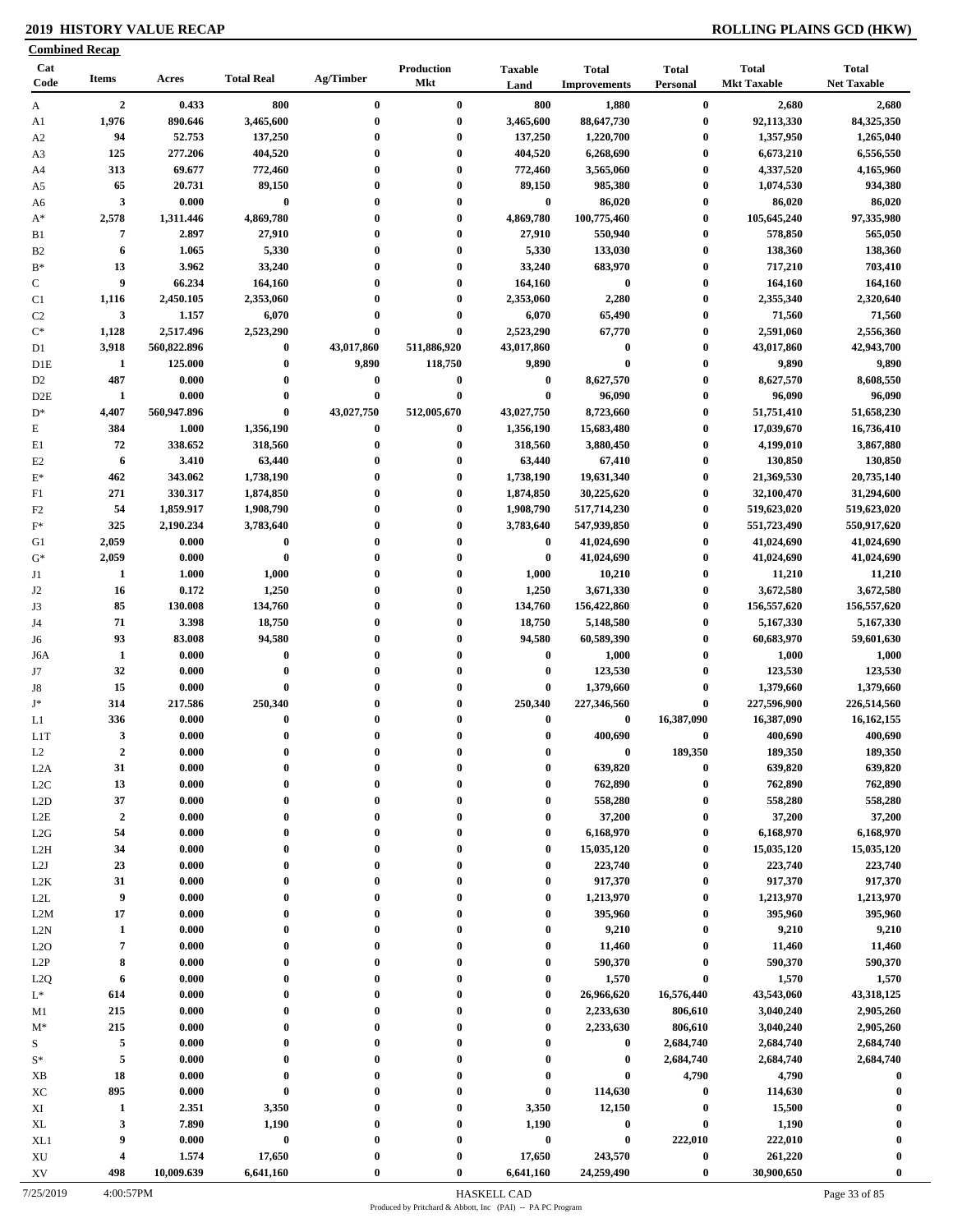| <b>XXV</b><br>$X^*$ | 1,432  | 0.000<br>10,021.454 | 6,663,350  |            |             | 6,663,350  | 398,020<br>25,027,860 | 0<br>226,800 | 398,020<br>31,918,010 |               |
|---------------------|--------|---------------------|------------|------------|-------------|------------|-----------------------|--------------|-----------------------|---------------|
| Totals:             | 13,552 | 577,553.136         | 19,861,830 | 43,027,750 | 512,005,670 | 62,889,580 | 1,000,421,410         | 20,294.590   | 1,083,605,580         | 1,040,354,115 |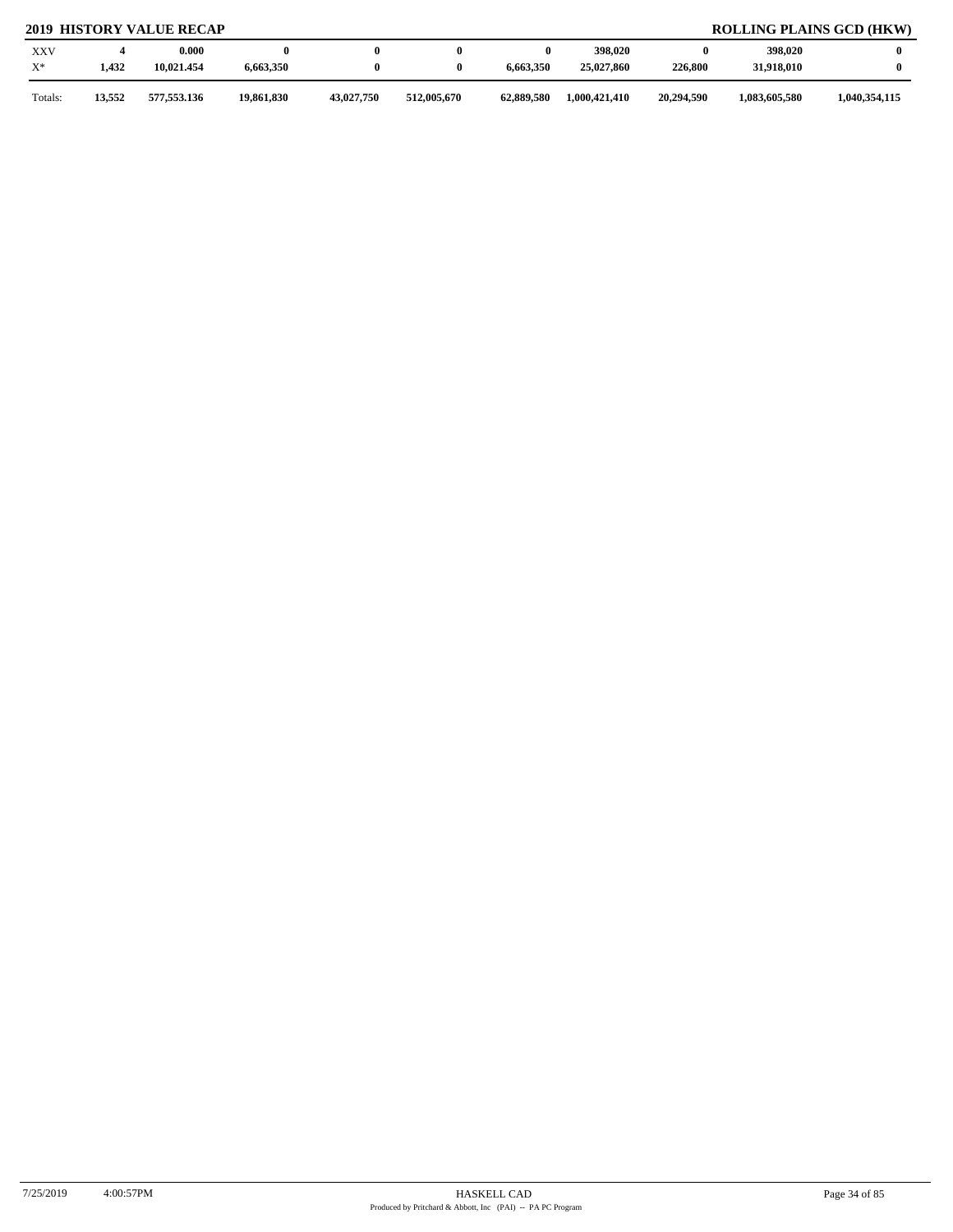### **2019 HISTORY VALUE RECAP STAMFORD HOSP DIST (HST)**

| Category                                              | <b>Value</b>                  | <b>Items</b>     | <b>Exempt Value</b> |                              |            |
|-------------------------------------------------------|-------------------------------|------------------|---------------------|------------------------------|------------|
| HS Real:                                              | 74,600                        | 22               | $\mathbf{0}$        |                              |            |
| Non-HS Real:                                          | 485,500                       | 78               | 97,420              |                              |            |
| Production Market:                                    | 20,254,620                    | 121              | $\boldsymbol{0}$    | Total Land Mkt Value:        | 20,814,720 |
| HS Improvements:                                      | 555,820                       | 24               | $\boldsymbol{0}$    |                              |            |
| New HS Improvements:                                  | $\mathbf{0}$                  | $\mathbf{0}$     | $\boldsymbol{0}$    |                              |            |
| Non-HS Improvements:                                  | 3,068,510                     | 48               | 247,100             |                              |            |
| New Non-HS Improvements:                              | $\mathbf{0}$                  | $\boldsymbol{0}$ | $\boldsymbol{0}$    | Total Imps Mkt Value:        | 3,624,330  |
| HS Personal:                                          | $\boldsymbol{0}$              | $\boldsymbol{0}$ | $\boldsymbol{0}$    |                              |            |
| New Personal:                                         | $\mathbf{0}$                  | $\mathbf{0}$     | $\boldsymbol{0}$    |                              |            |
| Non-HS Personal:                                      | 1,021,220                     |                  | 32,130              |                              |            |
| New Non-HS Personal:                                  |                               | 26               |                     | <b>Total Pers Mkt Value:</b> |            |
|                                                       | 380                           | 1                | $\boldsymbol{0}$    |                              | 1,021,600  |
| <b>Total Real Market:</b>                             | 25,460,650                    | 320              |                     |                              |            |
| MN Value:                                             | 119,930                       | 31               |                     |                              |            |
| MN Inv. Value - Real:                                 | 434,650                       | 18               |                     |                              |            |
| MN Inv. Value - Personal:                             | $\boldsymbol{0}$              | $\mathbf{0}$     |                     |                              |            |
| <b>Total Mineral Mkt:</b>                             | 554,580                       | 49               |                     | <b>Total Mineral Mkt:</b>    | 554,580    |
|                                                       |                               |                  |                     |                              |            |
| Land Timber Gain:                                     | $\boldsymbol{0}$              | $\boldsymbol{0}$ |                     | <b>Total Market Value:</b>   | 26,015,230 |
| Production Market:                                    | 20,254,620                    | 121              |                     |                              |            |
| Land Ag 1D Value:                                     | $\boldsymbol{0}$              | $\boldsymbol{0}$ |                     |                              |            |
| Land Ag 1D1 Value:                                    | 1,259,170                     | 121              |                     |                              |            |
| Land Ag Tim Value:                                    | $\boldsymbol{0}$              | $\boldsymbol{0}$ |                     |                              |            |
| <b>Productivity Loss:</b>                             | 18,995,450                    | 121              |                     |                              |            |
|                                                       |                               |                  |                     | <b>Total Market Taxable:</b> | 7,019,780  |
| Less Real Exempt Property:                            | 376,650                       | 14               |                     |                              |            |
| Less \$500 Inc. Real Personal:                        | 1,520                         | 5                |                     |                              |            |
| Other Freeport:                                       | $\boldsymbol{0}$              | $\boldsymbol{0}$ |                     |                              |            |
| Other Allocation:                                     | $\boldsymbol{0}$              | $\mathbf{0}$     |                     |                              |            |
| Other Goods In Tranit:                                | $\mathbf{0}$                  | $\mathbf{0}$     |                     |                              |            |
|                                                       |                               |                  |                     |                              |            |
| Other MultiUse:                                       | $\boldsymbol{0}$              | $\boldsymbol{0}$ |                     |                              |            |
| Less Real/Pers Abatements:                            | $\mathbf{0}$                  | $\boldsymbol{0}$ |                     |                              |            |
| Less 10% Cap Loss:                                    | 4,260                         |                  |                     |                              |            |
| Less Min Exempt Property:                             | $\boldsymbol{0}$              | $\boldsymbol{0}$ |                     |                              |            |
| Less \$500 Inc. Mineral Owner:                        | 820                           | 3                |                     |                              |            |
| Less TNRCC:                                           | $\mathbf{0}$                  | $\overline{0}$   |                     |                              |            |
| Less Min Abatements/VLA:                              | $\mathbf{0}$                  | $\boldsymbol{0}$ |                     |                              |            |
| Less Min Freeports/Int State Com:                     | 0                             | 0                |                     |                              |            |
| Less Min Unknowns:                                    | 0                             | 0                |                     |                              |            |
| Less Protest Value:                                   | $\boldsymbol{0}$              | $\overline{0}$   |                     |                              |            |
| <b>Total Losses:</b>                                  | 19,378,700                    |                  |                     |                              |            |
| <b>Total Appraised:</b>                               | 6,636,530                     |                  |                     | Total Appraised:             | 6,636,530  |
| <b>Reimbursable Exemptions</b>                        |                               |                  |                     |                              |            |
| Homestead H,S:                                        | $\boldsymbol{0}$              | $\boldsymbol{0}$ |                     |                              |            |
| Senior S:                                             | $\overline{0}$                | 0                |                     |                              |            |
| Disable B:                                            | $\overline{0}$                | 0                |                     |                              |            |
| DV 100%:                                              | $\theta$                      | 0                |                     |                              |            |
| <b>Total Reimbursable:</b>                            | 0                             | 0                |                     |                              |            |
| Local Discount:                                       | 0                             | 0                |                     |                              |            |
| Disable Veteran:                                      | 0                             | $\overline{0}$   |                     |                              |            |
| Optional 65:                                          | 0                             | $\mathbf{0}$     |                     |                              |            |
| Local Disable:                                        | 0                             | $\boldsymbol{0}$ |                     |                              |            |
| State Homestead:                                      | $\overline{0}$                | $\boldsymbol{0}$ |                     |                              |            |
|                                                       |                               |                  |                     |                              |            |
| <b>Total Exemptions:</b><br><b>Net Taxable Value:</b> | $\boldsymbol{0}$<br>6,636,530 |                  |                     | Net Taxable Value            | 6,636,530  |
|                                                       |                               |                  |                     |                              |            |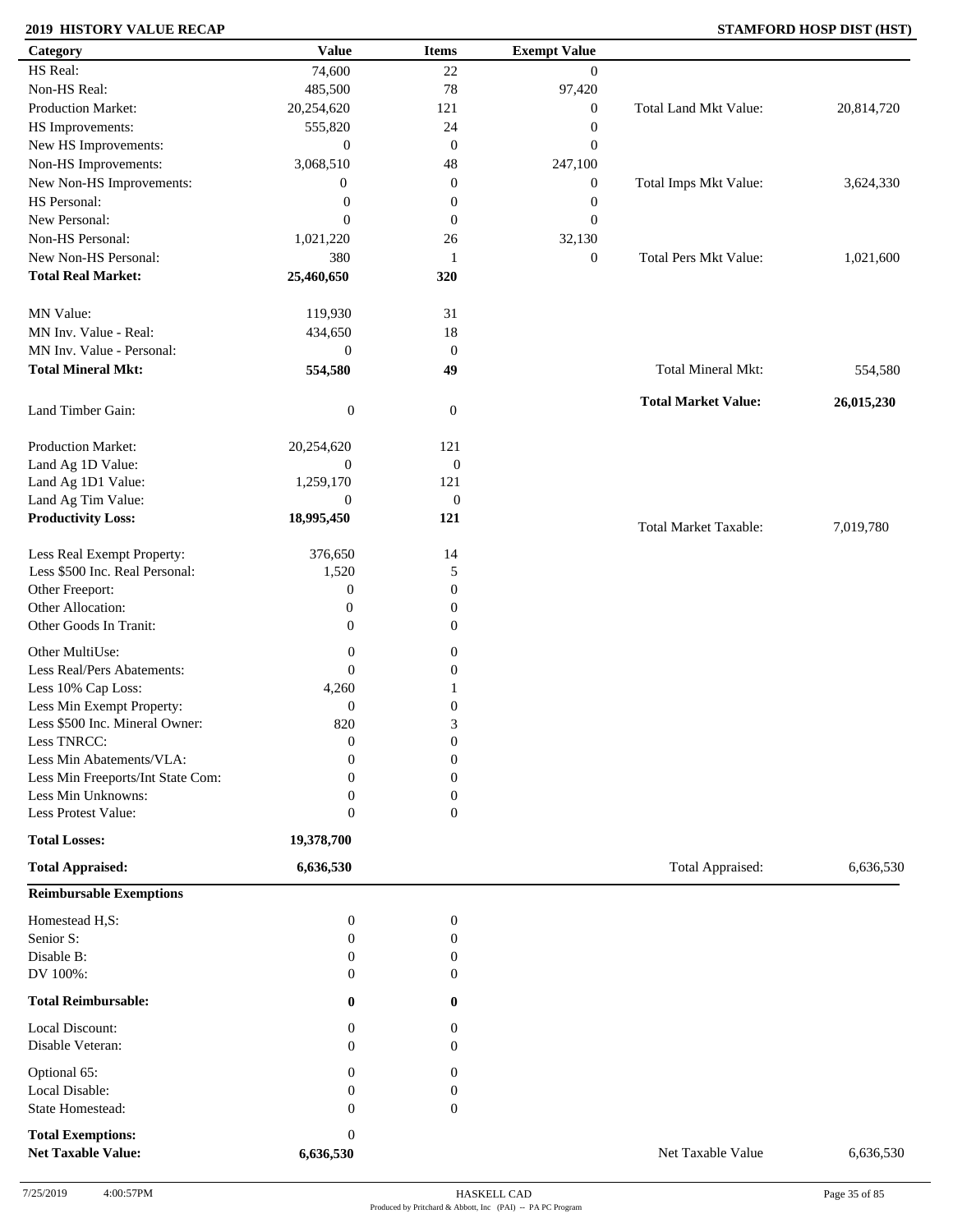### **2019 HISTORY VALUE RECAP STAMFORD HOSP DIST (HST)**

| <b>Count of Homesteads for</b> |   |                |                |                |          |                |          |                | H - Homestead | W - Widow             |
|--------------------------------|---|----------------|----------------|----------------|----------|----------------|----------|----------------|---------------|-----------------------|
| $\bf H$                        | S | $\mathbf{F}$   | B              | D              | W        | $\mathbf{o}$   | DV       | <b>DV100</b>   | $S -$ Over 65 | DV - Disabled Veteran |
|                                |   |                |                |                |          |                |          |                | B - Disabled  | $O -$ Over 65 (No HS) |
| 5                              | 6 | $\overline{0}$ | $\overline{0}$ | $\overline{0}$ | $\bf{0}$ | $\overline{0}$ | $\theta$ | $\overline{0}$ |               |                       |
|                                |   |                |                |                |          |                |          |                |               |                       |
| <b>Total Parcels:</b>          |   |                | 283            |                |          |                |          |                |               |                       |
| <b>Total Owners:</b>           |   |                | 178            |                |          |                |          |                |               |                       |
|                                |   |                |                |                |          |                |          |                |               |                       |

### **Special Certified Totals:**

| Exempt Value of First Time Absolute Exemption: | \$0   |  |
|------------------------------------------------|-------|--|
| Exempt Value of First Time Partial Exemption:  | SO.   |  |
| Value Loss Due to New AGT/Timber:              | -80   |  |
| New Imps/New Pers Market Value:                | \$380 |  |

### **Combined Recap**

| Cat<br>Code    | <b>Items</b>            | Acres      | <b>Total Real</b> | Ag/Timber    | Production<br><b>Mkt</b> | <b>Taxable</b><br>Land | <b>Total</b><br><b>Improvements</b> | <b>Total</b><br>Personal | <b>Total</b><br><b>Mkt Taxable</b> | <b>Total</b><br><b>Net Taxable</b> |
|----------------|-------------------------|------------|-------------------|--------------|--------------------------|------------------------|-------------------------------------|--------------------------|------------------------------------|------------------------------------|
| A1             | 5                       | 7.728      | 31,310            | $\bf{0}$     | $\bf{0}$                 | 31,310                 | 208,330                             | $\bf{0}$                 | 239,640                            | 239,640                            |
| A3             | 8                       | 11.934     | 15,530            | $\mathbf{0}$ | $\bf{0}$                 | 15,530                 | 165,760                             | $\bf{0}$                 | 181,290                            | 181,290                            |
| A <sub>4</sub> | 1                       | 0.170      | 1,190             |              | $\mathbf{0}$             | 1,190                  | 20,100                              | $\bf{0}$                 | 21,290                             | 21,290                             |
| $A^*$          | 14                      | 19.832     | 48,030            |              | $\mathbf{0}$             | 48,030                 | 394,190                             | $\bf{0}$                 | 442,220                            | 442,220                            |
| С              | 1                       | 1.500      | 20                |              | $\mathbf{0}$             | 20                     | $\bf{0}$                            | $\bf{0}$                 | 20                                 | 20                                 |
| C1             | 38                      | 176.331    | 178,930           |              |                          | 178,930                |                                     | $\bf{0}$                 | 178,930                            | 178,930                            |
| $\mathrm{C}^*$ | 39                      | 177.831    | 178,950           | $\mathbf{0}$ | $\mathbf{0}$             | 178,950                |                                     | 0                        | 178,950                            | 178,950                            |
| D1             | 121                     | 22,958.811 | $\bf{0}$          | 1,259,170    | 20,254,620               | 1,259,170              | $\theta$                            | $\bf{0}$                 | 1,259,170                          | 1,259,170                          |
| D <sub>2</sub> | 20                      | 0.000      | $\bf{0}$          | $\bf{0}$     | $\bf{0}$                 | $\bf{0}$               | 404,070                             | $\bf{0}$                 | 404,070                            | 404,070                            |
| $D^*$          | 141                     | 22,958.811 | $\bf{0}$          | 1,259,170    | 20,254,620               | 1,259,170              | 404,070                             | $\bf{0}$                 | 1,663,240                          | 1,663,240                          |
| E              | 16                      | 0.000      | 21,350            | $\bf{0}$     | $\bf{0}$                 | 21,350                 | 172,670                             | $\bf{0}$                 | 194,020                            | 189,760                            |
| E1             | 4                       | 34.405     | 33,560            | 0            | $\mathbf{0}$             | 33,560                 | 135,960                             | $\bf{0}$                 | 169,520                            | 169,520                            |
| $\mathbf{E}^*$ | 20                      | 34.405     | 54,910            |              | $\mathbf{0}$             | 54,910                 | 308,630                             | $\bf{0}$                 | 363,540                            | 359,280                            |
| F1             | 17                      | 36.829     | 189,200           |              | $\mathbf{0}$             | 189,200                | 2,329,200                           | $\bf{0}$                 | 2,518,400                          | 2,416,880                          |
| $F^*$          | 17                      | 36.829     | 189,200           |              | $\mathbf{0}$             | 189,200                | 2,329,200                           | $\bf{0}$                 | 2,518,400                          | 2,416,880                          |
| G1             | 30                      | 0.000      | $\mathbf 0$       |              | 0                        | $\bf{0}$               | 119,460                             | $\bf{0}$                 | 119,460                            | 119,460                            |
| $G^*$          | 30                      | 0.000      | $\mathbf{0}$      |              | 0                        | $\mathbf{0}$           | 119,460                             | $\bf{0}$                 | 119,460                            | 119,460                            |
| J <sub>2</sub> | 1                       | 0.000      | 0                 |              | 0                        | 0                      | 21,270                              | $\bf{0}$                 | 21,270                             | 21,270                             |
| J3             | 7                       | 0.000      | $\mathbf{0}$      |              | 0                        | 0                      | 194,260                             | $\bf{0}$                 | 194,260                            | 194,260                            |
| J4             | 3                       | 0.000      | 0                 |              | 0                        | 0                      | 71,450                              | $\bf{0}$                 | 71,450                             | 71,450                             |
| J6             | 1                       | 0.000      | 0                 |              | 0                        | 0                      | 112,300                             | $\bf{0}$                 | 112,300                            | 112,300                            |
| J7             | $\overline{\mathbf{4}}$ | 0.000      | 0                 |              | $\mathbf{0}$             | 0                      | 35,020                              | $\bf{0}$                 | 35,020                             | 35,020                             |
| J*             | 16                      | 0.000      |                   |              | $\mathbf{0}$             | 0                      | 434,300                             | $\bf{0}$                 | 434,300                            | 434,300                            |
| L1             | 22                      | 0.000      |                   |              | 0                        |                        | $\bf{0}$                            | 1,020,080                | 1,020,080                          | 987,950                            |
| $L^*$          | 22                      | 0.000      |                   |              |                          |                        | $\bf{0}$                            | 1,020,080                | 1,020,080                          | 987,950                            |
| M1             | 1                       | 0.000      |                   |              |                          |                        | 34,250                              | $\bf{0}$                 | 34,250                             | 34,250                             |
| $M^*$          | 1                       | 0.000      |                   |              | 0                        | 0                      | 34,250                              | $\bf{0}$                 | 34,250                             | 34,250                             |
| <b>XB</b>      | 5                       | 0.000      | $\mathbf{0}$      |              | 0                        | 0                      | $\bf{0}$                            | 1,520                    | 1,520                              | $\mathbf 0$                        |
| XC             | 3                       | 0.000      | $\mathbf 0$       |              | 0                        | $\bf{0}$               | 820                                 | $\bf{0}$                 | 820                                |                                    |
| XV             | 11                      | 55.566     | 89,010            |              | $\mathbf{0}$             | 89,010                 | 153,990                             | $\bf{0}$                 | 243,000                            |                                    |
| $\mathbf{X}^*$ | 19                      | 55.566     | 89,010            | $\mathbf{0}$ | $\mathbf{0}$             | 89,010                 | 154,810                             | 1,520                    | 245,340                            |                                    |
| Totals:        | 319                     | 23,283.274 | 560,100           | 1,259,170    | 20,254,620               | 1,819,270              | 4,178,910                           | 1,021,600                | 7,019,780                          | 6,636,530                          |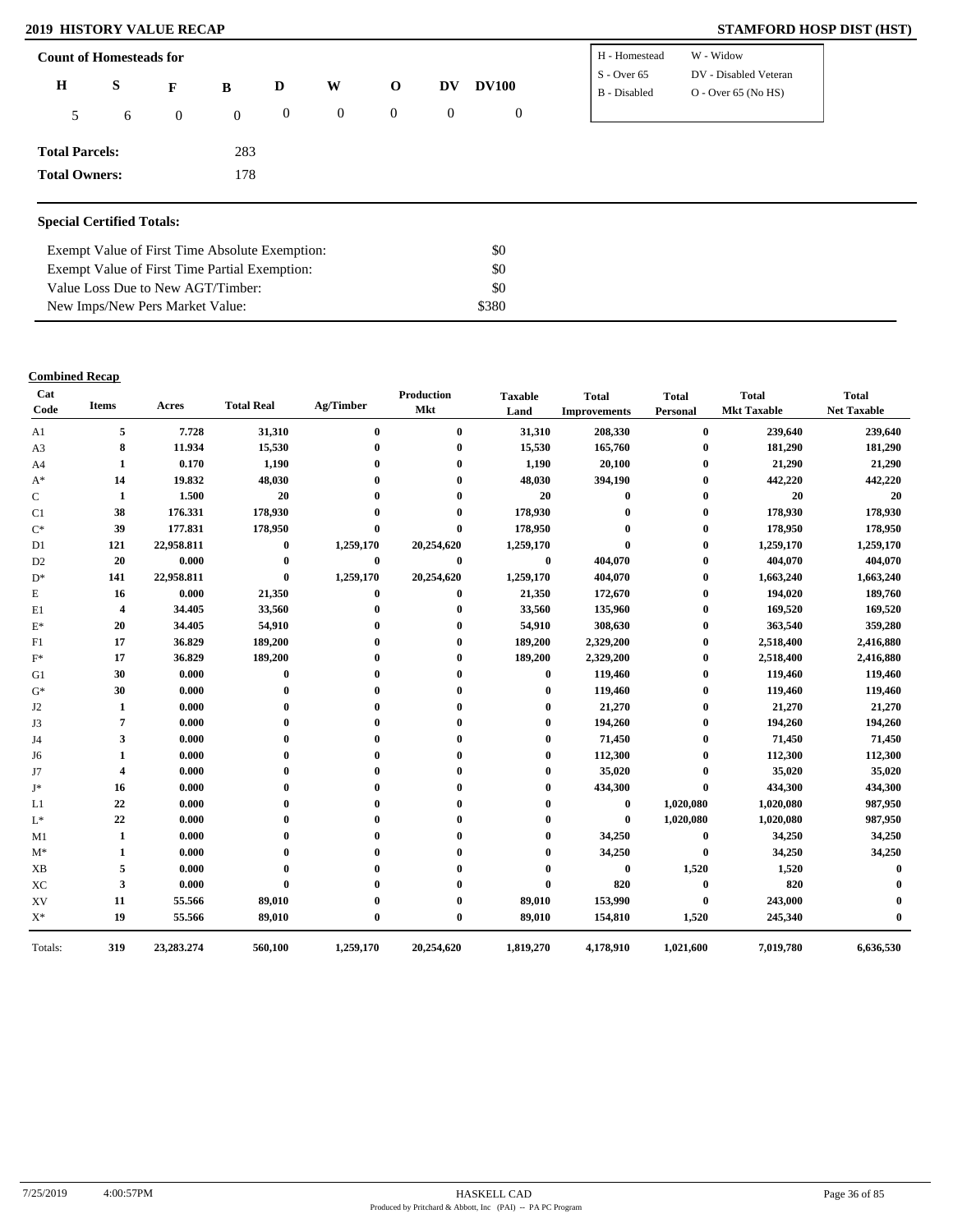### **2019 HISTORY VALUE RECAP COUNTY PRECINCT RD M&O (PR1)**

| Category                          | <b>Value</b>     | <b>Items</b>     | <b>Exempt Value</b> |                              |               |
|-----------------------------------|------------------|------------------|---------------------|------------------------------|---------------|
| HS Real:                          | 4,707,570        | 2,515            | 68,150              |                              |               |
| Non-HS Real:                      | 15,154,260       | 2,337            | 6,680,300           |                              |               |
| Production Market:                | 512,005,670      | 3,919            | $\boldsymbol{0}$    | Total Land Mkt Value:        | 531,867,500   |
| HS Improvements:                  | 114,443,780      | 2,572            | 1,009,150           |                              |               |
| New HS Improvements:              | 454,200          | 6                | $\mathbf{0}$        |                              |               |
| Non-HS Improvements:              | 74,166,150       | 1,665            | 24,440,000          |                              |               |
|                                   |                  |                  |                     |                              |               |
| New Non-HS Improvements:          | 811,250          | 4                | $\boldsymbol{0}$    | Total Imps Mkt Value:        | 189,875,380   |
| HS Personal:                      | 525,640          | 20               | $\boldsymbol{0}$    |                              |               |
| New Personal:                     | $\mathbf{0}$     | $\mathbf{0}$     | $\boldsymbol{0}$    |                              |               |
| Non-HS Personal:                  | 19,637,740       | 380              | 308,880             |                              |               |
| New Non-HS Personal:              | 131,210          | $\overline{4}$   | $\boldsymbol{0}$    | <b>Total Pers Mkt Value:</b> | 20,294,590    |
| <b>Total Real Market:</b>         | 742,037,470      | 13,422           |                     |                              |               |
|                                   |                  |                  |                     |                              |               |
| MN Value:                         | 41,536,220       | 2,949            |                     |                              |               |
| MN Inv. Value - Real:             | 769,009,810      | 582              |                     |                              |               |
| MN Inv. Value - Personal:         | $\boldsymbol{0}$ | $\mathbf{0}$     |                     |                              |               |
| <b>Total Mineral Mkt:</b>         | 810,546,030      |                  |                     | <b>Total Mineral Mkt:</b>    |               |
|                                   |                  | 3,531            |                     |                              | 810,546,030   |
|                                   |                  |                  |                     | <b>Total Market Value:</b>   | 1,552,583,500 |
| Land Timber Gain:                 | $\boldsymbol{0}$ | $\mathbf{0}$     |                     |                              |               |
|                                   |                  |                  |                     |                              |               |
| <b>Production Market:</b>         | 512,005,670      | 3,919            |                     |                              |               |
| Land Ag 1D Value:                 | 12,660           | $\overline{4}$   |                     |                              |               |
| Land Ag 1D1 Value:                | 43,015,090       | 3,917            |                     |                              |               |
| Land Ag Tim Value:                | $\boldsymbol{0}$ | $\boldsymbol{0}$ |                     |                              |               |
| <b>Productivity Loss:</b>         | 468,977,920      | 3,921            |                     | <b>Total Market Taxable:</b> | 1,083,605,580 |
|                                   |                  |                  |                     |                              |               |
| Less Real Exempt Property:        | 32,506,480       | 564              |                     |                              |               |
| Less \$500 Inc. Real Personal:    | 4,790            | 18               |                     |                              |               |
| Other Freeport:                   | $\boldsymbol{0}$ | $\boldsymbol{0}$ |                     |                              |               |
| Other Allocation:                 | $\boldsymbol{0}$ | $\boldsymbol{0}$ |                     |                              |               |
| Other Goods In Tranit:            | $\overline{0}$   | $\mathbf{0}$     |                     |                              |               |
|                                   |                  |                  |                     |                              |               |
| Other MultiUse:                   | $\boldsymbol{0}$ | $\boldsymbol{0}$ |                     |                              |               |
| Less Real/Pers Abatements:        | $\mathbf{0}$     | 3                |                     |                              |               |
| Less 10% Cap Loss:                | 7,371,160        | 685              |                     |                              |               |
| Less Min Exempt Property:         | 398,020          | $\overline{4}$   |                     |                              |               |
| Less \$500 Inc. Mineral Owner:    | 114,630          | 895              |                     |                              |               |
| Less TNRCC:                       | 1,220,405        | 12               |                     |                              |               |
| Less Min Abatements/VLA:          | 511,973,810      | 13               |                     |                              |               |
| Less Min Freeports/Int State Com: | $\boldsymbol{0}$ | $\boldsymbol{0}$ |                     |                              |               |
| Less Min Unknowns:                | $\boldsymbol{0}$ | $\boldsymbol{0}$ |                     |                              |               |
| Less Protest Value:               | $\mathbf{0}$     | $\boldsymbol{0}$ |                     |                              |               |
|                                   |                  |                  |                     |                              |               |
| <b>Total Losses:</b>              | 1,022,567,215    |                  |                     |                              |               |
| <b>Total Appraised:</b>           | 530,016,285      |                  |                     | Total Appraised:             | 530,016,285   |
| <b>Reimbursable Exemptions</b>    |                  |                  |                     |                              |               |
|                                   |                  |                  |                     |                              |               |
| Homestead H,S:                    | $\boldsymbol{0}$ | $\boldsymbol{0}$ |                     |                              |               |
| Senior S:                         | $\boldsymbol{0}$ | $\boldsymbol{0}$ |                     |                              |               |
| Disable B:                        | $\Omega$         | $\mathbf{0}$     |                     |                              |               |
| DV 100%:                          | 978,490          | 12               |                     |                              |               |
| <b>Total Reimbursable:</b>        | 978,490          | 12               |                     |                              |               |
|                                   |                  |                  |                     |                              |               |
| Local Discount:                   | $\boldsymbol{0}$ | $\boldsymbol{0}$ |                     |                              |               |
| Disable Veteran:                  | 657,490          | 62               |                     |                              |               |
| Optional 65:                      | $\boldsymbol{0}$ | $\mathbf{0}$     |                     |                              |               |
| Local Disable:                    | $\boldsymbol{0}$ | $\boldsymbol{0}$ |                     |                              |               |
| State Homestead:                  | $\mathbf{0}$     | $\boldsymbol{0}$ |                     |                              |               |
|                                   |                  |                  |                     |                              |               |
| <b>Total Exemptions:</b>          | 1,635,980        |                  |                     |                              |               |
| <b>Net Taxable Value:</b>         | 528,380,305      |                  |                     | Net Taxable Value            | 528,380,305   |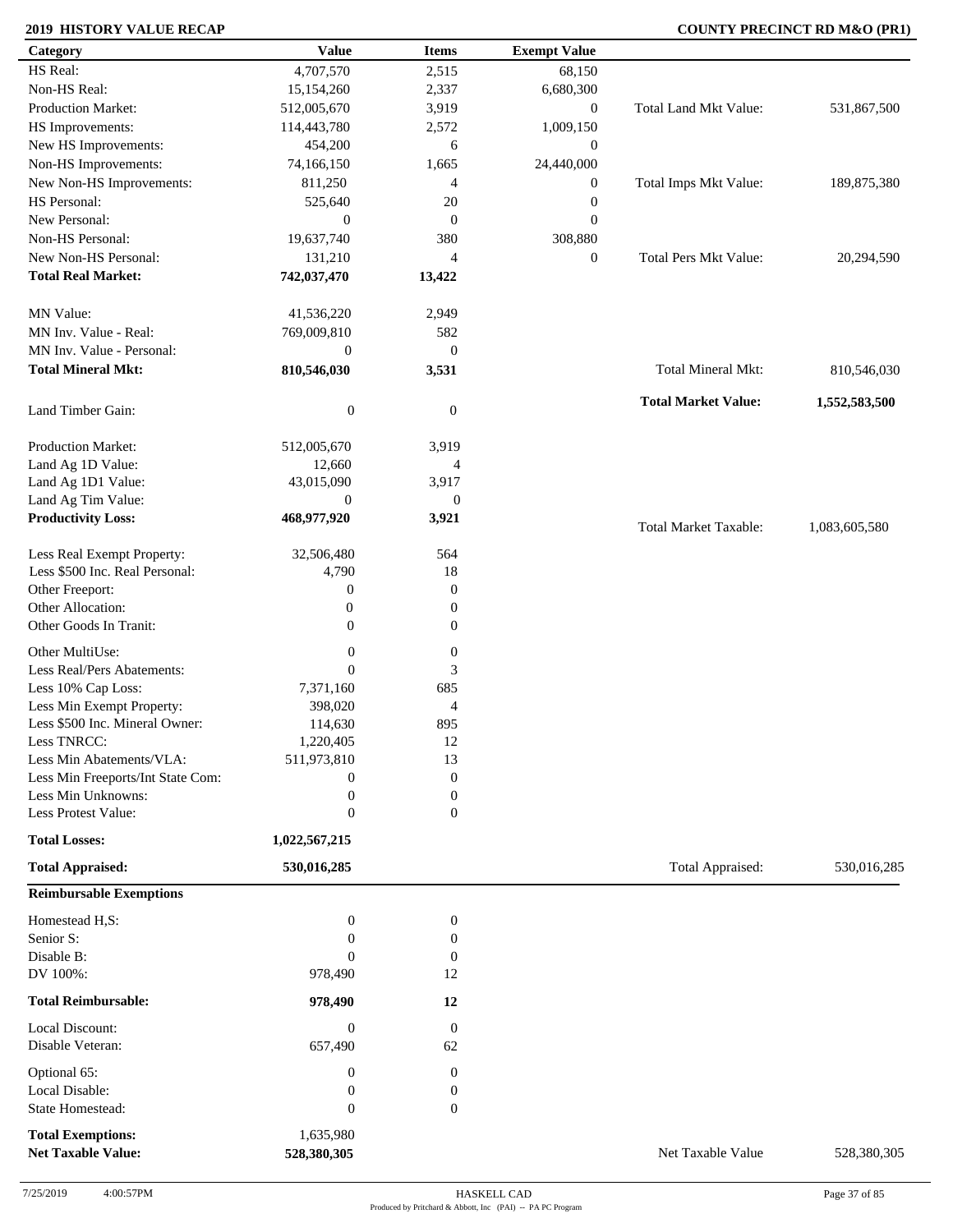New Imps/New Pers Market Value:

### **2019 HISTORY VALUE RECAP COUNTY PRECINCT RD M&O (PR1)**

| <b>Count of Homesteads for</b>   |     |                |                                                |                  |   |              |    |              | H - Homestead                 | W - Widow                                      |
|----------------------------------|-----|----------------|------------------------------------------------|------------------|---|--------------|----|--------------|-------------------------------|------------------------------------------------|
| $\mathbf H$                      | S   | $\mathbf{F}$   | B                                              | D                | W | $\mathbf{o}$ | DV | <b>DV100</b> | $S -$ Over 65<br>B - Disabled | DV - Disabled Veteran<br>$O - Over 65 (No HS)$ |
| 587                              | 749 | $\overline{0}$ | 39                                             | $\boldsymbol{0}$ | 2 | 2            | 64 | 12           |                               |                                                |
| <b>Total Parcels:</b>            |     |                | 12,705                                         |                  |   |              |    |              |                               |                                                |
| <b>Total Owners:</b>             |     |                | 6,365                                          |                  |   |              |    |              |                               |                                                |
| <b>Special Certified Totals:</b> |     |                |                                                |                  |   |              |    |              |                               |                                                |
|                                  |     |                | Exempt Value of First Time Absolute Exemption: |                  |   |              |    | \$157,420    |                               |                                                |
|                                  |     |                | Exempt Value of First Time Partial Exemption:  |                  |   |              |    | \$142,820    |                               |                                                |
|                                  |     |                | Value Loss Due to New AGT/Timber:              |                  |   |              |    | \$24,260     |                               |                                                |

\$1,396,660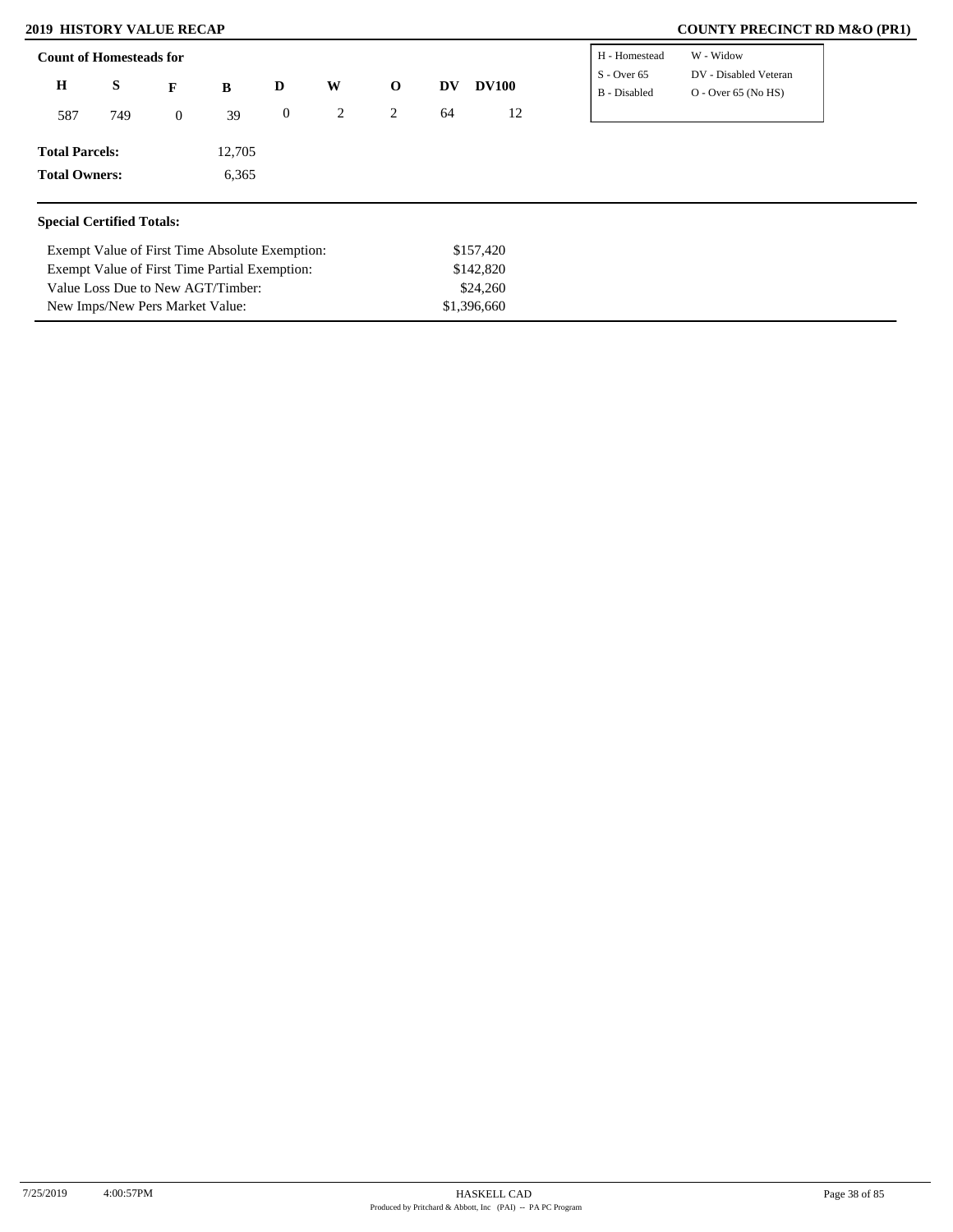### **2019 HISTORY VALUE RECAP COUNTY PRECINCT RD M&O (PR1)**

|                        | <b>Combined Recap</b>   |             |                   |              |                   |                        |                                     |                          |                                    |                                    |
|------------------------|-------------------------|-------------|-------------------|--------------|-------------------|------------------------|-------------------------------------|--------------------------|------------------------------------|------------------------------------|
| Cat<br>Code            | <b>Items</b>            | Acres       | <b>Total Real</b> | Ag/Timber    | Production<br>Mkt | <b>Taxable</b><br>Land | <b>Total</b><br><b>Improvements</b> | <b>Total</b><br>Personal | <b>Total</b><br><b>Mkt Taxable</b> | <b>Total</b><br><b>Net Taxable</b> |
| A                      | $\overline{2}$          | 0.433       | 800               | $\bf{0}$     | $\bf{0}$          | 800                    | 1,880                               | $\bf{0}$                 | 2,680                              | 2,680                              |
| A1                     | 1,976                   | 890.646     | 3,465,600         | $\bf{0}$     | $\bf{0}$          | 3,465,600              | 88,647,730                          | $\bf{0}$                 | 92,113,330                         | 84,325,350                         |
| A <sub>2</sub>         | 94                      | 52.753      | 137,250           | $\bf{0}$     | $\bf{0}$          | 137,250                | 1,220,700                           | $\bf{0}$                 | 1,357,950                          | 1,265,040                          |
| A3                     | 125                     | 277.206     | 404,520           | $\bf{0}$     | $\bf{0}$          | 404,520                | 6,268,690                           | $\bf{0}$                 | 6,673,210                          | 6,556,550                          |
| A4                     | 313                     | 69.677      | 772,460           | 0            | $\bf{0}$          | 772,460                | 3,565,060                           | $\bf{0}$                 | 4,337,520                          | 4,165,960                          |
| A5                     | 65                      | 20.731      | 89,150            | $\bf{0}$     | $\bf{0}$          | 89,150                 | 985,380                             | $\bf{0}$                 | 1,074,530                          | 934,380                            |
| A6                     | $\mathbf{3}$            | 0.000       | $\bf{0}$          | $\bf{0}$     | $\bf{0}$          | $\bf{0}$               | 86,020                              | $\boldsymbol{0}$         | 86,020                             | 86,020                             |
| $A^*$                  | 2,578                   | 1,311.446   | 4,869,780         | $\bf{0}$     | $\bf{0}$          | 4,869,780              | 100,775,460                         | $\bf{0}$                 | 105,645,240                        | 97,335,980                         |
| B1                     | 7                       | 2.897       | 27,910            | $\bf{0}$     | $\bf{0}$          | 27,910                 | 550,940                             | $\boldsymbol{0}$         | 578,850                            | 565,050                            |
| B <sub>2</sub>         | 6                       | 1.065       | 5,330             | $\bf{0}$     | $\bf{0}$          | 5,330                  | 133,030                             | $\bf{0}$                 | 138,360                            | 138,360                            |
| $B^*$                  | 13                      | 3.962       | 33,240            | $\bf{0}$     | $\bf{0}$          | 33,240                 | 683,970                             | $\bf{0}$                 | 717,210                            | 703,410                            |
| ${\bf C}$              | 9                       | 66.234      | 164,160           | $\bf{0}$     | $\bf{0}$          | 164,160                | $\bf{0}$                            | $\bf{0}$                 | 164,160                            | 164,160                            |
| C1                     | 1,116                   | 2,450.105   | 2,353,060         | $\bf{0}$     | $\bf{0}$          | 2,353,060              | 2,280                               | $\boldsymbol{0}$         | 2,355,340                          | 2,320,640                          |
| C <sub>2</sub>         | $\mathbf{3}$            | 1.157       | 6,070             | $\bf{0}$     | $\bf{0}$          | 6,070                  | 65,490                              | $\boldsymbol{0}$         | 71,560                             | 71,560                             |
| $C^*$                  | 1,128                   | 2,517.496   | 2,523,290         | $\bf{0}$     | $\bf{0}$          | 2,523,290              | 67,770                              | $\boldsymbol{0}$         | 2,591,060                          | 2,556,360                          |
| D1                     | 3,918                   | 560,822.896 | $\bf{0}$          | 43,017,860   | 511,886,920       | 43,017,860             | $\bf{0}$                            | $\boldsymbol{0}$         | 43,017,860                         | 42,943,700                         |
| D1E                    | $\mathbf{1}$            | 125.000     | $\bf{0}$          | 9,890        | 118,750           | 9,890                  | $\bf{0}$                            | $\boldsymbol{0}$         | 9,890                              | 9,890                              |
| D <sub>2</sub>         | 487                     | 0.000       | $\bf{0}$          | $\bf{0}$     | $\bf{0}$          | $\bf{0}$               | 8,627,570                           | $\bf{0}$                 | 8,627,570                          | 8,608,550                          |
| D2E                    | 1                       | 0.000       | $\bf{0}$          | $\bf{0}$     | $\bf{0}$          | $\bf{0}$               | 96,090                              | $\boldsymbol{0}$         | 96,090                             | 96,090                             |
| $\mathrm{D}^*$         | 4,407                   | 560,947.896 | $\bf{0}$          | 43,027,750   | 512,005,670       | 43,027,750             | 8,723,660                           | $\boldsymbol{0}$         | 51,751,410                         | 51,658,230                         |
|                        | 384                     | 1.000       |                   | $\bf{0}$     | $\bf{0}$          |                        |                                     | $\boldsymbol{0}$         | 17,039,670                         |                                    |
| E                      |                         |             | 1,356,190         |              |                   | 1,356,190              | 15,683,480                          |                          |                                    | 16,736,410                         |
| E1                     | 72                      | 338.652     | 318,560           | $\bf{0}$     | $\bf{0}$          | 318,560                | 3,880,450                           | $\boldsymbol{0}$         | 4,199,010                          | 3,867,880                          |
| E2                     | 6                       | 3.410       | 63,440            | $\bf{0}$     | $\bf{0}$          | 63,440                 | 67,410                              | $\boldsymbol{0}$         | 130,850                            | 130,850                            |
| $\mathbf{E}^*$         | 462                     | 343.062     | 1,738,190         | $\bf{0}$     | $\bf{0}$          | 1,738,190              | 19,631,340                          | $\bf{0}$                 | 21,369,530                         | 20,735,140                         |
| F1                     | 271                     | 330.317     | 1,874,850         | $\bf{0}$     | $\bf{0}$          | 1,874,850              | 30,225,620                          | $\boldsymbol{0}$         | 32,100,470                         | 31,294,600                         |
| F2                     | 54                      | 1,859.917   | 1,908,790         | $\bf{0}$     | $\bf{0}$          | 1,908,790              | 517,714,230                         | $\boldsymbol{0}$         | 519,623,020                        | 8,563,680                          |
| $\mathbf{F}^*$         | 325                     | 2,190.234   | 3,783,640         | 0            | $\bf{0}$          | 3,783,640              | 547,939,850                         | $\boldsymbol{0}$         | 551,723,490                        | 39,858,280                         |
| G1                     | 2,059                   | 0.000       | $\bf{0}$          | $\bf{0}$     | $\bf{0}$          | $\bf{0}$               | 41,024,690                          | $\boldsymbol{0}$         | 41,024,690                         | 41,024,690                         |
| $G^*$                  | 2,059                   | 0.000       | $\bf{0}$          | $\bf{0}$     | $\bf{0}$          | $\bf{0}$               | 41,024,690                          | $\bf{0}$                 | 41,024,690                         | 41,024,690                         |
| J1                     | -1                      | 1.000       | 1,000             | $\bf{0}$     | $\bf{0}$          | 1,000                  | 10,210                              | $\boldsymbol{0}$         | 11,210                             | 11,210                             |
| J <sub>2</sub>         | 16                      | 0.172       | 1,250             | $\mathbf{0}$ | $\bf{0}$          | 1,250                  | 3,671,330                           | $\boldsymbol{0}$         | 3,672,580                          | 3,672,580                          |
| J3                     | 85                      | 130.008     | 134,760           | $\bf{0}$     | $\bf{0}$          | 134,760                | 156,422,860                         | $\boldsymbol{0}$         | 156,557,620                        | 156,557,620                        |
| J4                     | 71                      | 3.398       | 18,750            | $\bf{0}$     | $\bf{0}$          | 18,750                 | 5,148,580                           | $\boldsymbol{0}$         | 5,167,330                          | 5,167,330                          |
| J6                     | 93                      | 83.008      | 94,580            | $\bf{0}$     | $\boldsymbol{0}$  | 94,580                 | 60,589,390                          | $\boldsymbol{0}$         | 60,683,970                         | 59,601,630                         |
| J6A                    | 1                       | 0.000       | $\bf{0}$          | $\bf{0}$     | $\bf{0}$          | $\bf{0}$               | 1,000                               | $\bf{0}$                 | 1,000                              | 1,000                              |
| J7                     | 32                      | 0.000       | $\bf{0}$          | $\bf{0}$     | $\bf{0}$          | $\bf{0}$               | 123,530                             | $\bf{0}$                 | 123,530                            | 123,530                            |
| J8                     | 15                      | 0.000       | $\bf{0}$          | 0            | $\mathbf{0}$      | 0                      | 1,379,660                           | $\bf{0}$                 | 1,379,660                          | 1,379,660                          |
| $\mathbf{J}^*$         | 314                     | 217.586     | 250,340           |              | $\bf{0}$          | 250,340                | 227,346,560                         | $\bf{0}$                 | 227,596,900                        | 226,514,560                        |
| L1                     | 336                     | 0.000       | $\bf{0}$          | $\bf{0}$     | $\bf{0}$          | $\bf{0}$               | $\bf{0}$                            | 16,387,090               | 16,387,090                         | 16, 162, 155                       |
| L1T                    | 3                       | 0.000       | $\bf{0}$          | 0            | 0                 | 0                      | 400,690                             | $\bf{0}$                 | 400.690                            | 400,690                            |
| L2                     | $\boldsymbol{2}$        | 0.000       | 0                 | 0            | $\bf{0}$          | 0                      | $\bf{0}$                            | 189,350                  | 189,350                            | 189,350                            |
| L2A                    | 31                      | 0.000       | $\bf{0}$          | 0            | $\bf{0}$          | 0                      | 639,820                             | $\bf{0}$                 | 639,820                            | 639,820                            |
| L2C                    | 13                      | 0.000       | $\bf{0}$          | $\bf{0}$     | $\bf{0}$          | $\bf{0}$               | 762,890                             | $\boldsymbol{0}$         | 762,890                            | 762,890                            |
| L2D                    | 37                      | 0.000       | $\bf{0}$          | $\bf{0}$     | $\bf{0}$          | 0                      | 558,280                             | $\boldsymbol{0}$         | 558,280                            | 558,280                            |
| L2E                    | $\overline{2}$          | 0.000       | 0                 | $\bf{0}$     | $\bf{0}$          | $\bf{0}$               | 37,200                              | $\boldsymbol{0}$         | 37,200                             | 37,200                             |
| L2G                    | 54                      | 0.000       | $\bf{0}$          | $\bf{0}$     | $\bf{0}$          | 0                      | 6,168,970                           | $\boldsymbol{0}$         | 6,168,970                          | 5,488,390                          |
| L2H                    | 34                      | 0.000       | $\bf{0}$          | $\bf{0}$     | $\bf{0}$          | $\bf{0}$               | 15,035,120                          | $\boldsymbol{0}$         | 15,035,120                         | 15,035,120                         |
| L2J                    | 23                      | 0.000       | $\mathbf{0}$      | $\bf{0}$     | $\bf{0}$          | $\mathbf{0}$           | 223,740                             | $\boldsymbol{0}$         | 223,740                            | 193,040                            |
|                        | 31                      | 0.000       | $\bf{0}$          | $\bf{0}$     | $\bf{0}$          | $\bf{0}$               | 917,370                             | $\bf{0}$                 | 917,370                            | 917,370                            |
| L2K                    | 9                       |             | $\mathbf{0}$      | $\bf{0}$     | $\bf{0}$          | $\bf{0}$               | 1,213,970                           |                          | 1,213,970                          | 1,213,970                          |
| $_{\rm L2L}$           |                         | 0.000       |                   |              |                   |                        |                                     | $\bf{0}$                 |                                    |                                    |
| L2M                    | 17                      | 0.000       | $\bf{0}$          | $\bf{0}$     | $\bf{0}$          | $\bf{0}$               | 395,960                             | $\bf{0}$                 | 395,960                            | 395,960                            |
| L2N                    | 1                       | 0.000       | $\mathbf{0}$      | $\bf{0}$     | $\bf{0}$          | $\bf{0}$               | 9,210                               | $\bf{0}$                 | 9,210                              | 9,210                              |
| L2O                    | 7                       | 0.000       | $\bf{0}$          | $\bf{0}$     | $\bf{0}$          | $\bf{0}$               | 11,460                              | $\bf{0}$                 | 11,460                             | 11,460                             |
| L2P                    | 8                       | 0.000       | $\bf{0}$          | $\bf{0}$     | $\bf{0}$          | $\mathbf{0}$           | 590,370                             | $\bf{0}$                 | 590,370                            | 387,180                            |
| L <sub>2</sub> Q       | 6                       | 0.000       | $\bf{0}$          | $\bf{0}$     | $\bf{0}$          | $\mathbf{0}$           | 1,570                               | $\bf{0}$                 | 1,570                              | 1,570                              |
| $L^*$                  | 614                     | 0.000       | $\bf{0}$          | $\bf{0}$     | $\bf{0}$          | $\bf{0}$               | 26,966,620                          | 16,576,440               | 43,543,060                         | 42,403,655                         |
| M1                     | 215                     | 0.000       | $\mathbf{0}$      | $\bf{0}$     | $\bf{0}$          | $\mathbf{0}$           | 2,233,630                           | 806,610                  | 3,040,240                          | 2,905,260                          |
| $M^*$                  | 215                     | 0.000       | $\mathbf{0}$      | $\bf{0}$     | $\bf{0}$          | $\mathbf{0}$           | 2,233,630                           | 806,610                  | 3,040,240                          | 2,905,260                          |
| S                      | 5                       | 0.000       | $\mathbf{0}$      | $\bf{0}$     | $\bf{0}$          | $\mathbf{0}$           | $\bf{0}$                            | 2,684,740                | 2,684,740                          | 2,684,740                          |
| $S^*$                  | 5                       | 0.000       | $\bf{0}$          | $\bf{0}$     | $\bf{0}$          | $\bf{0}$               | $\bf{0}$                            | 2,684,740                | 2,684,740                          | 2,684,740                          |
| XB                     | 18                      | 0.000       | $\bf{0}$          | 0            | $\bf{0}$          | $\bf{0}$               | $\pmb{0}$                           | 4,790                    | 4,790                              | $\bf{0}$                           |
| XC                     | 895                     | 0.000       | $\bf{0}$          | 0            | $\bf{0}$          | $\bf{0}$               | 114,630                             | $\bf{0}$                 | 114,630                            | $\bf{0}$                           |
| XI                     | $\mathbf{1}$            | 2.351       | 3,350             | $\bf{0}$     | $\bf{0}$          | 3,350                  | 12,150                              | $\boldsymbol{0}$         | 15,500                             | $\mathbf 0$                        |
| XL                     | 3                       | 7.890       | 1,190             | 0            | $\bf{0}$          | 1,190                  | $\boldsymbol{0}$                    | $\bf{0}$                 | 1,190                              | $\boldsymbol{0}$                   |
| XL1                    | 9                       | 0.000       | $\pmb{0}$         | 0            | $\bf{0}$          | $\pmb{0}$              | $\pmb{0}$                           | 222,010                  | 222,010                            | $\boldsymbol{0}$                   |
| XU                     | $\overline{\mathbf{4}}$ | 1.574       | 17,650            | $\bf{0}$     | $\bf{0}$          | 17,650                 | 243,570                             | $\boldsymbol{0}$         | 261,220                            | $\bf{0}$                           |
| $\mathbf{X}\mathbf{V}$ | 498                     | 10,009.639  | 6,641,160         | $\bf{0}$     | $\bf{0}$          | 6,641,160              | 24,259,490                          | $\bf{0}$                 | 30,900,650                         | $\bf{0}$                           |
|                        |                         |             |                   |              |                   |                        |                                     |                          |                                    |                                    |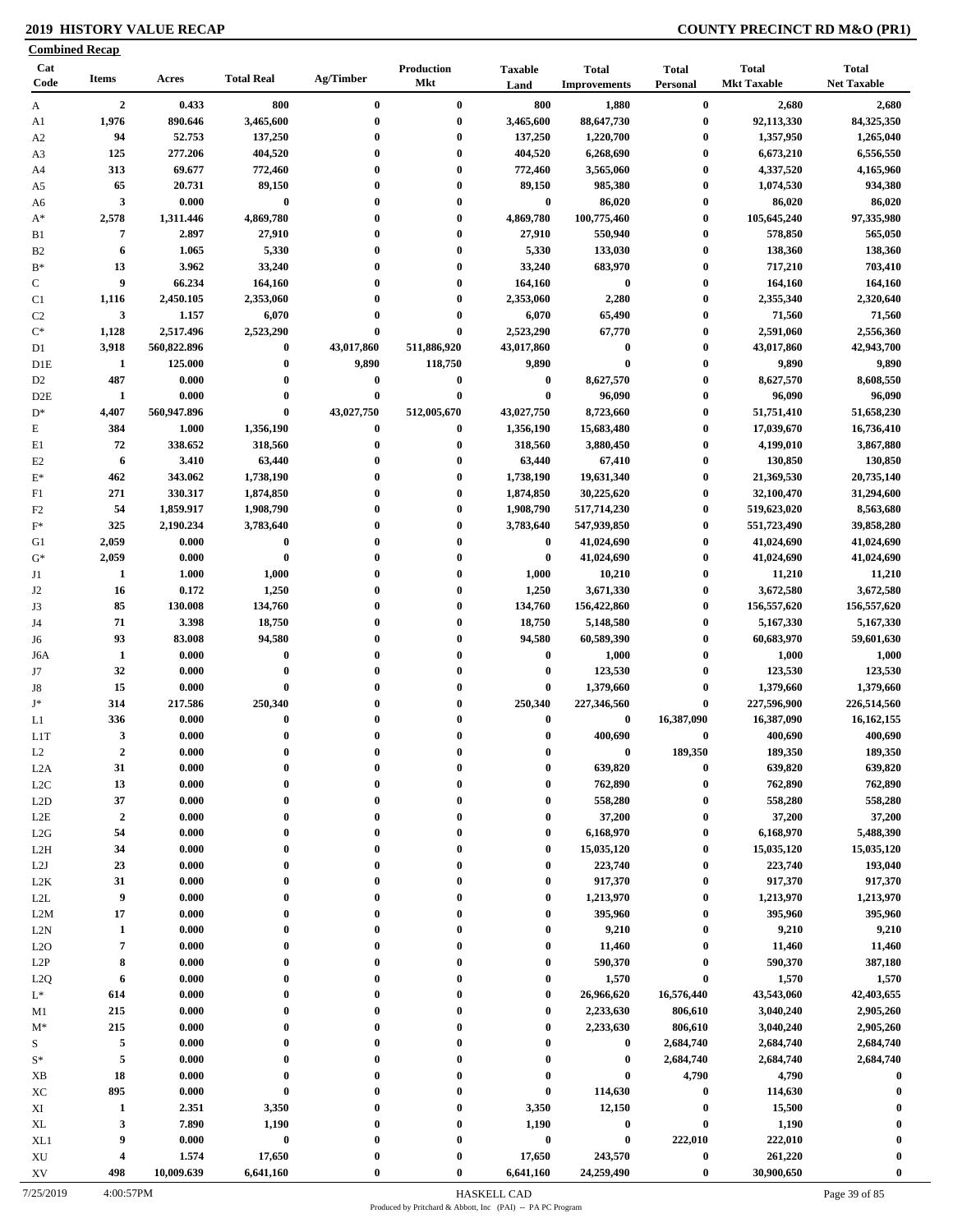# **2019 HISTORY VALUE RECAP COUNTY PRECINCT RD M&O (PR1)**

| <b>XXV</b><br>$X^*$ | 1,432  | 0.000<br>10,021.454 | 6,663,350  |            |             | 6,663,350  | 398,020<br>25,027,860 | 226,800    | 398,020<br>31,918,010 |             |
|---------------------|--------|---------------------|------------|------------|-------------|------------|-----------------------|------------|-----------------------|-------------|
| Totals:             | 13,552 | 577,553.136         | 19,861,830 | 43,027,750 | 512,005,670 | 62,889,580 | 1,000,421,410         | 20,294,590 | 1,083,605,580         | 528,380,305 |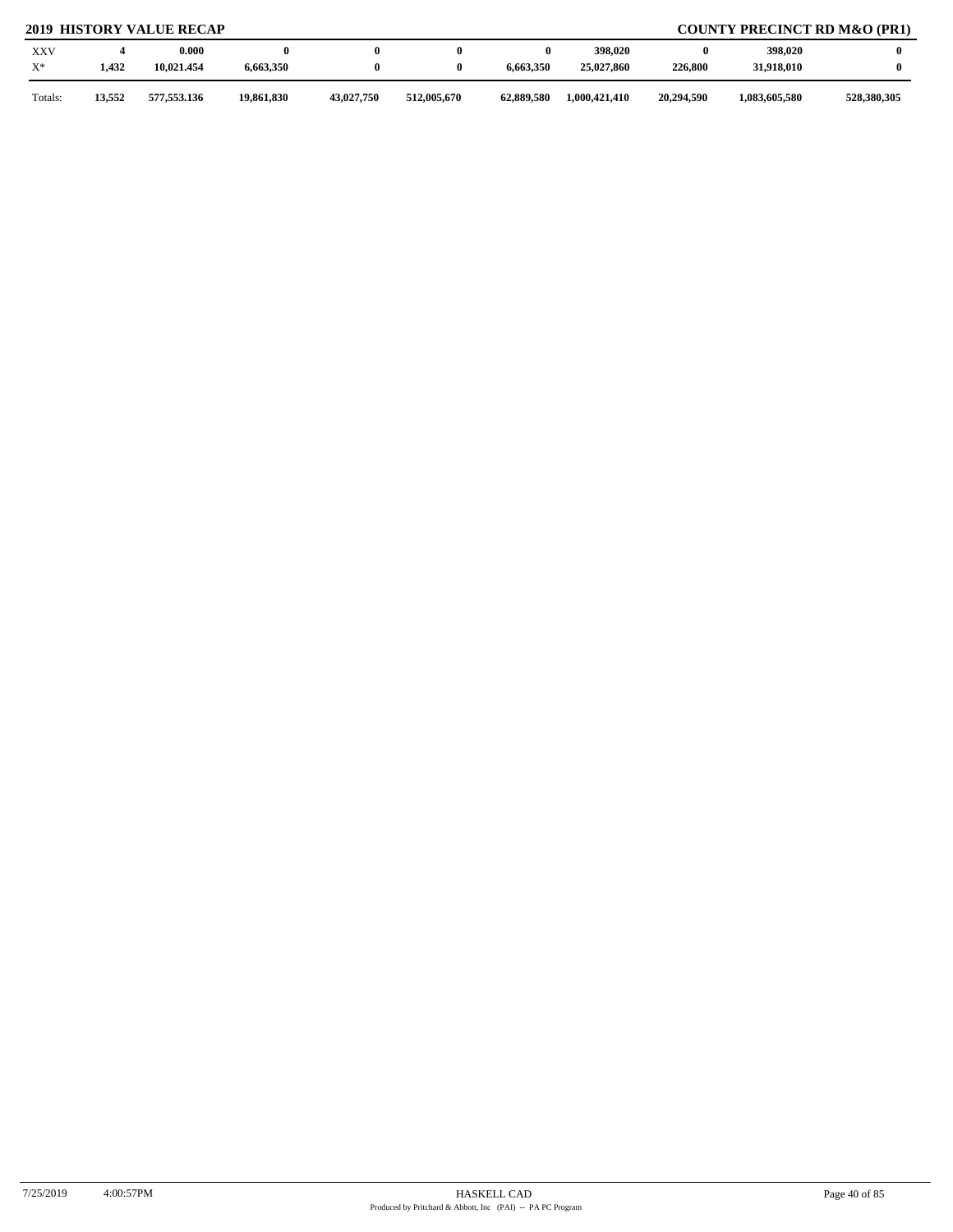### **2019 HISTORY VALUE RECAP MUNDAY CISD (SGO)**

| HS Real:<br>2,080<br>$\mathbf{0}$<br>1<br>Non-HS Real:<br>$\mathbf{0}$<br>$\boldsymbol{0}$<br>$\boldsymbol{0}$<br>Production Market:<br>Total Land Mkt Value:<br>8,664,430<br>59<br>$\boldsymbol{0}$<br>HS Improvements:<br>55,980<br>$\boldsymbol{0}$<br>1<br>New HS Improvements:<br>$\mathbf{0}$<br>$\boldsymbol{0}$<br>$\boldsymbol{0}$<br>Non-HS Improvements:<br>88,270<br>5<br>$\boldsymbol{0}$<br>New Non-HS Improvements:<br>Total Imps Mkt Value:<br>$\boldsymbol{0}$<br>$\boldsymbol{0}$<br>$\mathbf{0}$<br>HS Personal:<br>$\boldsymbol{0}$<br>$\boldsymbol{0}$<br>$\overline{0}$<br>New Personal:<br>$\boldsymbol{0}$<br>$\mathbf{0}$<br>$\boldsymbol{0}$<br>Non-HS Personal:<br>$\boldsymbol{0}$<br>$\boldsymbol{0}$<br>$\boldsymbol{0}$<br>New Non-HS Personal:<br>$\boldsymbol{0}$<br><b>Total Pers Mkt Value:</b><br>$\mathbf{0}$<br>$\mathbf{0}$<br><b>Total Real Market:</b><br>8,810,760<br>66<br>MN Value:<br>$\boldsymbol{0}$<br>$\boldsymbol{0}$<br>MN Inv. Value - Real:<br>38,018,700<br>9<br>MN Inv. Value - Personal:<br>$\boldsymbol{0}$<br>$\boldsymbol{0}$<br><b>Total Mineral Mkt:</b><br><b>Total Mineral Mkt:</b><br>38,018,700<br>9<br>38,018,700<br><b>Total Market Value:</b><br>Land Timber Gain:<br>$\boldsymbol{0}$<br>$\mathbf{0}$<br>Production Market:<br>59<br>8,664,430<br>$\boldsymbol{0}$<br>Land Ag 1D Value:<br>$\boldsymbol{0}$<br>59<br>Land Ag 1D1 Value:<br>660,690<br>Land Ag Tim Value:<br>$\mathbf{0}$<br>$\boldsymbol{0}$<br><b>Productivity Loss:</b><br>8,003,740<br>59<br><b>Total Market Taxable:</b><br>38,825,720<br>Less Real Exempt Property:<br>$\boldsymbol{0}$<br>$\boldsymbol{0}$<br>Less \$500 Inc. Real Personal:<br>$\boldsymbol{0}$<br>$\mathbf{0}$<br>Other Freeport:<br>$\mathbf{0}$<br>$\mathbf{0}$<br>Other Allocation:<br>$\boldsymbol{0}$<br>$\theta$<br>Other Goods In Tranit:<br>$\overline{0}$<br>$\mathbf{0}$<br>Other MultiUse:<br>$\boldsymbol{0}$<br>$\boldsymbol{0}$<br>Less Real/Pers Abatements:<br>$\boldsymbol{0}$<br>$\boldsymbol{0}$<br>Less 10% Cap Loss:<br>$\boldsymbol{0}$<br>$\mathbf{0}$<br>Less Min Exempt Property:<br>$\mathbf{0}$<br>$\mathbf{0}$<br>Less \$500 Inc. Mineral Owner:<br>$\mathbf{0}$<br>$\boldsymbol{0}$<br>Less TNRCC:<br>$\boldsymbol{0}$<br>$\boldsymbol{0}$<br>Less Min Abatements/VLA:<br>22,675,720<br>Less Min Freeports/Int State Com:<br>$\Omega$<br>$\boldsymbol{0}$<br>Less Min Unknowns:<br>$\boldsymbol{0}$<br>$\mathbf{0}$<br>Less Protest Value:<br>$\boldsymbol{0}$<br>$\overline{0}$<br><b>Total Losses:</b><br>30,679,460<br>Total Appraised:<br><b>Total Appraised:</b><br>16,150,000<br><b>Reimbursable Exemptions</b><br>Homestead H,S:<br>25,000<br>1<br>Senior S:<br>10,000<br>Disable B:<br>$\boldsymbol{0}$<br>$\mathbf{0}$<br>DV 100%:<br>$\boldsymbol{0}$<br>$\theta$<br><b>Total Reimbursable:</b><br>35,000<br>$\mathbf{2}$<br>Local Discount:<br>$\boldsymbol{0}$<br>$\overline{0}$<br>Disable Veteran:<br>$\mathbf{0}$<br>$\overline{0}$<br>Optional 65:<br>$\boldsymbol{0}$<br>0<br>Local Disable:<br>$\boldsymbol{0}$<br>$\boldsymbol{0}$<br>State Homestead:<br>$\boldsymbol{0}$<br>$\boldsymbol{0}$<br>35,000<br><b>Total Exemptions:</b><br><b>Net Taxable Value:</b><br>16,115,000<br>Net Taxable Value | Category | <b>Value</b> | <b>Items</b> | <b>Exempt Value</b> |                  |
|-------------------------------------------------------------------------------------------------------------------------------------------------------------------------------------------------------------------------------------------------------------------------------------------------------------------------------------------------------------------------------------------------------------------------------------------------------------------------------------------------------------------------------------------------------------------------------------------------------------------------------------------------------------------------------------------------------------------------------------------------------------------------------------------------------------------------------------------------------------------------------------------------------------------------------------------------------------------------------------------------------------------------------------------------------------------------------------------------------------------------------------------------------------------------------------------------------------------------------------------------------------------------------------------------------------------------------------------------------------------------------------------------------------------------------------------------------------------------------------------------------------------------------------------------------------------------------------------------------------------------------------------------------------------------------------------------------------------------------------------------------------------------------------------------------------------------------------------------------------------------------------------------------------------------------------------------------------------------------------------------------------------------------------------------------------------------------------------------------------------------------------------------------------------------------------------------------------------------------------------------------------------------------------------------------------------------------------------------------------------------------------------------------------------------------------------------------------------------------------------------------------------------------------------------------------------------------------------------------------------------------------------------------------------------------------------------------------------------------------------------------------------------------------------------------------------------------------------------------------------------------------------------------------------------------------------------------------------------------------------------------------------------------------------------------------------------------------------------------------------------------------------------------------------------------------------------------------------------------------------------------------------|----------|--------------|--------------|---------------------|------------------|
|                                                                                                                                                                                                                                                                                                                                                                                                                                                                                                                                                                                                                                                                                                                                                                                                                                                                                                                                                                                                                                                                                                                                                                                                                                                                                                                                                                                                                                                                                                                                                                                                                                                                                                                                                                                                                                                                                                                                                                                                                                                                                                                                                                                                                                                                                                                                                                                                                                                                                                                                                                                                                                                                                                                                                                                                                                                                                                                                                                                                                                                                                                                                                                                                                                                                   |          |              |              |                     |                  |
|                                                                                                                                                                                                                                                                                                                                                                                                                                                                                                                                                                                                                                                                                                                                                                                                                                                                                                                                                                                                                                                                                                                                                                                                                                                                                                                                                                                                                                                                                                                                                                                                                                                                                                                                                                                                                                                                                                                                                                                                                                                                                                                                                                                                                                                                                                                                                                                                                                                                                                                                                                                                                                                                                                                                                                                                                                                                                                                                                                                                                                                                                                                                                                                                                                                                   |          |              |              |                     |                  |
|                                                                                                                                                                                                                                                                                                                                                                                                                                                                                                                                                                                                                                                                                                                                                                                                                                                                                                                                                                                                                                                                                                                                                                                                                                                                                                                                                                                                                                                                                                                                                                                                                                                                                                                                                                                                                                                                                                                                                                                                                                                                                                                                                                                                                                                                                                                                                                                                                                                                                                                                                                                                                                                                                                                                                                                                                                                                                                                                                                                                                                                                                                                                                                                                                                                                   |          |              |              |                     | 8,666,510        |
|                                                                                                                                                                                                                                                                                                                                                                                                                                                                                                                                                                                                                                                                                                                                                                                                                                                                                                                                                                                                                                                                                                                                                                                                                                                                                                                                                                                                                                                                                                                                                                                                                                                                                                                                                                                                                                                                                                                                                                                                                                                                                                                                                                                                                                                                                                                                                                                                                                                                                                                                                                                                                                                                                                                                                                                                                                                                                                                                                                                                                                                                                                                                                                                                                                                                   |          |              |              |                     |                  |
|                                                                                                                                                                                                                                                                                                                                                                                                                                                                                                                                                                                                                                                                                                                                                                                                                                                                                                                                                                                                                                                                                                                                                                                                                                                                                                                                                                                                                                                                                                                                                                                                                                                                                                                                                                                                                                                                                                                                                                                                                                                                                                                                                                                                                                                                                                                                                                                                                                                                                                                                                                                                                                                                                                                                                                                                                                                                                                                                                                                                                                                                                                                                                                                                                                                                   |          |              |              |                     |                  |
|                                                                                                                                                                                                                                                                                                                                                                                                                                                                                                                                                                                                                                                                                                                                                                                                                                                                                                                                                                                                                                                                                                                                                                                                                                                                                                                                                                                                                                                                                                                                                                                                                                                                                                                                                                                                                                                                                                                                                                                                                                                                                                                                                                                                                                                                                                                                                                                                                                                                                                                                                                                                                                                                                                                                                                                                                                                                                                                                                                                                                                                                                                                                                                                                                                                                   |          |              |              |                     |                  |
|                                                                                                                                                                                                                                                                                                                                                                                                                                                                                                                                                                                                                                                                                                                                                                                                                                                                                                                                                                                                                                                                                                                                                                                                                                                                                                                                                                                                                                                                                                                                                                                                                                                                                                                                                                                                                                                                                                                                                                                                                                                                                                                                                                                                                                                                                                                                                                                                                                                                                                                                                                                                                                                                                                                                                                                                                                                                                                                                                                                                                                                                                                                                                                                                                                                                   |          |              |              |                     | 144,250          |
|                                                                                                                                                                                                                                                                                                                                                                                                                                                                                                                                                                                                                                                                                                                                                                                                                                                                                                                                                                                                                                                                                                                                                                                                                                                                                                                                                                                                                                                                                                                                                                                                                                                                                                                                                                                                                                                                                                                                                                                                                                                                                                                                                                                                                                                                                                                                                                                                                                                                                                                                                                                                                                                                                                                                                                                                                                                                                                                                                                                                                                                                                                                                                                                                                                                                   |          |              |              |                     |                  |
|                                                                                                                                                                                                                                                                                                                                                                                                                                                                                                                                                                                                                                                                                                                                                                                                                                                                                                                                                                                                                                                                                                                                                                                                                                                                                                                                                                                                                                                                                                                                                                                                                                                                                                                                                                                                                                                                                                                                                                                                                                                                                                                                                                                                                                                                                                                                                                                                                                                                                                                                                                                                                                                                                                                                                                                                                                                                                                                                                                                                                                                                                                                                                                                                                                                                   |          |              |              |                     |                  |
|                                                                                                                                                                                                                                                                                                                                                                                                                                                                                                                                                                                                                                                                                                                                                                                                                                                                                                                                                                                                                                                                                                                                                                                                                                                                                                                                                                                                                                                                                                                                                                                                                                                                                                                                                                                                                                                                                                                                                                                                                                                                                                                                                                                                                                                                                                                                                                                                                                                                                                                                                                                                                                                                                                                                                                                                                                                                                                                                                                                                                                                                                                                                                                                                                                                                   |          |              |              |                     |                  |
|                                                                                                                                                                                                                                                                                                                                                                                                                                                                                                                                                                                                                                                                                                                                                                                                                                                                                                                                                                                                                                                                                                                                                                                                                                                                                                                                                                                                                                                                                                                                                                                                                                                                                                                                                                                                                                                                                                                                                                                                                                                                                                                                                                                                                                                                                                                                                                                                                                                                                                                                                                                                                                                                                                                                                                                                                                                                                                                                                                                                                                                                                                                                                                                                                                                                   |          |              |              |                     | $\boldsymbol{0}$ |
|                                                                                                                                                                                                                                                                                                                                                                                                                                                                                                                                                                                                                                                                                                                                                                                                                                                                                                                                                                                                                                                                                                                                                                                                                                                                                                                                                                                                                                                                                                                                                                                                                                                                                                                                                                                                                                                                                                                                                                                                                                                                                                                                                                                                                                                                                                                                                                                                                                                                                                                                                                                                                                                                                                                                                                                                                                                                                                                                                                                                                                                                                                                                                                                                                                                                   |          |              |              |                     |                  |
|                                                                                                                                                                                                                                                                                                                                                                                                                                                                                                                                                                                                                                                                                                                                                                                                                                                                                                                                                                                                                                                                                                                                                                                                                                                                                                                                                                                                                                                                                                                                                                                                                                                                                                                                                                                                                                                                                                                                                                                                                                                                                                                                                                                                                                                                                                                                                                                                                                                                                                                                                                                                                                                                                                                                                                                                                                                                                                                                                                                                                                                                                                                                                                                                                                                                   |          |              |              |                     |                  |
|                                                                                                                                                                                                                                                                                                                                                                                                                                                                                                                                                                                                                                                                                                                                                                                                                                                                                                                                                                                                                                                                                                                                                                                                                                                                                                                                                                                                                                                                                                                                                                                                                                                                                                                                                                                                                                                                                                                                                                                                                                                                                                                                                                                                                                                                                                                                                                                                                                                                                                                                                                                                                                                                                                                                                                                                                                                                                                                                                                                                                                                                                                                                                                                                                                                                   |          |              |              |                     |                  |
|                                                                                                                                                                                                                                                                                                                                                                                                                                                                                                                                                                                                                                                                                                                                                                                                                                                                                                                                                                                                                                                                                                                                                                                                                                                                                                                                                                                                                                                                                                                                                                                                                                                                                                                                                                                                                                                                                                                                                                                                                                                                                                                                                                                                                                                                                                                                                                                                                                                                                                                                                                                                                                                                                                                                                                                                                                                                                                                                                                                                                                                                                                                                                                                                                                                                   |          |              |              |                     |                  |
|                                                                                                                                                                                                                                                                                                                                                                                                                                                                                                                                                                                                                                                                                                                                                                                                                                                                                                                                                                                                                                                                                                                                                                                                                                                                                                                                                                                                                                                                                                                                                                                                                                                                                                                                                                                                                                                                                                                                                                                                                                                                                                                                                                                                                                                                                                                                                                                                                                                                                                                                                                                                                                                                                                                                                                                                                                                                                                                                                                                                                                                                                                                                                                                                                                                                   |          |              |              |                     |                  |
|                                                                                                                                                                                                                                                                                                                                                                                                                                                                                                                                                                                                                                                                                                                                                                                                                                                                                                                                                                                                                                                                                                                                                                                                                                                                                                                                                                                                                                                                                                                                                                                                                                                                                                                                                                                                                                                                                                                                                                                                                                                                                                                                                                                                                                                                                                                                                                                                                                                                                                                                                                                                                                                                                                                                                                                                                                                                                                                                                                                                                                                                                                                                                                                                                                                                   |          |              |              |                     |                  |
|                                                                                                                                                                                                                                                                                                                                                                                                                                                                                                                                                                                                                                                                                                                                                                                                                                                                                                                                                                                                                                                                                                                                                                                                                                                                                                                                                                                                                                                                                                                                                                                                                                                                                                                                                                                                                                                                                                                                                                                                                                                                                                                                                                                                                                                                                                                                                                                                                                                                                                                                                                                                                                                                                                                                                                                                                                                                                                                                                                                                                                                                                                                                                                                                                                                                   |          |              |              |                     | 46,829,460       |
|                                                                                                                                                                                                                                                                                                                                                                                                                                                                                                                                                                                                                                                                                                                                                                                                                                                                                                                                                                                                                                                                                                                                                                                                                                                                                                                                                                                                                                                                                                                                                                                                                                                                                                                                                                                                                                                                                                                                                                                                                                                                                                                                                                                                                                                                                                                                                                                                                                                                                                                                                                                                                                                                                                                                                                                                                                                                                                                                                                                                                                                                                                                                                                                                                                                                   |          |              |              |                     |                  |
|                                                                                                                                                                                                                                                                                                                                                                                                                                                                                                                                                                                                                                                                                                                                                                                                                                                                                                                                                                                                                                                                                                                                                                                                                                                                                                                                                                                                                                                                                                                                                                                                                                                                                                                                                                                                                                                                                                                                                                                                                                                                                                                                                                                                                                                                                                                                                                                                                                                                                                                                                                                                                                                                                                                                                                                                                                                                                                                                                                                                                                                                                                                                                                                                                                                                   |          |              |              |                     |                  |
|                                                                                                                                                                                                                                                                                                                                                                                                                                                                                                                                                                                                                                                                                                                                                                                                                                                                                                                                                                                                                                                                                                                                                                                                                                                                                                                                                                                                                                                                                                                                                                                                                                                                                                                                                                                                                                                                                                                                                                                                                                                                                                                                                                                                                                                                                                                                                                                                                                                                                                                                                                                                                                                                                                                                                                                                                                                                                                                                                                                                                                                                                                                                                                                                                                                                   |          |              |              |                     |                  |
|                                                                                                                                                                                                                                                                                                                                                                                                                                                                                                                                                                                                                                                                                                                                                                                                                                                                                                                                                                                                                                                                                                                                                                                                                                                                                                                                                                                                                                                                                                                                                                                                                                                                                                                                                                                                                                                                                                                                                                                                                                                                                                                                                                                                                                                                                                                                                                                                                                                                                                                                                                                                                                                                                                                                                                                                                                                                                                                                                                                                                                                                                                                                                                                                                                                                   |          |              |              |                     |                  |
|                                                                                                                                                                                                                                                                                                                                                                                                                                                                                                                                                                                                                                                                                                                                                                                                                                                                                                                                                                                                                                                                                                                                                                                                                                                                                                                                                                                                                                                                                                                                                                                                                                                                                                                                                                                                                                                                                                                                                                                                                                                                                                                                                                                                                                                                                                                                                                                                                                                                                                                                                                                                                                                                                                                                                                                                                                                                                                                                                                                                                                                                                                                                                                                                                                                                   |          |              |              |                     |                  |
|                                                                                                                                                                                                                                                                                                                                                                                                                                                                                                                                                                                                                                                                                                                                                                                                                                                                                                                                                                                                                                                                                                                                                                                                                                                                                                                                                                                                                                                                                                                                                                                                                                                                                                                                                                                                                                                                                                                                                                                                                                                                                                                                                                                                                                                                                                                                                                                                                                                                                                                                                                                                                                                                                                                                                                                                                                                                                                                                                                                                                                                                                                                                                                                                                                                                   |          |              |              |                     |                  |
|                                                                                                                                                                                                                                                                                                                                                                                                                                                                                                                                                                                                                                                                                                                                                                                                                                                                                                                                                                                                                                                                                                                                                                                                                                                                                                                                                                                                                                                                                                                                                                                                                                                                                                                                                                                                                                                                                                                                                                                                                                                                                                                                                                                                                                                                                                                                                                                                                                                                                                                                                                                                                                                                                                                                                                                                                                                                                                                                                                                                                                                                                                                                                                                                                                                                   |          |              |              |                     |                  |
|                                                                                                                                                                                                                                                                                                                                                                                                                                                                                                                                                                                                                                                                                                                                                                                                                                                                                                                                                                                                                                                                                                                                                                                                                                                                                                                                                                                                                                                                                                                                                                                                                                                                                                                                                                                                                                                                                                                                                                                                                                                                                                                                                                                                                                                                                                                                                                                                                                                                                                                                                                                                                                                                                                                                                                                                                                                                                                                                                                                                                                                                                                                                                                                                                                                                   |          |              |              |                     |                  |
|                                                                                                                                                                                                                                                                                                                                                                                                                                                                                                                                                                                                                                                                                                                                                                                                                                                                                                                                                                                                                                                                                                                                                                                                                                                                                                                                                                                                                                                                                                                                                                                                                                                                                                                                                                                                                                                                                                                                                                                                                                                                                                                                                                                                                                                                                                                                                                                                                                                                                                                                                                                                                                                                                                                                                                                                                                                                                                                                                                                                                                                                                                                                                                                                                                                                   |          |              |              |                     |                  |
|                                                                                                                                                                                                                                                                                                                                                                                                                                                                                                                                                                                                                                                                                                                                                                                                                                                                                                                                                                                                                                                                                                                                                                                                                                                                                                                                                                                                                                                                                                                                                                                                                                                                                                                                                                                                                                                                                                                                                                                                                                                                                                                                                                                                                                                                                                                                                                                                                                                                                                                                                                                                                                                                                                                                                                                                                                                                                                                                                                                                                                                                                                                                                                                                                                                                   |          |              |              |                     |                  |
|                                                                                                                                                                                                                                                                                                                                                                                                                                                                                                                                                                                                                                                                                                                                                                                                                                                                                                                                                                                                                                                                                                                                                                                                                                                                                                                                                                                                                                                                                                                                                                                                                                                                                                                                                                                                                                                                                                                                                                                                                                                                                                                                                                                                                                                                                                                                                                                                                                                                                                                                                                                                                                                                                                                                                                                                                                                                                                                                                                                                                                                                                                                                                                                                                                                                   |          |              |              |                     |                  |
|                                                                                                                                                                                                                                                                                                                                                                                                                                                                                                                                                                                                                                                                                                                                                                                                                                                                                                                                                                                                                                                                                                                                                                                                                                                                                                                                                                                                                                                                                                                                                                                                                                                                                                                                                                                                                                                                                                                                                                                                                                                                                                                                                                                                                                                                                                                                                                                                                                                                                                                                                                                                                                                                                                                                                                                                                                                                                                                                                                                                                                                                                                                                                                                                                                                                   |          |              |              |                     |                  |
|                                                                                                                                                                                                                                                                                                                                                                                                                                                                                                                                                                                                                                                                                                                                                                                                                                                                                                                                                                                                                                                                                                                                                                                                                                                                                                                                                                                                                                                                                                                                                                                                                                                                                                                                                                                                                                                                                                                                                                                                                                                                                                                                                                                                                                                                                                                                                                                                                                                                                                                                                                                                                                                                                                                                                                                                                                                                                                                                                                                                                                                                                                                                                                                                                                                                   |          |              |              |                     |                  |
|                                                                                                                                                                                                                                                                                                                                                                                                                                                                                                                                                                                                                                                                                                                                                                                                                                                                                                                                                                                                                                                                                                                                                                                                                                                                                                                                                                                                                                                                                                                                                                                                                                                                                                                                                                                                                                                                                                                                                                                                                                                                                                                                                                                                                                                                                                                                                                                                                                                                                                                                                                                                                                                                                                                                                                                                                                                                                                                                                                                                                                                                                                                                                                                                                                                                   |          |              |              |                     |                  |
|                                                                                                                                                                                                                                                                                                                                                                                                                                                                                                                                                                                                                                                                                                                                                                                                                                                                                                                                                                                                                                                                                                                                                                                                                                                                                                                                                                                                                                                                                                                                                                                                                                                                                                                                                                                                                                                                                                                                                                                                                                                                                                                                                                                                                                                                                                                                                                                                                                                                                                                                                                                                                                                                                                                                                                                                                                                                                                                                                                                                                                                                                                                                                                                                                                                                   |          |              |              |                     |                  |
|                                                                                                                                                                                                                                                                                                                                                                                                                                                                                                                                                                                                                                                                                                                                                                                                                                                                                                                                                                                                                                                                                                                                                                                                                                                                                                                                                                                                                                                                                                                                                                                                                                                                                                                                                                                                                                                                                                                                                                                                                                                                                                                                                                                                                                                                                                                                                                                                                                                                                                                                                                                                                                                                                                                                                                                                                                                                                                                                                                                                                                                                                                                                                                                                                                                                   |          |              |              |                     |                  |
|                                                                                                                                                                                                                                                                                                                                                                                                                                                                                                                                                                                                                                                                                                                                                                                                                                                                                                                                                                                                                                                                                                                                                                                                                                                                                                                                                                                                                                                                                                                                                                                                                                                                                                                                                                                                                                                                                                                                                                                                                                                                                                                                                                                                                                                                                                                                                                                                                                                                                                                                                                                                                                                                                                                                                                                                                                                                                                                                                                                                                                                                                                                                                                                                                                                                   |          |              |              |                     |                  |
|                                                                                                                                                                                                                                                                                                                                                                                                                                                                                                                                                                                                                                                                                                                                                                                                                                                                                                                                                                                                                                                                                                                                                                                                                                                                                                                                                                                                                                                                                                                                                                                                                                                                                                                                                                                                                                                                                                                                                                                                                                                                                                                                                                                                                                                                                                                                                                                                                                                                                                                                                                                                                                                                                                                                                                                                                                                                                                                                                                                                                                                                                                                                                                                                                                                                   |          |              |              |                     |                  |
|                                                                                                                                                                                                                                                                                                                                                                                                                                                                                                                                                                                                                                                                                                                                                                                                                                                                                                                                                                                                                                                                                                                                                                                                                                                                                                                                                                                                                                                                                                                                                                                                                                                                                                                                                                                                                                                                                                                                                                                                                                                                                                                                                                                                                                                                                                                                                                                                                                                                                                                                                                                                                                                                                                                                                                                                                                                                                                                                                                                                                                                                                                                                                                                                                                                                   |          |              |              |                     |                  |
|                                                                                                                                                                                                                                                                                                                                                                                                                                                                                                                                                                                                                                                                                                                                                                                                                                                                                                                                                                                                                                                                                                                                                                                                                                                                                                                                                                                                                                                                                                                                                                                                                                                                                                                                                                                                                                                                                                                                                                                                                                                                                                                                                                                                                                                                                                                                                                                                                                                                                                                                                                                                                                                                                                                                                                                                                                                                                                                                                                                                                                                                                                                                                                                                                                                                   |          |              |              |                     |                  |
|                                                                                                                                                                                                                                                                                                                                                                                                                                                                                                                                                                                                                                                                                                                                                                                                                                                                                                                                                                                                                                                                                                                                                                                                                                                                                                                                                                                                                                                                                                                                                                                                                                                                                                                                                                                                                                                                                                                                                                                                                                                                                                                                                                                                                                                                                                                                                                                                                                                                                                                                                                                                                                                                                                                                                                                                                                                                                                                                                                                                                                                                                                                                                                                                                                                                   |          |              |              |                     |                  |
|                                                                                                                                                                                                                                                                                                                                                                                                                                                                                                                                                                                                                                                                                                                                                                                                                                                                                                                                                                                                                                                                                                                                                                                                                                                                                                                                                                                                                                                                                                                                                                                                                                                                                                                                                                                                                                                                                                                                                                                                                                                                                                                                                                                                                                                                                                                                                                                                                                                                                                                                                                                                                                                                                                                                                                                                                                                                                                                                                                                                                                                                                                                                                                                                                                                                   |          |              |              |                     | 16,150,000       |
|                                                                                                                                                                                                                                                                                                                                                                                                                                                                                                                                                                                                                                                                                                                                                                                                                                                                                                                                                                                                                                                                                                                                                                                                                                                                                                                                                                                                                                                                                                                                                                                                                                                                                                                                                                                                                                                                                                                                                                                                                                                                                                                                                                                                                                                                                                                                                                                                                                                                                                                                                                                                                                                                                                                                                                                                                                                                                                                                                                                                                                                                                                                                                                                                                                                                   |          |              |              |                     |                  |
|                                                                                                                                                                                                                                                                                                                                                                                                                                                                                                                                                                                                                                                                                                                                                                                                                                                                                                                                                                                                                                                                                                                                                                                                                                                                                                                                                                                                                                                                                                                                                                                                                                                                                                                                                                                                                                                                                                                                                                                                                                                                                                                                                                                                                                                                                                                                                                                                                                                                                                                                                                                                                                                                                                                                                                                                                                                                                                                                                                                                                                                                                                                                                                                                                                                                   |          |              |              |                     |                  |
|                                                                                                                                                                                                                                                                                                                                                                                                                                                                                                                                                                                                                                                                                                                                                                                                                                                                                                                                                                                                                                                                                                                                                                                                                                                                                                                                                                                                                                                                                                                                                                                                                                                                                                                                                                                                                                                                                                                                                                                                                                                                                                                                                                                                                                                                                                                                                                                                                                                                                                                                                                                                                                                                                                                                                                                                                                                                                                                                                                                                                                                                                                                                                                                                                                                                   |          |              |              |                     |                  |
|                                                                                                                                                                                                                                                                                                                                                                                                                                                                                                                                                                                                                                                                                                                                                                                                                                                                                                                                                                                                                                                                                                                                                                                                                                                                                                                                                                                                                                                                                                                                                                                                                                                                                                                                                                                                                                                                                                                                                                                                                                                                                                                                                                                                                                                                                                                                                                                                                                                                                                                                                                                                                                                                                                                                                                                                                                                                                                                                                                                                                                                                                                                                                                                                                                                                   |          |              |              |                     |                  |
|                                                                                                                                                                                                                                                                                                                                                                                                                                                                                                                                                                                                                                                                                                                                                                                                                                                                                                                                                                                                                                                                                                                                                                                                                                                                                                                                                                                                                                                                                                                                                                                                                                                                                                                                                                                                                                                                                                                                                                                                                                                                                                                                                                                                                                                                                                                                                                                                                                                                                                                                                                                                                                                                                                                                                                                                                                                                                                                                                                                                                                                                                                                                                                                                                                                                   |          |              |              |                     |                  |
|                                                                                                                                                                                                                                                                                                                                                                                                                                                                                                                                                                                                                                                                                                                                                                                                                                                                                                                                                                                                                                                                                                                                                                                                                                                                                                                                                                                                                                                                                                                                                                                                                                                                                                                                                                                                                                                                                                                                                                                                                                                                                                                                                                                                                                                                                                                                                                                                                                                                                                                                                                                                                                                                                                                                                                                                                                                                                                                                                                                                                                                                                                                                                                                                                                                                   |          |              |              |                     |                  |
|                                                                                                                                                                                                                                                                                                                                                                                                                                                                                                                                                                                                                                                                                                                                                                                                                                                                                                                                                                                                                                                                                                                                                                                                                                                                                                                                                                                                                                                                                                                                                                                                                                                                                                                                                                                                                                                                                                                                                                                                                                                                                                                                                                                                                                                                                                                                                                                                                                                                                                                                                                                                                                                                                                                                                                                                                                                                                                                                                                                                                                                                                                                                                                                                                                                                   |          |              |              |                     |                  |
|                                                                                                                                                                                                                                                                                                                                                                                                                                                                                                                                                                                                                                                                                                                                                                                                                                                                                                                                                                                                                                                                                                                                                                                                                                                                                                                                                                                                                                                                                                                                                                                                                                                                                                                                                                                                                                                                                                                                                                                                                                                                                                                                                                                                                                                                                                                                                                                                                                                                                                                                                                                                                                                                                                                                                                                                                                                                                                                                                                                                                                                                                                                                                                                                                                                                   |          |              |              |                     |                  |
|                                                                                                                                                                                                                                                                                                                                                                                                                                                                                                                                                                                                                                                                                                                                                                                                                                                                                                                                                                                                                                                                                                                                                                                                                                                                                                                                                                                                                                                                                                                                                                                                                                                                                                                                                                                                                                                                                                                                                                                                                                                                                                                                                                                                                                                                                                                                                                                                                                                                                                                                                                                                                                                                                                                                                                                                                                                                                                                                                                                                                                                                                                                                                                                                                                                                   |          |              |              |                     |                  |
|                                                                                                                                                                                                                                                                                                                                                                                                                                                                                                                                                                                                                                                                                                                                                                                                                                                                                                                                                                                                                                                                                                                                                                                                                                                                                                                                                                                                                                                                                                                                                                                                                                                                                                                                                                                                                                                                                                                                                                                                                                                                                                                                                                                                                                                                                                                                                                                                                                                                                                                                                                                                                                                                                                                                                                                                                                                                                                                                                                                                                                                                                                                                                                                                                                                                   |          |              |              |                     |                  |
|                                                                                                                                                                                                                                                                                                                                                                                                                                                                                                                                                                                                                                                                                                                                                                                                                                                                                                                                                                                                                                                                                                                                                                                                                                                                                                                                                                                                                                                                                                                                                                                                                                                                                                                                                                                                                                                                                                                                                                                                                                                                                                                                                                                                                                                                                                                                                                                                                                                                                                                                                                                                                                                                                                                                                                                                                                                                                                                                                                                                                                                                                                                                                                                                                                                                   |          |              |              |                     |                  |
|                                                                                                                                                                                                                                                                                                                                                                                                                                                                                                                                                                                                                                                                                                                                                                                                                                                                                                                                                                                                                                                                                                                                                                                                                                                                                                                                                                                                                                                                                                                                                                                                                                                                                                                                                                                                                                                                                                                                                                                                                                                                                                                                                                                                                                                                                                                                                                                                                                                                                                                                                                                                                                                                                                                                                                                                                                                                                                                                                                                                                                                                                                                                                                                                                                                                   |          |              |              |                     |                  |
|                                                                                                                                                                                                                                                                                                                                                                                                                                                                                                                                                                                                                                                                                                                                                                                                                                                                                                                                                                                                                                                                                                                                                                                                                                                                                                                                                                                                                                                                                                                                                                                                                                                                                                                                                                                                                                                                                                                                                                                                                                                                                                                                                                                                                                                                                                                                                                                                                                                                                                                                                                                                                                                                                                                                                                                                                                                                                                                                                                                                                                                                                                                                                                                                                                                                   |          |              |              |                     | 16,115,000       |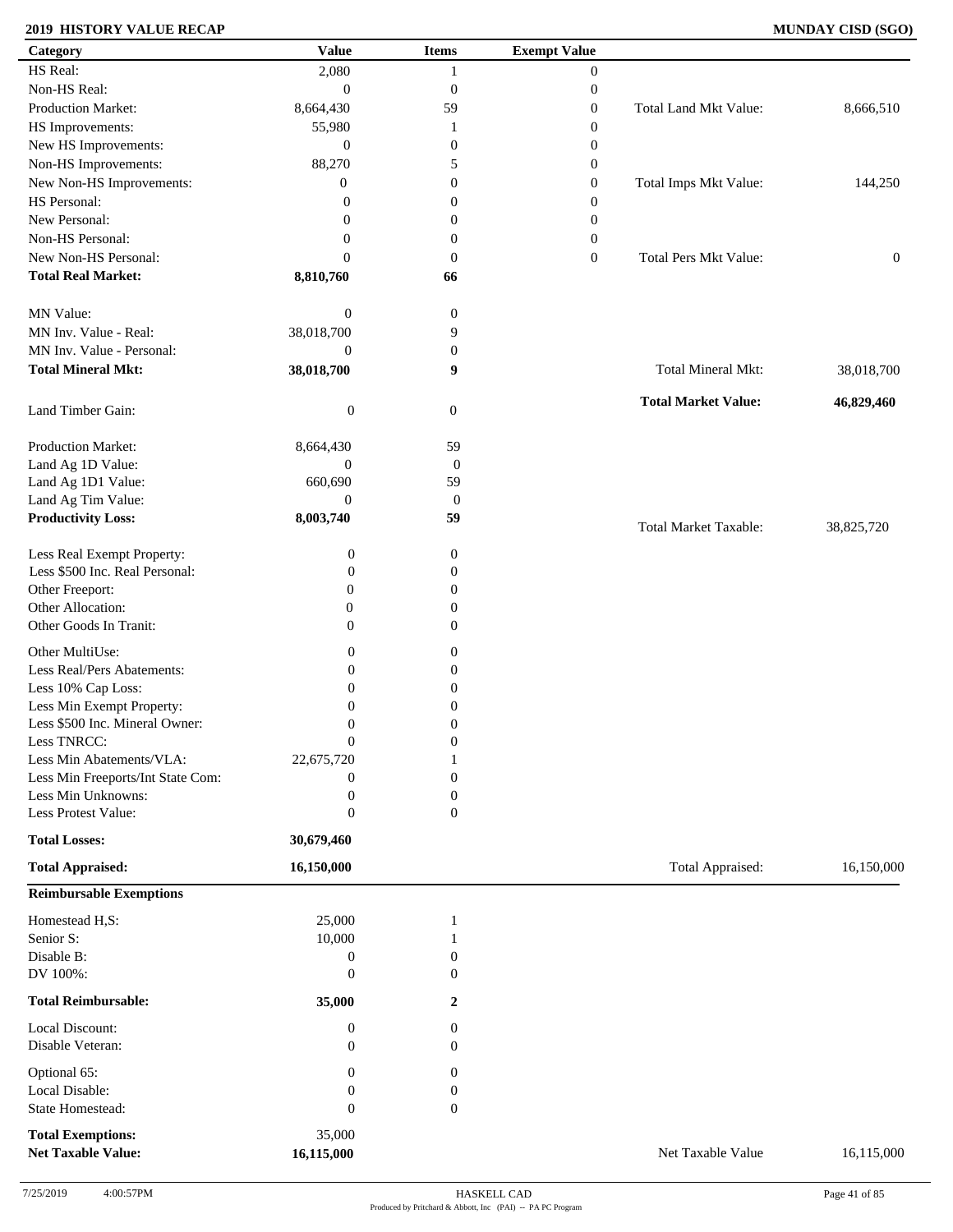### **2019 HISTORY VALUE RECAP MUNDAY CISD (SGO)**

| **** Freeze Totals: (This is only for Effective Tax Rate Calculation) |   |                                                |              |              |              |                                                                   |                                                                               |              |                                                                                                                                     |                                                |  |  |  |
|-----------------------------------------------------------------------|---|------------------------------------------------|--------------|--------------|--------------|-------------------------------------------------------------------|-------------------------------------------------------------------------------|--------------|-------------------------------------------------------------------------------------------------------------------------------------|------------------------------------------------|--|--|--|
| <b>Total Ceiling Tax:</b>                                             |   |                                                |              |              | 425.41       |                                                                   |                                                                               |              |                                                                                                                                     |                                                |  |  |  |
| <b>Total Freeze Taxable:</b>                                          |   |                                                |              |              | 23,060       |                                                                   |                                                                               |              |                                                                                                                                     |                                                |  |  |  |
| New Imp/Pers with Ceiling: +                                          |   |                                                |              |              | $\theta$     |                                                                   |                                                                               |              |                                                                                                                                     |                                                |  |  |  |
| **Freeze Adjusted Taxable:                                            |   |                                                |              |              | 16,091,940   |                                                                   | **This number DOES NOT represent any Jurisdiction's Certified Taxable Value** |              |                                                                                                                                     |                                                |  |  |  |
|                                                                       |   |                                                |              |              |              | or (Freeze Adjusted Taxable * Tax Rate / 100) + Total Ceiling Tax |                                                                               |              | Estimated Total Levy: ((Net Taxable Value - Total Freeze Taxable + New Imp/Pers with Ceiling) * Tax Rate / 100) + Total Ceiling Tax |                                                |  |  |  |
| <b>Count of Homesteads for</b>                                        |   |                                                |              |              |              |                                                                   |                                                                               |              | H - Homestead                                                                                                                       | W - Widow                                      |  |  |  |
| $\mathbf H$                                                           | S | F                                              | $\bf{B}$     | D            | W            | $\mathbf{o}$                                                      | DV                                                                            | <b>DV100</b> | $S -$ Over 65<br><b>B</b> - Disabled                                                                                                | DV - Disabled Veteran<br>$O -$ Over 65 (No HS) |  |  |  |
| $\overline{0}$                                                        |   | $\mathbf{0}$                                   | $\mathbf{0}$ | $\mathbf{0}$ | $\mathbf{0}$ | $\overline{0}$                                                    | $\overline{0}$                                                                | $\mathbf{0}$ |                                                                                                                                     |                                                |  |  |  |
| <b>Total Parcels:</b>                                                 |   |                                                | 68           |              |              |                                                                   |                                                                               |              |                                                                                                                                     |                                                |  |  |  |
| <b>Total Owners:</b>                                                  |   |                                                | 32           |              |              |                                                                   |                                                                               |              |                                                                                                                                     |                                                |  |  |  |
| <b>Special Certified Totals:</b>                                      |   |                                                |              |              |              |                                                                   |                                                                               |              |                                                                                                                                     |                                                |  |  |  |
|                                                                       |   | Exempt Value of First Time Absolute Exemption: |              |              |              |                                                                   |                                                                               | \$0          |                                                                                                                                     |                                                |  |  |  |
|                                                                       |   | Exempt Value of First Time Partial Exemption:  |              |              |              |                                                                   |                                                                               | \$0          |                                                                                                                                     |                                                |  |  |  |
| Value Loss Due to New AGT/Timber:                                     |   |                                                |              |              |              | \$0                                                               |                                                                               |              |                                                                                                                                     |                                                |  |  |  |

### **Combined Recap**

New Imps/New Pers Market Value:

| Cat<br>Code    | Items | Acres     | <b>Total Real</b> | Ag/Timber    | <b>Production</b><br>Mkt | <b>Taxable</b><br>Land | <b>Total</b><br><b>Improvements</b> | <b>Total</b><br>Personal | Total<br><b>Mkt Taxable</b> | <b>Total</b><br><b>Net Taxable</b> |
|----------------|-------|-----------|-------------------|--------------|--------------------------|------------------------|-------------------------------------|--------------------------|-----------------------------|------------------------------------|
| D1             | 59    | 9,357.118 | $\bf{0}$          | 660,690      | 8,664,430                | 660,690                |                                     | $\bf{0}$                 | 660,690                     | 660,690                            |
| D <sub>2</sub> | 5     | 0.000     | $\mathbf{0}$      | $\bf{0}$     | $\mathbf{0}$             | $\bf{0}$               | 88,270                              | $\bf{0}$                 | 88,270                      | 88,270                             |
| $D^*$          | 64    | 9,357.118 | $\mathbf{0}$      | 660,690      | 8,664,430                | 660,690                | 88,270                              | $\bf{0}$                 | 748,960                     | 748,960                            |
| E              |       | 0.000     | 2,080             | $\bf{0}$     | 0                        | 2,080                  | 55,980                              | $\bf{0}$                 | 58,060                      | 23,060                             |
| $E^*$          |       | 0.000     | 2,080             | $\bf{0}$     | 0                        | 2,080                  | 55,980                              | $\bf{0}$                 | 58,060                      | 23,060                             |
| F2             |       | 0.000     | $\bf{0}$          | $\bf{0}$     | 0                        | $\bf{0}$               | 31,924,480                          | $\bf{0}$                 | 31,924,480                  | 31,924,480                         |
| $F^*$          |       | 0.000     | $\bf{0}$          | $\mathbf{0}$ | $\bf{0}$                 | $\bf{0}$               | 31,924,480                          | $\bf{0}$                 | 31,924,480                  | 31,924,480                         |
| J3             |       | 0.000     | $\mathbf{0}$      | $\mathbf{0}$ | 0                        | $\bf{0}$               | 589,200                             | $\bf{0}$                 | 589,200                     | 589,200                            |
| J4             |       | 0.000     | $\mathbf{0}$      | $\mathbf{0}$ | 0                        | $\mathbf{0}$           | 1,490                               | $\bf{0}$                 | 1,490                       | 1,490                              |
| J6             |       | 0.000     | $\bf{0}$          | $\mathbf 0$  | 0                        | $\bf{0}$               | 5,503,530                           | $\bf{0}$                 | 5,503,530                   | 5,503,530                          |
| J*             | 8     | 0.000     | $\mathbf{0}$      | $\bf{0}$     | $\mathbf{0}$             | $\bf{0}$               | 6,094,220                           | $\bf{0}$                 | 6,094,220                   | 6,094,220                          |
| Totals:        | 74    | 9,357.118 | 2,080             | 660,690      | 8,664,430                | 662,770                | 38,162,950                          | $\bf{0}$                 | 38,825,720                  | 38,790,720                         |

\$0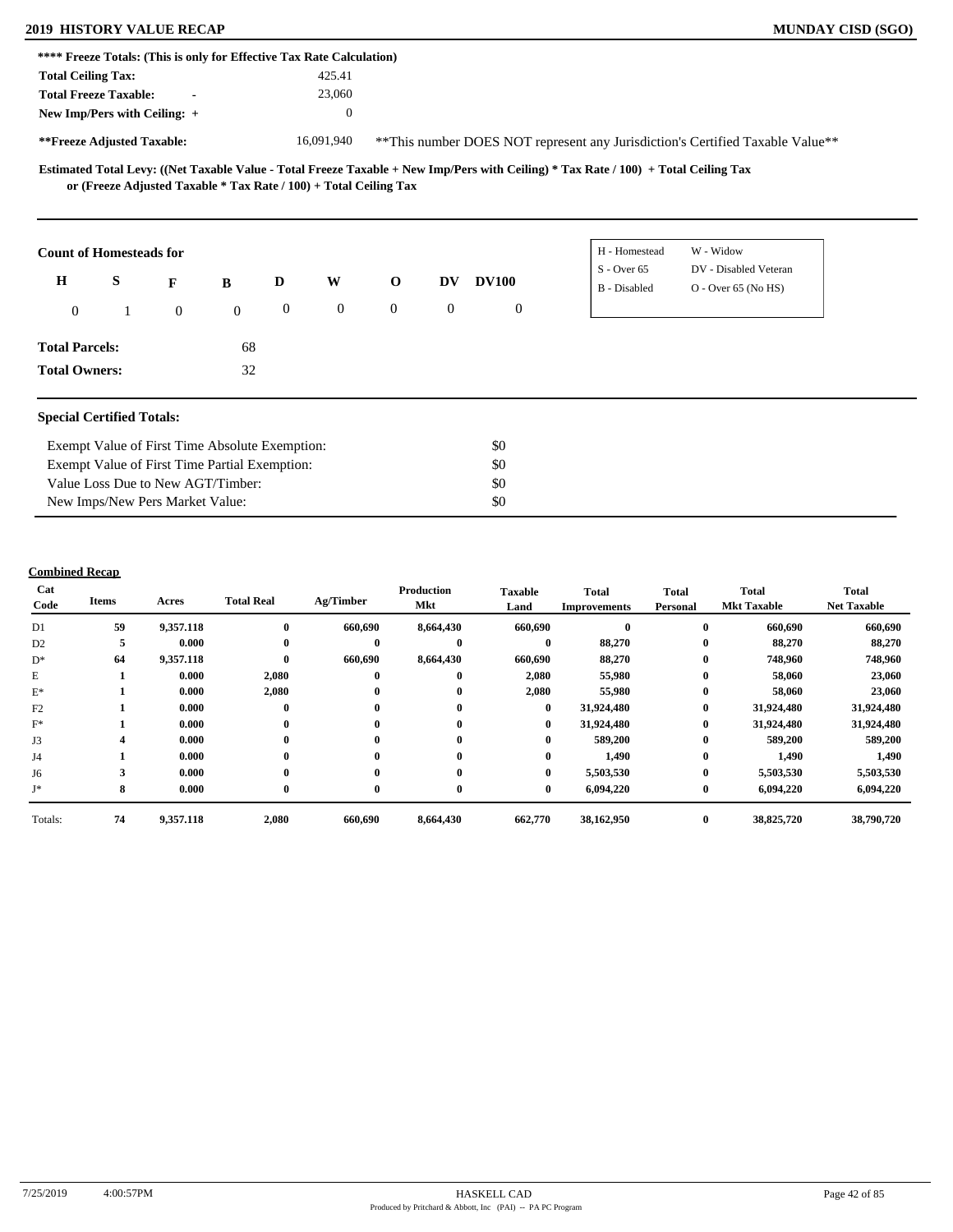### **2019 HISTORY VALUE RECAP MUNDAY CISD I&S (SGOIS)**

| Category                                        | <b>Value</b>                  | <b>Items</b>           | <b>Exempt Value</b> |                              |                  |
|-------------------------------------------------|-------------------------------|------------------------|---------------------|------------------------------|------------------|
| HS Real:                                        | 2,080                         | $\mathbf{1}$           | $\mathbf{0}$        |                              |                  |
| Non-HS Real:                                    | $\mathbf{0}$                  | $\boldsymbol{0}$       | $\boldsymbol{0}$    |                              |                  |
| Production Market:                              | 8,664,430                     | 59                     | $\boldsymbol{0}$    | Total Land Mkt Value:        | 8,666,510        |
| HS Improvements:                                | 55,980                        | 1                      | $\boldsymbol{0}$    |                              |                  |
| New HS Improvements:                            | $\mathbf{0}$                  | $\boldsymbol{0}$       | $\boldsymbol{0}$    |                              |                  |
| Non-HS Improvements:                            | 88,270                        | 5                      | $\boldsymbol{0}$    |                              |                  |
| New Non-HS Improvements:                        | $\overline{0}$                | $\boldsymbol{0}$       | $\boldsymbol{0}$    | Total Imps Mkt Value:        | 144,250          |
| HS Personal:                                    | $\overline{0}$                | $\boldsymbol{0}$       | $\boldsymbol{0}$    |                              |                  |
| New Personal:                                   | $\overline{0}$                | $\boldsymbol{0}$       | $\boldsymbol{0}$    |                              |                  |
| Non-HS Personal:                                | 0                             | $\boldsymbol{0}$       | $\boldsymbol{0}$    |                              |                  |
| New Non-HS Personal:                            | $\overline{0}$                | $\boldsymbol{0}$       |                     | <b>Total Pers Mkt Value:</b> |                  |
| <b>Total Real Market:</b>                       | 8,810,760                     | 66                     | $\boldsymbol{0}$    |                              | $\boldsymbol{0}$ |
|                                                 |                               |                        |                     |                              |                  |
| MN Value:                                       | $\boldsymbol{0}$              | $\boldsymbol{0}$       |                     |                              |                  |
| MN Inv. Value - Real:                           | 38,018,700                    | 9                      |                     |                              |                  |
| MN Inv. Value - Personal:                       | $\mathbf{0}$                  | $\boldsymbol{0}$       |                     |                              |                  |
| <b>Total Mineral Mkt:</b>                       | 38,018,700                    | 9                      |                     | Total Mineral Mkt:           | 38,018,700       |
|                                                 |                               |                        |                     |                              |                  |
| Land Timber Gain:                               | $\boldsymbol{0}$              | $\mathbf{0}$           |                     | <b>Total Market Value:</b>   | 46,829,460       |
|                                                 |                               |                        |                     |                              |                  |
| Production Market:                              | 8,664,430<br>$\boldsymbol{0}$ | 59                     |                     |                              |                  |
| Land Ag 1D Value:                               |                               | $\boldsymbol{0}$       |                     |                              |                  |
| Land Ag 1D1 Value:                              | 660,690<br>$\theta$           | 59                     |                     |                              |                  |
| Land Ag Tim Value:<br><b>Productivity Loss:</b> | 8,003,740                     | $\boldsymbol{0}$<br>59 |                     |                              |                  |
|                                                 |                               |                        |                     | <b>Total Market Taxable:</b> | 38,825,720       |
| Less Real Exempt Property:                      | $\boldsymbol{0}$              | $\boldsymbol{0}$       |                     |                              |                  |
| Less \$500 Inc. Real Personal:                  | $\overline{0}$                | $\boldsymbol{0}$       |                     |                              |                  |
| Other Freeport:                                 | $\mathbf{0}$                  | $\mathbf{0}$           |                     |                              |                  |
| Other Allocation:                               | $\boldsymbol{0}$              | $\boldsymbol{0}$       |                     |                              |                  |
| Other Goods In Tranit:                          | $\boldsymbol{0}$              | $\boldsymbol{0}$       |                     |                              |                  |
|                                                 |                               |                        |                     |                              |                  |
| Other MultiUse:                                 | $\boldsymbol{0}$              | $\boldsymbol{0}$       |                     |                              |                  |
| Less Real/Pers Abatements:                      | $\boldsymbol{0}$              | $\boldsymbol{0}$       |                     |                              |                  |
| Less 10% Cap Loss:                              | $\boldsymbol{0}$              | $\boldsymbol{0}$       |                     |                              |                  |
| Less Min Exempt Property:                       | $\theta$                      | $\overline{0}$         |                     |                              |                  |
| Less \$500 Inc. Mineral Owner:                  | $\boldsymbol{0}$              | $\boldsymbol{0}$       |                     |                              |                  |
| Less TNRCC:                                     | $\mathbf{0}$                  | $\Omega$<br>v          |                     |                              |                  |
| Less Min Abatements/VLA:                        | $\boldsymbol{0}$              | $\boldsymbol{0}$       |                     |                              |                  |
| Less Min Freeports/Int State Com:               | 0                             | $\overline{0}$         |                     |                              |                  |
| Less Min Unknowns:                              | 0                             | $\mathbf{0}$           |                     |                              |                  |
| Less Protest Value:                             | $\boldsymbol{0}$              | $\overline{0}$         |                     |                              |                  |
| <b>Total Losses:</b>                            | 8,003,740                     |                        |                     |                              |                  |
| <b>Total Appraised:</b>                         | 38,825,720                    |                        |                     | Total Appraised:             | 38,825,720       |
| <b>Reimbursable Exemptions</b>                  |                               |                        |                     |                              |                  |
| Homestead H,S:                                  | 25,000                        | -1                     |                     |                              |                  |
| Senior S:                                       | 10,000                        |                        |                     |                              |                  |
| Disable B:                                      | $\boldsymbol{0}$              | $\theta$               |                     |                              |                  |
| DV 100%:                                        | $\overline{0}$                | $\Omega$               |                     |                              |                  |
|                                                 |                               |                        |                     |                              |                  |
| <b>Total Reimbursable:</b>                      | 35,000                        | 2                      |                     |                              |                  |
| Local Discount:                                 | $\boldsymbol{0}$              | 0                      |                     |                              |                  |
| Disable Veteran:                                | $\overline{0}$                | $\overline{0}$         |                     |                              |                  |
| Optional 65:                                    | $\boldsymbol{0}$              | $\boldsymbol{0}$       |                     |                              |                  |
| Local Disable:                                  | $\boldsymbol{0}$              | $\boldsymbol{0}$       |                     |                              |                  |
| <b>State Homestead:</b>                         | $\overline{0}$                | $\boldsymbol{0}$       |                     |                              |                  |
|                                                 |                               |                        |                     |                              |                  |
| <b>Total Exemptions:</b>                        | 35,000                        |                        |                     |                              |                  |
| <b>Net Taxable Value:</b>                       | 38,790,720                    |                        |                     | Net Taxable Value            | 38,790,720       |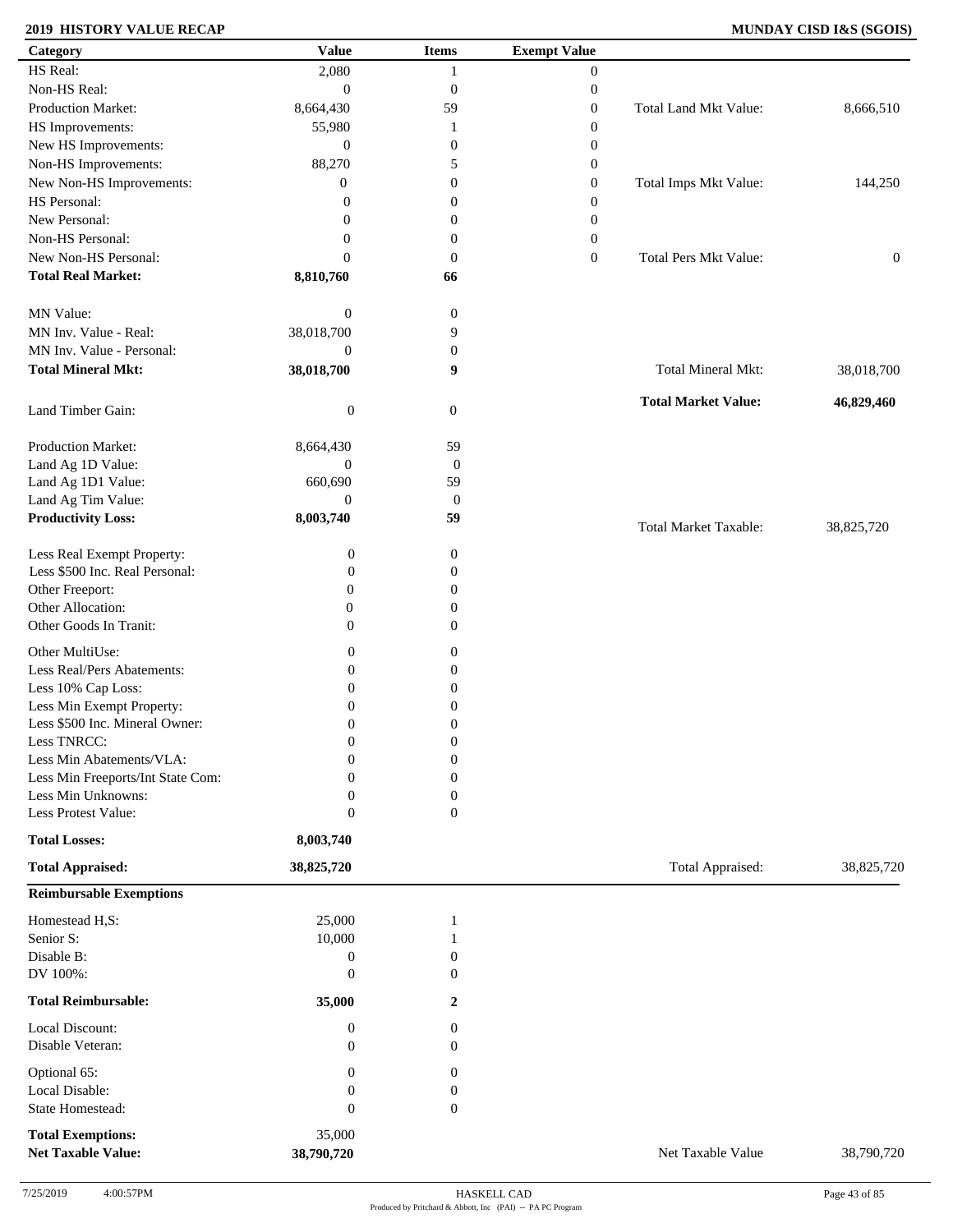# **2019 HISTORY VALUE RECAP MUNDAY CISD I&S (SGOIS)**

| MUNDAY CISD I&S (SGOIS) |  |  |  |
|-------------------------|--|--|--|
|-------------------------|--|--|--|

|                                  |   | **** Freeze Totals: (This is only for Effective Tax Rate Calculation) |              |              |                  |                |                |              |                                                                                                                                     |                                                                                |  |
|----------------------------------|---|-----------------------------------------------------------------------|--------------|--------------|------------------|----------------|----------------|--------------|-------------------------------------------------------------------------------------------------------------------------------------|--------------------------------------------------------------------------------|--|
| <b>Total Ceiling Tax:</b>        |   |                                                                       |              |              | 0.00             |                |                |              |                                                                                                                                     |                                                                                |  |
| <b>Total Freeze Taxable:</b>     |   |                                                                       |              |              | 23,060           |                |                |              |                                                                                                                                     |                                                                                |  |
| New Imp/Pers with Ceiling: +     |   |                                                                       |              |              | $\mathbf{0}$     |                |                |              |                                                                                                                                     |                                                                                |  |
| **Freeze Adjusted Taxable:       |   |                                                                       |              |              | 38,767,660       |                |                |              |                                                                                                                                     | ** This number DOES NOT represent any Jurisdiction's Certified Taxable Value** |  |
|                                  |   | or (Freeze Adjusted Taxable $*$ Tax Rate / 100) + Total Ceiling Tax   |              |              |                  |                |                |              | Estimated Total Levy: ((Net Taxable Value - Total Freeze Taxable + New Imp/Pers with Ceiling) * Tax Rate / 100) + Total Ceiling Tax |                                                                                |  |
| <b>Count of Homesteads for</b>   |   |                                                                       |              |              |                  |                |                |              | H - Homestead                                                                                                                       | W - Widow                                                                      |  |
| $\mathbf H$                      | S | F                                                                     | $\bf{B}$     | D            | W                | $\mathbf 0$    | DV             | <b>DV100</b> | $S -$ Over 65<br>B - Disabled                                                                                                       | DV - Disabled Veteran<br>$O -$ Over 65 (No HS)                                 |  |
| $\overline{0}$                   |   | $\mathbf{0}$                                                          | $\mathbf{0}$ | $\mathbf{0}$ | $\boldsymbol{0}$ | $\overline{0}$ | $\overline{0}$ | $\mathbf{0}$ |                                                                                                                                     |                                                                                |  |
| <b>Total Parcels:</b>            |   |                                                                       | 68           |              |                  |                |                |              |                                                                                                                                     |                                                                                |  |
| <b>Total Owners:</b>             |   |                                                                       | 32           |              |                  |                |                |              |                                                                                                                                     |                                                                                |  |
| <b>Special Certified Totals:</b> |   |                                                                       |              |              |                  |                |                |              |                                                                                                                                     |                                                                                |  |
|                                  |   | Exempt Value of First Time Absolute Exemption:                        |              |              |                  |                |                | \$0          |                                                                                                                                     |                                                                                |  |
|                                  |   | Exempt Value of First Time Partial Exemption:                         |              |              |                  |                |                | \$0          |                                                                                                                                     |                                                                                |  |
|                                  |   | Value Loss Due to New AGT/Timber:                                     |              |              |                  |                |                | \$0          |                                                                                                                                     |                                                                                |  |
|                                  |   | New Imps/New Pers Market Value:                                       |              |              |                  |                |                | \$0          |                                                                                                                                     |                                                                                |  |

## **Combined Recap**

| Cat<br>Code    | Items | Acres     | <b>Total Real</b> | Ag/Timber    | <b>Production</b><br>Mkt | <b>Taxable</b><br>Land | <b>Total</b><br><b>Improvements</b> | <b>Total</b><br>Personal | Total<br><b>Mkt Taxable</b> | <b>Total</b><br><b>Net Taxable</b> |
|----------------|-------|-----------|-------------------|--------------|--------------------------|------------------------|-------------------------------------|--------------------------|-----------------------------|------------------------------------|
| D1             | 59    | 9,357.118 | $\mathbf{0}$      | 660,690      | 8,664,430                | 660,690                |                                     | $\mathbf{0}$             | 660,690                     | 660,690                            |
| D <sub>2</sub> | 5     | 0.000     | $\mathbf{0}$      | $\mathbf{0}$ | $\mathbf{0}$             | $\mathbf{0}$           | 88,270                              | $\bf{0}$                 | 88,270                      | 88,270                             |
| $D^*$          | 64    | 9,357.118 | $\bf{0}$          | 660,690      | 8,664,430                | 660,690                | 88,270                              | $\bf{0}$                 | 748,960                     | 748,960                            |
| E              |       | 0.000     | 2,080             | $\bf{0}$     | $\mathbf{0}$             | 2,080                  | 55,980                              | $\bf{0}$                 | 58,060                      | 23,060                             |
| $E^*$          |       | 0.000     | 2,080             | $\bf{0}$     | $\bf{0}$                 | 2,080                  | 55,980                              | $\bf{0}$                 | 58,060                      | 23,060                             |
| F2             |       | 0.000     | $\bf{0}$          | $\bf{0}$     | $\bf{0}$                 | $\bf{0}$               | 31,924,480                          | $\bf{0}$                 | 31,924,480                  | 31,924,480                         |
| $F^*$          |       | 0.000     | $\bf{0}$          | $\mathbf{0}$ | $\mathbf{0}$             | $\bf{0}$               | 31,924,480                          | $\bf{0}$                 | 31,924,480                  | 31,924,480                         |
| J3             |       | 0.000     | $\bf{0}$          | $\bf{0}$     | 0                        | $\bf{0}$               | 589,200                             | $\bf{0}$                 | 589,200                     | 589,200                            |
| J4             |       | 0.000     | $\mathbf{0}$      | $\mathbf{0}$ | 0                        | $\mathbf{0}$           | 1,490                               | $\bf{0}$                 | 1,490                       | 1,490                              |
| J6             |       | 0.000     | $\mathbf{0}$      | $\mathbf{0}$ | $\mathbf{0}$             | $\mathbf{0}$           | 5,503,530                           | $\bf{0}$                 | 5,503,530                   | 5,503,530                          |
| J*             | 8     | 0.000     | $\bf{0}$          | $\bf{0}$     | $\mathbf{0}$             | $\bf{0}$               | 6,094,220                           | $\bf{0}$                 | 6,094,220                   | 6,094,220                          |
| Totals:        | 74    | 9,357.118 | 2,080             | 660,690      | 8,664,430                | 662,770                | 38,162,950                          | $\bf{0}$                 | 38,825,720                  | 38,790,720                         |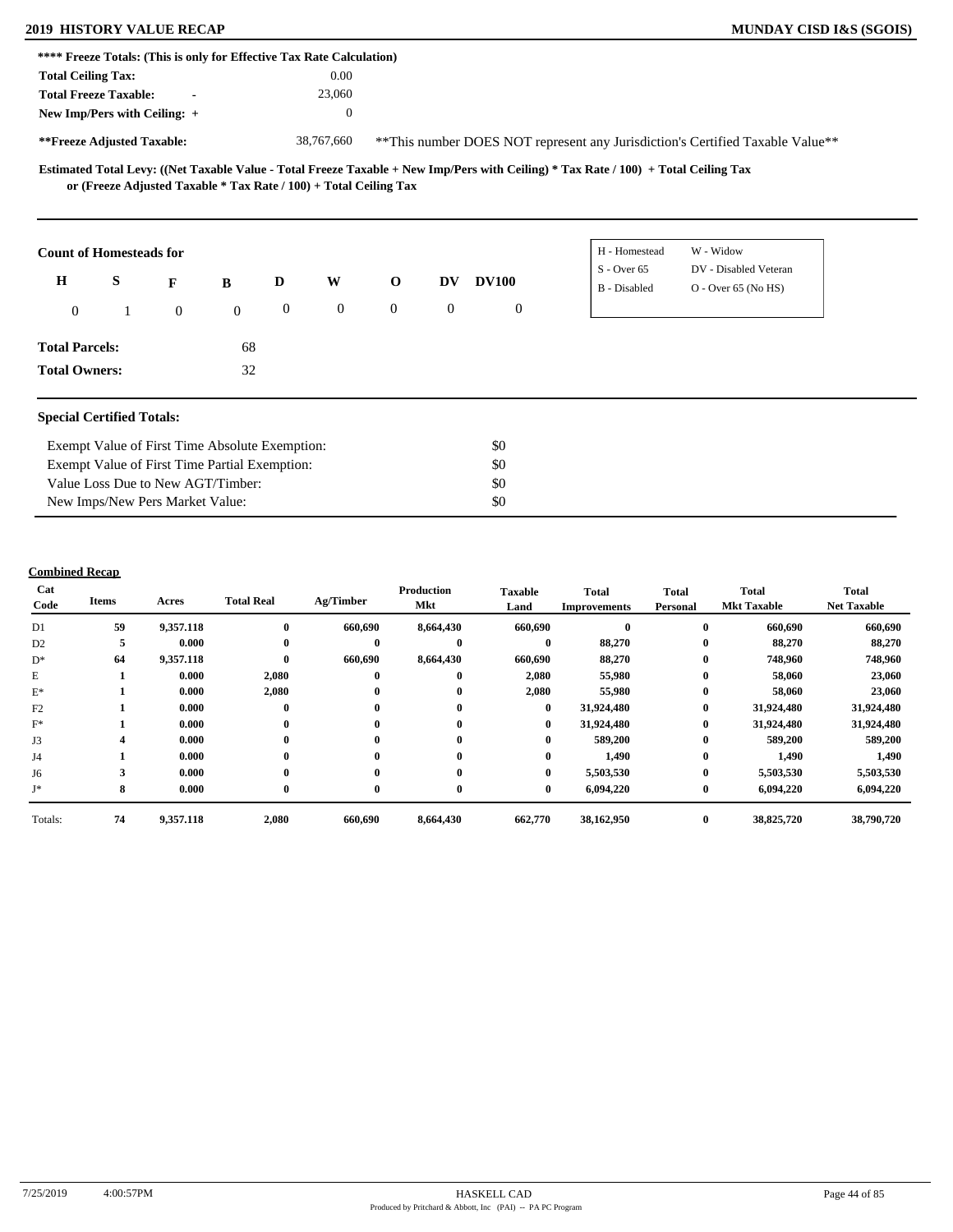### **2019 HISTORY VALUE RECAP HASKELL CISD (SHW)**

| Category                          | <b>Value</b>     | <b>Items</b>           | <b>Exempt Value</b> |                              |               |
|-----------------------------------|------------------|------------------------|---------------------|------------------------------|---------------|
| HS Real:                          | 3,249,040        | 1,733                  | 45,270              |                              |               |
| Non-HS Real:                      | 5,303,820        | 1,364                  | 1,883,010           |                              |               |
| <b>Production Market:</b>         | 249,813,200      | 2,008                  | $\boldsymbol{0}$    | Total Land Mkt Value:        | 258,366,060   |
| HS Improvements:                  | 89,615,080       | 1,678                  | 805,540             |                              |               |
| New HS Improvements:              | 454,200          | 6                      | $\mathbf{0}$        |                              |               |
| Non-HS Improvements:              | 49,776,270       | 863                    | 18,318,710          |                              |               |
| New Non-HS Improvements:          | 809,560          | 3                      | $\boldsymbol{0}$    | Total Imps Mkt Value:        | 140,655,110   |
| HS Personal:                      | 249,900          | 9                      | $\boldsymbol{0}$    |                              |               |
| New Personal:                     | $\mathbf{0}$     | $\mathbf{0}$           | $\boldsymbol{0}$    |                              |               |
| Non-HS Personal:                  |                  | 256                    |                     |                              |               |
|                                   | 11,546,120       |                        | 116,370             |                              |               |
| New Non-HS Personal:              | 103,780          | $\overline{2}$         | $\boldsymbol{0}$    | <b>Total Pers Mkt Value:</b> | 11,899,800    |
| <b>Total Real Market:</b>         | 410,920,970      | 7,922                  |                     |                              |               |
| MN Value:                         | 16,957,760       | 1,710                  |                     |                              |               |
| MN Inv. Value - Real:             | 484,169,310      | 233                    |                     |                              |               |
| MN Inv. Value - Personal:         | $\boldsymbol{0}$ | $\boldsymbol{0}$       |                     |                              |               |
| <b>Total Mineral Mkt:</b>         | 501,127,070      | 1,943                  |                     | Total Mineral Mkt:           | 501,127,070   |
| Land Timber Gain:                 | $\boldsymbol{0}$ | $\mathbf{0}$           |                     | <b>Total Market Value:</b>   | 912,048,040   |
| Production Market:                | 249,813,200      | 2,008                  |                     |                              |               |
| Land Ag 1D Value:                 | 720              | 3                      |                     |                              |               |
| Land Ag 1D1 Value:                | 22,167,010       | 2,007                  |                     |                              |               |
| Land Ag Tim Value:                | $\boldsymbol{0}$ | $\boldsymbol{0}$       |                     |                              |               |
|                                   |                  |                        |                     |                              |               |
| <b>Productivity Loss:</b>         | 227,645,470      | 2,010                  |                     | <b>Total Market Taxable:</b> | 684,402,570   |
| Less Real Exempt Property:        | 21,168,900       | 401                    |                     |                              |               |
| Less \$500 Inc. Real Personal:    | 3,790            | 15                     |                     |                              |               |
| Other Freeport:                   | $\boldsymbol{0}$ | $\boldsymbol{0}$       |                     |                              |               |
| Other Allocation:                 | $\boldsymbol{0}$ | $\boldsymbol{0}$       |                     |                              |               |
| Other Goods In Tranit:            | $\boldsymbol{0}$ | $\boldsymbol{0}$       |                     |                              |               |
|                                   |                  |                        |                     |                              |               |
| Other MultiUse:                   | $\boldsymbol{0}$ | $\boldsymbol{0}$       |                     |                              |               |
| Less Real/Pers Abatements:        | $\mathbf{0}$     | $\boldsymbol{2}$       |                     |                              |               |
| Less 10% Cap Loss:                | 6,131,770        | 487                    |                     |                              |               |
| Less Min Exempt Property:         | $\mathbf{0}$     | $\boldsymbol{0}$       |                     |                              |               |
| Less \$500 Inc. Mineral Owner:    | 76,490           | 543                    |                     |                              |               |
| Less TNRCC:                       | 1,050,335        | 3                      |                     |                              |               |
| Less Min Abatements/VLA:          | 330,049,330      | $\,$ 8 $\,$            |                     |                              |               |
| Less Min Freeports/Int State Com: | 0                | $\boldsymbol{0}$       |                     |                              |               |
| Less Min Unknowns:                | $\boldsymbol{0}$ | $\boldsymbol{0}$       |                     |                              |               |
| Less Protest Value:               | $\mathbf{0}$     | $\overline{0}$         |                     |                              |               |
| <b>Total Losses:</b>              | 586,126,085      |                        |                     |                              |               |
| <b>Total Appraised:</b>           | 325,921,955      |                        |                     | Total Appraised:             | 325,921,955   |
| <b>Reimbursable Exemptions</b>    |                  |                        |                     |                              |               |
| Homestead H,S:                    | 22,205,430       | 983                    |                     |                              |               |
| Senior S:                         | 3,597,560        | 381                    |                     |                              |               |
| Disable B:                        | 147,780          | 18                     |                     |                              |               |
| DV 100%:                          | 322,920          | 8                      |                     |                              |               |
| <b>Total Reimbursable:</b>        | 26,273,690       | 1,390                  |                     |                              |               |
| Local Discount:                   | $\boldsymbol{0}$ |                        |                     |                              |               |
| Disable Veteran:                  | 283,080          | $\boldsymbol{0}$<br>28 |                     |                              |               |
|                                   |                  |                        |                     |                              |               |
| Optional 65:                      | $\boldsymbol{0}$ | $\boldsymbol{0}$       |                     |                              |               |
| Local Disable:                    | $\boldsymbol{0}$ | $\boldsymbol{0}$       |                     |                              |               |
| State Homestead:                  | $\boldsymbol{0}$ | $\boldsymbol{0}$       |                     |                              |               |
| <b>Total Exemptions:</b>          | 26,556,770       |                        |                     |                              |               |
| <b>Net Taxable Value:</b>         | 299,365,185      |                        |                     | Net Taxable Value            | 299, 365, 185 |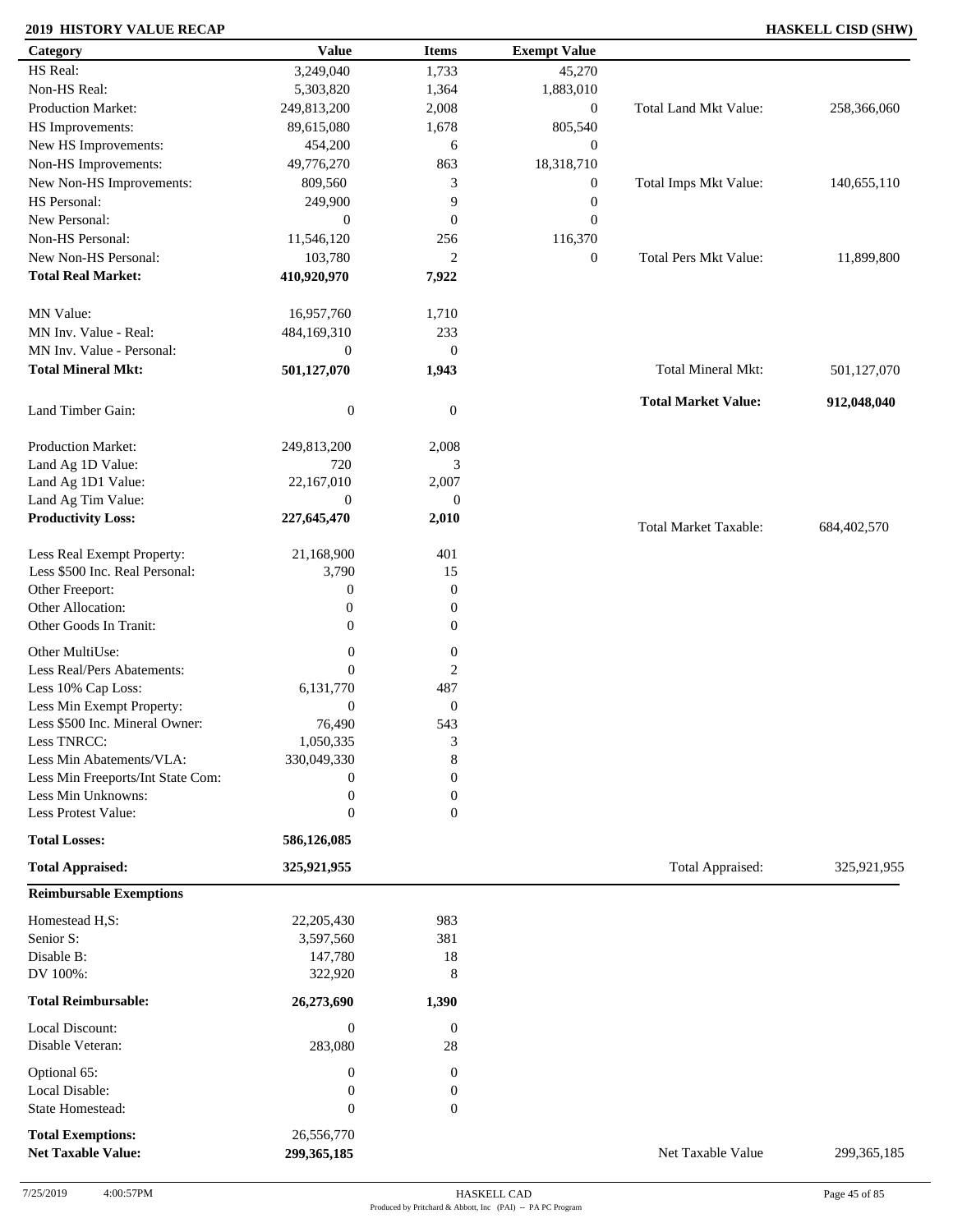### **2019 HISTORY VALUE RECAP HASKELL CISD (SHW)**

|                       | <b>Total Ceiling Tax:</b>                                         |                |       |                  | 107,834.77   |             |           |              |                               |                                                                               |
|-----------------------|-------------------------------------------------------------------|----------------|-------|------------------|--------------|-------------|-----------|--------------|-------------------------------|-------------------------------------------------------------------------------|
|                       | <b>Total Freeze Taxable:</b>                                      |                |       |                  | 16,848,970   |             |           |              |                               |                                                                               |
|                       | New Imp/Pers with Ceiling: +                                      |                |       |                  | 34,530       |             |           |              |                               |                                                                               |
|                       | **Freeze Adjusted Taxable:                                        |                |       |                  | 282,550,745  |             |           |              |                               | **This number DOES NOT represent any Jurisdiction's Certified Taxable Value** |
|                       | or (Freeze Adjusted Taxable * Tax Rate / 100) + Total Ceiling Tax |                |       |                  |              |             |           |              |                               |                                                                               |
|                       |                                                                   |                |       |                  |              |             |           |              |                               |                                                                               |
|                       | <b>Count of Homesteads for</b>                                    |                |       |                  |              |             |           |              | H - Homestead                 | W - Widow                                                                     |
| H                     | S                                                                 | F              | B     | D                | W            | $\mathbf 0$ | <b>DV</b> | <b>DV100</b> | $S -$ Over 65<br>B - Disabled | DV - Disabled Veteran<br>$O -$ Over 65 (No HS)                                |
| 431                   | 516                                                               | $\overline{0}$ | 27    | $\boldsymbol{0}$ | $\mathbf{1}$ | $\Omega$    | 38        | 8            |                               |                                                                               |
| <b>Total Parcels:</b> |                                                                   |                | 7,181 |                  |              |             |           |              |                               |                                                                               |

Exempt Value of First Time Partial Exemption: Value Loss Due to New AGT/Timber: New Imps/New Pers Market Value: \$1,731,910 \$24,260 \$1,367,540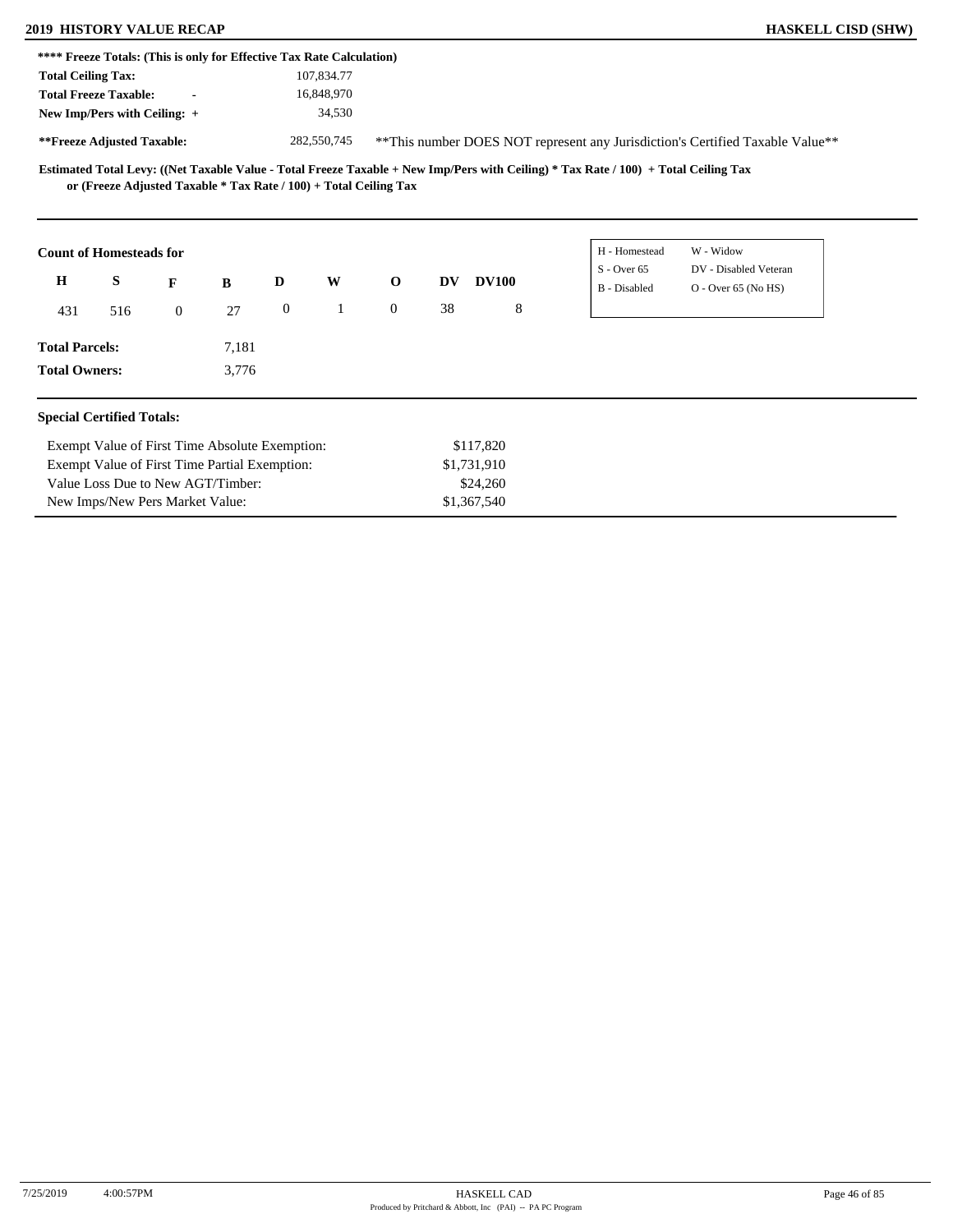### **2019 HISTORY VALUE RECAP HASKELL CISD (SHW)**

|                  | <b>Combined Recap</b>   |             |                   |              |                                 |                        |                                     |                          |                                    |                                    |
|------------------|-------------------------|-------------|-------------------|--------------|---------------------------------|------------------------|-------------------------------------|--------------------------|------------------------------------|------------------------------------|
| Cat<br>Code      | <b>Items</b>            | Acres       | <b>Total Real</b> | Ag/Timber    | <b>Production</b><br><b>Mkt</b> | <b>Taxable</b><br>Land | <b>Total</b><br><b>Improvements</b> | <b>Total</b><br>Personal | <b>Total</b><br><b>Mkt Taxable</b> | <b>Total</b><br><b>Net Taxable</b> |
| A                | $\overline{2}$          | 0.433       | 800               | $\bf{0}$     | $\bf{0}$                        | 800                    | 1,880                               | $\bf{0}$                 | 2,680                              | 2,680                              |
| A1               | 1,521                   | 639.658     | 2,908,140         | $\bf{0}$     | $\bf{0}$                        | 2,908,140              | 76,486,010                          | $\boldsymbol{0}$         | 79,394,150                         | 51,498,890                         |
| A <sub>2</sub>   | 61                      | 34.303      | 103,520           | $\bf{0}$     | $\bf{0}$                        | 103,520                | 800,110                             | $\boldsymbol{0}$         | 903,630                            | 444,730                            |
| A3               | 43                      | 118.775     | 162,820           | $\bf{0}$     | $\bf{0}$                        | 162,820                | 3,457,460                           | $\boldsymbol{0}$         | 3,620,280                          | 2,638,980                          |
| A4               | 62                      | 31.405      | 96,770            | 0            | $\bf{0}$                        | 96,770                 | 318,680                             | $\boldsymbol{0}$         | 415,450                            | 415,450                            |
| A5               | 13                      | 8.712       | 18,510            | $\bf{0}$     | $\bf{0}$                        | 18,510                 | 355,330                             | $\boldsymbol{0}$         | 373,840                            | 207,420                            |
| A6               | $\mathbf{1}$            | 0.000       | $\bf{0}$          | $\bf{0}$     | $\bf{0}$                        | $\bf{0}$               | 78,160                              | $\boldsymbol{0}$         | 78,160                             | 53,160                             |
| $A^*$            | 1,703                   | 833.286     | 3,290,560         | $\bf{0}$     | $\bf{0}$                        | 3,290,560              | 81,497,630                          | $\boldsymbol{0}$         | 84,788,190                         | 55,261,310                         |
| B1               | $\overline{7}$          | 2.897       | 27,910            | $\bf{0}$     | $\bf{0}$                        | 27,910                 | 550,940                             | $\bf{0}$                 | 578,850                            | 535,450                            |
| B <sub>2</sub>   | $\mathbf{3}$            | 0.486       | 4,020             | $\bf{0}$     | $\bf{0}$                        | 4,020                  | 94,430                              | $\boldsymbol{0}$         | 98,450                             | 98,450                             |
| $B*$             | 10                      | 3.383       | 31,930            | 0            | $\bf{0}$                        | 31,930                 | 645,370                             | $\boldsymbol{0}$         | 677,300                            | 633,900                            |
| $\mathbf C$      | 1                       | 30.000      | 150,000           | $\bf{0}$     | $\bf{0}$                        | 150,000                | $\bf{0}$                            | $\boldsymbol{0}$         | 150,000                            | 150,000                            |
| C1               | 598                     | 941.939     | 1,036,420         | 0            | $\bf{0}$                        | 1,036,420              | 1,080                               | $\bf{0}$                 | 1,037,500                          | 1,023,710                          |
| C <sub>2</sub>   | $\overline{2}$          | 0.675       | 5,320             | $\bf{0}$     | $\bf{0}$                        | 5,320                  | 64,130                              | $\bf{0}$                 | 69,450                             | 69,450                             |
| $\mathrm{C}^*$   | 601                     | 972.614     | 1,191,740         | 0            | $\bf{0}$                        | 1,191,740              | 65,210                              | $\boldsymbol{0}$         | 1,256,950                          | 1,243,160                          |
| D1               | 2,007                   | 271,258.403 | $\bf{0}$          | 22,157,840   | 249,694,450                     | 22,157,840             | $\bf{0}$                            | $\bf{0}$                 | 22,157,840                         | 22,096,180                         |
| D <sub>1</sub> E | $\mathbf{1}$            | 125.000     | $\bf{0}$          | 9,890        | 118,750                         | 9,890                  | $\bf{0}$                            | $\bf{0}$                 | 9,890                              | 9,890                              |
| D <sub>2</sub>   | 256                     | 0.000       | $\bf{0}$          | $\bf{0}$     | $\bf{0}$                        | $\bf{0}$               | 4,367,770                           | $\boldsymbol{0}$         | 4,367,770                          | 4,353,080                          |
| $D^*$            | 2,264                   | 271,383.403 | $\bf{0}$          | 22,167,730   | 249,813,200                     | 22,167,730             | 4,367,770                           | $\boldsymbol{0}$         | 26,535,500                         | 26,459,150                         |
| $\mathbf E$      | 161                     | 1.000       | 234,780           | $\bf{0}$     | $\bf{0}$                        | 234,780                | 9,718,070                           | $\boldsymbol{0}$         | 9,952,850                          | 7,663,140                          |
| E1               | 33                      | 152.288     | 102,430           | $\bf{0}$     | $\bf{0}$                        | 102,430                | 2,156,210                           | $\bf{0}$                 | 2,258,640                          | 1,724,980                          |
| E2               | $\mathbf{1}$            | 2.175       | 2,180             | $\bf{0}$     | $\bf{0}$                        | 2,180                  | 27,610                              | $\boldsymbol{0}$         | 29,790                             | 29,790                             |
| $\mathbf{E}^*$   | 195                     | 155.463     | 339,390           | $\bf{0}$     | $\bf{0}$                        | 339,390                | 11,901,890                          | $\bf{0}$                 | 12,241,280                         | 9,417,910                          |
| F1               | 184                     | 228.589     | 1,446,540         | $\bf{0}$     | $\bf{0}$                        | 1,446,540              | 22,029,130                          | $\bf{0}$                 | 23,475,670                         | 22,783,320                         |
| F <sub>2</sub>   | 29                      | 108.708     | 278,460           | $\bf{0}$     | $\bf{0}$                        | 278,460                | 370,591,850                         | $\bf{0}$                 | 370,870,310                        | 370,870,310                        |
| $\mathbf{F}^*$   | 213                     | 337.297     | 1,725,000         | $\bf{0}$     | $\bf{0}$                        | 1,725,000              | 392,620,980                         | $\boldsymbol{0}$         | 394,345,980                        | 393,653,630                        |
| G1               | 1,174                   | 0.000       | $\pmb{0}$         | 0            | $\bf{0}$                        | $\bf{0}$               | 16,882,300                          | $\bf{0}$                 | 16,882,300                         | 16,882,300                         |
| $G^*$            | 1,174                   | 0.000       | $\bf{0}$          | $\bf{0}$     | $\bf{0}$                        | $\bf{0}$               | 16,882,300                          | $\bf{0}$                 | 16,882,300                         | 16,882,300                         |
| J2               | 6                       | 0.172       | 1,250             | $\mathbf{0}$ | $\bf{0}$                        | 1,250                  | 2,780,320                           | $\bf{0}$                 | 2,781,570                          | 2,781,570                          |
| J3               | 31                      | 2.238       | 6,810             | 0            | $\bf{0}$                        | 6,810                  | 51,120,020                          | $\bf{0}$                 | 51,126,830                         | 51,126,830                         |
| J4               | 37                      | 2.969       | 12,350            | $\bf{0}$     | $\bf{0}$                        | 12,350                 | 3,007,570                           | $\bf{0}$                 | 3,019,920                          | 3,019,920                          |
| J6               | 36                      | 58.461      | 70,030            | $\mathbf{0}$ | $\bf{0}$                        | 70,030                 | 36,449,240                          | $\bf{0}$                 | 36,519,270                         | 35,530,760                         |
| J6A              | 1                       | 0.000       | $\pmb{0}$         | $\bf{0}$     | $\bf{0}$                        | $\bf{0}$               | 1,000                               | $\bf{0}$                 | 1,000                              | 1,000                              |
| J7               | 15                      | 0.000       | $\pmb{0}$         | $\bf{0}$     | $\bf{0}$                        | $\bf{0}$               | 73,680                              | $\bf{0}$                 | 73,680                             | 73,680                             |
| J8               | 8                       | 0.000       | $\bf{0}$          | $\bf{0}$     | $\bf{0}$                        | $\bf{0}$               | 601,770                             | $\bf{0}$                 | 601,770                            | 601,770                            |
| $\mathbf{J}^*$   | 134                     | 63.840      | 90,440            | $\mathbf{0}$ | $\bf{0}$                        | 90,440                 | 94,033,600                          | $\pmb{0}$                | 94,124,040                         | 93,135,530                         |
| L1               | 234                     | 0.000       | $\bf{0}$          | $\bf{0}$     | $\bf{0}$                        | $\bf{0}$               | $\bf{0}$                            | 9,121,300                | 9,121,300                          | 9,040,695                          |
| L2               | 1                       | 0.000       | $\bf{0}$          | $\bf{0}$     | $\bf{0}$                        | $\bf{0}$               | $\bf{0}$                            | 187,100                  | 187,100                            | 187,100                            |
| L2A              | 11                      | 0.000       | $\bf{0}$          | $\bf{0}$     | $\bf{0}$                        | $\bf{0}$               | 191,360                             | $\bf{0}$                 | 191,360                            | 191,360                            |
| L <sub>2</sub> C | 6                       | 0.000       | $\bf{0}$          |              | $\mathbf{0}$                    | $\bf{0}$               | 654,890                             | $\bf{0}$                 | 654,890                            | 654,890                            |
| L2D              | 1                       | 0.000       | $\bf{0}$          | $\bf{0}$     | $\boldsymbol{0}$                | $\bf{0}$               | 15,170                              | $\boldsymbol{0}$         | 15,170                             | 15,170                             |
| L2G              | 19                      | 0.000       | $\bf{0}$          | 0            | $\bf{0}$                        | $\bf{0}$               | 3,235,490                           | $\boldsymbol{0}$         | 3,235,490                          | 3,235,490                          |
| L <sub>2</sub> H | 23                      | 0.000       | $\bf{0}$          | $\bf{0}$     | $\boldsymbol{0}$                | $\bf{0}$               | 15,014,290                          | $\bf{0}$                 | 15,014,290                         | 15,014,290                         |
| L2J              | 16                      | 0.000       | $\bf{0}$          | $\bf{0}$     | $\mathbf{0}$                    | $\bf{0}$               | 176,110                             | $\boldsymbol{0}$         | 176,110                            | 176,110                            |
| L <sub>2</sub> K | $\boldsymbol{2}$        | 0.000       | $\bf{0}$          | 0            | $\bf{0}$                        | $\bf{0}$               | 74,500                              | $\boldsymbol{0}$         | 74,500                             | 74,500                             |
| L2L              | 6                       | 0.000       | $\boldsymbol{0}$  | 0            | $\boldsymbol{0}$                | $\bf{0}$               | 1,076,590                           | $\bf{0}$                 | 1,076,590                          | 1,076,590                          |
| L2M              | 5                       | 0.000       | $\bf{0}$          | $\bf{0}$     | $\bf{0}$                        | $\bf{0}$               | 70,810                              | $\bf{0}$                 | 70,810                             | 70,810                             |
| L2O              | 3                       | 0.000       | $\bf{0}$          | $\bf{0}$     | $\bf{0}$                        | $\boldsymbol{0}$       | 5,090                               | $\bf{0}$                 | 5,090                              | 5,090                              |
| L2P              | 5                       | 0.000       | $\bf{0}$          | 0            | $\bf{0}$                        | $\boldsymbol{0}$       | 471,100                             | $\bf{0}$                 | 471,100                            | 471,100                            |
| L <sub>2</sub> Q | 5                       | 0.000       | $\bf{0}$          | 0            | $\boldsymbol{0}$                | $\bf{0}$               | 1,070                               | $\bf{0}$                 | 1,070                              | 1,070                              |
| $L^*$            | 337                     | 0.000       | $\bf{0}$          | $\bf{0}$     | $\bf{0}$                        | $\bf{0}$               | 20,986,470                          | 9,308,400                | 30,294,870                         | 30,214,265                         |
| M1               | 26                      | 0.000       | $\bf{0}$          | $\bf{0}$     | $\boldsymbol{0}$                | $\bf{0}$               | 290,160                             | 297,800                  | 587,960                            | 321,140                            |
| $M^*$            | 26                      | 0.000       | $\bf{0}$          | 0            | $\boldsymbol{0}$                | $\bf{0}$               | 290,160                             | 297,800                  | 587,960                            | 321,140                            |
| S                | 4                       | 0.000       | $\bf{0}$          | 0            | $\boldsymbol{0}$                | $\bf{0}$               | 0                                   | 2,192,220                | 2,192,220                          | 2,192,220                          |
| $S^*$            | $\overline{\mathbf{4}}$ | 0.000       | $\bf{0}$          | 0            | $\boldsymbol{0}$                | $\boldsymbol{0}$       | $\bf{0}$                            | 2,192,220                | 2,192,220                          | 2,192,220                          |
| XB               | 15                      | 0.000       | $\bf{0}$          | 0            | $\bf{0}$                        | $\bf{0}$               | 0                                   | 3,790                    | 3,790                              | $\bf{0}$                           |
| XC               | 543                     | 0.000       | $\bf{0}$          | 0            | 0                               | $\boldsymbol{0}$       | 76,490                              | $\boldsymbol{0}$         | 76,490                             | $\bf{0}$                           |
| XI               | 1                       | 2.351       | 3,350             |              | $\boldsymbol{0}$                | 3,350                  | 12,150                              | $\bf{0}$                 | 15,500                             |                                    |
| XL1              | $\overline{\mathbf{4}}$ | 0.000       | $\bf{0}$          | 0            | $\boldsymbol{0}$                | $\bf{0}$               | $\bf{0}$                            | 97,590                   | 97,590                             | $\bf{0}$                           |
| XU               | 3                       | 1.349       | 16,250            | 0            | $\bf{0}$                        | 16,250                 | 176,030                             | $\bf{0}$                 | 192,280                            | $\bf{0}$                           |
| XV               | 362                     | 1,322.011   | 1,864,200         | 0            | $\bf{0}$                        | 1,864,200              | 18,226,130                          | $\bf{0}$                 | 20,090,330                         |                                    |
| $X^*$            | 928                     | 1,325.711   | 1,883,800         | 0            | $\bf{0}$                        | 1,883,800              | 18,490,800                          | 101,380                  | 20,475,980                         | $\bf{0}$                           |
| Totals:          | 7,589                   | 275,074.997 | 8,552,860         | 22,167,730   | 249,813,200                     | 30,720,590             | 641,782,180                         | 11,899,800               | 684,402,570                        | 629,414,515                        |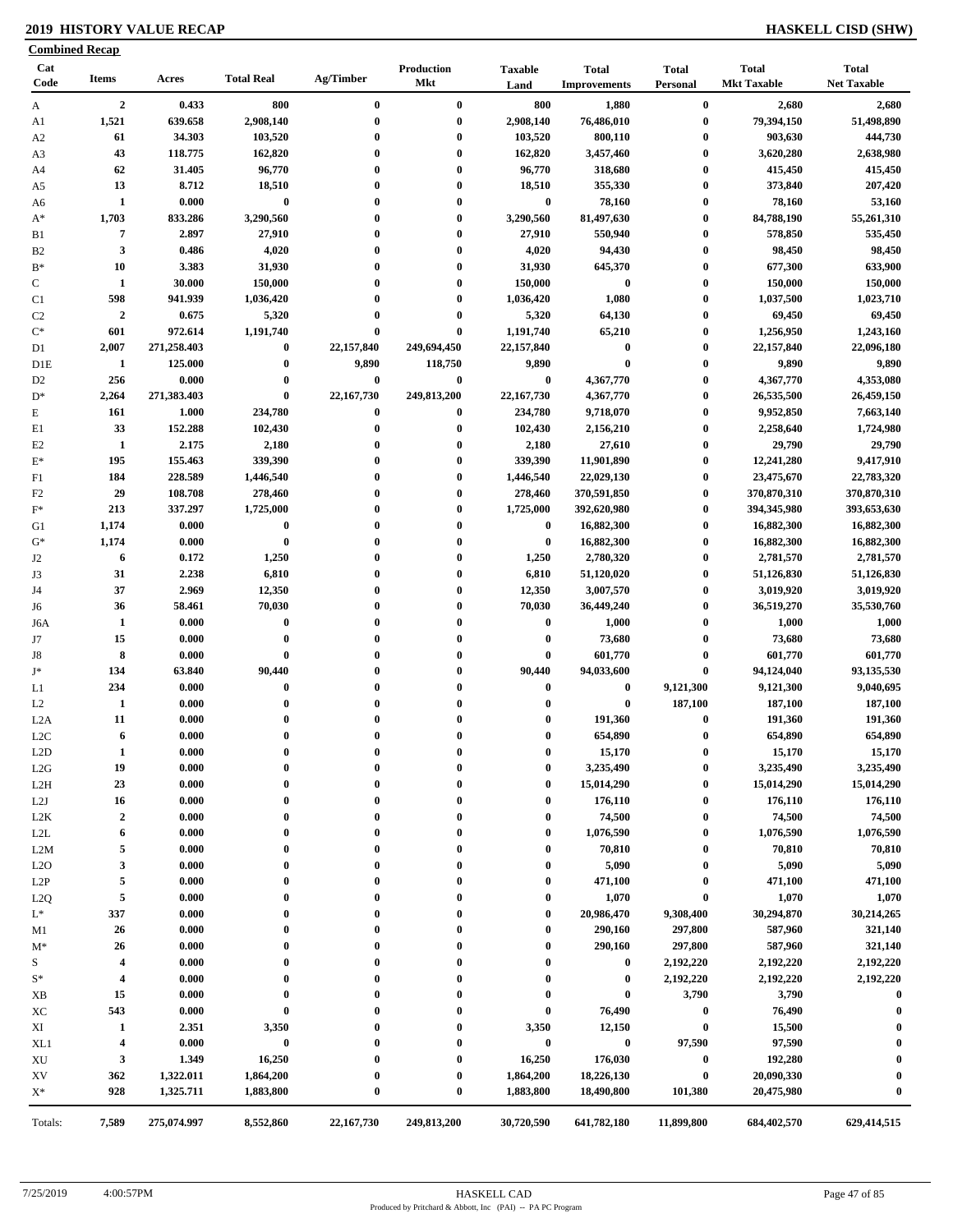### **2019 HISTORY VALUE RECAP HASKELL CISD I&S (SHWIS)**

| Category                                 | <b>Value</b>                   | <b>Items</b>      | <b>Exempt Value</b> |                              |             |
|------------------------------------------|--------------------------------|-------------------|---------------------|------------------------------|-------------|
| HS Real:                                 | 3,249,040                      | 1,733             | 45,270              |                              |             |
| Non-HS Real:                             | 5,303,820                      | 1,364             | 1,883,010           |                              |             |
| Production Market:                       | 249,813,200                    | 2,008             | $\boldsymbol{0}$    | Total Land Mkt Value:        | 258,366,060 |
| HS Improvements:                         | 89,615,080                     | 1,678             | 805,540             |                              |             |
| New HS Improvements:                     | 454,200                        | 6                 | $\mathbf{0}$        |                              |             |
| Non-HS Improvements:                     | 49,776,270                     | 863               | 18,318,710          |                              |             |
| New Non-HS Improvements:                 | 809,560                        | 3                 | $\boldsymbol{0}$    | Total Imps Mkt Value:        | 140,655,110 |
| HS Personal:                             | 249,900                        | 9                 | $\boldsymbol{0}$    |                              |             |
| New Personal:                            | $\boldsymbol{0}$               | $\mathbf{0}$      | $\boldsymbol{0}$    |                              |             |
| Non-HS Personal:                         | 11,546,120                     | 256               | 116,370             |                              |             |
| New Non-HS Personal:                     | 103,780                        | $\overline{2}$    | $\boldsymbol{0}$    | <b>Total Pers Mkt Value:</b> | 11,899,800  |
| <b>Total Real Market:</b>                | 410,920,970                    | 7,922             |                     |                              |             |
|                                          |                                |                   |                     |                              |             |
| MN Value:                                | 16,957,760                     | 1,710             |                     |                              |             |
| MN Inv. Value - Real:                    | 484,169,310                    | 233               |                     |                              |             |
| MN Inv. Value - Personal:                | $\boldsymbol{0}$               | $\mathbf{0}$      |                     |                              |             |
| <b>Total Mineral Mkt:</b>                | 501,127,070                    | 1,943             |                     | <b>Total Mineral Mkt:</b>    | 501,127,070 |
|                                          |                                |                   |                     |                              |             |
| Land Timber Gain:                        | $\boldsymbol{0}$               | $\boldsymbol{0}$  |                     | <b>Total Market Value:</b>   | 912,048,040 |
|                                          |                                |                   |                     |                              |             |
| Production Market:                       | 249,813,200<br>720             | 2,008             |                     |                              |             |
| Land Ag 1D Value:                        |                                | 3                 |                     |                              |             |
| Land Ag 1D1 Value:<br>Land Ag Tim Value: | 22,167,010<br>$\boldsymbol{0}$ | 2,007<br>$\theta$ |                     |                              |             |
| <b>Productivity Loss:</b>                | 227,645,470                    | 2,010             |                     |                              |             |
|                                          |                                |                   |                     | <b>Total Market Taxable:</b> | 684,402,570 |
| Less Real Exempt Property:               | 21,168,900                     | 401               |                     |                              |             |
| Less \$500 Inc. Real Personal:           | 3,790                          | 15                |                     |                              |             |
| Other Freeport:                          | $\boldsymbol{0}$               | $\boldsymbol{0}$  |                     |                              |             |
| Other Allocation:                        | $\boldsymbol{0}$               | $\boldsymbol{0}$  |                     |                              |             |
| Other Goods In Tranit:                   | $\overline{0}$                 | $\boldsymbol{0}$  |                     |                              |             |
| Other MultiUse:                          | $\boldsymbol{0}$               | $\boldsymbol{0}$  |                     |                              |             |
| Less Real/Pers Abatements:               | $\theta$                       | $\boldsymbol{2}$  |                     |                              |             |
| Less 10% Cap Loss:                       | 6,131,770                      | 487               |                     |                              |             |
| Less Min Exempt Property:                | $\mathbf{0}$                   | $\mathbf{0}$      |                     |                              |             |
| Less \$500 Inc. Mineral Owner:           | 76,490                         | 543               |                     |                              |             |
| Less TNRCC:                              | 1,050,335                      | 3                 |                     |                              |             |
| Less Min Abatements/VLA:                 | $\boldsymbol{0}$               | $\boldsymbol{0}$  |                     |                              |             |
| Less Min Freeports/Int State Com:        | $\theta$                       | $\Omega$          |                     |                              |             |
| Less Min Unknowns:                       | $\boldsymbol{0}$               | $\Omega$          |                     |                              |             |
| Less Protest Value:                      | $\boldsymbol{0}$               | $\mathbf{0}$      |                     |                              |             |
| <b>Total Losses:</b>                     | 256,076,755                    |                   |                     |                              |             |
| <b>Total Appraised:</b>                  | 655,971,285                    |                   |                     | Total Appraised:             | 655,971,285 |
| <b>Reimbursable Exemptions</b>           |                                |                   |                     |                              |             |
| Homestead H,S:                           | 22,205,430                     | 983               |                     |                              |             |
| Senior S:                                | 3,597,560                      | 381               |                     |                              |             |
| Disable B:                               | 147,780                        | 18                |                     |                              |             |
| DV 100%:                                 | 322,920                        | 8                 |                     |                              |             |
|                                          |                                |                   |                     |                              |             |
| <b>Total Reimbursable:</b>               | 26,273,690                     | 1,390             |                     |                              |             |
| Local Discount:                          | $\boldsymbol{0}$               | $\overline{0}$    |                     |                              |             |
| Disable Veteran:                         | 283,080                        | $28\,$            |                     |                              |             |
| Optional 65:                             | $\boldsymbol{0}$               | $\boldsymbol{0}$  |                     |                              |             |
| Local Disable:                           | $\boldsymbol{0}$               | $\boldsymbol{0}$  |                     |                              |             |
| State Homestead:                         | $\boldsymbol{0}$               | $\mathbf{0}$      |                     |                              |             |
| <b>Total Exemptions:</b>                 | 26,556,770                     |                   |                     |                              |             |
| <b>Net Taxable Value:</b>                | 629,414,515                    |                   |                     | Net Taxable Value            | 629,414,515 |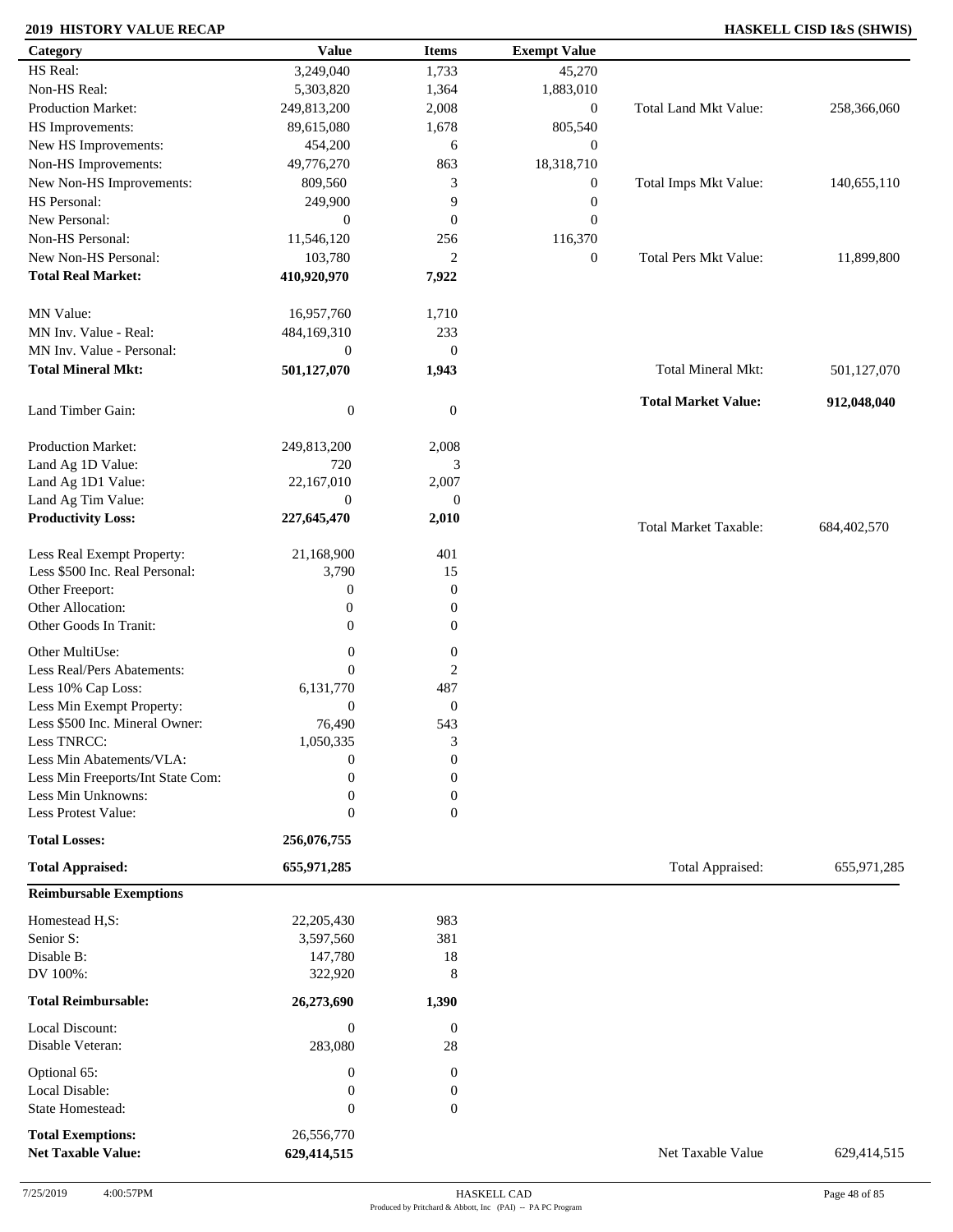## **2019 HISTORY VALUE RECAP**

New Imps/New Pers Market Value:

| <b>HASKELL CISD I&amp;S (SHWIS)</b> |  |  |  |
|-------------------------------------|--|--|--|
|-------------------------------------|--|--|--|

| 2019 HISTORY VALUE KECAP                                              |                                                |                |       |                  |             |                                                                   |    |              |   |                                                                                                                                     | HASKELL CISD I&S (SHWIS)                                                       |  |
|-----------------------------------------------------------------------|------------------------------------------------|----------------|-------|------------------|-------------|-------------------------------------------------------------------|----|--------------|---|-------------------------------------------------------------------------------------------------------------------------------------|--------------------------------------------------------------------------------|--|
| **** Freeze Totals: (This is only for Effective Tax Rate Calculation) |                                                |                |       |                  |             |                                                                   |    |              |   |                                                                                                                                     |                                                                                |  |
| <b>Total Ceiling Tax:</b>                                             |                                                |                |       |                  | 0.00        |                                                                   |    |              |   |                                                                                                                                     |                                                                                |  |
| <b>Total Freeze Taxable:</b>                                          |                                                |                |       |                  | 16,848,970  |                                                                   |    |              |   |                                                                                                                                     |                                                                                |  |
| New Imp/Pers with Ceiling: +                                          |                                                |                |       |                  | 34,530      |                                                                   |    |              |   |                                                                                                                                     |                                                                                |  |
| **Freeze Adjusted Taxable:                                            |                                                |                |       |                  | 612,600,075 |                                                                   |    |              |   |                                                                                                                                     | ** This number DOES NOT represent any Jurisdiction's Certified Taxable Value** |  |
|                                                                       |                                                |                |       |                  |             | or (Freeze Adjusted Taxable * Tax Rate / 100) + Total Ceiling Tax |    |              |   | Estimated Total Levy: ((Net Taxable Value - Total Freeze Taxable + New Imp/Pers with Ceiling) * Tax Rate / 100) + Total Ceiling Tax |                                                                                |  |
| <b>Count of Homesteads for</b>                                        |                                                |                |       |                  |             |                                                                   |    |              |   | H - Homestead<br>$S -$ Over 65                                                                                                      | W - Widow<br>DV - Disabled Veteran                                             |  |
| $\mathbf H$                                                           | S                                              | F              | B     | D                | W           | $\mathbf{o}$                                                      | DV | <b>DV100</b> |   | <b>B</b> - Disabled                                                                                                                 | O - Over 65 (No HS)                                                            |  |
| 431                                                                   | 516                                            | $\overline{0}$ | 27    | $\boldsymbol{0}$ |             | $\overline{0}$                                                    | 38 |              | 8 |                                                                                                                                     |                                                                                |  |
| <b>Total Parcels:</b>                                                 |                                                |                | 7,181 |                  |             |                                                                   |    |              |   |                                                                                                                                     |                                                                                |  |
| <b>Total Owners:</b>                                                  |                                                |                | 3,776 |                  |             |                                                                   |    |              |   |                                                                                                                                     |                                                                                |  |
|                                                                       |                                                |                |       |                  |             |                                                                   |    |              |   |                                                                                                                                     |                                                                                |  |
| <b>Special Certified Totals:</b>                                      |                                                |                |       |                  |             |                                                                   |    |              |   |                                                                                                                                     |                                                                                |  |
|                                                                       | Exempt Value of First Time Absolute Exemption: |                |       |                  |             |                                                                   |    | \$117,820    |   |                                                                                                                                     |                                                                                |  |
|                                                                       | Exempt Value of First Time Partial Exemption:  |                |       |                  |             |                                                                   |    | \$1,731,910  |   |                                                                                                                                     |                                                                                |  |
|                                                                       | Value Loss Due to New AGT/Timber:              |                |       |                  |             |                                                                   |    | \$24,260     |   |                                                                                                                                     |                                                                                |  |

\$1,367,540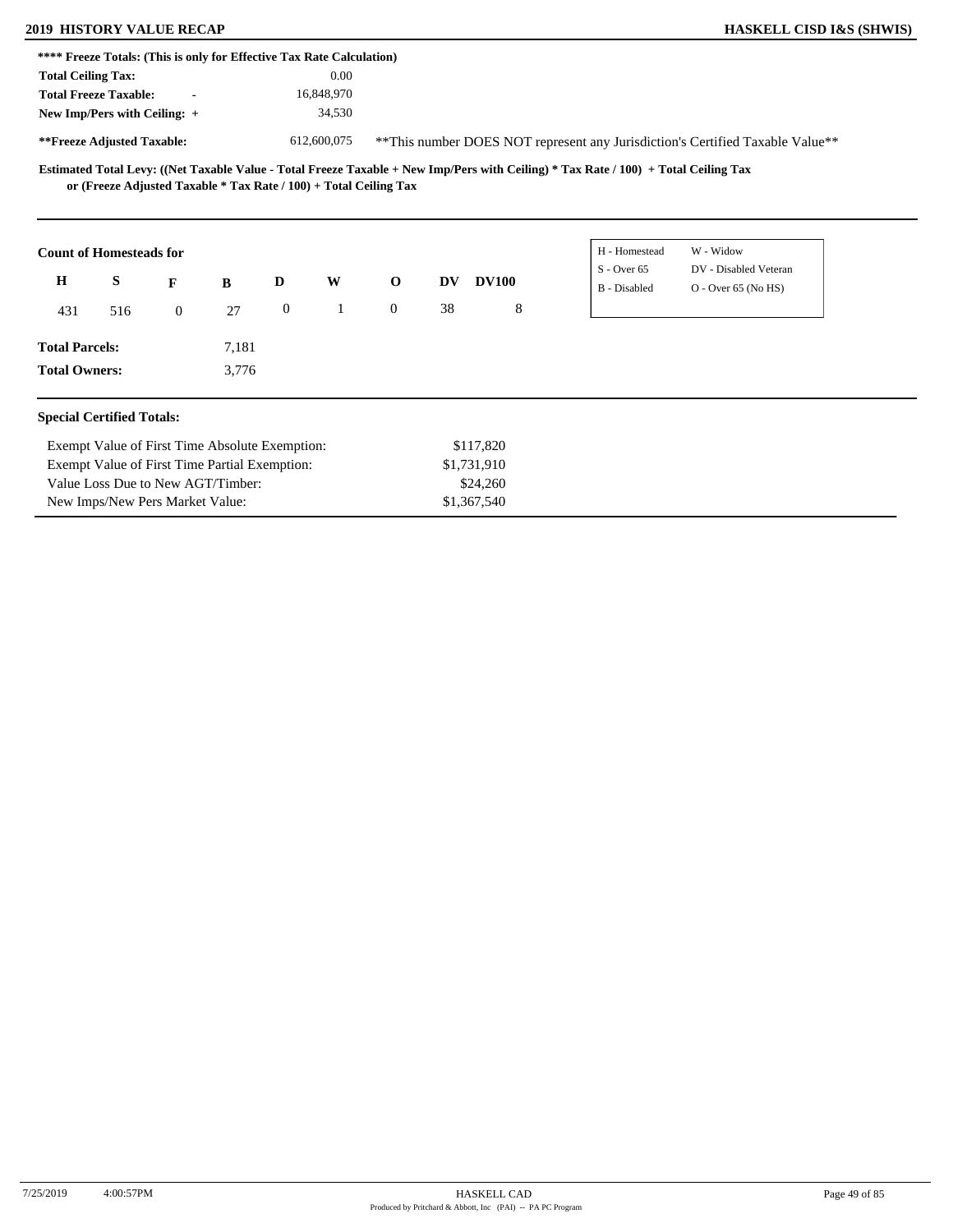### **2019 HISTORY VALUE RECAP HASKELL CISD I&S (SHWIS)**

|                | <b>Combined Recap</b>   |             |                   |                  |                   |                        |                                     |                          |                                    |                                    |
|----------------|-------------------------|-------------|-------------------|------------------|-------------------|------------------------|-------------------------------------|--------------------------|------------------------------------|------------------------------------|
| Cat<br>Code    | <b>Items</b>            | Acres       | <b>Total Real</b> | Ag/Timber        | Production<br>Mkt | <b>Taxable</b><br>Land | <b>Total</b><br><b>Improvements</b> | <b>Total</b><br>Personal | <b>Total</b><br><b>Mkt Taxable</b> | <b>Total</b><br><b>Net Taxable</b> |
| A              | $\boldsymbol{2}$        | 0.433       | 800               | $\bf{0}$         | $\bf{0}$          | 800                    | 1,880                               | $\boldsymbol{0}$         | 2,680                              | 2,680                              |
| A1             | 1,521                   | 639.658     | 2,908,140         | $\bf{0}$         | $\bf{0}$          | 2,908,140              | 76,486,010                          | $\bf{0}$                 | 79,394,150                         | 51,498,890                         |
| A <sub>2</sub> | 61                      | 34.303      | 103,520           | $\mathbf 0$      | $\bf{0}$          | 103,520                | 800,110                             | $\bf{0}$                 | 903,630                            | 444,730                            |
| A <sub>3</sub> | 43                      | 118.775     | 162,820           | $\mathbf 0$      | $\bf{0}$          | 162,820                | 3,457,460                           | $\boldsymbol{0}$         | 3,620,280                          | 2,638,980                          |
| A4             | 62                      | 31.405      | 96,770            | $\mathbf 0$      | $\bf{0}$          | 96,770                 | 318,680                             | 0                        | 415,450                            | 415,450                            |
| A5             | 13                      | 8.712       | 18,510            | $\boldsymbol{0}$ | $\bf{0}$          | 18,510                 | 355,330                             | 0                        | 373,840                            | 207,420                            |
| A6             | $\mathbf{1}$            | 0.000       | $\bf{0}$          | $\mathbf 0$      | $\bf{0}$          | $\bf{0}$               | 78,160                              | 0                        | 78,160                             | 53,160                             |
| $A^*$          | 1,703                   | 833.286     | 3,290,560         | $\mathbf 0$      | $\bf{0}$          | 3,290,560              | 81,497,630                          | $\bf{0}$                 | 84,788,190                         | 55,261,310                         |
| B1             | 7                       | 2.897       | 27,910            | $\boldsymbol{0}$ | $\bf{0}$          | 27,910                 | 550,940                             | $\bf{0}$                 | 578,850                            | 535,450                            |
| B <sub>2</sub> | $\mathbf{3}$            | 0.486       | 4,020             | $\boldsymbol{0}$ | $\bf{0}$          | 4,020                  | 94,430                              | 0                        | 98,450                             | 98,450                             |
| $B*$           | 10                      | 3.383       | 31,930            | $\mathbf 0$      | $\bf{0}$          | 31,930                 | 645,370                             | 0                        | 677,300                            | 633,900                            |
| $\mathbf C$    | $\mathbf{1}$            | 30.000      | 150,000           | $\mathbf{0}$     | $\bf{0}$          | 150,000                | $\bf{0}$                            | $\bf{0}$                 | 150,000                            | 150,000                            |
| C1             | 598                     | 941.939     | 1,036,420         | $\mathbf 0$      | $\bf{0}$          | 1,036,420              | 1,080                               | 0                        | 1,037,500                          | 1,023,710                          |
| C <sub>2</sub> | $\boldsymbol{2}$        | 0.675       | 5,320             | $\mathbf 0$      | $\bf{0}$          | 5,320                  | 64,130                              | $\bf{0}$                 | 69,450                             | 69,450                             |
| $\mathrm{C}^*$ | 601                     | 972.614     | 1,191,740         | $\bf{0}$         | $\bf{0}$          | 1,191,740              | 65,210                              | 0                        | 1,256,950                          | 1,243,160                          |
| D1             | 2,007                   | 271,258.403 | $\bf{0}$          | 22,157,840       | 249,694,450       | 22,157,840             | $\boldsymbol{0}$                    | 0                        | 22,157,840                         | 22,096,180                         |
| D1E            | 1                       | 125.000     | $\bf{0}$          | 9,890            | 118,750           | 9,890                  | $\bf{0}$                            | $\bf{0}$                 | 9,890                              | 9,890                              |
| D <sub>2</sub> | 256                     | 0.000       | $\boldsymbol{0}$  | $\bf{0}$         | $\bf{0}$          | $\bf{0}$               | 4,367,770                           | $\bf{0}$                 | 4,367,770                          | 4,353,080                          |
| $D^*$          | 2,264                   | 271,383.403 | $\bf{0}$          | 22,167,730       | 249,813,200       | 22,167,730             | 4,367,770                           | 0                        | 26,535,500                         | 26,459,150                         |
| $\mathbf E$    | 161                     | 1.000       | 234,780           | $\bf{0}$         | $\bf{0}$          | 234,780                | 9,718,070                           | $\bf{0}$                 | 9,952,850                          | 7,663,140                          |
| E1             | 33                      | 152.288     | 102,430           | $\bf{0}$         | $\bf{0}$          | 102,430                | 2,156,210                           | 0                        | 2,258,640                          | 1,724,980                          |
| E2             | 1                       | 2.175       | 2,180             | $\boldsymbol{0}$ | $\bf{0}$          | 2,180                  | 27,610                              | 0                        | 29,790                             | 29,790                             |
| $\mathbf{E}^*$ | 195                     | 155.463     | 339,390           | $\mathbf 0$      | $\bf{0}$          | 339,390                | 11,901,890                          | 0                        | 12,241,280                         | 9,417,910                          |
| F1             | 184                     | 228.589     | 1,446,540         | $\boldsymbol{0}$ | $\bf{0}$          | 1,446,540              | 22,029,130                          | $\bf{0}$                 | 23,475,670                         | 22,783,320                         |
| F2             | 29                      | 108.708     | 278,460           | $\mathbf 0$      | $\bf{0}$          | 278,460                | 370,591,850                         | 0                        | 370,870,310                        | 370,870,310                        |
| $F^*$          | 213                     | 337.297     | 1,725,000         | $\mathbf 0$      | $\bf{0}$          | 1,725,000              | 392,620,980                         | $\mathbf{0}$             | 394,345,980                        | 393,653,630                        |
| G1             | 1,174                   | 0.000       | $\bf{0}$          | $\mathbf{0}$     | $\bf{0}$          | $\bf{0}$               | 16,882,300                          | $\bf{0}$                 | 16,882,300                         | 16,882,300                         |
| $G^*$          | 1,174                   | 0.000       | $\bf{0}$          | $\mathbf 0$      | $\bf{0}$          | $\bf{0}$               | 16,882,300                          | $\bf{0}$                 | 16,882,300                         | 16,882,300                         |
| J2             | 6                       | 0.172       | 1,250             |                  | $\bf{0}$          | 1,250                  | 2,780,320                           | $\bf{0}$                 | 2,781,570                          | 2,781,570                          |
| J3             | 31                      | 2.238       | 6,810             |                  | $\bf{0}$          | 6,810                  | 51,120,020                          | 0                        | 51,126,830                         | 51,126,830                         |
| J4             | 37                      | 2.969       | 12,350            | $\mathbf 0$      | $\bf{0}$          | 12,350                 | 3,007,570                           | $\bf{0}$                 | 3,019,920                          | 3,019,920                          |
| J6             | 36                      | 58.461      | 70,030            | $\mathbf 0$      | $\bf{0}$          | 70,030                 | 36,449,240                          | $\bf{0}$                 | 36,519,270                         | 35,530,760                         |
| J6A            | 1                       | 0.000       | $\bf{0}$          |                  | $\bf{0}$          | $\bf{0}$               | 1,000                               | $\bf{0}$                 | 1,000                              | 1,000                              |
| J7             | 15                      | 0.000       | $\bf{0}$          | $\mathbf 0$      | $\bf{0}$          | $\bf{0}$               | 73,680                              | $\bf{0}$                 | 73,680                             | 73,680                             |
| J8             | 8                       | 0.000       | $\bf{0}$          | $\mathbf 0$      | $\bf{0}$          | $\bf{0}$               | 601,770                             | 0                        | 601,770                            | 601,770                            |
| $\mathbf{J}^*$ | 134                     | 63.840      | 90,440            | $\mathbf 0$      | $\bf{0}$          | 90,440                 | 94,033,600                          | 0                        | 94,124,040                         | 93,135,530                         |
| L1             | 234                     | 0.000       | $\bf{0}$          |                  | $\bf{0}$          | $\bf{0}$               | $\bf{0}$                            | 9,121,300                | 9,121,300                          | 9,040,695                          |
| L2             | 1                       | 0.000       | $\bf{0}$          |                  | $\bf{0}$          | $\bf{0}$               | $\bf{0}$                            | 187,100                  | 187,100                            | 187,100                            |
| L2A            | 11                      | 0.000       | $\bf{0}$          | 0                | $\bf{0}$          | $\bf{0}$               | 191,360                             | $\boldsymbol{0}$         | 191,360                            | 191,360                            |
| L2C            | 6                       | 0.000       | $\bf{0}$          | $\bf{0}$         | $\bf{0}$          | $\bf{0}$               | 654,890                             | $\bf{0}$                 | 654,890                            | 654,890                            |
|                | $\mathbf{1}$            | 0.000       | $\bf{0}$          | $\boldsymbol{0}$ | $\bf{0}$          | 0                      |                                     | $\bf{0}$                 |                                    |                                    |
| L2D            | 19                      | 0.000       | $\bf{0}$          |                  | $\bf{0}$          | 0                      | 15,170<br>3,235,490                 | 0                        | 15,170<br>3,235,490                | 15,170<br>3,235,490                |
| L2G            |                         |             | $\bf{0}$          | 0                |                   | 0                      |                                     | 0                        |                                    |                                    |
| L2H            | 23                      | 0.000       |                   |                  | 0<br>$\bf{0}$     | 0                      | 15,014,290                          | 0                        | 15,014,290                         | 15,014,290                         |
| L2J            | 16<br>$\boldsymbol{2}$  | 0.000       | $\bf{0}$          |                  | $\bf{0}$          |                        | 176,110                             |                          | 176,110<br>74,500                  | 176,110<br>74,500                  |
| L2K            |                         | 0.000       | $\bf{0}$          | $\boldsymbol{0}$ |                   | 0                      | 74,500                              | 0                        |                                    |                                    |
| L2L            | 6                       | 0.000       | $\bf{0}$          | 0                | $\bf{0}$          | $\bf{0}$               | 1,076,590                           | 0                        | 1,076,590                          | 1,076,590                          |
| L2M            | 5                       | 0.000       | $\bf{0}$          | $\boldsymbol{0}$ | 0                 | $\bf{0}$               | 70,810                              | 0                        | 70,810                             | 70,810                             |
| L2O            | $\mathbf{3}$            | 0.000       | $\bf{0}$          |                  | $\bf{0}$          | 0                      | 5,090                               | $\boldsymbol{0}$         | 5,090                              | 5,090                              |
| L2P            | 5                       | 0.000       | $\bf{0}$          | $\boldsymbol{0}$ | 0                 | 0                      | 471,100                             | $\boldsymbol{0}$         | 471,100                            | 471,100                            |
| L2Q            | 5                       | 0.000       | $\bf{0}$          | $\boldsymbol{0}$ | $\bf{0}$          | 0                      | 1,070                               | $\bf{0}$                 | 1,070                              | 1,070                              |
| $L^*$          | 337                     | 0.000       | $\bf{0}$          | $\boldsymbol{0}$ | 0                 | 0                      | 20,986,470                          | 9,308,400                | 30,294,870                         | 30,214,265                         |
| M1             | 26                      | 0.000       | $\bf{0}$          | $\boldsymbol{0}$ | $\bf{0}$          | $\bf{0}$               | 290,160                             | 297,800                  | 587,960                            | 321,140                            |
| $M^*$          | 26                      | 0.000       | $\bf{0}$          | $\boldsymbol{0}$ | $\bf{0}$          | 0                      | 290,160                             | 297,800                  | 587,960                            | 321,140                            |
| S              | $\overline{\mathbf{4}}$ | 0.000       | $\bf{0}$          | $\boldsymbol{0}$ | 0                 | $\bf{0}$               | $\bf{0}$                            | 2,192,220                | 2,192,220                          | 2,192,220                          |
| $S^*$          | $\overline{\mathbf{4}}$ | 0.000       | $\bf{0}$          |                  | 0                 | $\bf{0}$               | $\bf{0}$                            | 2,192,220                | 2,192,220                          | 2,192,220                          |
| XB             | 15                      | 0.000       | $\bf{0}$          |                  | 0                 | $\bf{0}$               | $\bf{0}$                            | 3,790                    | 3,790                              | $\boldsymbol{0}$                   |
| XC             | 543                     | 0.000       | $\bf{0}$          | 0                | 0                 | $\bf{0}$               | 76,490                              | $\bf{0}$                 | 76,490                             | -0                                 |
| XI             | 1                       | 2.351       | 3,350             | 0                | 0                 | 3,350                  | 12,150                              | $\bf{0}$                 | 15,500                             |                                    |
| XL1            | $\overline{\mathbf{4}}$ | 0.000       | $\bf{0}$          | 0                | $\bf{0}$          | $\bf{0}$               | $\bf{0}$                            | 97,590                   | 97,590                             | 0                                  |
| XU             | $\mathbf{3}$            | 1.349       | 16,250            | 0                | $\bf{0}$          | 16,250                 | 176,030                             | $\bf{0}$                 | 192,280                            | $\mathbf 0$                        |
| XV             | 362                     | 1,322.011   | 1,864,200         | $\boldsymbol{0}$ | $\bf{0}$          | 1,864,200              | 18,226,130                          | $\bf{0}$                 | 20,090,330                         |                                    |
| $X^*$          | 928                     | 1,325.711   | 1,883,800         | $\boldsymbol{0}$ | $\bf{0}$          | 1,883,800              | 18,490,800                          | 101,380                  | 20,475,980                         | $\mathbf 0$                        |
| Totals:        | 7,589                   | 275,074.997 | 8,552,860         | 22,167,730       | 249,813,200       | 30,720,590             | 641,782,180                         | 11,899,800               | 684,402,570                        | 629,414,515                        |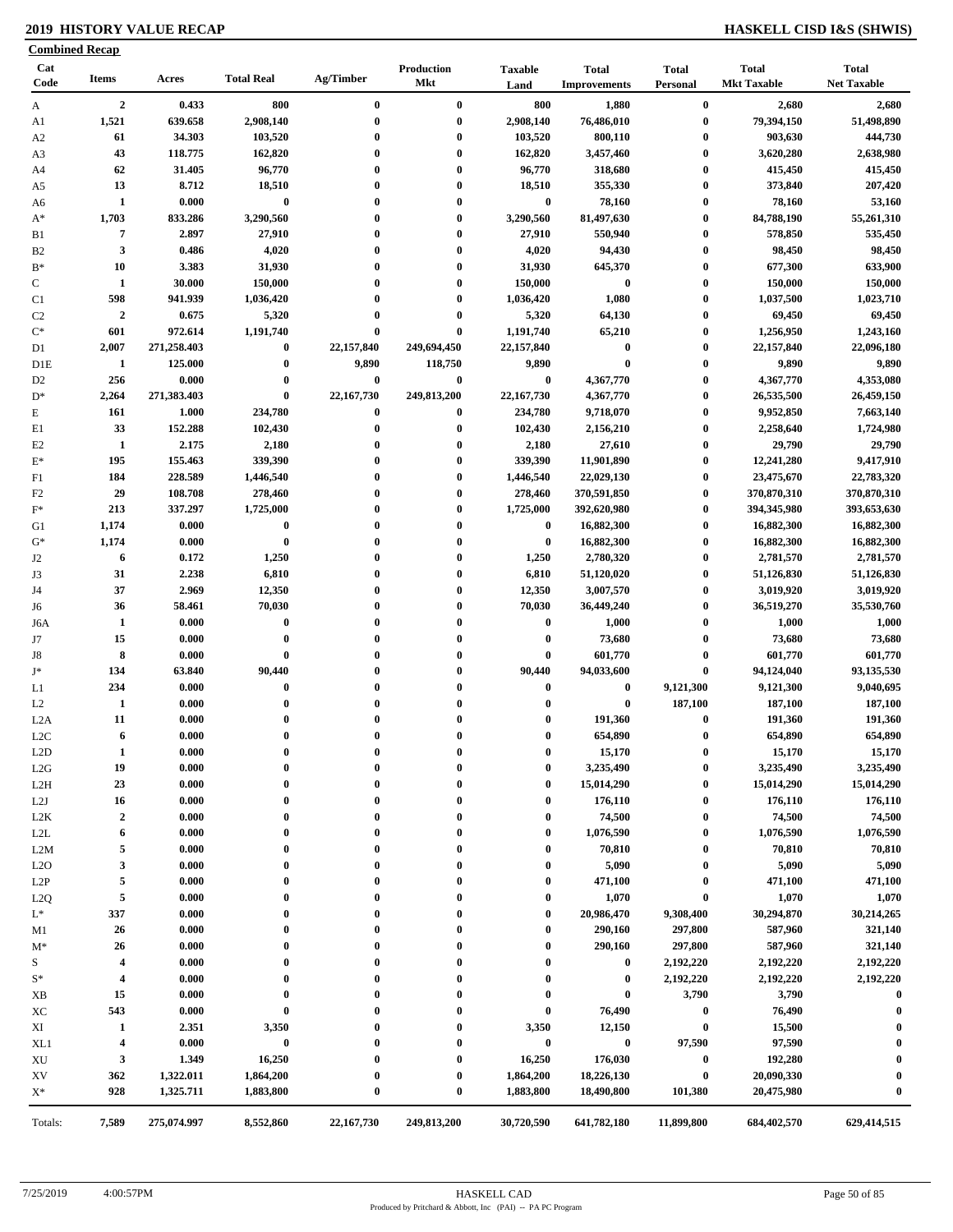### **2019 HISTORY VALUE RECAP KNOX OBRIEN CISD (SOB)**

| Category                                  | <b>Value</b>     | <b>Items</b>     | <b>Exempt Value</b> |                              |            |
|-------------------------------------------|------------------|------------------|---------------------|------------------------------|------------|
| HS Real:                                  | 129,910          | 104              | 1,000               |                              |            |
| Non-HS Real:                              | 2,520,820        | 166              | 2,301,750           |                              |            |
| Production Market:                        | 31,074,330       | 304              | $\boldsymbol{0}$    | Total Land Mkt Value:        | 33,725,060 |
| HS Improvements:                          | 2,058,950        | 104              | 39,370              |                              |            |
| New HS Improvements:                      | $\boldsymbol{0}$ | $\mathbf{0}$     | $\boldsymbol{0}$    |                              |            |
| Non-HS Improvements:                      | 1,642,950        | 68               | 807,960             |                              |            |
| New Non-HS Improvements:                  | $\mathbf{0}$     | $\boldsymbol{0}$ | $\boldsymbol{0}$    | Total Imps Mkt Value:        | 3,701,900  |
| HS Personal:                              | 20,590           | -1               | $\boldsymbol{0}$    |                              |            |
| New Personal:                             | $\overline{0}$   | $\boldsymbol{0}$ | $\boldsymbol{0}$    |                              |            |
| Non-HS Personal:                          | 293,850          | 7                | $\boldsymbol{0}$    |                              |            |
| New Non-HS Personal:                      | $\overline{0}$   | $\mathbf{0}$     | $\boldsymbol{0}$    | <b>Total Pers Mkt Value:</b> | 314,440    |
| <b>Total Real Market:</b>                 | 37,741,400       | 754              |                     |                              |            |
|                                           |                  |                  |                     |                              |            |
| MN Value:                                 | 5,417,990        | 318              |                     |                              |            |
| MN Inv. Value - Real:                     | 4,107,080        | 42               |                     |                              |            |
| MN Inv. Value - Personal:                 | $\boldsymbol{0}$ | $\boldsymbol{0}$ |                     |                              |            |
| <b>Total Mineral Mkt:</b>                 | 9,525,070        | 360              |                     | Total Mineral Mkt:           | 9,525,070  |
|                                           |                  |                  |                     |                              |            |
| Land Timber Gain:                         | $\boldsymbol{0}$ | $\mathbf{0}$     |                     | <b>Total Market Value:</b>   | 47,266,470 |
|                                           |                  |                  |                     |                              |            |
| Production Market:                        | 31,074,330       | 304              |                     |                              |            |
| Land Ag 1D Value:                         | $\overline{0}$   | $\boldsymbol{0}$ |                     |                              |            |
| Land Ag 1D1 Value:                        | 5,307,200        | 304              |                     |                              |            |
| Land Ag Tim Value:                        | $\overline{0}$   | $\boldsymbol{0}$ |                     |                              |            |
| <b>Productivity Loss:</b>                 | 25,767,130       | 304              |                     | <b>Total Market Taxable:</b> | 21,499,340 |
| Less Real Exempt Property:                | 3,150,080        | 29               |                     |                              |            |
| Less \$500 Inc. Real Personal:            | 1,350            | $\overline{4}$   |                     |                              |            |
| Other Freeport:                           | $\boldsymbol{0}$ | $\mathbf{0}$     |                     |                              |            |
| Other Allocation:                         | $\boldsymbol{0}$ | $\boldsymbol{0}$ |                     |                              |            |
| Other Goods In Tranit:                    | $\overline{0}$   | $\boldsymbol{0}$ |                     |                              |            |
| Other MultiUse:                           |                  |                  |                     |                              |            |
|                                           | $\boldsymbol{0}$ | $\boldsymbol{0}$ |                     |                              |            |
| Less Real/Pers Abatements:                | $\boldsymbol{0}$ | $\boldsymbol{0}$ |                     |                              |            |
| Less 10% Cap Loss:                        | 20,450           | 7                |                     |                              |            |
| Less Min Exempt Property:                 | 397,220          | 1                |                     |                              |            |
| Less \$500 Inc. Mineral Owner:            | 14,360           | 99               |                     |                              |            |
| Less TNRCC:                               | $\overline{0}$   | $\boldsymbol{0}$ |                     |                              |            |
| Less Min Abatements/VLA:                  | $\boldsymbol{0}$ | $\boldsymbol{0}$ |                     |                              |            |
| Less Min Freeports/Int State Com:         | $\Omega$         | $\Omega$         |                     |                              |            |
| Less Min Unknowns:<br>Less Protest Value: | $\mathbf{0}$     | $\Omega$         |                     |                              |            |
| <b>Total Losses:</b>                      | $\boldsymbol{0}$ | $\overline{0}$   |                     |                              |            |
|                                           | 29,350,590       |                  |                     |                              |            |
| <b>Total Appraised:</b>                   | 17,915,880       |                  |                     | Total Appraised:             | 17,915,880 |
| <b>Reimbursable Exemptions</b>            |                  |                  |                     |                              |            |
| Homestead H,S:                            | 878,970          | 46               |                     |                              |            |
| Senior S:                                 | 101,520          | 11               |                     |                              |            |
| Disable B:                                | $\boldsymbol{0}$ | $\boldsymbol{0}$ |                     |                              |            |
| DV 100%:                                  | $\boldsymbol{0}$ | $\mathbf{0}$     |                     |                              |            |
| <b>Total Reimbursable:</b>                | 980,490          | 57               |                     |                              |            |
| Local Discount:                           | $\boldsymbol{0}$ | $\overline{0}$   |                     |                              |            |
| Disable Veteran:                          | 12,000           | 1                |                     |                              |            |
|                                           |                  |                  |                     |                              |            |
| Optional 65:                              | $\boldsymbol{0}$ | $\overline{0}$   |                     |                              |            |
| Local Disable:                            | $\boldsymbol{0}$ | $\boldsymbol{0}$ |                     |                              |            |
| State Homestead:                          | $\boldsymbol{0}$ | $\boldsymbol{0}$ |                     |                              |            |
| <b>Total Exemptions:</b>                  | 992,490          |                  |                     |                              |            |
| <b>Net Taxable Value:</b>                 | 16,923,390       |                  |                     | Net Taxable Value            | 16,923,390 |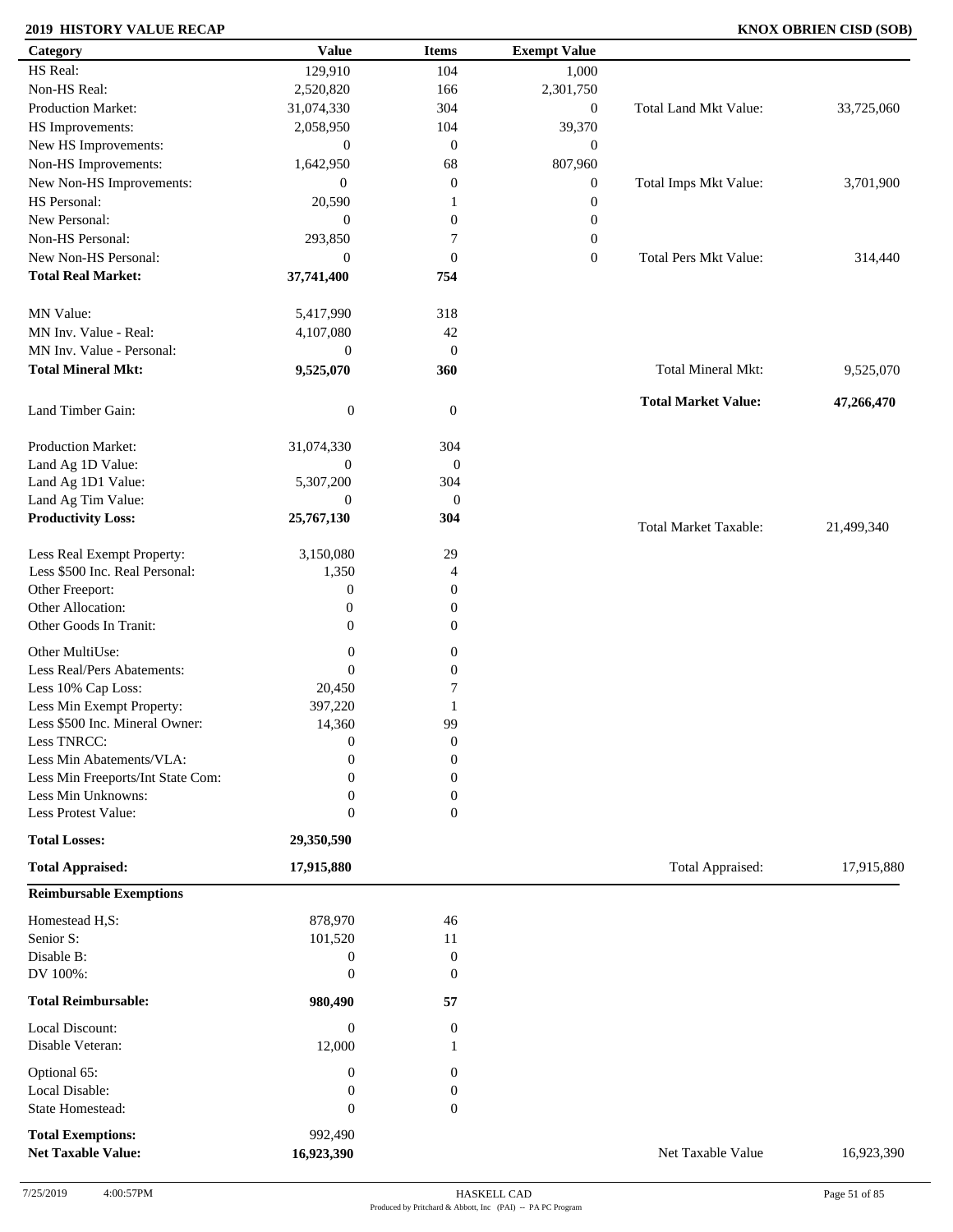### **2019 HISTORY VALUE RECAP KNOX OBRIEN CISD (SOB)**

| **** Freeze Totals: (This is only for Effective Tax Rate Calculation) |                                                                   |                |              |                  |              |              |    |              |                |                                                                                                                                     |                                                                               |  |
|-----------------------------------------------------------------------|-------------------------------------------------------------------|----------------|--------------|------------------|--------------|--------------|----|--------------|----------------|-------------------------------------------------------------------------------------------------------------------------------------|-------------------------------------------------------------------------------|--|
| <b>Total Ceiling Tax:</b>                                             |                                                                   |                |              |                  | 633.52       |              |    |              |                |                                                                                                                                     |                                                                               |  |
| <b>Total Freeze Taxable:</b>                                          |                                                                   |                |              |                  | 78,930       |              |    |              |                |                                                                                                                                     |                                                                               |  |
| New Imp/Pers with Ceiling: +                                          |                                                                   |                |              |                  | $\theta$     |              |    |              |                |                                                                                                                                     |                                                                               |  |
| **Freeze Adjusted Taxable:                                            |                                                                   |                |              |                  | 16,844,460   |              |    |              |                |                                                                                                                                     | **This number DOES NOT represent any Jurisdiction's Certified Taxable Value** |  |
|                                                                       | or (Freeze Adjusted Taxable * Tax Rate / 100) + Total Ceiling Tax |                |              |                  |              |              |    |              |                | Estimated Total Levy: ((Net Taxable Value - Total Freeze Taxable + New Imp/Pers with Ceiling) * Tax Rate / 100) + Total Ceiling Tax |                                                                               |  |
| <b>Count of Homesteads for</b>                                        |                                                                   |                |              |                  |              |              |    |              |                | H - Homestead<br>$S -$ Over 65                                                                                                      | W - Widow<br>DV - Disabled Veteran                                            |  |
| $\mathbf H$                                                           | S                                                                 | F              | B            | D                | W            | $\mathbf 0$  | DV | <b>DV100</b> |                | <b>B</b> - Disabled                                                                                                                 | O - Over 65 (No HS)                                                           |  |
| 21                                                                    | 25                                                                | $\overline{0}$ | $\mathbf{0}$ | $\boldsymbol{0}$ | $\mathbf{0}$ | $\mathbf{0}$ | 3  |              | $\overline{0}$ |                                                                                                                                     |                                                                               |  |
| <b>Total Parcels:</b>                                                 |                                                                   |                | 915          |                  |              |              |    |              |                |                                                                                                                                     |                                                                               |  |
| <b>Total Owners:</b>                                                  |                                                                   |                | 603          |                  |              |              |    |              |                |                                                                                                                                     |                                                                               |  |
| <b>Special Certified Totals:</b>                                      |                                                                   |                |              |                  |              |              |    |              |                |                                                                                                                                     |                                                                               |  |
|                                                                       | Exempt Value of First Time Absolute Exemption:                    |                |              |                  |              |              |    | \$0          |                |                                                                                                                                     |                                                                               |  |
|                                                                       | Exempt Value of First Time Partial Exemption:                     |                |              |                  |              |              |    | \$101,880    |                |                                                                                                                                     |                                                                               |  |
|                                                                       | Value Loss Due to New AGT/Timber:                                 |                |              |                  |              |              |    | \$0          |                |                                                                                                                                     |                                                                               |  |
|                                                                       | New Imps/New Pers Market Value:                                   |                |              |                  |              |              |    | \$0          |                |                                                                                                                                     |                                                                               |  |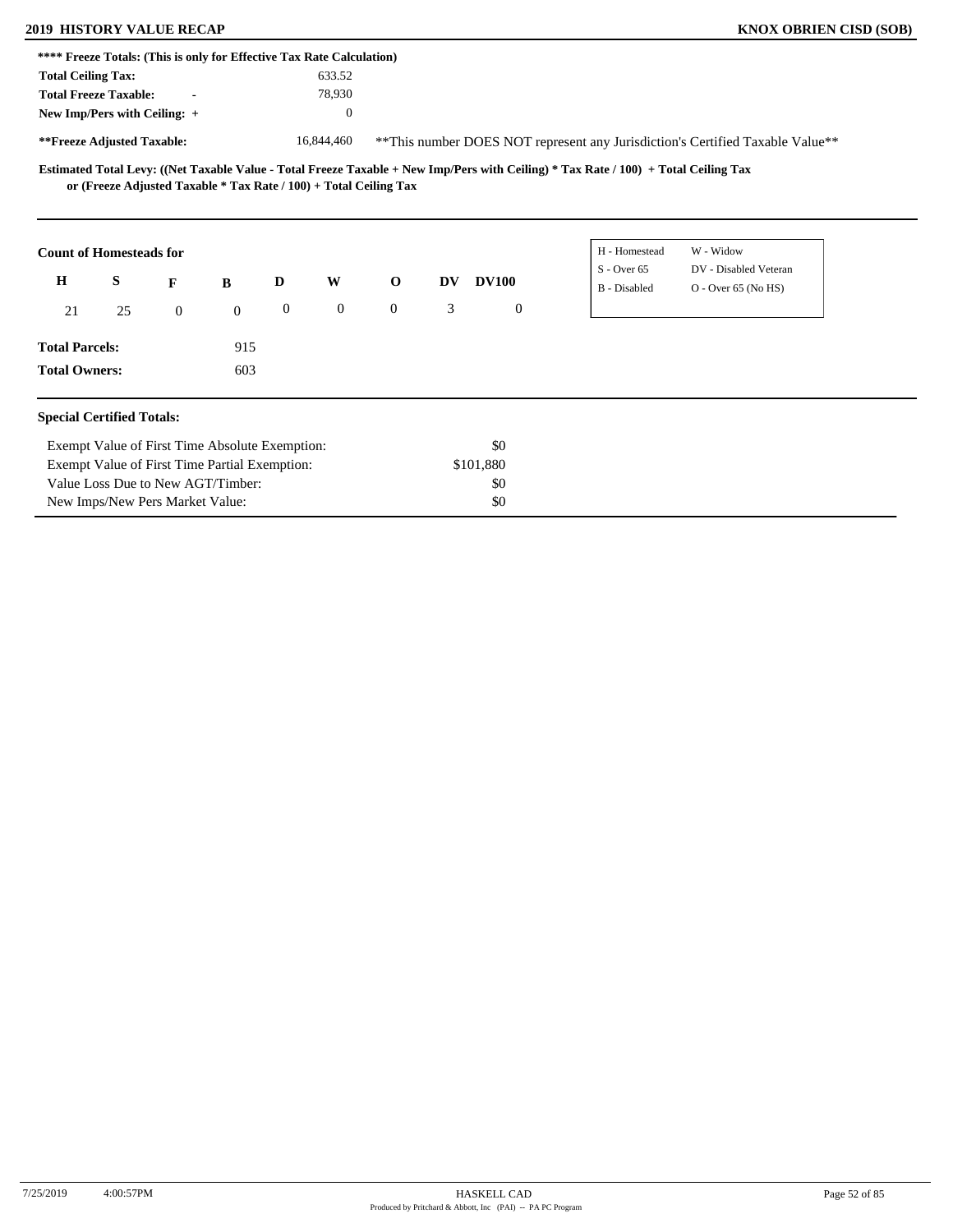### **2019 HISTORY VALUE RECAP KNOX OBRIEN CISD (SOB)**

|                  | <b>Combined Recap</b>   |            |                   |              |                          |                        |                                     |                          |                                    |                                    |
|------------------|-------------------------|------------|-------------------|--------------|--------------------------|------------------------|-------------------------------------|--------------------------|------------------------------------|------------------------------------|
| Cat<br>Code      | <b>Items</b>            | Acres      | <b>Total Real</b> | Ag/Timber    | Production<br><b>Mkt</b> | <b>Taxable</b><br>Land | <b>Total</b><br><b>Improvements</b> | <b>Total</b><br>Personal | <b>Total</b><br><b>Mkt Taxable</b> | <b>Total</b><br><b>Net Taxable</b> |
| A <sub>1</sub>   | 60                      | 35.127     | 48,000            | $\bf{0}$     | $\bf{0}$                 | 48,000                 | 1,080,080                           | $\bf{0}$                 | 1,128,080                          | 674,850                            |
| A <sub>2</sub>   | 6                       | 2.622      | 3,610             | $\bf{0}$     | $\bf{0}$                 | 3,610                  | 66,730                              | $\bf{0}$                 | 70,340                             | 44,180                             |
| A <sub>3</sub>   | 15                      | 39.310     | 46,120            | $\bf{0}$     | $\bf{0}$                 | 46,120                 | 394,060                             | $\bf{0}$                 | 440,180                            | 213,390                            |
| A4               | $\overline{2}$          | 2.039      | 2,730             | 0            | $\bf{0}$                 | 2,730                  | 5,020                               | $\bf{0}$                 | 7,750                              | 7,750                              |
| $A^*$            | 83                      | 79.098     | 100,460           | $\bf{0}$     | $\bf{0}$                 | 100,460                | 1,545,890                           | $\boldsymbol{0}$         | 1,646,350                          | 940,170                            |
| C <sub>1</sub>   | 109                     | 187.828    | 158,130           | $\bf{0}$     | $\bf{0}$                 | 158,130                | $\bf{0}$                            | $\bf{0}$                 | 158,130                            | 158,130                            |
| $C^*$            | 109                     | 187.828    | 158,130           | $\bf{0}$     | $\bf{0}$                 | 158,130                | $\bf{0}$                            | $\bf{0}$                 | 158,130                            | 158,130                            |
| D1               | 304                     | 31,170.809 | $\bf{0}$          | 5,307,200    | 31,074,330               | 5,307,200              | $\bf{0}$                            | $\bf{0}$                 | 5,307,200                          | 5,307,200                          |
| D <sub>2</sub>   | 32                      | 0.000      | $\bf{0}$          | $\mathbf{0}$ | $\bf{0}$                 | $\bf{0}$               | 417,050                             | $\bf{0}$                 | 417,050                            | 417,050                            |
| $D^*$            | 336                     | 31,170.809 | $\bf{0}$          | 5,307,200    | 31,074,330               | 5,307,200              | 417,050                             | $\bf{0}$                 | 5,724,250                          | 5,724,250                          |
| ${\bf E}$        | 32                      | 0.000      | 38,870            | 0            | $\bf{0}$                 | 38,870                 | 553,870                             | $\bf{0}$                 | 592,740                            | 370,980                            |
| E1               | 3                       | 6.130      | 11,170            | $\bf{0}$     | $\bf{0}$                 | 11,170                 | 62,730                              | $\bf{0}$                 | 73,900                             | 13,900                             |
| $E^*$            | 35                      | 6.130      | 50,040            | 0            | $\bf{0}$                 | 50,040                 | 616,600                             | $\bf{0}$                 | 666,640                            | 384,880                            |
| F1               | $\overline{7}$          | 3.895      | 4,840             | $\bf{0}$     | $\bf{0}$                 | 4,840                  | 67,430                              | $\bf{0}$                 | 72,270                             | 72,270                             |
| F2               | 5                       | 30.263     | 33,130            | $\bf{0}$     | $\bf{0}$                 | 33,130                 | 179,360                             | $\bf{0}$                 | 212,490                            | 212,490                            |
| $F^*$            | 12                      | 34.158     | 37,970            | $\bf{0}$     | $\bf{0}$                 | 37,970                 | 246,790                             | $\bf{0}$                 | 284,760                            | 284,760                            |
| G1               | 218                     | 0.000      | $\bf{0}$          | 0            | $\bf{0}$                 | $\bf{0}$               | 5,006,410                           | $\bf{0}$                 | 5,006,410                          | 5,006,410                          |
| $G^*$            | 218                     | 0.000      | $\pmb{0}$         | $\bf{0}$     | $\bf{0}$                 | $\bf{0}$               | 5,006,410                           | $\bf{0}$                 | 5,006,410                          | 5,006,410                          |
| J2               | 5                       | 0.000      | $\bf{0}$          | $\bf{0}$     | $\bf{0}$                 | $\bf{0}$               | 382,080                             | $\bf{0}$                 | 382,080                            | 382,080                            |
| J3               | 12                      | 1.380      | 1,380             | $\bf{0}$     | $\bf{0}$                 | 1,380                  | 1,370,110                           | $\bf{0}$                 | 1,371,490                          | 1,371,490                          |
| J4               | $\overline{4}$          | 0.000      | $\bf{0}$          | $\bf{0}$     | $\bf{0}$                 | $\bf{0}$               | 85,900                              | $\bf{0}$                 | 85,900                             | 85,900                             |
| J6               | $\overline{7}$          | 0.000      | $\bf{0}$          | $\bf{0}$     | $\bf{0}$                 | $\bf{0}$               | 1,120,460                           | $\bf{0}$                 | 1,120,460                          | 1,120,460                          |
| J7               | $\overline{4}$          | 0.000      | $\bf{0}$          | $\bf{0}$     | $\bf{0}$                 | $\bf{0}$               | 3,130                               | $\boldsymbol{0}$         | 3,130                              | 3,130                              |
| $J^*$            | 32                      | 1.380      | 1,380             | $\mathbf{0}$ | $\bf{0}$                 | 1,380                  | 2,961,680                           | $\pmb{0}$                | 2,963,060                          | 2,963,060                          |
| L1               | $\boldsymbol{2}$        | 0.000      | $\bf{0}$          | $\bf{0}$     | $\bf{0}$                 | $\bf{0}$               | $\bf{0}$                            | 265,010                  | 265,010                            | 265,010                            |
| L <sub>1</sub> T | $\mathbf{1}$            | 0.000      | $\bf{0}$          | $\bf{0}$     | $\bf{0}$                 | $\boldsymbol{0}$       | 45,920                              | $\pmb{0}$                | 45,920                             | 45,920                             |
| L2C              | $\overline{2}$          | 0.000      | $\bf{0}$          | $\bf{0}$     | $\bf{0}$                 | $\bf{0}$               | 21,820                              | $\boldsymbol{0}$         | 21,820                             | 21,820                             |
| L2D              | $\mathbf{1}$            | 0.000      | $\bf{0}$          | $\mathbf{0}$ | $\bf{0}$                 | $\bf{0}$               | 40,510                              | $\bf{0}$                 | 40,510                             | 40,510                             |
| L2G              | $\mathbf{3}$            | 0.000      | $\bf{0}$          | $\mathbf{0}$ | $\bf{0}$                 | $\bf{0}$               | 894,240                             | $\bf{0}$                 | 894,240                            | 894,240                            |
| L2H              | $\mathbf{1}$            | 0.000      | $\bf{0}$          | $\mathbf{0}$ | $\bf{0}$                 | $\bf{0}$               | 2,510                               | $\bf{0}$                 | 2,510                              | 2,510                              |
| L2J              | $\mathbf 2$             | 0.000      | $\bf{0}$          | $\bf{0}$     | $\bf{0}$                 | $\bf{0}$               | 38,170                              | $\bf{0}$                 | 38,170                             | 38,170                             |
| L2M              | 1                       | 0.000      | $\bf{0}$          | $\mathbf{0}$ | $\bf{0}$                 | $\bf{0}$               | 102,900                             | $\bf{0}$                 | 102,900                            | 102,900                            |
| $\mathcal{L}^*$  | 13                      | 0.000      | $\bf{0}$          | $\bf{0}$     | $\bf{0}$                 | $\bf{0}$               | 1,146,070                           | 265,010                  | 1,411,080                          | 1,411,080                          |
| M1               | $\mathbf{3}$            | 0.000      | $\bf{0}$          | $\mathbf{0}$ | $\bf{0}$                 | $\bf{0}$               | 27,570                              | 48,080                   | 75,650                             | 50,650                             |
| $M^*$            | 3                       | 0.000      | $\bf{0}$          | $\mathbf{0}$ | $\bf{0}$                 | $\bf{0}$               | 27,570                              | 48,080                   | 75,650                             | 50,650                             |
| XB               | $\overline{\mathbf{4}}$ | 0.000      | $\bf{0}$          | 0            | $\bf{0}$                 | $\bf{0}$               | $\bf{0}$                            | 1,350                    | 1,350                              | $\bf{0}$                           |
| XC               | 99                      | 0.000      | $\bf{0}$          | $\mathbf{0}$ | $\bf{0}$                 | $\bf{0}$               | 14,360                              | $\bf{0}$                 | 14,360                             | $\bf{0}$                           |
| XL               | $\mathbf{3}$            | 7.890      | 1,190             | $\bf{0}$     | $\bf{0}$                 | 1,190                  | $\bf{0}$                            | $\bf{0}$                 | 1,190                              | $\bf{0}$                           |
| XV               | 26                      | 2,466.412  | 2,301,560         | $\bf{0}$     | $\bf{0}$                 | 2,301,560              | 847,330                             | $\bf{0}$                 | 3,148,890                          | $\bf{0}$                           |
| <b>XXV</b>       | 1                       | 0.000      | $\bf{0}$          | $\bf{0}$     | $\bf{0}$                 | $\bf{0}$               | 397,220                             | $\bf{0}$                 | 397,220                            | $\bf{0}$                           |
| $X^*$            | 133                     | 2,474.302  | 2,302,750         | $\bf{0}$     | $\bf{0}$                 | 2,302,750              | 1,258,910                           | 1,350                    | 3,563,010                          | $\bf{0}$                           |
| Totals:          | 974                     | 33,953.705 | 2,650,730         | 5,307,200    | 31,074,330               | 7,957,930              | 13,226,970                          | 314,440                  | 21,499,340                         | 16,923,390                         |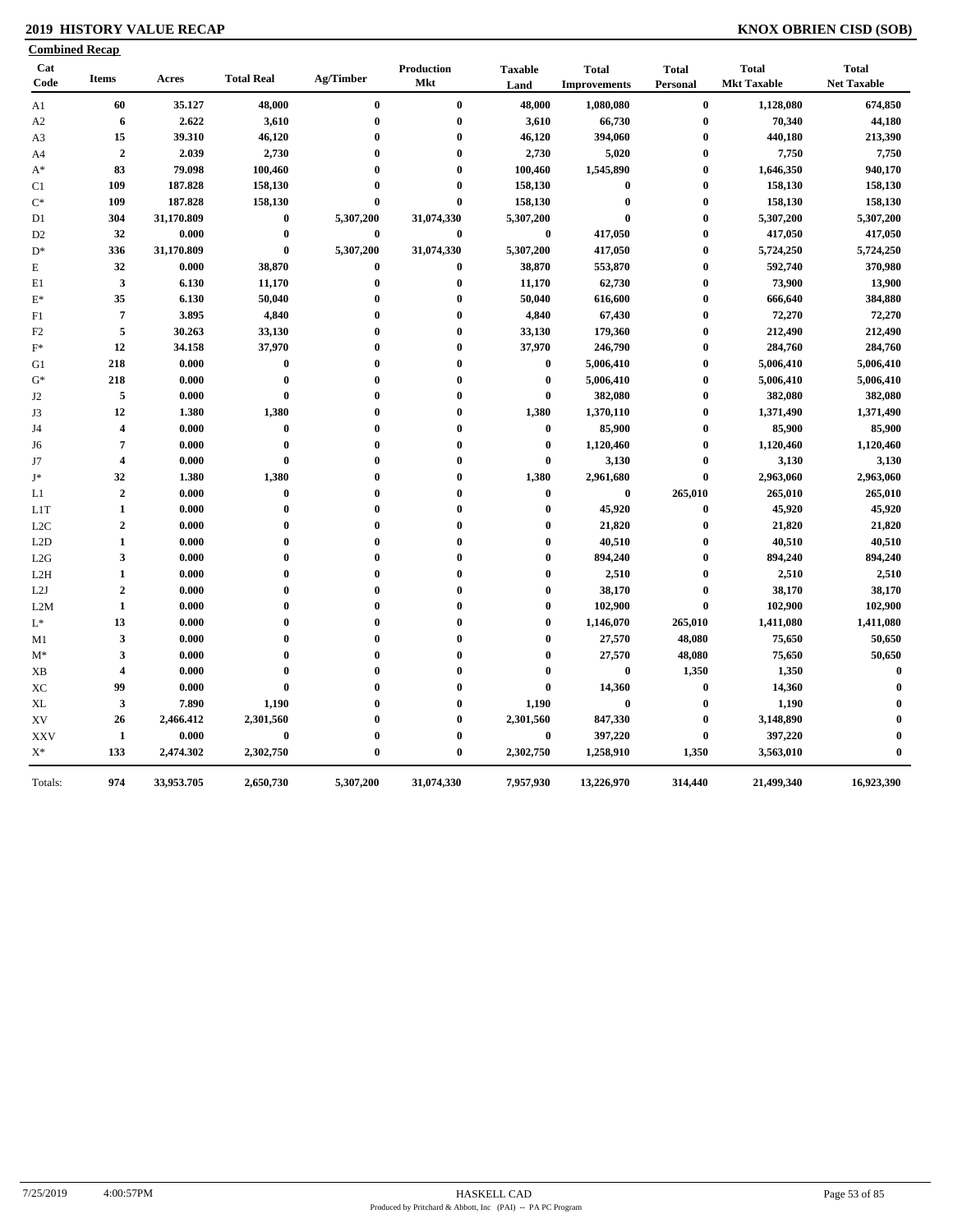### **2019 HISTORY VALUE RECAP PAINT CREEK ISD (SPC)**

| Category                          | <b>Value</b>     | <b>Items</b>          | <b>Exempt Value</b> |                              |             |
|-----------------------------------|------------------|-----------------------|---------------------|------------------------------|-------------|
| HS Real:                          | 617,620          | 165                   | $\mathbf{0}$        |                              |             |
| Non-HS Real:                      | 5,945,610        | 280                   | 2,055,110           |                              |             |
| Production Market:                | 121,034,560      | 686                   | $\boldsymbol{0}$    | Total Land Mkt Value:        | 127,597,790 |
| HS Improvements:                  | 7,685,000        | 301                   | $\boldsymbol{0}$    |                              |             |
| New HS Improvements:              | $\mathbf{0}$     | $\mathbf{0}$          | $\mathbf{0}$        |                              |             |
| Non-HS Improvements:              | 12,144,660       | 394                   | 2,022,710           |                              |             |
| New Non-HS Improvements:          | 1,690            | 1                     | $\boldsymbol{0}$    | Total Imps Mkt Value:        | 19,831,350  |
| HS Personal:                      | 170,430          | $\overline{7}$        | $\boldsymbol{0}$    |                              |             |
| New Personal:                     | $\mathbf{0}$     | $\boldsymbol{0}$      | $\boldsymbol{0}$    |                              |             |
| Non-HS Personal:                  |                  |                       |                     |                              |             |
|                                   | 5,912,210        | 43                    | 43,590              |                              |             |
| New Non-HS Personal:              | 27,050           | 1                     | $\boldsymbol{0}$    | <b>Total Pers Mkt Value:</b> | 6,109,690   |
| <b>Total Real Market:</b>         | 153,538,830      | 1,878                 |                     |                              |             |
| MN Value:                         | 2,136,800        | 410                   |                     |                              |             |
| MN Inv. Value - Real:             | 214,705,690      | 122                   |                     |                              |             |
| MN Inv. Value - Personal:         | $\boldsymbol{0}$ | $\mathbf{0}$          |                     |                              |             |
| <b>Total Mineral Mkt:</b>         | 216,842,490      | 532                   |                     | Total Mineral Mkt:           | 216,842,490 |
| Land Timber Gain:                 | $\boldsymbol{0}$ | $\mathbf{0}$          |                     | <b>Total Market Value:</b>   | 370,381,320 |
| <b>Production Market:</b>         |                  |                       |                     |                              |             |
|                                   | 121,034,560      | 686                   |                     |                              |             |
| Land Ag 1D Value:                 | $\mathbf{0}$     | $\boldsymbol{0}$      |                     |                              |             |
| Land Ag 1D1 Value:                | 6,742,180        | 686                   |                     |                              |             |
| Land Ag Tim Value:                | $\mathbf{0}$     | $\boldsymbol{0}$      |                     |                              |             |
| <b>Productivity Loss:</b>         | 114,292,380      | 686                   |                     | <b>Total Market Taxable:</b> | 256,088,940 |
| Less Real Exempt Property:        | 4,121,410        | 61                    |                     |                              |             |
| Less \$500 Inc. Real Personal:    | 880              | 3                     |                     |                              |             |
| Other Freeport:                   | $\boldsymbol{0}$ | $\mathbf{0}$          |                     |                              |             |
| Other Allocation:                 | $\boldsymbol{0}$ | $\mathbf{0}$          |                     |                              |             |
| Other Goods In Tranit:            | $\mathbf{0}$     | $\boldsymbol{0}$      |                     |                              |             |
|                                   |                  |                       |                     |                              |             |
| Other MultiUse:                   | $\boldsymbol{0}$ | $\boldsymbol{0}$      |                     |                              |             |
| Less Real/Pers Abatements:        | $\boldsymbol{0}$ | $\boldsymbol{0}$      |                     |                              |             |
| Less 10% Cap Loss:                | 331,550          | 31                    |                     |                              |             |
| Less Min Exempt Property:         | $\boldsymbol{0}$ | $\mathbf{0}$          |                     |                              |             |
| Less \$500 Inc. Mineral Owner:    | 15,180           | 152                   |                     |                              |             |
| Less TNRCC:                       | 93,830           | 8                     |                     |                              |             |
| Less Min Abatements/VLA:          | 90,117,920       | 4                     |                     |                              |             |
| Less Min Freeports/Int State Com: | $\boldsymbol{0}$ | $\mathbf{0}$          |                     |                              |             |
| Less Min Unknowns:                | $\boldsymbol{0}$ | $\mathbf{0}$          |                     |                              |             |
| Less Protest Value:               | $\mathbf{0}$     | $\overline{0}$        |                     |                              |             |
| <b>Total Losses:</b>              | 208,973,150      |                       |                     |                              |             |
| <b>Total Appraised:</b>           | 161,408,170      |                       |                     | Total Appraised:             | 161,408,170 |
| <b>Reimbursable Exemptions</b>    |                  |                       |                     |                              |             |
| Homestead H,S:                    | 2,199,620        | 104                   |                     |                              |             |
| Senior S:                         | 307,880          | 35                    |                     |                              |             |
| Disable B:                        | 25,690           | 3                     |                     |                              |             |
| DV 100%:                          | 223,790          | 2                     |                     |                              |             |
| <b>Total Reimbursable:</b>        | 2,756,980        | 144                   |                     |                              |             |
| Local Discount:                   | $\boldsymbol{0}$ |                       |                     |                              |             |
| Disable Veteran:                  | 67,650           | $\boldsymbol{0}$<br>7 |                     |                              |             |
|                                   |                  |                       |                     |                              |             |
| Optional 65:                      | $\boldsymbol{0}$ | $\mathbf{0}$          |                     |                              |             |
| Local Disable:                    | $\boldsymbol{0}$ | $\boldsymbol{0}$      |                     |                              |             |
| State Homestead:                  | $\boldsymbol{0}$ | $\mathbf{0}$          |                     |                              |             |
| <b>Total Exemptions:</b>          | 2,824,630        |                       |                     |                              |             |
| <b>Net Taxable Value:</b>         | 158,583,540      |                       |                     | Net Taxable Value            | 158,583,540 |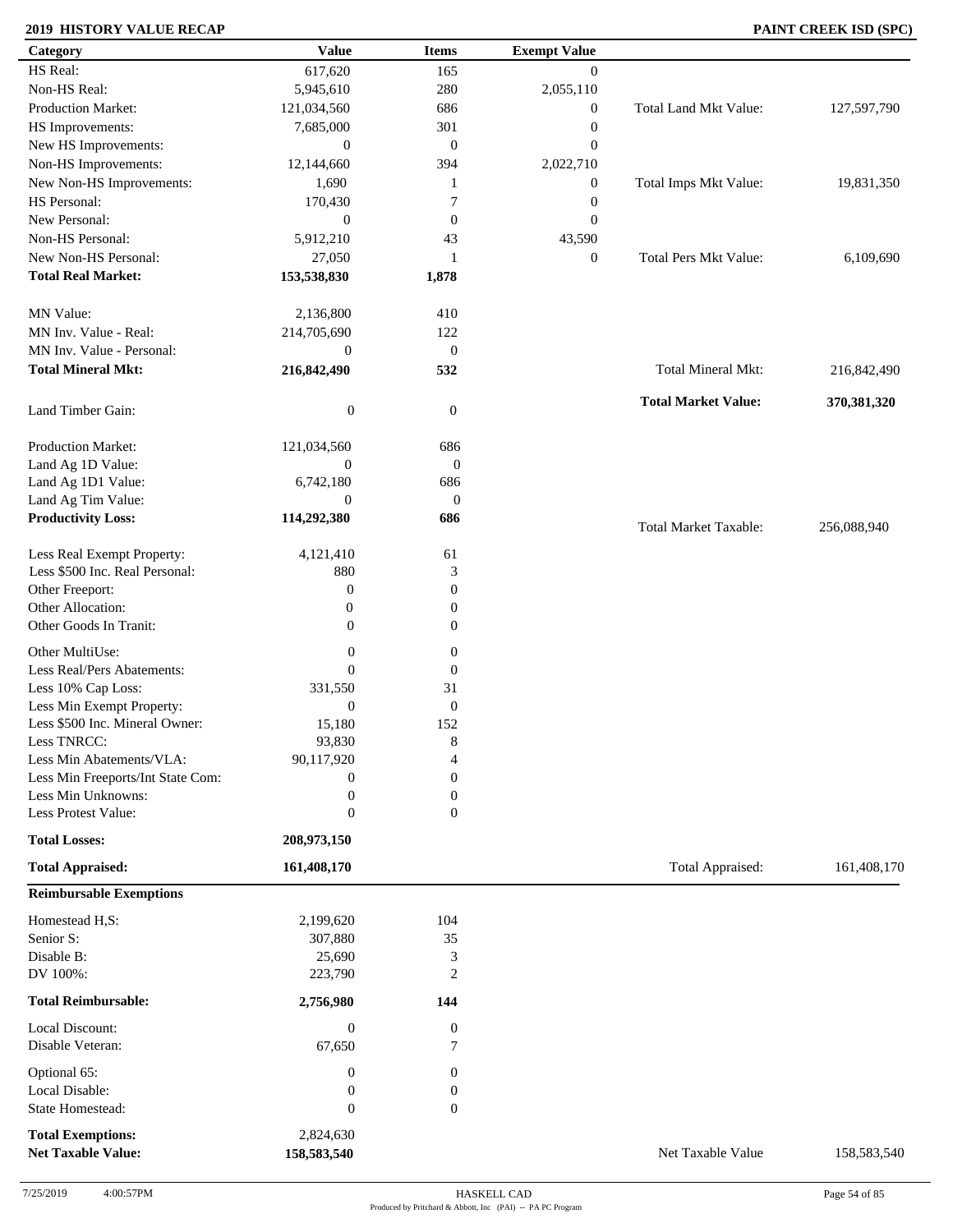### **2019 HISTORY VALUE RECAP PAINT CREEK ISD (SPC)**

|                                               | **** Freeze Totals: (This is only for Effective Tax Rate Calculation) |                |       |                  |              |                |           |              |                                                                                                                                     |                                                                                |
|-----------------------------------------------|-----------------------------------------------------------------------|----------------|-------|------------------|--------------|----------------|-----------|--------------|-------------------------------------------------------------------------------------------------------------------------------------|--------------------------------------------------------------------------------|
| <b>Total Ceiling Tax:</b>                     |                                                                       |                |       |                  | 5,991.87     |                |           |              |                                                                                                                                     |                                                                                |
|                                               | <b>Total Freeze Taxable:</b>                                          |                |       |                  | 712,740      |                |           |              |                                                                                                                                     |                                                                                |
|                                               | New Imp/Pers with Ceiling: +                                          |                |       |                  | $\theta$     |                |           |              |                                                                                                                                     |                                                                                |
|                                               | **Freeze Adjusted Taxable:                                            |                |       |                  | 157,870,800  |                |           |              |                                                                                                                                     | ** This number DOES NOT represent any Jurisdiction's Certified Taxable Value** |
|                                               | or (Freeze Adjusted Taxable * Tax Rate / 100) + Total Ceiling Tax     |                |       |                  |              |                |           |              | Estimated Total Levy: ((Net Taxable Value - Total Freeze Taxable + New Imp/Pers with Ceiling) * Tax Rate / 100) + Total Ceiling Tax |                                                                                |
|                                               | <b>Count of Homesteads for</b>                                        |                |       |                  |              |                |           |              | H - Homestead<br>$S - Over 65$                                                                                                      | W - Widow<br>DV - Disabled Veteran                                             |
| H                                             | S                                                                     | F              | B     | D                | W            | $\mathbf{o}$   | <b>DV</b> | <b>DV100</b> | B - Disabled                                                                                                                        | $O -$ Over 65 (No HS)                                                          |
| 37                                            | 61                                                                    | $\overline{0}$ | 4     | $\boldsymbol{0}$ | $\mathbf{0}$ | $\overline{0}$ | 10        | 2            |                                                                                                                                     |                                                                                |
| <b>Total Parcels:</b>                         |                                                                       |                | 1,972 |                  |              |                |           |              |                                                                                                                                     |                                                                                |
| <b>Total Owners:</b>                          |                                                                       |                | 1,170 |                  |              |                |           |              |                                                                                                                                     |                                                                                |
|                                               | <b>Special Certified Totals:</b>                                      |                |       |                  |              |                |           |              |                                                                                                                                     |                                                                                |
|                                               | Exempt Value of First Time Absolute Exemption:                        |                |       |                  |              |                |           | \$0          |                                                                                                                                     |                                                                                |
|                                               |                                                                       |                |       |                  |              | \$210,010      |           |              |                                                                                                                                     |                                                                                |
| Exempt Value of First Time Partial Exemption: |                                                                       |                |       |                  |              |                |           |              |                                                                                                                                     |                                                                                |
|                                               | Value Loss Due to New AGT/Timber:                                     |                |       |                  |              |                |           | \$0          |                                                                                                                                     |                                                                                |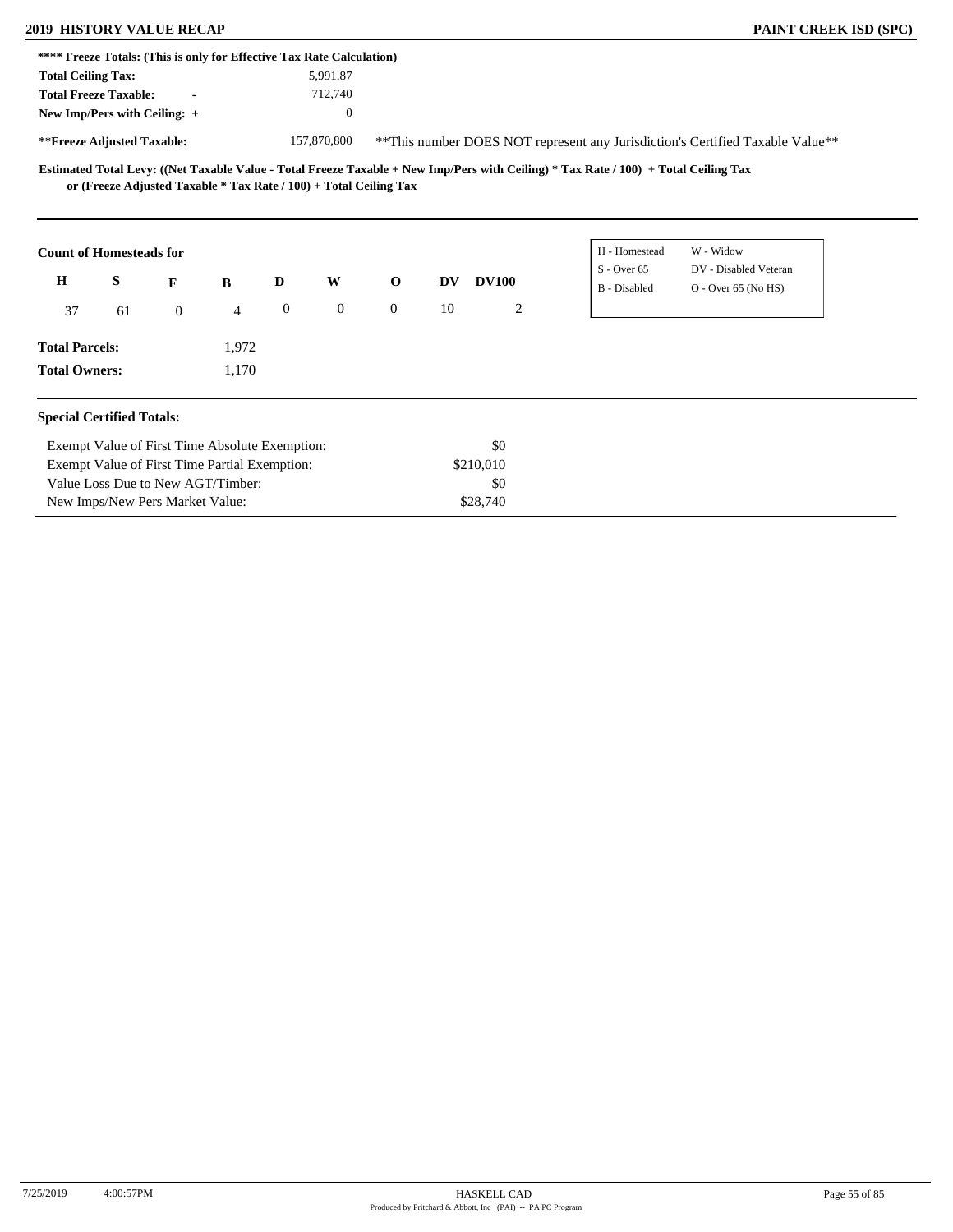### **2019 HISTORY VALUE RECAP PAINT CREEK ISD (SPC)**

| Cat<br>Code      | <b>Items</b>            | Acres       | <b>Total Real</b> | Ag/Timber | Production<br>Mkt | <b>Taxable</b><br>Land | <b>Total</b><br><b>Improvements</b> | <b>Total</b><br>Personal | <b>Total</b><br><b>Mkt Taxable</b> | <b>Total</b><br><b>Net Taxable</b> |
|------------------|-------------------------|-------------|-------------------|-----------|-------------------|------------------------|-------------------------------------|--------------------------|------------------------------------|------------------------------------|
| A1               | 6                       | 12.464      | 16,610            | $\bf{0}$  | $\bf{0}$          | 16,610                 | 257,070                             | $\bf{0}$                 | 273,680                            | 168,370                            |
| A <sub>2</sub>   | 15                      | 11.128      | 21,840            | $\bf{0}$  | $\boldsymbol{0}$  | 21,840                 | 235,610                             | $\bf{0}$                 | 257,450                            | 141,770                            |
| A3               | 34                      | 54.068      | 115,130           | $\bf{0}$  | $\bf{0}$          | 115,130                | 1,178,890                           | $\bf{0}$                 | 1,294,020                          | 909,050                            |
| A4               | 232                     | 28.149      | 651,430           | $\bf{0}$  | $\bf{0}$          | 651,430                | 3,204,050                           | $\bf{0}$                 | 3,855,480                          | 3,175,990                          |
| A5               | 48                      | 9.367       | 63,600            | $\bf{0}$  | $\bf{0}$          | 63,600                 | 602,240                             | $\bf{0}$                 | 665,840                            | 534,320                            |
| A6               | $\overline{2}$          | 0.000       | $\bf{0}$          | $\bf{0}$  | $\bf{0}$          | $\bf{0}$               | 7,860                               | $\bf{0}$                 | 7,860                              | 7,860                              |
| $A^*$            | 337                     | 115.176     | 868,610           | $\bf{0}$  | $\bf{0}$          | 868,610                | 5,485,720                           | $\bf{0}$                 | 6,354,330                          | 4,937,360                          |
| ${\bf C}$        | 1                       | 0.617       | 12,940            | $\bf{0}$  | $\bf{0}$          | 12,940                 | $\bf{0}$                            | $\bf{0}$                 | 12,940                             | 12,940                             |
| C1               | 108                     | 753.848     | 762,310           | $\bf{0}$  | $\bf{0}$          | 762,310                | 1,200                               | $\bf{0}$                 | 763,510                            | 747,190                            |
| $\mathrm{C}^*$   | 109                     | 754.465     | 775,250           | $\bf{0}$  | $\bf{0}$          | 775,250                | 1,200                               | $\bf{0}$                 | 776,450                            | 760,130                            |
| D <sub>1</sub>   | 686                     | 137,618.837 | $\bf{0}$          | 6,742,180 | 121,034,560       | 6,742,180              | $\bf{0}$                            | $\bf{0}$                 | 6,742,180                          | 6,733,330                          |
| D <sub>2</sub>   | 80                      | 0.000       | $\bf{0}$          | $\bf{0}$  | $\bf{0}$          | $\bf{0}$               | 2,072,420                           | $\bf{0}$                 | 2,072,420                          | 2,071,480                          |
| D2E              | $\mathbf{1}$            | 0.000       | $\bf{0}$          | $\bf{0}$  | $\bf{0}$          | $\bf{0}$               | 96,090                              | $\boldsymbol{0}$         | 96,090                             | 96,090                             |
| $D^*$            | 767                     | 137,618.837 | $\bf{0}$          | 6,742,180 | 121,034,560       | 6,742,180              | 2,168,510                           | $\bf{0}$                 | 8,910,690                          | 8,900,900                          |
| E                | 85                      | 0.000       | 942,770           | $\bf{0}$  | $\bf{0}$          | 942,770                | 2,479,170                           | $\bf{0}$                 | 3,421,940                          | 2,526,830                          |
| E1               | 13                      | 47.240      | 68,920            | $\bf{0}$  | $\bf{0}$          | 68,920                 | 709,120                             | $\bf{0}$                 | 778,040                            | 327,250                            |
| E <sub>2</sub>   | $\overline{\mathbf{4}}$ | 1.235       | 60,670            | $\bf{0}$  | $\bf{0}$          | 60,670                 | 39,800                              | $\bf{0}$                 | 100,470                            | 100,470                            |
| $\mathbf{E}^*$   | 102                     | 48.475      | 1,072,360         | $\bf{0}$  | $\bf{0}$          | 1,072,360              | 3,228,090                           | $\boldsymbol{0}$         | 4,300,450                          | 2,954,550                          |
| F1               | 10                      | 42.697      | 169,350           | $\bf{0}$  | $\bf{0}$          | 169,350                | 5,028,360                           | $\bf{0}$                 |                                    | 5,197,710                          |
| F2               | 6                       |             |                   | $\bf{0}$  | $\bf{0}$          |                        |                                     |                          | 5,197,710                          |                                    |
|                  |                         | 1,648.979   | 1,509,030         |           |                   | 1,509,030              | 110,018,870                         | $\bf{0}$                 | 111,527,900                        | 111,527,900                        |
| $\mathbf{F}^*$   | 16                      | 1,691.676   | 1,678,380         | $\bf{0}$  | $\bf{0}$          | 1,678,380              | 115,047,230                         | $\bf{0}$                 | 116,725,610                        | 116,725,610                        |
| G1               | 258                     | 0.000       | $\bf{0}$          | $\bf{0}$  | $\bf{0}$          | $\bf{0}$               | 2,121,620                           | $\bf{0}$                 | 2,121,620                          | 2,121,620                          |
| $G^*$            | 258                     | 0.000       | $\bf{0}$          | $\bf{0}$  | $\bf{0}$          | $\bf{0}$               | 2,121,620                           | $\bf{0}$                 | 2,121,620                          | 2,121,620                          |
|                  | $\mathbf{1}$            | 1.000       | 1,000             | $\bf{0}$  | $\bf{0}$          | 1,000                  | 10,210                              | $\bf{0}$                 | 11,210                             | 11,210                             |
|                  | $\overline{2}$          | 0.000       | $\bf{0}$          | $\bf{0}$  | $\bf{0}$          | $\bf{0}$               | 201,040                             | $\bf{0}$                 | 201,040                            | 201,040                            |
|                  | 18                      | 125.840     | 125,840           | $\bf{0}$  | $\bf{0}$          | 125,840                | 98,992,340                          | $\bf{0}$                 | 99,118,180                         | 99,118,180                         |
|                  | 11                      | 0.083       | 3,000             | $\bf{0}$  | $\bf{0}$          | 3,000                  | 1,162,480                           | $\bf{0}$                 | 1,165,480                          | 1,165,480                          |
|                  | 29                      | 0.000       | $\bf{0}$          | $\bf{0}$  | $\bf{0}$          | $\bf{0}$               | 1,846,830                           | $\bf{0}$                 | 1,846,830                          | 1,753,000                          |
| J8               | 1                       | 0.000       | $\bf{0}$          | $\bf{0}$  | $\bf{0}$          | $\bf{0}$               | 105,800                             | $\bf{0}$                 | 105,800                            | 105,800                            |
|                  | 62                      | 126.923     | 129,840           | $\bf{0}$  | $\bf{0}$          | 129,840                | 102,318,700                         | $\bf{0}$                 | 102,448,540                        | 102,354,710                        |
| L1               | 24                      | 0.000       | $\bf{0}$          | $\bf{0}$  | $\bf{0}$          | $\bf{0}$               | $\bf{0}$                            | 5,194,440                | 5,194,440                          | 5,194,440                          |
| L <sub>2</sub>   | $\mathbf{1}$            | 0.000       | $\bf{0}$          | $\bf{0}$  | $\bf{0}$          | $\bf{0}$               | $\bf{0}$                            | 2,250                    | 2,250                              | 2,250                              |
| L <sub>2</sub> A | 1                       | 0.000       | $\bf{0}$          | $\bf{0}$  | $\bf{0}$          | $\bf{0}$               | 3,000                               | $\boldsymbol{0}$         | 3,000                              | 3,000                              |
| L2C              | $\mathbf{1}$            | 0.000       | $\bf{0}$          | $\bf{0}$  | $\bf{0}$          | $\bf{0}$               | 13,000                              | $\boldsymbol{0}$         | 13,000                             | 13,000                             |
| L <sub>2</sub> D | $\boldsymbol{2}$        | 0.000       | $\bf{0}$          | $\bf{0}$  | $\bf{0}$          | $\bf{0}$               | 6,390                               | $\boldsymbol{0}$         | 6,390                              | 6,390                              |
| L2G              | 17                      | 0.000       | $\bf{0}$          | $\bf{0}$  | $\bf{0}$          | $\bf{0}$               | 1,362,140                           | $\bf{0}$                 | 1,362,140                          | 1,362,140                          |
| L2H              | $\overline{\mathbf{4}}$ | 0.000       | $\bf{0}$          | $\bf{0}$  | $\bf{0}$          | $\bf{0}$               | 11,120                              | $\boldsymbol{0}$         | 11,120                             | 11,120                             |
| L2K              | 29                      | 0.000       | $\bf{0}$          | $\bf{0}$  | $\bf{0}$          | $\bf{0}$               | 842,870                             | $\boldsymbol{0}$         | 842,870                            | 842,870                            |
| L2M              | $\overline{2}$          | 0.000       | $\bf{0}$          | $\bf{0}$  | $\bf{0}$          | $\bf{0}$               | 79,120                              | $\boldsymbol{0}$         | 79,120                             | 79,120                             |
| L2O              | $\overline{2}$          | 0.000       | $\bf{0}$          | $\bf{0}$  | $\bf{0}$          | 0                      | 450                                 | $\bf{0}$                 | 450                                | 450                                |
| L <sub>2</sub> P | 3                       | 0.000       | $\bf{0}$          | $\bf{0}$  | $\bf{0}$          | 0                      | 119,270                             | $\boldsymbol{0}$         | 119,270                            | 119,270                            |
| L <sub>2</sub> Q | $\mathbf{1}$            | 0.000       | 0                 | $\bf{0}$  | 0                 | 0                      | 500                                 | $\bf{0}$                 | 500                                | 500                                |
| $L^*$            | 87                      | 0.000       | $\bf{0}$          | $\bf{0}$  | 0                 | 0                      | 2,437,860                           | 5,196,690                | 7,634,550                          | 7,634,550                          |
| M1               | 180                     | 0.000       | 0                 | 0         | $\bf{0}$          | $\bf{0}$               | 1,827,020                           | 376,010                  | 2,203,030                          | 1,819,510                          |
| $M^*$            | 180                     | 0.000       | 0                 | $\bf{0}$  | 0                 | $\bf{0}$               | 1,827,020                           | 376,010                  | 2,203,030                          | 1,819,510                          |
|                  | $\mathbf{1}$            | 0.000       | 0                 | $\bf{0}$  | 0                 | $\bf{0}$               | $\bf{0}$                            | 492,520                  | 492,520                            | 492,520                            |
|                  | 1                       | 0.000       | 0                 | $\bf{0}$  | 0                 | $\bf{0}$               | $\bf{0}$                            | 492,520                  | 492,520                            | 492,520                            |
| $S^*$            | $\mathbf{3}$            | 0.000       | 0                 | 0         | 0                 | $\bf{0}$               | $\bf{0}$                            | 880                      | 880                                | $\bf{0}$                           |
| XB               |                         |             |                   |           |                   |                        |                                     |                          |                                    |                                    |
| XС               | 152                     | 0.000       | 0                 | $\bf{0}$  | 0                 | $\bf{0}$               | 15,180                              | $\boldsymbol{0}$         | 15,180                             | $\boldsymbol{0}$                   |
| XL1              | $\boldsymbol{2}$        | 0.000       | 0                 | $\bf{0}$  | 0                 | $\bf{0}$               | $\bf{0}$                            | 43,590                   | 43,590                             | $\mathbf 0$                        |
| XV               | 58                      | 5,792.941   | 2,038,790         | 0         | 0                 | 2,038,790              | 2,022,710                           | $\bf{0}$                 | 4,061,500                          | 0                                  |
| $\mathbf{X}^*$   | 215                     | 5,792.941   | 2,038,790         | $\bf{0}$  | $\bf{0}$          | 2,038,790              | 2,037,890                           | 44,470                   | 4,121,150                          | $\bf{0}$                           |
| Totals:          | 2,134                   | 146,148.493 | 6,563,230         | 6,742,180 | 121,034,560       | 13,305,410             | 236,673,840                         | 6,109,690                | 256,088,940                        | 248,701,460                        |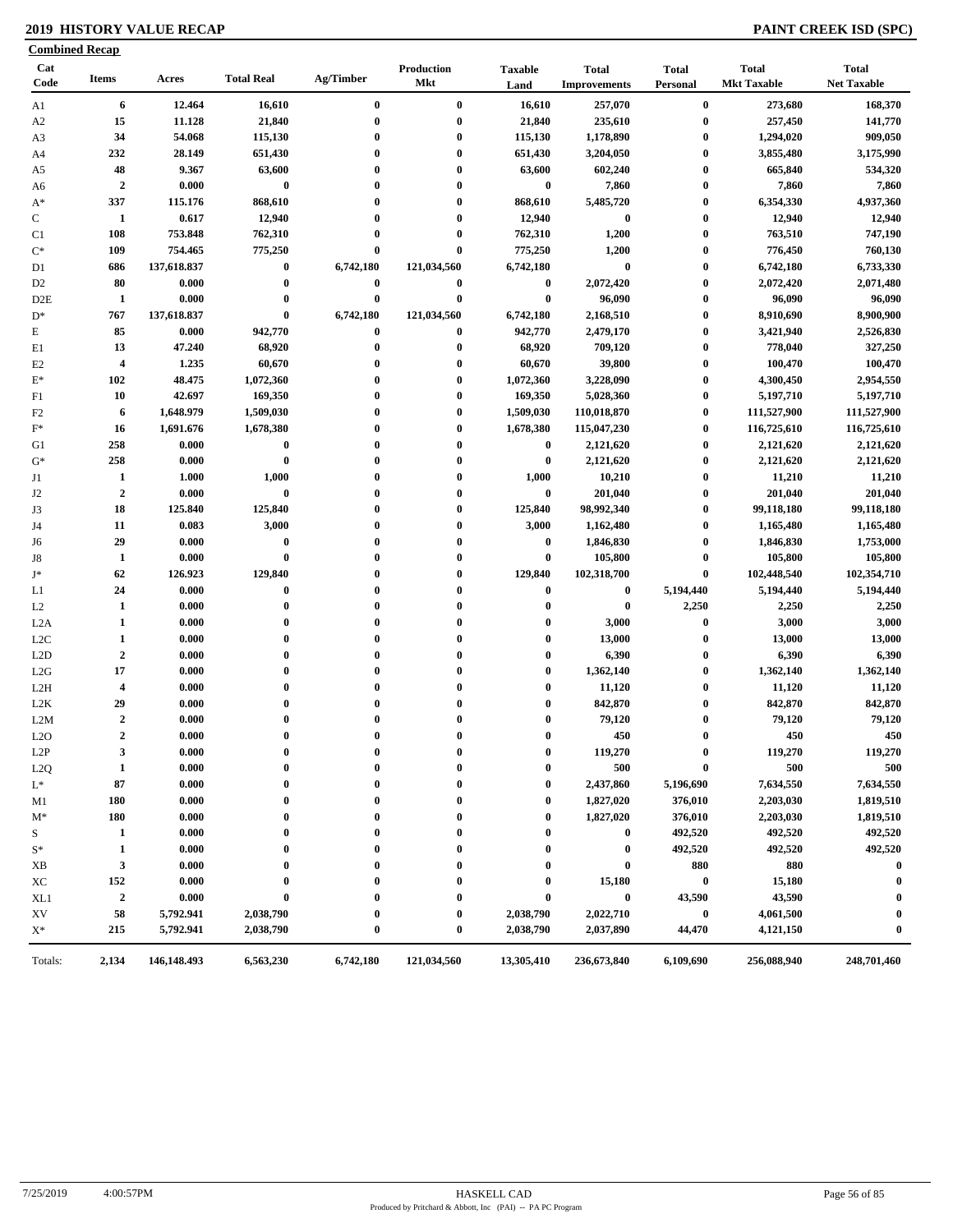### **2019 HISTORY VALUE RECAP PAINT CREEK ISD I&S (SPCIS)**

| Category                          | <b>Value</b>     | <b>Items</b>     | <b>Exempt Value</b> |                              |             |
|-----------------------------------|------------------|------------------|---------------------|------------------------------|-------------|
| HS Real:                          | 617,620          | 165              | $\overline{0}$      |                              |             |
| Non-HS Real:                      | 5,945,610        | 280              | 2,055,110           |                              |             |
| Production Market:                | 121,034,560      | 686              | $\boldsymbol{0}$    | Total Land Mkt Value:        | 127,597,790 |
| HS Improvements:                  | 7,685,000        | 301              | $\boldsymbol{0}$    |                              |             |
| New HS Improvements:              | $\boldsymbol{0}$ | $\boldsymbol{0}$ | $\boldsymbol{0}$    |                              |             |
| Non-HS Improvements:              | 12,144,660       | 394              | 2,022,710           |                              |             |
| New Non-HS Improvements:          | 1,690            | 1                | $\boldsymbol{0}$    | Total Imps Mkt Value:        | 19,831,350  |
| HS Personal:                      | 170,430          | 7                | $\boldsymbol{0}$    |                              |             |
| New Personal:                     | $\boldsymbol{0}$ | $\boldsymbol{0}$ | $\boldsymbol{0}$    |                              |             |
| Non-HS Personal:                  |                  |                  |                     |                              |             |
|                                   | 5,912,210        | 43               | 43,590              |                              |             |
| New Non-HS Personal:              | 27,050           | 1                | $\boldsymbol{0}$    | <b>Total Pers Mkt Value:</b> | 6,109,690   |
| <b>Total Real Market:</b>         | 153,538,830      | 1,878            |                     |                              |             |
| MN Value:                         | 2,136,800        | 410              |                     |                              |             |
| MN Inv. Value - Real:             | 214,705,690      | 122              |                     |                              |             |
| MN Inv. Value - Personal:         | $\boldsymbol{0}$ | $\boldsymbol{0}$ |                     |                              |             |
| <b>Total Mineral Mkt:</b>         | 216,842,490      | 532              |                     | Total Mineral Mkt:           | 216,842,490 |
| Land Timber Gain:                 | $\boldsymbol{0}$ | $\boldsymbol{0}$ |                     | <b>Total Market Value:</b>   | 370,381,320 |
| Production Market:                | 121,034,560      | 686              |                     |                              |             |
| Land Ag 1D Value:                 | $\overline{0}$   | $\mathbf{0}$     |                     |                              |             |
| Land Ag 1D1 Value:                | 6,742,180        | 686              |                     |                              |             |
| Land Ag Tim Value:                | $\mathbf{0}$     | $\mathbf{0}$     |                     |                              |             |
| <b>Productivity Loss:</b>         | 114,292,380      | 686              |                     |                              |             |
|                                   |                  |                  |                     | <b>Total Market Taxable:</b> | 256,088,940 |
| Less Real Exempt Property:        | 4,121,410        | 61               |                     |                              |             |
| Less \$500 Inc. Real Personal:    | 880              | 3                |                     |                              |             |
| Other Freeport:                   | $\boldsymbol{0}$ | $\boldsymbol{0}$ |                     |                              |             |
| Other Allocation:                 | $\boldsymbol{0}$ | $\boldsymbol{0}$ |                     |                              |             |
| Other Goods In Tranit:            | $\boldsymbol{0}$ | $\boldsymbol{0}$ |                     |                              |             |
|                                   |                  |                  |                     |                              |             |
| Other MultiUse:                   | $\boldsymbol{0}$ | $\boldsymbol{0}$ |                     |                              |             |
| Less Real/Pers Abatements:        | $\mathbf{0}$     | $\mathbf{0}$     |                     |                              |             |
| Less 10% Cap Loss:                | 331,550          | 31               |                     |                              |             |
| Less Min Exempt Property:         | $\mathbf{0}$     | $\mathbf{0}$     |                     |                              |             |
| Less \$500 Inc. Mineral Owner:    | 15,180           | 152              |                     |                              |             |
| Less TNRCC:                       | 93,830           | 8                |                     |                              |             |
| Less Min Abatements/VLA:          | $\boldsymbol{0}$ | $\boldsymbol{0}$ |                     |                              |             |
| Less Min Freeports/Int State Com: | 0                | $\overline{0}$   |                     |                              |             |
| Less Min Unknowns:                | $\mathbf{0}$     | $\boldsymbol{0}$ |                     |                              |             |
| Less Protest Value:               | $\mathbf{0}$     | $\overline{0}$   |                     |                              |             |
| <b>Total Losses:</b>              | 118,855,230      |                  |                     |                              |             |
| <b>Total Appraised:</b>           | 251,526,090      |                  |                     | Total Appraised:             | 251,526,090 |
| <b>Reimbursable Exemptions</b>    |                  |                  |                     |                              |             |
| Homestead H,S:                    | 2,199,620        | 104              |                     |                              |             |
| Senior S:                         | 307,880          | 35               |                     |                              |             |
| Disable B:                        | 25,690           | 3                |                     |                              |             |
| DV 100%:                          | 223,790          | $\overline{2}$   |                     |                              |             |
| <b>Total Reimbursable:</b>        | 2,756,980        | 144              |                     |                              |             |
| Local Discount:                   | $\boldsymbol{0}$ | $\boldsymbol{0}$ |                     |                              |             |
| Disable Veteran:                  | 67,650           | $\tau$           |                     |                              |             |
| Optional 65:                      | $\boldsymbol{0}$ | $\boldsymbol{0}$ |                     |                              |             |
| Local Disable:                    | $\boldsymbol{0}$ | $\boldsymbol{0}$ |                     |                              |             |
| State Homestead:                  | $\boldsymbol{0}$ | $\boldsymbol{0}$ |                     |                              |             |
|                                   |                  |                  |                     |                              |             |
| <b>Total Exemptions:</b>          | 2,824,630        |                  |                     |                              |             |
| <b>Net Taxable Value:</b>         | 248,701,460      |                  |                     | Net Taxable Value            | 248,701,460 |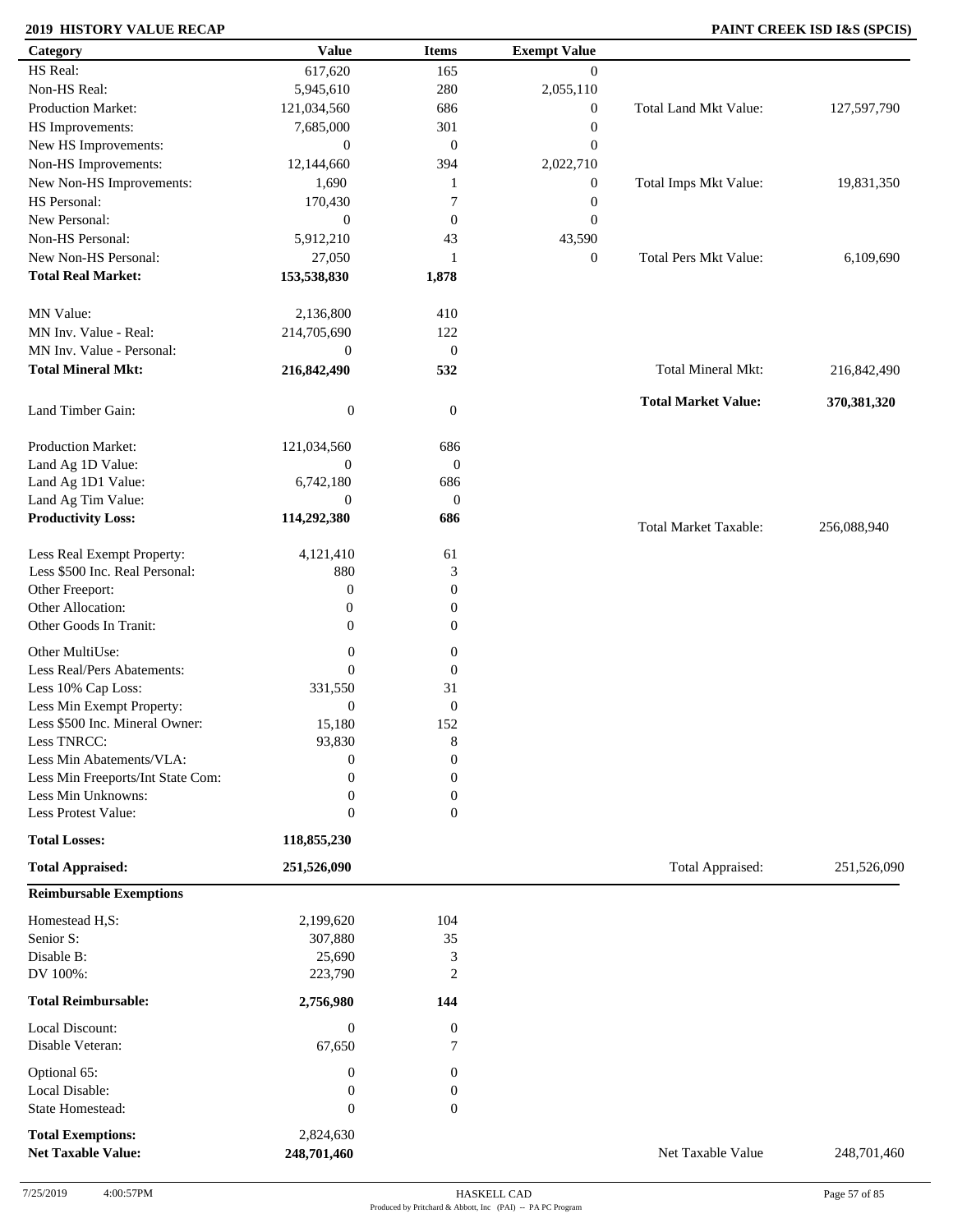### **2019 HISTORY VALUE RECAP PAINT CREEK ISD I&S (SPCIS)**

|                           |                                  |                | **** Freeze Totals: (This is only for Effective Tax Rate Calculation) |                  |              |                |     |              |                                                                                                                                     |                                                                               |
|---------------------------|----------------------------------|----------------|-----------------------------------------------------------------------|------------------|--------------|----------------|-----|--------------|-------------------------------------------------------------------------------------------------------------------------------------|-------------------------------------------------------------------------------|
| <b>Total Ceiling Tax:</b> |                                  |                |                                                                       |                  | 0.00         |                |     |              |                                                                                                                                     |                                                                               |
|                           | <b>Total Freeze Taxable:</b>     | $\blacksquare$ |                                                                       |                  | 712,740      |                |     |              |                                                                                                                                     |                                                                               |
|                           | New Imp/Pers with Ceiling: +     |                |                                                                       |                  | $\theta$     |                |     |              |                                                                                                                                     |                                                                               |
|                           | **Freeze Adjusted Taxable:       |                |                                                                       |                  | 247,988,720  |                |     |              |                                                                                                                                     | **This number DOES NOT represent any Jurisdiction's Certified Taxable Value** |
|                           |                                  |                | or (Freeze Adjusted Taxable $*$ Tax Rate / 100) + Total Ceiling Tax   |                  |              |                |     |              | Estimated Total Levy: ((Net Taxable Value - Total Freeze Taxable + New Imp/Pers with Ceiling) * Tax Rate / 100) + Total Ceiling Tax |                                                                               |
|                           | <b>Count of Homesteads for</b>   |                |                                                                       |                  |              |                |     |              | H - Homestead                                                                                                                       | W - Widow                                                                     |
| H                         | S                                | F              | B                                                                     | D                | W            | $\mathbf{o}$   | DV. | <b>DV100</b> | $S -$ Over 65<br>B - Disabled                                                                                                       | DV - Disabled Veteran<br>O - Over 65 (No HS)                                  |
| 37                        | 61                               | $\overline{0}$ | $\overline{4}$                                                        | $\boldsymbol{0}$ | $\mathbf{0}$ | $\overline{0}$ | 10  | 2            |                                                                                                                                     |                                                                               |
| <b>Total Parcels:</b>     |                                  |                | 1,972                                                                 |                  |              |                |     |              |                                                                                                                                     |                                                                               |
| <b>Total Owners:</b>      |                                  |                | 1,170                                                                 |                  |              |                |     |              |                                                                                                                                     |                                                                               |
|                           | <b>Special Certified Totals:</b> |                |                                                                       |                  |              |                |     |              |                                                                                                                                     |                                                                               |
|                           |                                  |                | Exempt Value of First Time Absolute Exemption:                        |                  |              |                |     | \$0          |                                                                                                                                     |                                                                               |
|                           |                                  |                | Exempt Value of First Time Partial Exemption:                         |                  |              |                |     | \$210,010    |                                                                                                                                     |                                                                               |
|                           |                                  |                | Value Loss Due to New AGT/Timber:                                     |                  |              |                |     | \$0          |                                                                                                                                     |                                                                               |
|                           | New Imps/New Pers Market Value:  |                |                                                                       |                  |              |                |     | \$28,740     |                                                                                                                                     |                                                                               |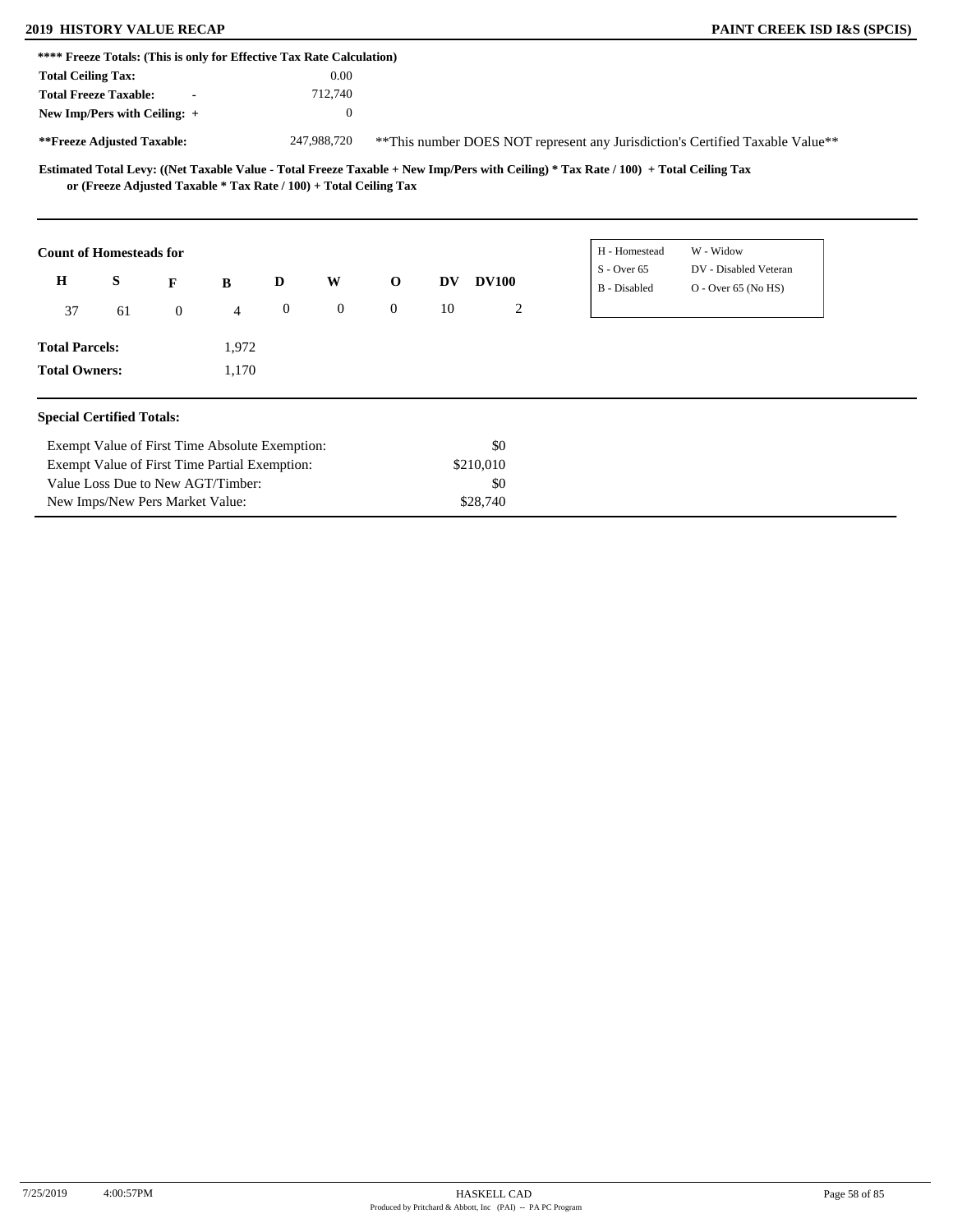### **2019 HISTORY VALUE RECAP PAINT CREEK ISD I&S (SPCIS)**

| 6<br>12.464<br>$\bf{0}$<br>$\bf{0}$<br>16,610<br>257,070<br>$\bf{0}$<br>273,680<br>16,610<br>Al<br>15<br>11.128<br>21,840<br>21,840<br>235,610<br>257,450<br>$\bf{0}$<br>$\bf{0}$<br>$\bf{0}$<br>A2<br>34<br>$\bf{0}$<br>1,178,890<br>$\bf{0}$<br>1,294,020<br>54.068<br>115,130<br>$\bf{0}$<br>115,130<br>A3<br>232<br>28.149<br>3,855,480<br>651,430<br>$\bf{0}$<br>$\bf{0}$<br>651,430<br>3,204,050<br>$\bf{0}$<br>A4<br>48<br>9.367<br>63,600<br>$\bf{0}$<br>0<br>63,600<br>602,240<br>$\bf{0}$<br>665,840<br>A5<br>$\boldsymbol{2}$<br>$\bf{0}$<br>$\bf{0}$<br>7,860<br>0.000<br>$\bf{0}$<br>$\bf{0}$<br>7,860<br>$\bf{0}$<br>A6<br>337<br>868,610<br>$\bf{0}$<br>6,354,330<br>115.176<br>$\mathbf{0}$<br>868,610<br>5,485,720<br>$\bf{0}$<br>$A^*$<br>$\mathbf C$<br>0.617<br>12,940<br>12,940<br>$\bf{0}$<br>12,940<br>1<br>$\bf{0}$<br>$\bf{0}$<br>$\bf{0}$<br>108<br>753.848<br>762,310<br>$\bf{0}$<br>$\bf{0}$<br>762,310<br>1,200<br>$\bf{0}$<br>763,510<br>C1<br>1,200<br>$\mathrm{C}^*$<br>109<br>754.465<br>775,250<br>$\bf{0}$<br>$\bf{0}$<br>775,250<br>$\bf{0}$<br>776,450<br>$\bf{0}$<br>137,618.837<br>$\bf{0}$<br>6,742,180<br>121,034,560<br>6,742,180<br>$\bf{0}$<br>6,742,180<br>D1<br>686<br>80<br>0.000<br>$\bf{0}$<br>$\bf{0}$<br>$\bf{0}$<br>$\bf{0}$<br>2,072,420<br>$\bf{0}$<br>2,072,420<br>D <sub>2</sub><br>1<br>0.000<br>$\bf{0}$<br>$\bf{0}$<br>$\bf{0}$<br>$\bf{0}$<br>96,090<br>96,090<br>D <sub>2</sub> E<br>$\bf{0}$<br>$\bf{0}$<br>767<br>137,618.837<br>6,742,180<br>121,034,560<br>6,742,180<br>2,168,510<br>$\bf{0}$<br>8,910,690<br>$D^*$<br>85<br>E<br>0.000<br>942,770<br>942,770<br>2,479,170<br>$\bf{0}$<br>3,421,940<br>$\bf{0}$<br>$\bf{0}$<br>13<br>47.240<br>68,920<br>$\bf{0}$<br>0<br>68,920<br>709,120<br>$\bf{0}$<br>778,040<br>E1<br>60,670<br>39,800<br>100,470<br>$\overline{\mathbf{4}}$<br>1.235<br>60,670<br>0<br>$\bf{0}$<br>E2<br>$\bf{0}$<br>$\bf{0}$<br>$\pmb{0}$<br>$\mathbf{E}^*$<br>102<br>48.475<br>1,072,360<br>$\bf{0}$<br>1,072,360<br>3,228,090<br>4,300,450<br>42.697<br>169,350<br>5,028,360<br>10<br>$\bf{0}$<br>$\bf{0}$<br>169,350<br>$\bf{0}$<br>5,197,710<br>F1<br>F2<br>6<br>1,648.979<br>1,509,030<br>$\bf{0}$<br>0<br>1,509,030<br>110,018,870<br>$\bf{0}$<br>111,527,900<br>$\mathbf{F}^*$<br>1,691.676<br>1,678,380<br>0<br>1,678,380<br>115,047,230<br>$\bf{0}$<br>116,725,610<br>16<br>$\bf{0}$<br>258<br>0.000<br>$\bf{0}$<br>$\mathbf{0}$<br>0<br>$\bf{0}$<br>2,121,620<br>$\bf{0}$<br>2,121,620<br>G1<br>$G^*$<br>258<br>0.000<br>$\bf{0}$<br>0<br>$\bf{0}$<br>2,121,620<br>$\bf{0}$<br>2,121,620<br>$\bf{0}$<br>1<br>1,000<br>0<br>1,000<br>10,210<br>$\bf{0}$<br>11,210<br>J1<br>1.000<br>$\bf{0}$<br>$\overline{2}$<br>$\bf{0}$<br>$\bf{0}$<br>J2<br>0.000<br>0<br>201,040<br>$\bf{0}$<br>201,040<br>$\bf{0}$<br>J3<br>18<br>125.840<br>125,840<br>0<br>125,840<br>98,992,340<br>$\bf{0}$<br>99,118,180<br>$\bf{0}$<br>11<br>0.083<br>3,000<br>0<br>3,000<br>1,162,480<br>$\bf{0}$<br>1,165,480<br>J4<br>$\mathbf{0}$<br>29<br>$\bf{0}$<br>0<br>$\bf{0}$<br>1,846,830<br>$\bf{0}$<br>1,846,830<br>0.000<br>$\mathbf{0}$<br>J6<br>$\bf{0}$<br>$\bf{0}$<br>$\bf{0}$<br>105,800<br>$\bf{0}$<br>105,800<br>1<br>0.000<br>J8<br>0<br>62<br>126.923<br>129,840<br>$\bf{0}$<br>129,840<br>102,318,700<br>$\bf{0}$<br>102,448,540<br>J*<br>$\mathbf{0}$<br>$\bf{0}$<br>5,194,440<br>24<br>0.000<br>$\bf{0}$<br>$\bf{0}$<br>$\bf{0}$<br>5,194,440<br>$\mathbf{0}$<br>L1<br>2,250<br>$\mathbf{1}$<br>0.000<br>$\bf{0}$<br>$\bf{0}$<br>$\bf{0}$<br>$\bf{0}$<br>2,250<br>L2<br>$\bf{0}$<br>$\mathbf{1}$<br>$\bf{0}$<br>$\pmb{0}$<br>3,000<br>0.000<br>$\bf{0}$<br>$\mathbf{0}$<br>$\bf{0}$<br>3,000<br>L <sub>2</sub> A<br>$\mathbf{1}$<br>13,000<br>13,000<br>0.000<br>$\bf{0}$<br>$\bf{0}$<br>$\bf{0}$<br>$\bf{0}$<br>L <sub>2</sub> C<br>$\bf{0}$<br>$\boldsymbol{2}$<br>6,390<br>0.000<br>$\bf{0}$<br>$\bf{0}$<br>$\bf{0}$<br>$\bf{0}$<br>6,390<br>L2D<br>$\bf{0}$<br>17<br>0.000<br>$\bf{0}$<br>$\bf{0}$<br>$\bf{0}$<br>1,362,140<br>$\bf{0}$<br>1,362,140<br>L2G<br>$\bf{0}$<br>$\boldsymbol{4}$<br>0.000<br>$\bf{0}$<br>0<br>$\bf{0}$<br>11,120<br>$\bf{0}$<br>11,120<br>L2H<br>$\bf{0}$<br>29<br>842,870<br>842,870<br>L2K<br>0.000<br>$\bf{0}$<br>$\bf{0}$<br>$\bf{0}$<br>0<br>$\bf{0}$<br>$\boldsymbol{2}$<br>$\bf{0}$<br>79,120<br>$\bf{0}$<br>79,120<br>L2M<br>0.000<br>$\bf{0}$<br>$\bf{0}$<br>0<br>$\overline{2}$<br>450<br>0.000<br>$\bf{0}$<br>$\bf{0}$<br>$\mathbf{0}$<br>450<br>$\bf{0}$<br>L2O<br>$\bf{0}$<br>119,270<br>3<br>0.000<br>$\bf{0}$<br>119,270<br>L2P<br>0<br>$\bf{0}$<br>0<br>$\bf{0}$<br>500<br>$\mathbf{1}$<br>0.000<br>$\bf{0}$<br>500<br>L <sub>2</sub> Q<br>$\bf{0}$<br>$\mathbf{0}$<br>$\bf{0}$<br>$\bf{0}$<br>87<br>$L^*$<br>0.000<br>2,437,860<br>5,196,690<br>7,634,550<br>0<br>$\bf{0}$<br>0<br>0<br>180<br>0.000<br>1,827,020<br>376,010<br>2,203,030<br>0<br>0<br>0<br>M1<br>0<br>180<br>0.000<br>1,827,020<br>376,010<br>2,203,030<br>$\bf{0}$<br>$\bf{0}$<br>0<br>$\bf{0}$<br>$M^*$<br>492,520<br>S<br>$\mathbf{1}$<br>0.000<br>$\bf{0}$<br>492,520<br>$\bf{0}$<br>0<br>0<br>0<br>$\mathbf{1}$<br>0.000<br>492,520<br>492,520<br>$S^*$<br>0<br>$\boldsymbol{0}$<br>0<br>$\mathbf{3}$<br>880<br>880<br>0.000<br>$\bf{0}$<br>XB<br>$\bf{0}$<br>0<br>0<br>152<br>0.000<br>15,180<br>15,180<br>$\bf{0}$<br>ХC<br>$\bf{0}$<br>0<br>0<br>$\boldsymbol{2}$<br>43,590<br>0.000<br>$\bf{0}$<br>43,590<br>XL1<br>$\bf{0}$<br>$\bf{0}$<br>0<br>0<br>2,022,710<br>58<br>5,792.941<br>2,038,790<br>2,038,790<br>4,061,500<br>XV<br>$\bf{0}$<br>0<br>0<br>$\mathbf{X}^*$<br>215<br>5,792.941<br>2,038,790<br>$\bf{0}$<br>$\bf{0}$<br>2,038,790<br>2,037,890<br>44,470<br>4,121,150 | Cat<br>Code | <b>Items</b> | Acres | <b>Total Real</b> | Ag/Timber | Production<br>Mkt | <b>Taxable</b><br>Land | <b>Total</b><br><b>Improvements</b> | <b>Total</b><br>Personal | <b>Total</b><br><b>Mkt Taxable</b> | <b>Total</b><br><b>Net Taxable</b> |
|-----------------------------------------------------------------------------------------------------------------------------------------------------------------------------------------------------------------------------------------------------------------------------------------------------------------------------------------------------------------------------------------------------------------------------------------------------------------------------------------------------------------------------------------------------------------------------------------------------------------------------------------------------------------------------------------------------------------------------------------------------------------------------------------------------------------------------------------------------------------------------------------------------------------------------------------------------------------------------------------------------------------------------------------------------------------------------------------------------------------------------------------------------------------------------------------------------------------------------------------------------------------------------------------------------------------------------------------------------------------------------------------------------------------------------------------------------------------------------------------------------------------------------------------------------------------------------------------------------------------------------------------------------------------------------------------------------------------------------------------------------------------------------------------------------------------------------------------------------------------------------------------------------------------------------------------------------------------------------------------------------------------------------------------------------------------------------------------------------------------------------------------------------------------------------------------------------------------------------------------------------------------------------------------------------------------------------------------------------------------------------------------------------------------------------------------------------------------------------------------------------------------------------------------------------------------------------------------------------------------------------------------------------------------------------------------------------------------------------------------------------------------------------------------------------------------------------------------------------------------------------------------------------------------------------------------------------------------------------------------------------------------------------------------------------------------------------------------------------------------------------------------------------------------------------------------------------------------------------------------------------------------------------------------------------------------------------------------------------------------------------------------------------------------------------------------------------------------------------------------------------------------------------------------------------------------------------------------------------------------------------------------------------------------------------------------------------------------------------------------------------------------------------------------------------------------------------------------------------------------------------------------------------------------------------------------------------------------------------------------------------------------------------------------------------------------------------------------------------------------------------------------------------------------------------------------------------------------------------------------------------------------------------------------------------------------------------------------------------------------------------------------------------------------------------------------------------------------------------------------------------------------------------------------------------------------------------------------------------------------------------------------------------------------------------------------------------------------------------------------------------------------------------------------------------------------------------------------------------------------------------------------------------------------------------------------------------------------------------------------------------------------------------------------------------------------------------------------------------------------------------------------------------------------------------------------------------------------------------------------------------------------------------------------------------------------------------------------------------------------------------------------------------------------------------------------------------------------------------------------------------------------------------------------------------------------------------------------------------------------------------------------------------------------------------------------------------|-------------|--------------|-------|-------------------|-----------|-------------------|------------------------|-------------------------------------|--------------------------|------------------------------------|------------------------------------|
|                                                                                                                                                                                                                                                                                                                                                                                                                                                                                                                                                                                                                                                                                                                                                                                                                                                                                                                                                                                                                                                                                                                                                                                                                                                                                                                                                                                                                                                                                                                                                                                                                                                                                                                                                                                                                                                                                                                                                                                                                                                                                                                                                                                                                                                                                                                                                                                                                                                                                                                                                                                                                                                                                                                                                                                                                                                                                                                                                                                                                                                                                                                                                                                                                                                                                                                                                                                                                                                                                                                                                                                                                                                                                                                                                                                                                                                                                                                                                                                                                                                                                                                                                                                                                                                                                                                                                                                                                                                                                                                                                                                                                                                                                                                                                                                                                                                                                                                                                                                                                                                                                                                                                                                                                                                                                                                                                                                                                                                                                                                                                                                                                                                                                                     |             |              |       |                   |           |                   |                        |                                     |                          |                                    | 168,370                            |
|                                                                                                                                                                                                                                                                                                                                                                                                                                                                                                                                                                                                                                                                                                                                                                                                                                                                                                                                                                                                                                                                                                                                                                                                                                                                                                                                                                                                                                                                                                                                                                                                                                                                                                                                                                                                                                                                                                                                                                                                                                                                                                                                                                                                                                                                                                                                                                                                                                                                                                                                                                                                                                                                                                                                                                                                                                                                                                                                                                                                                                                                                                                                                                                                                                                                                                                                                                                                                                                                                                                                                                                                                                                                                                                                                                                                                                                                                                                                                                                                                                                                                                                                                                                                                                                                                                                                                                                                                                                                                                                                                                                                                                                                                                                                                                                                                                                                                                                                                                                                                                                                                                                                                                                                                                                                                                                                                                                                                                                                                                                                                                                                                                                                                                     |             |              |       |                   |           |                   |                        |                                     |                          |                                    | 141,770                            |
|                                                                                                                                                                                                                                                                                                                                                                                                                                                                                                                                                                                                                                                                                                                                                                                                                                                                                                                                                                                                                                                                                                                                                                                                                                                                                                                                                                                                                                                                                                                                                                                                                                                                                                                                                                                                                                                                                                                                                                                                                                                                                                                                                                                                                                                                                                                                                                                                                                                                                                                                                                                                                                                                                                                                                                                                                                                                                                                                                                                                                                                                                                                                                                                                                                                                                                                                                                                                                                                                                                                                                                                                                                                                                                                                                                                                                                                                                                                                                                                                                                                                                                                                                                                                                                                                                                                                                                                                                                                                                                                                                                                                                                                                                                                                                                                                                                                                                                                                                                                                                                                                                                                                                                                                                                                                                                                                                                                                                                                                                                                                                                                                                                                                                                     |             |              |       |                   |           |                   |                        |                                     |                          |                                    | 909,050                            |
|                                                                                                                                                                                                                                                                                                                                                                                                                                                                                                                                                                                                                                                                                                                                                                                                                                                                                                                                                                                                                                                                                                                                                                                                                                                                                                                                                                                                                                                                                                                                                                                                                                                                                                                                                                                                                                                                                                                                                                                                                                                                                                                                                                                                                                                                                                                                                                                                                                                                                                                                                                                                                                                                                                                                                                                                                                                                                                                                                                                                                                                                                                                                                                                                                                                                                                                                                                                                                                                                                                                                                                                                                                                                                                                                                                                                                                                                                                                                                                                                                                                                                                                                                                                                                                                                                                                                                                                                                                                                                                                                                                                                                                                                                                                                                                                                                                                                                                                                                                                                                                                                                                                                                                                                                                                                                                                                                                                                                                                                                                                                                                                                                                                                                                     |             |              |       |                   |           |                   |                        |                                     |                          |                                    | 3,175,990                          |
|                                                                                                                                                                                                                                                                                                                                                                                                                                                                                                                                                                                                                                                                                                                                                                                                                                                                                                                                                                                                                                                                                                                                                                                                                                                                                                                                                                                                                                                                                                                                                                                                                                                                                                                                                                                                                                                                                                                                                                                                                                                                                                                                                                                                                                                                                                                                                                                                                                                                                                                                                                                                                                                                                                                                                                                                                                                                                                                                                                                                                                                                                                                                                                                                                                                                                                                                                                                                                                                                                                                                                                                                                                                                                                                                                                                                                                                                                                                                                                                                                                                                                                                                                                                                                                                                                                                                                                                                                                                                                                                                                                                                                                                                                                                                                                                                                                                                                                                                                                                                                                                                                                                                                                                                                                                                                                                                                                                                                                                                                                                                                                                                                                                                                                     |             |              |       |                   |           |                   |                        |                                     |                          |                                    | 534,320                            |
|                                                                                                                                                                                                                                                                                                                                                                                                                                                                                                                                                                                                                                                                                                                                                                                                                                                                                                                                                                                                                                                                                                                                                                                                                                                                                                                                                                                                                                                                                                                                                                                                                                                                                                                                                                                                                                                                                                                                                                                                                                                                                                                                                                                                                                                                                                                                                                                                                                                                                                                                                                                                                                                                                                                                                                                                                                                                                                                                                                                                                                                                                                                                                                                                                                                                                                                                                                                                                                                                                                                                                                                                                                                                                                                                                                                                                                                                                                                                                                                                                                                                                                                                                                                                                                                                                                                                                                                                                                                                                                                                                                                                                                                                                                                                                                                                                                                                                                                                                                                                                                                                                                                                                                                                                                                                                                                                                                                                                                                                                                                                                                                                                                                                                                     |             |              |       |                   |           |                   |                        |                                     |                          |                                    | 7,860                              |
|                                                                                                                                                                                                                                                                                                                                                                                                                                                                                                                                                                                                                                                                                                                                                                                                                                                                                                                                                                                                                                                                                                                                                                                                                                                                                                                                                                                                                                                                                                                                                                                                                                                                                                                                                                                                                                                                                                                                                                                                                                                                                                                                                                                                                                                                                                                                                                                                                                                                                                                                                                                                                                                                                                                                                                                                                                                                                                                                                                                                                                                                                                                                                                                                                                                                                                                                                                                                                                                                                                                                                                                                                                                                                                                                                                                                                                                                                                                                                                                                                                                                                                                                                                                                                                                                                                                                                                                                                                                                                                                                                                                                                                                                                                                                                                                                                                                                                                                                                                                                                                                                                                                                                                                                                                                                                                                                                                                                                                                                                                                                                                                                                                                                                                     |             |              |       |                   |           |                   |                        |                                     |                          |                                    | 4,937,360                          |
|                                                                                                                                                                                                                                                                                                                                                                                                                                                                                                                                                                                                                                                                                                                                                                                                                                                                                                                                                                                                                                                                                                                                                                                                                                                                                                                                                                                                                                                                                                                                                                                                                                                                                                                                                                                                                                                                                                                                                                                                                                                                                                                                                                                                                                                                                                                                                                                                                                                                                                                                                                                                                                                                                                                                                                                                                                                                                                                                                                                                                                                                                                                                                                                                                                                                                                                                                                                                                                                                                                                                                                                                                                                                                                                                                                                                                                                                                                                                                                                                                                                                                                                                                                                                                                                                                                                                                                                                                                                                                                                                                                                                                                                                                                                                                                                                                                                                                                                                                                                                                                                                                                                                                                                                                                                                                                                                                                                                                                                                                                                                                                                                                                                                                                     |             |              |       |                   |           |                   |                        |                                     |                          |                                    | 12,940                             |
|                                                                                                                                                                                                                                                                                                                                                                                                                                                                                                                                                                                                                                                                                                                                                                                                                                                                                                                                                                                                                                                                                                                                                                                                                                                                                                                                                                                                                                                                                                                                                                                                                                                                                                                                                                                                                                                                                                                                                                                                                                                                                                                                                                                                                                                                                                                                                                                                                                                                                                                                                                                                                                                                                                                                                                                                                                                                                                                                                                                                                                                                                                                                                                                                                                                                                                                                                                                                                                                                                                                                                                                                                                                                                                                                                                                                                                                                                                                                                                                                                                                                                                                                                                                                                                                                                                                                                                                                                                                                                                                                                                                                                                                                                                                                                                                                                                                                                                                                                                                                                                                                                                                                                                                                                                                                                                                                                                                                                                                                                                                                                                                                                                                                                                     |             |              |       |                   |           |                   |                        |                                     |                          |                                    | 747,190                            |
|                                                                                                                                                                                                                                                                                                                                                                                                                                                                                                                                                                                                                                                                                                                                                                                                                                                                                                                                                                                                                                                                                                                                                                                                                                                                                                                                                                                                                                                                                                                                                                                                                                                                                                                                                                                                                                                                                                                                                                                                                                                                                                                                                                                                                                                                                                                                                                                                                                                                                                                                                                                                                                                                                                                                                                                                                                                                                                                                                                                                                                                                                                                                                                                                                                                                                                                                                                                                                                                                                                                                                                                                                                                                                                                                                                                                                                                                                                                                                                                                                                                                                                                                                                                                                                                                                                                                                                                                                                                                                                                                                                                                                                                                                                                                                                                                                                                                                                                                                                                                                                                                                                                                                                                                                                                                                                                                                                                                                                                                                                                                                                                                                                                                                                     |             |              |       |                   |           |                   |                        |                                     |                          |                                    | 760,130                            |
|                                                                                                                                                                                                                                                                                                                                                                                                                                                                                                                                                                                                                                                                                                                                                                                                                                                                                                                                                                                                                                                                                                                                                                                                                                                                                                                                                                                                                                                                                                                                                                                                                                                                                                                                                                                                                                                                                                                                                                                                                                                                                                                                                                                                                                                                                                                                                                                                                                                                                                                                                                                                                                                                                                                                                                                                                                                                                                                                                                                                                                                                                                                                                                                                                                                                                                                                                                                                                                                                                                                                                                                                                                                                                                                                                                                                                                                                                                                                                                                                                                                                                                                                                                                                                                                                                                                                                                                                                                                                                                                                                                                                                                                                                                                                                                                                                                                                                                                                                                                                                                                                                                                                                                                                                                                                                                                                                                                                                                                                                                                                                                                                                                                                                                     |             |              |       |                   |           |                   |                        |                                     |                          |                                    | 6,733,330                          |
|                                                                                                                                                                                                                                                                                                                                                                                                                                                                                                                                                                                                                                                                                                                                                                                                                                                                                                                                                                                                                                                                                                                                                                                                                                                                                                                                                                                                                                                                                                                                                                                                                                                                                                                                                                                                                                                                                                                                                                                                                                                                                                                                                                                                                                                                                                                                                                                                                                                                                                                                                                                                                                                                                                                                                                                                                                                                                                                                                                                                                                                                                                                                                                                                                                                                                                                                                                                                                                                                                                                                                                                                                                                                                                                                                                                                                                                                                                                                                                                                                                                                                                                                                                                                                                                                                                                                                                                                                                                                                                                                                                                                                                                                                                                                                                                                                                                                                                                                                                                                                                                                                                                                                                                                                                                                                                                                                                                                                                                                                                                                                                                                                                                                                                     |             |              |       |                   |           |                   |                        |                                     |                          |                                    | 2,071,480                          |
|                                                                                                                                                                                                                                                                                                                                                                                                                                                                                                                                                                                                                                                                                                                                                                                                                                                                                                                                                                                                                                                                                                                                                                                                                                                                                                                                                                                                                                                                                                                                                                                                                                                                                                                                                                                                                                                                                                                                                                                                                                                                                                                                                                                                                                                                                                                                                                                                                                                                                                                                                                                                                                                                                                                                                                                                                                                                                                                                                                                                                                                                                                                                                                                                                                                                                                                                                                                                                                                                                                                                                                                                                                                                                                                                                                                                                                                                                                                                                                                                                                                                                                                                                                                                                                                                                                                                                                                                                                                                                                                                                                                                                                                                                                                                                                                                                                                                                                                                                                                                                                                                                                                                                                                                                                                                                                                                                                                                                                                                                                                                                                                                                                                                                                     |             |              |       |                   |           |                   |                        |                                     |                          |                                    | 96,090                             |
|                                                                                                                                                                                                                                                                                                                                                                                                                                                                                                                                                                                                                                                                                                                                                                                                                                                                                                                                                                                                                                                                                                                                                                                                                                                                                                                                                                                                                                                                                                                                                                                                                                                                                                                                                                                                                                                                                                                                                                                                                                                                                                                                                                                                                                                                                                                                                                                                                                                                                                                                                                                                                                                                                                                                                                                                                                                                                                                                                                                                                                                                                                                                                                                                                                                                                                                                                                                                                                                                                                                                                                                                                                                                                                                                                                                                                                                                                                                                                                                                                                                                                                                                                                                                                                                                                                                                                                                                                                                                                                                                                                                                                                                                                                                                                                                                                                                                                                                                                                                                                                                                                                                                                                                                                                                                                                                                                                                                                                                                                                                                                                                                                                                                                                     |             |              |       |                   |           |                   |                        |                                     |                          |                                    | 8,900,900                          |
|                                                                                                                                                                                                                                                                                                                                                                                                                                                                                                                                                                                                                                                                                                                                                                                                                                                                                                                                                                                                                                                                                                                                                                                                                                                                                                                                                                                                                                                                                                                                                                                                                                                                                                                                                                                                                                                                                                                                                                                                                                                                                                                                                                                                                                                                                                                                                                                                                                                                                                                                                                                                                                                                                                                                                                                                                                                                                                                                                                                                                                                                                                                                                                                                                                                                                                                                                                                                                                                                                                                                                                                                                                                                                                                                                                                                                                                                                                                                                                                                                                                                                                                                                                                                                                                                                                                                                                                                                                                                                                                                                                                                                                                                                                                                                                                                                                                                                                                                                                                                                                                                                                                                                                                                                                                                                                                                                                                                                                                                                                                                                                                                                                                                                                     |             |              |       |                   |           |                   |                        |                                     |                          |                                    | 2,526,830                          |
|                                                                                                                                                                                                                                                                                                                                                                                                                                                                                                                                                                                                                                                                                                                                                                                                                                                                                                                                                                                                                                                                                                                                                                                                                                                                                                                                                                                                                                                                                                                                                                                                                                                                                                                                                                                                                                                                                                                                                                                                                                                                                                                                                                                                                                                                                                                                                                                                                                                                                                                                                                                                                                                                                                                                                                                                                                                                                                                                                                                                                                                                                                                                                                                                                                                                                                                                                                                                                                                                                                                                                                                                                                                                                                                                                                                                                                                                                                                                                                                                                                                                                                                                                                                                                                                                                                                                                                                                                                                                                                                                                                                                                                                                                                                                                                                                                                                                                                                                                                                                                                                                                                                                                                                                                                                                                                                                                                                                                                                                                                                                                                                                                                                                                                     |             |              |       |                   |           |                   |                        |                                     |                          |                                    | 327,250                            |
|                                                                                                                                                                                                                                                                                                                                                                                                                                                                                                                                                                                                                                                                                                                                                                                                                                                                                                                                                                                                                                                                                                                                                                                                                                                                                                                                                                                                                                                                                                                                                                                                                                                                                                                                                                                                                                                                                                                                                                                                                                                                                                                                                                                                                                                                                                                                                                                                                                                                                                                                                                                                                                                                                                                                                                                                                                                                                                                                                                                                                                                                                                                                                                                                                                                                                                                                                                                                                                                                                                                                                                                                                                                                                                                                                                                                                                                                                                                                                                                                                                                                                                                                                                                                                                                                                                                                                                                                                                                                                                                                                                                                                                                                                                                                                                                                                                                                                                                                                                                                                                                                                                                                                                                                                                                                                                                                                                                                                                                                                                                                                                                                                                                                                                     |             |              |       |                   |           |                   |                        |                                     |                          |                                    | 100,470                            |
|                                                                                                                                                                                                                                                                                                                                                                                                                                                                                                                                                                                                                                                                                                                                                                                                                                                                                                                                                                                                                                                                                                                                                                                                                                                                                                                                                                                                                                                                                                                                                                                                                                                                                                                                                                                                                                                                                                                                                                                                                                                                                                                                                                                                                                                                                                                                                                                                                                                                                                                                                                                                                                                                                                                                                                                                                                                                                                                                                                                                                                                                                                                                                                                                                                                                                                                                                                                                                                                                                                                                                                                                                                                                                                                                                                                                                                                                                                                                                                                                                                                                                                                                                                                                                                                                                                                                                                                                                                                                                                                                                                                                                                                                                                                                                                                                                                                                                                                                                                                                                                                                                                                                                                                                                                                                                                                                                                                                                                                                                                                                                                                                                                                                                                     |             |              |       |                   |           |                   |                        |                                     |                          |                                    | 2,954,550                          |
|                                                                                                                                                                                                                                                                                                                                                                                                                                                                                                                                                                                                                                                                                                                                                                                                                                                                                                                                                                                                                                                                                                                                                                                                                                                                                                                                                                                                                                                                                                                                                                                                                                                                                                                                                                                                                                                                                                                                                                                                                                                                                                                                                                                                                                                                                                                                                                                                                                                                                                                                                                                                                                                                                                                                                                                                                                                                                                                                                                                                                                                                                                                                                                                                                                                                                                                                                                                                                                                                                                                                                                                                                                                                                                                                                                                                                                                                                                                                                                                                                                                                                                                                                                                                                                                                                                                                                                                                                                                                                                                                                                                                                                                                                                                                                                                                                                                                                                                                                                                                                                                                                                                                                                                                                                                                                                                                                                                                                                                                                                                                                                                                                                                                                                     |             |              |       |                   |           |                   |                        |                                     |                          |                                    | 5,197,710                          |
|                                                                                                                                                                                                                                                                                                                                                                                                                                                                                                                                                                                                                                                                                                                                                                                                                                                                                                                                                                                                                                                                                                                                                                                                                                                                                                                                                                                                                                                                                                                                                                                                                                                                                                                                                                                                                                                                                                                                                                                                                                                                                                                                                                                                                                                                                                                                                                                                                                                                                                                                                                                                                                                                                                                                                                                                                                                                                                                                                                                                                                                                                                                                                                                                                                                                                                                                                                                                                                                                                                                                                                                                                                                                                                                                                                                                                                                                                                                                                                                                                                                                                                                                                                                                                                                                                                                                                                                                                                                                                                                                                                                                                                                                                                                                                                                                                                                                                                                                                                                                                                                                                                                                                                                                                                                                                                                                                                                                                                                                                                                                                                                                                                                                                                     |             |              |       |                   |           |                   |                        |                                     |                          |                                    |                                    |
|                                                                                                                                                                                                                                                                                                                                                                                                                                                                                                                                                                                                                                                                                                                                                                                                                                                                                                                                                                                                                                                                                                                                                                                                                                                                                                                                                                                                                                                                                                                                                                                                                                                                                                                                                                                                                                                                                                                                                                                                                                                                                                                                                                                                                                                                                                                                                                                                                                                                                                                                                                                                                                                                                                                                                                                                                                                                                                                                                                                                                                                                                                                                                                                                                                                                                                                                                                                                                                                                                                                                                                                                                                                                                                                                                                                                                                                                                                                                                                                                                                                                                                                                                                                                                                                                                                                                                                                                                                                                                                                                                                                                                                                                                                                                                                                                                                                                                                                                                                                                                                                                                                                                                                                                                                                                                                                                                                                                                                                                                                                                                                                                                                                                                                     |             |              |       |                   |           |                   |                        |                                     |                          |                                    | 111,527,900                        |
|                                                                                                                                                                                                                                                                                                                                                                                                                                                                                                                                                                                                                                                                                                                                                                                                                                                                                                                                                                                                                                                                                                                                                                                                                                                                                                                                                                                                                                                                                                                                                                                                                                                                                                                                                                                                                                                                                                                                                                                                                                                                                                                                                                                                                                                                                                                                                                                                                                                                                                                                                                                                                                                                                                                                                                                                                                                                                                                                                                                                                                                                                                                                                                                                                                                                                                                                                                                                                                                                                                                                                                                                                                                                                                                                                                                                                                                                                                                                                                                                                                                                                                                                                                                                                                                                                                                                                                                                                                                                                                                                                                                                                                                                                                                                                                                                                                                                                                                                                                                                                                                                                                                                                                                                                                                                                                                                                                                                                                                                                                                                                                                                                                                                                                     |             |              |       |                   |           |                   |                        |                                     |                          |                                    | 116,725,610                        |
|                                                                                                                                                                                                                                                                                                                                                                                                                                                                                                                                                                                                                                                                                                                                                                                                                                                                                                                                                                                                                                                                                                                                                                                                                                                                                                                                                                                                                                                                                                                                                                                                                                                                                                                                                                                                                                                                                                                                                                                                                                                                                                                                                                                                                                                                                                                                                                                                                                                                                                                                                                                                                                                                                                                                                                                                                                                                                                                                                                                                                                                                                                                                                                                                                                                                                                                                                                                                                                                                                                                                                                                                                                                                                                                                                                                                                                                                                                                                                                                                                                                                                                                                                                                                                                                                                                                                                                                                                                                                                                                                                                                                                                                                                                                                                                                                                                                                                                                                                                                                                                                                                                                                                                                                                                                                                                                                                                                                                                                                                                                                                                                                                                                                                                     |             |              |       |                   |           |                   |                        |                                     |                          |                                    | 2,121,620                          |
|                                                                                                                                                                                                                                                                                                                                                                                                                                                                                                                                                                                                                                                                                                                                                                                                                                                                                                                                                                                                                                                                                                                                                                                                                                                                                                                                                                                                                                                                                                                                                                                                                                                                                                                                                                                                                                                                                                                                                                                                                                                                                                                                                                                                                                                                                                                                                                                                                                                                                                                                                                                                                                                                                                                                                                                                                                                                                                                                                                                                                                                                                                                                                                                                                                                                                                                                                                                                                                                                                                                                                                                                                                                                                                                                                                                                                                                                                                                                                                                                                                                                                                                                                                                                                                                                                                                                                                                                                                                                                                                                                                                                                                                                                                                                                                                                                                                                                                                                                                                                                                                                                                                                                                                                                                                                                                                                                                                                                                                                                                                                                                                                                                                                                                     |             |              |       |                   |           |                   |                        |                                     |                          |                                    | 2,121,620                          |
|                                                                                                                                                                                                                                                                                                                                                                                                                                                                                                                                                                                                                                                                                                                                                                                                                                                                                                                                                                                                                                                                                                                                                                                                                                                                                                                                                                                                                                                                                                                                                                                                                                                                                                                                                                                                                                                                                                                                                                                                                                                                                                                                                                                                                                                                                                                                                                                                                                                                                                                                                                                                                                                                                                                                                                                                                                                                                                                                                                                                                                                                                                                                                                                                                                                                                                                                                                                                                                                                                                                                                                                                                                                                                                                                                                                                                                                                                                                                                                                                                                                                                                                                                                                                                                                                                                                                                                                                                                                                                                                                                                                                                                                                                                                                                                                                                                                                                                                                                                                                                                                                                                                                                                                                                                                                                                                                                                                                                                                                                                                                                                                                                                                                                                     |             |              |       |                   |           |                   |                        |                                     |                          |                                    | 11,210                             |
|                                                                                                                                                                                                                                                                                                                                                                                                                                                                                                                                                                                                                                                                                                                                                                                                                                                                                                                                                                                                                                                                                                                                                                                                                                                                                                                                                                                                                                                                                                                                                                                                                                                                                                                                                                                                                                                                                                                                                                                                                                                                                                                                                                                                                                                                                                                                                                                                                                                                                                                                                                                                                                                                                                                                                                                                                                                                                                                                                                                                                                                                                                                                                                                                                                                                                                                                                                                                                                                                                                                                                                                                                                                                                                                                                                                                                                                                                                                                                                                                                                                                                                                                                                                                                                                                                                                                                                                                                                                                                                                                                                                                                                                                                                                                                                                                                                                                                                                                                                                                                                                                                                                                                                                                                                                                                                                                                                                                                                                                                                                                                                                                                                                                                                     |             |              |       |                   |           |                   |                        |                                     |                          |                                    | 201,040                            |
|                                                                                                                                                                                                                                                                                                                                                                                                                                                                                                                                                                                                                                                                                                                                                                                                                                                                                                                                                                                                                                                                                                                                                                                                                                                                                                                                                                                                                                                                                                                                                                                                                                                                                                                                                                                                                                                                                                                                                                                                                                                                                                                                                                                                                                                                                                                                                                                                                                                                                                                                                                                                                                                                                                                                                                                                                                                                                                                                                                                                                                                                                                                                                                                                                                                                                                                                                                                                                                                                                                                                                                                                                                                                                                                                                                                                                                                                                                                                                                                                                                                                                                                                                                                                                                                                                                                                                                                                                                                                                                                                                                                                                                                                                                                                                                                                                                                                                                                                                                                                                                                                                                                                                                                                                                                                                                                                                                                                                                                                                                                                                                                                                                                                                                     |             |              |       |                   |           |                   |                        |                                     |                          |                                    | 99,118,180                         |
|                                                                                                                                                                                                                                                                                                                                                                                                                                                                                                                                                                                                                                                                                                                                                                                                                                                                                                                                                                                                                                                                                                                                                                                                                                                                                                                                                                                                                                                                                                                                                                                                                                                                                                                                                                                                                                                                                                                                                                                                                                                                                                                                                                                                                                                                                                                                                                                                                                                                                                                                                                                                                                                                                                                                                                                                                                                                                                                                                                                                                                                                                                                                                                                                                                                                                                                                                                                                                                                                                                                                                                                                                                                                                                                                                                                                                                                                                                                                                                                                                                                                                                                                                                                                                                                                                                                                                                                                                                                                                                                                                                                                                                                                                                                                                                                                                                                                                                                                                                                                                                                                                                                                                                                                                                                                                                                                                                                                                                                                                                                                                                                                                                                                                                     |             |              |       |                   |           |                   |                        |                                     |                          |                                    | 1,165,480                          |
|                                                                                                                                                                                                                                                                                                                                                                                                                                                                                                                                                                                                                                                                                                                                                                                                                                                                                                                                                                                                                                                                                                                                                                                                                                                                                                                                                                                                                                                                                                                                                                                                                                                                                                                                                                                                                                                                                                                                                                                                                                                                                                                                                                                                                                                                                                                                                                                                                                                                                                                                                                                                                                                                                                                                                                                                                                                                                                                                                                                                                                                                                                                                                                                                                                                                                                                                                                                                                                                                                                                                                                                                                                                                                                                                                                                                                                                                                                                                                                                                                                                                                                                                                                                                                                                                                                                                                                                                                                                                                                                                                                                                                                                                                                                                                                                                                                                                                                                                                                                                                                                                                                                                                                                                                                                                                                                                                                                                                                                                                                                                                                                                                                                                                                     |             |              |       |                   |           |                   |                        |                                     |                          |                                    | 1,753,000                          |
|                                                                                                                                                                                                                                                                                                                                                                                                                                                                                                                                                                                                                                                                                                                                                                                                                                                                                                                                                                                                                                                                                                                                                                                                                                                                                                                                                                                                                                                                                                                                                                                                                                                                                                                                                                                                                                                                                                                                                                                                                                                                                                                                                                                                                                                                                                                                                                                                                                                                                                                                                                                                                                                                                                                                                                                                                                                                                                                                                                                                                                                                                                                                                                                                                                                                                                                                                                                                                                                                                                                                                                                                                                                                                                                                                                                                                                                                                                                                                                                                                                                                                                                                                                                                                                                                                                                                                                                                                                                                                                                                                                                                                                                                                                                                                                                                                                                                                                                                                                                                                                                                                                                                                                                                                                                                                                                                                                                                                                                                                                                                                                                                                                                                                                     |             |              |       |                   |           |                   |                        |                                     |                          |                                    | 105,800                            |
|                                                                                                                                                                                                                                                                                                                                                                                                                                                                                                                                                                                                                                                                                                                                                                                                                                                                                                                                                                                                                                                                                                                                                                                                                                                                                                                                                                                                                                                                                                                                                                                                                                                                                                                                                                                                                                                                                                                                                                                                                                                                                                                                                                                                                                                                                                                                                                                                                                                                                                                                                                                                                                                                                                                                                                                                                                                                                                                                                                                                                                                                                                                                                                                                                                                                                                                                                                                                                                                                                                                                                                                                                                                                                                                                                                                                                                                                                                                                                                                                                                                                                                                                                                                                                                                                                                                                                                                                                                                                                                                                                                                                                                                                                                                                                                                                                                                                                                                                                                                                                                                                                                                                                                                                                                                                                                                                                                                                                                                                                                                                                                                                                                                                                                     |             |              |       |                   |           |                   |                        |                                     |                          |                                    | 102,354,710                        |
|                                                                                                                                                                                                                                                                                                                                                                                                                                                                                                                                                                                                                                                                                                                                                                                                                                                                                                                                                                                                                                                                                                                                                                                                                                                                                                                                                                                                                                                                                                                                                                                                                                                                                                                                                                                                                                                                                                                                                                                                                                                                                                                                                                                                                                                                                                                                                                                                                                                                                                                                                                                                                                                                                                                                                                                                                                                                                                                                                                                                                                                                                                                                                                                                                                                                                                                                                                                                                                                                                                                                                                                                                                                                                                                                                                                                                                                                                                                                                                                                                                                                                                                                                                                                                                                                                                                                                                                                                                                                                                                                                                                                                                                                                                                                                                                                                                                                                                                                                                                                                                                                                                                                                                                                                                                                                                                                                                                                                                                                                                                                                                                                                                                                                                     |             |              |       |                   |           |                   |                        |                                     |                          |                                    | 5,194,440                          |
|                                                                                                                                                                                                                                                                                                                                                                                                                                                                                                                                                                                                                                                                                                                                                                                                                                                                                                                                                                                                                                                                                                                                                                                                                                                                                                                                                                                                                                                                                                                                                                                                                                                                                                                                                                                                                                                                                                                                                                                                                                                                                                                                                                                                                                                                                                                                                                                                                                                                                                                                                                                                                                                                                                                                                                                                                                                                                                                                                                                                                                                                                                                                                                                                                                                                                                                                                                                                                                                                                                                                                                                                                                                                                                                                                                                                                                                                                                                                                                                                                                                                                                                                                                                                                                                                                                                                                                                                                                                                                                                                                                                                                                                                                                                                                                                                                                                                                                                                                                                                                                                                                                                                                                                                                                                                                                                                                                                                                                                                                                                                                                                                                                                                                                     |             |              |       |                   |           |                   |                        |                                     |                          |                                    | 2,250                              |
|                                                                                                                                                                                                                                                                                                                                                                                                                                                                                                                                                                                                                                                                                                                                                                                                                                                                                                                                                                                                                                                                                                                                                                                                                                                                                                                                                                                                                                                                                                                                                                                                                                                                                                                                                                                                                                                                                                                                                                                                                                                                                                                                                                                                                                                                                                                                                                                                                                                                                                                                                                                                                                                                                                                                                                                                                                                                                                                                                                                                                                                                                                                                                                                                                                                                                                                                                                                                                                                                                                                                                                                                                                                                                                                                                                                                                                                                                                                                                                                                                                                                                                                                                                                                                                                                                                                                                                                                                                                                                                                                                                                                                                                                                                                                                                                                                                                                                                                                                                                                                                                                                                                                                                                                                                                                                                                                                                                                                                                                                                                                                                                                                                                                                                     |             |              |       |                   |           |                   |                        |                                     |                          |                                    | 3,000                              |
|                                                                                                                                                                                                                                                                                                                                                                                                                                                                                                                                                                                                                                                                                                                                                                                                                                                                                                                                                                                                                                                                                                                                                                                                                                                                                                                                                                                                                                                                                                                                                                                                                                                                                                                                                                                                                                                                                                                                                                                                                                                                                                                                                                                                                                                                                                                                                                                                                                                                                                                                                                                                                                                                                                                                                                                                                                                                                                                                                                                                                                                                                                                                                                                                                                                                                                                                                                                                                                                                                                                                                                                                                                                                                                                                                                                                                                                                                                                                                                                                                                                                                                                                                                                                                                                                                                                                                                                                                                                                                                                                                                                                                                                                                                                                                                                                                                                                                                                                                                                                                                                                                                                                                                                                                                                                                                                                                                                                                                                                                                                                                                                                                                                                                                     |             |              |       |                   |           |                   |                        |                                     |                          |                                    | 13,000                             |
|                                                                                                                                                                                                                                                                                                                                                                                                                                                                                                                                                                                                                                                                                                                                                                                                                                                                                                                                                                                                                                                                                                                                                                                                                                                                                                                                                                                                                                                                                                                                                                                                                                                                                                                                                                                                                                                                                                                                                                                                                                                                                                                                                                                                                                                                                                                                                                                                                                                                                                                                                                                                                                                                                                                                                                                                                                                                                                                                                                                                                                                                                                                                                                                                                                                                                                                                                                                                                                                                                                                                                                                                                                                                                                                                                                                                                                                                                                                                                                                                                                                                                                                                                                                                                                                                                                                                                                                                                                                                                                                                                                                                                                                                                                                                                                                                                                                                                                                                                                                                                                                                                                                                                                                                                                                                                                                                                                                                                                                                                                                                                                                                                                                                                                     |             |              |       |                   |           |                   |                        |                                     |                          |                                    | 6,390                              |
|                                                                                                                                                                                                                                                                                                                                                                                                                                                                                                                                                                                                                                                                                                                                                                                                                                                                                                                                                                                                                                                                                                                                                                                                                                                                                                                                                                                                                                                                                                                                                                                                                                                                                                                                                                                                                                                                                                                                                                                                                                                                                                                                                                                                                                                                                                                                                                                                                                                                                                                                                                                                                                                                                                                                                                                                                                                                                                                                                                                                                                                                                                                                                                                                                                                                                                                                                                                                                                                                                                                                                                                                                                                                                                                                                                                                                                                                                                                                                                                                                                                                                                                                                                                                                                                                                                                                                                                                                                                                                                                                                                                                                                                                                                                                                                                                                                                                                                                                                                                                                                                                                                                                                                                                                                                                                                                                                                                                                                                                                                                                                                                                                                                                                                     |             |              |       |                   |           |                   |                        |                                     |                          |                                    | 1,362,140                          |
|                                                                                                                                                                                                                                                                                                                                                                                                                                                                                                                                                                                                                                                                                                                                                                                                                                                                                                                                                                                                                                                                                                                                                                                                                                                                                                                                                                                                                                                                                                                                                                                                                                                                                                                                                                                                                                                                                                                                                                                                                                                                                                                                                                                                                                                                                                                                                                                                                                                                                                                                                                                                                                                                                                                                                                                                                                                                                                                                                                                                                                                                                                                                                                                                                                                                                                                                                                                                                                                                                                                                                                                                                                                                                                                                                                                                                                                                                                                                                                                                                                                                                                                                                                                                                                                                                                                                                                                                                                                                                                                                                                                                                                                                                                                                                                                                                                                                                                                                                                                                                                                                                                                                                                                                                                                                                                                                                                                                                                                                                                                                                                                                                                                                                                     |             |              |       |                   |           |                   |                        |                                     |                          |                                    | 11,120                             |
|                                                                                                                                                                                                                                                                                                                                                                                                                                                                                                                                                                                                                                                                                                                                                                                                                                                                                                                                                                                                                                                                                                                                                                                                                                                                                                                                                                                                                                                                                                                                                                                                                                                                                                                                                                                                                                                                                                                                                                                                                                                                                                                                                                                                                                                                                                                                                                                                                                                                                                                                                                                                                                                                                                                                                                                                                                                                                                                                                                                                                                                                                                                                                                                                                                                                                                                                                                                                                                                                                                                                                                                                                                                                                                                                                                                                                                                                                                                                                                                                                                                                                                                                                                                                                                                                                                                                                                                                                                                                                                                                                                                                                                                                                                                                                                                                                                                                                                                                                                                                                                                                                                                                                                                                                                                                                                                                                                                                                                                                                                                                                                                                                                                                                                     |             |              |       |                   |           |                   |                        |                                     |                          |                                    | 842,870                            |
|                                                                                                                                                                                                                                                                                                                                                                                                                                                                                                                                                                                                                                                                                                                                                                                                                                                                                                                                                                                                                                                                                                                                                                                                                                                                                                                                                                                                                                                                                                                                                                                                                                                                                                                                                                                                                                                                                                                                                                                                                                                                                                                                                                                                                                                                                                                                                                                                                                                                                                                                                                                                                                                                                                                                                                                                                                                                                                                                                                                                                                                                                                                                                                                                                                                                                                                                                                                                                                                                                                                                                                                                                                                                                                                                                                                                                                                                                                                                                                                                                                                                                                                                                                                                                                                                                                                                                                                                                                                                                                                                                                                                                                                                                                                                                                                                                                                                                                                                                                                                                                                                                                                                                                                                                                                                                                                                                                                                                                                                                                                                                                                                                                                                                                     |             |              |       |                   |           |                   |                        |                                     |                          |                                    | 79,120                             |
|                                                                                                                                                                                                                                                                                                                                                                                                                                                                                                                                                                                                                                                                                                                                                                                                                                                                                                                                                                                                                                                                                                                                                                                                                                                                                                                                                                                                                                                                                                                                                                                                                                                                                                                                                                                                                                                                                                                                                                                                                                                                                                                                                                                                                                                                                                                                                                                                                                                                                                                                                                                                                                                                                                                                                                                                                                                                                                                                                                                                                                                                                                                                                                                                                                                                                                                                                                                                                                                                                                                                                                                                                                                                                                                                                                                                                                                                                                                                                                                                                                                                                                                                                                                                                                                                                                                                                                                                                                                                                                                                                                                                                                                                                                                                                                                                                                                                                                                                                                                                                                                                                                                                                                                                                                                                                                                                                                                                                                                                                                                                                                                                                                                                                                     |             |              |       |                   |           |                   |                        |                                     |                          |                                    | 450                                |
|                                                                                                                                                                                                                                                                                                                                                                                                                                                                                                                                                                                                                                                                                                                                                                                                                                                                                                                                                                                                                                                                                                                                                                                                                                                                                                                                                                                                                                                                                                                                                                                                                                                                                                                                                                                                                                                                                                                                                                                                                                                                                                                                                                                                                                                                                                                                                                                                                                                                                                                                                                                                                                                                                                                                                                                                                                                                                                                                                                                                                                                                                                                                                                                                                                                                                                                                                                                                                                                                                                                                                                                                                                                                                                                                                                                                                                                                                                                                                                                                                                                                                                                                                                                                                                                                                                                                                                                                                                                                                                                                                                                                                                                                                                                                                                                                                                                                                                                                                                                                                                                                                                                                                                                                                                                                                                                                                                                                                                                                                                                                                                                                                                                                                                     |             |              |       |                   |           |                   |                        |                                     |                          |                                    | 119,270                            |
|                                                                                                                                                                                                                                                                                                                                                                                                                                                                                                                                                                                                                                                                                                                                                                                                                                                                                                                                                                                                                                                                                                                                                                                                                                                                                                                                                                                                                                                                                                                                                                                                                                                                                                                                                                                                                                                                                                                                                                                                                                                                                                                                                                                                                                                                                                                                                                                                                                                                                                                                                                                                                                                                                                                                                                                                                                                                                                                                                                                                                                                                                                                                                                                                                                                                                                                                                                                                                                                                                                                                                                                                                                                                                                                                                                                                                                                                                                                                                                                                                                                                                                                                                                                                                                                                                                                                                                                                                                                                                                                                                                                                                                                                                                                                                                                                                                                                                                                                                                                                                                                                                                                                                                                                                                                                                                                                                                                                                                                                                                                                                                                                                                                                                                     |             |              |       |                   |           |                   |                        |                                     |                          |                                    | 500                                |
|                                                                                                                                                                                                                                                                                                                                                                                                                                                                                                                                                                                                                                                                                                                                                                                                                                                                                                                                                                                                                                                                                                                                                                                                                                                                                                                                                                                                                                                                                                                                                                                                                                                                                                                                                                                                                                                                                                                                                                                                                                                                                                                                                                                                                                                                                                                                                                                                                                                                                                                                                                                                                                                                                                                                                                                                                                                                                                                                                                                                                                                                                                                                                                                                                                                                                                                                                                                                                                                                                                                                                                                                                                                                                                                                                                                                                                                                                                                                                                                                                                                                                                                                                                                                                                                                                                                                                                                                                                                                                                                                                                                                                                                                                                                                                                                                                                                                                                                                                                                                                                                                                                                                                                                                                                                                                                                                                                                                                                                                                                                                                                                                                                                                                                     |             |              |       |                   |           |                   |                        |                                     |                          |                                    | 7,634,550                          |
|                                                                                                                                                                                                                                                                                                                                                                                                                                                                                                                                                                                                                                                                                                                                                                                                                                                                                                                                                                                                                                                                                                                                                                                                                                                                                                                                                                                                                                                                                                                                                                                                                                                                                                                                                                                                                                                                                                                                                                                                                                                                                                                                                                                                                                                                                                                                                                                                                                                                                                                                                                                                                                                                                                                                                                                                                                                                                                                                                                                                                                                                                                                                                                                                                                                                                                                                                                                                                                                                                                                                                                                                                                                                                                                                                                                                                                                                                                                                                                                                                                                                                                                                                                                                                                                                                                                                                                                                                                                                                                                                                                                                                                                                                                                                                                                                                                                                                                                                                                                                                                                                                                                                                                                                                                                                                                                                                                                                                                                                                                                                                                                                                                                                                                     |             |              |       |                   |           |                   |                        |                                     |                          |                                    | 1,819,510                          |
|                                                                                                                                                                                                                                                                                                                                                                                                                                                                                                                                                                                                                                                                                                                                                                                                                                                                                                                                                                                                                                                                                                                                                                                                                                                                                                                                                                                                                                                                                                                                                                                                                                                                                                                                                                                                                                                                                                                                                                                                                                                                                                                                                                                                                                                                                                                                                                                                                                                                                                                                                                                                                                                                                                                                                                                                                                                                                                                                                                                                                                                                                                                                                                                                                                                                                                                                                                                                                                                                                                                                                                                                                                                                                                                                                                                                                                                                                                                                                                                                                                                                                                                                                                                                                                                                                                                                                                                                                                                                                                                                                                                                                                                                                                                                                                                                                                                                                                                                                                                                                                                                                                                                                                                                                                                                                                                                                                                                                                                                                                                                                                                                                                                                                                     |             |              |       |                   |           |                   |                        |                                     |                          |                                    | 1,819,510                          |
|                                                                                                                                                                                                                                                                                                                                                                                                                                                                                                                                                                                                                                                                                                                                                                                                                                                                                                                                                                                                                                                                                                                                                                                                                                                                                                                                                                                                                                                                                                                                                                                                                                                                                                                                                                                                                                                                                                                                                                                                                                                                                                                                                                                                                                                                                                                                                                                                                                                                                                                                                                                                                                                                                                                                                                                                                                                                                                                                                                                                                                                                                                                                                                                                                                                                                                                                                                                                                                                                                                                                                                                                                                                                                                                                                                                                                                                                                                                                                                                                                                                                                                                                                                                                                                                                                                                                                                                                                                                                                                                                                                                                                                                                                                                                                                                                                                                                                                                                                                                                                                                                                                                                                                                                                                                                                                                                                                                                                                                                                                                                                                                                                                                                                                     |             |              |       |                   |           |                   |                        |                                     |                          |                                    | 492,520                            |
|                                                                                                                                                                                                                                                                                                                                                                                                                                                                                                                                                                                                                                                                                                                                                                                                                                                                                                                                                                                                                                                                                                                                                                                                                                                                                                                                                                                                                                                                                                                                                                                                                                                                                                                                                                                                                                                                                                                                                                                                                                                                                                                                                                                                                                                                                                                                                                                                                                                                                                                                                                                                                                                                                                                                                                                                                                                                                                                                                                                                                                                                                                                                                                                                                                                                                                                                                                                                                                                                                                                                                                                                                                                                                                                                                                                                                                                                                                                                                                                                                                                                                                                                                                                                                                                                                                                                                                                                                                                                                                                                                                                                                                                                                                                                                                                                                                                                                                                                                                                                                                                                                                                                                                                                                                                                                                                                                                                                                                                                                                                                                                                                                                                                                                     |             |              |       |                   |           |                   |                        |                                     |                          |                                    | 492,520                            |
|                                                                                                                                                                                                                                                                                                                                                                                                                                                                                                                                                                                                                                                                                                                                                                                                                                                                                                                                                                                                                                                                                                                                                                                                                                                                                                                                                                                                                                                                                                                                                                                                                                                                                                                                                                                                                                                                                                                                                                                                                                                                                                                                                                                                                                                                                                                                                                                                                                                                                                                                                                                                                                                                                                                                                                                                                                                                                                                                                                                                                                                                                                                                                                                                                                                                                                                                                                                                                                                                                                                                                                                                                                                                                                                                                                                                                                                                                                                                                                                                                                                                                                                                                                                                                                                                                                                                                                                                                                                                                                                                                                                                                                                                                                                                                                                                                                                                                                                                                                                                                                                                                                                                                                                                                                                                                                                                                                                                                                                                                                                                                                                                                                                                                                     |             |              |       |                   |           |                   |                        |                                     |                          |                                    | $\boldsymbol{0}$                   |
|                                                                                                                                                                                                                                                                                                                                                                                                                                                                                                                                                                                                                                                                                                                                                                                                                                                                                                                                                                                                                                                                                                                                                                                                                                                                                                                                                                                                                                                                                                                                                                                                                                                                                                                                                                                                                                                                                                                                                                                                                                                                                                                                                                                                                                                                                                                                                                                                                                                                                                                                                                                                                                                                                                                                                                                                                                                                                                                                                                                                                                                                                                                                                                                                                                                                                                                                                                                                                                                                                                                                                                                                                                                                                                                                                                                                                                                                                                                                                                                                                                                                                                                                                                                                                                                                                                                                                                                                                                                                                                                                                                                                                                                                                                                                                                                                                                                                                                                                                                                                                                                                                                                                                                                                                                                                                                                                                                                                                                                                                                                                                                                                                                                                                                     |             |              |       |                   |           |                   |                        |                                     |                          |                                    | $\boldsymbol{0}$                   |
|                                                                                                                                                                                                                                                                                                                                                                                                                                                                                                                                                                                                                                                                                                                                                                                                                                                                                                                                                                                                                                                                                                                                                                                                                                                                                                                                                                                                                                                                                                                                                                                                                                                                                                                                                                                                                                                                                                                                                                                                                                                                                                                                                                                                                                                                                                                                                                                                                                                                                                                                                                                                                                                                                                                                                                                                                                                                                                                                                                                                                                                                                                                                                                                                                                                                                                                                                                                                                                                                                                                                                                                                                                                                                                                                                                                                                                                                                                                                                                                                                                                                                                                                                                                                                                                                                                                                                                                                                                                                                                                                                                                                                                                                                                                                                                                                                                                                                                                                                                                                                                                                                                                                                                                                                                                                                                                                                                                                                                                                                                                                                                                                                                                                                                     |             |              |       |                   |           |                   |                        |                                     |                          |                                    | $\mathbf 0$                        |
|                                                                                                                                                                                                                                                                                                                                                                                                                                                                                                                                                                                                                                                                                                                                                                                                                                                                                                                                                                                                                                                                                                                                                                                                                                                                                                                                                                                                                                                                                                                                                                                                                                                                                                                                                                                                                                                                                                                                                                                                                                                                                                                                                                                                                                                                                                                                                                                                                                                                                                                                                                                                                                                                                                                                                                                                                                                                                                                                                                                                                                                                                                                                                                                                                                                                                                                                                                                                                                                                                                                                                                                                                                                                                                                                                                                                                                                                                                                                                                                                                                                                                                                                                                                                                                                                                                                                                                                                                                                                                                                                                                                                                                                                                                                                                                                                                                                                                                                                                                                                                                                                                                                                                                                                                                                                                                                                                                                                                                                                                                                                                                                                                                                                                                     |             |              |       |                   |           |                   |                        |                                     |                          |                                    | 0                                  |
|                                                                                                                                                                                                                                                                                                                                                                                                                                                                                                                                                                                                                                                                                                                                                                                                                                                                                                                                                                                                                                                                                                                                                                                                                                                                                                                                                                                                                                                                                                                                                                                                                                                                                                                                                                                                                                                                                                                                                                                                                                                                                                                                                                                                                                                                                                                                                                                                                                                                                                                                                                                                                                                                                                                                                                                                                                                                                                                                                                                                                                                                                                                                                                                                                                                                                                                                                                                                                                                                                                                                                                                                                                                                                                                                                                                                                                                                                                                                                                                                                                                                                                                                                                                                                                                                                                                                                                                                                                                                                                                                                                                                                                                                                                                                                                                                                                                                                                                                                                                                                                                                                                                                                                                                                                                                                                                                                                                                                                                                                                                                                                                                                                                                                                     |             |              |       |                   |           |                   |                        |                                     |                          |                                    | $\bf{0}$                           |
| 2,134<br>146,148.493<br>6,563,230<br>6,742,180<br>121,034,560<br>13,305,410<br>236,673,840<br>6,109,690<br>256,088,940<br>Totals:                                                                                                                                                                                                                                                                                                                                                                                                                                                                                                                                                                                                                                                                                                                                                                                                                                                                                                                                                                                                                                                                                                                                                                                                                                                                                                                                                                                                                                                                                                                                                                                                                                                                                                                                                                                                                                                                                                                                                                                                                                                                                                                                                                                                                                                                                                                                                                                                                                                                                                                                                                                                                                                                                                                                                                                                                                                                                                                                                                                                                                                                                                                                                                                                                                                                                                                                                                                                                                                                                                                                                                                                                                                                                                                                                                                                                                                                                                                                                                                                                                                                                                                                                                                                                                                                                                                                                                                                                                                                                                                                                                                                                                                                                                                                                                                                                                                                                                                                                                                                                                                                                                                                                                                                                                                                                                                                                                                                                                                                                                                                                                   |             |              |       |                   |           |                   |                        |                                     |                          |                                    | 248,701,460                        |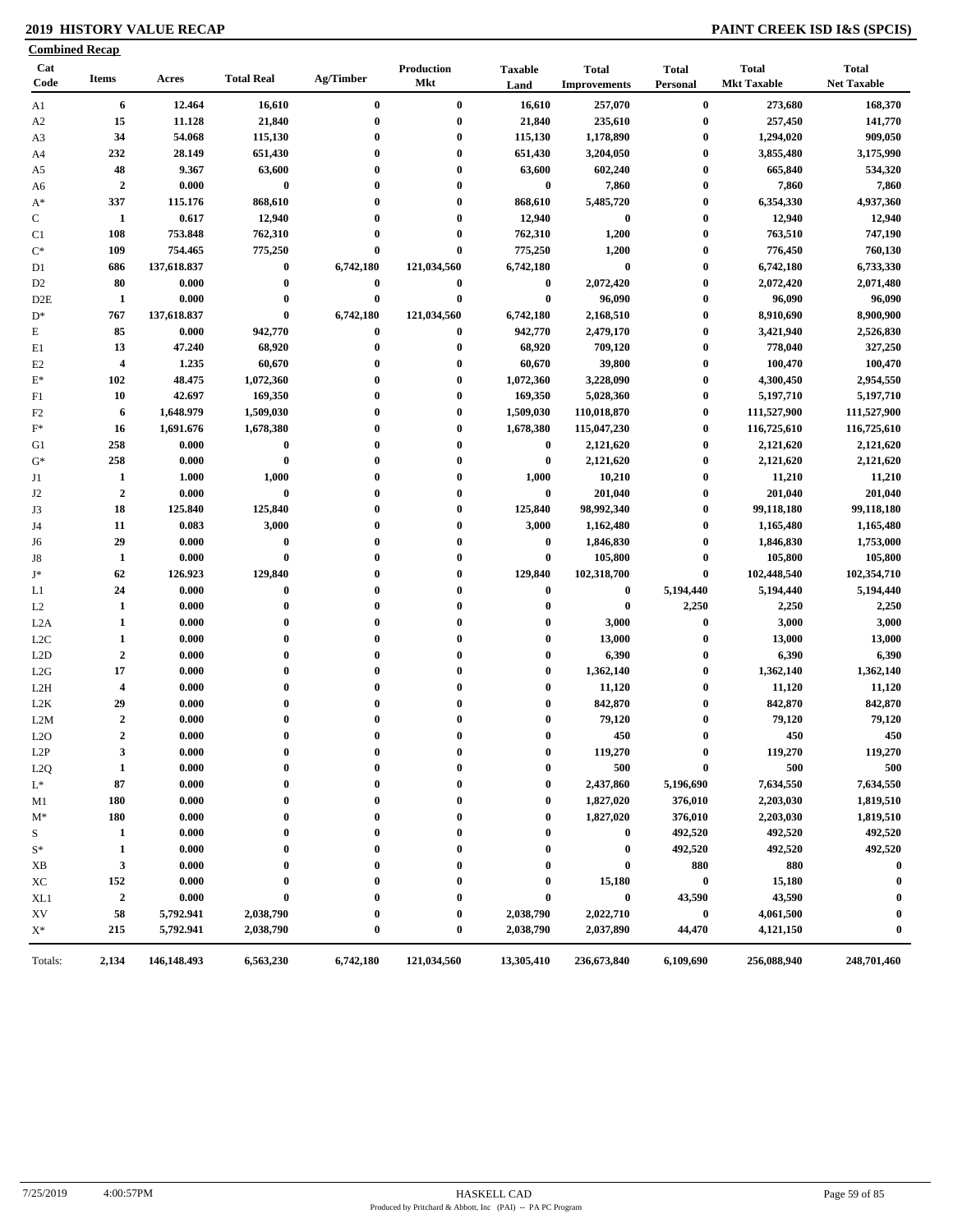### **2019 HISTORY VALUE RECAP RULE ISD M&O (SRU)**

| Category                                        | <b>Value</b>        | <b>Items</b>     | <b>Exempt Value</b> |                              |             |
|-------------------------------------------------|---------------------|------------------|---------------------|------------------------------|-------------|
| HS Real:                                        | 634,320             | 490              | 21,880              |                              |             |
| Non-HS Real:                                    | 898,510             | 449              | 343,010             |                              |             |
| Production Market:                              | 81,164,530          | 741              | $\mathbf{0}$        | <b>Total Land Mkt Value:</b> | 82,697,360  |
| HS Improvements:                                | 14,472,950          | 464              | 164,240             |                              |             |
| New HS Improvements:                            | $\boldsymbol{0}$    | $\mathbf{0}$     | $\mathbf{0}$        |                              |             |
| Non-HS Improvements:                            | 7,445,490           | 287              | 3,043,520           |                              |             |
|                                                 |                     |                  |                     |                              |             |
| New Non-HS Improvements:                        | $\overline{0}$      | $\boldsymbol{0}$ | $\mathbf{0}$        | Total Imps Mkt Value:        | 21,918,440  |
| HS Personal:                                    | 84,720              | 3                | $\mathbf{0}$        |                              |             |
| New Personal:                                   | $\overline{0}$      | $\mathbf{0}$     | $\mathbf{0}$        |                              |             |
| Non-HS Personal:                                | 864,340             | $48\,$           | 116,790             |                              |             |
| New Non-HS Personal:                            | $\overline{0}$      | $\mathbf{0}$     | $\mathbf{0}$        | <b>Total Pers Mkt Value:</b> | 949,060     |
| <b>Total Real Market:</b>                       | 105,564,860         | 2,482            |                     |                              |             |
| MN Value:                                       | 16,903,740          | 482              |                     |                              |             |
| MN Inv. Value - Real:                           | 27,574,380          | 158              |                     |                              |             |
| MN Inv. Value - Personal:                       | $\boldsymbol{0}$    | $\mathbf{0}$     |                     |                              |             |
| <b>Total Mineral Mkt:</b>                       | 44,478,120          | 640              |                     | Total Mineral Mkt:           | 44,478,120  |
|                                                 |                     |                  |                     |                              |             |
| Land Timber Gain:                               | $\boldsymbol{0}$    | $\mathbf{0}$     |                     | <b>Total Market Value:</b>   | 150,042,980 |
| Production Market:                              | 81,164,530          | 741              |                     |                              |             |
| Land Ag 1D Value:                               | 11,940              | $\mathbf{1}$     |                     |                              |             |
| Land Ag 1D1 Value:                              | 6,878,840           | 740              |                     |                              |             |
| Land Ag Tim Value:                              | $\mathbf{0}$        | $\boldsymbol{0}$ |                     |                              |             |
| <b>Productivity Loss:</b>                       | 74,273,750          | 741              |                     | <b>Total Market Taxable:</b> | 75,769,230  |
| Less Real Exempt Property:                      | 3,689,440           | 59               |                     |                              |             |
| Less \$500 Inc. Real Personal:                  | 1,740               | $\,8\,$          |                     |                              |             |
| Other Freeport:                                 | $\boldsymbol{0}$    | $\boldsymbol{0}$ |                     |                              |             |
| Other Allocation:                               | $\mathbf{0}$        | $\boldsymbol{0}$ |                     |                              |             |
|                                                 |                     |                  |                     |                              |             |
| Other Goods In Tranit:                          | $\overline{0}$      | $\mathbf{0}$     |                     |                              |             |
| Other MultiUse:                                 | $\boldsymbol{0}$    | $\mathbf{0}$     |                     |                              |             |
| Less Real/Pers Abatements:                      | $\theta$            | 1                |                     |                              |             |
| Less 10% Cap Loss:                              | 883,130             | 159              |                     |                              |             |
| Less Min Exempt Property:                       | 800                 | $\mathfrak 3$    |                     |                              |             |
| Less \$500 Inc. Mineral Owner:                  | 14,700              | 142              |                     |                              |             |
| Less TNRCC:                                     | 76,240              | $\mathbf{1}$     |                     |                              |             |
| Less Min Abatements/VLA:                        | $\mathbf{0}$        | $\boldsymbol{0}$ |                     |                              |             |
| Less Min Freeports/Int State Com:               | $\Omega$            |                  |                     |                              |             |
|                                                 |                     | $\boldsymbol{0}$ |                     |                              |             |
| Less Min Unknowns:                              | $\overline{0}$      | $\boldsymbol{0}$ |                     |                              |             |
| Less Protest Value:                             | $\theta$            | $\mathbf{0}$     |                     |                              |             |
| <b>Total Losses:</b><br><b>Total Appraised:</b> | 78,939,800          |                  |                     | Total Appraised:             | 71,103,180  |
|                                                 | 71,103,180          |                  |                     |                              |             |
| <b>Reimbursable Exemptions</b>                  |                     |                  |                     |                              |             |
| Homestead H,S:                                  | 5,096,470           | 245              |                     |                              |             |
| Senior S:                                       | 839,680             | 96               |                     |                              |             |
| Disable B:                                      | 20,000              | $\sqrt{2}$       |                     |                              |             |
| DV 100%:                                        | 48,410              | $\mathbf{2}$     |                     |                              |             |
| <b>Total Reimbursable:</b>                      | 6,004,560           | 345              |                     |                              |             |
|                                                 |                     |                  |                     |                              |             |
| Local Discount:<br>Disable Veteran:             | 1,265,890<br>79,000 | 119<br>10        |                     |                              |             |
| Optional 65:                                    |                     | $\boldsymbol{0}$ |                     |                              |             |
| Local Disable:                                  | $\boldsymbol{0}$    |                  |                     |                              |             |
|                                                 | $\boldsymbol{0}$    | $\boldsymbol{0}$ |                     |                              |             |
| State Homestead:                                | $\theta$            | $\mathbf{0}$     |                     |                              |             |
| <b>Total Exemptions:</b>                        | 7,349,450           |                  |                     |                              |             |
| <b>Net Taxable Value:</b>                       | 63,753,730          |                  |                     | Net Taxable Value            | 63,753,730  |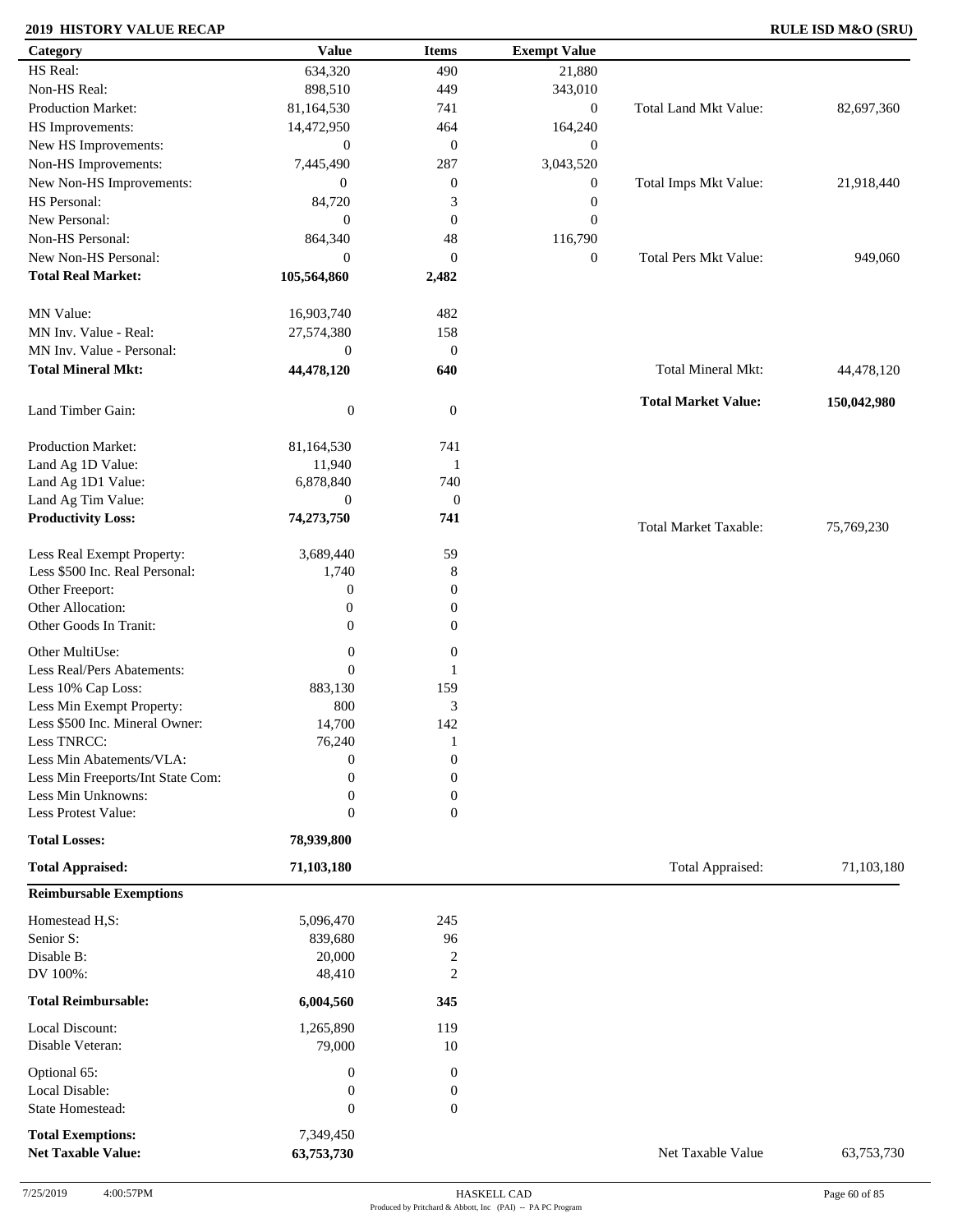New Imps/New Pers Market Value:

|                                                                       | <b>2019 HISTORY VALUE RECAP</b> |                |          |              |              |                                                                   |    |                |                                                                                                                                     | <b>RULE ISD M&amp;O (SRU)</b>                                                  |  |
|-----------------------------------------------------------------------|---------------------------------|----------------|----------|--------------|--------------|-------------------------------------------------------------------|----|----------------|-------------------------------------------------------------------------------------------------------------------------------------|--------------------------------------------------------------------------------|--|
| **** Freeze Totals: (This is only for Effective Tax Rate Calculation) |                                 |                |          |              |              |                                                                   |    |                |                                                                                                                                     |                                                                                |  |
| <b>Total Ceiling Tax:</b>                                             |                                 |                |          |              | 8,092.74     |                                                                   |    |                |                                                                                                                                     |                                                                                |  |
| <b>Total Freeze Taxable:</b>                                          |                                 |                |          |              | 948,650      |                                                                   |    |                |                                                                                                                                     |                                                                                |  |
| New Imp/Pers with Ceiling: +                                          |                                 |                |          |              | $\mathbf{0}$ |                                                                   |    |                |                                                                                                                                     |                                                                                |  |
| **Freeze Adjusted Taxable:                                            |                                 |                |          |              | 62,805,080   |                                                                   |    |                |                                                                                                                                     | ** This number DOES NOT represent any Jurisdiction's Certified Taxable Value** |  |
|                                                                       |                                 |                |          |              |              | or (Freeze Adjusted Taxable * Tax Rate / 100) + Total Ceiling Tax |    |                | Estimated Total Levy: ((Net Taxable Value - Total Freeze Taxable + New Imp/Pers with Ceiling) * Tax Rate / 100) + Total Ceiling Tax |                                                                                |  |
|                                                                       | <b>Count of Homesteads for</b>  |                |          |              |              |                                                                   |    |                | H - Homestead                                                                                                                       | W - Widow                                                                      |  |
|                                                                       |                                 |                |          |              |              |                                                                   |    |                |                                                                                                                                     |                                                                                |  |
| $\bf H$                                                               | S                               | $\mathbf{F}$   | $\bf{B}$ | D            | W            | $\mathbf{o}$                                                      | DV | <b>DV100</b>   | $S -$ Over 65<br>B - Disabled                                                                                                       | DV - Disabled Veteran<br>$O -$ Over 65 (No HS)                                 |  |
| 93                                                                    | 140                             | $\overline{0}$ | 8        | $\mathbf{0}$ | $\mathbf{1}$ | $\overline{2}$                                                    | 13 | $\overline{2}$ |                                                                                                                                     |                                                                                |  |
| <b>Total Parcels:</b>                                                 |                                 |                | 2,288    |              |              |                                                                   |    |                |                                                                                                                                     |                                                                                |  |

\$0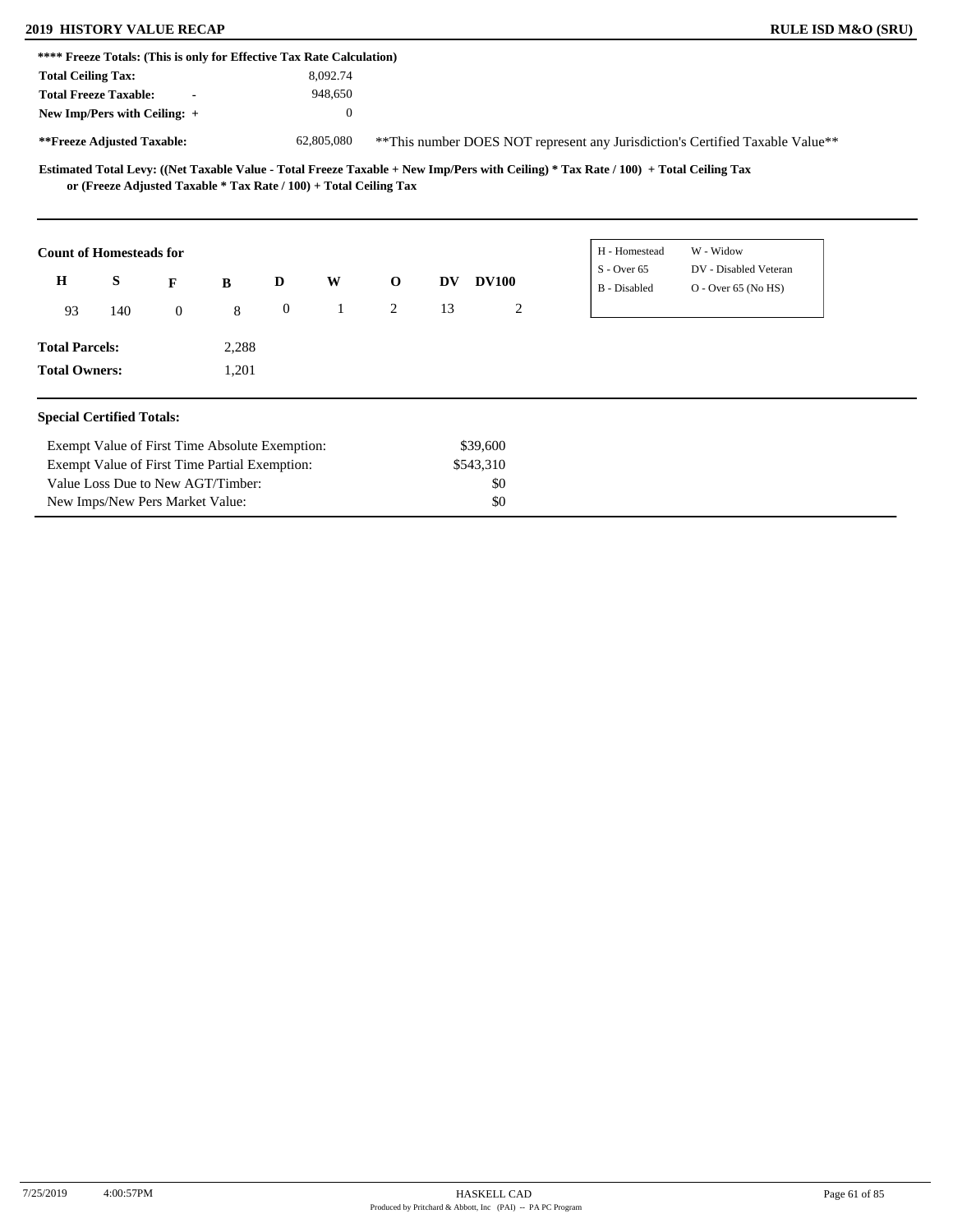### **2019 HISTORY VALUE RECAP RULE ISD M&O (SRU)**

| Cat<br>Code            | <b>Items</b>            | Acres          | <b>Total Real</b>   | Ag/Timber            | <b>Production</b><br>Mkt | <b>Taxable</b><br>Land | <b>Total</b><br><b>Improvements</b> | <b>Total</b><br>Personal             | <b>Total</b><br><b>Mkt Taxable</b> | <b>Total</b><br><b>Net Taxable</b> |
|------------------------|-------------------------|----------------|---------------------|----------------------|--------------------------|------------------------|-------------------------------------|--------------------------------------|------------------------------------|------------------------------------|
| A1                     | 384                     | 195.669        | 461,540             | $\bf{0}$             | $\bf{0}$                 | 461,540                | 10,616,240                          | $\bf{0}$                             | 11,077,780                         | 5,277,180                          |
| A <sub>2</sub>         | 12                      | 4.700          | 8,280               | $\bf{0}$             | $\pmb{0}$                | 8,280                  | 118,250                             | $\bf{0}$                             | 126,530                            | 56,840                             |
| A3                     | 25                      | 53.119         | 64,920              | $\bf{0}$             | $\bf{0}$                 | 64,920                 | 1,072,520                           | $\bf{0}$                             | 1,137,440                          | 562,190                            |
| A4                     | 16                      | 7.914          | 20,340              | $\bf{0}$             | $\bf{0}$                 | 20,340                 | 17,210                              | $\bf{0}$                             | 37,550                             | 36,680                             |
| A5                     | $\overline{\mathbf{4}}$ | 2.652          | 7,040               | $\bf{0}$             | $\bf{0}$                 | 7,040                  | 27,810                              | $\bf{0}$                             | 34,850                             | 34,850                             |
| $A^*$                  | 441                     | 264.054        | 562,120             | $\bf{0}$             | $\bf{0}$                 | 562,120                | 11,852,030                          | $\bf{0}$                             | 12,414,150                         | 5,967,740                          |
| B2                     | 3                       | 0.579          | 1,310               | $\bf{0}$             | $\bf{0}$                 | 1,310                  | 38,600                              | $\bf{0}$                             | 39,910                             | 39,910                             |
| $\mathbf{B}^*$         | 3                       | 0.579          | 1,310               | $\bf{0}$             | $\bf{0}$                 | 1,310                  | 38,600                              | $\bf{0}$                             | 39,910                             | 39,910                             |
| ${\bf C}$              | 6                       | 34.117         | 1,200               | $\bf{0}$             | $\bf{0}$                 | 1,200                  | $\bf{0}$                            | $\bf{0}$                             | 1,200                              | 1,200                              |
| C1                     | 263                     | 390.159        | 217,270             | $\bf{0}$             | $\bf{0}$                 | 217,270                | $\bf{0}$                            | $\bf{0}$                             | 217,270                            | 212,680                            |
| C2                     | $\mathbf{1}$            | 0.482          | 750                 | $\bf{0}$             | $\bf{0}$                 | 750                    | 1,360                               | $\bf{0}$                             | 2,110                              | 2,110                              |
| $\mathrm{C}^*$         | 270                     | 424.758        | 219,220             | $\bf{0}$             | $\bf{0}$                 | 219,220                | 1,360                               | $\bf{0}$                             | 220,580                            | 215,990                            |
| D <sub>1</sub>         | 741                     | 88,458.918     | $\bf{0}$            | 6,890,780            | 81,164,530               | 6,890,780              | $\bf{0}$                            | $\boldsymbol{0}$                     | 6,890,780                          | 6,887,130                          |
| D <sub>2</sub>         | 94                      | 0.000          | $\bf{0}$            | $\bf{0}$             | $\boldsymbol{0}$         | $\bf{0}$               | 1,277,990                           | $\bf{0}$                             | 1,277,990                          | 1,274,600                          |
| $D^*$                  | 835                     | 88,458.918     | $\bf{0}$            | 6,890,780            | 81,164,530               | 6,890,780              | 1,277,990                           | $\bf{0}$                             | 8,168,770                          | 8,161,730                          |
| E                      | 89                      | 0.000          | 116,340             | $\bf{0}$             | $\bf{0}$                 | 116,340                | 2,703,720                           | $\bf{0}$                             | 2,820,060                          | 1,405,660                          |
| E1                     | 19                      | 98.589         | 102,480             | $\bf{0}$             | $\bf{0}$                 | 102,480                | 816,430                             | $\bf{0}$                             | 918,910                            | 517,750                            |
| E2                     | 1                       | 0.000          | 590                 | $\bf{0}$             | $\bf{0}$                 | 590                    | $\bf{0}$                            | $\boldsymbol{0}$                     | 590                                | 590                                |
| $\mathbf{E}^*$         | 109                     | 98.589         | 219,410             | $\bf{0}$             | $\bf{0}$                 | 219,410                | 3,520,150                           | $\bf{0}$                             | 3,739,560                          | 1,924,000                          |
| F1                     | 53                      | 18.307         | 64,920              | $\bf{0}$             | $\bf{0}$                 | 64,920                 | 771,500                             | $\bf{0}$                             | 836,420                            | 815,380                            |
| F2                     | 13                      | 71.967         | 88,170              | $\bf{0}$             | $\bf{0}$                 | 88,170                 | 4,999,670                           | $\bf{0}$                             | 5,087,840                          | 5,087,840                          |
| $\mathbf{F}^*$         | 66                      | 90.274         | 153,090             | $\bf{0}$             | $\bf{0}$                 | 153,090                | 5,771,170                           | $\bf{0}$                             | 5,924,260                          | 5,903,220                          |
| G1                     | 340                     | 0.000          | $\bf{0}$            | $\bf{0}$             | $\bf{0}$                 | $\bf{0}$               | 16,888,750                          | $\bf{0}$                             | 16,888,750                         | 16,888,750                         |
| $\mathrm{G}^*$         | 340                     | 0.000          | $\bf{0}$            | $\bf{0}$             | $\bf{0}$                 | $\bf{0}$               | 16,888,750                          | $\bf{0}$                             | 16,888,750                         | 16,888,750                         |
|                        | $\overline{2}$          | 0.000          | $\bf{0}$            | $\bf{0}$             | $\bf{0}$                 | $\bf{0}$               | 286,620                             | $\bf{0}$                             | 286,620                            | 286,620                            |
| J <sub>2</sub><br>J3   | 13                      | 0.550          | 730                 | $\bf{0}$             | $\bf{0}$                 | 730                    | 4,156,930                           | $\bf{0}$                             | 4,157,660                          | 4,157,660                          |
| J4                     | 15                      | 0.346          | 3,400               | $\bf{0}$             | $\bf{0}$                 | 3,400                  | 819,690                             | $\bf{0}$                             | 823,090                            | 823,090                            |
|                        | 15                      | 24.547         | 24,550              | $\bf{0}$             | $\bf{0}$                 | 24,550                 | 15,556,560                          | $\boldsymbol{0}$                     | 15,581,110                         | 15,581,110                         |
| J6<br>J7               | 8                       | 0.000          | $\bf{0}$            | $\bf{0}$             | $\bf{0}$                 | $\bf{0}$               | 11,400                              | $\bf{0}$                             | 11,400                             | 11,400                             |
| J8                     | 6                       | 0.000          | $\bf{0}$            | $\bf{0}$             | $\bf{0}$                 | $\bf{0}$               | 672,090                             | $\bf{0}$                             | 672,090                            | 672,090                            |
| J*                     | 59                      | 25.443         | 28,680              | $\bf{0}$             | $\bf{0}$                 | 28,680                 | 21,503,290                          | $\bf{0}$                             | 21,531,970                         | 21,531,970                         |
| L1                     | 37                      | 0.000          | $\bf{0}$            | $\bf{0}$             | $\bf{0}$                 | $\bf{0}$               | $\bf{0}$                            | 781,770                              | 781,770                            | 669,570                            |
| L <sub>1</sub> T       | $\overline{2}$          | 0.000          | $\bf{0}$            | $\bf{0}$             | $\bf{0}$                 | $\bf{0}$               | 354,770                             | $\bf{0}$                             | 354,770                            | 354,770                            |
| L <sub>2</sub> A       | 19                      | 0.000          | $\bf{0}$            | $\bf{0}$             | $\bf{0}$                 | $\bf{0}$               | 445,460                             | $\bf{0}$                             | 445,460                            | 445,460                            |
| L <sub>2</sub> C       | $\overline{4}$          | 0.000          | $\bf{0}$            | $\bf{0}$             | $\bf{0}$                 | $\bf{0}$               | 73,180                              | $\bf{0}$                             | 73,180                             | 73,180                             |
| L <sub>2</sub> D       | 33                      | 0.000          | $\bf{0}$            | $\bf{0}$             | $\bf{0}$                 | $\bf{0}$               | 496,210                             | $\bf{0}$                             | 496,210                            | 496,210                            |
| L2E                    | $\overline{2}$          | 0.000          | $\bf{0}$            | $\bf{0}$             | $\bf{0}$                 | $\bf{0}$               | 37,200                              | $\bf{0}$                             | 37,200                             | 37,200                             |
| L2G                    | 15                      | 0.000          | $\bf{0}$            | $\bf{0}$             | $\bf{0}$                 | $\bf{0}$               | 677,100                             | $\bf{0}$                             | 677,100                            | 677,100                            |
| L2H                    | 6                       | 0.000          | $\bf{0}$            | $\bf{0}$             | $\bf{0}$                 | $\bf{0}$               | 7,200                               | $\bf{0}$                             | 7,200                              | 7,200                              |
| L2J                    | 5                       | 0.000          | $\bf{0}$            | $\bf{0}$             | $\bf{0}$                 | 0                      | 9,460                               | $\bf{0}$                             | 9,460                              | 9,460                              |
|                        | 3                       |                | $\bf{0}$            | $\bf{0}$             | $\bf{0}$                 | $\bf{0}$               |                                     |                                      | 137,380                            |                                    |
| L2L                    | 9                       | 0.000<br>0.000 | 0                   | $\bf{0}$             | $\bf{0}$                 | $\bf{0}$               | 137,380<br>143,130                  | $\boldsymbol{0}$<br>$\boldsymbol{0}$ | 143,130                            | 137,380<br>143,130                 |
| L2M<br>L2N             |                         | 0.000          | 0                   | 0                    | 0                        | $\bf{0}$               | 9,210                               | $\boldsymbol{0}$                     | 9,210                              | 9,210                              |
|                        | 1                       |                | 0                   |                      | 0                        | $\bf{0}$               | 5,920                               |                                      | 5,920                              | 5,920                              |
| L2O                    | $\mathbf 2$<br>138      | 0.000          | 0                   | 0                    | 0                        | $\bf{0}$               |                                     | $\bf{0}$                             | 3,177,990                          | 3,065,790                          |
| $\mathrm{L}^*$         | 5                       | 0.000<br>0.000 | 0                   | $\bf{0}$<br>$\bf{0}$ | 0                        | $\bf{0}$               | 2,396,220                           | 781,770                              |                                    | 54,630                             |
| M1                     |                         |                |                     |                      |                          |                        | 54,630                              | 84,720                               | 139,350                            |                                    |
| $M^*$                  | 5                       | 0.000          | 0                   | 0                    |                          | 0                      | 54,630                              | 84,720                               | 139,350                            | 54,630                             |
| XB                     | 8                       | 0.000          | 0                   | 0                    | 0                        | $\bf{0}$               | $\bf{0}$                            | 1,740                                | 1,740                              | $\boldsymbol{0}$                   |
| XС                     | 142                     | 0.000          | 0                   | 0                    | 0                        | $\bf{0}$               | 14,700                              | $\bf{0}$                             | 14,700                             | $\boldsymbol{0}$                   |
| XL1                    | 3                       | 0.000          | $\bf{0}$            | 0                    | 0                        | $\bf{0}$               | $\bf{0}$                            | 80,830                               | 80,830                             | $\boldsymbol{0}$                   |
| $\mathbf{X}\mathbf{U}$ | 1                       | 0.225          | 1,400               | 0                    | 0                        | 1,400                  | 67,540                              | $\boldsymbol{0}$                     | 68,940                             | $\boldsymbol{0}$                   |
| XV                     | 41                      | 372.709        | 347,600             | $\bf{0}$             | $\bf{0}$                 | 347,600                | 3,009,330                           | $\bf{0}$                             | 3,356,930                          | $\boldsymbol{0}$                   |
| <b>XXV</b>             | 3<br>198                | 0.000          | $\bf{0}$<br>349,000 | $\bf{0}$<br>$\bf{0}$ | $\bf{0}$<br>$\bf{0}$     | $\bf{0}$<br>349,000    | 800                                 | $\bf{0}$                             | 800                                | $\bf{0}$<br>$\bf{0}$               |
| $X^*$                  |                         | 372.934        |                     |                      |                          |                        | 3,092,370                           | 82,570                               | 3,523,940                          |                                    |
| Totals:                | 2,464                   | 89,735.549     | 1,532,830           | 6,890,780            | 81,164,530               | 8,423,610              | 66,396,560                          | 949,060                              | 75,769,230                         | 63,753,730                         |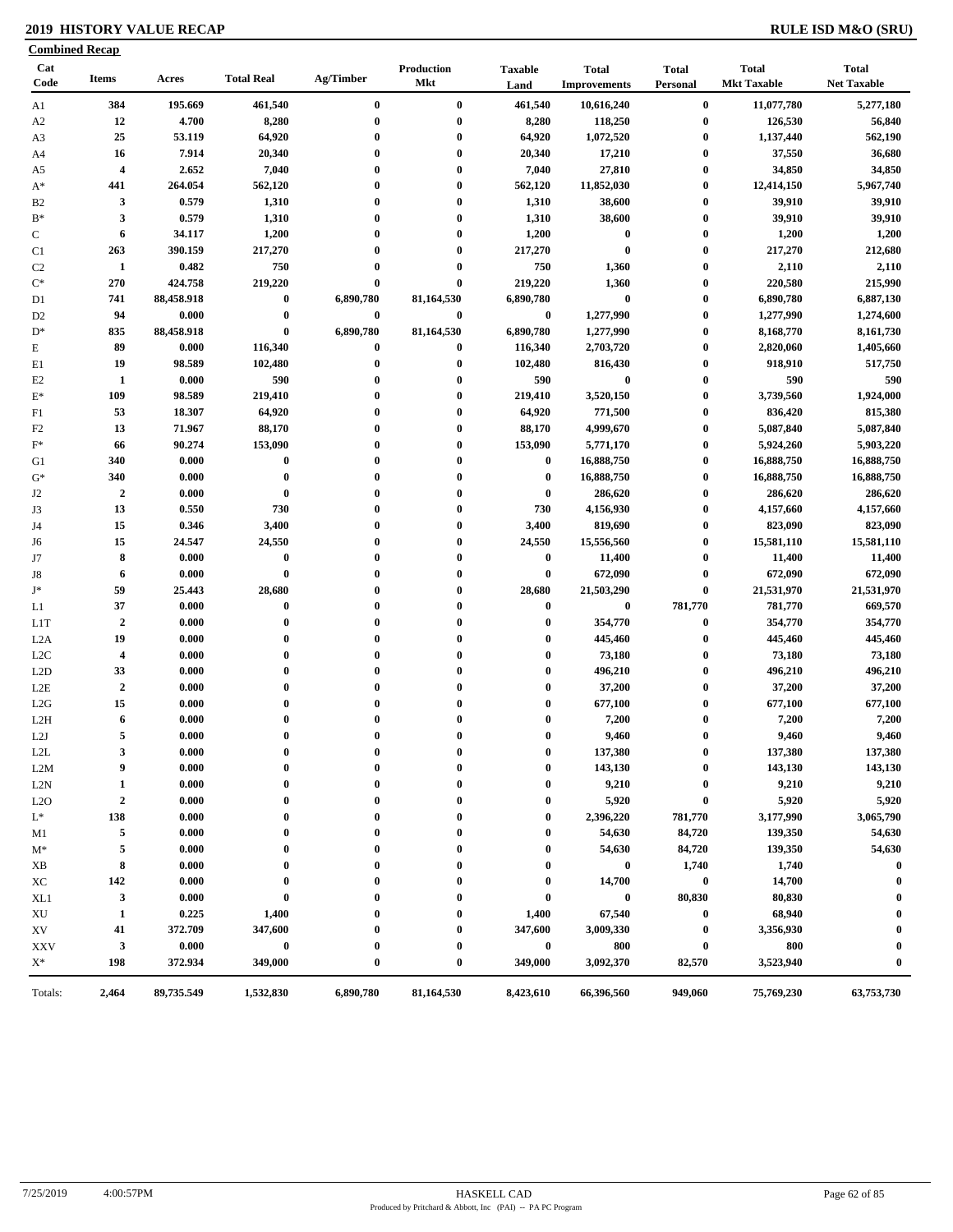### **2019 HISTORY VALUE RECAP STAMFORD ISD (SST)**

| Category                            | <b>Value</b>                     | <b>Items</b>                         | <b>Exempt Value</b> |                              |            |
|-------------------------------------|----------------------------------|--------------------------------------|---------------------|------------------------------|------------|
| HS Real:                            | 74,600                           | 22                                   | $\overline{0}$      |                              |            |
| Non-HS Real:                        | 485,500                          | 78                                   | 97,420              |                              |            |
| Production Market:                  | 20,254,620                       | 121                                  | $\boldsymbol{0}$    | Total Land Mkt Value:        | 20,814,720 |
| HS Improvements:                    | 555,820                          | 24                                   | $\boldsymbol{0}$    |                              |            |
| New HS Improvements:                | $\boldsymbol{0}$                 | $\mathbf{0}$                         | $\mathbf{0}$        |                              |            |
| Non-HS Improvements:                | 3,068,510                        | 48                                   | 247,100             |                              |            |
| New Non-HS Improvements:            | $\boldsymbol{0}$                 | $\mathbf{0}$                         | $\boldsymbol{0}$    | Total Imps Mkt Value:        | 3,624,330  |
| HS Personal:                        | $\boldsymbol{0}$                 | $\boldsymbol{0}$                     | $\boldsymbol{0}$    |                              |            |
| New Personal:                       |                                  |                                      |                     |                              |            |
|                                     | $\overline{0}$                   | $\mathbf{0}$                         | $\mathbf{0}$        |                              |            |
| Non-HS Personal:                    | 1,021,220                        | 26                                   | 32,130              |                              |            |
| New Non-HS Personal:                | 380                              | $\mathbf{1}$                         | $\boldsymbol{0}$    | <b>Total Pers Mkt Value:</b> | 1,021,600  |
| <b>Total Real Market:</b>           | 25,460,650                       | 320                                  |                     |                              |            |
| MN Value:                           | 119,930                          | 31                                   |                     |                              |            |
| MN Inv. Value - Real:               | 434,650                          | $18\,$                               |                     |                              |            |
| MN Inv. Value - Personal:           | $\boldsymbol{0}$                 | $\mathbf{0}$                         |                     |                              |            |
| <b>Total Mineral Mkt:</b>           | 554,580                          | 49                                   |                     | <b>Total Mineral Mkt:</b>    | 554,580    |
| Land Timber Gain:                   | $\boldsymbol{0}$                 | $\mathbf{0}$                         |                     | <b>Total Market Value:</b>   | 26,015,230 |
|                                     |                                  |                                      |                     |                              |            |
| Production Market:                  | 20,254,620                       | 121                                  |                     |                              |            |
| Land Ag 1D Value:                   | $\boldsymbol{0}$                 | $\mathbf{0}$                         |                     |                              |            |
| Land Ag 1D1 Value:                  | 1,259,170                        | 121                                  |                     |                              |            |
| Land Ag Tim Value:                  | $\boldsymbol{0}$                 | $\boldsymbol{0}$                     |                     |                              |            |
| <b>Productivity Loss:</b>           | 18,995,450                       | 121                                  |                     | <b>Total Market Taxable:</b> | 7,019,780  |
| Less Real Exempt Property:          | 376,650                          | 14                                   |                     |                              |            |
| Less \$500 Inc. Real Personal:      | 1,520                            | 5                                    |                     |                              |            |
| Other Freeport:                     | $\mathbf{0}$                     | $\mathbf{0}$                         |                     |                              |            |
| Other Allocation:                   | $\boldsymbol{0}$                 | $\overline{0}$                       |                     |                              |            |
| Other Goods In Tranit:              | 0                                | $\boldsymbol{0}$                     |                     |                              |            |
| Other MultiUse:                     | $\boldsymbol{0}$                 | $\boldsymbol{0}$                     |                     |                              |            |
| Less Real/Pers Abatements:          | $\mathbf{0}$                     | $\boldsymbol{0}$                     |                     |                              |            |
| Less 10% Cap Loss:                  | 4,260                            | 1                                    |                     |                              |            |
| Less Min Exempt Property:           | $\boldsymbol{0}$                 | $\boldsymbol{0}$                     |                     |                              |            |
| Less \$500 Inc. Mineral Owner:      | 820                              | 3                                    |                     |                              |            |
| Less TNRCC:                         | $\mathbf{0}$                     | $\boldsymbol{0}$                     |                     |                              |            |
| Less Min Abatements/VLA:            | $\boldsymbol{0}$                 | $\boldsymbol{0}$                     |                     |                              |            |
| Less Min Freeports/Int State Com:   | $\Omega$                         | $\mathbf{0}$                         |                     |                              |            |
| Less Min Unknowns:                  |                                  |                                      |                     |                              |            |
| Less Protest Value:                 | $\Omega$<br>$\mathbf{0}$         | $\boldsymbol{0}$<br>$\mathbf{0}$     |                     |                              |            |
| <b>Total Losses:</b>                | 19,378,700                       |                                      |                     |                              |            |
| <b>Total Appraised:</b>             | 6,636,530                        |                                      |                     | Total Appraised:             | 6,636,530  |
| <b>Reimbursable Exemptions</b>      |                                  |                                      |                     |                              |            |
| Homestead H,S:                      | 217,590                          | 11                                   |                     |                              |            |
| Senior S:                           | 16,710                           | $\boldsymbol{2}$                     |                     |                              |            |
| Disable B:                          | $\boldsymbol{0}$                 | $\boldsymbol{0}$                     |                     |                              |            |
| DV 100%:                            | $\boldsymbol{0}$                 | $\overline{0}$                       |                     |                              |            |
| <b>Total Reimbursable:</b>          | 234,300                          | 13                                   |                     |                              |            |
|                                     |                                  |                                      |                     |                              |            |
| Local Discount:<br>Disable Veteran: | $\boldsymbol{0}$<br>$\mathbf{0}$ | $\boldsymbol{0}$<br>$\overline{0}$   |                     |                              |            |
| Optional 65:                        | $\boldsymbol{0}$                 | $\boldsymbol{0}$                     |                     |                              |            |
| Local Disable:                      | $\boldsymbol{0}$                 |                                      |                     |                              |            |
| State Homestead:                    | $\boldsymbol{0}$                 | $\boldsymbol{0}$<br>$\boldsymbol{0}$ |                     |                              |            |
|                                     |                                  |                                      |                     |                              |            |
| <b>Total Exemptions:</b>            | 234,300                          |                                      |                     |                              |            |
| <b>Net Taxable Value:</b>           | 6,402,230                        |                                      |                     | Net Taxable Value            | 6,402,230  |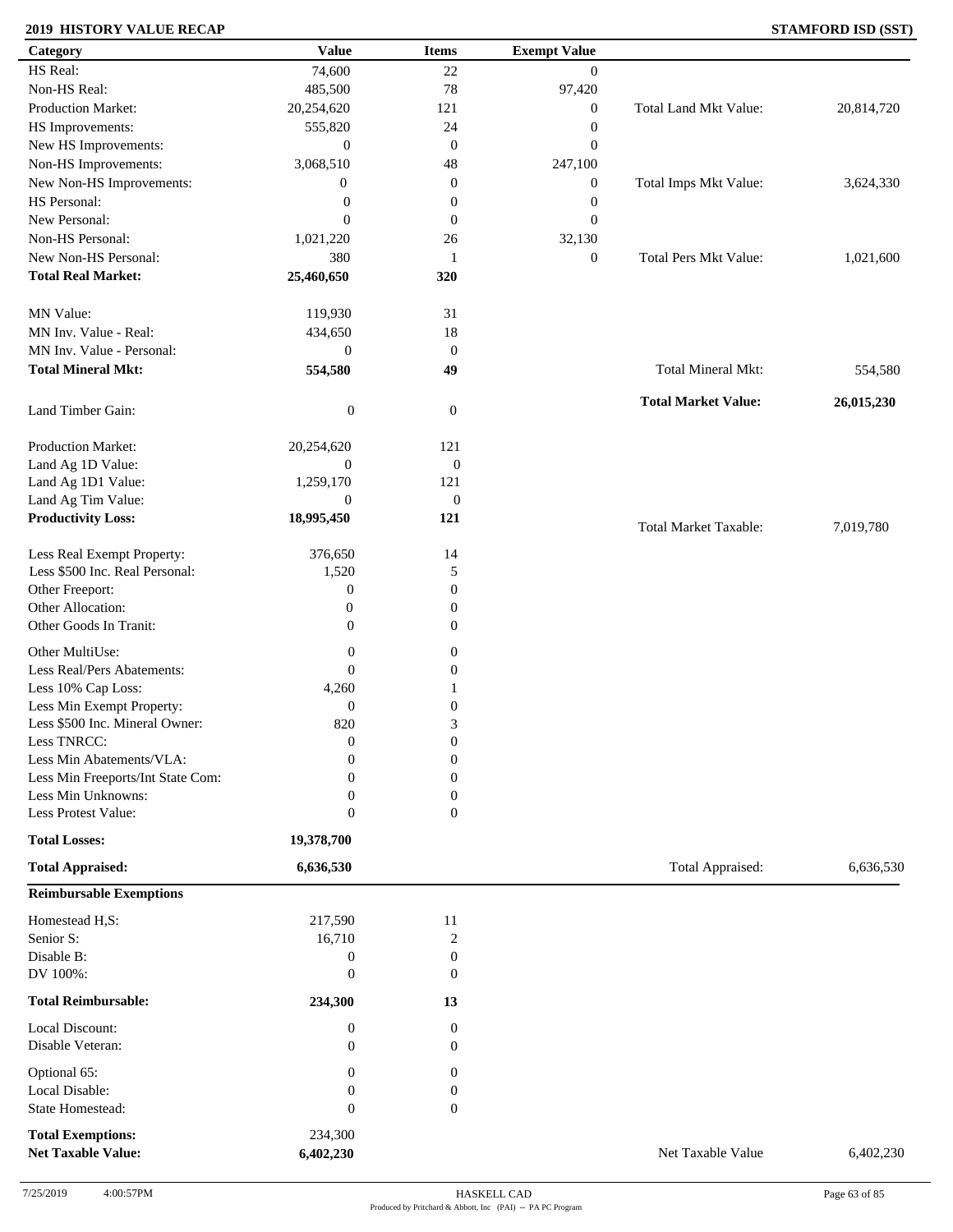## **2019 HISTORY VALUE RECAP STAMFORD ISD (SST)**

| <b>STAMFORD ISD (SST</b> |  |
|--------------------------|--|
|                          |  |

|                           | **** Freeze Totals: (This is only for Effective Tax Rate Calculation) |              |                |                  |                |                |                  |              |                                                                                                                                     |                                                                                |  |
|---------------------------|-----------------------------------------------------------------------|--------------|----------------|------------------|----------------|----------------|------------------|--------------|-------------------------------------------------------------------------------------------------------------------------------------|--------------------------------------------------------------------------------|--|
| <b>Total Ceiling Tax:</b> |                                                                       |              |                |                  | 93.92          |                |                  |              |                                                                                                                                     |                                                                                |  |
|                           | <b>Total Freeze Taxable:</b>                                          |              |                |                  | 36,410         |                |                  |              |                                                                                                                                     |                                                                                |  |
|                           | New Imp/Pers with Ceiling: +                                          |              |                |                  | $\mathbf{0}$   |                |                  |              |                                                                                                                                     |                                                                                |  |
|                           | **Freeze Adjusted Taxable:                                            |              |                |                  | 6,365,820      |                |                  |              |                                                                                                                                     | ** This number DOES NOT represent any Jurisdiction's Certified Taxable Value** |  |
|                           | or (Freeze Adjusted Taxable * Tax Rate / 100) + Total Ceiling Tax     |              |                |                  |                |                |                  |              | Estimated Total Levy: ((Net Taxable Value - Total Freeze Taxable + New Imp/Pers with Ceiling) * Tax Rate / 100) + Total Ceiling Tax |                                                                                |  |
|                           | <b>Count of Homesteads for</b>                                        |              |                |                  |                |                |                  |              | H - Homestead                                                                                                                       | W - Widow                                                                      |  |
| $\mathbf H$               | S                                                                     | F            | B              | D                | W              | $\mathbf 0$    | DV               | <b>DV100</b> | $S -$ Over 65<br>B - Disabled                                                                                                       | DV - Disabled Veteran<br>$O -$ Over 65 (No HS)                                 |  |
| 5                         | 6                                                                     | $\mathbf{0}$ | $\overline{0}$ | $\boldsymbol{0}$ | $\overline{0}$ | $\overline{0}$ | $\boldsymbol{0}$ | $\mathbf{0}$ |                                                                                                                                     |                                                                                |  |
| <b>Total Parcels:</b>     |                                                                       |              | 283            |                  |                |                |                  |              |                                                                                                                                     |                                                                                |  |
| <b>Total Owners:</b>      |                                                                       |              | 178            |                  |                |                |                  |              |                                                                                                                                     |                                                                                |  |
|                           | <b>Special Certified Totals:</b>                                      |              |                |                  |                |                |                  |              |                                                                                                                                     |                                                                                |  |
|                           | Exempt Value of First Time Absolute Exemption:                        |              |                |                  |                |                |                  | \$0          |                                                                                                                                     |                                                                                |  |
|                           | Exempt Value of First Time Partial Exemption:                         |              |                |                  |                |                |                  | \$6,710      |                                                                                                                                     |                                                                                |  |
|                           | Value Loss Due to New AGT/Timber:                                     |              |                |                  |                |                |                  | \$0          |                                                                                                                                     |                                                                                |  |
|                           | New Imps/New Pers Market Value:                                       |              |                |                  |                |                |                  | \$380        |                                                                                                                                     |                                                                                |  |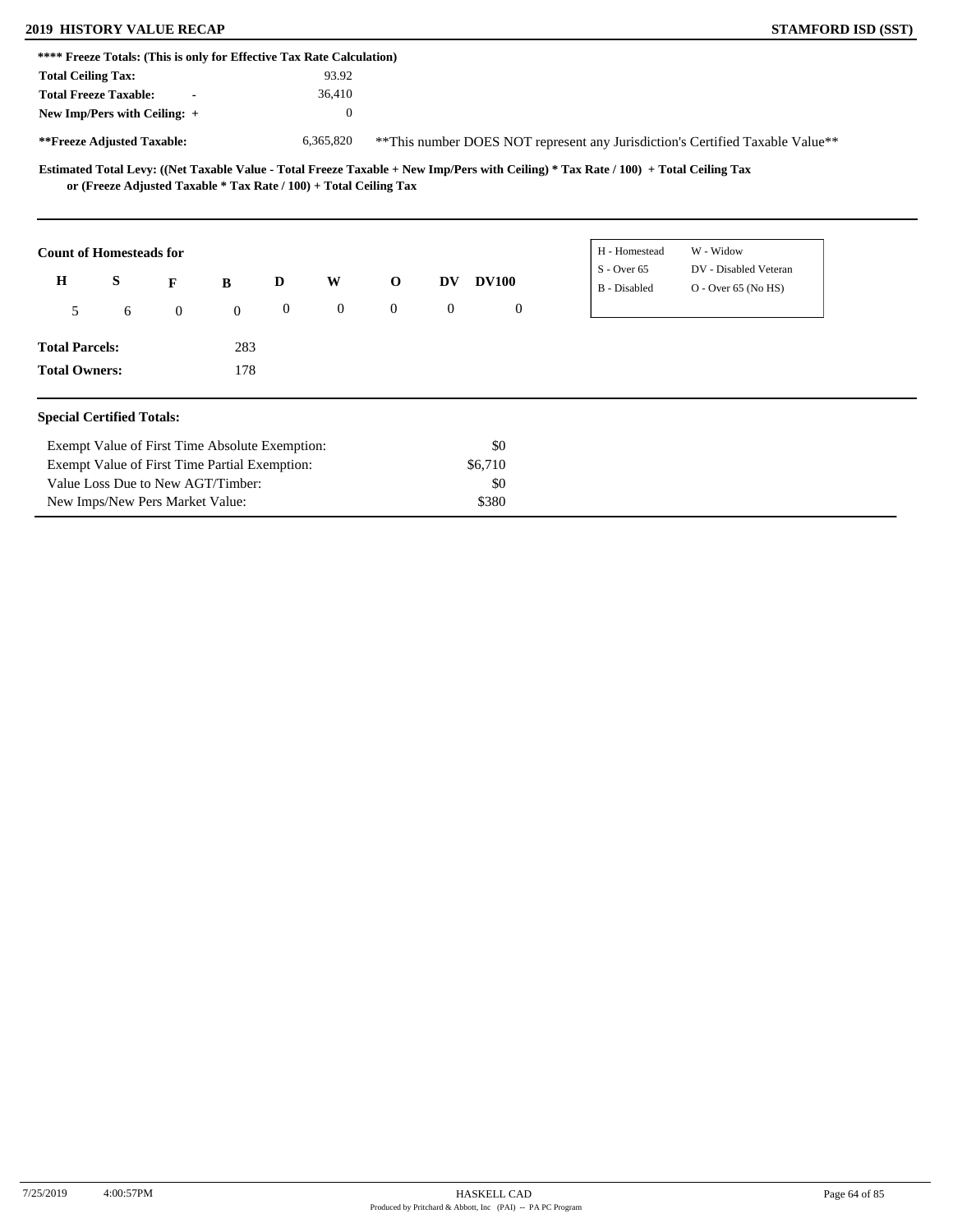### **2019 HISTORY VALUE RECAP STAMFORD ISD (SST)**

|                        | <b>Combined Recap</b>   |            |                   |                  |                   |                        |                                     |                          |                                    |                                    |
|------------------------|-------------------------|------------|-------------------|------------------|-------------------|------------------------|-------------------------------------|--------------------------|------------------------------------|------------------------------------|
| Cat<br>$\mathbf{Code}$ | <b>Items</b>            | Acres      | <b>Total Real</b> | Ag/Timber        | Production<br>Mkt | <b>Taxable</b><br>Land | <b>Total</b><br><b>Improvements</b> | <b>Total</b><br>Personal | <b>Total</b><br><b>Mkt Taxable</b> | <b>Total</b><br><b>Net Taxable</b> |
| A1                     | 5                       | 7.728      | 31,310            | $\bf{0}$         | $\bf{0}$          | 31,310                 | 208,330                             | $\bf{0}$                 | 239,640                            | 202,380                            |
| A <sub>3</sub>         | $\bf{8}$                | 11.934     | 15,530            | $\boldsymbol{0}$ | $\bf{0}$          | 15,530                 | 165,760                             | 0                        | 181,290                            | 135,270                            |
| A4                     | 1                       | 0.170      | 1,190             | 0                | 0                 | 1,190                  | 20,100                              | 0                        | 21,290                             | 21,290                             |
| $A^*$                  | 14                      | 19.832     | 48,030            |                  | 0                 | 48,030                 | 394,190                             | 0                        | 442,220                            | 358,940                            |
| C                      | 1                       | 1.500      | 20                |                  | 0                 | 20                     | $\bf{0}$                            | 0                        | 20                                 | 20                                 |
| C <sub>1</sub>         | 38                      | 176.331    | 178,930           |                  | $\bf{0}$          | 178,930                | $\bf{0}$                            | 0                        | 178,930                            | 178,930                            |
| $\mathrm{C}^*$         | 39                      | 177.831    | 178,950           | $\mathbf{0}$     | $\mathbf{0}$      | 178,950                | $\mathbf{0}$                        | $\bf{0}$                 | 178,950                            | 178,950                            |
| D1                     | 121                     | 22,958.811 | $\bf{0}$          | 1,259,170        | 20,254,620        | 1,259,170              | $\mathbf{0}$                        | 0                        | 1,259,170                          | 1,259,170                          |
| D <sub>2</sub>         | 20                      | 0.000      | $\bf{0}$          | $\bf{0}$         | $\bf{0}$          | $\bf{0}$               | 404,070                             | 0                        | 404,070                            | 404,070                            |
| $D^*$                  | 141                     | 22,958.811 | $\bf{0}$          | 1,259,170        | 20,254,620        | 1,259,170              | 404,070                             | 0                        | 1,663,240                          | 1,663,240                          |
| E                      | 16                      | 0.000      | 21,350            | $\bf{0}$         | $\bf{0}$          | 21,350                 | 172,670                             | $\bf{0}$                 | 194,020                            | 130,450                            |
| E1                     | $\overline{\mathbf{4}}$ | 34.405     | 33,560            | $\mathbf 0$      | 0                 | 33,560                 | 135,960                             | $\bf{0}$                 | 169,520                            | 102,810                            |
| $E^*$                  | 20                      | 34.405     | 54,910            | $\mathbf 0$      | $\bf{0}$          | 54,910                 | 308,630                             | 0                        | 363,540                            | 233,260                            |
| F1                     | 17                      | 36.829     | 189,200           |                  | $\bf{0}$          | 189,200                | 2,329,200                           | 0                        | 2,518,400                          | 2,416,880                          |
| $F^*$                  | 17                      | 36.829     | 189,200           |                  | $\bf{0}$          | 189,200                | 2,329,200                           | 0                        | 2,518,400                          | 2,416,880                          |
| G1                     | 30                      | 0.000      | $\bf{0}$          |                  | $\bf{0}$          | $\bf{0}$               | 119,460                             | $\bf{0}$                 | 119,460                            | 119,460                            |
| $G^*$                  | 30                      | 0.000      | $\bf{0}$          |                  | $\bf{0}$          | $\bf{0}$               | 119,460                             | 0                        | 119,460                            | 119,460                            |
| J <sub>2</sub>         | 1                       | 0.000      | $\bf{0}$          |                  | 0                 | $\bf{0}$               | 21,270                              | 0                        | 21,270                             | 21,270                             |
| J3                     | 7                       | 0.000      | $\mathbf{0}$      |                  | 0                 | $\bf{0}$               | 194,260                             | 0                        | 194,260                            | 194,260                            |
| J4                     | 3                       | 0.000      | 0                 |                  | 0                 | 0                      | 71,450                              | 0                        | 71,450                             | 71,450                             |
| J6                     | 1                       | 0.000      | $\mathbf{0}$      |                  | 0                 | $\bf{0}$               | 112,300                             | $\bf{0}$                 | 112,300                            | 112,300                            |
| J7                     | $\overline{\mathbf{4}}$ | 0.000      | $\bf{0}$          |                  | 0                 | $\bf{0}$               | 35,020                              | $\bf{0}$                 | 35,020                             | 35,020                             |
| J*                     | 16                      | 0.000      | $\bf{0}$          |                  | 0                 | $\bf{0}$               | 434,300                             | $\bf{0}$                 | 434,300                            | 434,300                            |
| L1                     | 22                      | 0.000      | $\bf{0}$          |                  | 0                 | $\bf{0}$               | $\bf{0}$                            | 1,020,080                | 1,020,080                          | 987,950                            |
| $\mathcal{L}^*$        | 22                      | 0.000      | $\bf{0}$          |                  | 0                 | $\bf{0}$               | $\bf{0}$                            | 1,020,080                | 1,020,080                          | 987,950                            |
| M1                     | 1                       | 0.000      | $\mathbf{0}$      |                  | 0                 | $\bf{0}$               | 34,250                              | $\bf{0}$                 | 34,250                             | 9,250                              |
| $M^*$                  | 1                       | 0.000      | $\mathbf{0}$      |                  | 0                 | $\bf{0}$               | 34,250                              | $\bf{0}$                 | 34,250                             | 9,250                              |
| <b>XB</b>              | 5                       | 0.000      | $\mathbf{0}$      |                  | 0                 | $\bf{0}$               | $\bf{0}$                            | 1,520                    | 1,520                              | $\bf{0}$                           |
| $\rm XC$               | 3                       | 0.000      | $\bf{0}$          |                  | 0                 | $\bf{0}$               | 820                                 | 0                        | 820                                |                                    |
| XV                     | 11                      | 55.566     | 89,010            |                  | 0                 | 89,010                 | 153,990                             | $\bf{0}$                 | 243,000                            |                                    |
| $X^*$                  | 19                      | 55.566     | 89,010            | $\mathbf 0$      | $\bf{0}$          | 89,010                 | 154,810                             | 1,520                    | 245,340                            | 0                                  |
| Totals:                | 319                     | 23,283.274 | 560,100           | 1,259,170        | 20,254,620        | 1,819,270              | 4,178,910                           | 1,021,600                | 7,019,780                          | 6,402,230                          |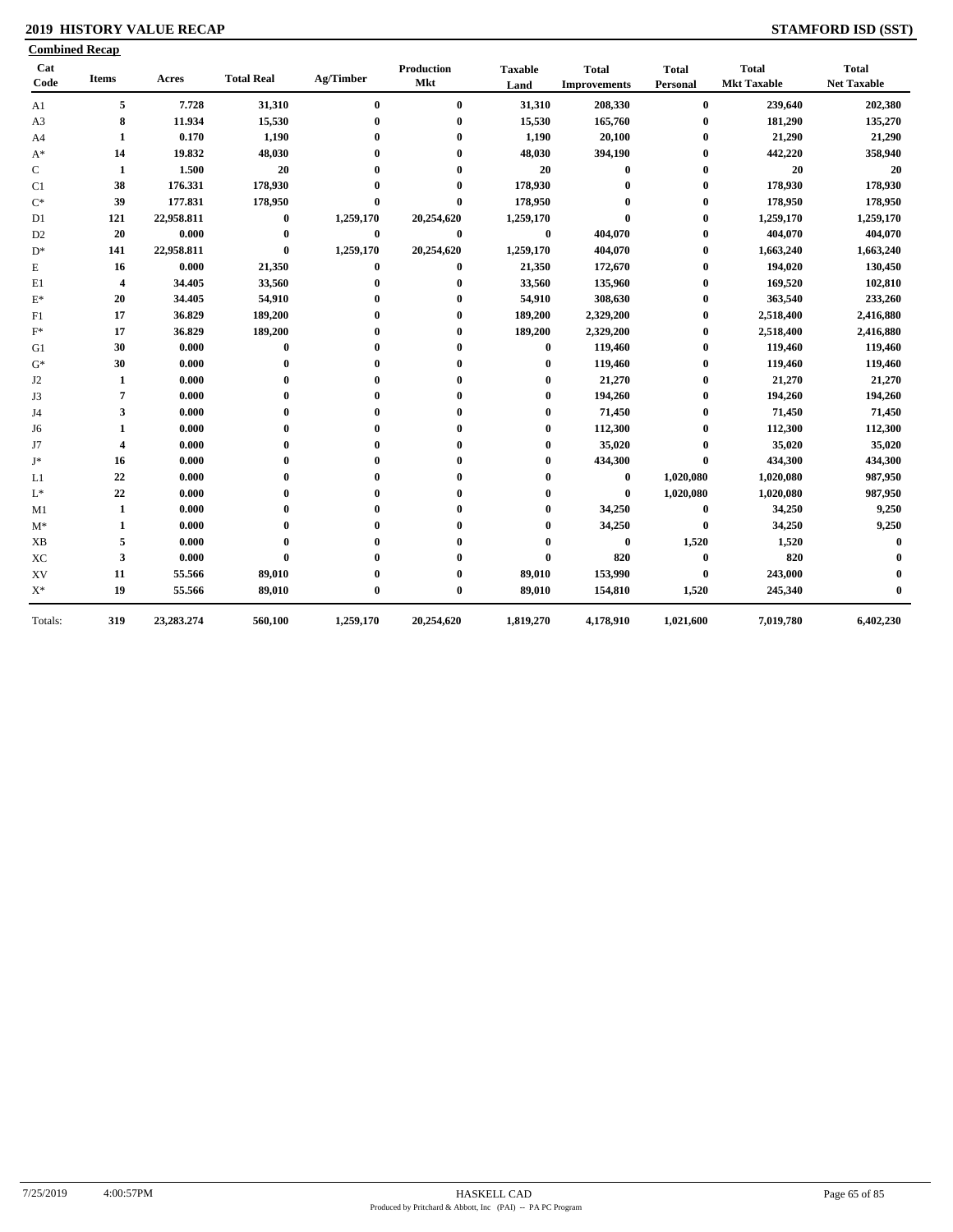### **2019 HISTORY VALUE RECAP STAMFORD ISD I&S (SSTIS)**

| Category                          | <b>Value</b>     | <b>Items</b>     | <b>Exempt Value</b> |                              |            |
|-----------------------------------|------------------|------------------|---------------------|------------------------------|------------|
| HS Real:                          | 74,600           | $22\,$           | $\overline{0}$      |                              |            |
| Non-HS Real:                      | 485,500          | 78               | 97,420              |                              |            |
| Production Market:                | 20,254,620       | 121              | $\boldsymbol{0}$    | Total Land Mkt Value:        | 20,814,720 |
| HS Improvements:                  | 555,820          | 24               | $\boldsymbol{0}$    |                              |            |
| New HS Improvements:              | $\boldsymbol{0}$ | $\mathbf{0}$     | $\boldsymbol{0}$    |                              |            |
| Non-HS Improvements:              | 3,068,510        | 48               | 247,100             |                              |            |
| New Non-HS Improvements:          | $\boldsymbol{0}$ | $\boldsymbol{0}$ | $\boldsymbol{0}$    | Total Imps Mkt Value:        | 3,624,330  |
| HS Personal:                      | $\boldsymbol{0}$ | $\boldsymbol{0}$ | $\boldsymbol{0}$    |                              |            |
| New Personal:                     | $\mathbf{0}$     | $\mathbf{0}$     | $\boldsymbol{0}$    |                              |            |
| Non-HS Personal:                  |                  |                  | 32,130              |                              |            |
| New Non-HS Personal:              | 1,021,220        | 26               |                     |                              |            |
|                                   | 380              | 1                | $\boldsymbol{0}$    | <b>Total Pers Mkt Value:</b> | 1,021,600  |
| <b>Total Real Market:</b>         | 25,460,650       | 320              |                     |                              |            |
| MN Value:                         | 119,930          | 31               |                     |                              |            |
| MN Inv. Value - Real:             | 434,650          | 18               |                     |                              |            |
| MN Inv. Value - Personal:         | $\boldsymbol{0}$ | $\mathbf{0}$     |                     |                              |            |
| <b>Total Mineral Mkt:</b>         | 554,580          | 49               |                     | Total Mineral Mkt:           | 554,580    |
|                                   |                  |                  |                     | <b>Total Market Value:</b>   | 26,015,230 |
| Land Timber Gain:                 | $\boldsymbol{0}$ | $\mathbf{0}$     |                     |                              |            |
| Production Market:                | 20,254,620       | 121              |                     |                              |            |
| Land Ag 1D Value:                 | $\boldsymbol{0}$ | $\boldsymbol{0}$ |                     |                              |            |
| Land Ag 1D1 Value:                | 1,259,170        | 121              |                     |                              |            |
| Land Ag Tim Value:                | $\boldsymbol{0}$ | $\mathbf{0}$     |                     |                              |            |
| <b>Productivity Loss:</b>         | 18,995,450       | 121              |                     | <b>Total Market Taxable:</b> | 7,019,780  |
| Less Real Exempt Property:        | 376,650          | 14               |                     |                              |            |
| Less \$500 Inc. Real Personal:    | 1,520            | 5                |                     |                              |            |
| Other Freeport:                   | $\boldsymbol{0}$ | $\boldsymbol{0}$ |                     |                              |            |
| Other Allocation:                 | $\mathbf{0}$     | $\boldsymbol{0}$ |                     |                              |            |
| Other Goods In Tranit:            | $\mathbf{0}$     | $\boldsymbol{0}$ |                     |                              |            |
|                                   |                  |                  |                     |                              |            |
| Other MultiUse:                   | $\boldsymbol{0}$ | $\boldsymbol{0}$ |                     |                              |            |
| Less Real/Pers Abatements:        | $\mathbf{0}$     | $\boldsymbol{0}$ |                     |                              |            |
| Less 10% Cap Loss:                | 4,260            |                  |                     |                              |            |
| Less Min Exempt Property:         | $\mathbf{0}$     | $\boldsymbol{0}$ |                     |                              |            |
| Less \$500 Inc. Mineral Owner:    | 820              | 3                |                     |                              |            |
| Less TNRCC:                       | $\mathbf{0}$     | $\boldsymbol{0}$ |                     |                              |            |
| Less Min Abatements/VLA:          | $\mathbf{0}$     | $\boldsymbol{0}$ |                     |                              |            |
| Less Min Freeports/Int State Com: | 0                | $\theta$         |                     |                              |            |
| Less Min Unknowns:                | 0                | $\boldsymbol{0}$ |                     |                              |            |
| Less Protest Value:               | $\mathbf{0}$     | $\overline{0}$   |                     |                              |            |
| <b>Total Losses:</b>              | 19,378,700       |                  |                     |                              |            |
| <b>Total Appraised:</b>           | 6,636,530        |                  |                     | Total Appraised:             | 6,636,530  |
| <b>Reimbursable Exemptions</b>    |                  |                  |                     |                              |            |
| Homestead H,S:                    | 217,590          | 11               |                     |                              |            |
| Senior S:                         | 16,710           | $\overline{c}$   |                     |                              |            |
| Disable B:                        | $\boldsymbol{0}$ | $\boldsymbol{0}$ |                     |                              |            |
| DV 100%:                          | $\mathbf{0}$     | $\boldsymbol{0}$ |                     |                              |            |
| <b>Total Reimbursable:</b>        | 234,300          | 13               |                     |                              |            |
| Local Discount:                   | $\mathbf{0}$     | $\boldsymbol{0}$ |                     |                              |            |
| Disable Veteran:                  | $\mathbf{0}$     | $\overline{0}$   |                     |                              |            |
| Optional 65:                      | $\boldsymbol{0}$ | $\boldsymbol{0}$ |                     |                              |            |
| Local Disable:                    | $\boldsymbol{0}$ | $\boldsymbol{0}$ |                     |                              |            |
| State Homestead:                  | $\mathbf{0}$     | $\boldsymbol{0}$ |                     |                              |            |
|                                   |                  |                  |                     |                              |            |
| <b>Total Exemptions:</b>          | 234,300          |                  |                     |                              |            |
| <b>Net Taxable Value:</b>         | 6,402,230        |                  |                     | Net Taxable Value            | 6,402,230  |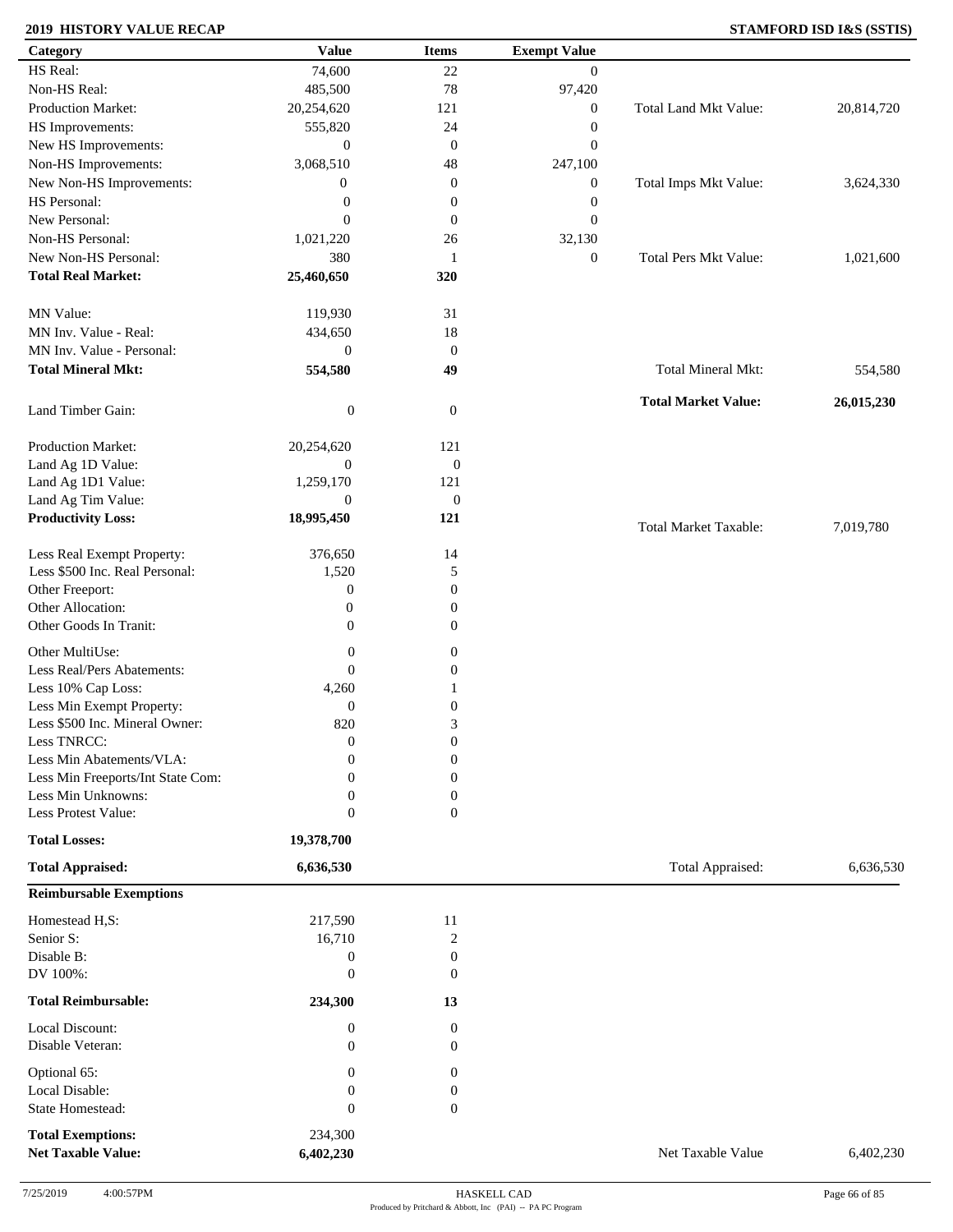# **2019 HISTORY VALUE RECAP STAMFORD ISD I&S (SSTIS)**

| **** Freeze Totals: (This is only for Effective Tax Rate Calculation) |                                                                   |                |                                 |                  |                  |                |              |                  |                                                                                                                                     |
|-----------------------------------------------------------------------|-------------------------------------------------------------------|----------------|---------------------------------|------------------|------------------|----------------|--------------|------------------|-------------------------------------------------------------------------------------------------------------------------------------|
| <b>Total Ceiling Tax:</b>                                             |                                                                   |                |                                 |                  | 0.00             |                |              |                  |                                                                                                                                     |
|                                                                       |                                                                   |                |                                 |                  |                  |                |              |                  |                                                                                                                                     |
| <b>Total Freeze Taxable:</b>                                          |                                                                   |                |                                 |                  | 36,410           |                |              |                  |                                                                                                                                     |
| New Imp/Pers with Ceiling: +                                          |                                                                   |                |                                 |                  | $\boldsymbol{0}$ |                |              |                  |                                                                                                                                     |
| **Freeze Adjusted Taxable:                                            |                                                                   |                |                                 |                  | 6,365,820        |                |              |                  | ** This number DOES NOT represent any Jurisdiction's Certified Taxable Value**                                                      |
|                                                                       | or (Freeze Adjusted Taxable * Tax Rate / 100) + Total Ceiling Tax |                |                                 |                  |                  |                |              |                  | Estimated Total Levy: ((Net Taxable Value - Total Freeze Taxable + New Imp/Pers with Ceiling) * Tax Rate / 100) + Total Ceiling Tax |
| <b>Count of Homesteads for</b>                                        |                                                                   |                |                                 |                  |                  |                |              |                  | W - Widow<br>H - Homestead                                                                                                          |
| $\mathbf H$                                                           | S                                                                 | F              | $\bf{B}$                        | D                | W                | $\mathbf{o}$   | DV.          | <b>DV100</b>     | $S -$ Over 65<br>DV - Disabled Veteran<br>O - Over 65 (No HS)<br>B - Disabled                                                       |
| 5                                                                     | 6                                                                 | $\overline{0}$ | $\mathbf{0}$                    | $\boldsymbol{0}$ | $\boldsymbol{0}$ | $\overline{0}$ | $\mathbf{0}$ | $\boldsymbol{0}$ |                                                                                                                                     |
| <b>Total Parcels:</b>                                                 |                                                                   |                | 283                             |                  |                  |                |              |                  |                                                                                                                                     |
| <b>Total Owners:</b>                                                  |                                                                   |                | 178                             |                  |                  |                |              |                  |                                                                                                                                     |
| <b>Special Certified Totals:</b>                                      |                                                                   |                |                                 |                  |                  |                |              |                  |                                                                                                                                     |
|                                                                       | Exempt Value of First Time Absolute Exemption:                    |                |                                 |                  |                  |                |              | \$0              |                                                                                                                                     |
|                                                                       | Exempt Value of First Time Partial Exemption:                     |                |                                 |                  |                  |                |              | \$6,710          |                                                                                                                                     |
|                                                                       | Value Loss Due to New AGT/Timber:                                 |                |                                 |                  |                  |                |              | \$0              |                                                                                                                                     |
|                                                                       |                                                                   |                | New Imps/New Pers Market Value: |                  |                  |                |              | \$380            |                                                                                                                                     |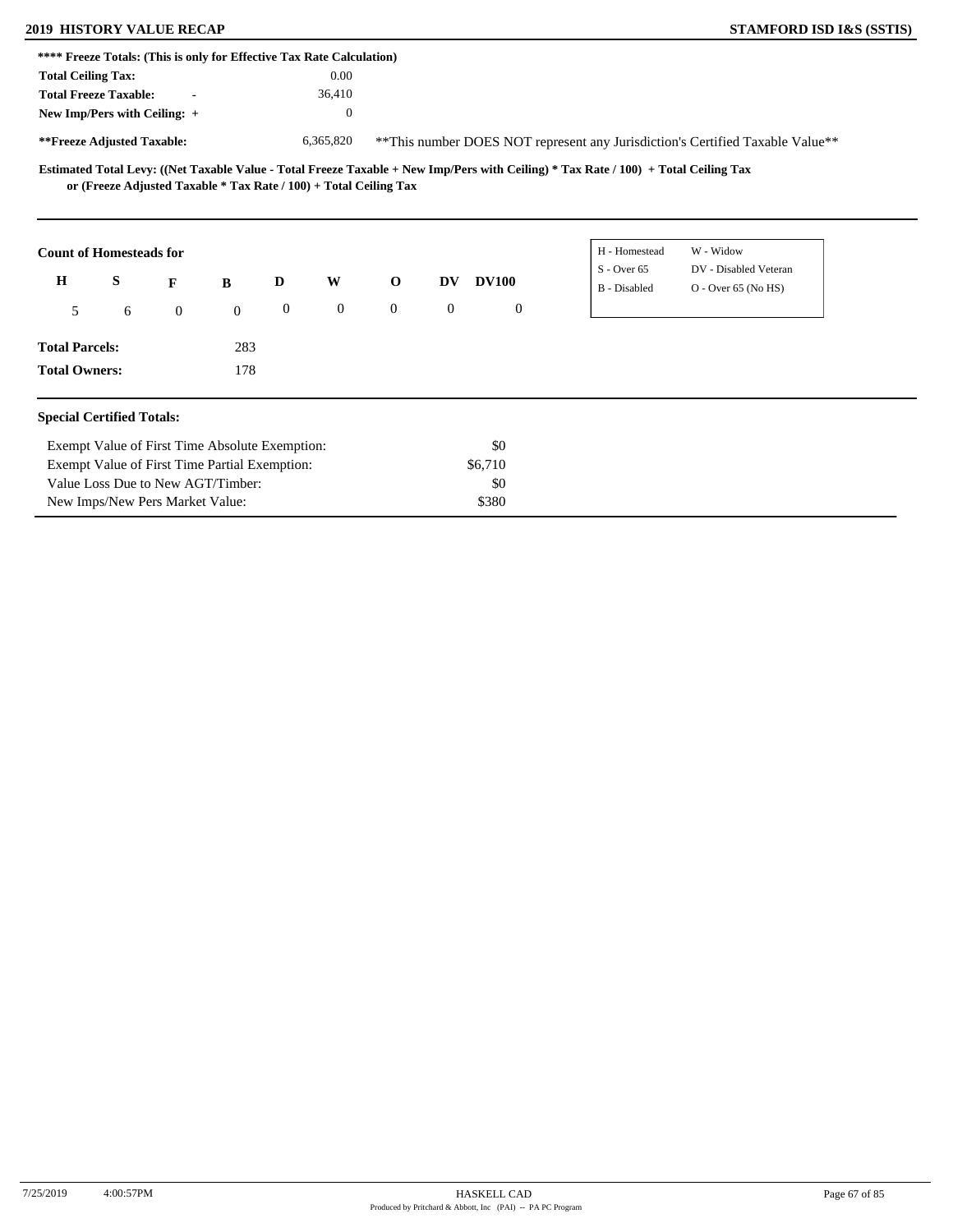### **2019 HISTORY VALUE RECAP STAMFORD ISD I&S (SSTIS)**

| Cat<br>Code    | <b>Items</b>            | Acres      | <b>Total Real</b> | Ag/Timber        | <b>Production</b><br><b>Mkt</b> | <b>Taxable</b><br>Land | <b>Total</b><br><b>Improvements</b> | <b>Total</b><br>Personal | <b>Total</b><br><b>Mkt Taxable</b> | <b>Total</b><br><b>Net Taxable</b> |
|----------------|-------------------------|------------|-------------------|------------------|---------------------------------|------------------------|-------------------------------------|--------------------------|------------------------------------|------------------------------------|
| A1             | 5                       | 7.728      | 31,310            | $\bf{0}$         | $\bf{0}$                        | 31,310                 | 208,330                             | $\bf{0}$                 | 239,640                            | 202,380                            |
| A3             | 8                       | 11.934     | 15,530            | $\mathbf{0}$     | $\bf{0}$                        | 15,530                 | 165,760                             | $\bf{0}$                 | 181,290                            | 135,270                            |
| A <sub>4</sub> | 1                       | 0.170      | 1,190             |                  | 0                               | 1,190                  | 20,100                              | $\bf{0}$                 | 21,290                             | 21,290                             |
| $A^*$          | 14                      | 19.832     | 48,030            |                  | 0                               | 48,030                 | 394,190                             | $\bf{0}$                 | 442,220                            | 358,940                            |
| $\mathbf C$    | 1                       | 1.500      | 20                |                  |                                 | 20                     | $\mathbf{0}$                        | $\bf{0}$                 | 20                                 | 20                                 |
| C1             | 38                      | 176.331    | 178,930           |                  | 0                               | 178,930                | $\mathbf{0}$                        | $\bf{0}$                 | 178,930                            | 178,930                            |
| $C^*$          | 39                      | 177.831    | 178,950           | $\mathbf{0}$     | $\bf{0}$                        | 178,950                |                                     | $\bf{0}$                 | 178,950                            | 178,950                            |
| D1             | 121                     | 22,958.811 | $\bf{0}$          | 1,259,170        | 20,254,620                      | 1,259,170              |                                     | $\bf{0}$                 | 1,259,170                          | 1,259,170                          |
| D <sub>2</sub> | 20                      | 0.000      | $\bf{0}$          | $\bf{0}$         | $\bf{0}$                        | $\bf{0}$               | 404,070                             | $\bf{0}$                 | 404,070                            | 404,070                            |
| $D^*$          | 141                     | 22,958.811 | $\bf{0}$          | 1,259,170        | 20,254,620                      | 1,259,170              | 404,070                             | $\bf{0}$                 | 1,663,240                          | 1,663,240                          |
| E              | 16                      | 0.000      | 21,350            | $\bf{0}$         | $\mathbf{0}$                    | 21,350                 | 172,670                             | $\bf{0}$                 | 194,020                            | 130,450                            |
| E1             | $\overline{\mathbf{4}}$ | 34.405     | 33,560            | $\mathbf{0}$     | $\mathbf{0}$                    | 33,560                 | 135,960                             | $\bf{0}$                 | 169,520                            | 102,810                            |
| $\mathbf{E}^*$ | 20                      | 34.405     | 54,910            |                  | $\mathbf{0}$                    | 54,910                 | 308,630                             | $\bf{0}$                 | 363,540                            | 233,260                            |
| F1             | 17                      | 36.829     | 189,200           |                  | $\mathbf{0}$                    | 189,200                | 2,329,200                           | $\bf{0}$                 | 2,518,400                          | 2,416,880                          |
| $F^*$          | 17                      | 36.829     | 189,200           |                  | $\mathbf 0$                     | 189,200                | 2,329,200                           | $\bf{0}$                 | 2,518,400                          | 2,416,880                          |
| G1             | 30                      | 0.000      | $\mathbf 0$       |                  | $\mathbf 0$                     | 0                      | 119,460                             | $\bf{0}$                 | 119,460                            | 119,460                            |
| $G^*$          | 30                      | 0.000      | $\mathbf{0}$      |                  | 0                               |                        | 119,460                             | $\bf{0}$                 | 119,460                            | 119,460                            |
| J2             | 1                       | 0.000      |                   |                  |                                 |                        | 21,270                              | $\bf{0}$                 | 21,270                             | 21,270                             |
| J3             | 7                       | 0.000      |                   |                  |                                 |                        | 194,260                             | 0                        | 194,260                            | 194,260                            |
| J4             | 3                       | 0.000      |                   |                  |                                 |                        | 71,450                              | $\bf{0}$                 | 71,450                             | 71,450                             |
| J6             | 1                       | 0.000      |                   |                  | 0                               |                        | 112,300                             | $\mathbf{0}$             | 112,300                            | 112,300                            |
| J7             | 4                       | 0.000      |                   |                  |                                 |                        | 35,020                              | 0                        | 35,020                             | 35,020                             |
| J*             | 16                      | 0.000      |                   |                  |                                 | 0                      | 434,300                             |                          | 434,300                            | 434,300                            |
| L1             | 22                      | 0.000      | 0                 |                  | 0                               | 0                      | $\bf{0}$                            | 1,020,080                | 1,020,080                          | 987,950                            |
| $L^*$          | 22                      | 0.000      |                   |                  | 0                               |                        | $\bf{0}$                            | 1,020,080                | 1,020,080                          | 987,950                            |
| M1             | 1                       | 0.000      |                   |                  | 0                               | 0                      | 34,250                              | $\bf{0}$                 | 34,250                             | 9,250                              |
| $M^*$          | 1                       | 0.000      |                   |                  | $\mathbf 0$                     | 0                      | 34,250                              | $\bf{0}$                 | 34,250                             | 9,250                              |
| <b>XB</b>      | 5                       | 0.000      |                   |                  | $\mathbf{0}$                    | 0                      | $\bf{0}$                            | 1,520                    | 1,520                              | $\mathbf{0}$                       |
| <b>XC</b>      | 3                       | 0.000      | $\mathbf 0$       |                  | $\mathbf{0}$                    | 0                      | 820                                 | $\mathbf{0}$             | 820                                |                                    |
| XV             | 11                      | 55.566     | 89,010            |                  |                                 | 89,010                 | 153,990                             | $\bf{0}$                 | 243,000                            |                                    |
| $\mathbf{X}^*$ | 19                      | 55.566     | 89,010            | $\boldsymbol{0}$ | $\boldsymbol{0}$                | 89,010                 | 154,810                             | 1,520                    | 245,340                            |                                    |
| Totals:        | 319                     | 23,283,274 | 560,100           | 1,259,170        | 20,254,620                      | 1,819,270              | 4,178,910                           | 1,021,600                | 7,019,780                          | 6,402,230                          |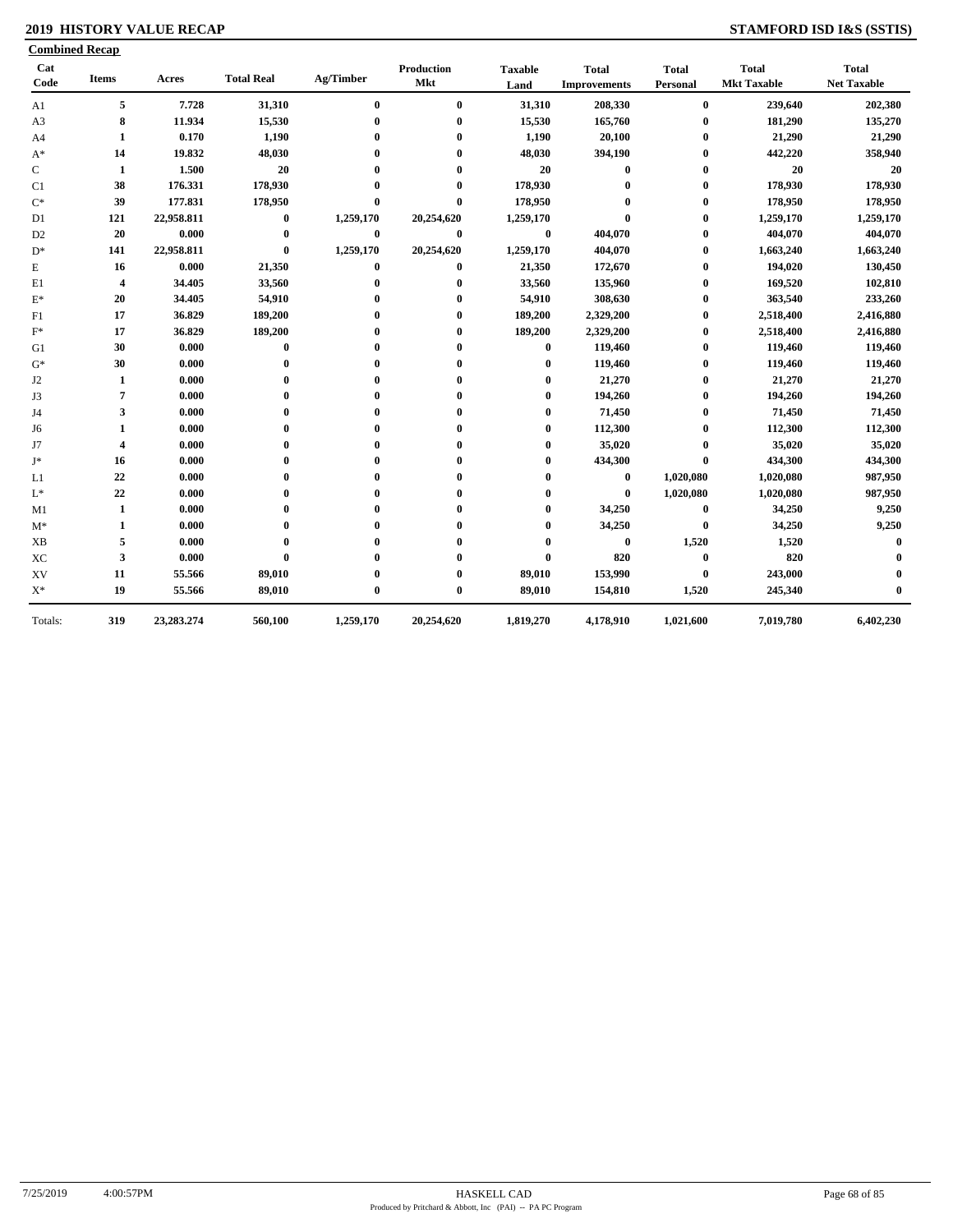### **2019 HISTORY VALUE RECAP WATER DIST 1 (WD1)**

| Category                          | <b>Value</b>     | <b>Items</b>     | <b>Exempt Value</b> |                              |             |
|-----------------------------------|------------------|------------------|---------------------|------------------------------|-------------|
| HS Real:                          | 115,260          | 93               | 1,850               |                              |             |
| Non-HS Real:                      | 617,470          | 166              | 247,920             |                              |             |
| Production Market:                | 66,538,670       | 520              | $\boldsymbol{0}$    | Total Land Mkt Value:        | 67,271,400  |
| HS Improvements:                  | 2,960,080        | 98               | 14,710              |                              |             |
| New HS Improvements:              | $\boldsymbol{0}$ | $\mathbf{0}$     | $\boldsymbol{0}$    |                              |             |
| Non-HS Improvements:              | 2,542,510        | 103              | 1,171,960           |                              |             |
| New Non-HS Improvements:          | 10,460           | 1                | $\boldsymbol{0}$    | Total Imps Mkt Value:        | 5,513,050   |
| HS Personal:                      | 27,540           | 1                | $\boldsymbol{0}$    |                              |             |
| New Personal:                     | $\overline{0}$   | $\mathbf{0}$     | $\boldsymbol{0}$    |                              |             |
| Non-HS Personal:                  | 84,220           | 11               | $\boldsymbol{0}$    |                              |             |
| New Non-HS Personal:              | $\overline{0}$   | $\mathbf{0}$     | $\mathbf{0}$        | Total Pers Mkt Value:        | 111,760     |
| <b>Total Real Market:</b>         | 72,896,210       | 993              |                     |                              |             |
|                                   |                  |                  |                     |                              |             |
| MN Value:                         | 1,097,430        | 185              |                     |                              |             |
| MN Inv. Value - Real:             | 415,192,640      | 49               |                     |                              |             |
| MN Inv. Value - Personal:         |                  |                  |                     |                              |             |
|                                   | $\boldsymbol{0}$ | $\mathbf{0}$     |                     |                              |             |
| <b>Total Mineral Mkt:</b>         | 416,290,070      | 234              |                     | Total Mineral Mkt:           | 416,290,070 |
|                                   |                  |                  |                     | <b>Total Market Value:</b>   | 489,186,280 |
| Land Timber Gain:                 | $\boldsymbol{0}$ | $\boldsymbol{0}$ |                     |                              |             |
|                                   |                  |                  |                     |                              |             |
| Production Market:                | 66,538,670       | 520              |                     |                              |             |
| Land Ag 1D Value:                 | $\boldsymbol{0}$ | $\boldsymbol{0}$ |                     |                              |             |
| Land Ag 1D1 Value:                | 6,485,760        | 520              |                     |                              |             |
| Land Ag Tim Value:                | $\boldsymbol{0}$ | $\boldsymbol{0}$ |                     |                              |             |
| <b>Productivity Loss:</b>         | 60,052,910       | 520              |                     | <b>Total Market Taxable:</b> | 429,133,370 |
| Less Real Exempt Property:        | 1,436,440        | 47               |                     |                              |             |
| Less \$500 Inc. Real Personal:    | 520              | $\overline{2}$   |                     |                              |             |
| Other Freeport:                   | $\boldsymbol{0}$ | $\mathbf{0}$     |                     |                              |             |
| Other Allocation:                 | 0                | $\boldsymbol{0}$ |                     |                              |             |
| Other Goods In Tranit:            | $\overline{0}$   | $\boldsymbol{0}$ |                     |                              |             |
|                                   |                  |                  |                     |                              |             |
| Other MultiUse:                   | $\boldsymbol{0}$ | $\boldsymbol{0}$ |                     |                              |             |
| Less Real/Pers Abatements:        | $\theta$         | $\boldsymbol{0}$ |                     |                              |             |
| Less 10% Cap Loss:                | 24,650           | 5                |                     |                              |             |
| Less Min Exempt Property:         | $\boldsymbol{0}$ | $\boldsymbol{0}$ |                     |                              |             |
| Less \$500 Inc. Mineral Owner:    | 21,360           | 92               |                     |                              |             |
| Less TNRCC:                       | $\theta$         | $\theta$         |                     |                              |             |
| Less Min Abatements/VLA:          | 401,973,810      | 12               |                     |                              |             |
| Less Min Freeports/Int State Com: | $\boldsymbol{0}$ | $\boldsymbol{0}$ |                     |                              |             |
| Less Min Unknowns:                | $\boldsymbol{0}$ | $\boldsymbol{0}$ |                     |                              |             |
| Less Protest Value:               | $\boldsymbol{0}$ | $\boldsymbol{0}$ |                     |                              |             |
| <b>Total Losses:</b>              | 463,509,690      |                  |                     |                              |             |
| <b>Total Appraised:</b>           | 25,676,590       |                  |                     | Total Appraised:             | 25,676,590  |
|                                   |                  |                  |                     |                              |             |
| <b>Reimbursable Exemptions</b>    |                  |                  |                     |                              |             |
| Homestead H,S:                    | $\boldsymbol{0}$ | $\boldsymbol{0}$ |                     |                              |             |
| Senior S:                         | $\mathbf{0}$     | $\boldsymbol{0}$ |                     |                              |             |
| Disable B:                        | $\overline{0}$   | $\boldsymbol{0}$ |                     |                              |             |
| DV 100%:                          | 49,160           | 1                |                     |                              |             |
| <b>Total Reimbursable:</b>        | 49,160           | 1                |                     |                              |             |
| Local Discount:                   | $\mathbf{0}$     | $\boldsymbol{0}$ |                     |                              |             |
|                                   |                  |                  |                     |                              |             |
| Disable Veteran:                  | 15,550           | 3                |                     |                              |             |
| Optional 65:                      | $\mathbf{0}$     | $\boldsymbol{0}$ |                     |                              |             |
| Local Disable:                    | $\boldsymbol{0}$ | $\boldsymbol{0}$ |                     |                              |             |
| State Homestead:                  | $\mathbf{0}$     | $\mathbf{0}$     |                     |                              |             |
| <b>Total Exemptions:</b>          | 64,710           |                  |                     |                              |             |
| <b>Net Taxable Value:</b>         | 25,611,880       |                  |                     | Net Taxable Value            | 25,611,880  |
|                                   |                  |                  |                     |                              |             |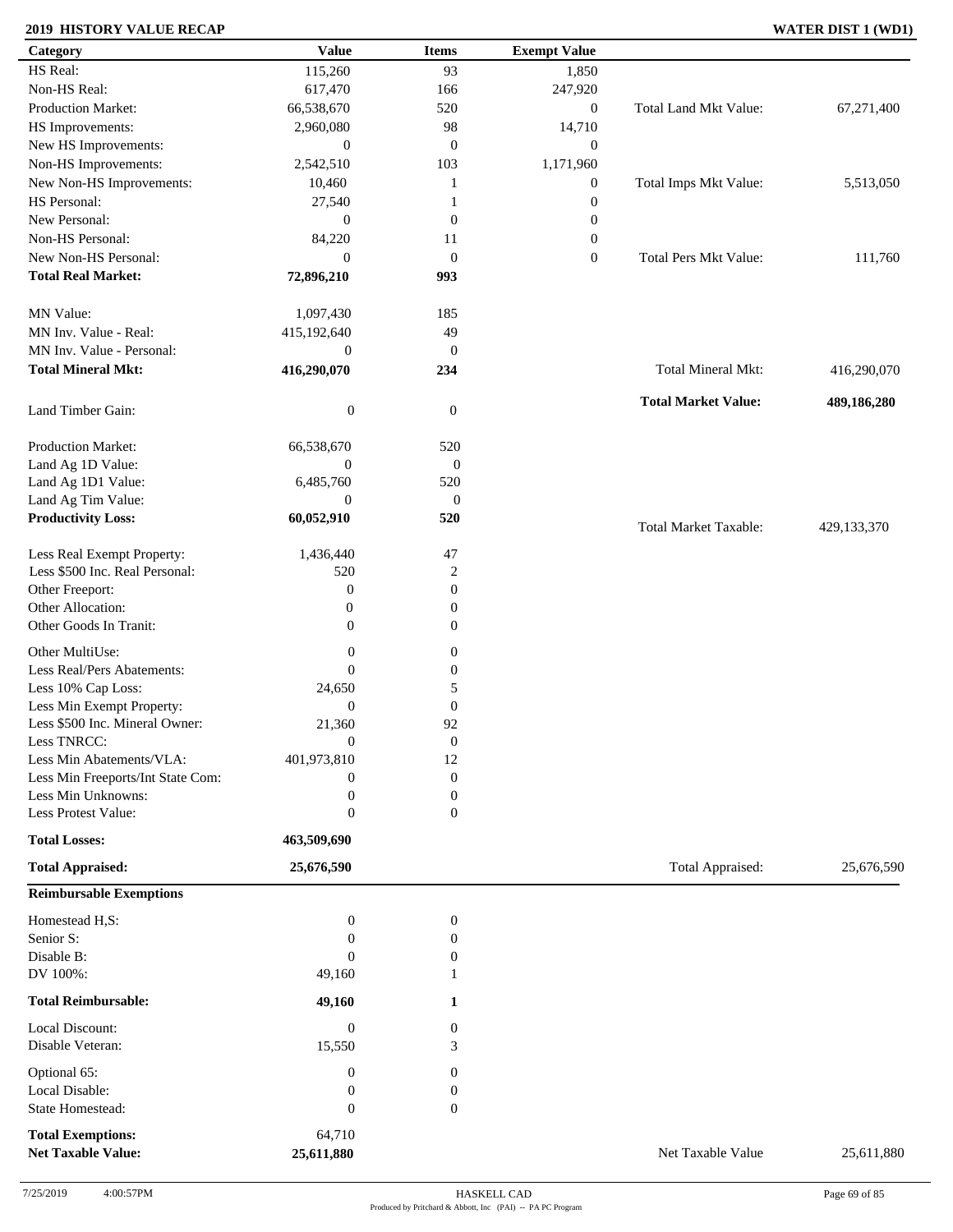### **2019 HISTORY VALUE RECAP**

| <b>WATER DIST 1 (WD1)</b> |  |  |  |  |  |
|---------------------------|--|--|--|--|--|
|---------------------------|--|--|--|--|--|

| <b>Count of Homesteads for</b> |    |              |       |                  |          |              |    |              | H - Homestead | W - Widow             |  |
|--------------------------------|----|--------------|-------|------------------|----------|--------------|----|--------------|---------------|-----------------------|--|
| $\mathbf H$                    | S  | F            | B     | D                | W        | $\mathbf{o}$ | DV | <b>DV100</b> | $S -$ Over 65 | DV - Disabled Veteran |  |
| 19                             | 32 | $\mathbf{0}$ |       | $\boldsymbol{0}$ | $\bf{0}$ | $\mathbf 0$  | 4  |              | B - Disabled  | $O - Over 65 (No HS)$ |  |
| <b>Total Parcels:</b>          |    |              | 1,010 |                  |          |              |    |              |               |                       |  |
| <b>Total Owners:</b>           |    |              | 584   |                  |          |              |    |              |               |                       |  |
|                                |    |              |       |                  |          |              |    |              |               |                       |  |

### **Special Certified Totals:**

| Exempt Value of First Time Absolute Exemption: | \$15,790 |  |
|------------------------------------------------|----------|--|
| Exempt Value of First Time Partial Exemption:  | SO.      |  |
| Value Loss Due to New AGT/Timber:              | SO.      |  |
| New Imps/New Pers Market Value:                | \$10,460 |  |

### **Combined Recap**

| Cat<br>Code      | Items                   | Acres      | <b>Total Real</b> | Ag/Timber        | <b>Production</b><br><b>Mkt</b> | <b>Taxable</b><br>Land | <b>Total</b><br><b>Improvements</b> | <b>Total</b><br>Personal | <b>Total</b><br><b>Mkt Taxable</b> | <b>Total</b><br><b>Net Taxable</b> |
|------------------|-------------------------|------------|-------------------|------------------|---------------------------------|------------------------|-------------------------------------|--------------------------|------------------------------------|------------------------------------|
| A1               | 95                      | 49.825     | 115,920           | $\bf{0}$         | $\bf{0}$                        | 115,920                | 2,698,060                           | $\bf{0}$                 | 2,813,980                          | 2,730,800                          |
| A2               | 3                       | 2.690      | 3,950             | $\bf{0}$         | $\mathbf 0$                     | 3,950                  | 46,190                              | $\bf{0}$                 | 50,140                             | 50,140                             |
| A3               | 4                       | 14.470     | 14,830            | $\mathbf 0$      | $\mathbf 0$                     | 14,830                 | 175,340                             | $\bf{0}$                 | 190,170                            | 175,570                            |
| A4               | 9                       | 6.755      | 13,800            | $\mathbf{0}$     | $\mathbf 0$                     | 13,800                 | 39,130                              | $\bf{0}$                 | 52,930                             | 52,930                             |
| A5               | $\boldsymbol{2}$        | 0.758      | 2,000             | $\mathbf{0}$     | $\mathbf 0$                     | 2,000                  | 17,690                              | $\bf{0}$                 | 19,690                             | 19,690                             |
| $A^*$            | 113                     | 74.498     | 150,500           | 0                | 0                               | 150,500                | 2,976,410                           | $\bf{0}$                 | 3,126,910                          | 3,029,130                          |
| C1               | 67                      | 111.042    | 110,330           | $\mathbf 0$      | $\mathbf 0$                     | 110,330                | $\pmb{0}$                           | $\bf{0}$                 | 110,330                            | 110,330                            |
| $C^*$            | 67                      | 111.042    | 110,330           | $\mathbf{0}$     | $\mathbf{0}$                    | 110,330                | $\bf{0}$                            | $\bf{0}$                 | 110,330                            | 110,330                            |
| D1               | 520                     | 70,921.478 | $\boldsymbol{0}$  | 6,485,760        | 66,538,670                      | 6,485,760              | $\bf{0}$                            | $\bf{0}$                 | 6,485,760                          | 6,481,610                          |
| D <sub>2</sub>   | 47                      | 0.000      | $\boldsymbol{0}$  | $\bf{0}$         | $\bf{0}$                        | $\bf{0}$               | 758,660                             | $\bf{0}$                 | 758,660                            | 756,970                            |
| $\mathbf{D}^*$   | 567                     | 70,921.478 | $\bf{0}$          | 6,485,760        | 66,538,670                      | 6,485,760              | 758,660                             | $\bf{0}$                 | 7,244,420                          | 7,238,580                          |
| Е                | 16                      | 0.000      | 15,450            | $\boldsymbol{0}$ | $\boldsymbol{0}$                | 15,450                 | 367,270                             | $\bf{0}$                 | 382,720                            | 381,420                            |
| E1               | 1                       | 53.599     | 15,480            | $\bf{0}$         | $\bf{0}$                        | 15,480                 | 13,960                              | $\bf{0}$                 | 29,440                             | 29,440                             |
| $E^*$            | 17                      | 53.599     | 30,930            | $\boldsymbol{0}$ | 0                               | 30,930                 | 381,230                             | $\bf{0}$                 | 412,160                            | 410,860                            |
| F1               | 5                       | 3.793      | 9,200             | $\mathbf 0$      | $\boldsymbol{0}$                | 9,200                  | 63,700                              | $\bf{0}$                 | 72,900                             | 72,900                             |
| F2               | 11                      | 41.840     | 166,550           | $\mathbf 0$      | $\mathbf 0$                     | 166,550                | 401,218,650                         | $\bf{0}$                 | 401,385,200                        | 325,860                            |
| $\mathbf{F}^*$   | 16                      | 45.633     | 175,750           | $\mathbf 0$      | $\mathbf{0}$                    | 175,750                | 401,282,350                         | $\bf{0}$                 | 401,458,100                        | 398,760                            |
| G1               | 94                      | 0.000      | $\boldsymbol{0}$  | $\mathbf 0$      | $\mathbf 0$                     | $\bf{0}$               | 1,076,110                           | $\bf{0}$                 | 1,076,110                          | 1,076,110                          |
| $G^*$            | 94                      | 0.000      | $\boldsymbol{0}$  | 0                | $\mathbf 0$                     | $\bf{0}$               | 1,076,110                           | $\bf{0}$                 | 1,076,110                          | 1,076,110                          |
| J2               | $\overline{2}$          | 0.000      | $\bf{0}$          | 0                | 0                               | $\bf{0}$               | 96,690                              | $\bf{0}$                 | 96,690                             | 96,690                             |
| J3               | 13                      | 1.326      | 3,500             | $\mathbf 0$      | $\mathbf 0$                     | 3,500                  | 9,264,070                           | $\bf{0}$                 | 9,267,570                          | 9,267,570                          |
| J4               | 6                       | 0.417      | 1,100             | $\mathbf 0$      | $\mathbf 0$                     | 1,100                  | 243,480                             | $\bf{0}$                 | 244,580                            | 244,580                            |
| J6               | 6                       | 11.700     | 11,700            | $\mathbf 0$      | $\mathbf 0$                     | 11,700                 | 2,316,780                           | $\bf{0}$                 | 2,328,480                          | 2,328,480                          |
| J7               | 4                       | 0.000      | $\boldsymbol{0}$  | $\mathbf 0$      | 0                               | $\bf{0}$               | 2,600                               | $\bf{0}$                 | 2,600                              | 2,600                              |
| J8               | 1                       | 0.000      | $\bf{0}$          | $\mathbf 0$      |                                 | $\bf{0}$               | 360,600                             | $\bf{0}$                 | 360,600                            | 360,600                            |
| J*               | 32                      | 13.443     | 16,300            |                  | $\mathbf 0$                     | 16,300                 | 12,284,220                          | $\bf{0}$                 | 12,300,520                         | 12,300,520                         |
| L1               | 9                       | 0.000      | $\bf{0}$          | $\mathbf{0}$     | $\mathbf{0}$                    | $\bf{0}$               | $\bf{0}$                            | 83,700                   | 83,700                             | 83,700                             |
| L <sub>2</sub> C | 1                       | 0.000      | $\bf{0}$          | $\mathbf 0$      | 0                               | $\bf{0}$               | 1,500                               | $\bf{0}$                 | 1,500                              | 1,500                              |
| L2G              | $\overline{\mathbf{4}}$ | 0.000      | $\mathbf 0$       | $\mathbf 0$      | $\mathbf{0}$                    | $\bf{0}$               | 1,246,280                           | $\bf{0}$                 | 1,246,280                          | 565,700                            |
| L2J              | $\overline{\mathbf{4}}$ | 0.000      | $\bf{0}$          | $\mathbf 0$      | $\mathbf 0$                     | $\bf{0}$               | 35,840                              | $\bf{0}$                 | 35,840                             | 5,140                              |
| L2L              | $\boldsymbol{2}$        | 0.000      | $\boldsymbol{0}$  | $\mathbf{0}$     | $\mathbf{0}$                    | $\bf{0}$               | 359,010                             | $\bf{0}$                 | 359,010                            | 359,010                            |
| L2M              | 1                       | 0.000      | $\mathbf{0}$      |                  |                                 | $\boldsymbol{0}$       | 5,000                               | $\bf{0}$                 | 5,000                              | 5,000                              |
| L2P              | 1                       | 0.000      | $\mathbf 0$       | $\mathbf 0$      | 0                               | $\bf{0}$               | 203,190                             | $\bf{0}$                 | 203,190                            | $\bf{0}$                           |
| $\mathrm{L}^*$   | 22                      | 0.000      | $\mathbf 0$       | $\mathbf 0$      | 0                               | $\bf{0}$               | 1,850,820                           | 83,700                   | 1,934,520                          | 1,020,050                          |
| M1               | $\mathbf{1}$            | 0.000      | $\mathbf 0$       | $\mathbf{0}$     |                                 | $\bf{0}$               | $\bf{0}$                            | 27,540                   | 27,540                             | 27,540                             |
| $M^*$            | 1                       | 0.000      | $\theta$          |                  |                                 | $\mathbf{0}$           | $\bf{0}$                            | 27,540                   | 27,540                             | 27,540                             |
| XB               | $\overline{2}$          | 0.000      | $\bf{0}$          | $\mathbf{0}$     |                                 | $\bf{0}$               | $\mathbf{0}$                        | 520                      | 520                                | $\mathbf{0}$                       |
| XC               | 92                      | 0.000      | $\bf{0}$          |                  |                                 | $\bf{0}$               | 21,360                              | $\bf{0}$                 | 21,360                             | 0                                  |
| XV               | 46                      | 360.296    | 248,920           | $\boldsymbol{0}$ | $\mathbf 0$                     | 248,920                | 1,171,960                           | $\bf{0}$                 | 1,420,880                          | $\mathbf{0}$                       |
| $X^*$            | 140                     | 360.296    | 248,920           | $\bf{0}$         | $\bf{0}$                        | 248,920                | 1,193,320                           | 520                      | 1,442,760                          | $\mathbf{0}$                       |
| Totals:          | 1,069                   | 71,579.989 | 732,730           | 6,485,760        | 66,538,670                      | 7,218,490              | 421,803,120                         | 111,760                  | 429,133,370                        | 25,611,880                         |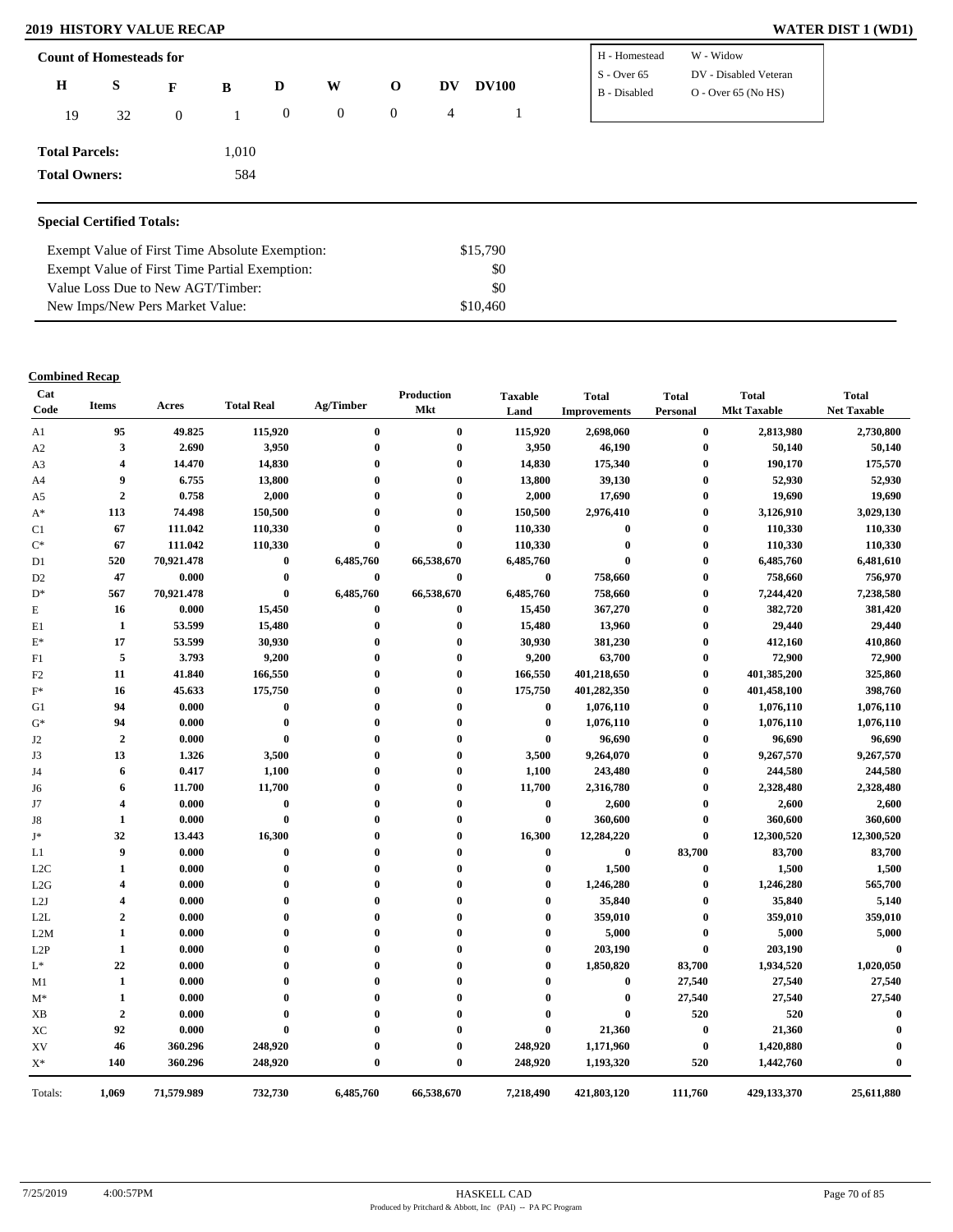### **2019 HISTORY VALUE RECAP N CENT WATER AUTH M&O (WNC)**

| Category                                              | <b>Value</b>           | <b>Items</b>     | <b>Exempt Value</b> |                              |               |
|-------------------------------------------------------|------------------------|------------------|---------------------|------------------------------|---------------|
| HS Real:                                              | 2,485,690              | 1,258            | 42,420              |                              |               |
| Non-HS Real:                                          | 3,027,310              | 829              | 1,001,230           |                              |               |
| Production Market:                                    | 1,328,820              | 101              | $\boldsymbol{0}$    | <b>Total Land Mkt Value:</b> | 6,841,820     |
| HS Improvements:                                      | 66,667,850             | 1,197            | 771,010             |                              |               |
| New HS Improvements:                                  | 222,110                | $\overline{4}$   | $\boldsymbol{0}$    |                              |               |
| Non-HS Improvements:                                  | 38,627,930             | 416              | 15,864,610          |                              |               |
| New Non-HS Improvements:                              | 799,100                | 2                | $\boldsymbol{0}$    | Total Imps Mkt Value:        | 106,316,990   |
| HS Personal:                                          | 2,990                  | 1                | $\boldsymbol{0}$    |                              |               |
| New Personal:                                         | $\boldsymbol{0}$       | $\boldsymbol{0}$ | $\mathbf{0}$        |                              |               |
| Non-HS Personal:                                      | 7,786,630              | 199              |                     |                              |               |
| New Non-HS Personal:                                  |                        |                  | 56,670              | <b>Total Pers Mkt Value:</b> |               |
|                                                       | 103,780                | $\overline{c}$   | $\boldsymbol{0}$    |                              | 7,893,400     |
| <b>Total Real Market:</b>                             | 121,052,210            | 4,009            |                     |                              |               |
| MN Value:                                             | $\boldsymbol{0}$       | $\boldsymbol{0}$ |                     |                              |               |
| MN Inv. Value - Real:                                 | 7,406,260              | 59               |                     |                              |               |
| MN Inv. Value - Personal:                             | $\boldsymbol{0}$       | $\boldsymbol{0}$ |                     |                              |               |
| <b>Total Mineral Mkt:</b>                             | 7,406,260              | 59               |                     | Total Mineral Mkt:           | 7,406,260     |
| Land Timber Gain:                                     | $\boldsymbol{0}$       | $\mathbf{0}$     |                     | <b>Total Market Value:</b>   | 128,458,470   |
| Production Market:                                    | 1,328,820              | 101              |                     |                              |               |
| Land Ag 1D Value:                                     | $\boldsymbol{0}$       | $\boldsymbol{0}$ |                     |                              |               |
| Land Ag 1D1 Value:                                    | 62,090                 | 101              |                     |                              |               |
| Land Ag Tim Value:                                    | $\overline{0}$         | $\boldsymbol{0}$ |                     |                              |               |
| <b>Productivity Loss:</b>                             | 1,266,730              | 101              |                     |                              |               |
|                                                       |                        |                  |                     | <b>Total Market Taxable:</b> | 127, 191, 740 |
| Less Real Exempt Property:                            | 17,735,940             | 266              |                     |                              |               |
| Less \$500 Inc. Real Personal:                        | 3,460                  | 14               |                     |                              |               |
| Other Freeport:                                       | $\boldsymbol{0}$       | $\boldsymbol{0}$ |                     |                              |               |
| Other Allocation:                                     | $\boldsymbol{0}$       | $\mathbf{0}$     |                     |                              |               |
| Other Goods In Tranit:                                | $\boldsymbol{0}$       | $\mathbf{0}$     |                     |                              |               |
| Other MultiUse:                                       | $\boldsymbol{0}$       | $\boldsymbol{0}$ |                     |                              |               |
| Less Real/Pers Abatements:                            | $\overline{0}$         | 2                |                     |                              |               |
|                                                       |                        |                  |                     |                              |               |
| Less 10% Cap Loss:                                    | 5,872,480              | 448              |                     |                              |               |
| Less Min Exempt Property:                             | $\boldsymbol{0}$       | $\boldsymbol{0}$ |                     |                              |               |
| Less \$500 Inc. Mineral Owner:                        | 810                    | 5                |                     |                              |               |
| Less TNRCC:                                           | 61,825                 | 1                |                     |                              |               |
| Less Min Abatements/VLA:                              | $\mathbf{0}$           | $\boldsymbol{0}$ |                     |                              |               |
| Less Min Freeports/Int State Com:                     | 0                      | $\overline{0}$   |                     |                              |               |
| Less Min Unknowns:                                    | 0                      | $\boldsymbol{0}$ |                     |                              |               |
| Less Protest Value:                                   | $\overline{0}$         | $\overline{0}$   |                     |                              |               |
| <b>Total Losses:</b>                                  | 24,941,245             |                  |                     |                              |               |
| <b>Total Appraised:</b>                               | 103,517,225            |                  |                     | Total Appraised:             | 103,517,225   |
| <b>Reimbursable Exemptions</b>                        |                        |                  |                     |                              |               |
| Homestead H,S:                                        | $\boldsymbol{0}$       | $\boldsymbol{0}$ |                     |                              |               |
| Senior S:                                             | $\overline{0}$         | 0                |                     |                              |               |
| Disable B:                                            | $\Omega$               | $\boldsymbol{0}$ |                     |                              |               |
| DV 100%:                                              | 529,650                | 7                |                     |                              |               |
| <b>Total Reimbursable:</b>                            | 529,650                | 7                |                     |                              |               |
| Local Discount:                                       | $\boldsymbol{0}$       | $\boldsymbol{0}$ |                     |                              |               |
| Disable Veteran:                                      | 225,150                | 20               |                     |                              |               |
| Optional 65:                                          | $\boldsymbol{0}$       | $\boldsymbol{0}$ |                     |                              |               |
| Local Disable:                                        | 0                      | $\boldsymbol{0}$ |                     |                              |               |
| <b>State Homestead:</b>                               | $\overline{0}$         | $\mathbf{0}$     |                     |                              |               |
|                                                       |                        |                  |                     |                              |               |
| <b>Total Exemptions:</b><br><b>Net Taxable Value:</b> | 754,800<br>102,762,425 |                  |                     | Net Taxable Value            | 102,762,425   |
|                                                       |                        |                  |                     |                              |               |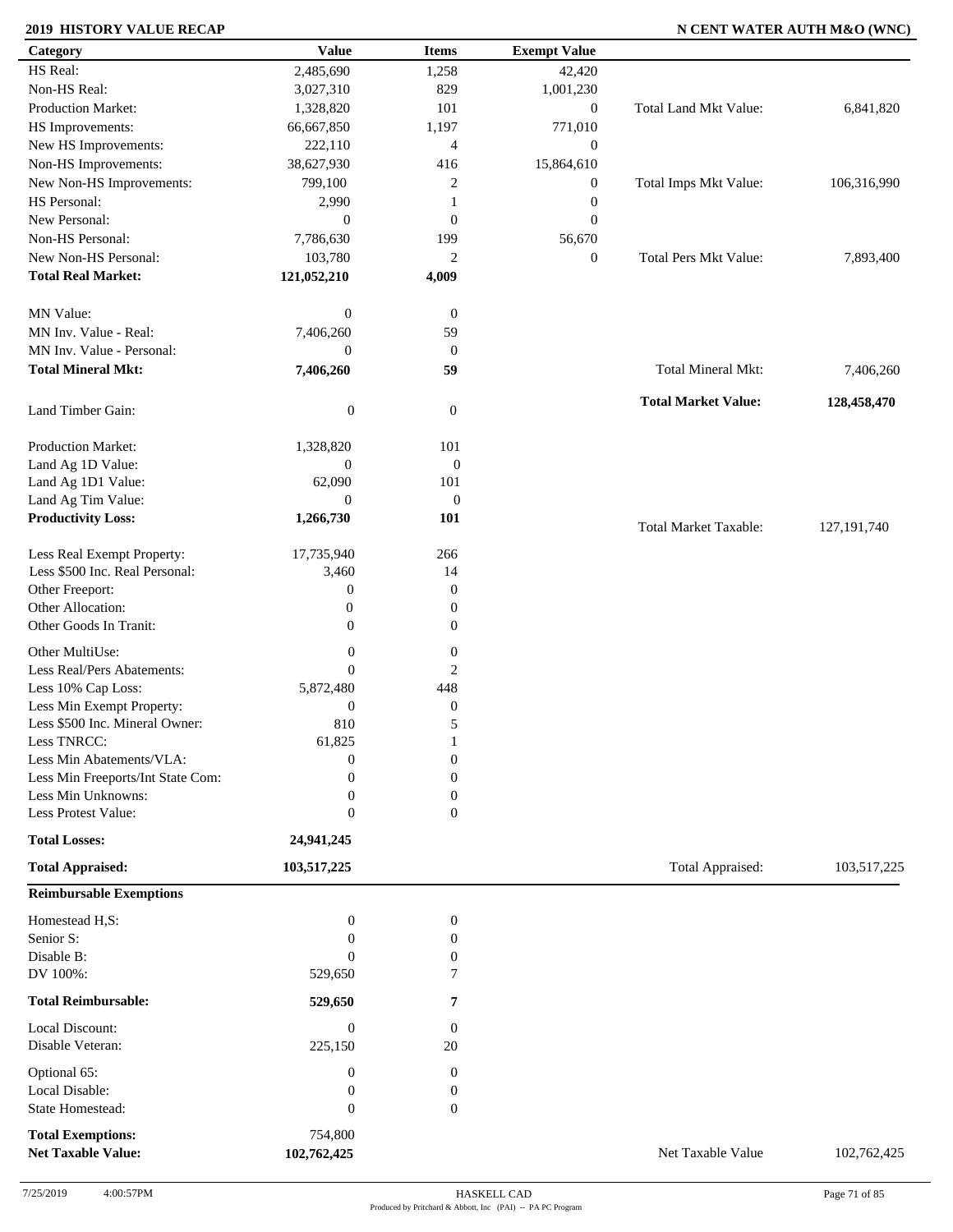Value Loss Due to New AGT/Timber: New Imps/New Pers Market Value:

### **2019 HISTORY VALUE RECAP N CENT WATER AUTH M&O (WNC)**

| <b>Count of Homesteads for</b>   |                                                |                  |       |              |   |                  |    |              | H - Homestead                 | W - Widow                                      |
|----------------------------------|------------------------------------------------|------------------|-------|--------------|---|------------------|----|--------------|-------------------------------|------------------------------------------------|
| $\mathbf H$                      | S                                              | $\mathbf{F}$     | B     | D            | W | $\mathbf{o}$     | DV | <b>DV100</b> | $S - Over 65$<br>B - Disabled | DV - Disabled Veteran<br>$O -$ Over 65 (No HS) |
| 299                              | 357                                            | $\boldsymbol{0}$ | 22    | $\mathbf{0}$ |   | $\boldsymbol{0}$ | 21 | $\tau$       |                               |                                                |
| <b>Total Parcels:</b>            |                                                |                  | 2,442 |              |   |                  |    |              |                               |                                                |
| <b>Total Owners:</b>             |                                                |                  | 1,534 |              |   |                  |    |              |                               |                                                |
| <b>Special Certified Totals:</b> |                                                |                  |       |              |   |                  |    |              |                               |                                                |
|                                  | Exempt Value of First Time Absolute Exemption: |                  |       |              |   |                  |    | \$113,260    |                               |                                                |
|                                  | Exempt Value of First Time Partial Exemption:  |                  |       |              |   |                  |    | \$106,790    |                               |                                                |

\$0

\$1,124,990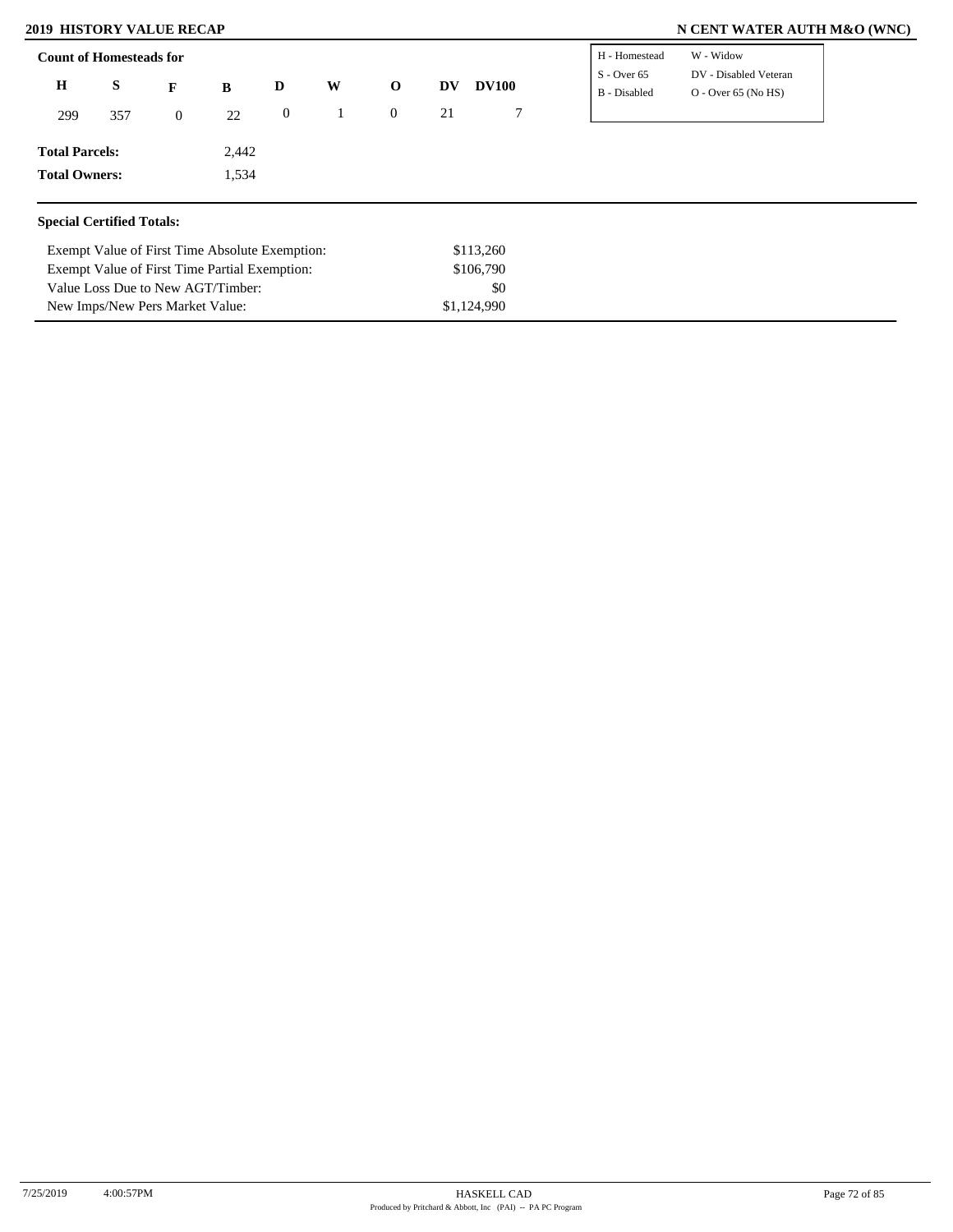# **2019 HISTORY VALUE RECAP N CENT WATER AUTH M&O (WNC)**

| <b>Combined Recap</b> |                  |           |                   |                    |                                 |                        |                                     |                              |                                    |                                    |
|-----------------------|------------------|-----------|-------------------|--------------------|---------------------------------|------------------------|-------------------------------------|------------------------------|------------------------------------|------------------------------------|
| Cat<br>Code           | <b>Items</b>     | Acres     | <b>Total Real</b> | Ag/Timber          | <b>Production</b><br><b>Mkt</b> | <b>Taxable</b><br>Land | <b>Total</b><br><b>Improvements</b> | <b>Total</b><br>Personal     | <b>Total</b><br><b>Mkt Taxable</b> | <b>Total</b><br><b>Net Taxable</b> |
| A                     | $\overline{2}$   | 0.433     | 800               | $\bf{0}$           | $\bf{0}$                        | 800                    | 1,880                               | $\bf{0}$                     | 2,680                              | 2,680                              |
| A1                    | 1,200            | 438.654   | 2,470,630         | $\bf{0}$           | $\bf{0}$                        | 2,470,630              | 65,867,320                          | $\bf{0}$                     | 68,337,950                         | 61,945,140                         |
| A <sub>2</sub>        | 51               | 23.512    | 87,670            | $\bf{0}$           | $\bf{0}$                        | 87,670                 | 687,070                             | $\boldsymbol{0}$             | 774,740                            | 729,120                            |
| A4                    | 31               | 14.512    | 60,910            | 0                  | $\bf{0}$                        | 60,910                 | 240,640                             | $\bf{0}$                     | 301,550                            | 301,550                            |
| A5                    | $\overline{7}$   | 7.002     | 13,660            | 0                  | $\bf{0}$                        | 13,660                 | 312,110                             | $\boldsymbol{0}$             | 325,770                            | 194,350                            |
| $A^*$                 | 1,291            | 484.113   | 2,633,670         | $\bf{0}$           | $\bf{0}$                        | 2,633,670              | 67,109,020                          | $\bf{0}$                     | 69,742,690                         | 63,172,840                         |
| B1                    | $\overline{7}$   | 2.897     | 27,910            | $\bf{0}$           | $\bf{0}$                        | 27,910                 | 550,940                             | $\boldsymbol{0}$             | 578,850                            | 565,050                            |
| B <sub>2</sub>        | $\mathbf{3}$     | 0.486     | 4,020             | $\bf{0}$           | $\bf{0}$                        | 4,020                  | 94,430                              | $\boldsymbol{0}$             | 98,450                             | 98,450                             |
| $B*$                  | 10               | 3.383     | 31,930            | $\bf{0}$           | $\bf{0}$                        | 31,930                 | 645,370                             | $\boldsymbol{0}$             | 677,300                            | 663,500                            |
| C1                    | 371              | 175.993   | 570,670           | $\bf{0}$           | $\bf{0}$                        | 570,670                | $\bf{0}$                            | $\boldsymbol{0}$             | 570,670                            | 558,880                            |
| C <sub>2</sub>        | 1                | 0.275     | 4,800             | $\bf{0}$           | $\bf{0}$                        | 4,800                  | 4,800                               | $\boldsymbol{0}$             | 9,600                              | 9,600                              |
| $\mathrm{C}^*$        | 372              | 176.268   | 575,470           | $\bf{0}$           | $\bf{0}$                        | 575,470                | 4,800                               | $\boldsymbol{0}$             | 580,270                            | 568,480                            |
| D1                    | 101              | 742.918   | $\bf{0}$          | 62,090             | 1,328,820                       | 62,090                 | $\bf{0}$                            | $\bf{0}$                     | 62,090                             | 62,090                             |
|                       | 22               | 0.000     | $\bf{0}$          | 0                  | $\bf{0}$                        | $\bf{0}$               | 310,070                             | $\boldsymbol{0}$             | 310,070                            | 310,070                            |
| D <sub>2</sub>        |                  |           | $\bf{0}$          |                    | 1,328,820                       | 62,090                 |                                     |                              |                                    |                                    |
| $D^*$                 | 123              | 742.918   | 14,920            | 62,090<br>$\bf{0}$ |                                 |                        | 310,070                             | $\boldsymbol{0}$<br>$\bf{0}$ | 372,160                            | 372,160                            |
| E                     | 12               | 0.000     |                   |                    | $\boldsymbol{0}$                | 14,920                 | 1,525,900                           |                              | 1,540,820                          | 1,500,280                          |
| E1                    | $\mathbf{3}$     | 2.000     | 8,000             | 0                  | $\bf{0}$                        | 8,000                  | 365,780                             | $\bf{0}$                     | 373,780                            | 373,780                            |
| $E^*$                 | 15               | 2.000     | 22,920            | 0                  | $\bf{0}$                        | 22,920                 | 1,891,680                           | $\bf{0}$                     | 1,914,600                          | 1,874,060                          |
| F1                    | 145              | 111.943   | 1,175,920         | $\bf{0}$           | $\bf{0}$                        | 1,175,920              | 19,376,230                          | $\bf{0}$                     | 20,552,150                         | 19,859,800                         |
| F <sub>2</sub>        | 9                | 37.200    | 64,790            | 0                  | $\bf{0}$                        | 64,790                 | 793,320                             | $\boldsymbol{0}$             | 858,110                            | 858,110                            |
| $\mathbf{F}^*$        | 154              | 149.143   | 1,240,710         | $\bf{0}$           | $\bf{0}$                        | 1,240,710              | 20,169,550                          | $\bf{0}$                     | 21,410,260                         | 20,717,910                         |
| J2                    | $\overline{2}$   | 0.172     | 1,250             | $\bf{0}$           | $\bf{0}$                        | 1,250                  | 1,310,420                           | $\bf{0}$                     | 1,311,670                          | 1,311,670                          |
| J3                    | 8                | 0.671     | 2,930             | $\bf{0}$           | $\bf{0}$                        | 2,930                  | 2,135,150                           | $\boldsymbol{0}$             | 2,138,080                          | 2,138,080                          |
| J4                    | 11               | 0.129     | 1,600             | $\bf{0}$           | $\bf{0}$                        | 1,600                  | 1,752,830                           | $\boldsymbol{0}$             | 1,754,430                          | 1,754,430                          |
| J7                    | $\overline{5}$   | 0.000     | $\bf{0}$          | $\bf{0}$           | $\bf{0}$                        | $\bf{0}$               | 47,800                              | $\boldsymbol{0}$             | 47,800                             | 47,800                             |
| $J^*$                 | 26               | 0.972     | 5,780             | $\bf{0}$           | $\bf{0}$                        | 5,780                  | 5,246,200                           | $\bf{0}$                     | 5,251,980                          | 5,251,980                          |
| L1                    | 182              | 0.000     | $\bf{0}$          | 0                  | $\bf{0}$                        | $\bf{0}$               | $\bf{0}$                            | 7,391,340                    | 7,391,340                          | 7,310,735                          |
| L2                    | 1                | 0.000     | $\bf{0}$          | $\bf{0}$           | $\bf{0}$                        | $\bf{0}$               | $\bf{0}$                            | 187,100                      | 187,100                            | 187,100                            |
| L2A                   | 1                | 0.000     | $\bf{0}$          | $\mathbf{0}$       | $\bf{0}$                        | $\bf{0}$               | 23,830                              | $\boldsymbol{0}$             | 23,830                             | 23,830                             |
| L <sub>2</sub> C      | 3                | 0.000     | $\bf{0}$          | $\mathbf{0}$       | $\bf{0}$                        | $\bf{0}$               | 56,000                              | $\boldsymbol{0}$             | 56,000                             | 56,000                             |
| L2G                   | 8                | 0.000     | $\bf{0}$          | $\bf{0}$           | $\bf{0}$                        | $\bf{0}$               | 1,712,970                           | $\boldsymbol{0}$             | 1,712,970                          | 1,712,970                          |
| L2H                   | $\overline{7}$   | 0.000     | $\bf{0}$          | $\bf{0}$           | $\bf{0}$                        | $\bf{0}$               | 41,350                              | $\bf{0}$                     | 41,350                             | 41,350                             |
| L2J                   | 8                | 0.000     | $\bf{0}$          | $\bf{0}$           | $\bf{0}$                        | $\bf{0}$               | 138,930                             | $\bf{0}$                     | 138,930                            | 138,930                            |
| L2O                   | $\mathbf{1}$     | 0.000     | $\bf{0}$          | $\bf{0}$           | $\bf{0}$                        | $\bf{0}$               | 3,000                               | $\bf{0}$                     | 3,000                              | 3,000                              |
| L <sub>2</sub> P      | $\boldsymbol{2}$ | 0.000     | $\bf{0}$          | $\bf{0}$           | $\bf{0}$                        | $\bf{0}$               | 148,510                             | $\bf{0}$                     | 148,510                            | 148,510                            |
| $\mathbf{L}^*$        | 213              | 0.000     | $\bf{0}$          | $\mathbf{0}$       | $\bf{0}$                        | $\bf{0}$               | 2,124,590                           | 7,578,440                    | 9,703,030                          | 9,622,425                          |
| M1                    | 13               | 0.000     | $\bf{0}$          | 0                  | $\bf{0}$                        | $\bf{0}$               | 274,730                             | $\bf{0}$                     | 274,730                            | 245,460                            |
| $M^*$                 | 13               | 0.000     | $\bf{0}$          | $\bf{0}$           | $\bf{0}$                        | $\bf{0}$               | 274,730                             | $\boldsymbol{0}$             | 274,730                            | 245,460                            |
| S                     | $\mathbf{3}$     | 0.000     | $\bf{0}$          | $\bf{0}$           | $\bf{0}$                        | $\bf{0}$               | $\bf{0}$                            | 273,610                      | 273,610                            | 273,610                            |
| $S^*$                 | 3                | 0.000     | $\mathbf{0}$      |                    | $\theta$                        | $\mathbf{0}$           | $\bf{0}$                            | 273,610                      | 273,610                            | 273,610                            |
| XВ                    | 14               | 0.000     | $\bf{0}$          | 0                  | 0                               | 0                      | $\bf{0}$                            | 3,460                        | 3,460                              | $\bf{0}$                           |
| XC                    | 5                | 0.000     | $\bf{0}$          | 0                  | $\bf{0}$                        | $\bf{0}$               | 810                                 | $\bf{0}$                     | 810                                | $\bf{0}$                           |
| XI                    | 1                | 2.351     | 3,350             |                    | 0                               | 3,350                  | 12,150                              | $\bf{0}$                     | 15,500                             |                                    |
| XL1                   | $\mathbf{2}$     | 0.000     | $\bf{0}$          |                    | $\bf{0}$                        | $\bf{0}$               | $\bf{0}$                            | 37,890                       | 37,890                             | 0                                  |
| XU                    | 1                | 1.033     | 15,000            |                    | $\bf{0}$                        | 15,000                 | 128,510                             | $\bf{0}$                     | 143,510                            | 0                                  |
| XV                    | 235              | 228.970   | 984,170           |                    | 0                               | 984,170                | 15,805,770                          | $\bf{0}$                     | 16,789,940                         |                                    |
| $X^*$                 | 258              | 232.354   | 1,002,520         | 0                  | $\bf{0}$                        | 1,002,520              | 15,947,240                          | 41,350                       | 16,991,110                         | $\boldsymbol{0}$                   |
|                       |                  |           |                   |                    |                                 |                        |                                     |                              |                                    |                                    |
| Totals:               | 2,478            | 1,791.151 | 5,513,000         | 62,090             | 1,328,820                       | 5,575,090              | 113,723,250                         | 7,893,400                    | 127, 191, 740                      | 102,762,425                        |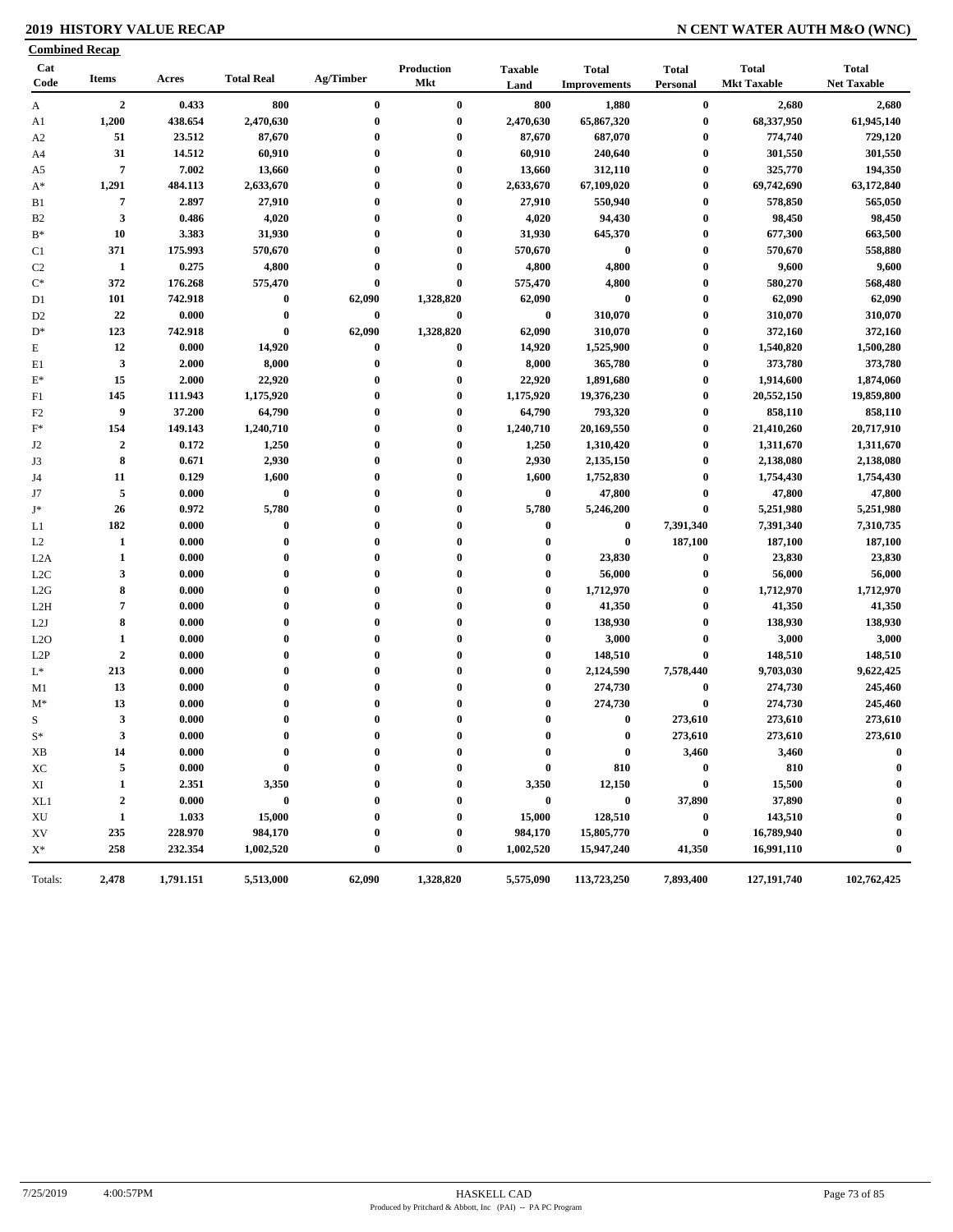# **2019 HISTORY VALUE RECAP HASKELL CISD IN STONEWALL (SHWI)**

| Category                                              | <b>Value</b>              | <b>Items</b>        | <b>Exempt Value</b> |                              |                  |
|-------------------------------------------------------|---------------------------|---------------------|---------------------|------------------------------|------------------|
| HS Real:                                              | $\overline{0}$            | $\overline{0}$      | $\boldsymbol{0}$    |                              |                  |
| Non-HS Real:                                          | $\boldsymbol{0}$          | $\boldsymbol{0}$    | $\boldsymbol{0}$    |                              |                  |
| Production Market:                                    | $\boldsymbol{0}$          | $\boldsymbol{0}$    | $\boldsymbol{0}$    | Total Land Mkt Value:        | $\boldsymbol{0}$ |
| HS Improvements:                                      | $\boldsymbol{0}$          | $\boldsymbol{0}$    | $\boldsymbol{0}$    |                              |                  |
| New HS Improvements:                                  | $\boldsymbol{0}$          | $\boldsymbol{0}$    | $\boldsymbol{0}$    |                              |                  |
| Non-HS Improvements:                                  | $\overline{0}$            | $\boldsymbol{0}$    | $\boldsymbol{0}$    |                              |                  |
| New Non-HS Improvements:                              | $\overline{0}$            | $\boldsymbol{0}$    |                     | Total Imps Mkt Value:        |                  |
| HS Personal:                                          |                           |                     | $\boldsymbol{0}$    |                              | $\boldsymbol{0}$ |
|                                                       | $\overline{0}$            | 0                   | $\boldsymbol{0}$    |                              |                  |
| New Personal:                                         | $\overline{0}$            | $\boldsymbol{0}$    | $\boldsymbol{0}$    |                              |                  |
| Non-HS Personal:                                      | $\mathbf{0}$              | $\boldsymbol{0}$    | $\boldsymbol{0}$    |                              |                  |
| New Non-HS Personal:                                  | $\mathbf{0}$              | $\boldsymbol{0}$    | $\boldsymbol{0}$    | <b>Total Pers Mkt Value:</b> | $\boldsymbol{0}$ |
| <b>Total Real Market:</b>                             | $\bf{0}$                  | 0                   |                     |                              |                  |
| MN Value:                                             | 8,220,750                 | 166                 |                     |                              |                  |
| MN Inv. Value - Real:                                 | 1,136,370                 | 14                  |                     |                              |                  |
| MN Inv. Value - Personal:                             | $\boldsymbol{0}$          | $\mathbf{0}$        |                     |                              |                  |
| <b>Total Mineral Mkt:</b>                             | 9,357,120                 | 180                 |                     | Total Mineral Mkt:           | 9,357,120        |
| Land Timber Gain:                                     | $\boldsymbol{0}$          | $\boldsymbol{0}$    |                     | <b>Total Market Value:</b>   | 9,357,120        |
| Production Market:                                    | 0                         | $\boldsymbol{0}$    |                     |                              |                  |
| Land Ag 1D Value:                                     | $\mathbf{0}$              | $\boldsymbol{0}$    |                     |                              |                  |
| Land Ag 1D1 Value:                                    | $\boldsymbol{0}$          | $\boldsymbol{0}$    |                     |                              |                  |
| Land Ag Tim Value:                                    | $\boldsymbol{0}$          | $\boldsymbol{0}$    |                     |                              |                  |
| <b>Productivity Loss:</b>                             | $\bf{0}$                  | $\bf{0}$            |                     | <b>Total Market Taxable:</b> | 9,357,120        |
| Less Real Exempt Property:                            | $\mathbf{0}$              | 0                   |                     |                              |                  |
| Less \$500 Inc. Real Personal:                        | $\theta$                  | $\boldsymbol{0}$    |                     |                              |                  |
| Other Freeport:                                       | $\theta$                  | $\boldsymbol{0}$    |                     |                              |                  |
| Other Allocation:                                     | $\overline{0}$            | $\boldsymbol{0}$    |                     |                              |                  |
| Other Goods In Tranit:                                | $\Omega$                  | $\Omega$            |                     |                              |                  |
| Other MultiUse:                                       | $\mathbf{0}$              | 0                   |                     |                              |                  |
| Less Real/Pers Abatements:                            | $\mathbf{0}$              | 0                   |                     |                              |                  |
| Less 10% Cap Loss:                                    | $\mathbf{0}$              | 0                   |                     |                              |                  |
| Less Min Exempt Property:                             | 729,320                   |                     |                     |                              |                  |
| Less \$500 Inc. Mineral Owner:                        | 4,420                     | 24                  |                     |                              |                  |
| Less TNRCC:                                           | $\boldsymbol{0}$          | $\boldsymbol{0}$    |                     |                              |                  |
| Less Min Abatements/VLA:                              | $\mathbf{0}$              | $\boldsymbol{0}$    |                     |                              |                  |
| Less Min Freeports/Int State Com:                     | $\Omega$                  | $\boldsymbol{0}$    |                     |                              |                  |
| Less Min Unknowns:                                    | $\mathbf{0}$              | 0                   |                     |                              |                  |
| Less Protest Value:                                   | $\mathbf{0}$              | $\boldsymbol{0}$    |                     |                              |                  |
| <b>Total Losses:</b>                                  | 733,740                   |                     |                     |                              |                  |
| <b>Total Appraised:</b>                               | 8,623,380                 |                     |                     | Total Appraised:             | 8,623,380        |
| <b>Reimbursable Exemptions</b>                        |                           |                     |                     |                              |                  |
| Homestead H,S:                                        | $\boldsymbol{0}$          | $\boldsymbol{0}$    |                     |                              |                  |
| Senior S:                                             | $\boldsymbol{0}$          | 0                   |                     |                              |                  |
| Disable B:                                            | $\mathbf{0}$              | 0                   |                     |                              |                  |
| DV 100%:                                              | $\theta$                  | 0                   |                     |                              |                  |
| <b>Total Reimbursable:</b>                            | $\bf{0}$                  | $\bf{0}$            |                     |                              |                  |
|                                                       |                           |                     |                     |                              |                  |
| Local Discount:<br>Disable Veteran:                   | $\theta$<br>$\theta$      | 0<br>$\overline{0}$ |                     |                              |                  |
| Optional 65:                                          | $\mathbf{0}$              | 0                   |                     |                              |                  |
| Local Disable:                                        | $\mathbf{0}$              | 0                   |                     |                              |                  |
| State Homestead:                                      | $\theta$                  | $\mathbf{0}$        |                     |                              |                  |
|                                                       |                           |                     |                     |                              |                  |
| <b>Total Exemptions:</b><br><b>Net Taxable Value:</b> | $\mathbf{0}$<br>8,623,380 |                     |                     | Net Taxable Value            | 8,623,380        |
|                                                       |                           |                     |                     |                              |                  |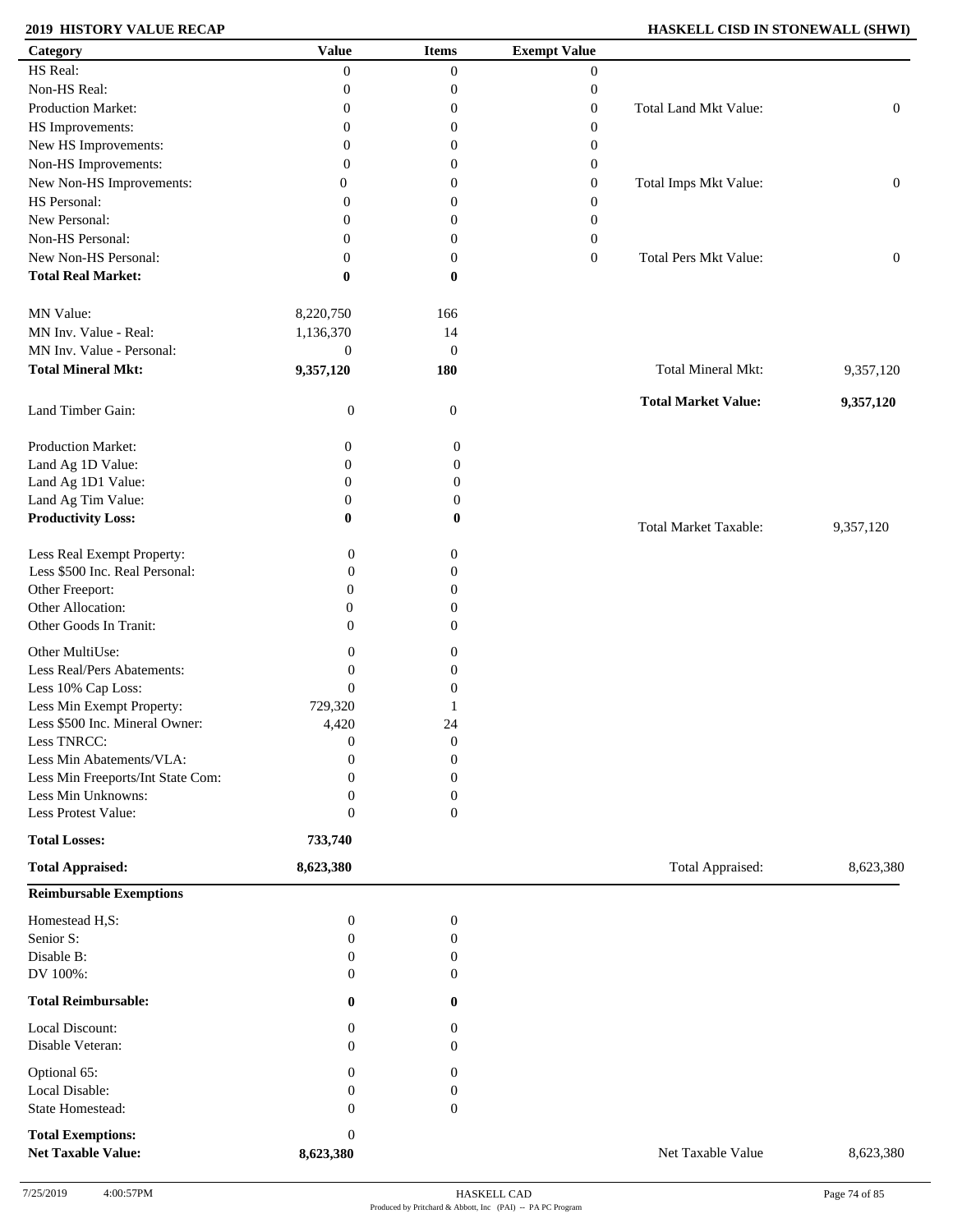| **** Freeze Totals: (This is only for Effective Tax Rate Calculation) |              |                |              |                  |                |                                                                   |                |              |                                                                                                                                     |
|-----------------------------------------------------------------------|--------------|----------------|--------------|------------------|----------------|-------------------------------------------------------------------|----------------|--------------|-------------------------------------------------------------------------------------------------------------------------------------|
| <b>Total Ceiling Tax:</b>                                             |              |                |              |                  | $0.00\,$       |                                                                   |                |              |                                                                                                                                     |
| <b>Total Freeze Taxable:</b>                                          |              | $\blacksquare$ |              |                  | $\theta$       |                                                                   |                |              |                                                                                                                                     |
| New Imp/Pers with Ceiling: $+$                                        |              |                |              |                  | $\mathbf{0}$   |                                                                   |                |              |                                                                                                                                     |
| **Freeze Adjusted Taxable:                                            |              |                |              |                  | 8,623,380      |                                                                   |                |              | **This number DOES NOT represent any Jurisdiction's Certified Taxable Value**                                                       |
|                                                                       |              |                |              |                  |                | or (Freeze Adjusted Taxable * Tax Rate / 100) + Total Ceiling Tax |                |              | Estimated Total Levy: ((Net Taxable Value - Total Freeze Taxable + New Imp/Pers with Ceiling) * Tax Rate / 100) + Total Ceiling Tax |
| <b>Count of Homesteads for</b>                                        |              |                |              |                  |                |                                                                   |                |              | W - Widow<br>H - Homestead                                                                                                          |
| H                                                                     | S            | F              | B            | D                | W              | $\mathbf 0$                                                       | <b>DV</b>      | <b>DV100</b> | $S -$ Over 65<br>DV - Disabled Veteran<br>B - Disabled<br>$O - Over 65 (No HS)$                                                     |
| $\mathbf{0}$                                                          | $\mathbf{0}$ | $\overline{0}$ | $\mathbf{0}$ | $\boldsymbol{0}$ | $\overline{0}$ | $\overline{0}$                                                    | $\overline{0}$ | $\mathbf{0}$ |                                                                                                                                     |
| <b>Total Parcels:</b>                                                 |              |                | 180          |                  |                |                                                                   |                |              |                                                                                                                                     |

**Total Owners:**

Exempt Value of First Time Absolute Exemption: Exempt Value of First Time Partial Exemption: Value Loss Due to New AGT/Timber: New Imps/New Pers Market Value:

166

| Cat<br>Code     | Items         | Acres | <b>Total Real</b> | Ag/Timber | Production<br>Mkt | <b>Taxable</b><br>Land | <b>Total</b><br><b>Improvements</b> | <b>Total</b><br>Personal | <b>Total</b><br><b>Mkt Taxable</b> | <b>Total</b><br><b>Net Taxable</b> |
|-----------------|---------------|-------|-------------------|-----------|-------------------|------------------------|-------------------------------------|--------------------------|------------------------------------|------------------------------------|
| G1              | 141           | 0.000 | $\bf{0}$          | $\bf{0}$  | $\mathbf{0}$      | $\bf{0}$               | 7,487,010                           | $\bf{0}$                 | 7,487,010                          | 7,487,010                          |
| $G^*$           | 141           | 0.000 | $\bf{0}$          | $\bf{0}$  | $\bf{0}$          | $\bf{0}$               | 7,487,010                           | $\bf{0}$                 | 7,487,010                          | 7,487,010                          |
| J2              |               | 0.000 | $\bf{0}$          | $\bf{0}$  |                   | $\bf{0}$               | 15,310                              | $\bf{0}$                 | 15,310                             | 15,310                             |
| J3              |               | 0.000 | $\bf{0}$          | $\bf{0}$  | $\bf{0}$          | $\bf{0}$               | 54,640                              | $\bf{0}$                 | 54,640                             | 54,640                             |
| J6              |               | 0.000 |                   | $\bf{0}$  |                   | $\bf{0}$               | 87,630                              | $\bf{0}$                 | 87,630                             | 87,630                             |
| J8              | $\rightarrow$ | 0.000 | 0                 | $\bf{0}$  |                   | $\bf{0}$               | 122,610                             | $\bf{0}$                 | 122,610                            | 122,610                            |
| J*              | 12            | 0.000 | $\bf{0}$          | $\bf{0}$  | $\bf{0}$          | $\bf{0}$               | 280,190                             | $\bf{0}$                 | 280,190                            | 280,190                            |
| L2G             |               | 0.000 | 0                 | $\bf{0}$  | $\mathbf{0}$      | $\mathbf{0}$           | 856,180                             | $\bf{0}$                 | 856,180                            | 856,180                            |
| $\mathcal{L}^*$ | ◠             | 0.000 |                   | $\bf{0}$  |                   | $\mathbf{0}$           | 856,180                             | $\bf{0}$                 | 856,180                            | 856,180                            |
| XC              | 24            | 0.000 | 0                 | $\bf{0}$  | $\bf{0}$          | $\bf{0}$               | 4,420                               | $\bf{0}$                 | 4,420                              |                                    |
| <b>XXV</b>      |               | 0.000 | $\bf{0}$          | $\bf{0}$  | $\mathbf{0}$      | $\bf{0}$               | 729,320                             | $\bf{0}$                 | 729,320                            |                                    |
| $X^*$           | 25            | 0.000 | $\bf{0}$          | $\bf{0}$  | $\mathbf{0}$      | $\bf{0}$               | 733,740                             | $\bf{0}$                 | 733,740                            |                                    |
| Totals:         | 180           | 0.000 | $\bf{0}$          | $\bf{0}$  | $\bf{0}$          | $\bf{0}$               | 9,357,120                           | $\bf{0}$                 | 9,357,120                          | 8,623,380                          |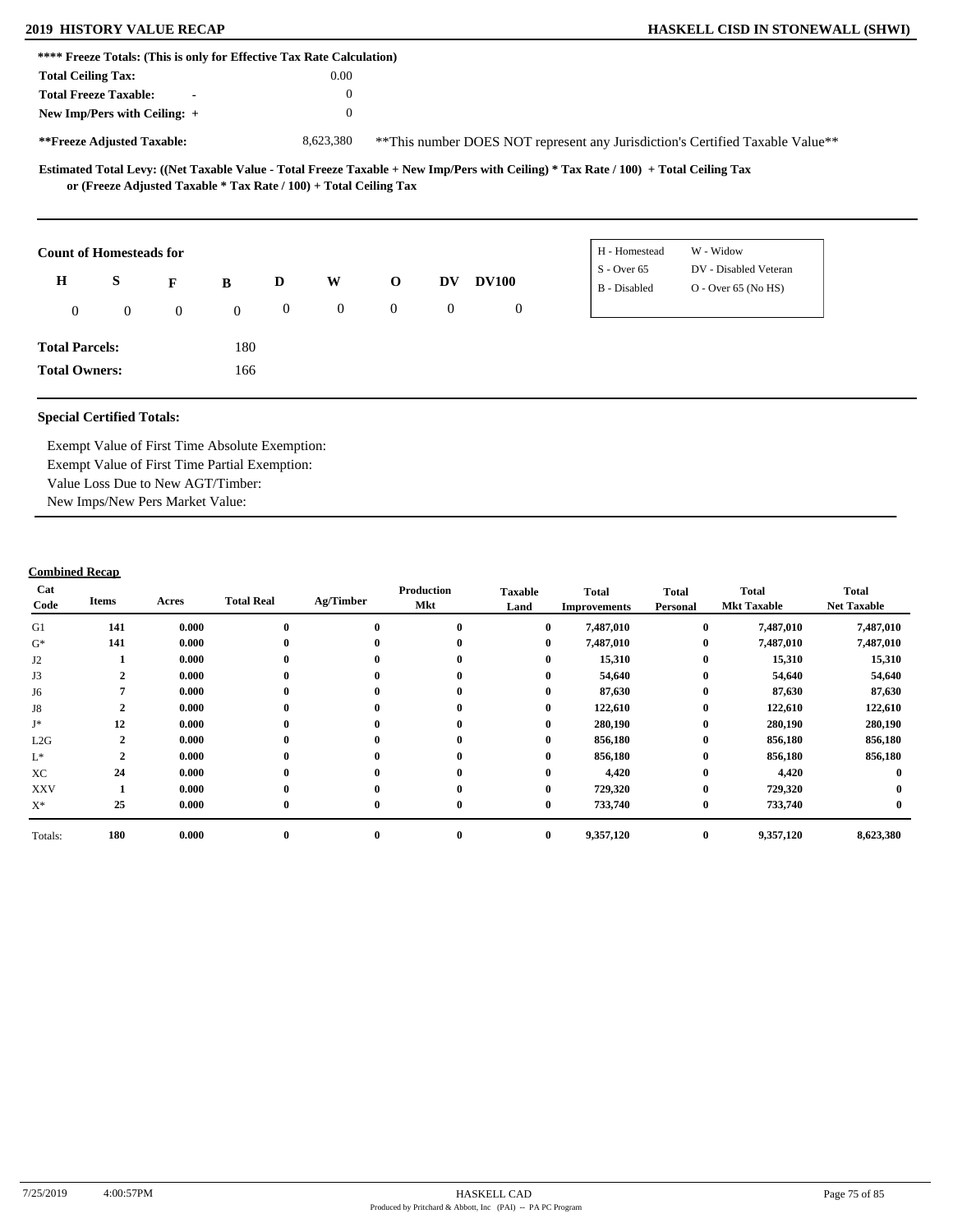### **2019 HISTORY VALUE RECAP**

| <b>HASKELL CISD I&amp;S in stonewall (SHWII)</b> |  |  |  |  |
|--------------------------------------------------|--|--|--|--|
|--------------------------------------------------|--|--|--|--|

| Category                                  | <b>Value</b>                         | <b>Items</b>                         | <b>Exempt Value</b> |                              |                  |
|-------------------------------------------|--------------------------------------|--------------------------------------|---------------------|------------------------------|------------------|
| HS Real:                                  | $\mathbf{0}$                         | $\boldsymbol{0}$                     | $\mathbf{0}$        |                              |                  |
| Non-HS Real:                              | $\boldsymbol{0}$                     | $\boldsymbol{0}$                     | $\boldsymbol{0}$    |                              |                  |
| Production Market:                        | $\mathbf{0}$                         | $\boldsymbol{0}$                     | $\overline{0}$      | Total Land Mkt Value:        | $\boldsymbol{0}$ |
| HS Improvements:                          | $\mathbf{0}$                         | $\boldsymbol{0}$                     | $\mathbf{0}$        |                              |                  |
| New HS Improvements:                      | $\mathbf{0}$                         | $\theta$                             | 0                   |                              |                  |
| Non-HS Improvements:                      | $\mathbf{0}$                         | $\mathbf{0}$                         | $\overline{0}$      |                              |                  |
| New Non-HS Improvements:                  | 0                                    | $\mathbf{0}$                         | $\overline{0}$      | Total Imps Mkt Value:        | $\boldsymbol{0}$ |
| HS Personal:                              | $\Omega$                             | $\mathbf{0}$                         | $\overline{0}$      |                              |                  |
| New Personal:                             | $\Omega$                             | $\overline{0}$                       | $\overline{0}$      |                              |                  |
| Non-HS Personal:                          | $\Omega$                             | $\boldsymbol{0}$                     | $\overline{0}$      |                              |                  |
| New Non-HS Personal:                      | $\theta$                             | $\boldsymbol{0}$                     | $\overline{0}$      | Total Pers Mkt Value:        | $\boldsymbol{0}$ |
| <b>Total Real Market:</b>                 | $\bf{0}$                             | $\bf{0}$                             |                     |                              |                  |
|                                           |                                      |                                      |                     |                              |                  |
| MN Value:                                 | 8,220,750                            | 166                                  |                     |                              |                  |
| MN Inv. Value - Real:                     | 1,136,370                            | 14                                   |                     |                              |                  |
| MN Inv. Value - Personal:                 | $\boldsymbol{0}$                     | $\boldsymbol{0}$                     |                     |                              |                  |
| <b>Total Mineral Mkt:</b>                 | 9,357,120                            | 180                                  |                     | Total Mineral Mkt:           | 9,357,120        |
|                                           |                                      |                                      |                     |                              |                  |
| Land Timber Gain:                         | $\boldsymbol{0}$                     | $\boldsymbol{0}$                     |                     | <b>Total Market Value:</b>   | 9,357,120        |
| Production Market:                        | $\boldsymbol{0}$                     | $\boldsymbol{0}$                     |                     |                              |                  |
| Land Ag 1D Value:                         | $\boldsymbol{0}$                     | $\boldsymbol{0}$                     |                     |                              |                  |
| Land Ag 1D1 Value:                        | $\mathbf{0}$                         | $\boldsymbol{0}$                     |                     |                              |                  |
| Land Ag Tim Value:                        | $\boldsymbol{0}$                     | $\boldsymbol{0}$                     |                     |                              |                  |
| <b>Productivity Loss:</b>                 | $\bf{0}$                             | $\bf{0}$                             |                     |                              |                  |
|                                           |                                      |                                      |                     | <b>Total Market Taxable:</b> | 9,357,120        |
| Less Real Exempt Property:                | $\boldsymbol{0}$                     | $\boldsymbol{0}$                     |                     |                              |                  |
| Less \$500 Inc. Real Personal:            | $\boldsymbol{0}$                     | $\boldsymbol{0}$                     |                     |                              |                  |
| Other Freeport:                           | $\boldsymbol{0}$                     | $\boldsymbol{0}$                     |                     |                              |                  |
| Other Allocation:                         | $\boldsymbol{0}$                     | $\boldsymbol{0}$                     |                     |                              |                  |
| Other Goods In Tranit:                    | $\overline{0}$                       | $\boldsymbol{0}$                     |                     |                              |                  |
| Other MultiUse:                           | $\boldsymbol{0}$                     | $\boldsymbol{0}$                     |                     |                              |                  |
| Less Real/Pers Abatements:                | $\boldsymbol{0}$                     | $\boldsymbol{0}$                     |                     |                              |                  |
| Less 10% Cap Loss:                        | $\boldsymbol{0}$                     | $\boldsymbol{0}$                     |                     |                              |                  |
| Less Min Exempt Property:                 | 729,320                              | 1                                    |                     |                              |                  |
| Less \$500 Inc. Mineral Owner:            |                                      | 24                                   |                     |                              |                  |
|                                           | 4,420                                |                                      |                     |                              |                  |
| Less TNRCC:<br>Less Min Abatements/VLA:   | $\boldsymbol{0}$<br>$\boldsymbol{0}$ | $\boldsymbol{0}$<br>$\boldsymbol{0}$ |                     |                              |                  |
| Less Min Freeports/Int State Com:         |                                      |                                      |                     |                              |                  |
|                                           | 0                                    | $\boldsymbol{0}$                     |                     |                              |                  |
| Less Min Unknowns:<br>Less Protest Value: | $\boldsymbol{0}$                     | $\boldsymbol{0}$                     |                     |                              |                  |
|                                           | $\boldsymbol{0}$                     | $\boldsymbol{0}$                     |                     |                              |                  |
| <b>Total Losses:</b>                      | 733,740                              |                                      |                     |                              |                  |
| <b>Total Appraised:</b>                   | 8,623,380                            |                                      |                     | Total Appraised:             | 8,623,380        |
| <b>Reimbursable Exemptions</b>            |                                      |                                      |                     |                              |                  |
| Homestead H,S:                            | $\boldsymbol{0}$                     | $\boldsymbol{0}$                     |                     |                              |                  |
| Senior S:                                 | $\boldsymbol{0}$                     | $\boldsymbol{0}$                     |                     |                              |                  |
| Disable B:                                | $\mathbf{0}$                         | $\boldsymbol{0}$                     |                     |                              |                  |
| DV 100%:                                  | $\mathbf{0}$                         | $\theta$                             |                     |                              |                  |
| <b>Total Reimbursable:</b>                | $\bf{0}$                             | $\bf{0}$                             |                     |                              |                  |
| Local Discount:                           | $\boldsymbol{0}$                     | $\boldsymbol{0}$                     |                     |                              |                  |
| Disable Veteran:                          | $\mathbf{0}$                         | $\boldsymbol{0}$                     |                     |                              |                  |
| Optional 65:                              | $\boldsymbol{0}$                     | $\boldsymbol{0}$                     |                     |                              |                  |
| Local Disable:                            | $\boldsymbol{0}$                     | $\boldsymbol{0}$                     |                     |                              |                  |
| State Homestead:                          | $\mathbf{0}$                         | $\boldsymbol{0}$                     |                     |                              |                  |
| <b>Total Exemptions:</b>                  | $\boldsymbol{0}$                     |                                      |                     |                              |                  |
| <b>Net Taxable Value:</b>                 | 8,623,380                            |                                      |                     | Net Taxable Value            | 8,623,380        |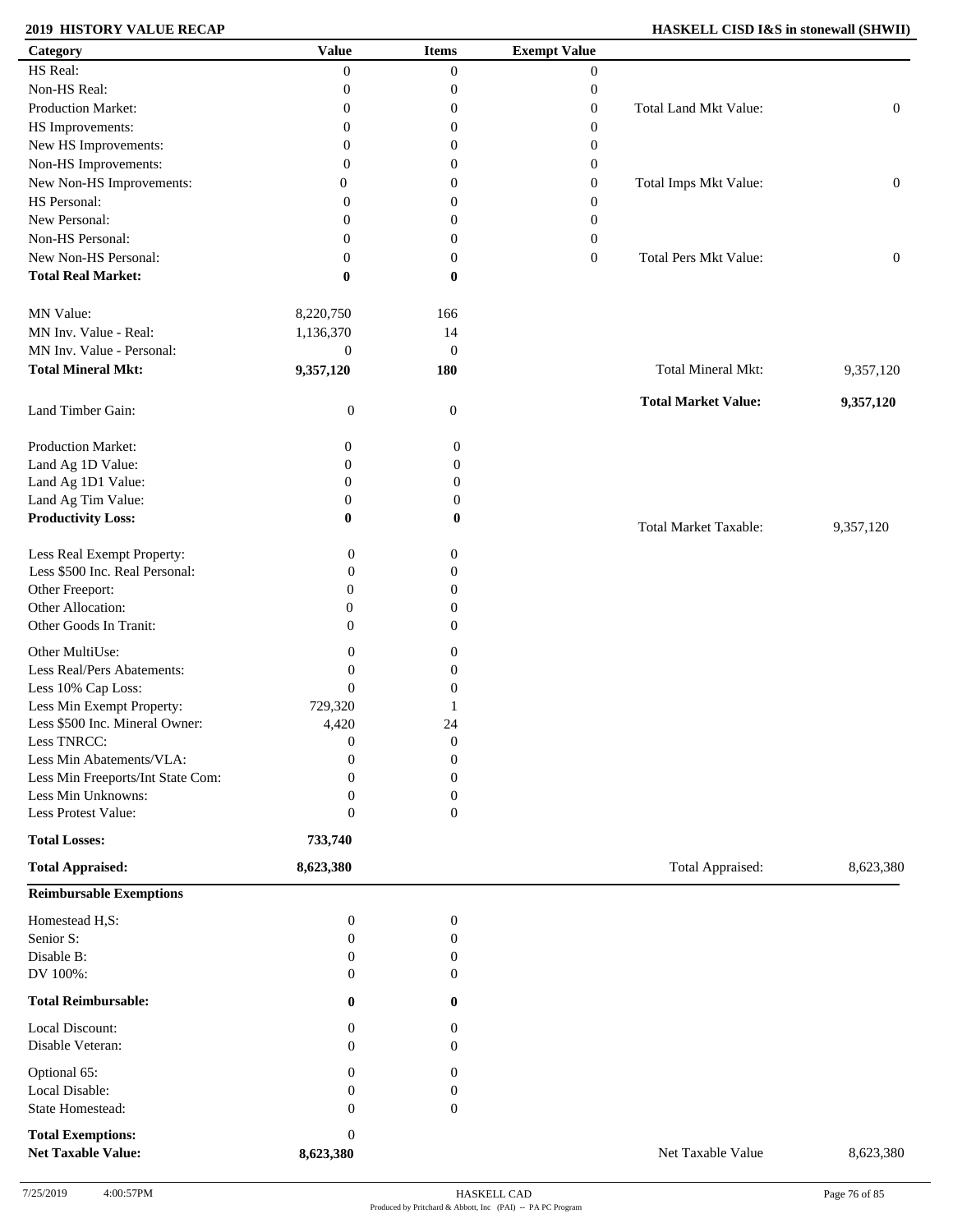| **** Freeze Totals: (This is only for Effective Tax Rate Calculation) |              |                |              |                  |                |                                                                   |                  |              |                                                                                                                                     |
|-----------------------------------------------------------------------|--------------|----------------|--------------|------------------|----------------|-------------------------------------------------------------------|------------------|--------------|-------------------------------------------------------------------------------------------------------------------------------------|
| <b>Total Ceiling Tax:</b>                                             |              |                |              |                  | 0.00           |                                                                   |                  |              |                                                                                                                                     |
| <b>Total Freeze Taxable:</b>                                          |              | $\blacksquare$ |              |                  | $\theta$       |                                                                   |                  |              |                                                                                                                                     |
| New Imp/Pers with Ceiling: +                                          |              |                |              |                  | $\theta$       |                                                                   |                  |              |                                                                                                                                     |
| **Freeze Adjusted Taxable:                                            |              |                |              |                  | 8,623,380      |                                                                   |                  |              | **This number DOES NOT represent any Jurisdiction's Certified Taxable Value**                                                       |
|                                                                       |              |                |              |                  |                | or (Freeze Adjusted Taxable * Tax Rate / 100) + Total Ceiling Tax |                  |              | Estimated Total Levy: ((Net Taxable Value - Total Freeze Taxable + New Imp/Pers with Ceiling) * Tax Rate / 100) + Total Ceiling Tax |
| <b>Count of Homesteads for</b>                                        |              |                |              |                  |                |                                                                   |                  |              | W - Widow<br>H - Homestead                                                                                                          |
| H                                                                     | S            | F              | B            | D                | W              | $\mathbf 0$                                                       | DV.              | <b>DV100</b> | $S -$ Over 65<br>DV - Disabled Veteran                                                                                              |
|                                                                       |              |                |              |                  |                |                                                                   |                  |              | B - Disabled<br>$O - Over 65 (No HS)$                                                                                               |
| $\mathbf{0}$                                                          | $\mathbf{0}$ | $\overline{0}$ | $\mathbf{0}$ | $\boldsymbol{0}$ | $\overline{0}$ | $\overline{0}$                                                    | $\boldsymbol{0}$ | $\mathbf{0}$ |                                                                                                                                     |
| <b>Total Parcels:</b>                                                 |              |                | 180          |                  |                |                                                                   |                  |              |                                                                                                                                     |

**Total Owners:**

Exempt Value of First Time Absolute Exemption: Exempt Value of First Time Partial Exemption: Value Loss Due to New AGT/Timber: New Imps/New Pers Market Value:

166

| Cat<br>Code     | Items        | Acres | <b>Total Real</b> | Ag/Timber        | Production<br>Mkt | <b>Taxable</b><br>Land | <b>Total</b><br><b>Improvements</b> | <b>Total</b><br>Personal | <b>Total</b><br><b>Mkt Taxable</b> | <b>Total</b><br><b>Net Taxable</b> |
|-----------------|--------------|-------|-------------------|------------------|-------------------|------------------------|-------------------------------------|--------------------------|------------------------------------|------------------------------------|
| G1              | 141          | 0.000 | $\mathbf 0$       | $\bf{0}$         | $\bf{0}$          | $\bf{0}$               | 7,487,010                           | $\bf{0}$                 | 7,487,010                          | 7,487,010                          |
| $G^*$           | 141          | 0.000 |                   | $\bf{0}$         | $\mathbf{0}$      | $\bf{0}$               | 7,487,010                           | $\bf{0}$                 | 7,487,010                          | 7,487,010                          |
| J <sub>2</sub>  |              | 0.000 | $\bf{0}$          | $\bf{0}$         | $\mathbf{0}$      | $\bf{0}$               | 15,310                              | $\bf{0}$                 | 15,310                             | 15,310                             |
| J3              | 2            | 0.000 | $\mathbf{0}$      | $\bf{0}$         | 0                 | $\bf{0}$               | 54,640                              | $\bf{0}$                 | 54,640                             | 54,640                             |
| J6              |              | 0.000 | $\mathbf{0}$      | $\bf{0}$         | $\mathbf{0}$      | 0                      | 87,630                              | $\bf{0}$                 | 87,630                             | 87,630                             |
| J8              | $\mathbf{2}$ | 0.000 | $\bf{0}$          | $\bf{0}$         | $\mathbf{0}$      | $\bf{0}$               | 122,610                             | $\bf{0}$                 | 122,610                            | 122,610                            |
| $\mathbf{J}^*$  | 12           | 0.000 | $\mathbf 0$       | $\boldsymbol{0}$ | $\bf{0}$          | 0                      | 280,190                             | $\bf{0}$                 | 280,190                            | 280,190                            |
| L2G             | $\mathbf{2}$ | 0.000 |                   | $\bf{0}$         | $\mathbf{0}$      | 0                      | 856,180                             | $\bf{0}$                 | 856,180                            | 856,180                            |
| $\mathcal{L}^*$ | $\mathbf{2}$ | 0.000 |                   | $\bf{0}$         | $\mathbf{0}$      | 0                      | 856,180                             | $\bf{0}$                 | 856,180                            | 856,180                            |
| XC              | 24           | 0.000 |                   | $\bf{0}$         | $\mathbf{0}$      | 0                      | 4,420                               | $\bf{0}$                 | 4,420                              |                                    |
| <b>XXV</b>      |              | 0.000 |                   | $\mathbf{0}$     | $\bf{0}$          | $\bf{0}$               | 729,320                             | $\bf{0}$                 | 729,320                            |                                    |
| $X^*$           | 25           | 0.000 | $\mathbf 0$       | $\bf{0}$         | $\mathbf{0}$      | $\bf{0}$               | 733,740                             | $\bf{0}$                 | 733,740                            |                                    |
| Totals:         | 180          | 0.000 | $\bf{0}$          | $\bf{0}$         | $\bf{0}$          | $\bf{0}$               | 9,357,120                           | $\bf{0}$                 | 9,357,120                          | 8,623,380                          |
|                 |              |       |                   |                  |                   |                        |                                     |                          |                                    |                                    |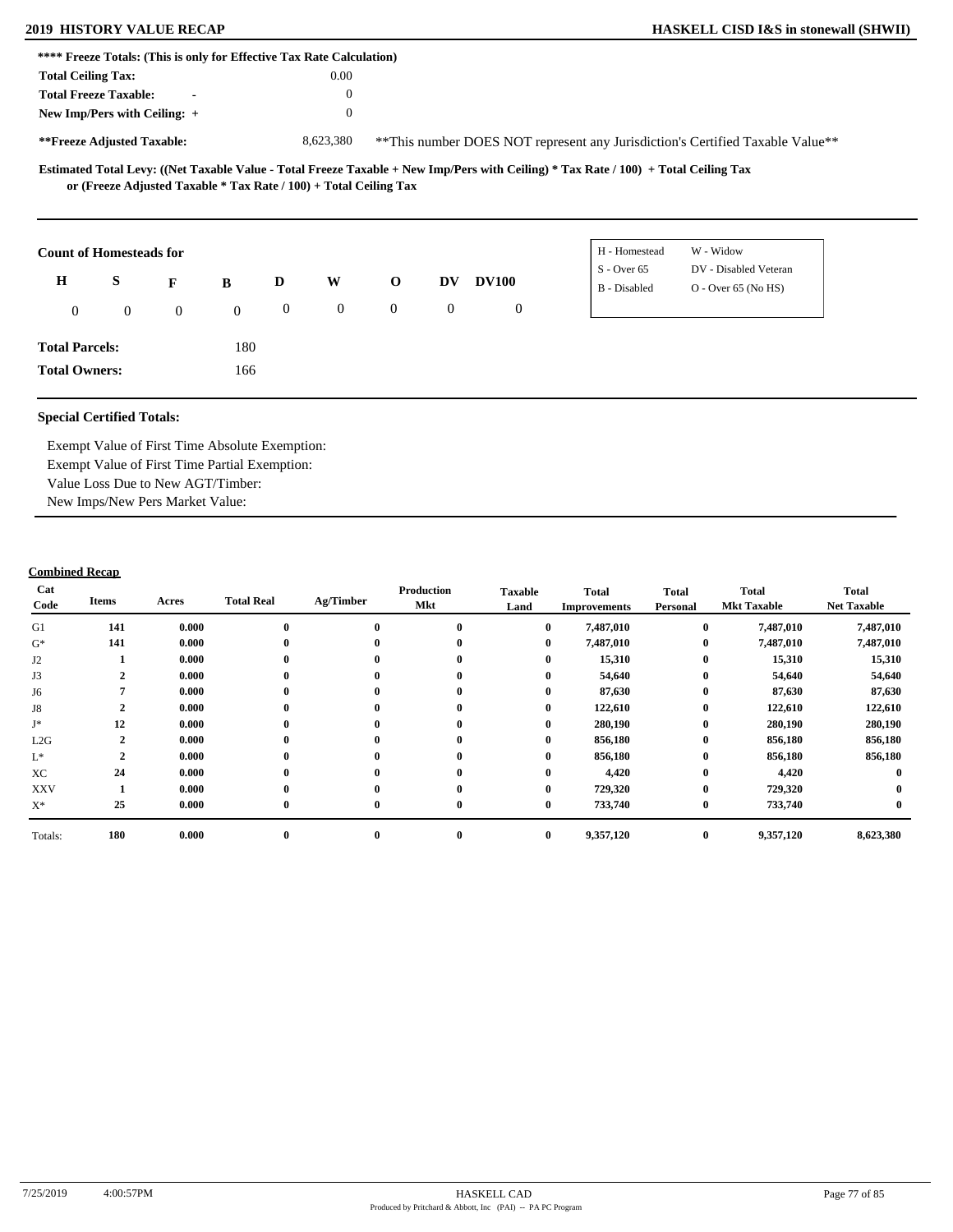# **2019 HISTORY VALUE RECAP PAINT CREEK ISD IN JONES (SPCI)**

| Category                                              | <b>Value</b>                  | <b>Items</b>                     | <b>Exempt Value</b> |                              |                  |
|-------------------------------------------------------|-------------------------------|----------------------------------|---------------------|------------------------------|------------------|
| HS Real:                                              | $\overline{0}$                | $\boldsymbol{0}$                 | $\boldsymbol{0}$    |                              |                  |
| Non-HS Real:                                          | $\boldsymbol{0}$              | $\boldsymbol{0}$                 | $\boldsymbol{0}$    |                              |                  |
| Production Market:                                    | $\boldsymbol{0}$              | 0                                | $\boldsymbol{0}$    | Total Land Mkt Value:        | $\boldsymbol{0}$ |
| HS Improvements:                                      | $\boldsymbol{0}$              | 0                                | $\boldsymbol{0}$    |                              |                  |
| New HS Improvements:                                  | $\overline{0}$                | $\mathbf{0}$                     | $\boldsymbol{0}$    |                              |                  |
|                                                       | $\overline{0}$                | 0                                |                     |                              |                  |
| Non-HS Improvements:                                  |                               |                                  | $\boldsymbol{0}$    |                              |                  |
| New Non-HS Improvements:                              | 0                             | 0                                | $\boldsymbol{0}$    | Total Imps Mkt Value:        | $\boldsymbol{0}$ |
| HS Personal:                                          | 0                             | 0                                | $\boldsymbol{0}$    |                              |                  |
| New Personal:                                         | 0                             | 0                                | $\boldsymbol{0}$    |                              |                  |
| Non-HS Personal:                                      | 0                             | 0                                | $\boldsymbol{0}$    |                              |                  |
| New Non-HS Personal:                                  | $\overline{0}$                | $\boldsymbol{0}$                 | $\overline{0}$      | Total Pers Mkt Value:        | $\boldsymbol{0}$ |
| <b>Total Real Market:</b>                             | 0                             | $\bf{0}$                         |                     |                              |                  |
| MN Value:                                             | 32,520                        | 16                               |                     |                              |                  |
| MN Inv. Value - Real:                                 | 3,272,850                     | 5                                |                     |                              |                  |
| MN Inv. Value - Personal:                             | $\boldsymbol{0}$              | $\mathbf{0}$                     |                     |                              |                  |
| <b>Total Mineral Mkt:</b>                             | 3,305,370                     | 21                               |                     | Total Mineral Mkt:           | 3,305,370        |
| Land Timber Gain:                                     | $\boldsymbol{0}$              | $\mathbf{0}$                     |                     | <b>Total Market Value:</b>   | 3,305,370        |
| Production Market:                                    | 0                             | $\mathbf{0}$                     |                     |                              |                  |
| Land Ag 1D Value:                                     | $\boldsymbol{0}$              | $\boldsymbol{0}$                 |                     |                              |                  |
| Land Ag 1D1 Value:                                    | $\boldsymbol{0}$              | $\boldsymbol{0}$                 |                     |                              |                  |
| Land Ag Tim Value:                                    | $\boldsymbol{0}$              | 0                                |                     |                              |                  |
| <b>Productivity Loss:</b>                             | $\bf{0}$                      | 0                                |                     | <b>Total Market Taxable:</b> | 3,305,370        |
| Less Real Exempt Property:                            | $\boldsymbol{0}$              | $\boldsymbol{0}$                 |                     |                              |                  |
| Less \$500 Inc. Real Personal:                        | $\boldsymbol{0}$              | $\overline{0}$                   |                     |                              |                  |
| Other Freeport:                                       | $\overline{0}$                | $\overline{0}$                   |                     |                              |                  |
| Other Allocation:                                     | $\mathbf{0}$                  | 0                                |                     |                              |                  |
| Other Goods In Tranit:                                | $\overline{0}$                | $\mathbf{0}$                     |                     |                              |                  |
| Other MultiUse:                                       | $\overline{0}$                | $\mathbf{0}$                     |                     |                              |                  |
| Less Real/Pers Abatements:                            | $\Omega$                      | 0                                |                     |                              |                  |
| Less 10% Cap Loss:                                    | $\mathbf{0}$                  |                                  |                     |                              |                  |
|                                                       |                               | 0                                |                     |                              |                  |
| Less Min Exempt Property:                             | $\boldsymbol{0}$              | 0                                |                     |                              |                  |
| Less \$500 Inc. Mineral Owner:                        | 1,190                         | 7                                |                     |                              |                  |
| Less TNRCC:                                           | $\boldsymbol{0}$              | $\boldsymbol{0}$                 |                     |                              |                  |
| Less Min Abatements/VLA:                              | $\overline{0}$                | $\boldsymbol{0}$                 |                     |                              |                  |
| Less Min Freeports/Int State Com:                     | $\Omega$                      | $\mathbf{0}$                     |                     |                              |                  |
| Less Min Unknowns:                                    | $\overline{0}$                | $\boldsymbol{0}$                 |                     |                              |                  |
| Less Protest Value:                                   | $\theta$                      | $\boldsymbol{0}$                 |                     |                              |                  |
| <b>Total Losses:</b><br><b>Total Appraised:</b>       | 1,190<br>3,304,180            |                                  |                     | Total Appraised:             | 3,304,180        |
| <b>Reimbursable Exemptions</b>                        |                               |                                  |                     |                              |                  |
| Homestead H,S:                                        | $\boldsymbol{0}$              | $\boldsymbol{0}$                 |                     |                              |                  |
| Senior S:                                             | $\boldsymbol{0}$              | $\boldsymbol{0}$                 |                     |                              |                  |
| Disable B:                                            | $\boldsymbol{0}$              | $\boldsymbol{0}$                 |                     |                              |                  |
| DV 100%:                                              | $\mathbf{0}$                  | $\mathbf{0}$                     |                     |                              |                  |
|                                                       |                               |                                  |                     |                              |                  |
| <b>Total Reimbursable:</b>                            | $\bf{0}$                      | $\bf{0}$                         |                     |                              |                  |
| Local Discount:<br>Disable Veteran:                   | $\mathbf{0}$<br>$\mathbf{0}$  | $\overline{0}$<br>$\overline{0}$ |                     |                              |                  |
| Optional 65:                                          | $\mathbf{0}$                  | $\overline{0}$                   |                     |                              |                  |
| Local Disable:                                        | $\theta$                      | $\mathbf{0}$                     |                     |                              |                  |
| State Homestead:                                      | $\mathbf{0}$                  | $\boldsymbol{0}$                 |                     |                              |                  |
|                                                       |                               |                                  |                     |                              |                  |
| <b>Total Exemptions:</b><br><b>Net Taxable Value:</b> | $\boldsymbol{0}$<br>3,304,180 |                                  |                     | Net Taxable Value            | 3,304,180        |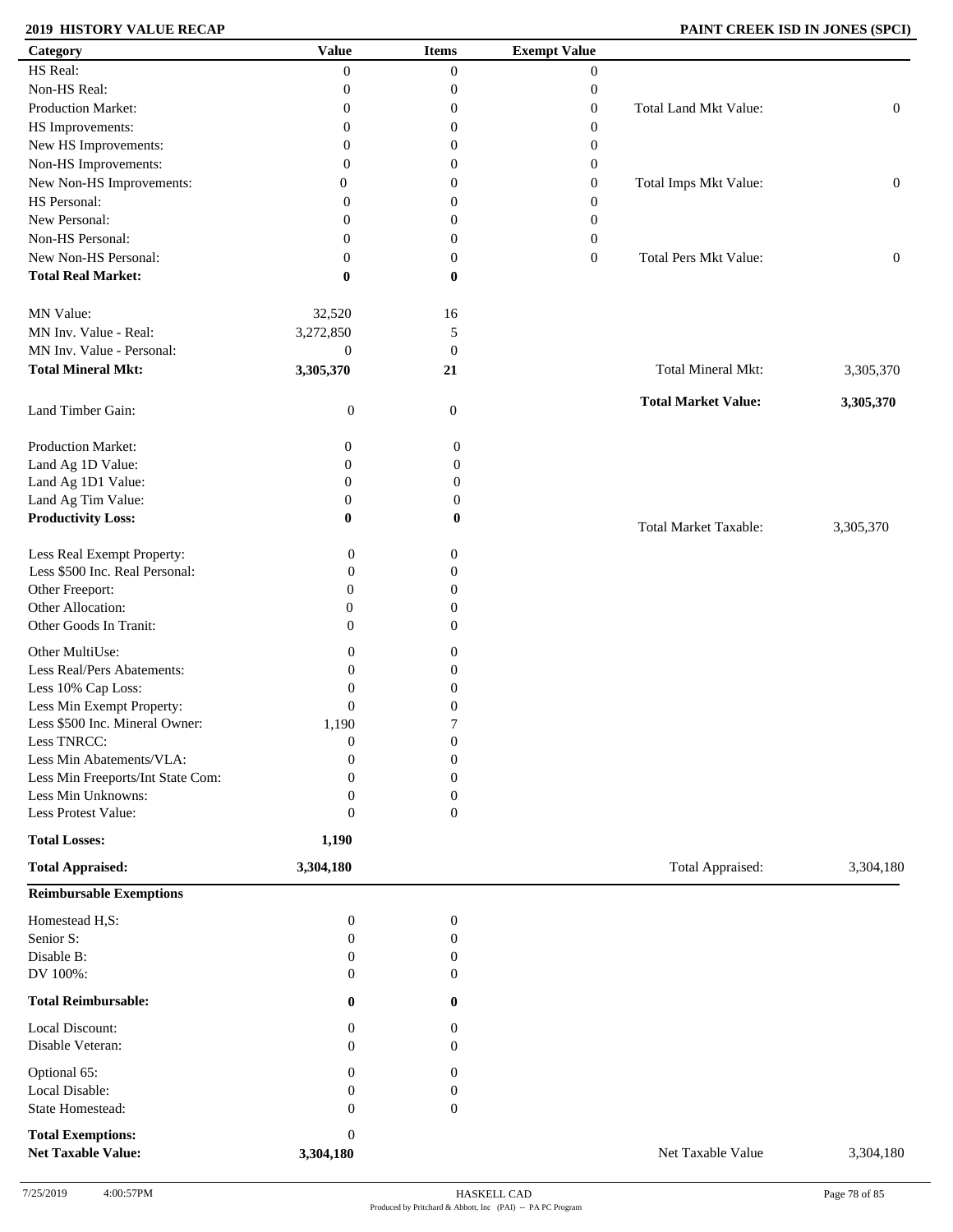|                           | **** Freeze Totals: (This is only for Effective Tax Rate Calculation) |                |              |                  |                |                |                  |              |              |                                                                                                                                     |                                                                               |  |
|---------------------------|-----------------------------------------------------------------------|----------------|--------------|------------------|----------------|----------------|------------------|--------------|--------------|-------------------------------------------------------------------------------------------------------------------------------------|-------------------------------------------------------------------------------|--|
| <b>Total Ceiling Tax:</b> |                                                                       |                |              |                  | 0.00           |                |                  |              |              |                                                                                                                                     |                                                                               |  |
|                           | <b>Total Freeze Taxable:</b>                                          | $\blacksquare$ |              |                  | $\theta$       |                |                  |              |              |                                                                                                                                     |                                                                               |  |
|                           | New Imp/Pers with Ceiling: +                                          |                |              |                  | $\mathbf{0}$   |                |                  |              |              |                                                                                                                                     |                                                                               |  |
|                           | **Freeze Adjusted Taxable:                                            |                |              |                  | 3,304,180      |                |                  |              |              |                                                                                                                                     | **This number DOES NOT represent any Jurisdiction's Certified Taxable Value** |  |
|                           | or (Freeze Adjusted Taxable * Tax Rate / 100) + Total Ceiling Tax     |                |              |                  |                |                |                  |              |              | Estimated Total Levy: ((Net Taxable Value - Total Freeze Taxable + New Imp/Pers with Ceiling) * Tax Rate / 100) + Total Ceiling Tax |                                                                               |  |
|                           | <b>Count of Homesteads for</b>                                        |                |              |                  |                |                |                  |              |              | H - Homestead                                                                                                                       | W - Widow                                                                     |  |
| $\bf H$                   | S                                                                     |                |              | D                | W              | $\mathbf 0$    | <b>DV</b>        | <b>DV100</b> |              | $S -$ Over 65                                                                                                                       | DV - Disabled Veteran                                                         |  |
|                           |                                                                       | F              | B            |                  |                |                |                  |              |              | B - Disabled                                                                                                                        | $O - Over 65 (No HS)$                                                         |  |
| $\mathbf{0}$              | $\mathbf{0}$                                                          | $\overline{0}$ | $\mathbf{0}$ | $\boldsymbol{0}$ | $\overline{0}$ | $\overline{0}$ | $\boldsymbol{0}$ |              | $\mathbf{0}$ |                                                                                                                                     |                                                                               |  |
| <b>Total Parcels:</b>     |                                                                       |                | 21           |                  |                |                |                  |              |              |                                                                                                                                     |                                                                               |  |
| <b>Total Owners:</b>      |                                                                       |                | 19           |                  |                |                |                  |              |              |                                                                                                                                     |                                                                               |  |

Exempt Value of First Time Absolute Exemption: Exempt Value of First Time Partial Exemption: Value Loss Due to New AGT/Timber: New Imps/New Pers Market Value:

| Cat<br>Code | Items | Acres | <b>Total Real</b> | Ag/Timber | Production<br>Mkt | <b>Taxable</b><br>Land | <b>Total</b><br>Improvements | <b>Total</b><br>Personal | Total<br><b>Mkt Taxable</b> | <b>Total</b><br><b>Net Taxable</b> |
|-------------|-------|-------|-------------------|-----------|-------------------|------------------------|------------------------------|--------------------------|-----------------------------|------------------------------------|
| G1          | 9     | 0.000 |                   | $\bf{0}$  |                   | $\mathbf{0}$           | 31,330                       | $\bf{0}$                 | 31,330                      | 31,330                             |
| $G^*$       | 9     | 0.000 |                   | $\bf{0}$  | $\mathbf{0}$      | $\bf{0}$               | 31,330                       | $\bf{0}$                 | 31,330                      | 31,330                             |
| J3          |       | 0.000 |                   | $\bf{0}$  | $\mathbf{0}$      | $\bf{0}$               | 3,272,850                    | $\bf{0}$                 | 3,272,850                   | 3,272,850                          |
| J*          |       | 0.000 |                   | $\bf{0}$  |                   | $\bf{0}$               | 3,272,850                    | $\bf{0}$                 | 3,272,850                   | 3,272,850                          |
| XC          |       | 0.000 |                   | $\bf{0}$  | $\mathbf{0}$      | $\mathbf{0}$           | 1,190                        | $\bf{0}$                 | 1,190                       |                                    |
| $X^*$       |       | 0.000 | 0                 | $\bf{0}$  | $\mathbf{0}$      | $\bf{0}$               | 1,190                        | $\bf{0}$                 | 1,190                       |                                    |
| Totals:     | 21    | 0.000 |                   | $\bf{0}$  |                   | $\mathbf{0}$           | 3,305,370                    | $\bf{0}$                 | 3,305,370                   | 3,304,180                          |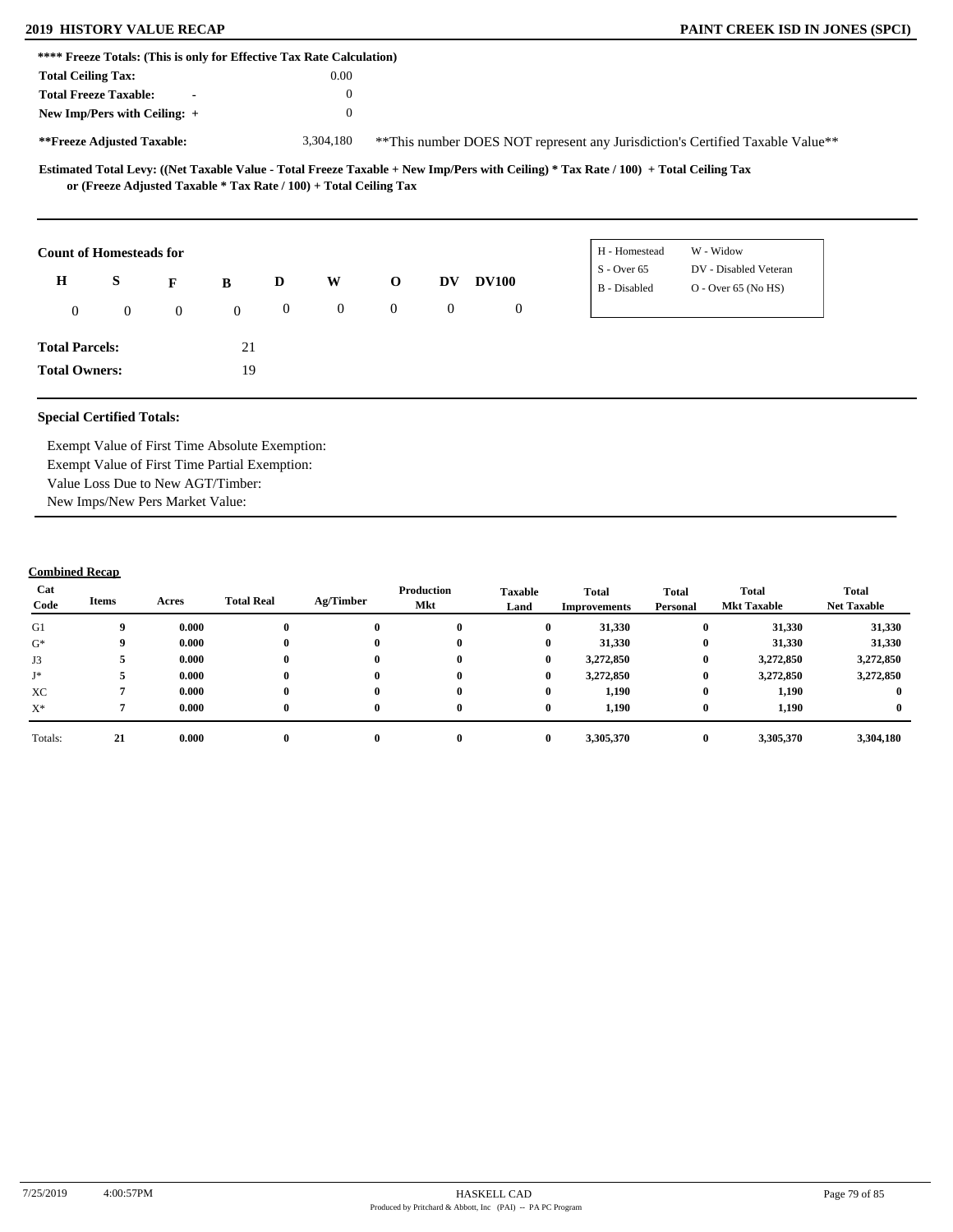# **2019 HISTORY VALUE RECAP PAINT CREEK ISD IN JONES I&S (SPCII)**

| HS Real:<br>$\overline{0}$<br>$\boldsymbol{0}$<br>$\boldsymbol{0}$<br>Non-HS Real:<br>$\boldsymbol{0}$<br>0<br>$\boldsymbol{0}$<br>Production Market:<br>Total Land Mkt Value:<br>$\boldsymbol{0}$<br>0<br>$\boldsymbol{0}$<br>HS Improvements:<br>0<br>$\boldsymbol{0}$<br>$\boldsymbol{0}$<br>New HS Improvements:<br>$\boldsymbol{0}$<br>$\boldsymbol{0}$<br>0<br>Non-HS Improvements:<br>0<br>$\boldsymbol{0}$<br>$\theta$<br>New Non-HS Improvements:<br>Total Imps Mkt Value:<br>0<br>$\boldsymbol{0}$<br>$\mathbf{0}$<br>HS Personal:<br>$\boldsymbol{0}$<br>0<br>$\theta$<br>New Personal:<br>$\boldsymbol{0}$<br>0<br>$\theta$<br>Non-HS Personal:<br>$\boldsymbol{0}$<br>0<br>$\mathbf{0}$<br>New Non-HS Personal:<br>$\boldsymbol{0}$<br><b>Total Pers Mkt Value:</b><br>$\mathbf{0}$<br>0<br><b>Total Real Market:</b><br>$\bf{0}$<br>0<br>MN Value:<br>32,520<br>16<br>MN Inv. Value - Real:<br>3,272,850<br>5<br>MN Inv. Value - Personal:<br>$\boldsymbol{0}$<br>$\boldsymbol{0}$<br><b>Total Mineral Mkt:</b><br>3,305,370<br>Total Mineral Mkt:<br>21 | $\boldsymbol{0}$<br>$\boldsymbol{0}$<br>$\boldsymbol{0}$ |
|------------------------------------------------------------------------------------------------------------------------------------------------------------------------------------------------------------------------------------------------------------------------------------------------------------------------------------------------------------------------------------------------------------------------------------------------------------------------------------------------------------------------------------------------------------------------------------------------------------------------------------------------------------------------------------------------------------------------------------------------------------------------------------------------------------------------------------------------------------------------------------------------------------------------------------------------------------------------------------------------------------------------------------------------------------------------|----------------------------------------------------------|
|                                                                                                                                                                                                                                                                                                                                                                                                                                                                                                                                                                                                                                                                                                                                                                                                                                                                                                                                                                                                                                                                        |                                                          |
|                                                                                                                                                                                                                                                                                                                                                                                                                                                                                                                                                                                                                                                                                                                                                                                                                                                                                                                                                                                                                                                                        |                                                          |
|                                                                                                                                                                                                                                                                                                                                                                                                                                                                                                                                                                                                                                                                                                                                                                                                                                                                                                                                                                                                                                                                        |                                                          |
|                                                                                                                                                                                                                                                                                                                                                                                                                                                                                                                                                                                                                                                                                                                                                                                                                                                                                                                                                                                                                                                                        |                                                          |
|                                                                                                                                                                                                                                                                                                                                                                                                                                                                                                                                                                                                                                                                                                                                                                                                                                                                                                                                                                                                                                                                        |                                                          |
|                                                                                                                                                                                                                                                                                                                                                                                                                                                                                                                                                                                                                                                                                                                                                                                                                                                                                                                                                                                                                                                                        |                                                          |
|                                                                                                                                                                                                                                                                                                                                                                                                                                                                                                                                                                                                                                                                                                                                                                                                                                                                                                                                                                                                                                                                        |                                                          |
|                                                                                                                                                                                                                                                                                                                                                                                                                                                                                                                                                                                                                                                                                                                                                                                                                                                                                                                                                                                                                                                                        |                                                          |
|                                                                                                                                                                                                                                                                                                                                                                                                                                                                                                                                                                                                                                                                                                                                                                                                                                                                                                                                                                                                                                                                        |                                                          |
|                                                                                                                                                                                                                                                                                                                                                                                                                                                                                                                                                                                                                                                                                                                                                                                                                                                                                                                                                                                                                                                                        |                                                          |
|                                                                                                                                                                                                                                                                                                                                                                                                                                                                                                                                                                                                                                                                                                                                                                                                                                                                                                                                                                                                                                                                        |                                                          |
|                                                                                                                                                                                                                                                                                                                                                                                                                                                                                                                                                                                                                                                                                                                                                                                                                                                                                                                                                                                                                                                                        |                                                          |
|                                                                                                                                                                                                                                                                                                                                                                                                                                                                                                                                                                                                                                                                                                                                                                                                                                                                                                                                                                                                                                                                        |                                                          |
|                                                                                                                                                                                                                                                                                                                                                                                                                                                                                                                                                                                                                                                                                                                                                                                                                                                                                                                                                                                                                                                                        |                                                          |
|                                                                                                                                                                                                                                                                                                                                                                                                                                                                                                                                                                                                                                                                                                                                                                                                                                                                                                                                                                                                                                                                        |                                                          |
|                                                                                                                                                                                                                                                                                                                                                                                                                                                                                                                                                                                                                                                                                                                                                                                                                                                                                                                                                                                                                                                                        |                                                          |
|                                                                                                                                                                                                                                                                                                                                                                                                                                                                                                                                                                                                                                                                                                                                                                                                                                                                                                                                                                                                                                                                        | 3,305,370                                                |
| <b>Total Market Value:</b><br>Land Timber Gain:<br>$\boldsymbol{0}$<br>$\mathbf{0}$                                                                                                                                                                                                                                                                                                                                                                                                                                                                                                                                                                                                                                                                                                                                                                                                                                                                                                                                                                                    | 3,305,370                                                |
| Production Market:<br>$\boldsymbol{0}$<br>0                                                                                                                                                                                                                                                                                                                                                                                                                                                                                                                                                                                                                                                                                                                                                                                                                                                                                                                                                                                                                            |                                                          |
| Land Ag 1D Value:<br>$\boldsymbol{0}$<br>$\boldsymbol{0}$                                                                                                                                                                                                                                                                                                                                                                                                                                                                                                                                                                                                                                                                                                                                                                                                                                                                                                                                                                                                              |                                                          |
| Land Ag 1D1 Value:<br>$\boldsymbol{0}$<br>$\boldsymbol{0}$                                                                                                                                                                                                                                                                                                                                                                                                                                                                                                                                                                                                                                                                                                                                                                                                                                                                                                                                                                                                             |                                                          |
| Land Ag Tim Value:<br>$\boldsymbol{0}$<br>$\boldsymbol{0}$                                                                                                                                                                                                                                                                                                                                                                                                                                                                                                                                                                                                                                                                                                                                                                                                                                                                                                                                                                                                             |                                                          |
| <b>Productivity Loss:</b><br>$\bf{0}$<br>$\bf{0}$                                                                                                                                                                                                                                                                                                                                                                                                                                                                                                                                                                                                                                                                                                                                                                                                                                                                                                                                                                                                                      |                                                          |
| <b>Total Market Taxable:</b>                                                                                                                                                                                                                                                                                                                                                                                                                                                                                                                                                                                                                                                                                                                                                                                                                                                                                                                                                                                                                                           | 3,305,370                                                |
| Less Real Exempt Property:<br>$\mathbf{0}$<br>$\boldsymbol{0}$                                                                                                                                                                                                                                                                                                                                                                                                                                                                                                                                                                                                                                                                                                                                                                                                                                                                                                                                                                                                         |                                                          |
| Less \$500 Inc. Real Personal:<br>$\theta$<br>$\boldsymbol{0}$                                                                                                                                                                                                                                                                                                                                                                                                                                                                                                                                                                                                                                                                                                                                                                                                                                                                                                                                                                                                         |                                                          |
| Other Freeport:<br>$\mathbf{0}$<br>$\boldsymbol{0}$                                                                                                                                                                                                                                                                                                                                                                                                                                                                                                                                                                                                                                                                                                                                                                                                                                                                                                                                                                                                                    |                                                          |
| Other Allocation:<br>$\boldsymbol{0}$<br>0                                                                                                                                                                                                                                                                                                                                                                                                                                                                                                                                                                                                                                                                                                                                                                                                                                                                                                                                                                                                                             |                                                          |
| Other Goods In Tranit:<br>$\overline{0}$<br>$\Omega$                                                                                                                                                                                                                                                                                                                                                                                                                                                                                                                                                                                                                                                                                                                                                                                                                                                                                                                                                                                                                   |                                                          |
|                                                                                                                                                                                                                                                                                                                                                                                                                                                                                                                                                                                                                                                                                                                                                                                                                                                                                                                                                                                                                                                                        |                                                          |
| Other MultiUse:<br>$\theta$<br>0                                                                                                                                                                                                                                                                                                                                                                                                                                                                                                                                                                                                                                                                                                                                                                                                                                                                                                                                                                                                                                       |                                                          |
| Less Real/Pers Abatements:<br>$\theta$<br>0                                                                                                                                                                                                                                                                                                                                                                                                                                                                                                                                                                                                                                                                                                                                                                                                                                                                                                                                                                                                                            |                                                          |
| Less 10% Cap Loss:<br>$\mathbf{0}$<br>0                                                                                                                                                                                                                                                                                                                                                                                                                                                                                                                                                                                                                                                                                                                                                                                                                                                                                                                                                                                                                                |                                                          |
| Less Min Exempt Property:<br>$\theta$<br>0                                                                                                                                                                                                                                                                                                                                                                                                                                                                                                                                                                                                                                                                                                                                                                                                                                                                                                                                                                                                                             |                                                          |
| Less \$500 Inc. Mineral Owner:<br>1,190<br>7                                                                                                                                                                                                                                                                                                                                                                                                                                                                                                                                                                                                                                                                                                                                                                                                                                                                                                                                                                                                                           |                                                          |
| Less TNRCC:<br>$\boldsymbol{0}$<br>$\boldsymbol{0}$                                                                                                                                                                                                                                                                                                                                                                                                                                                                                                                                                                                                                                                                                                                                                                                                                                                                                                                                                                                                                    |                                                          |
| Less Min Abatements/VLA:<br>$\boldsymbol{0}$<br>$\theta$                                                                                                                                                                                                                                                                                                                                                                                                                                                                                                                                                                                                                                                                                                                                                                                                                                                                                                                                                                                                               |                                                          |
| Less Min Freeports/Int State Com:<br>$\Omega$<br>$\boldsymbol{0}$                                                                                                                                                                                                                                                                                                                                                                                                                                                                                                                                                                                                                                                                                                                                                                                                                                                                                                                                                                                                      |                                                          |
| Less Min Unknowns:<br>$\mathbf{0}$<br>0                                                                                                                                                                                                                                                                                                                                                                                                                                                                                                                                                                                                                                                                                                                                                                                                                                                                                                                                                                                                                                |                                                          |
| Less Protest Value:<br>$\mathbf{0}$<br>$\mathbf{0}$                                                                                                                                                                                                                                                                                                                                                                                                                                                                                                                                                                                                                                                                                                                                                                                                                                                                                                                                                                                                                    |                                                          |
| <b>Total Losses:</b><br>1,190                                                                                                                                                                                                                                                                                                                                                                                                                                                                                                                                                                                                                                                                                                                                                                                                                                                                                                                                                                                                                                          |                                                          |
| Total Appraised:<br><b>Total Appraised:</b><br>3,304,180                                                                                                                                                                                                                                                                                                                                                                                                                                                                                                                                                                                                                                                                                                                                                                                                                                                                                                                                                                                                               | 3,304,180                                                |
| <b>Reimbursable Exemptions</b>                                                                                                                                                                                                                                                                                                                                                                                                                                                                                                                                                                                                                                                                                                                                                                                                                                                                                                                                                                                                                                         |                                                          |
| Homestead H,S:<br>$\boldsymbol{0}$<br>$\boldsymbol{0}$                                                                                                                                                                                                                                                                                                                                                                                                                                                                                                                                                                                                                                                                                                                                                                                                                                                                                                                                                                                                                 |                                                          |
| Senior S:<br>$\boldsymbol{0}$<br>$\mathbf{0}$                                                                                                                                                                                                                                                                                                                                                                                                                                                                                                                                                                                                                                                                                                                                                                                                                                                                                                                                                                                                                          |                                                          |
|                                                                                                                                                                                                                                                                                                                                                                                                                                                                                                                                                                                                                                                                                                                                                                                                                                                                                                                                                                                                                                                                        |                                                          |
| Disable B:<br>$\boldsymbol{0}$<br>$\boldsymbol{0}$                                                                                                                                                                                                                                                                                                                                                                                                                                                                                                                                                                                                                                                                                                                                                                                                                                                                                                                                                                                                                     |                                                          |
| DV 100%:<br>$\theta$<br>$\boldsymbol{0}$                                                                                                                                                                                                                                                                                                                                                                                                                                                                                                                                                                                                                                                                                                                                                                                                                                                                                                                                                                                                                               |                                                          |
| <b>Total Reimbursable:</b><br>$\bf{0}$<br>$\bf{0}$                                                                                                                                                                                                                                                                                                                                                                                                                                                                                                                                                                                                                                                                                                                                                                                                                                                                                                                                                                                                                     |                                                          |
|                                                                                                                                                                                                                                                                                                                                                                                                                                                                                                                                                                                                                                                                                                                                                                                                                                                                                                                                                                                                                                                                        |                                                          |
| Local Discount:<br>$\boldsymbol{0}$<br>0<br>Disable Veteran:<br>$\theta$<br>$\boldsymbol{0}$                                                                                                                                                                                                                                                                                                                                                                                                                                                                                                                                                                                                                                                                                                                                                                                                                                                                                                                                                                           |                                                          |
| $\Omega$<br>0                                                                                                                                                                                                                                                                                                                                                                                                                                                                                                                                                                                                                                                                                                                                                                                                                                                                                                                                                                                                                                                          |                                                          |
| Optional 65:                                                                                                                                                                                                                                                                                                                                                                                                                                                                                                                                                                                                                                                                                                                                                                                                                                                                                                                                                                                                                                                           |                                                          |
| Local Disable:<br>0<br>0                                                                                                                                                                                                                                                                                                                                                                                                                                                                                                                                                                                                                                                                                                                                                                                                                                                                                                                                                                                                                                               |                                                          |
| State Homestead:<br>$\mathbf{0}$<br>$\mathbf{0}$<br><b>Total Exemptions:</b><br>$\boldsymbol{0}$                                                                                                                                                                                                                                                                                                                                                                                                                                                                                                                                                                                                                                                                                                                                                                                                                                                                                                                                                                       |                                                          |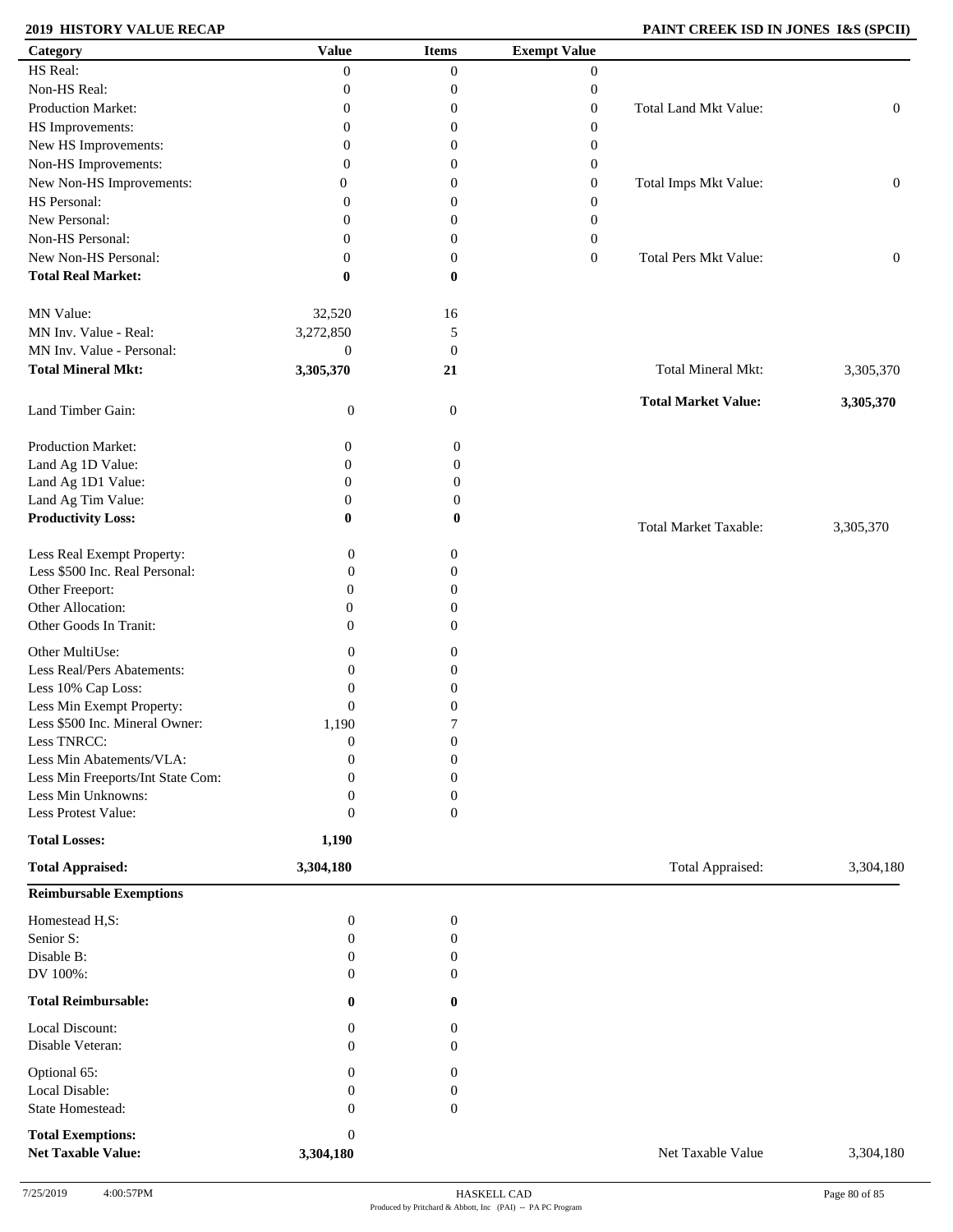| **** Freeze Totals: (This is only for Effective Tax Rate Calculation) |                                                                   |                |                  |                  |                |                |                  |                |                                                                                                                                     |
|-----------------------------------------------------------------------|-------------------------------------------------------------------|----------------|------------------|------------------|----------------|----------------|------------------|----------------|-------------------------------------------------------------------------------------------------------------------------------------|
| <b>Total Ceiling Tax:</b>                                             |                                                                   |                |                  |                  | 0.00           |                |                  |                |                                                                                                                                     |
| <b>Total Freeze Taxable:</b>                                          |                                                                   | $\blacksquare$ |                  |                  | $\theta$       |                |                  |                |                                                                                                                                     |
| New Imp/Pers with Ceiling: $+$                                        |                                                                   |                |                  |                  | $\theta$       |                |                  |                |                                                                                                                                     |
| **Freeze Adjusted Taxable:                                            |                                                                   |                |                  |                  | 3,304,180      |                |                  |                | **This number DOES NOT represent any Jurisdiction's Certified Taxable Value**                                                       |
|                                                                       | or (Freeze Adjusted Taxable * Tax Rate / 100) + Total Ceiling Tax |                |                  |                  |                |                |                  |                | Estimated Total Levy: ((Net Taxable Value - Total Freeze Taxable + New Imp/Pers with Ceiling) * Tax Rate / 100) + Total Ceiling Tax |
| <b>Count of Homesteads for</b>                                        |                                                                   |                |                  |                  |                |                |                  |                | W - Widow<br>H - Homestead                                                                                                          |
| H                                                                     | S                                                                 | F              | B                | D                | W              | $\mathbf 0$    | <b>DV</b>        | <b>DV100</b>   | DV - Disabled Veteran<br>$S -$ Over 65                                                                                              |
|                                                                       |                                                                   |                |                  |                  |                |                |                  |                | B - Disabled<br>$O - Over 65 (No HS)$                                                                                               |
| $\theta$                                                              | $\mathbf{0}$                                                      | $\overline{0}$ | $\boldsymbol{0}$ | $\boldsymbol{0}$ | $\overline{0}$ | $\overline{0}$ | $\boldsymbol{0}$ | $\overline{0}$ |                                                                                                                                     |
| <b>Total Parcels:</b>                                                 |                                                                   |                | 21               |                  |                |                |                  |                |                                                                                                                                     |

**Total Owners:**

Exempt Value of First Time Absolute Exemption: Exempt Value of First Time Partial Exemption: Value Loss Due to New AGT/Timber: New Imps/New Pers Market Value:

19

| Cat<br>Code | Items | Acres | <b>Total Real</b> | Ag/Timber | Production<br>Mkt | <b>Taxable</b><br>Land | <b>Total</b><br>Improvements | <b>Total</b><br>Personal | Total<br><b>Mkt Taxable</b> | <b>Total</b><br><b>Net Taxable</b> |
|-------------|-------|-------|-------------------|-----------|-------------------|------------------------|------------------------------|--------------------------|-----------------------------|------------------------------------|
| G1          | 9     | 0.000 |                   | $\bf{0}$  |                   | $\mathbf{0}$           | 31,330                       | $\bf{0}$                 | 31,330                      | 31,330                             |
| $G^*$       | 9     | 0.000 |                   | $\bf{0}$  | $\mathbf{0}$      | $\bf{0}$               | 31,330                       | $\bf{0}$                 | 31,330                      | 31,330                             |
| J3          |       | 0.000 |                   | $\bf{0}$  | $\mathbf{0}$      | $\bf{0}$               | 3,272,850                    | $\bf{0}$                 | 3,272,850                   | 3,272,850                          |
| J*          |       | 0.000 |                   | $\bf{0}$  |                   | $\bf{0}$               | 3,272,850                    | $\bf{0}$                 | 3,272,850                   | 3,272,850                          |
| XC          |       | 0.000 |                   | $\bf{0}$  | $\mathbf{0}$      | $\mathbf{0}$           | 1,190                        | $\bf{0}$                 | 1,190                       |                                    |
| $X^*$       |       | 0.000 | 0                 | $\bf{0}$  | $\mathbf{0}$      | $\bf{0}$               | 1,190                        | $\bf{0}$                 | 1,190                       |                                    |
| Totals:     | 21    | 0.000 |                   | $\bf{0}$  |                   | $\mathbf{0}$           | 3,305,370                    | $\bf{0}$                 | 3,305,370                   | 3,304,180                          |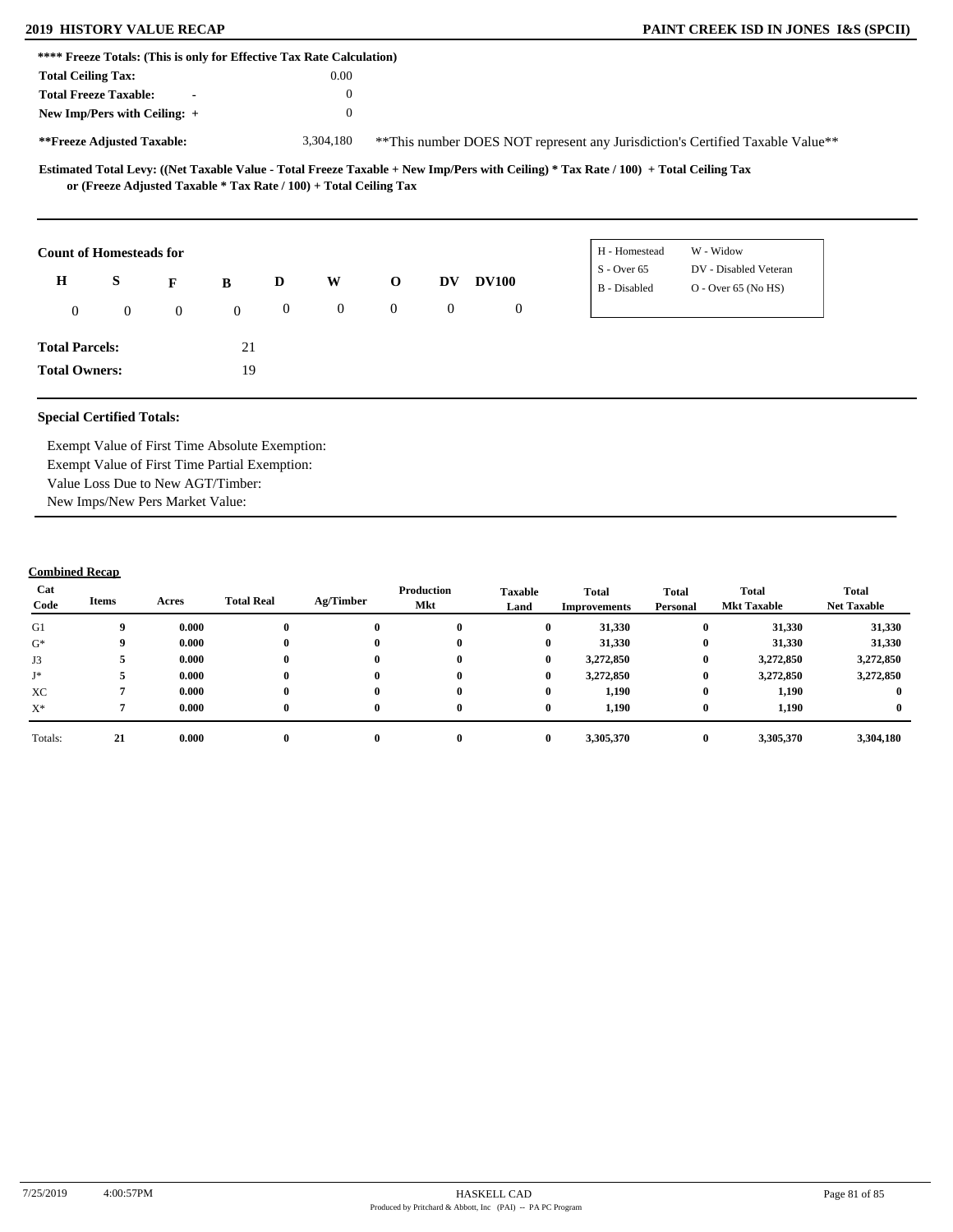# **2019 HISTORY VALUE RECAP RULE ISD IN STONEWALL (SRUI)**

| Category                          | <b>Value</b>     | <b>Items</b>     | <b>Exempt Value</b> |                              |                  |
|-----------------------------------|------------------|------------------|---------------------|------------------------------|------------------|
| HS Real:                          | $\boldsymbol{0}$ | $\overline{0}$   | $\overline{0}$      |                              |                  |
| Non-HS Real:                      | $\mathbf{0}$     | $\boldsymbol{0}$ | $\boldsymbol{0}$    |                              |                  |
| Production Market:                | $\mathbf{0}$     | $\boldsymbol{0}$ | $\boldsymbol{0}$    | Total Land Mkt Value:        | $\boldsymbol{0}$ |
| HS Improvements:                  | $\mathbf{0}$     | $\boldsymbol{0}$ | $\boldsymbol{0}$    |                              |                  |
| New HS Improvements:              | $\mathbf{0}$     | $\boldsymbol{0}$ | 0                   |                              |                  |
| Non-HS Improvements:              | $\mathbf{0}$     | $\boldsymbol{0}$ | $\boldsymbol{0}$    |                              |                  |
| New Non-HS Improvements:          | 0                | $\boldsymbol{0}$ | $\boldsymbol{0}$    | Total Imps Mkt Value:        | $\boldsymbol{0}$ |
|                                   |                  |                  |                     |                              |                  |
| HS Personal:                      | $\mathbf{0}$     | $\boldsymbol{0}$ | $\boldsymbol{0}$    |                              |                  |
| New Personal:                     | $\mathbf{0}$     | $\boldsymbol{0}$ | $\boldsymbol{0}$    |                              |                  |
| Non-HS Personal:                  | $\boldsymbol{0}$ | $\boldsymbol{0}$ | $\boldsymbol{0}$    |                              |                  |
| New Non-HS Personal:              | $\mathbf{0}$     | $\boldsymbol{0}$ | $\boldsymbol{0}$    | <b>Total Pers Mkt Value:</b> | $\boldsymbol{0}$ |
| <b>Total Real Market:</b>         | $\bf{0}$         | $\bf{0}$         |                     |                              |                  |
| MN Value:                         | 1,944,310        | 14               |                     |                              |                  |
| MN Inv. Value - Real:             | 37,040           | $\overline{4}$   |                     |                              |                  |
| MN Inv. Value - Personal:         | $\boldsymbol{0}$ | $\boldsymbol{0}$ |                     |                              |                  |
| <b>Total Mineral Mkt:</b>         | 1,981,350        | 18               |                     | <b>Total Mineral Mkt:</b>    | 1,981,350        |
| Land Timber Gain:                 | $\mathbf{0}$     | $\boldsymbol{0}$ |                     | <b>Total Market Value:</b>   | 1,981,350        |
|                                   |                  |                  |                     |                              |                  |
| Production Market:                | $\boldsymbol{0}$ | $\boldsymbol{0}$ |                     |                              |                  |
| Land Ag 1D Value:                 | $\boldsymbol{0}$ | $\boldsymbol{0}$ |                     |                              |                  |
| Land Ag 1D1 Value:                | $\boldsymbol{0}$ | $\boldsymbol{0}$ |                     |                              |                  |
| Land Ag Tim Value:                | $\boldsymbol{0}$ | $\boldsymbol{0}$ |                     |                              |                  |
| <b>Productivity Loss:</b>         | $\bf{0}$         | $\bf{0}$         |                     | <b>Total Market Taxable:</b> | 1,981,350        |
| Less Real Exempt Property:        | $\boldsymbol{0}$ | $\boldsymbol{0}$ |                     |                              |                  |
| Less \$500 Inc. Real Personal:    | $\boldsymbol{0}$ | $\boldsymbol{0}$ |                     |                              |                  |
| Other Freeport:                   | $\overline{0}$   | $\boldsymbol{0}$ |                     |                              |                  |
| Other Allocation:                 | $\mathbf{0}$     | $\boldsymbol{0}$ |                     |                              |                  |
| Other Goods In Tranit:            | $\overline{0}$   | $\boldsymbol{0}$ |                     |                              |                  |
|                                   |                  |                  |                     |                              |                  |
| Other MultiUse:                   | $\boldsymbol{0}$ | $\boldsymbol{0}$ |                     |                              |                  |
| Less Real/Pers Abatements:        | $\boldsymbol{0}$ | $\boldsymbol{0}$ |                     |                              |                  |
| Less 10% Cap Loss:                | $\overline{0}$   | $\boldsymbol{0}$ |                     |                              |                  |
| Less Min Exempt Property:         | $\Omega$         | $\boldsymbol{0}$ |                     |                              |                  |
| Less \$500 Inc. Mineral Owner:    | $\boldsymbol{0}$ | $\boldsymbol{0}$ |                     |                              |                  |
| Less TNRCC:                       | $\boldsymbol{0}$ | $\boldsymbol{0}$ |                     |                              |                  |
| Less Min Abatements/VLA:          | $\boldsymbol{0}$ | $\boldsymbol{0}$ |                     |                              |                  |
| Less Min Freeports/Int State Com: | $\mathbf{0}$     | $\boldsymbol{0}$ |                     |                              |                  |
| Less Min Unknowns:                | $\Omega$         | $\boldsymbol{0}$ |                     |                              |                  |
| Less Protest Value:               | $\Omega$         | $\boldsymbol{0}$ |                     |                              |                  |
| <b>Total Losses:</b>              | $\boldsymbol{0}$ |                  |                     |                              |                  |
| <b>Total Appraised:</b>           | 1,981,350        |                  |                     | Total Appraised:             | 1,981,350        |
| <b>Reimbursable Exemptions</b>    |                  |                  |                     |                              |                  |
| Homestead H,S:                    | $\boldsymbol{0}$ | $\boldsymbol{0}$ |                     |                              |                  |
| Senior S:                         | $\boldsymbol{0}$ | $\boldsymbol{0}$ |                     |                              |                  |
| Disable B:                        | $\mathbf{0}$     | $\boldsymbol{0}$ |                     |                              |                  |
| DV 100%:                          | $\Omega$         | $\overline{0}$   |                     |                              |                  |
| <b>Total Reimbursable:</b>        | $\mathbf{0}$     | $\bf{0}$         |                     |                              |                  |
| Local Discount:                   | $\mathbf{0}$     | 0                |                     |                              |                  |
| Disable Veteran:                  | $\Omega$         | $\overline{0}$   |                     |                              |                  |
| Optional 65:                      | $\boldsymbol{0}$ | 0                |                     |                              |                  |
| Local Disable:                    | $\mathbf{0}$     | $\boldsymbol{0}$ |                     |                              |                  |
| State Homestead:                  | $\mathbf{0}$     | $\boldsymbol{0}$ |                     |                              |                  |
| <b>Total Exemptions:</b>          | $\boldsymbol{0}$ |                  |                     |                              |                  |
| <b>Net Taxable Value:</b>         | 1,981,350        |                  |                     | Net Taxable Value            | 1,981,350        |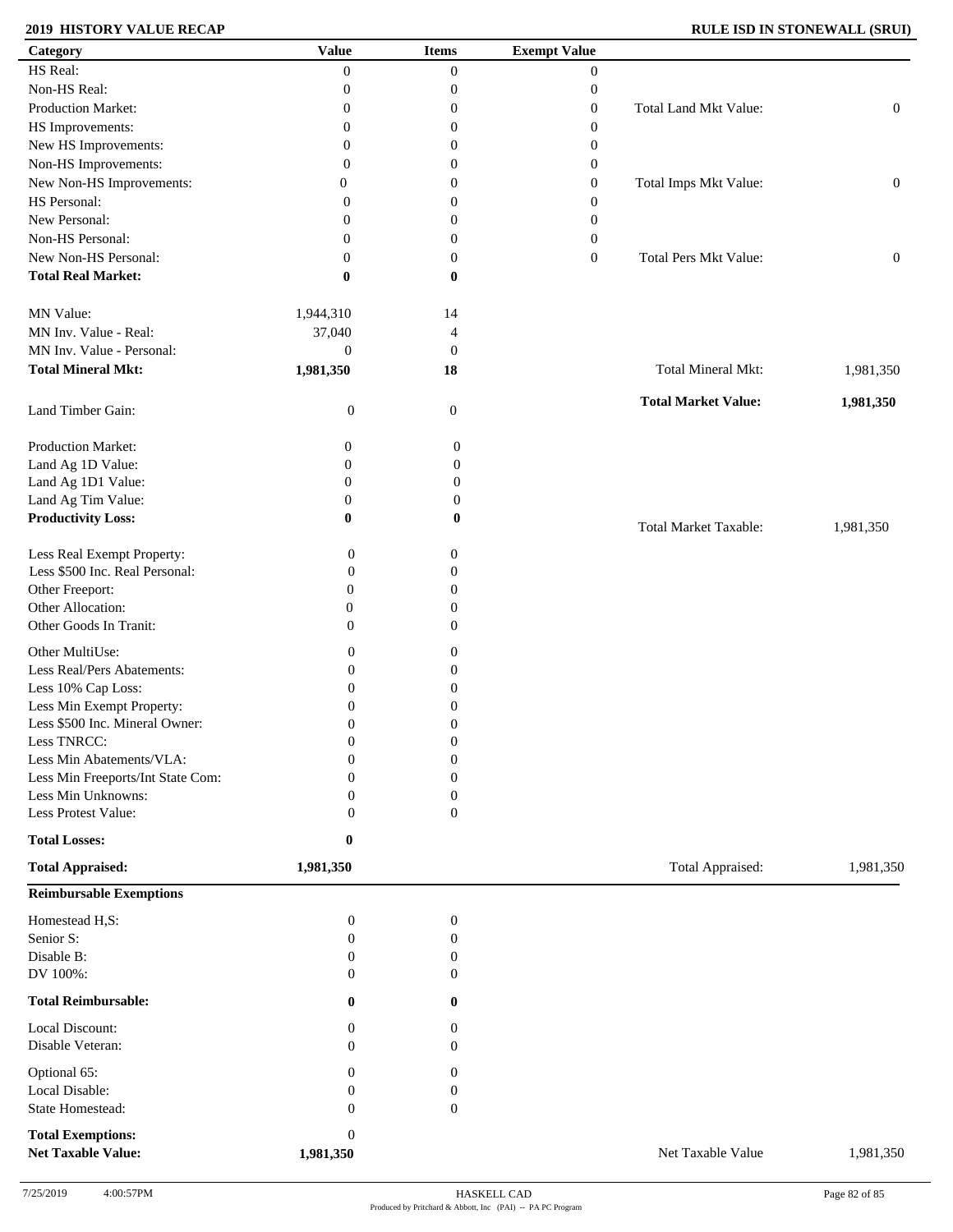| **** Freeze Totals: (This is only for Effective Tax Rate Calculation) |                                                                   |              |              |                |                |                |                |                |                                                                                                                                     |                                                                               |  |
|-----------------------------------------------------------------------|-------------------------------------------------------------------|--------------|--------------|----------------|----------------|----------------|----------------|----------------|-------------------------------------------------------------------------------------------------------------------------------------|-------------------------------------------------------------------------------|--|
| <b>Total Ceiling Tax:</b>                                             |                                                                   |              |              |                | 0.00           |                |                |                |                                                                                                                                     |                                                                               |  |
| <b>Total Freeze Taxable:</b>                                          |                                                                   |              |              |                | $\theta$       |                |                |                |                                                                                                                                     |                                                                               |  |
| New Imp/Pers with Ceiling: +                                          |                                                                   |              |              |                | $\theta$       |                |                |                |                                                                                                                                     |                                                                               |  |
| **Freeze Adjusted Taxable:                                            |                                                                   |              |              |                | 1,981,350      |                |                |                |                                                                                                                                     | **This number DOES NOT represent any Jurisdiction's Certified Taxable Value** |  |
|                                                                       | or (Freeze Adjusted Taxable * Tax Rate / 100) + Total Ceiling Tax |              |              |                |                |                |                |                | Estimated Total Levy: ((Net Taxable Value - Total Freeze Taxable + New Imp/Pers with Ceiling) * Tax Rate / 100) + Total Ceiling Tax |                                                                               |  |
|                                                                       |                                                                   |              |              |                |                |                |                |                |                                                                                                                                     |                                                                               |  |
|                                                                       |                                                                   |              |              |                |                |                |                |                | H - Homestead                                                                                                                       | W - Widow                                                                     |  |
| $\mathbf H$                                                           | S                                                                 | F            | B            | D              | W              | $\mathbf 0$    | DV             | <b>DV100</b>   | $S - Over 65$<br>B - Disabled                                                                                                       | DV - Disabled Veteran<br>$O -$ Over 65 (No HS)                                |  |
| <b>Count of Homesteads for</b><br>$\theta$                            | $\mathbf{0}$                                                      | $\mathbf{0}$ | $\mathbf{0}$ | $\overline{0}$ | $\overline{0}$ | $\overline{0}$ | $\overline{0}$ | $\overline{0}$ |                                                                                                                                     |                                                                               |  |
| <b>Total Parcels:</b>                                                 |                                                                   |              | 18           |                |                |                |                |                |                                                                                                                                     |                                                                               |  |

Exempt Value of First Time Absolute Exemption: Exempt Value of First Time Partial Exemption: Value Loss Due to New AGT/Timber: New Imps/New Pers Market Value:

| Cat<br>Code | Items | Acres | <b>Total Real</b> | Ag/Timber | Production<br>Mkt | <b>Taxable</b><br>Land |          | <b>Total</b><br>Improvements | <b>Total</b><br>Personal | Total<br><b>Mkt Taxable</b> | <b>Total</b><br><b>Net Taxable</b> |
|-------------|-------|-------|-------------------|-----------|-------------------|------------------------|----------|------------------------------|--------------------------|-----------------------------|------------------------------------|
| G1          | 14    | 0.000 |                   | 0         | $\mathbf 0$       |                        | 0        | 1,944,310                    | $\bf{0}$                 | 1,944,310                   | 1,944,310                          |
| $G^*$       | 14    | 0.000 |                   | 0         | 0                 |                        | $\bf{0}$ | 1,944,310                    | $\bf{0}$                 | 1,944,310                   | 1,944,310                          |
| J3          |       | 0.000 |                   | $\bf{0}$  | $\mathbf{0}$      |                        | 0        | 11,360                       | $\bf{0}$                 | 11,360                      | 11,360                             |
| J6          |       | 0.000 |                   | 0         | $\mathbf{0}$      |                        | 0        | 25,680                       | $\bf{0}$                 | 25,680                      | 25,680                             |
| J*          |       | 0.000 |                   | 0         | $\mathbf{0}$      |                        | 0        | 37,040                       | $\bf{0}$                 | 37.040                      | 37,040                             |
| Totals:     | 18    | 0.000 |                   | 0         | $\mathbf{0}$      |                        | 0        | 1,981,350                    | $\bf{0}$                 | 1,981,350                   | 1,981,350                          |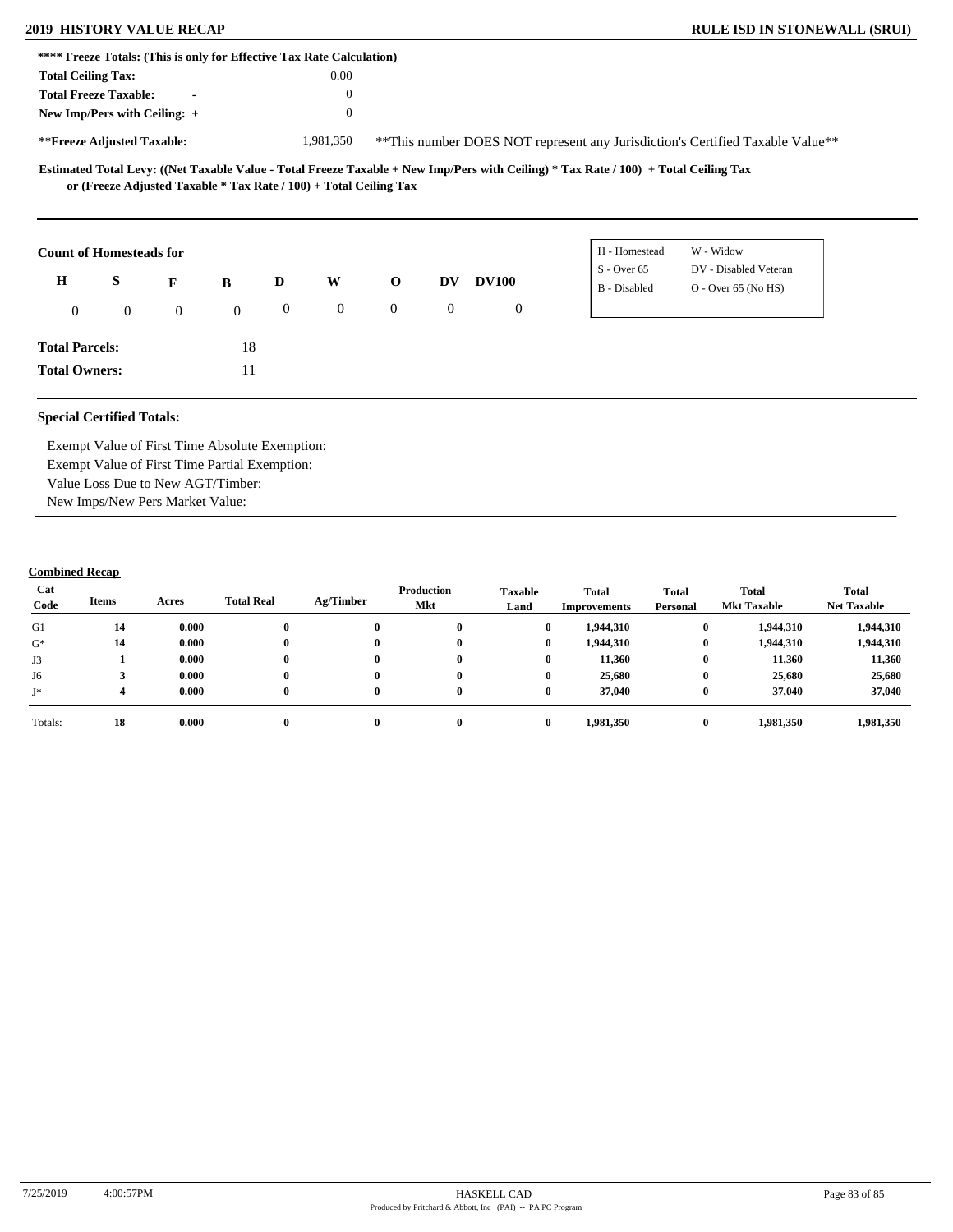# **2019 HISTORY VALUE RECAP REFERENCE ACCOUNT (REF)**

| Category                          | <b>Value</b>     | <b>Items</b>     | <b>Exempt Value</b> |                              |                  |
|-----------------------------------|------------------|------------------|---------------------|------------------------------|------------------|
| HS Real:                          | $\Omega$         | $\boldsymbol{0}$ | $\overline{0}$      |                              |                  |
| Non-HS Real:                      | 0                | $\boldsymbol{0}$ | $\boldsymbol{0}$    |                              |                  |
| Production Market:                | 0                | $\boldsymbol{0}$ | $\boldsymbol{0}$    | Total Land Mkt Value:        | $\boldsymbol{0}$ |
| HS Improvements:                  | $\overline{0}$   | $\boldsymbol{0}$ | $\boldsymbol{0}$    |                              |                  |
| New HS Improvements:              | $\overline{0}$   | $\boldsymbol{0}$ |                     |                              |                  |
|                                   |                  |                  | $\boldsymbol{0}$    |                              |                  |
| Non-HS Improvements:              | $\overline{0}$   | $\boldsymbol{0}$ | $\boldsymbol{0}$    |                              |                  |
| New Non-HS Improvements:          | $\theta$         | $\boldsymbol{0}$ | $\boldsymbol{0}$    | Total Imps Mkt Value:        | $\boldsymbol{0}$ |
| HS Personal:                      | 0                | $\boldsymbol{0}$ | $\boldsymbol{0}$    |                              |                  |
| New Personal:                     | $\overline{0}$   | $\boldsymbol{0}$ | $\boldsymbol{0}$    |                              |                  |
| Non-HS Personal:                  | $\overline{0}$   | $\boldsymbol{0}$ | $\boldsymbol{0}$    |                              |                  |
| New Non-HS Personal:              | $\overline{0}$   | $\boldsymbol{0}$ | $\boldsymbol{0}$    | Total Pers Mkt Value:        | $\boldsymbol{0}$ |
| <b>Total Real Market:</b>         | $\bf{0}$         | $\bf{0}$         |                     |                              |                  |
|                                   |                  |                  |                     |                              |                  |
| MN Value:                         | $\boldsymbol{0}$ | $\boldsymbol{0}$ |                     |                              |                  |
|                                   |                  |                  |                     |                              |                  |
| MN Inv. Value - Real:             | $\boldsymbol{0}$ | $\boldsymbol{0}$ |                     |                              |                  |
| MN Inv. Value - Personal:         | $\boldsymbol{0}$ | $\boldsymbol{0}$ |                     |                              |                  |
| <b>Total Mineral Mkt:</b>         | $\bf{0}$         | $\bf{0}$         |                     | Total Mineral Mkt:           | $\boldsymbol{0}$ |
|                                   |                  |                  |                     |                              |                  |
| Land Timber Gain:                 | $\boldsymbol{0}$ | $\mathbf{0}$     |                     | <b>Total Market Value:</b>   | $\bf{0}$         |
|                                   |                  |                  |                     |                              |                  |
| Production Market:                | $\boldsymbol{0}$ | $\boldsymbol{0}$ |                     |                              |                  |
|                                   | $\boldsymbol{0}$ | $\boldsymbol{0}$ |                     |                              |                  |
| Land Ag 1D Value:                 |                  |                  |                     |                              |                  |
| Land Ag 1D1 Value:                | $\boldsymbol{0}$ | $\boldsymbol{0}$ |                     |                              |                  |
| Land Ag Tim Value:                | $\boldsymbol{0}$ | $\boldsymbol{0}$ |                     |                              |                  |
| <b>Productivity Loss:</b>         | $\bf{0}$         | 0                |                     | <b>Total Market Taxable:</b> | $\boldsymbol{0}$ |
|                                   |                  |                  |                     |                              |                  |
| Less Real Exempt Property:        | $\boldsymbol{0}$ | $\boldsymbol{0}$ |                     |                              |                  |
| Less \$500 Inc. Real Personal:    | $\boldsymbol{0}$ | $\theta$         |                     |                              |                  |
| Other Freeport:                   | $\boldsymbol{0}$ | $\overline{0}$   |                     |                              |                  |
| Other Allocation:                 | $\boldsymbol{0}$ | $\overline{0}$   |                     |                              |                  |
| Other Goods In Tranit:            | $\mathbf{0}$     | $\mathbf{0}$     |                     |                              |                  |
|                                   |                  |                  |                     |                              |                  |
| Other MultiUse:                   | $\boldsymbol{0}$ | 0                |                     |                              |                  |
| Less Real/Pers Abatements:        | $\boldsymbol{0}$ | $\overline{0}$   |                     |                              |                  |
| Less 10% Cap Loss:                | $\boldsymbol{0}$ | $\boldsymbol{0}$ |                     |                              |                  |
| Less Min Exempt Property:         | $\mathbf{0}$     | $\boldsymbol{0}$ |                     |                              |                  |
| Less \$500 Inc. Mineral Owner:    | $\boldsymbol{0}$ | $\boldsymbol{0}$ |                     |                              |                  |
| Less TNRCC:                       | $\boldsymbol{0}$ | $\boldsymbol{0}$ |                     |                              |                  |
| Less Min Abatements/VLA:          | $\boldsymbol{0}$ | $\boldsymbol{0}$ |                     |                              |                  |
| Less Min Freeports/Int State Com: | $\Omega$         | $\mathbf{0}$     |                     |                              |                  |
| Less Min Unknowns:                | $\boldsymbol{0}$ | $\boldsymbol{0}$ |                     |                              |                  |
| Less Protest Value:               | $\mathbf{0}$     | $\boldsymbol{0}$ |                     |                              |                  |
|                                   |                  |                  |                     |                              |                  |
| <b>Total Losses:</b>              | 0                |                  |                     |                              |                  |
| <b>Total Appraised:</b>           | $\bf{0}$         |                  |                     | Total Appraised:             | $\mathbf{0}$     |
|                                   |                  |                  |                     |                              |                  |
| <b>Reimbursable Exemptions</b>    |                  |                  |                     |                              |                  |
| Homestead H,S:                    | $\boldsymbol{0}$ | $\boldsymbol{0}$ |                     |                              |                  |
| Senior S:                         | $\overline{0}$   | $\boldsymbol{0}$ |                     |                              |                  |
| Disable B:                        | $\boldsymbol{0}$ | $\mathbf{0}$     |                     |                              |                  |
| DV 100%:                          | $\mathbf{0}$     | $\mathbf{0}$     |                     |                              |                  |
|                                   |                  |                  |                     |                              |                  |
| <b>Total Reimbursable:</b>        | $\bf{0}$         | $\mathbf{0}$     |                     |                              |                  |
|                                   |                  |                  |                     |                              |                  |
| Local Discount:                   | $\mathbf{0}$     | $\overline{0}$   |                     |                              |                  |
| Disable Veteran:                  | $\Omega$         | $\Omega$         |                     |                              |                  |
| Optional 65:                      | $\mathbf{0}$     | $\mathbf{0}$     |                     |                              |                  |
| Local Disable:                    | $\boldsymbol{0}$ | 0                |                     |                              |                  |
| State Homestead:                  | $\mathbf{0}$     | $\mathbf{0}$     |                     |                              |                  |
|                                   |                  |                  |                     |                              |                  |
| <b>Total Exemptions:</b>          | $\boldsymbol{0}$ |                  |                     |                              |                  |
| <b>Net Taxable Value:</b>         | $\bf{0}$         |                  |                     | Net Taxable Value            | $\boldsymbol{0}$ |